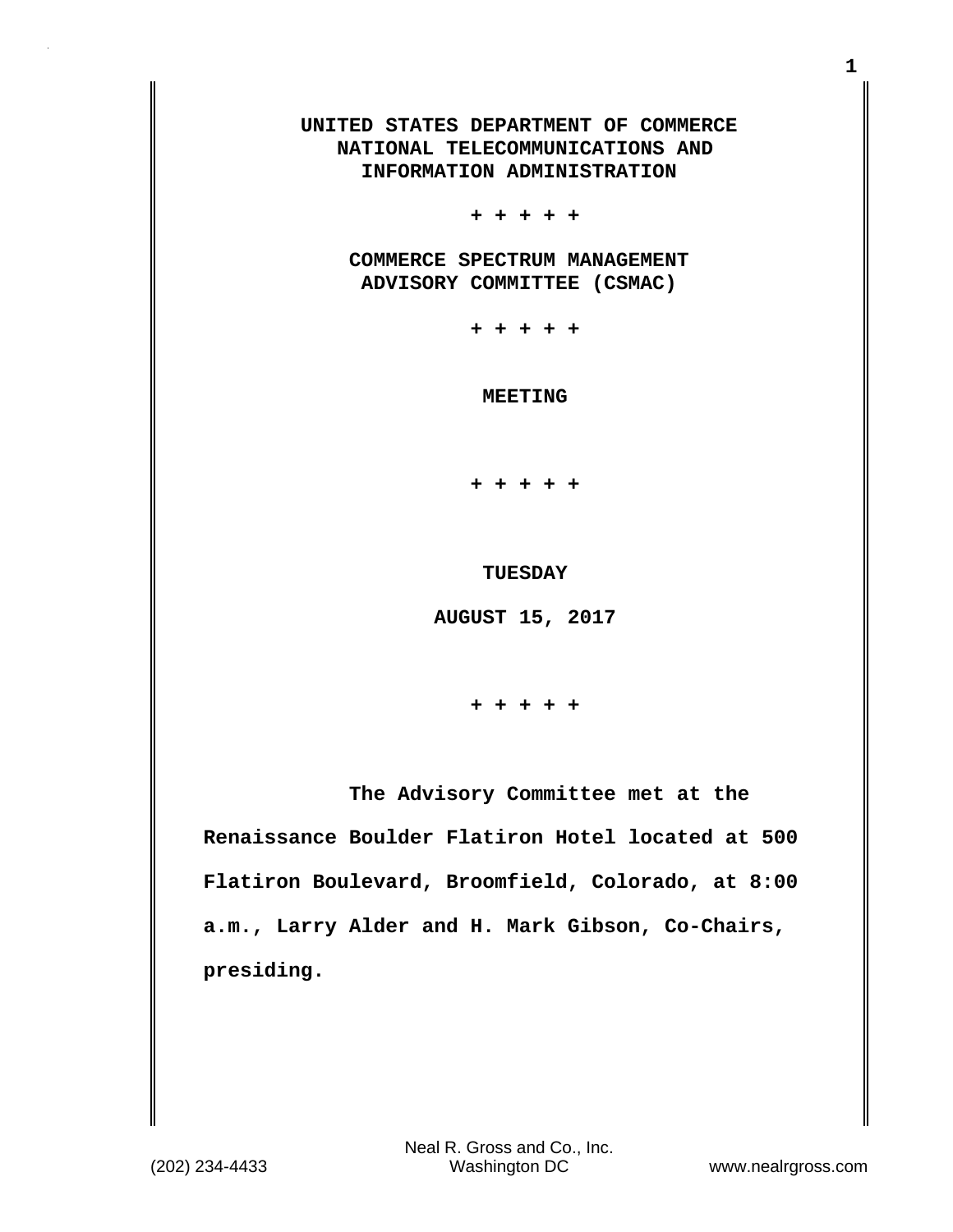## **PRESENT**

**LARRY ALDER, OneWeb, Co-Chair H. MARK GIBSON, Comsearch, Co-Chair AUDREY ALLISON, The Boeing Company PAUL ANUSZKIEWICZ, CTIA MARY BROWN, Cisco Systems, Inc. MICHAEL CALABRESE, The New America Foundation DALE N. HATFIELD, University of Colorado at Boulder CAROLYN KAHN, The MITRE Corporation PAUL KOLODZY, Kolodzy Consulting, LLC MARK LEWELLEN, John Deere Intelligent Solutions Group\* ALLEN MacKENZIE, Virginia Polytechnic Institute and State University DONNA BETHEA MURPHY, Inmarsat JANICE OBUCHOWSKI, Freedom Technologies, Inc. CARL POVELITES, AT&T Services, Inc. MARK RACEK, Ericsson, Inc. CHARLA RATH, Verizon Communications\* RICHARD L. REASER, JR., Raytheon Company DENNIS A. ROBERSON, Illinois Institute of Technology ANDREW ROY, Aviation Spectrum Resources, Inc.\* STEVE SHARKEY, T-Mobile US, Inc. MARIAM SOROND, Dish Network, LLC\* BRYAN TRAMONT, Wilkinson Barker Knauer, LLP JENNIFER WARREN, Lockheed Martin Corporation\* ROBERT WELLER, National Association of Broadcasters**

**ALSO PRESENT**

**PAIGE R. ATKINS, NTIA MICHAEL COTTON, NTIA JULIE KNAPP, FCC GLENN REYNOLDS, NTIA**

**\*participating via telephone**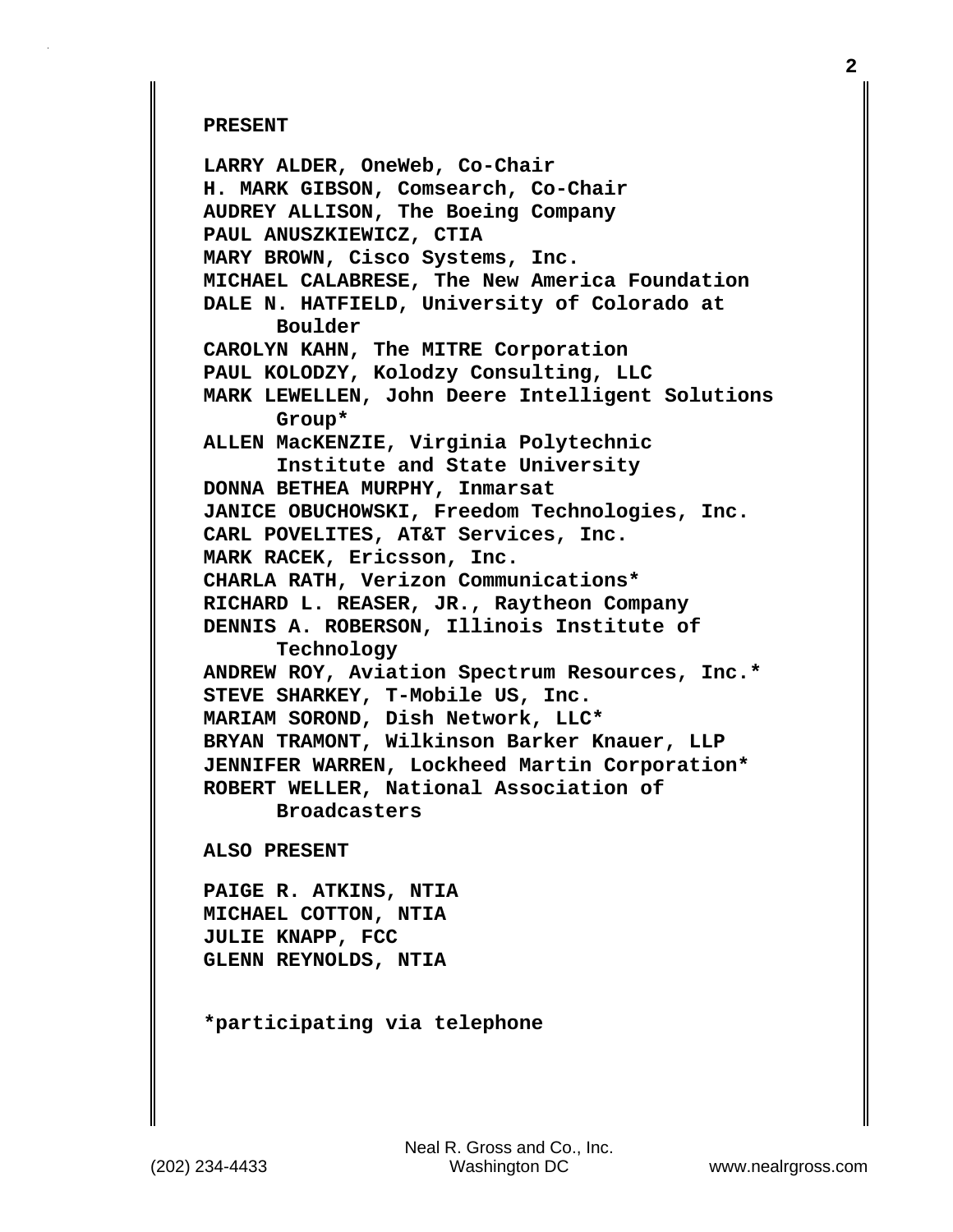## **AGENDA**

|                                                 | Page |
|-------------------------------------------------|------|
| Welcome and Opening Remarks. 4                  |      |
| Opening Comments and Introductions by Co-Chairs |      |
| Comments 4                                      |      |
| Membership Roll Call 9                          |      |
| Acknowledgment of Special guests 11             |      |
| Spectrum Update                                 |      |
| By Paige R. Atkins 12                           |      |
| By Julius Knapp. 31                             |      |
| By Michael Cotton. 40                           |      |
| Subcommittee Reports and Discussion             |      |
| 5G, By Mariam Sorond 73                         |      |
|                                                 |      |
| Band Key Characteristics                        |      |
| By Charla Rath 97                               |      |
| Enforcement                                     |      |
|                                                 |      |
| By Paul Kolodzy. 117<br>By Mark Crosby 130      |      |
|                                                 |      |
| Spectrum Efficiency                             |      |
| By Bryan Tramont & Carolyn Kahn. 137            |      |
|                                                 |      |
| Opportunity for Public Comment 168              |      |
|                                                 |      |
| Closing Remarks by Co-Chairs                    |      |
|                                                 |      |
| By Larry Adler 171                              |      |
| By Mark Gibson 171                              |      |
|                                                 |      |
|                                                 |      |
|                                                 |      |
| Adjourn.<br>$\cdots$ $\cdots$ $173$             |      |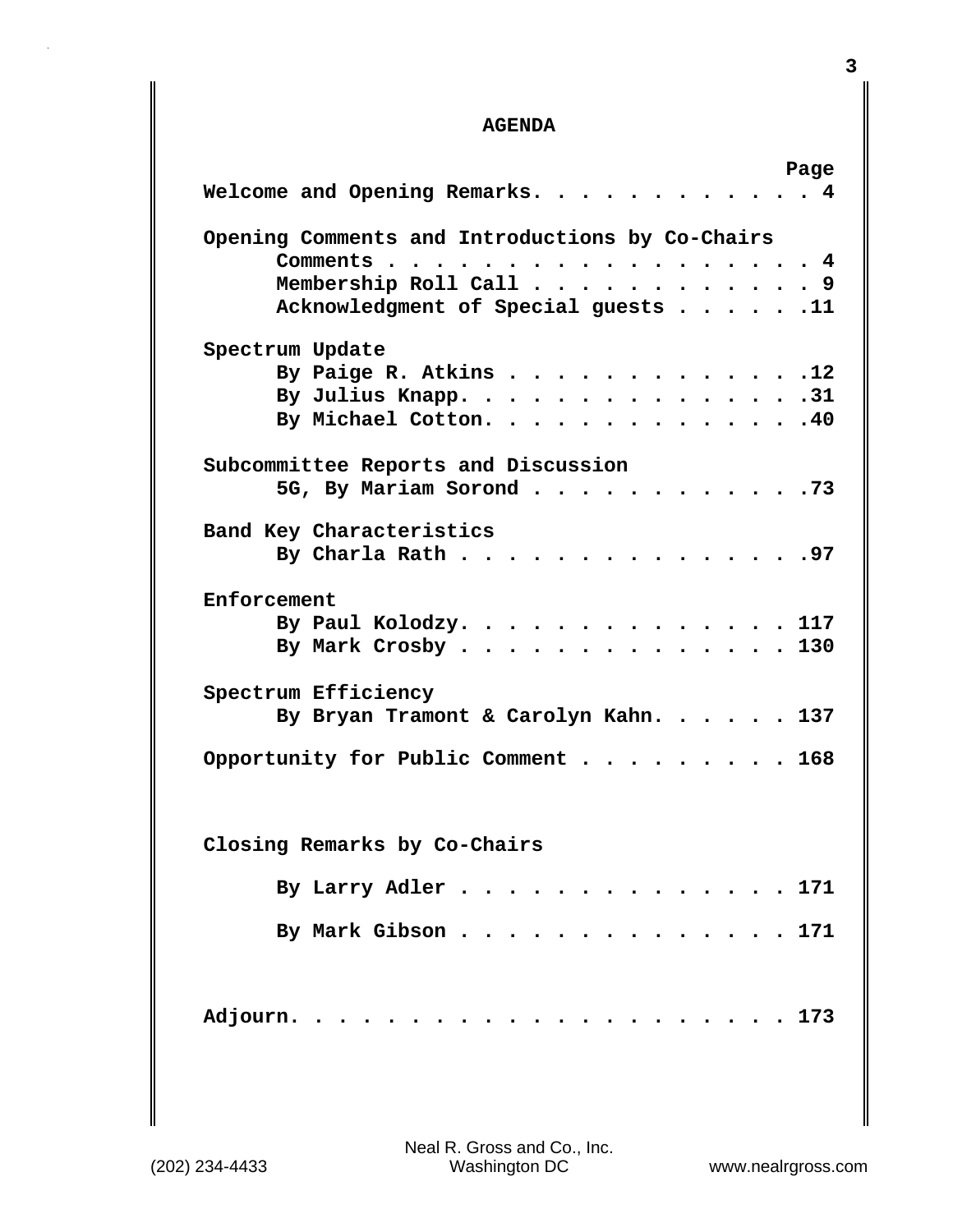| $\mathbf{1}$   | $P-R-O-C-E-E-D-I-N-G-S$                           |
|----------------|---------------------------------------------------|
| $\overline{2}$ | (8:00 a.m.)                                       |
| 3              | MR. GIBSON: Okay, welcome. We're                  |
| 4              | only up here because that's where they put us.    |
| 5              | We have done nothing to deserve this, I'm         |
| 6              | speaking for myself. The rest of this, all this   |
| 7              | bunch may belong here, but I'm just here because  |
| 8              | this is where they put me.                        |
| 9              | MR. ROBERSON: So, when we approach                |
| 10             | the bench, we have to say, Your Honor?            |
| 11             | MR. GIBSON: You do. Everybody else                |
| 12             |                                                   |
| 13             | PARTICIPANT: Objection overruled.                 |
| 14             | MR. GIBSON: Okay. And I see Julie is              |
| 15             | in here, great. So we'll start off, welcome to    |
| 16             | Boulder, actually almost Boulder                  |
| 17             | Thanks to everybody for coming. It's              |
| 18             | good to look out and see non-CSMAC people here as |
| 19             | well, as well as CSMAC people.                    |
| 20             | That's basically all the opening                  |
| 21             | remarks I have. Anything else for anybody else    |
| 22             | on the stage here? I take that as a no.           |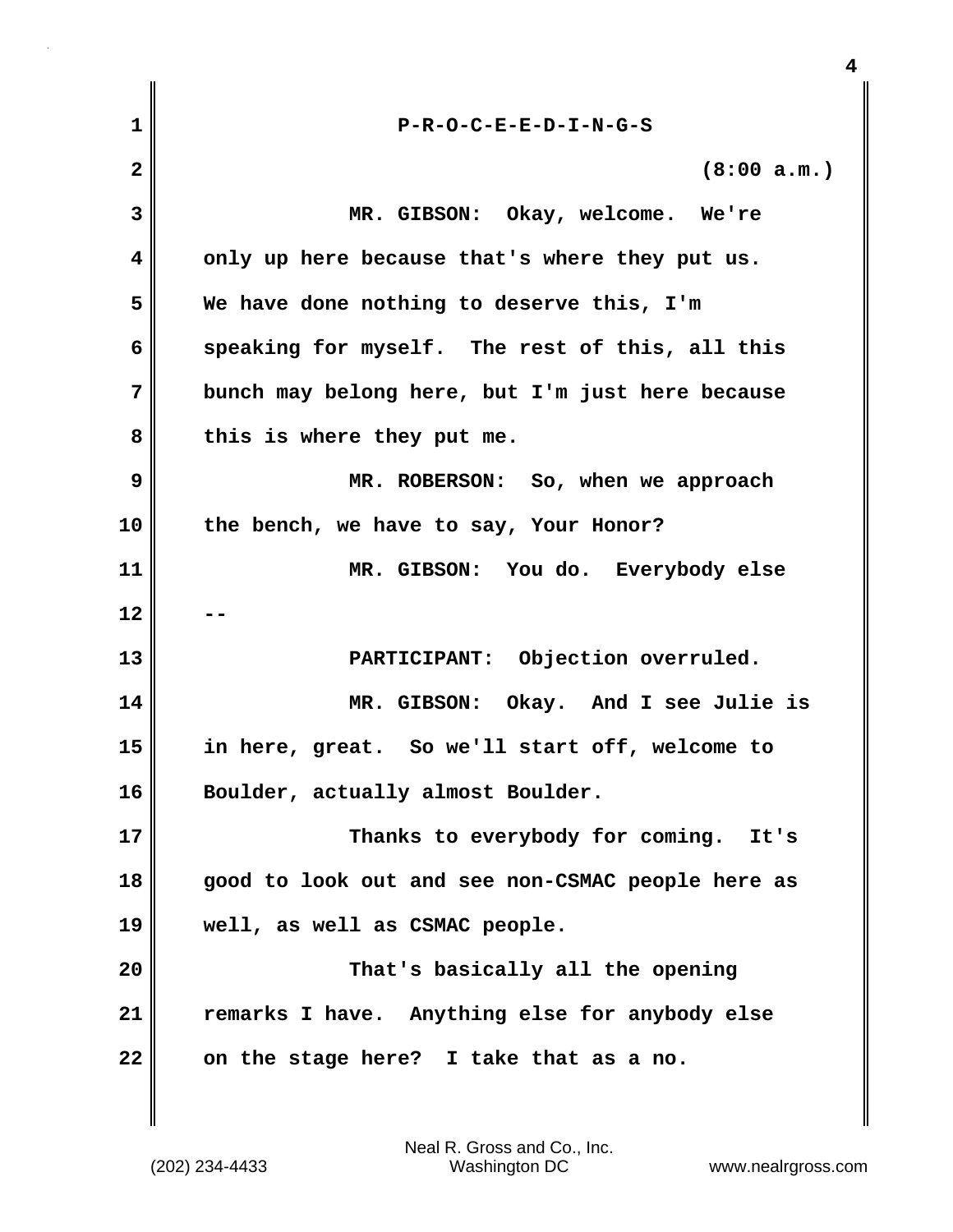| $\mathbf 1$  | So let me start just with my comments.            |
|--------------|---------------------------------------------------|
| $\mathbf{2}$ | First of all, thanks to everybody for showing up. |
| 3            | We're tagging this at the beginning of our ISART  |
| 4            | conference, which I always look forward to. This  |
| 5            | one is about millimeter wave, so there's a lot of |
| 6            | good panel discussions and presentations about    |
| 7            | that, so I hope everybody can stick around for    |
| 8            | that.                                             |
| 9            | And thank ITS for keeping this going              |
| 10           | for us, here in Boulder. Thanks also to the Co-   |
| 11           | Chairs for getting your materials in on the       |
| 12           | deadline, that always makes it helpful.           |
| 13           | I'm sure Dave and the folks within                |
| 14           | NTIA really appreciates that, as does the public  |
| 15           | that reads this. There's a fair amount of work    |
| 16           | that's been done so far and so thank you all for  |
| 17           | doing that.                                       |
| 18           | And today's meeting is really to kind             |
| 19           | of check in where we are. Some people have        |
| 20           | submitted recommendations, others are in the      |
| 21           | midst of discernment, let's say, doing surveys    |
| 22           | and what not.                                     |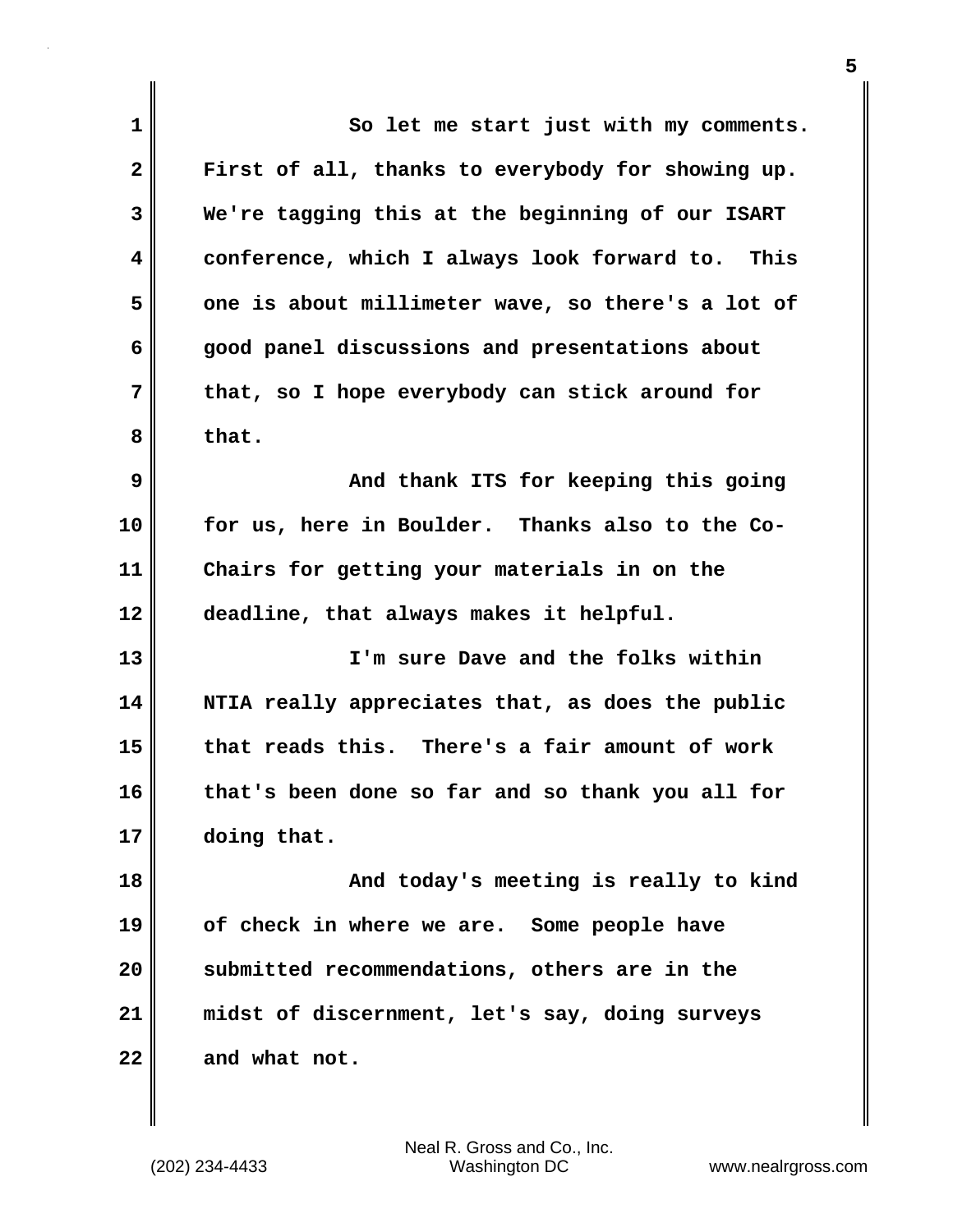| $\mathbf{1}$ | So we'll hopefully check in, provide             |
|--------------|--------------------------------------------------|
| $\mathbf{2}$ | any guidance. You guys are facing each so you    |
| 3            | can help each other out. And we on the dais will |
| 4            | listen and enjoy.                                |
| 5            | So having said that, the other thing             |
| 6            | I will just remind you of, because I like to do  |
| 7            | this every now and then, tomorrow is the         |
| 8            | anniversary of Elvis Presley's death. Forty      |
| 9            | years, so Don't be Blue.                         |
| 10           | (Laughter)                                       |
| 11           | MR. GIBSON: So having said that,                 |
| 12           | let's go ahead and, any other comments? You have |
| 13           | any comments? Okay. How can you follow that up,  |
| 14           | right?                                           |
| 15           | (Laughter)                                       |
| 16           | MR. GIBSON: Yes, and Glenn will be               |
| 17           | doing remarks for ITS. And Glenn is, where is    |
| 18           | Glenn, I mean NTIA. Should I give Glenn now?     |
| 19           | Glenn.                                           |
| 20           | MR. REYNOLDS: Thank you. And I'm                 |
| 21           | really going to keep this short, and not sort of |
| 22           | get into the usual high-level opening comments.  |
|              |                                                  |

(202) 234-4433 Washington DC www.nealrgross.com Neal R. Gross and Co., Inc.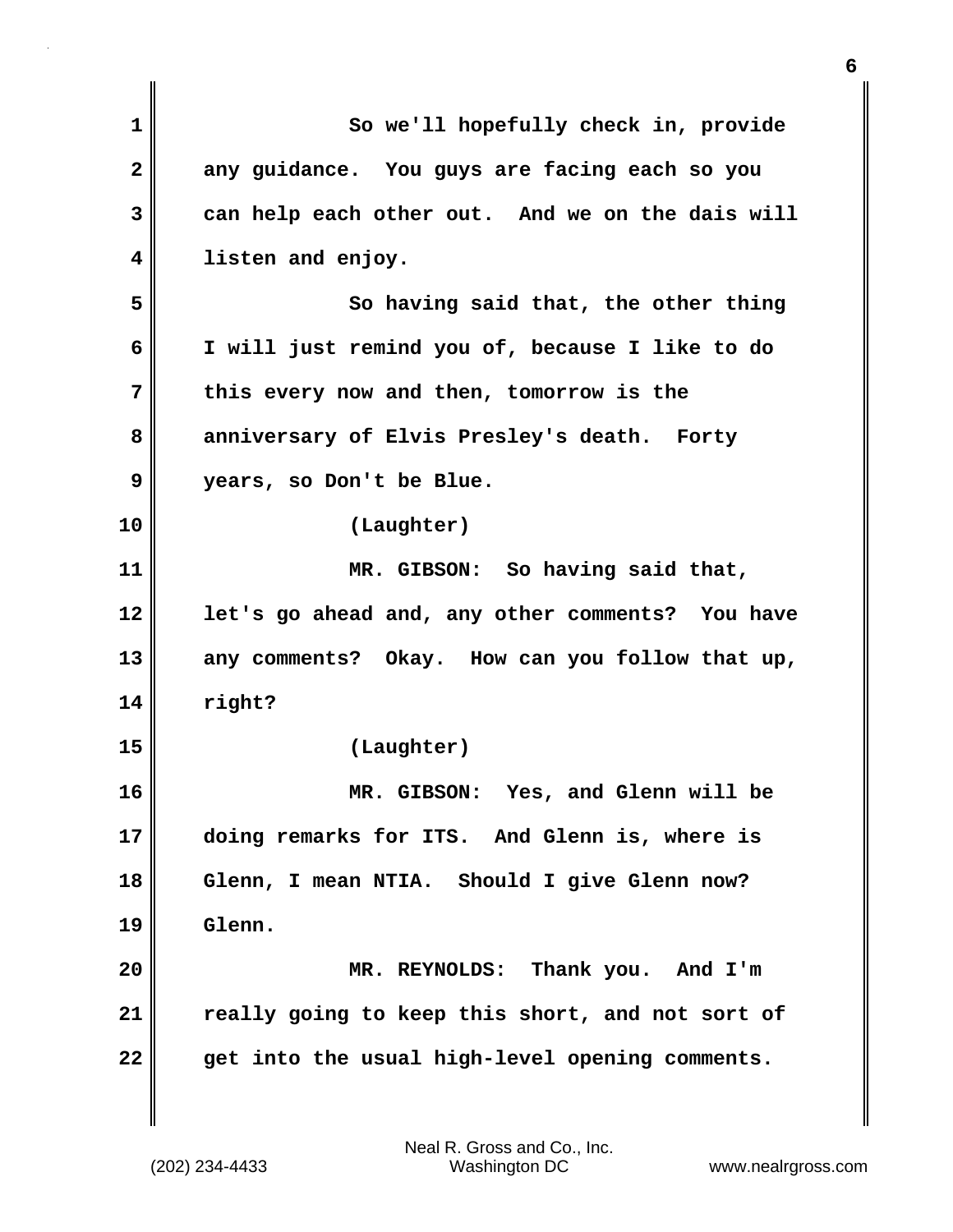| $\mathbf{1}$ | I do appreciate NTIA. Greatly                     |
|--------------|---------------------------------------------------|
| $\mathbf{2}$ | appreciate you all being, willing to come out     |
| 3            | here and willing to get out of D.C. in August.    |
| 4            | But it is important.                              |
| 5            | It's helpful or us, we hope that there            |
| 6            | are synergies between the work that CSMAC is      |
| 7            | doing and the efforts and the focus of ISART this |
| 8            | year. As I'm sure you all are aware, ISART is     |
| 9            | going to be very much focused this week on        |
| 10           | millimeter wave bands.                            |
| 11           | The discussion, the talk, all of the              |
| 12           | policy engagement in D.C., on 5G, has moved       |
| 13           | forward, I think, faster than certainly any of    |
| 14           | us, in the Government side, have expected. And I  |
| 15           | think we are all trying to figure out how we, if  |
| 16           | not stay ahead of the curve, try to keep up with  |
| 17           | what you all are doing in the industry so that    |
| 18           | the policy and spectrum needs, for all you, are   |
| 19           | not being dragged down by slow processes going on |
| 20           | in the policy on the Government side.             |
| 21           | Relatedly I guess I would sort of                 |
| 22           | address the elephant in the room briefly.<br>Just |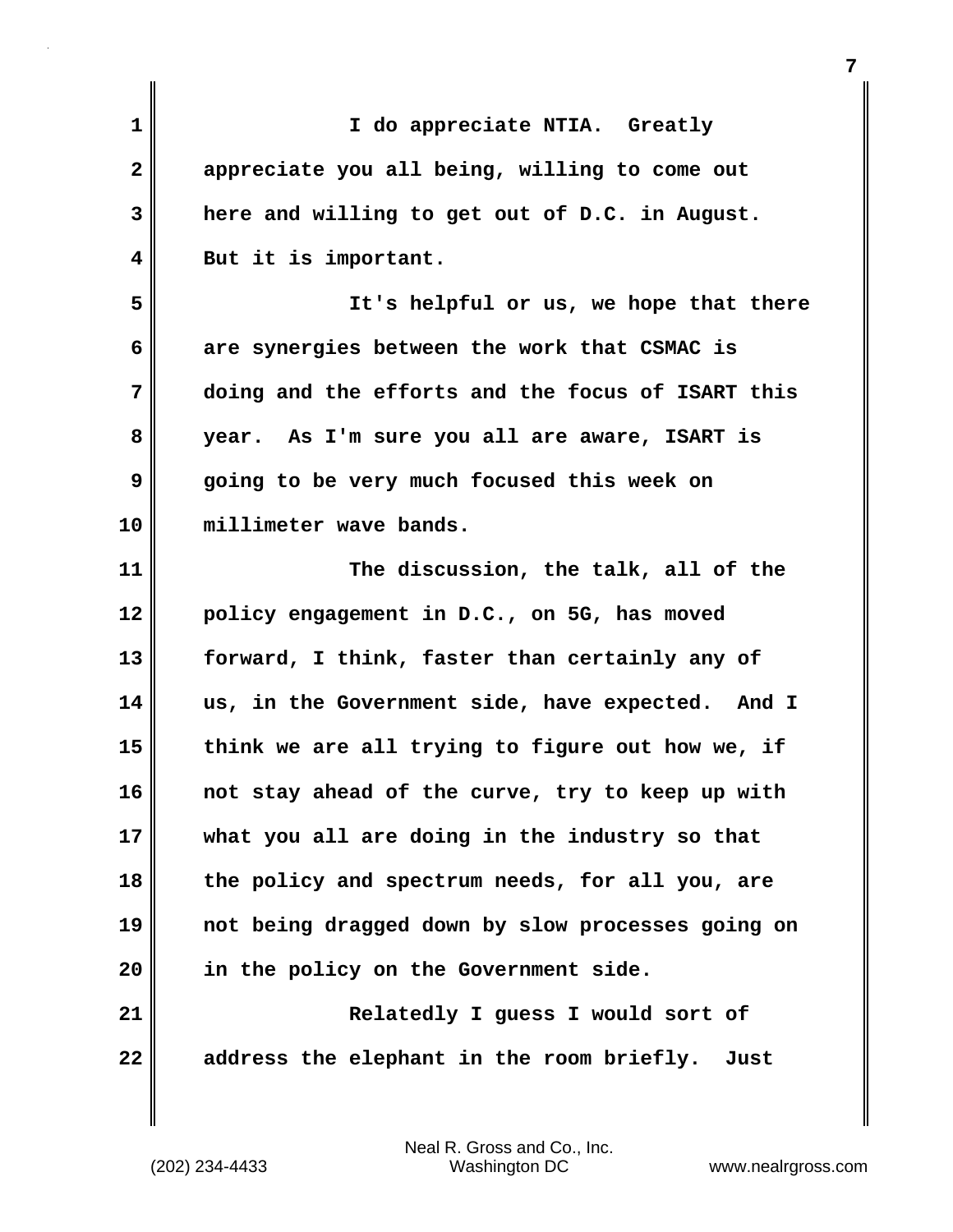**1 to emphasize that despite the fact that we, at 2 NTIA, continue to be without a political 3 appointee, I can assure you that the work that 4 you all are engaged in remains critically 5 important. 6 And it will be used and emphasized and 7 studied by both the folks, by the career staff** 8 and by the political leadership that we fully **9 expect will get onboard in the near future. 10 Things are continuing to move, as you can 11 imagine. 12 There are decisions that need to be 13 made, there are policies that need to be thought 14 about. And we are continuing to engage, both 15 within the department and with the folks over at 16 the White House. 17 As you all know, Grace Koh is over 18 there. And Kelsey Guyselman is now over at OSTP. 19 And we're working with them to keep the trains 20 moving until we have our new political leadership 21 onboard. 22 So with that, I just want to say thank**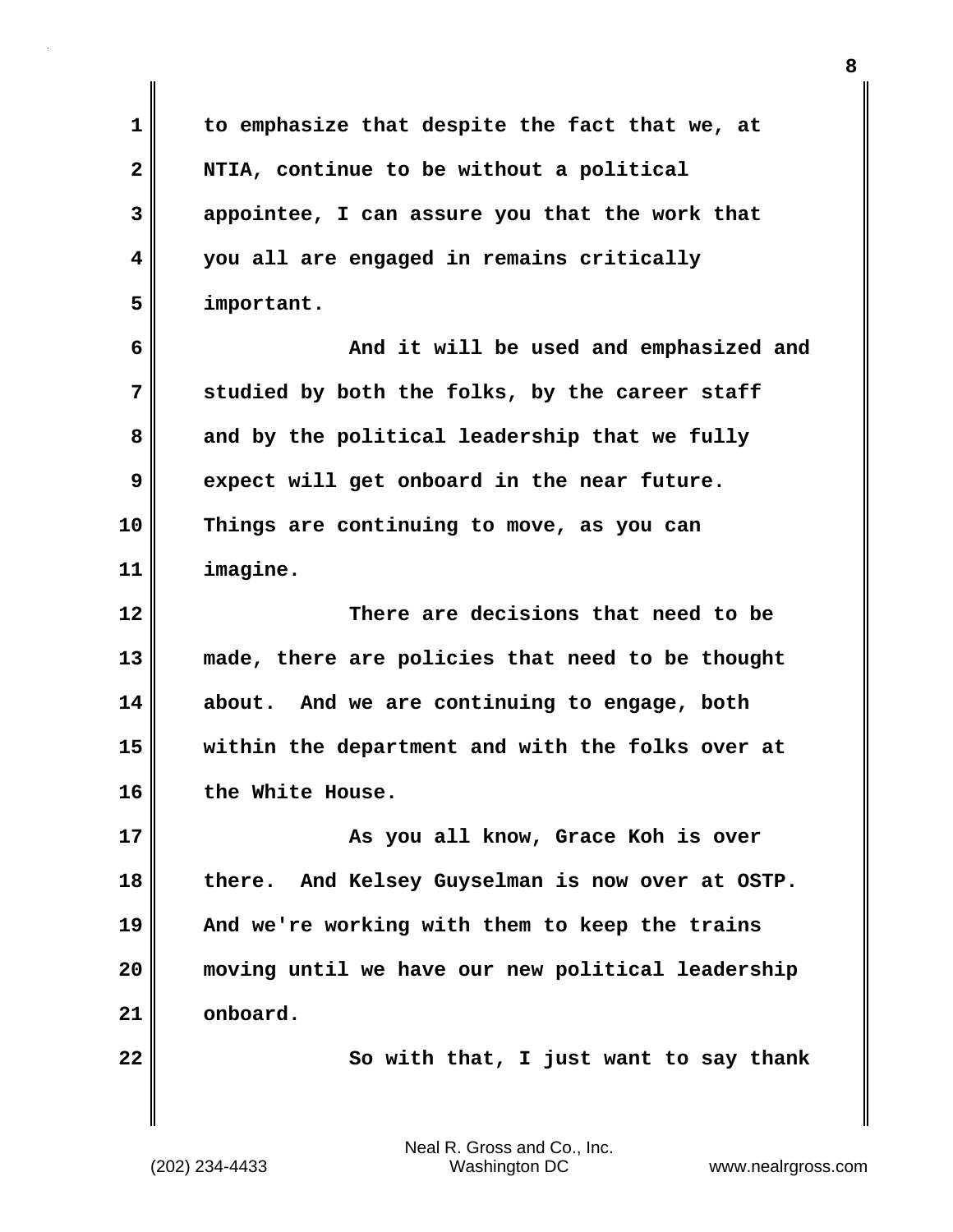**1 you again for coming out here and we look forward** 2 to hearing your thoughts today. **3 MR. GIBSON: Thanks, Glenn. One bit 4 of housekeeping, actually two bits of 5 housekeeping, one, for all the CSMAC people, 6 please remember to say who you are when you 7 speak. And if you don't, one of us will 8 remember. That's for the transcript. 9 And for those on the phone, please be 10 sure to mute, unless you're speaking. That 11 always causes some weird feedback. It's kind of 12 cool to listen to, but it really screws up the 13 meeting. So if you would just please adhere to 14 the protocols when you're not in the room that 15 would be great. 16 Now we're on the point where we'll do 17 the roll call, so let's start with Brian and go 18 clockwise. 19 MR. TRAMONT: Bryan Tramont, Wilkinson 20 and Barker. 21 MR. RACEK: Mark Racek, Ericsson. 22 MR. SHARKEY: Steve Sharkey, T-Mobile.**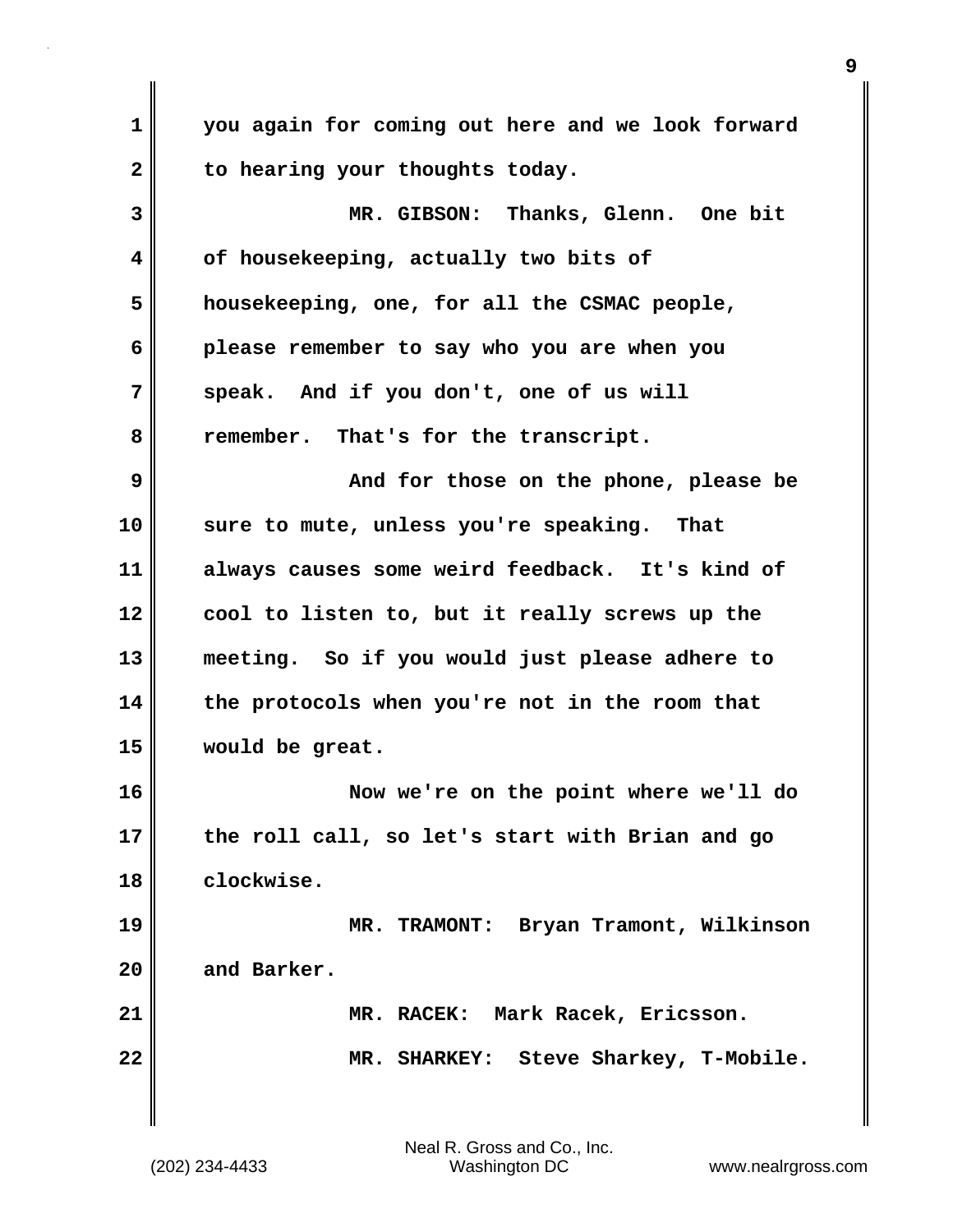| 1                       | MR. POVELITES: Carl Povelites, AT&T.              |
|-------------------------|---------------------------------------------------|
| $\overline{\mathbf{2}}$ | MR. KOLODZY: Paul Kolodzy, Kolodzy                |
| 3                       | Consulting.                                       |
| 4                       | MR. HATFIELD: Dale Hatfield,                      |
| 5                       | University of Colorado.                           |
| 6                       | MR. MACKENZIE: Allen MacKenzie,                   |
| 7                       | Virginia Tech.                                    |
| 8                       | MR. ROBERSON: Dennis Roberson,                    |
| 9                       | Illinois Institute of Technology and Roberson and |
| 10                      | Associates.                                       |
| 11                      | MR. WELLER: Robert Weller, National               |
| 12                      | Association of Broadcasters.                      |
| 13                      | (Laughter)                                        |
| 14                      | MR. KNAPP: Julie Knapp, FCC.                      |
| 15                      | MS. BETHEA MURPHY: Donna Bethea                   |
| 16                      | Murphy, Inmarsat.                                 |
| 17                      | MR. CALABRESE: Michael Calabrese,                 |
| 18                      | Technology Institute.                             |
| 19                      | MS. KAHN: Carolyn Kahn, MITRE.                    |
| 20                      | MR. REASER: Rick Reaser, Raytheon.                |
| 21                      | MS. BROWN: Mary Brown, Cisco.                     |
| 22                      | MS. ALLISON: Audrey Allison, Boeing.              |
|                         |                                                   |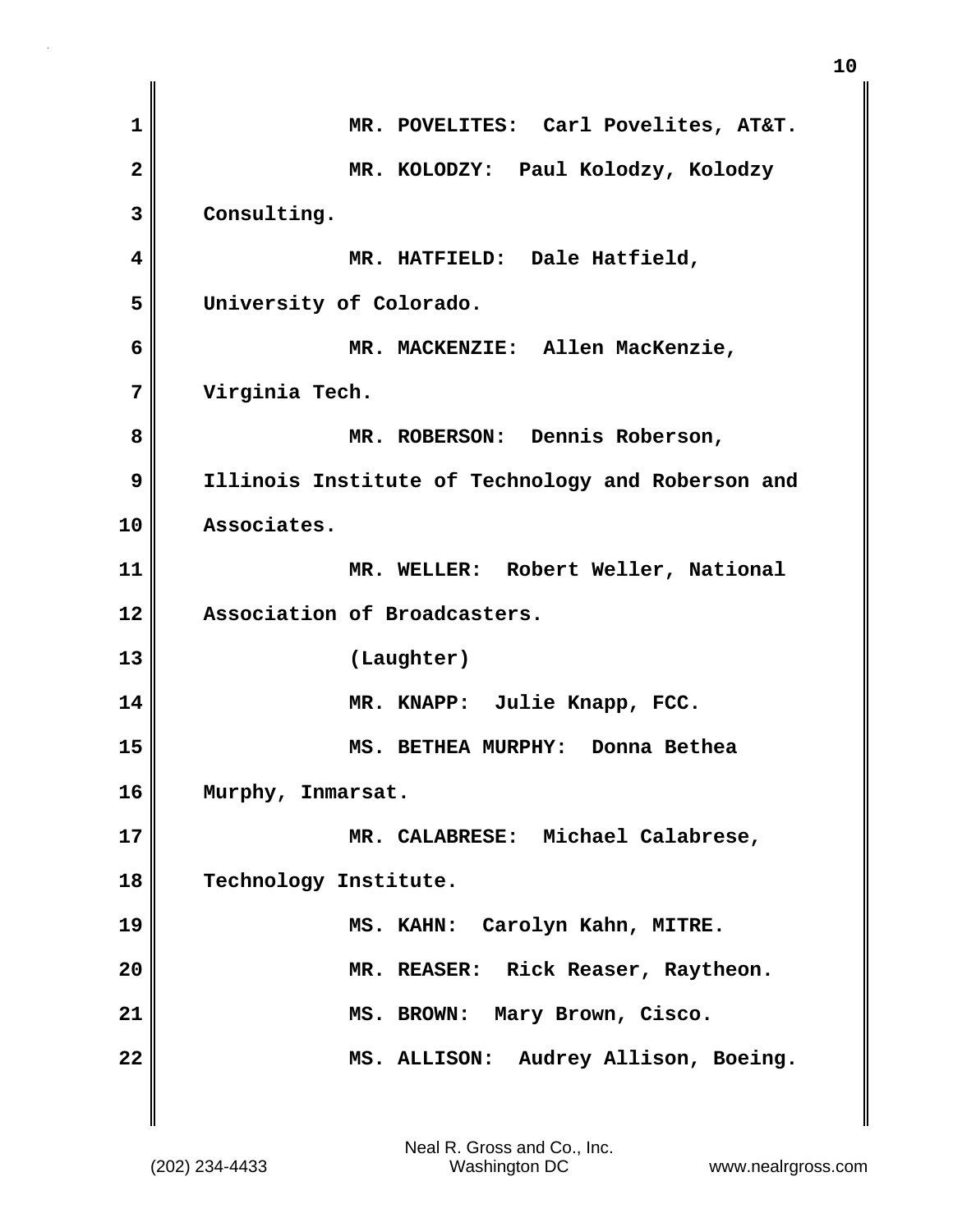**1 I also have a billboard. 2 MR. ANUSZKIEWICZ: Paul Anuszkiewicz, 3 CTIA. 4 MS. OBUCHOWSKI: Janice Obuchowski, 5 Freedom Technologies. 6 MR. GIBSON: Okay. And then for those 7 CSMAC members on the phone. 8 MS. RATH: Charla Rath, Verizon. 9 MS. SOROND: Mariam Sorond, Dish 10 Network. 11 MR. ROY: Andrew Roy, ASRI. 12 MS. WARREN: Jennifer Warren, Lockheed 13 Martin. 14 MR. GIBSON: That was Jennifer. Okay. 15 Anybody else -- 16 MR. LEWELLEN: Mark Lewellen, John 17 Deere. 18** MR. GIBSON: Okay. Any other CSMAC **19 people on the phone? Okay. Good, so that's the 20 roll call. 21 We'd like to acknowledge our very 22 special guest, Julie Knapp, the head of the OET.** 

(202) 234-4433 Washington DC www.nealrgross.com Neal R. Gross and Co., Inc.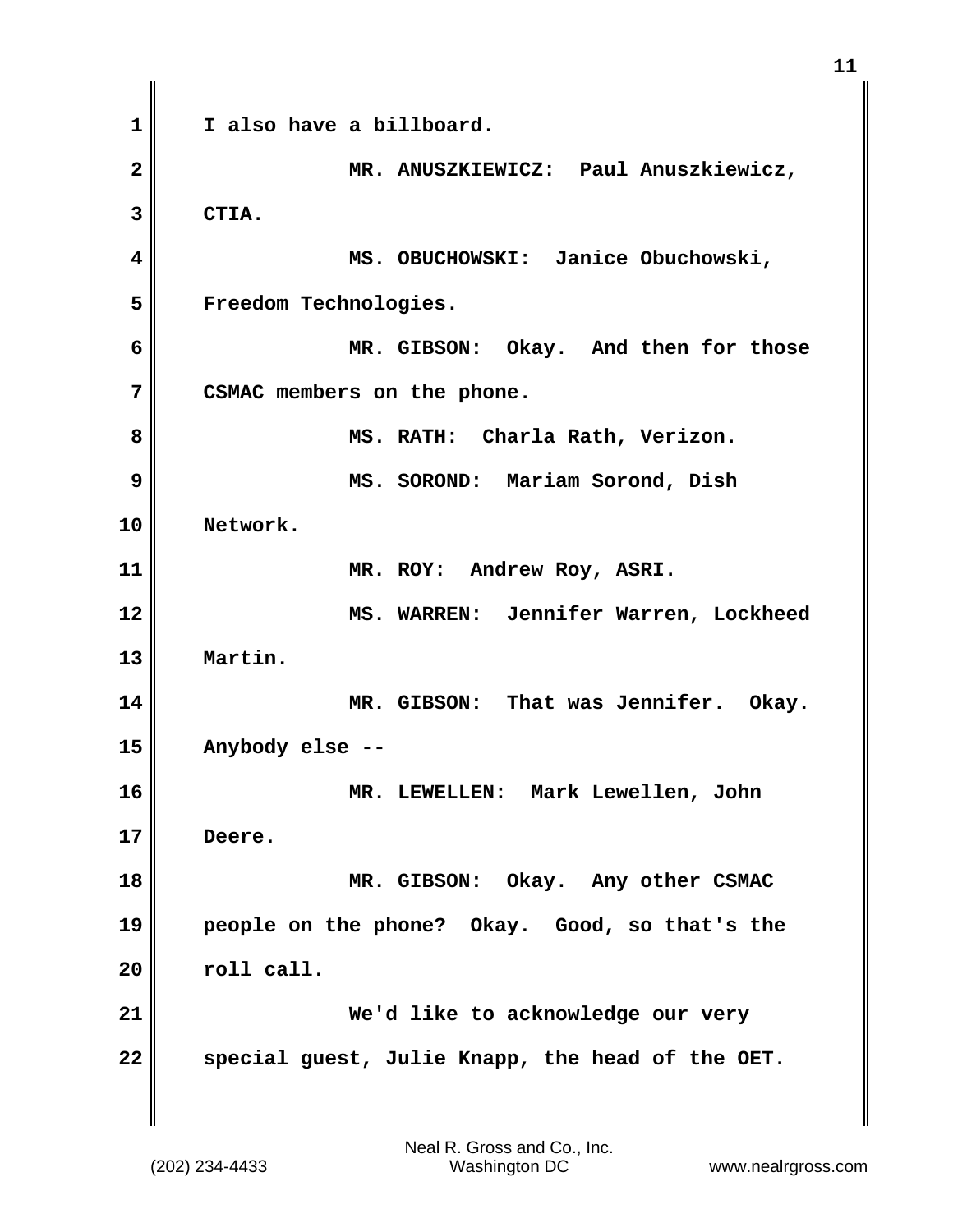**1 Julie, welcome, thanks for being here.** 2 **Any other special guests?** That's it? **3 MS. ATKINS: That's it. 4 MR. GIBSON: I think so, okay. If 5 you're special and you're here and you want to be 6 a guest, just let us know. 7 (Laughter) 8 MS. ATKINS: If you are here you're 9 special. 10 MR. GIBSON: If you're here you're 11 special, yes. Special people. Okay, now we're 12 ready for the spectrum update. Paige. 13 MS. ATKINS: Good morning. I'd like 14 to echo Glenn and Mark's welcome today. This is 15 the third CSMAC meeting of the year as well as 16 the current term, and we're lucky to have this 17 alongside with the ISART conference. So I hope 18 that everybody can participate. 19 And I asked this last year, does 20 anybody actually know what ISART stands for? And 21 ITS can't answer. Okay. International Symposium** 22 **on Advanced Radio Technologies.**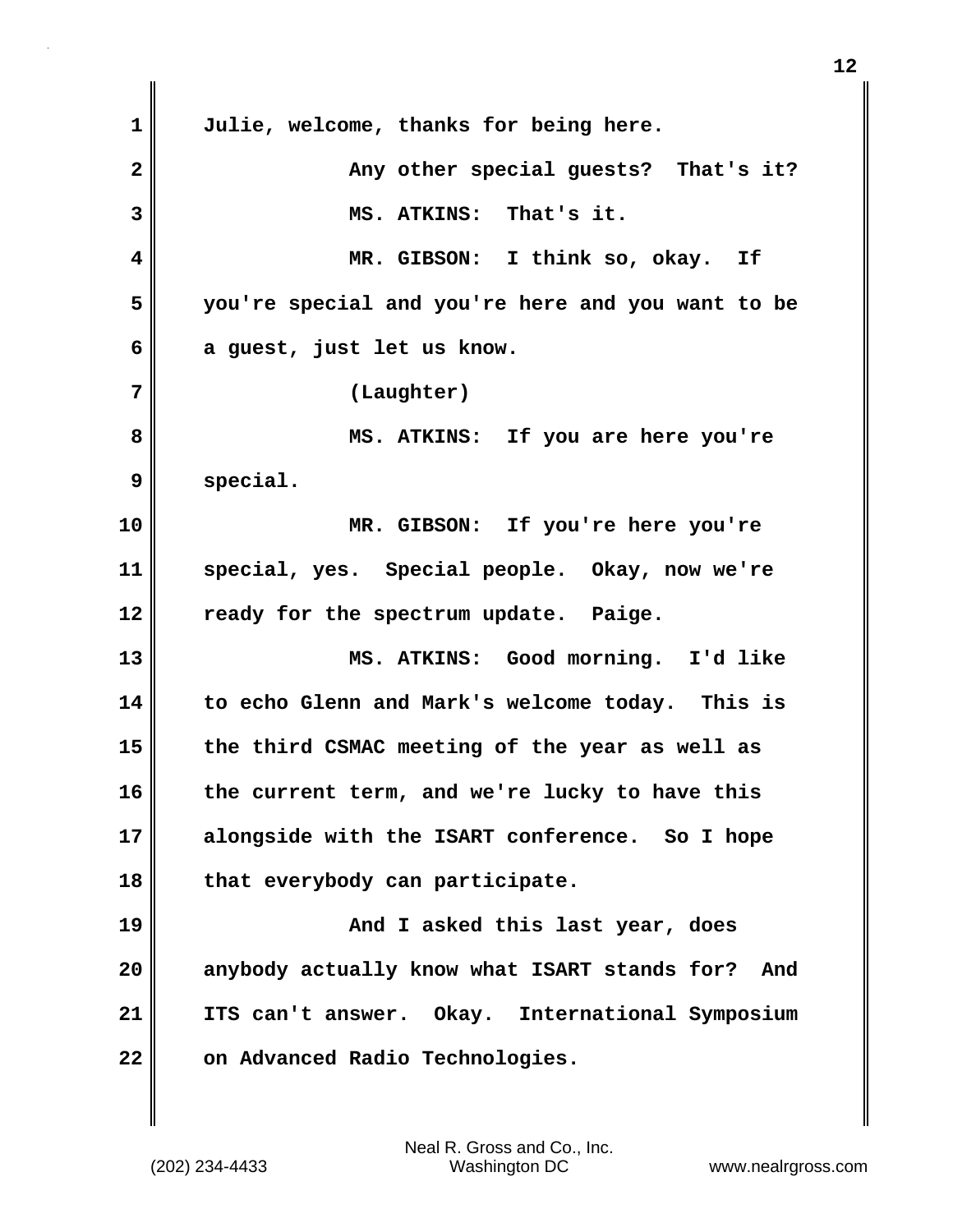| $\mathbf{1}$ | Last year it was the students that I               |
|--------------|----------------------------------------------------|
| $\mathbf{2}$ | think answered. It was Dale's students.            |
| 3            | So the ISART topic is very relevant.               |
| 4            | We've mentioned millimeter wave, but it really is  |
| 5            | a conference about information exchange,           |
| 6            | brainstorming, collaboration.                      |
| 7            | And that's really appurtenant to what              |
| 8            | we are discussing today. It's not just a topic,    |
| 9            | but then that deliberation, collaboration that     |
| 10           | gains us the biggest bang.                         |
| 11           | So I appreciate everybody being here               |
| 12           | and I hope many of you can stay for the actual     |
| 13           | conference, it will be an excited one. Lots of     |
| 14           | good panels and keynote speakers. Including one    |
| 15           | that's in the audience.                            |
| 16           | So I recognize that the current CSMAC              |
| 17           | schedule has been aggressive for the meaty topics  |
| 18           | that we've teed up for your deliberation.<br>And I |
| 19           | expect today we'll have a pretty robust            |
| 20           | discussion around some of the preliminary results  |
| 21           | and findings to date.                              |
| 22           | And it's really important that we have             |
|              |                                                    |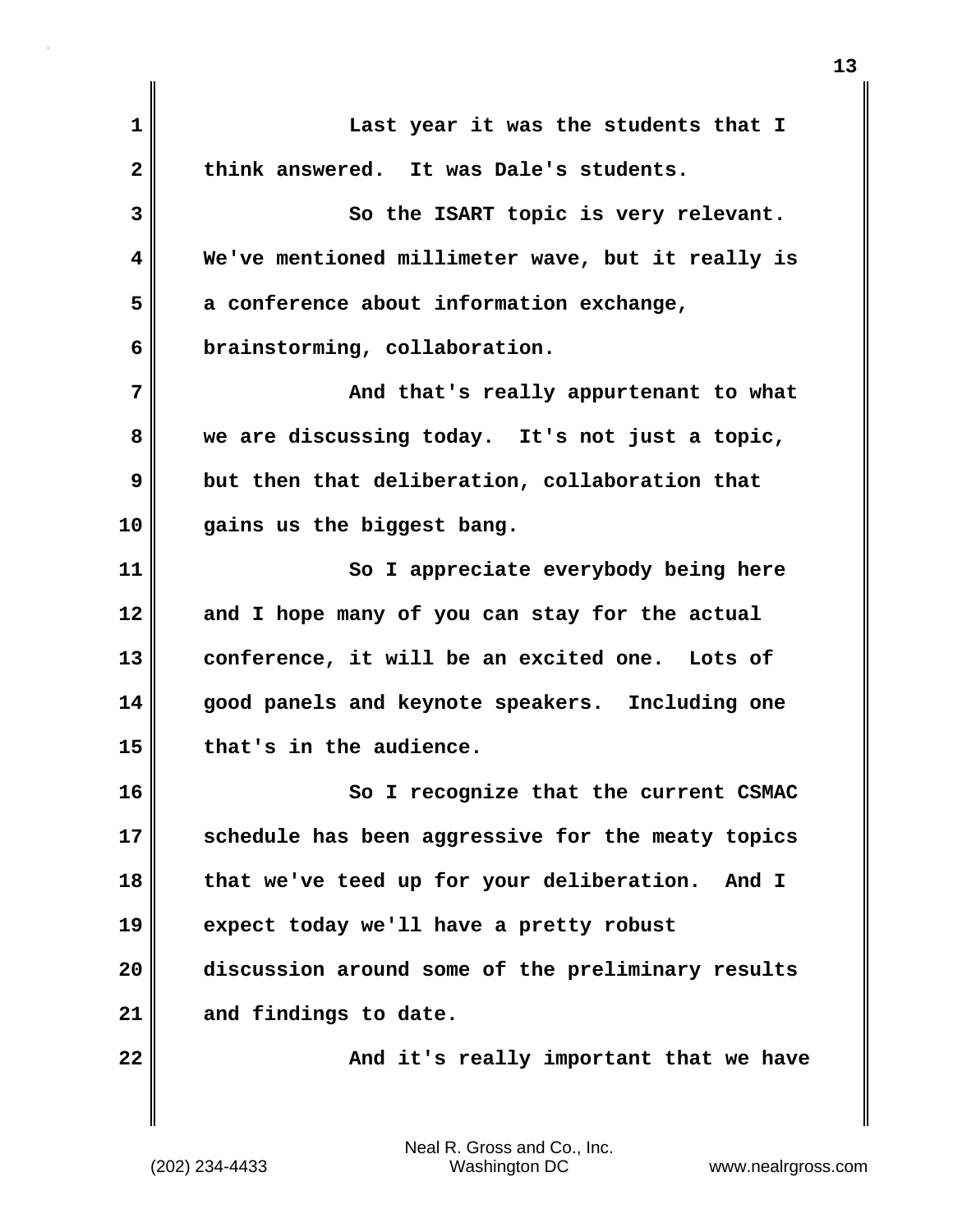**1 that robust discussion as we move toward, 2 hopefully final recommendations toward the end of 3 the year. So I encourage you to vet and discuss 4 during that, this morning. 5 And before we dive into the primary 6 focus for today, which is the Subcommittee 7 updates and discussion, we're going to have a 8 slightly expanded spectrum update. Not only my 9 normal spectrum update, but we will ask Julie to 10 provide an update on the FCCs Technological 11 Advisory Council, if I got that right, the TAC 12 activities, as well as ITS. 13 Mr. Mike Cotton will give us an update 14 on some of the ITS relevant activities to the 15 topics that we're deliberating here. 16 So on to our update. So we 17 collectively continue to make steady progress 18 across all fronts, from AWS-3 transitions to 19 making 3.5 gigahertz in frontiers bands a 20 reality, as well as looking at new options. And 21 I'll mention the mid-band in a while, a little 22 bit later.**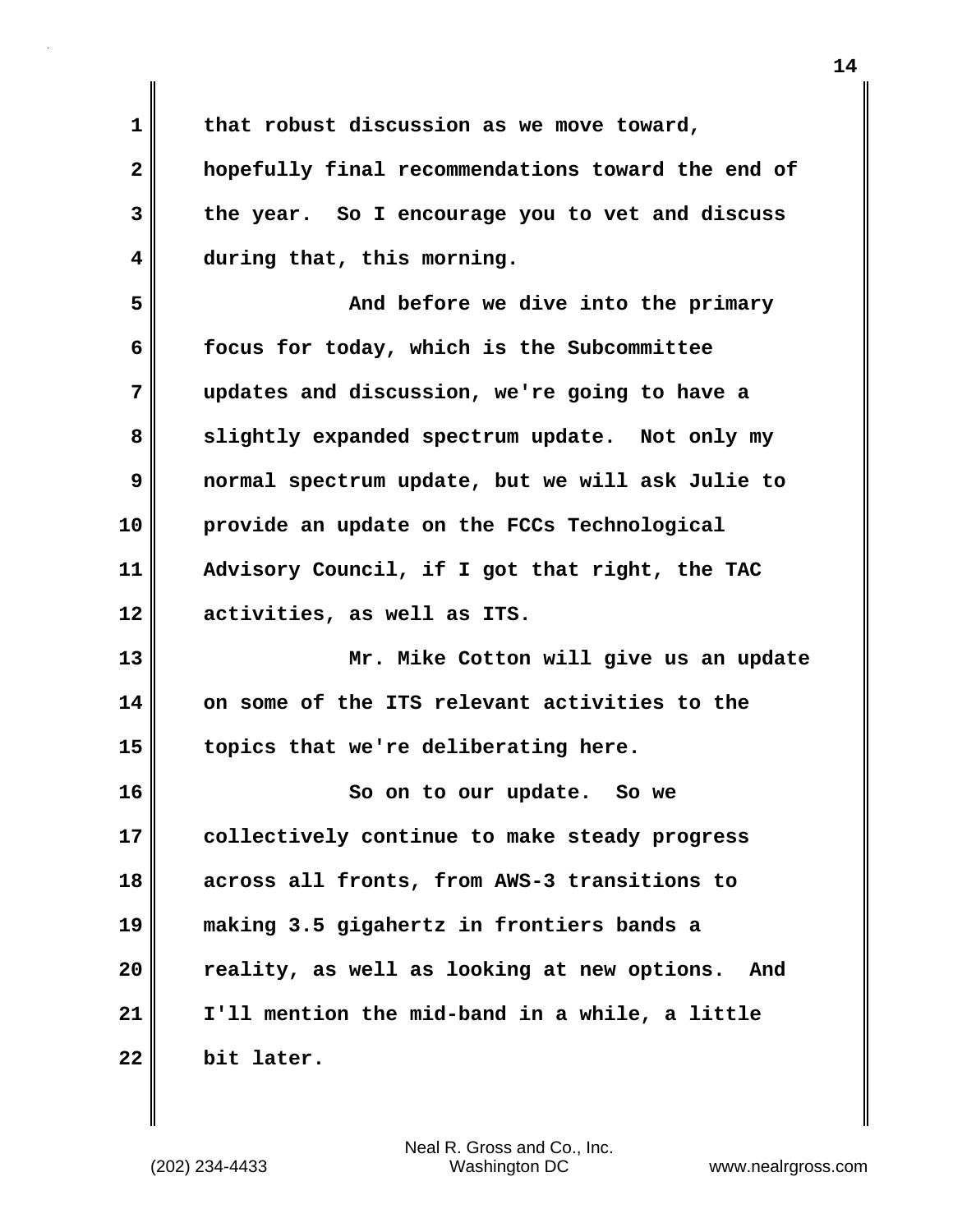| $\mathbf 1$  | And by the way, when I give you my                |
|--------------|---------------------------------------------------|
| $\mathbf{2}$ | update, I want to emphasize, this is a collective |
| 3            | update. It's not just an NTIA update. And all     |
| 4            | of the hard questions go to Julie.                |
| 5            | (Off microphone comment)                          |
| 6            | MS. ATKINS: I just want to keep the               |
| 7            | momentum going.                                   |
| 8            | So NTIA recently published their 10th             |
| 9            | Annual Report to Congress, as required by the     |
| 10           | Commercial Spectrum Enhancement Act or CSEA,      |
| 11           | describing the progress of the federal agencies   |
| 12           | and transitioning out of, not just AWS-3 band,    |
| 13           | but also the AWS-1 band, which we're still        |
| 14           | reporting.                                        |
| 15           | We also recently published, or posted             |
| 16           | on our website, an AWS-3 transition status report |
| 17           | providing the completion status for the federal   |
| 18           | AWS-3 assignments transitioning relative to their |
| 19           | original schedule in the transition plans.        |
| 20           | And the intent here is to create                  |
| 21           | better transparency into our progress, to         |
| 22           | relocate systems or to share bands. So I would    |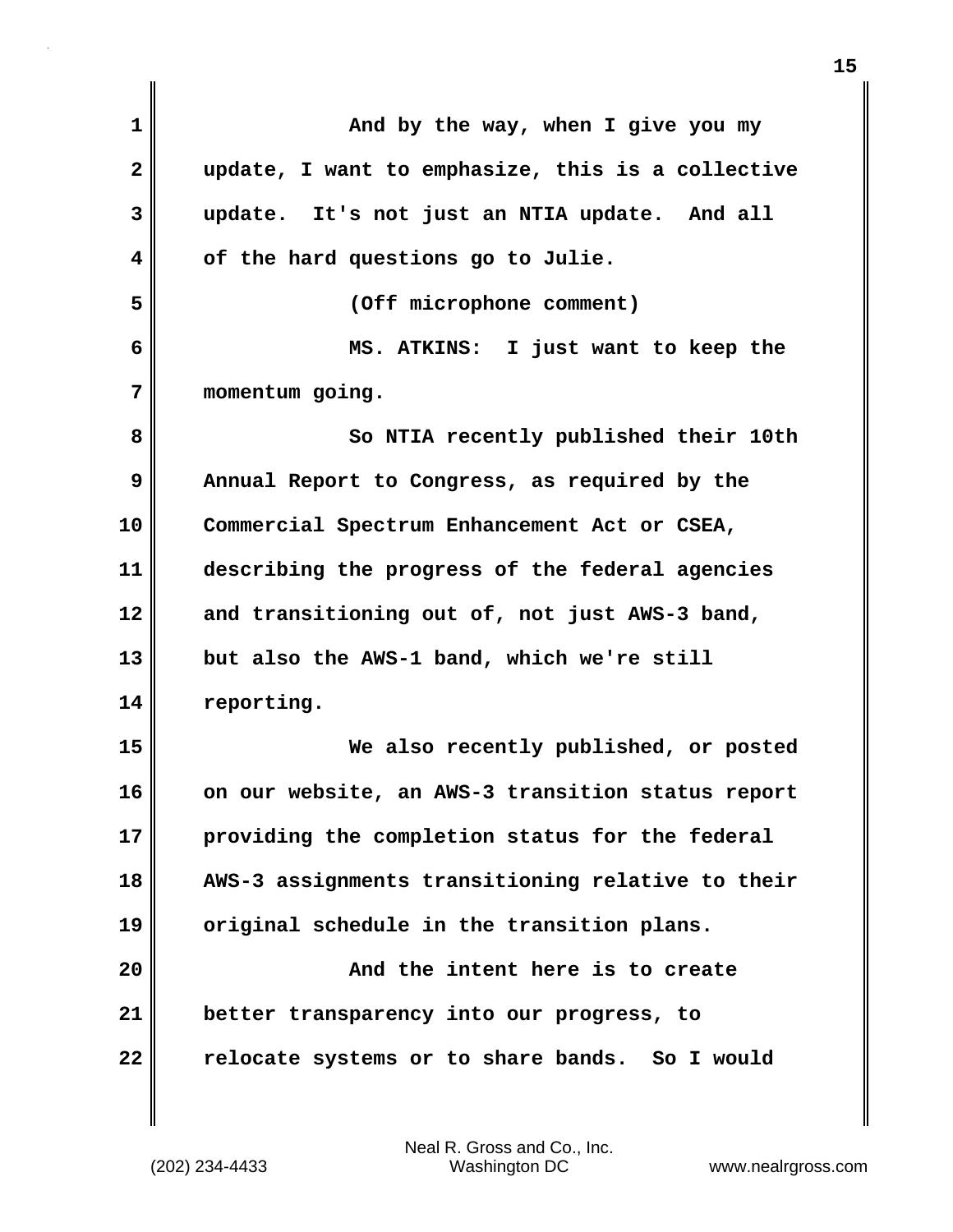**1 encourage you, if you haven't see those reports, 2 take a look at them. But it's a good source of 3 information on the progress, for our 4 transitioning activities. 5 A lot of work on 3.5 continues. The 6 3.5 gigahertz band. And it's really been a great 7 collaborative effort with government and industry 8 stakeholders making steady progress on 9 implementing this innovative sharing and 10 licensing approach embodied in the citizens 11 broadband radio service. 12 And equipment providers are pioneering 13 hardware for the band. And we continue to hear 14 plans from service providers and carriers, big 15 and small, for a host of applications. So it's 16 really an exciting area. 17 And NTIA working in collaboration with 18 the Commission, the DoD and the wireless 19 industry, particularly the Wireless Innovation 20 Forum, or WinnForum, are finalizing a 21 certification system and process to test 22 compliance of both the spectrum access systems,**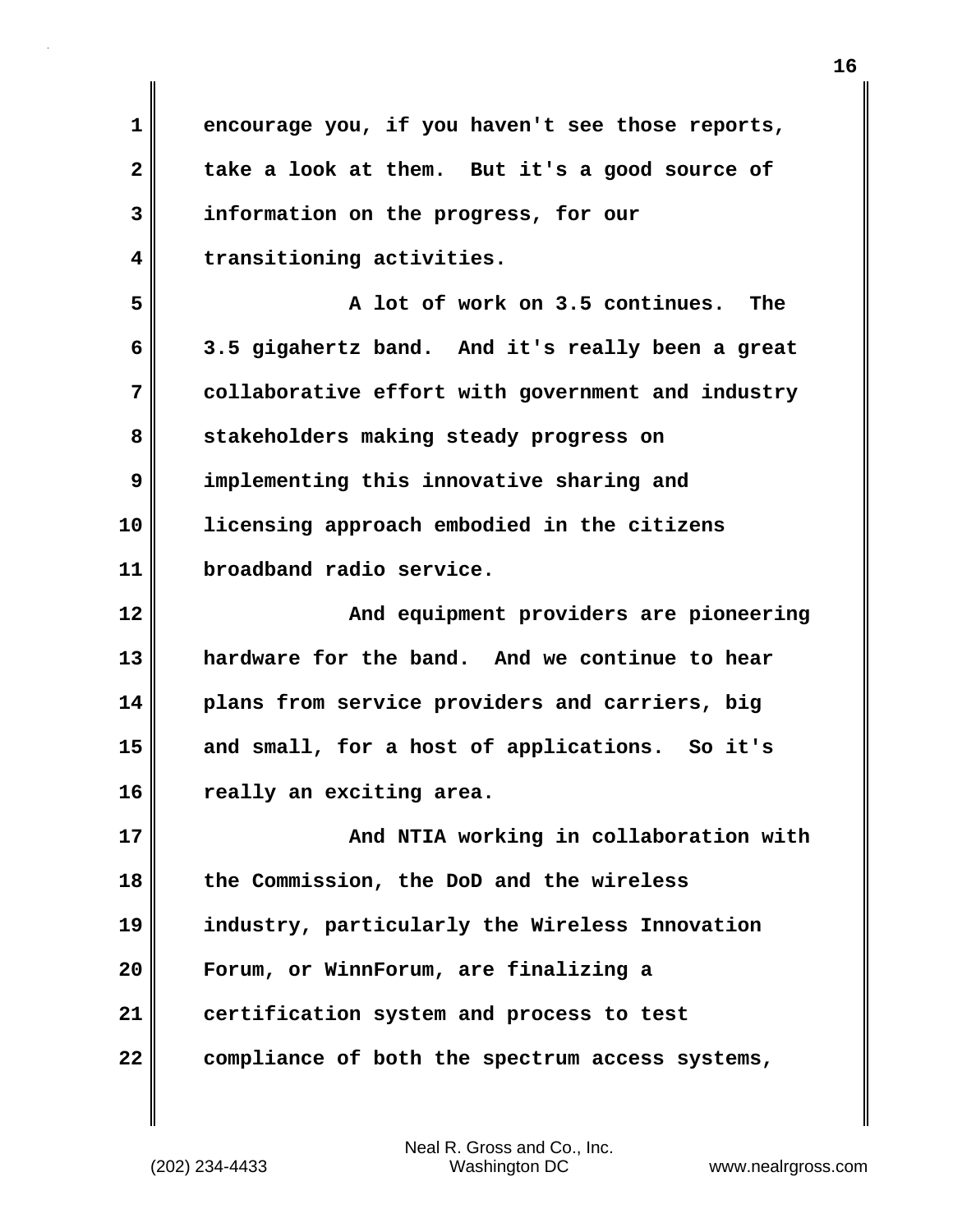**1 the SAS, as well as the environmental sensing 2 capability, the ECS.**

**3 And we are working with the ESC 4 applicants to define Dynamic Coastal Protection 5 Areas, DPAs. And that's to replace the static 6 exclusion zones as we have traditionally defined.**

**7 And these DPAs will only be activated 8 when the sensing capability senses that there is 9 a Military radar in the area, and it's detected. 10 So it's a different way of approaching the 11 problem and hopefully moving us closer to dynamic 12 sharing in the future.**

**13 So the majority of the effort over the 14 last few months has been focused on completing 15 the WinnForum standards that will be used as the 16 bases for the SAS and ESC, FCC certification.**

**17 And the initial SAS certification is 18 expected by the end of this calendar year, and 19 the initial ESC certifications are expected the 20 first quarter of 2018, on the current schedule. 21 Meanwhile it's been a little over a 22 year since the FCC released a Spectrum Frontiers**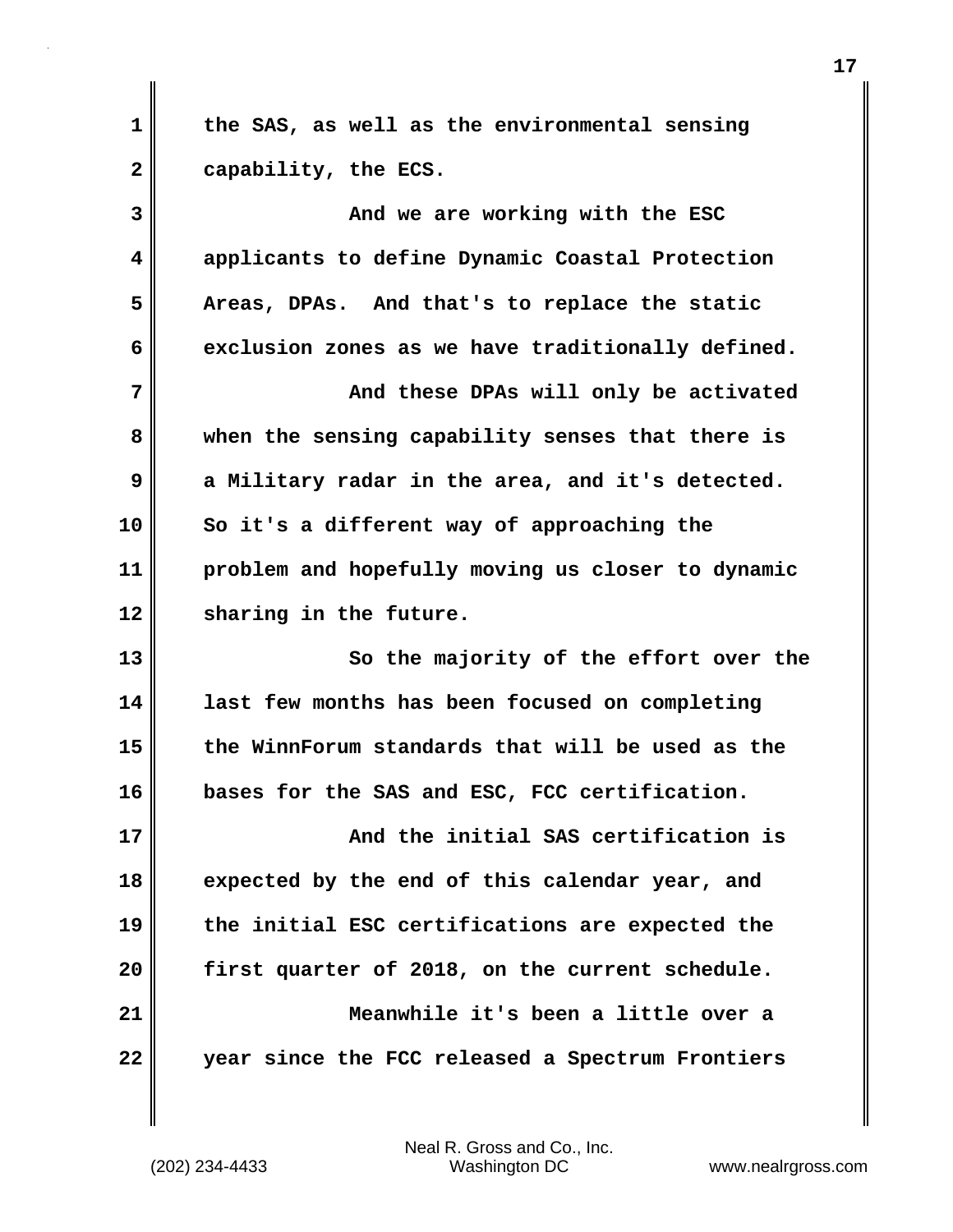**1 Report and Order and Further Notice. The use of 2 these millimeter wave bands for 5G sparked a 3 great deal of interests, as all of you are aware. 4 And this ISART conference is very well 5 timed to continue that dialogue in this, I'll 6 call it "new spectrum." Which just a few years 7 ago was thought infeasible relief for some of 8 these emerging mobile applications. 9 And as you know, the interests in 10 millimeter wave bands, for 5G, doesn't stop at 11 the border. Delegates to the International 12 Telecommunications Union, or ITU technical 13 meetings, also are examining the compatibility of 14 terrestrial broadband services with incumbent 15 services. Both in the frontiers bands as well as 16 other bands above 24 gigahertz. 17 We just had a successful CTEL meeting. 18 And for those of you unfamiliar with CTEL, it is 19 Region 2 in ITU speak. And think of it as the 20 Americans. 21 And Region 2 is pushing forward with 22 the sharing and compatibility studies needed to**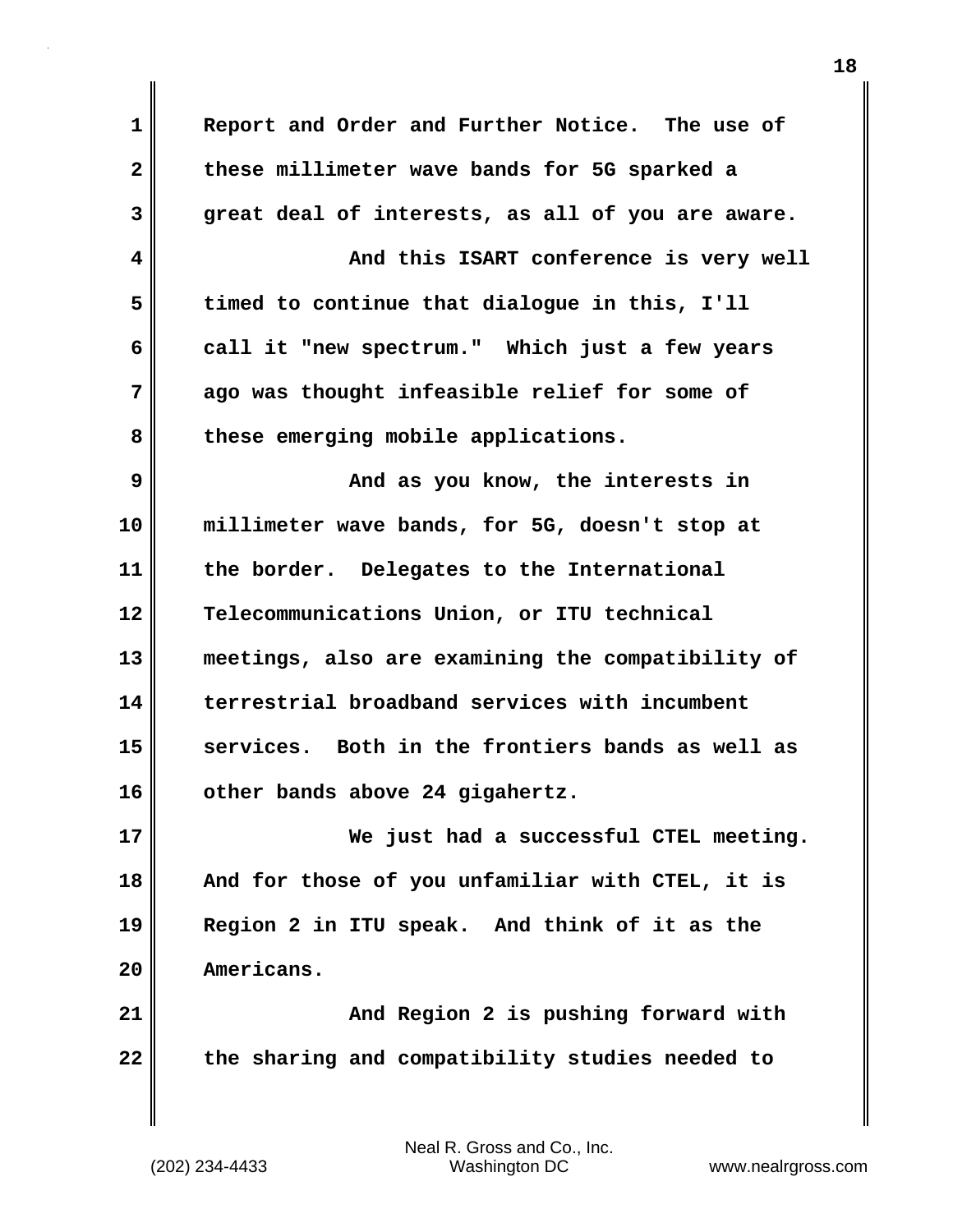**1 accommodate wireless broadband technology, in the 2 millimeter wave bands. And again, ITU speak for 3 the conference, it's Agenda Item 1.13, if 4 somebody mentions that. 5 And as you know, NTIA is intimately 6 involved in developing the federal and U.S. 7 positions for these meetings in close** 8 collaboration, again, with the Commission, **9** Department of State, the Agencies and Industry. **10 And we look forward to working with many of you, 11 to prepare for the next role of radio 12 communications conference. Which is now just** 13 **over two years away. 14 And now our national proprieties for 15 the conference continue to evolve. Agenda Item 16 1.13, this item in particular, which covers 17 broadband and bands above 24 gigahertz, remains a 18 top priority for the U.S. And that's not going 19 to change. 20** So both domestically and **21 internationally there remains much work to do in 22 pioneering sharing in millimeter wave bands. For**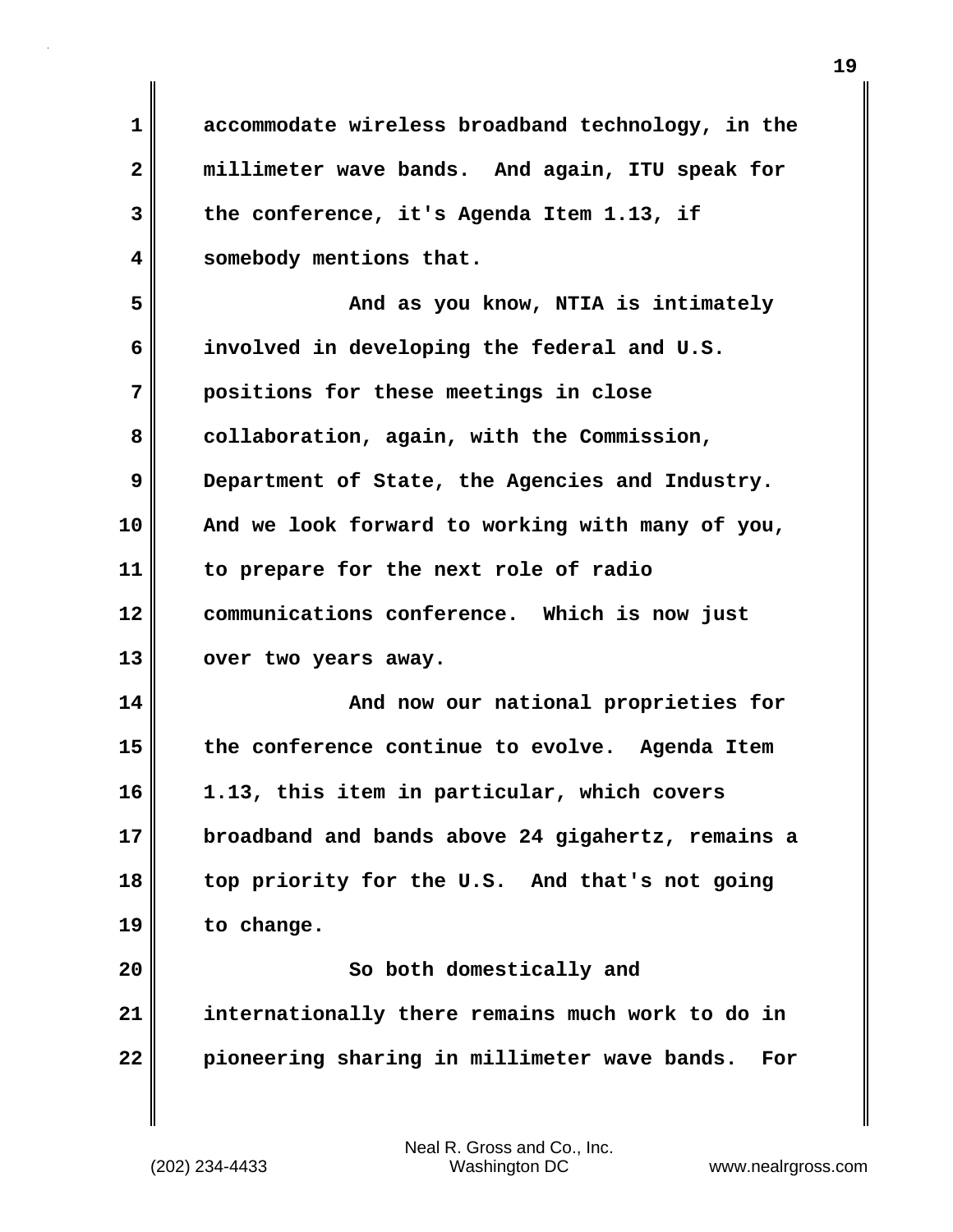| $\mathbf 1$  | example, NTIA is working with the Commission, and |
|--------------|---------------------------------------------------|
| $\mathbf{2}$ | soon with the agencies, to explore workable       |
| 3            | sharing approaches in the 37 to 37.6 band.        |
| 4            | And we will also be working with the              |
| 5            | Commission and others to evaluate the additional  |
| 6            | bands and the further notice. And they actually   |
| 7            | raise some interesting challenges from a          |
| 8            | coexistence or a sharing perspective.             |
| 9            | And I think that really highlights the            |
| 10           | need for a strong technical foundation to feed    |
| 11           | the policy decisions that we make, in this band,  |
|              |                                                   |
| 12           | as well as others.                                |
| 13           | And we will continue to work with the             |
| 14           | Commission to make sure rules are in place for    |
| 15           | the spectrum to be available. Especially for      |
| 16           | those bands that will be shared with federal      |
| 17           | users.                                            |
| 18           | And though there has been a great deal            |
| 19           | of focus on millimeter wave, the Federal          |
| 20           | Communications Commission recently launched a new |
| 21           | inquiry seeking comments on ways to expand        |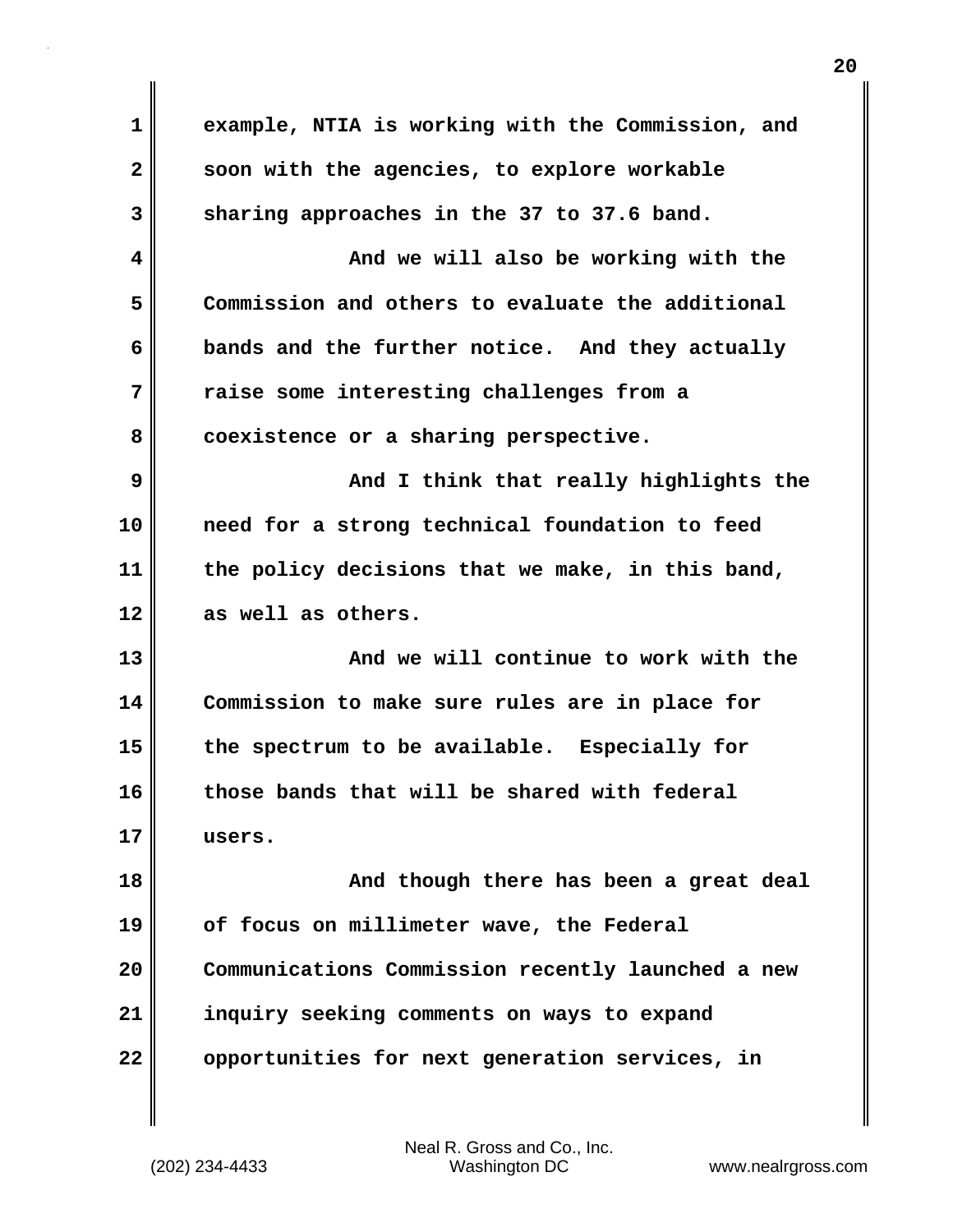**1 mid-band spectrum between 3.7 and 24 gigahertz. 2 And this new notice of inquiry seeks 3 comment on three specific non-federal bands and 4 asked commenters to identify other mid-band 5 frequencies that may be suitable for expanded 6 flexible use. 7 In parallel, NTIA continues to 8 leverage our own interagency processes. The 9** Policy and Plan Steering Group, the PPSG, as well **10 as the Interdepartment Radio Advisory Committee, 11 the IRAC, to assess other opportunities for 12 increased commercial access in bands used by the 13 federal agencies. And that's especially if we're 14 looking at sharing scenarios. 15 As we collectively continue to build 16 the pipeline of spectrum to meet increasing 17 commercial, as well Government requirements, 18 spectrum efficiency and sharing will continue to 19 be key elements to our success. Reinforcing the 20 continued important and urgency of the work that 21 this Committee is doing for NTIA. So we are very 22 appreciative.**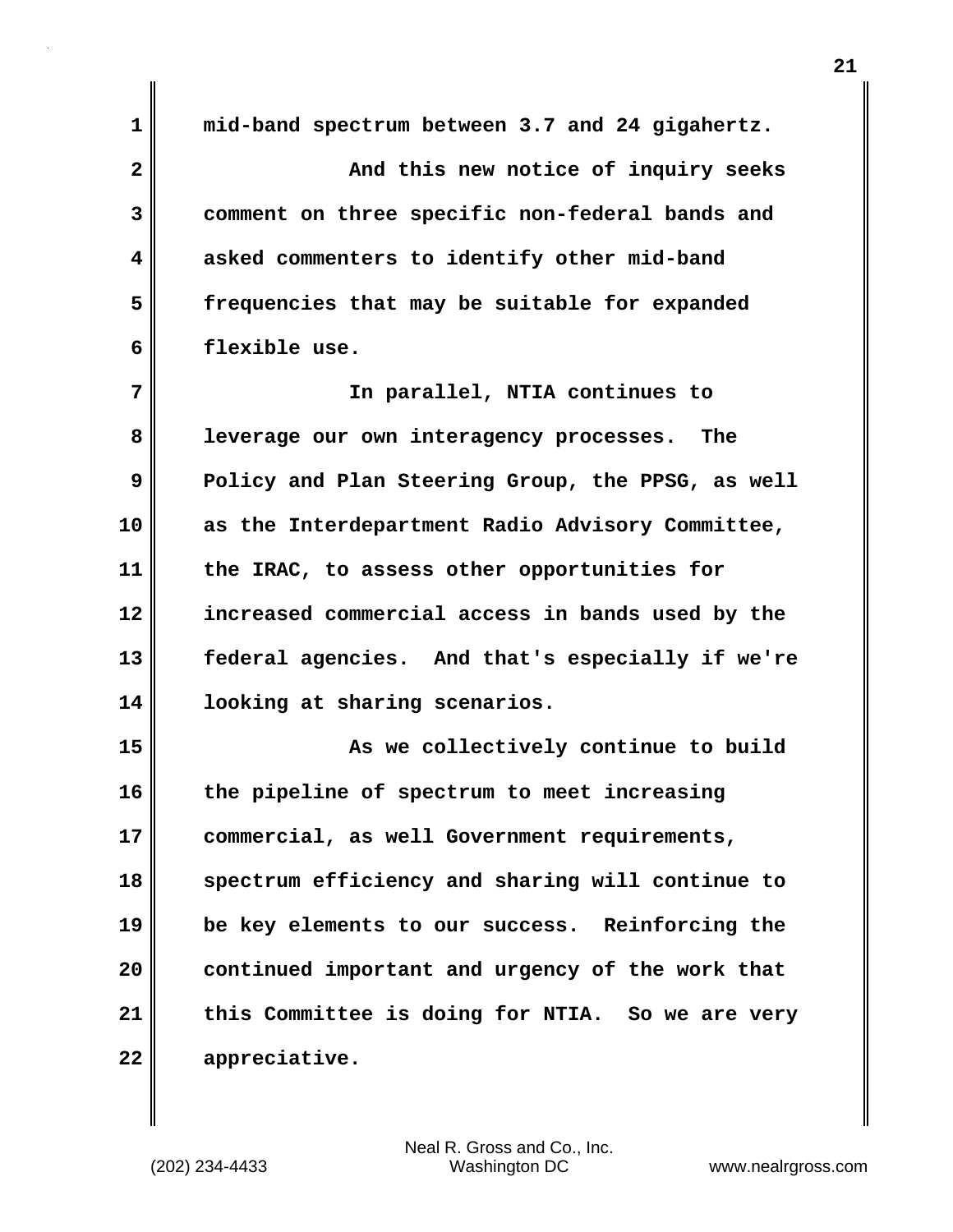**1 We also continue to work with the 2 federal agencies to explore the strengths and 3 weaknesses of various incentive mechanisms 4 intended to result in efficient and effective 5 federal government use. 6 We have engaged ITS to conduct initial 7 research on how to technically define spectrum 8 efficiency in the federal agency contacts. And 9 for those of you that have been involved in this 10 discussion over the last 15 or 20 years, will 11 know that's not an easy problem to tackle. 12 We are also assessing how the agencies 13 make decisions regarding spectrum use from the 14 very earliest stages of defining mission and 15 system requirements through operational 16 deployment. 17 And these results will help us 18 identify the gaps in our knowledge, processes and 19 tools, so we can start closing that gap, or those 20 gaps, and provide the necessary tools that help 21 the agencies make better spectrum efficient 22 decisions.**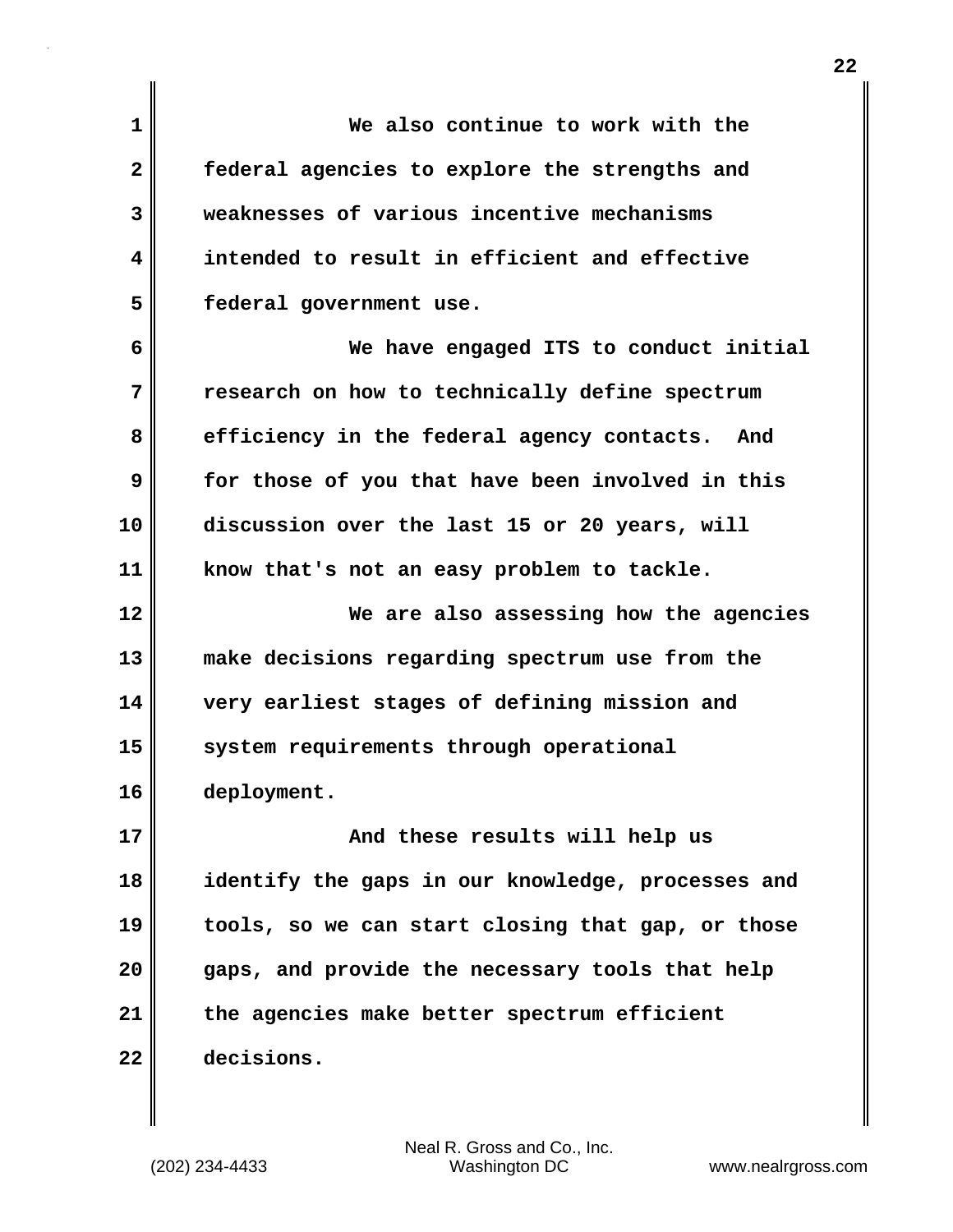| 1            | And we also are very much looking                 |
|--------------|---------------------------------------------------|
| $\mathbf{2}$ | forward to the CSMAC recommendations coming out   |
| 3            | of your effort. Looking at perhaps other policy   |
| 4            | recommendations that we should consider, to       |
| 5            | promote efficiency over time, and move the ball   |
| 6            | forward.                                          |
| 7            | As I've mentioned before, we strongly             |
| 8            | believe one of the most effective incentives are  |
| 9            | ones that give the agencies the necessary         |
| 10           | research to look at alternatives. In terms of     |
| 11           | other ways, other spectrum or other technics, as  |
| 12           | well as upgrading to more efficient spectrum      |
| 13           | technologies.                                     |
| 14           | The Spectrum Pipeline Act of 2015,                |
| 15           | which we've talked about in prior meetings,       |
| 16           | broaden the scope of eligible expenses covered    |
| 17           | under the Spectrum Relocation Fund, or the SRF.   |
| 18           | And we continue to see agencies seeking pipeline  |
| 19           | funds to create opportunities for increase        |
| 20           | spectrum access for commercial users.             |
| 21           | And for example, and we talked about              |
| 22           | this at the last meeting, FAA, DoD, DHS and NOAA, |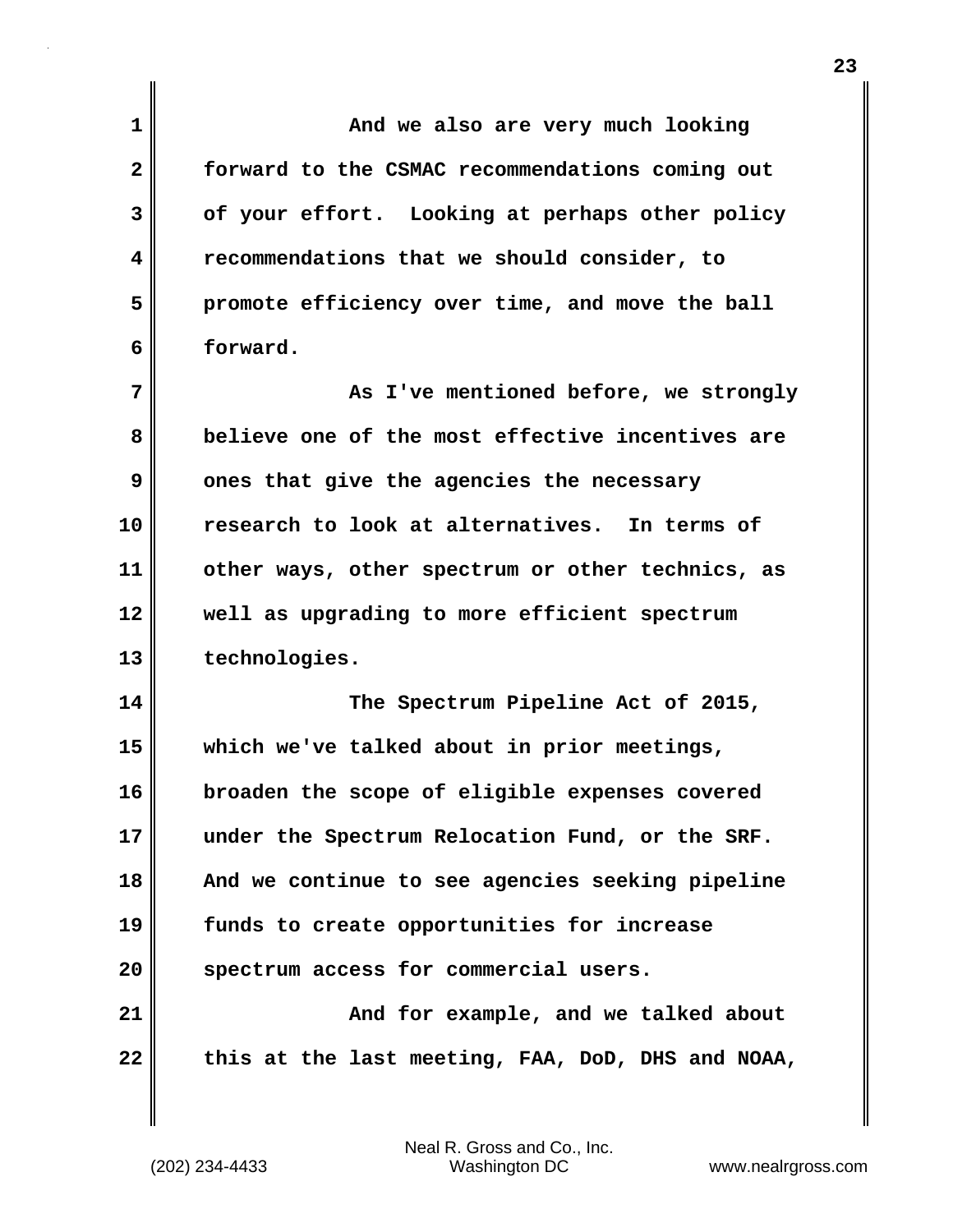**1 are jointly assessing the opportunity, or 2 possibility, of consolidating and relocating long 3 range, short range and weather radar systems, to 4 potentially free up a portion of 1,300 to 1,350 5 megahertz, for commercial access. And it's 6** called the Spectrum Efficient National 7 Surveillance Radar, or SENSR. **8 That program is the first pipeline**

**9 plan approved by the technical panel notified to 10 Congress. And that occurred in the January time 11 frame. And the program is well underway.**

**12 The SENSR joint program office is 13 currently reviewing responses to requests for 14 information. And they plan to wrap-up their 15 assessment on the RFI responses by the end of 16 this month. And at that time, they will be able 17 to better understand the technical risk of the 18 program and whether any adjustments to their 19 program are necessary.**

**20 But again, that's well underway. So 21 that's the first program that was born out of the 22 Pipeline Act.**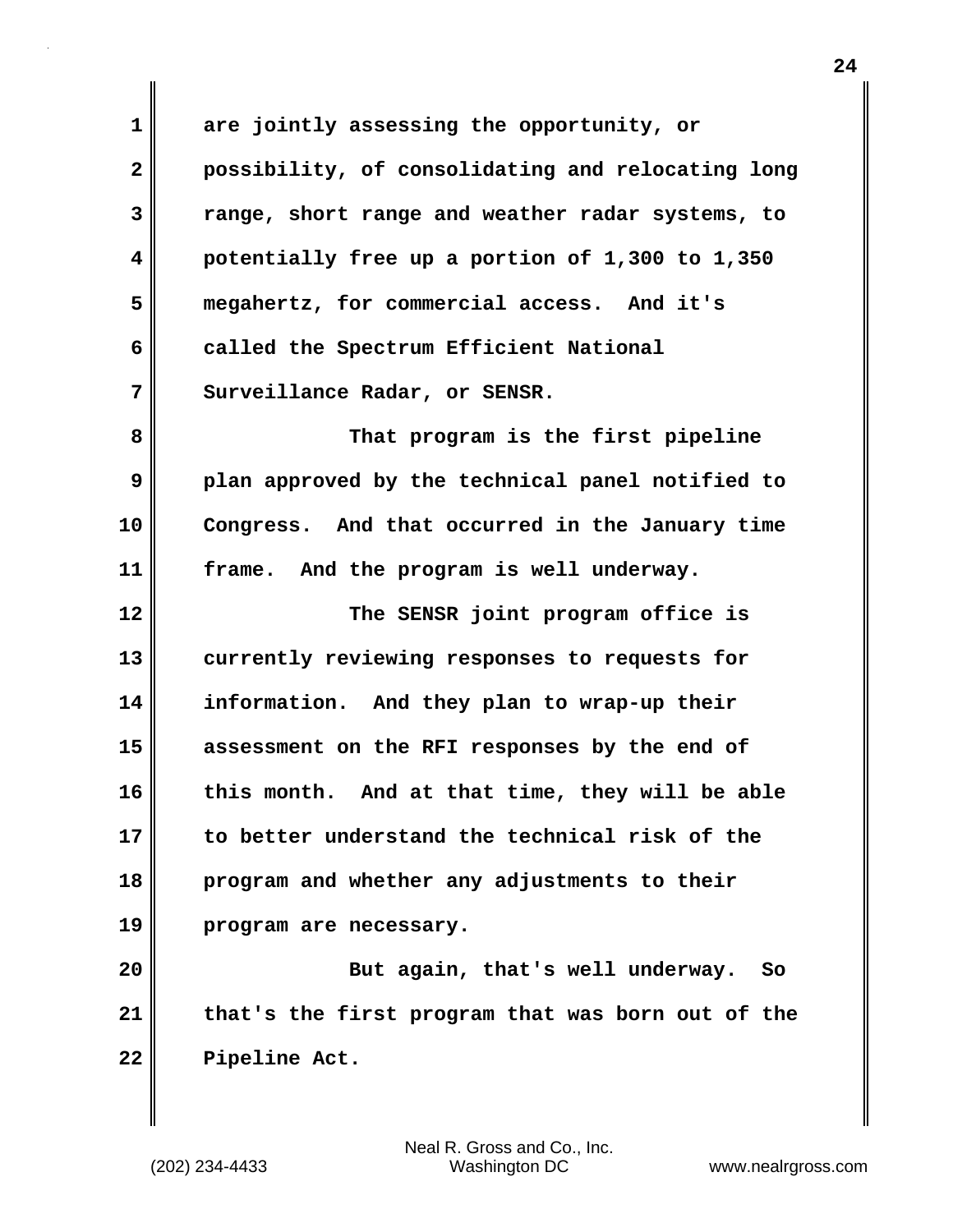| $\mathbf{1}$ | Also since our last meeting, a second             |
|--------------|---------------------------------------------------|
| $\mathbf{2}$ | pipeline plan has been approved and notified to   |
| 3            | Congress. And that will study the potential for   |
| 4            | sharing in the 1,675 to 1,680 megahertz band      |
| 5            | currently used by the National Oceanic and        |
| 6            | Atmospheric Administration, NOAA, for             |
| 7            | meteorological satellite and radiosonde           |
| 8            | operations. Radiosondes being the weather         |
| 9            | balloons.                                         |
| 10           | And they anticipate the transmittal of            |
| 11           | additional agency pipeline plans, transmittal     |
| 12           | through the technical panel, and OMB to Congress  |
| 13           | over the next few months.                         |
| 14           | As we continue to make progress,                  |
| 15           | Congress has also been working on several related |
| 16           | bills. As you're aware, such as MOBILE NOW and    |
| 17           | the recently introduced Airways Act.              |
| 18           | That if an Act it could influence our             |
| 19           | efforts fairly significantly. However, we're      |
| 20           | confident that our activities will yield good     |
| 21           | results, our current activities, and build a      |
| 22           | solid pipeline of spectrum over time.             |
|              |                                                   |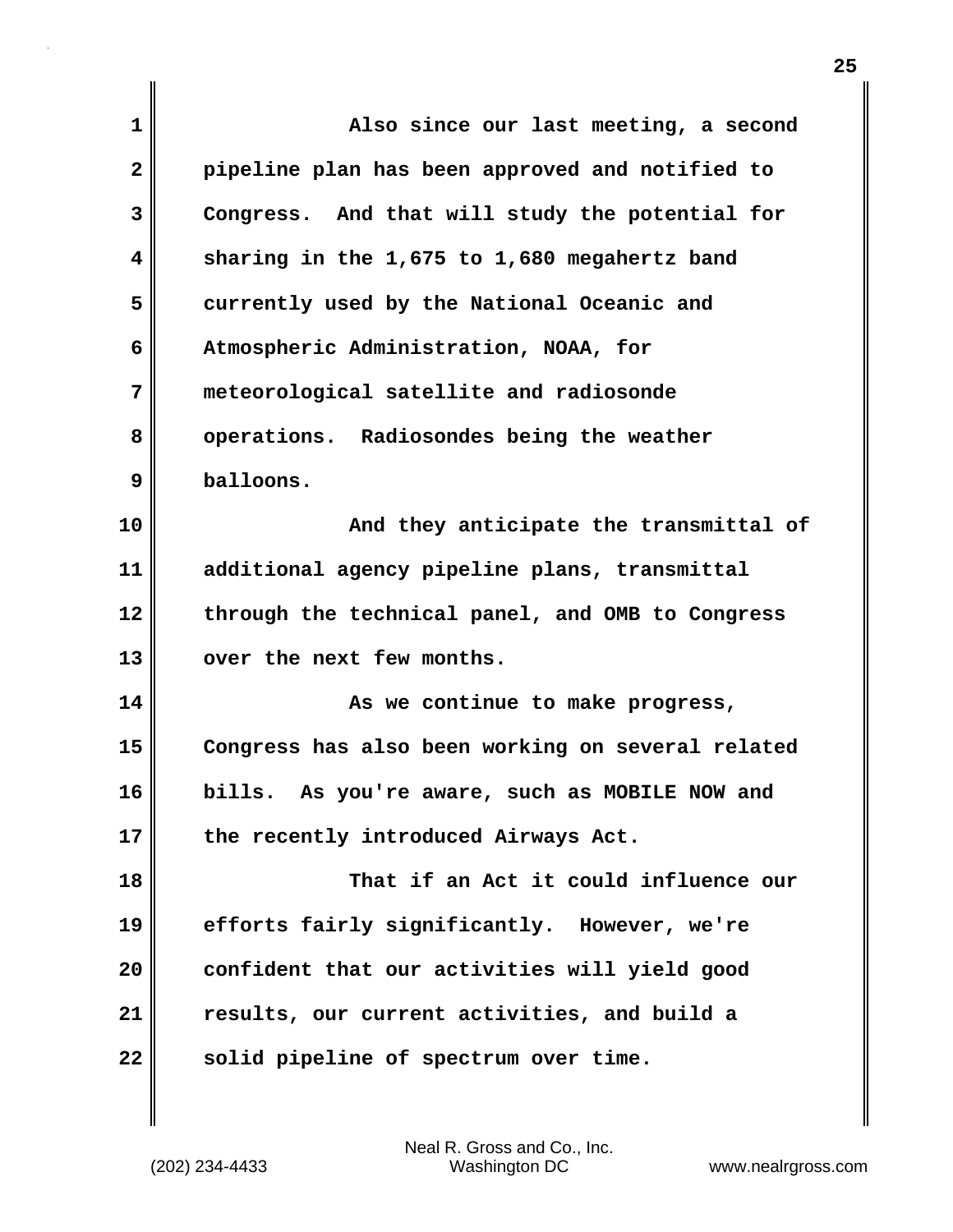**1 So before I wrap-up I want to mention 2 a couple of other items. Following up on a 3 recommendation from the previous CSMAC cycle we 4 are continuing to plan a workshop, ideally by the** 5 end of this calendar year, that will look at **6 bidirectional sharing. 7 And that means different things to 8 different people, but particularly we're 9 interested in the potential for federal users to 10 access non-federal spectrum. And this, again, 11 was a topic for discussion during the last CSMAC 12 cycle. 13 And our goal is to have a substantive 14 discussion with industry around specific use 15 cases of interests to federal users. That's been 16 the challenge. 17 How would the federal users anticipate 18 using non-federal spectrum, what are these cases, 19 to help us figure out the viability and the 20 methods by which you would do that. So standby 21 for more information, and again, hopefully we'll 22 have that by the end of this calendar year.**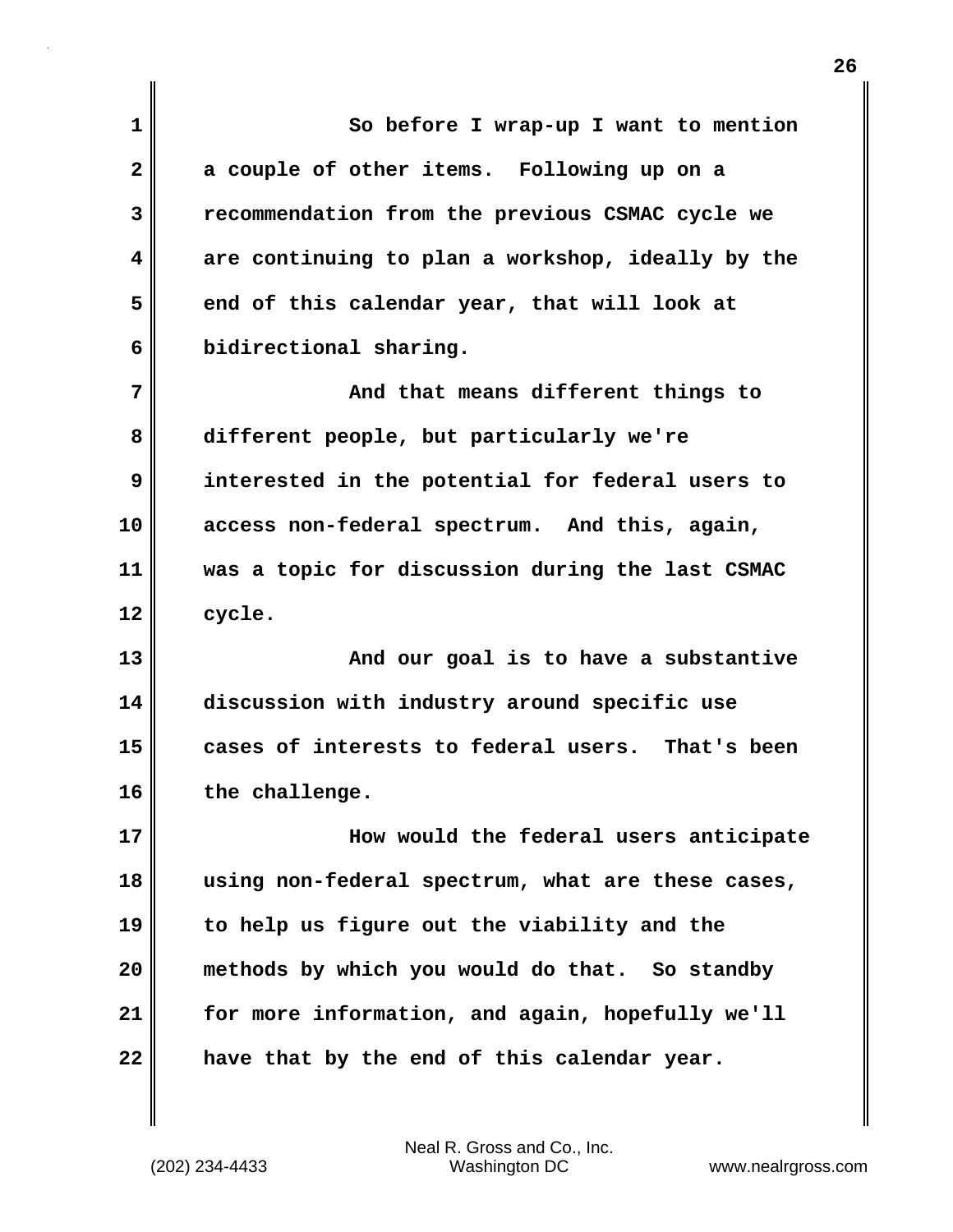| 1              | In collaboration with the Commission,             |
|----------------|---------------------------------------------------|
| $\overline{2}$ | we are planning a series of workshops that will   |
| 3              | focus on spectrum enforcement. And by that, I     |
| 4              | mean not necessarily the traditional definition   |
| 5              | of enforcement, but the whole scope of            |
| 6              | prevention, detection and resolution.             |
| 7              | And as we move to more intensive use              |
| 8              | of spectrum and more spectrum sharing between     |
| 9              | federal and non-federal users, all parties really |
| 10             | need to have confidence in the enforcement regime |
| 11             | that reduces the risk of interference to          |
| 12             | acceptable levels.                                |
| 13             | Our initial workshop is going to be               |
| 14             | for the federal agencies, only, to share best     |
| 15             | practices, exchange information, understand       |
| 16             | current concerns. But we look forward to          |
| 17             | extending this outreach to industry, in           |
| 18             | particular, in the near future.                   |
| 19             | And again, our initial workshop will              |
| 20             | be sometime within the, hopefully within the last |
| 21             | quarter of this calendar year. Again, for the     |
| 22             | federal agencies. So, two areas that we're        |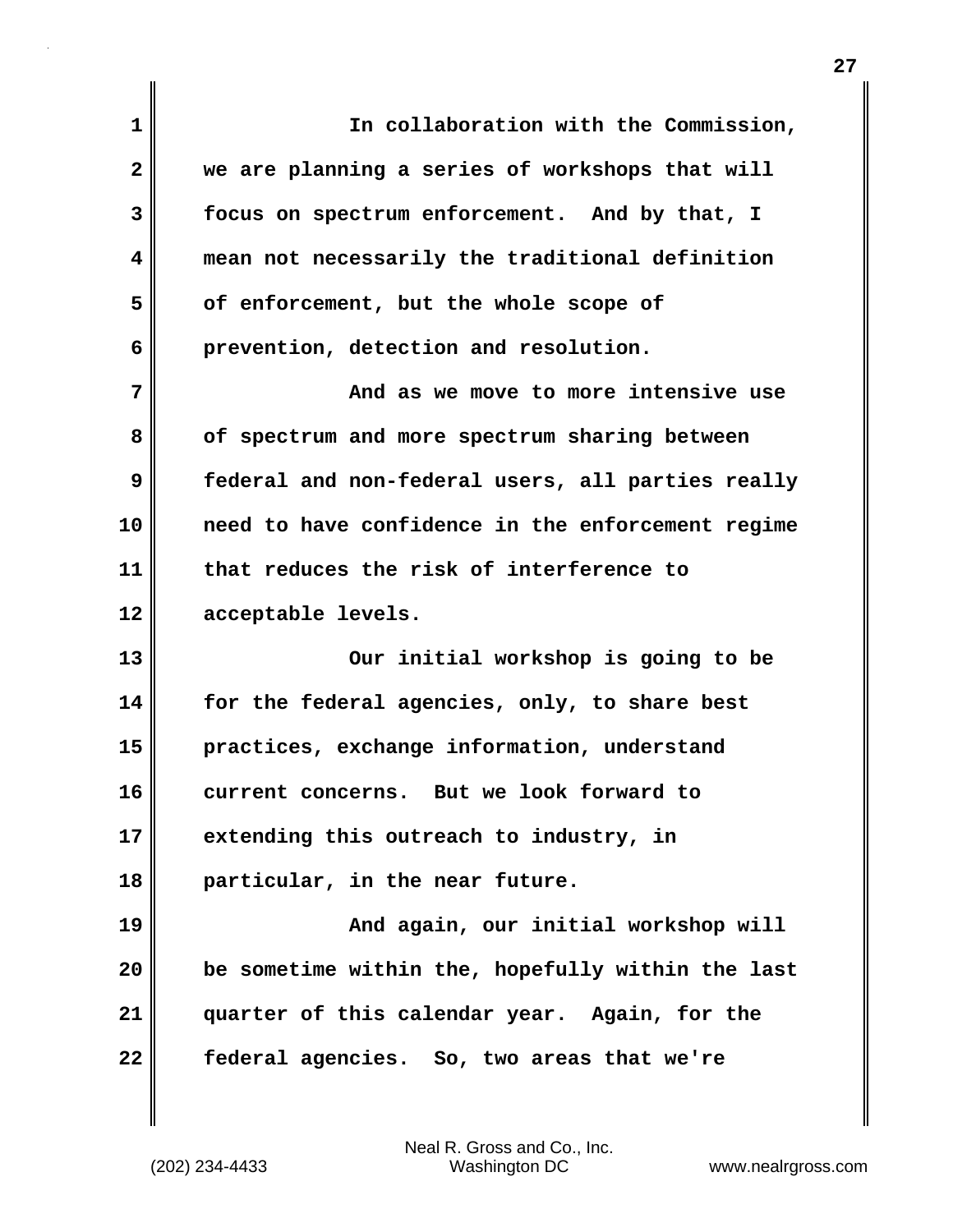**1 following up with, largely based on the CSMAC 2 recommendations. 3** So before I turn the microphone over **4 to Julie, let me congratulate the Subcommittees. 5 There's been a great deal of engagement within 6 the Subcommittees. 7 And again, these are meaty issues and 8 I know we've been on a compressed schedule, so I 9 really appreciate everyone's contributions and 10 work, I know it's not easy. And can't emphasize 11 enough, we appreciate that you all are 12 volunteering your time to do this, to help us. 13** And it is important for us to get your **14 feedback and your recommendations so we can make 15 better policy decisions over time. And it really 16 does result in a world leading spectrum policy, 17 in promoting the U.S. economic and technological 18 leadership while ensuring the U.S. Government can 19 also fulfill its missions for our citizens. 20** So I encourage all of us to take **21 advantage of this meeting and the clean mountain 22 air, to engage deliberate and collaborate and**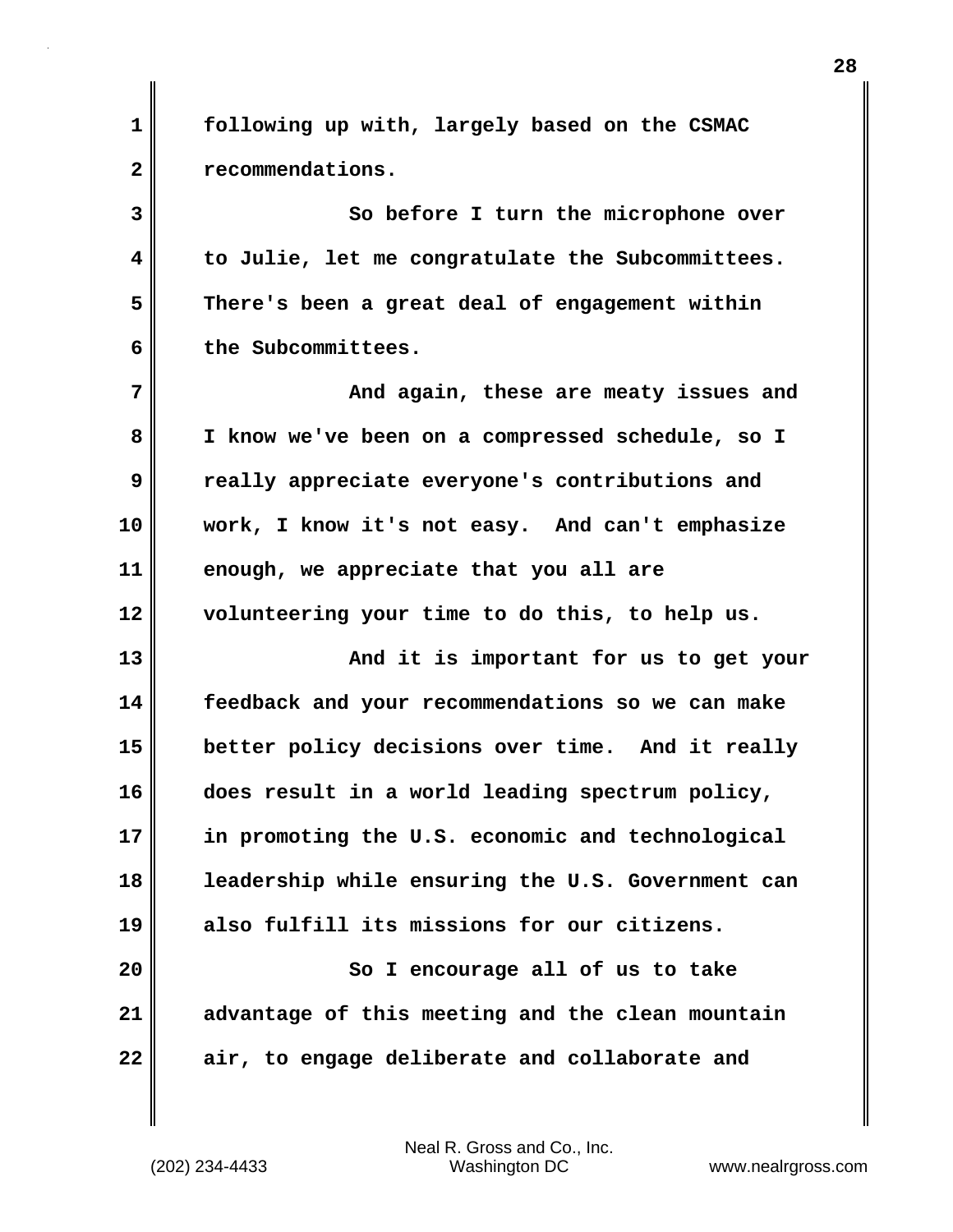**1 hash out as much as we can. Again, as we look at 2 moving toward the end of the year for final 3 recommendations.**

**4 I know in some cases that may be 5 challenging, so think about final recommendations 6 as well as potentially topics to tee up for the 7 next year following. And with that I'm happy to** 8 || take questions or we can turn it over to Julie **9 and do questions toward the end, after both the 10 TAC update and the ITS update.**

**11 MR. GIBSON: No questions for, Paige? 12 Really?**

**13 MS. ATKINS: They're saving them. 14 MR. GIBSON: I have a comment. I'd 15 just like to comment on the work that's being 16 done for 3.5 gig CBRS, SAS and ESC certification. 17 Just to say that, I won't speak for industry but 18 I reckon industry shares the sentiment that the 19 collaboration has been amazing.**

**20 There are a lot of surprises, and I 21 think we expected them. But I think just the 22 level of commitment, across the government, DoD,**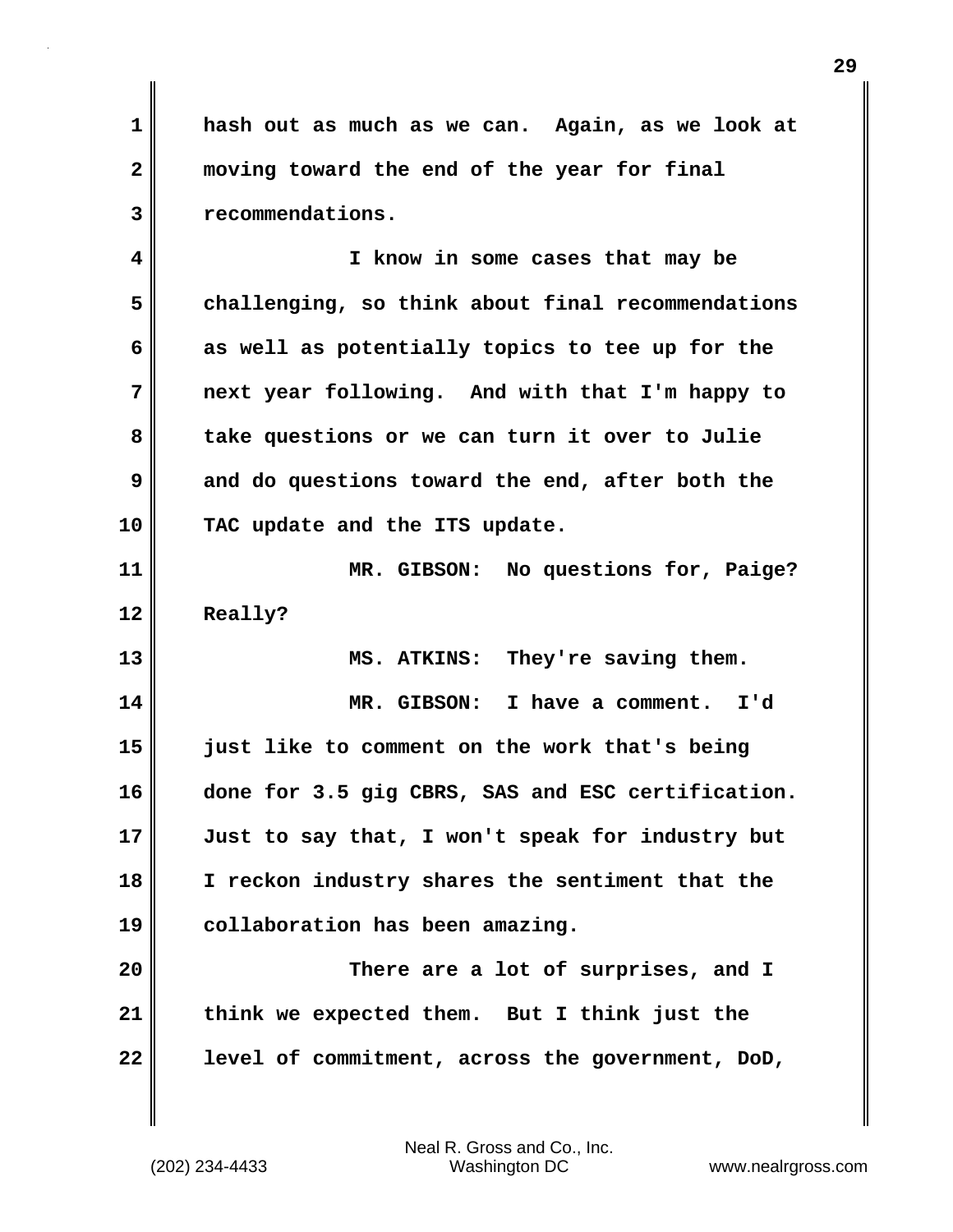**1 Navy, NTIA, ITS, has just been really awesome. 2 So thank you. And let's hope it sets up the 3 framework for moving in shared band situations. 4 Janice. 5 MS. OBUCHOWSKI: This was a, kind of 6 a shout out to NTIA. We finally caught up with 7 the research that NTIA was doing back in 1989, 8 '90, when I was assistant secretary and I came 9** out to ITS, and they were doing millimeter wave **10 research. Basic first and only in the world at 11 that point. 12 I thought I might have to investigate 13 because I kept keeping these travel vouchers for 14 trips to Hawaii. I said, what's this dude from 15 ITS doing in Hawaii. And it said, ideal 16 circumstance for studying rain attenuation. 17 So, glad, you have to be grateful that 18 I bought off on those vouchers. But no -- 19 (Laughter) 20 MS. OBUCHOWSKI: -- he did do the 21 breakthrough research. And when I hear about the 22 breakthroughs that are currently, finally coming**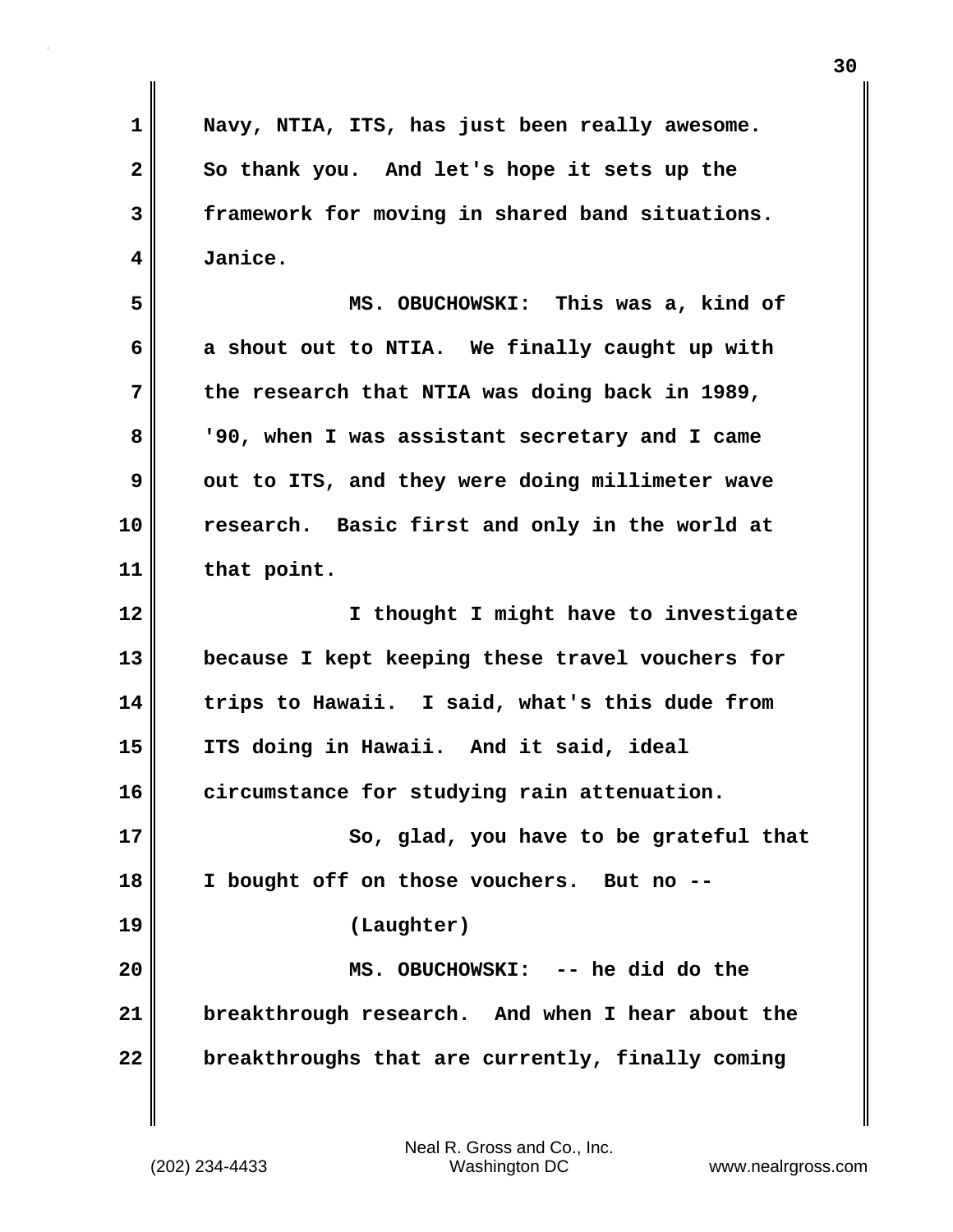**1 to market, I do want to extent that complement. 2 MR. GIBSON: Cool. 3 MS. OBUCHOWSKI: I don't know that 4 it's really appreciated sufficiently. Thank you. 5 MR. GIBSON: No other questions? 6 Okay, Julie needs to be at a mic. Take Dennis' 7 mic, that's always good. 8 MR. WELLER: Mark was going to order 9 that anyway. 10 MR. GIBSON: Nobody heard that. 11 MR. KNAPP: So I'm not going to be on 12 camera? That's a good thing. 13 (Laughter) 14 (Off record comments) 15 MR. GIBSON: Is that on? Is his mic 16 on? 17 MR. KNAPP: I think so. 18 MR. GIBSON: Okay. 19 MR. KNAPP: Yes. So thanks. And we 20 may be sitting at opposite ends here but 21 actually, on all these issues that Paige 22 discussed, we sit side-by-side in working through**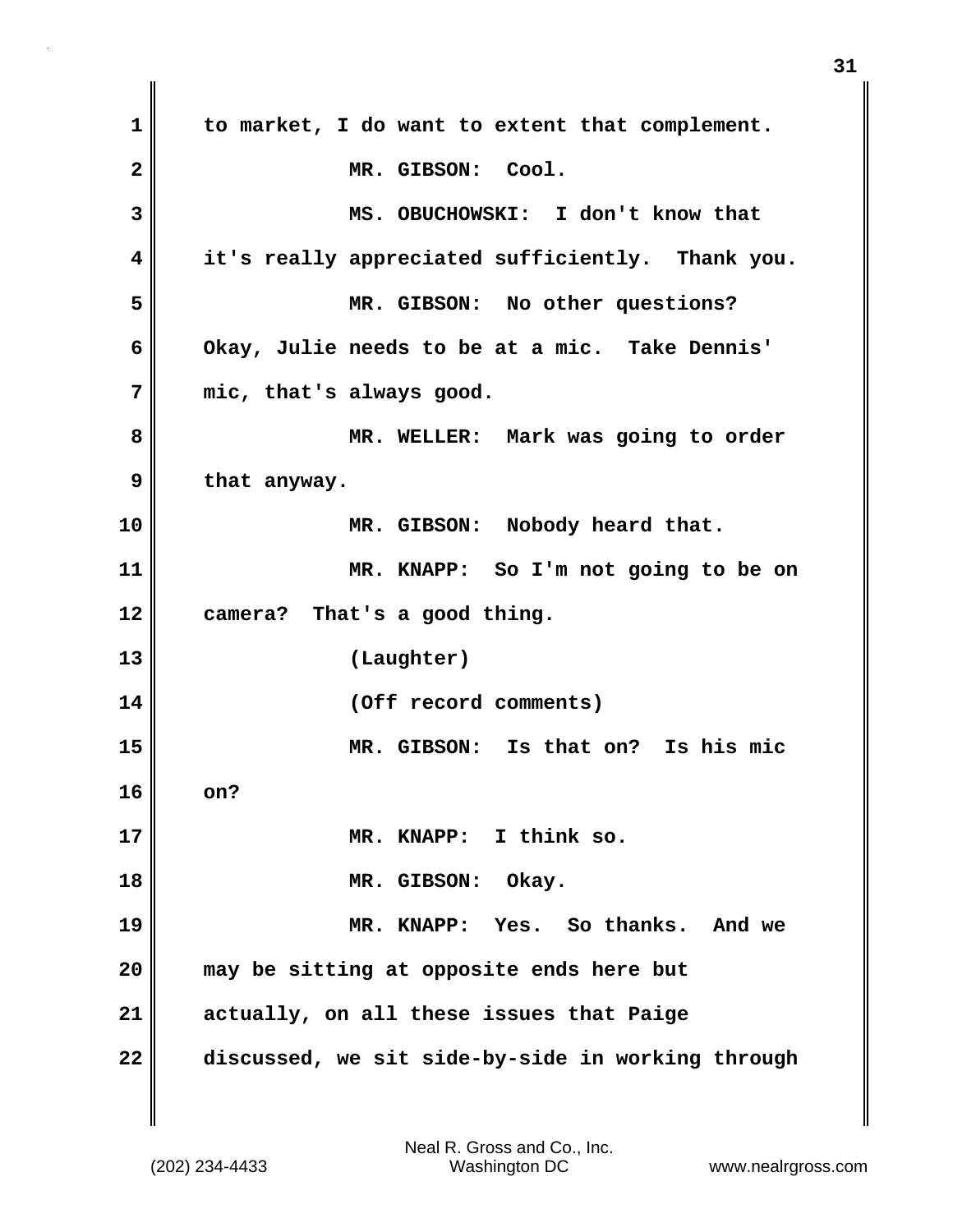| 1            | some very tough problems to come up with good    |
|--------------|--------------------------------------------------|
| $\mathbf{2}$ | solutions, I think, for the country.             |
| 3            | So, there were a couple of things I              |
| 4            | did want to add. So dido to everything that      |
| 5            | Paige said.                                      |
| 6            | It perhaps has been a no busier time             |
| 7            | on spectrum. I started to think about all the    |
| 8            | different things that we're doing. If I went     |
| 9            | into all of them, we'd be here a long time.      |
| 10           | I'm just going to touch on a few                 |
| 11           | others. So Paige mentioned the NOI on the mid-   |
| 12           | band spectrum. And also, the next day the        |
| 13           | commission issued an NOI on 900 megahertz, and   |
| 14           | how we can make more efficient use of that band  |
| 15           | as well.                                         |
| 16           | So, the work is continuing on the                |
| 17           | spectrums frontiers proceeding. And both the     |
| 18           | bands where we had petitions for reconsideration |
| 19           | and the bands that we had in the further notice. |
| 20           | And there's been interest above 95               |
| 21           | megahertz, and we're trying to do some work to   |
| 22           | flesh out exactly what kinds of rules we might   |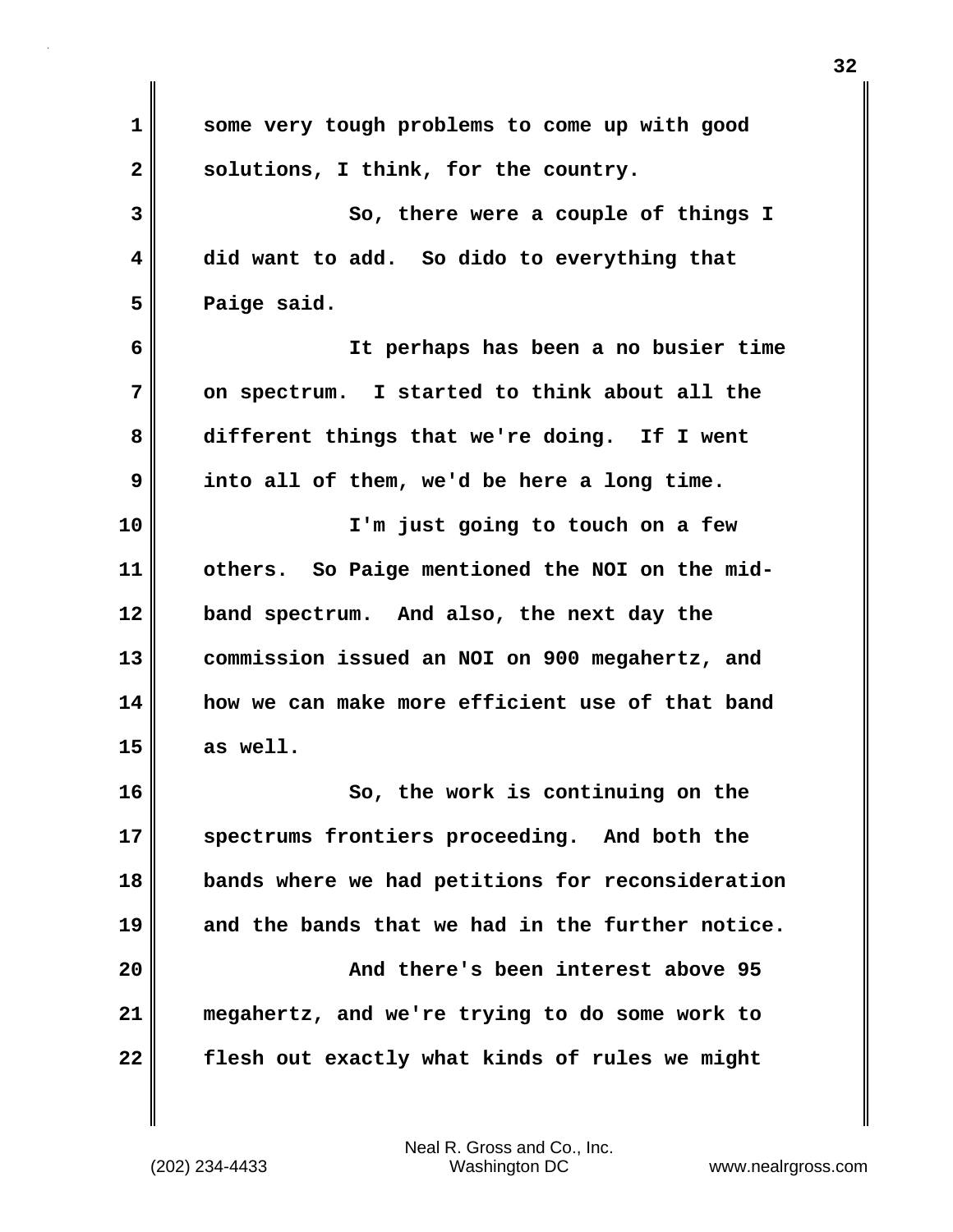**1 propose there.**

| $\overline{\mathbf{2}}$ | The incentive auction team, is led by             |
|-------------------------|---------------------------------------------------|
| 3                       | Jean Kiddo, they're hard at work implementing the |
| 4                       | TV incentive auction yielded at 84 megahertz of   |
| 5                       | spectrum for wireless broadband services. And at  |
| 6                       | the same time, we've got a proceeding, as Bob     |
| 7                       | well knows, to consider providing for ATSC 3.0 on |
| 8                       | a voluntary basis. So there's a lot of work       |
| 9                       | going on there.                                   |
| 10                      | We've completed the Phase 1 testing on            |
| 11                      | license sharing on 5.9 gigahertz with the DSRC.   |
| 12                      | We're busy analyzing the results and preparing a  |
| 13                      | report.                                           |
| 14                      | We also have a proceeding that was                |
| 15                      | considering additional allocations and licensing  |
| 16                      | provisions for NGSO satellites, so we're doing    |
| 17                      | work on that as well.                             |
| 18                      | There is quite a few others, I'm sure             |
| 19                      | I'll leave out your favorite one. TV white space  |
| 20                      | reconsiderations and the reserve channel          |
| 21                      | proceeding, the Ligado proceeding of course, the  |
| 22                      | 4.9 proceeding, the higher ground                 |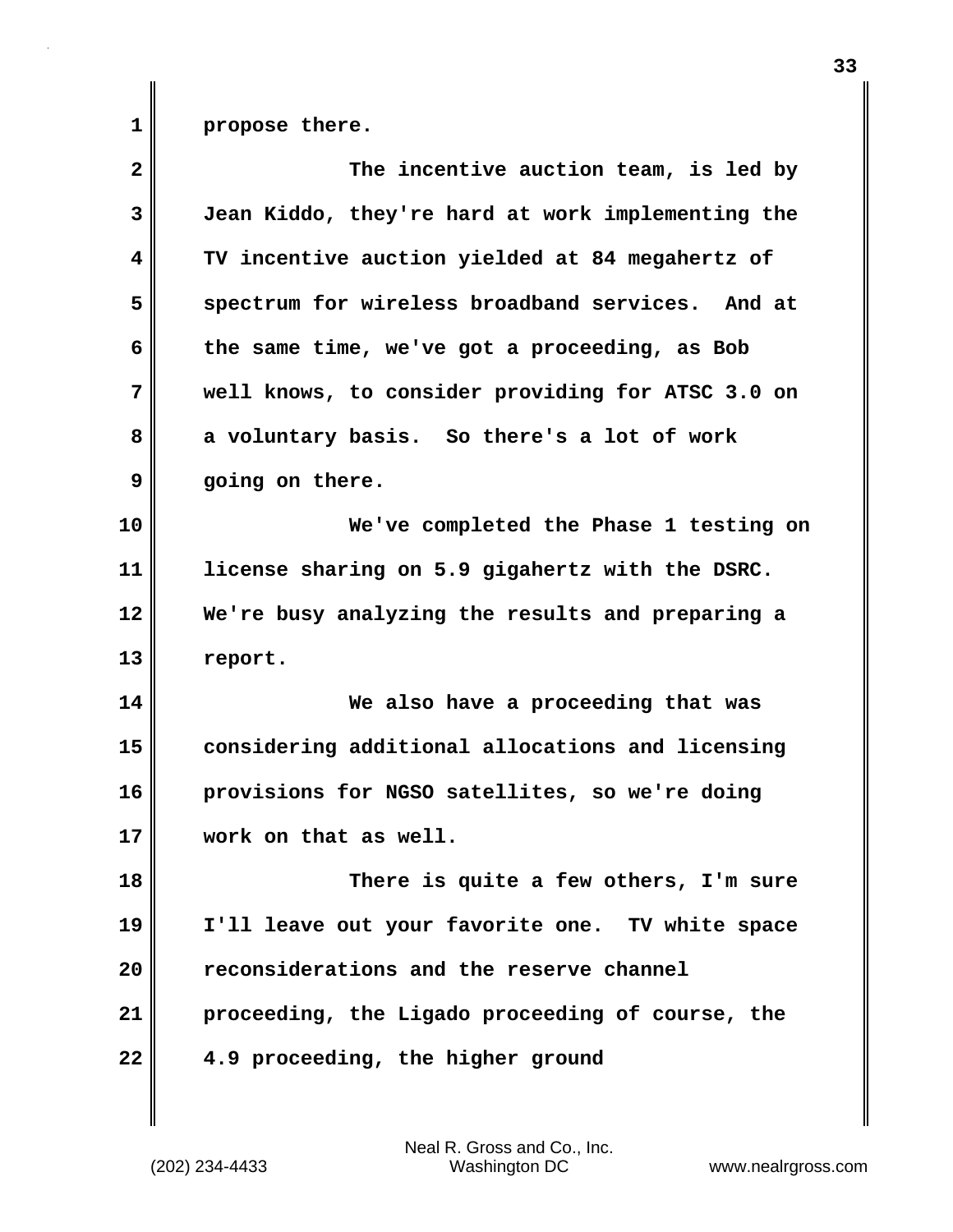**1 reconsideration, et cetera. So, lots of things 2 going on, on the spectrum front. 3** So let me just say a few words about **4 the TAC. So, to start with, I want to recognize 5 Dennis Roberson's leadership with the TAC. We 6 wouldn't be where we are without all of his fine 7 work. 8 Dale also participates on the TAC. 9 We've had liaisons between the TAC and the CSMAC, 10 so that the work is complementary. 11 The TAC, it's a little bit larger than 12 this group I think. We've got 45 active TAC 13 members and there's about 120 additional work 14 group members that span roughly 70 entities. 15 Many of your organizations have other 16 representatives who have either been members of 17 the TAC or have been working with the TAC. 18 And the thing that we always charge 19 the TAC with is coming up with actionable 20 recommendations. We may not be able to do 21 everything that the TAC recommends, but it really 22 has played a key role in so many of the things**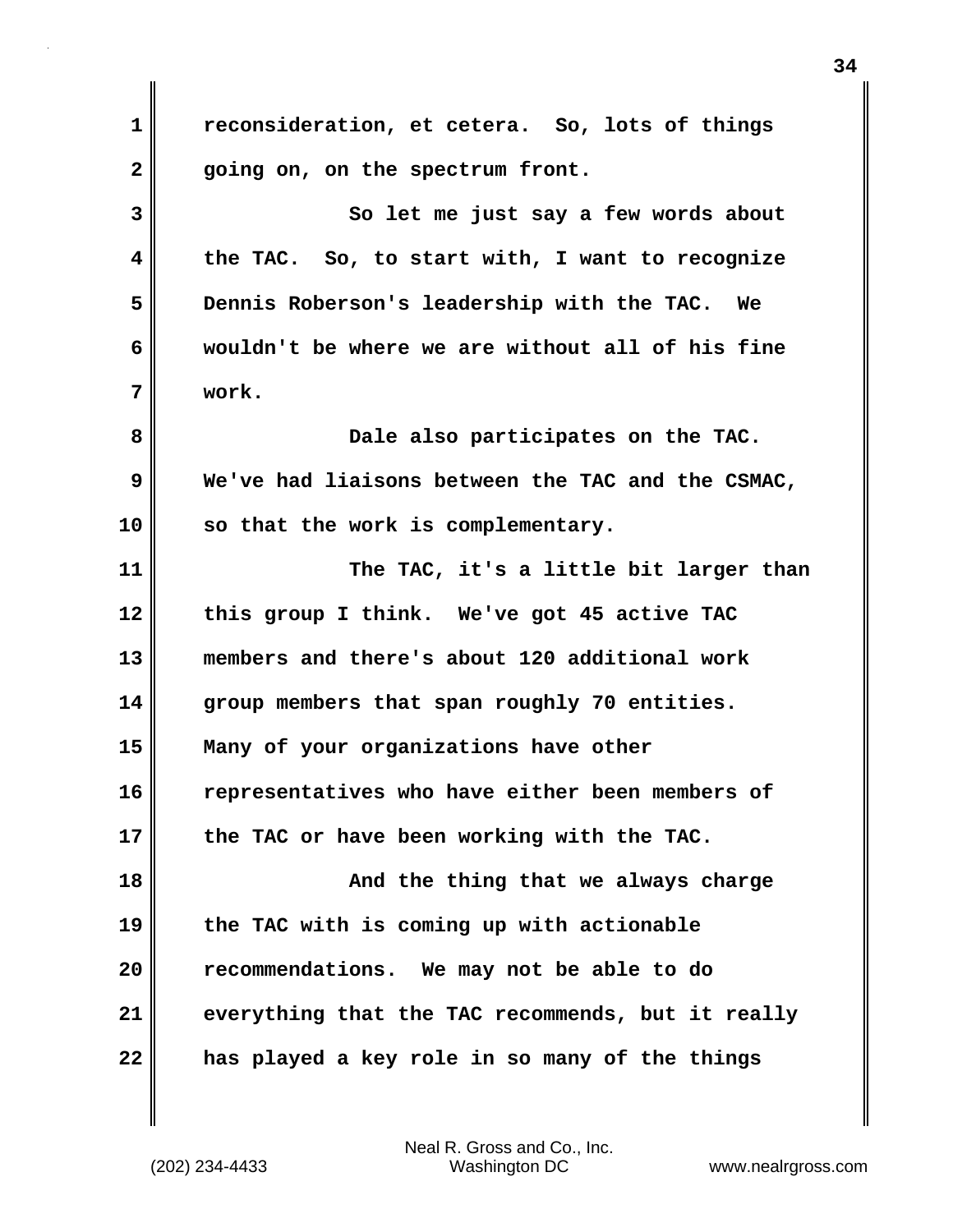**1 that we're doing.**

**2 Everything from the work on spectrum 3 frontiers really had its root on our side in the 4 TAC. The work on 3.5 was sparked there and so 5 forth. So, a lot of terrific ideas have come out** 6 of there and we actually implemented them. **7** So I'm not going to go into all of the **8 work that the TAC has done, I'm just going to 9 highlight a few things that I think may be 10 relevant here. 11 One group that we called, this is from 12 last year, future game changing technology, had 13 recommended that the FCC should institutionalize 14 a process for anticipating keeping up with major 15 shifts in technology, usage in patterns. I am 16 not going to tell you the response because we 17 have a meeting coming up on September 19th, and 18 so this is just a teaser for the things that 19 you'll probably be hearing about. 20 It also called for balance spectrum 21 allocations that we should work closely with the 22 administration, NTIA and Congress, to ensure a**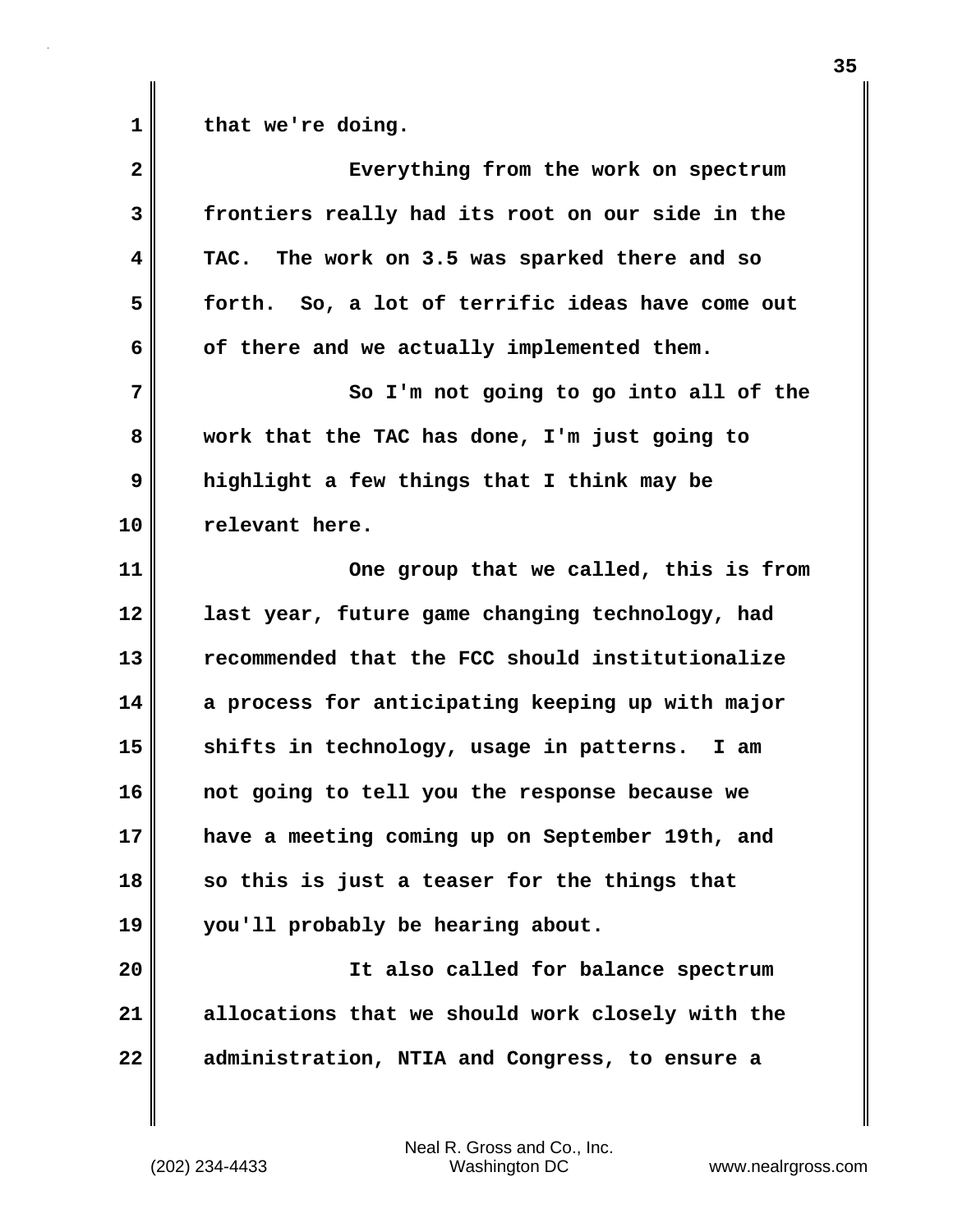**1 flow of spectrum that's balanced across high, 2 middle and low spectrum bands for commercial use 3 and promote flexible use policies that support 4 experimentation. 5 Many of you may know that just earlier 6 in the year we made available program licenses 7 with much greater flexible now in conducting 8 experiments. 9** Out of the spectrum and receiver **10 performance group, one of their recommendations 11 was that the FCC direct our lab to measure 12 advance lighting and switching power supplies on 13 the market to ascertain if they met regulatory 14 noise limits and initiate enforcement if not, and 15 to also issue a notice of inquiry/notice of 16 proposed rulemaking to gain more information 17 about the advisability of rule changes to deal 18 with advance lighting and switching power 19 supplies and to reduce noise in the spectrum. 20 The emitters are both government and 21 non-government and so we're all in this together.**  22 So the question is, by most accounts the nice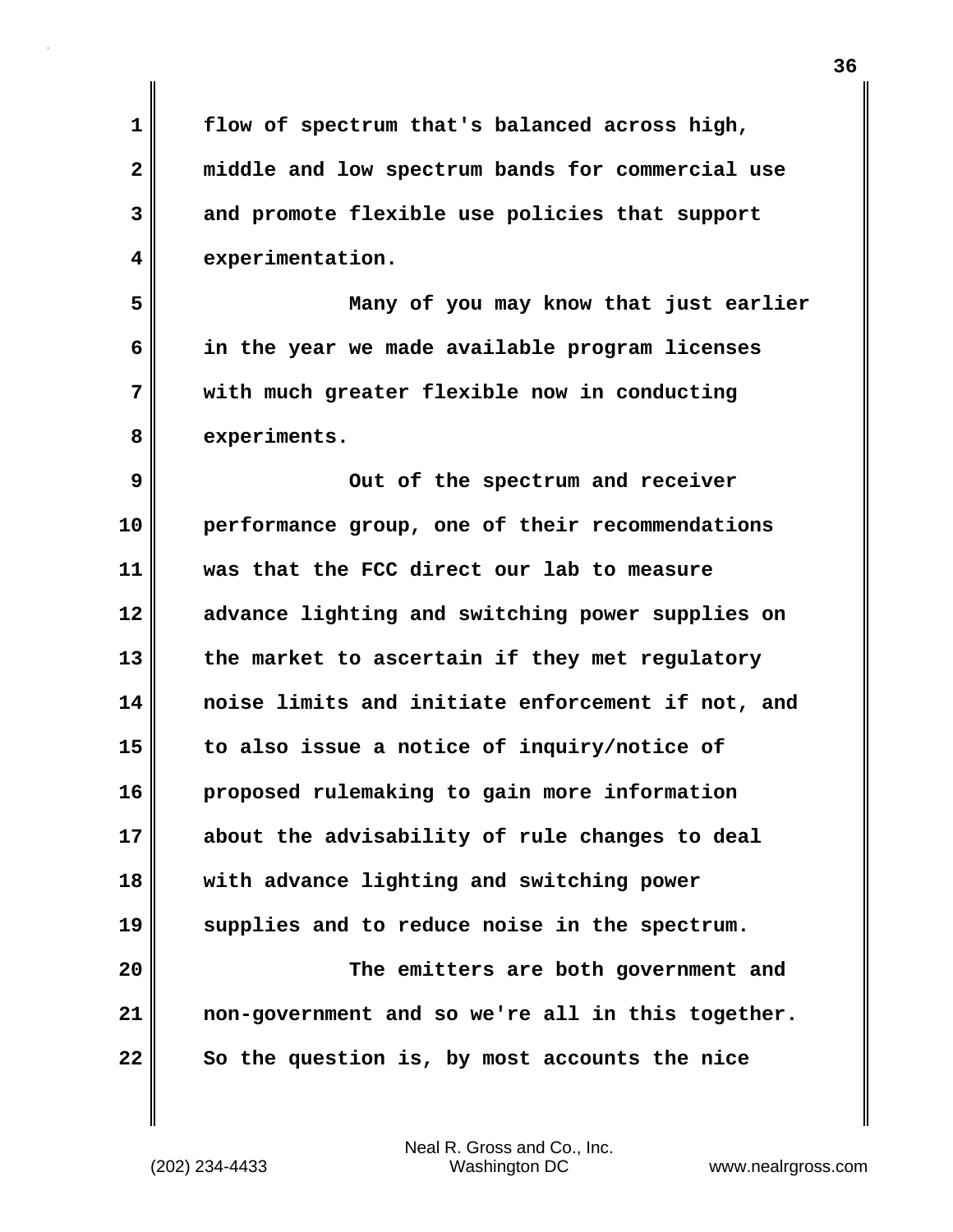**1 floor is rising and when I've talked to the group 2 I've said, well, don't just tell me the noise 3 floor is rising, what do you think are the 4 leading contributors and what should be done 5 about it. 6 There's a lot of work that went on in 7 that group as well in developing a policy 8 statement on spectrum. And it recommended that 9 the FCC consider it, and I'm just going to go 10 through, quickly, some of the points in there. 11 Formalizing and implementing the TACs 12 receiver recommendations and spectrum allocation 13 principle and policies to adopt risked informed 14 interference assessment and statistical service 15 rules. So many of our standards right now are 16 based on worst case as opposed to truly 17 evaluating, well, how big is the risk and what 18 would happen if there were an adverse 19 consequence. 20 To implement the steps outlined by the 21 TAC for improving enforcement. I know that 22 there's been work going on here as well, and as**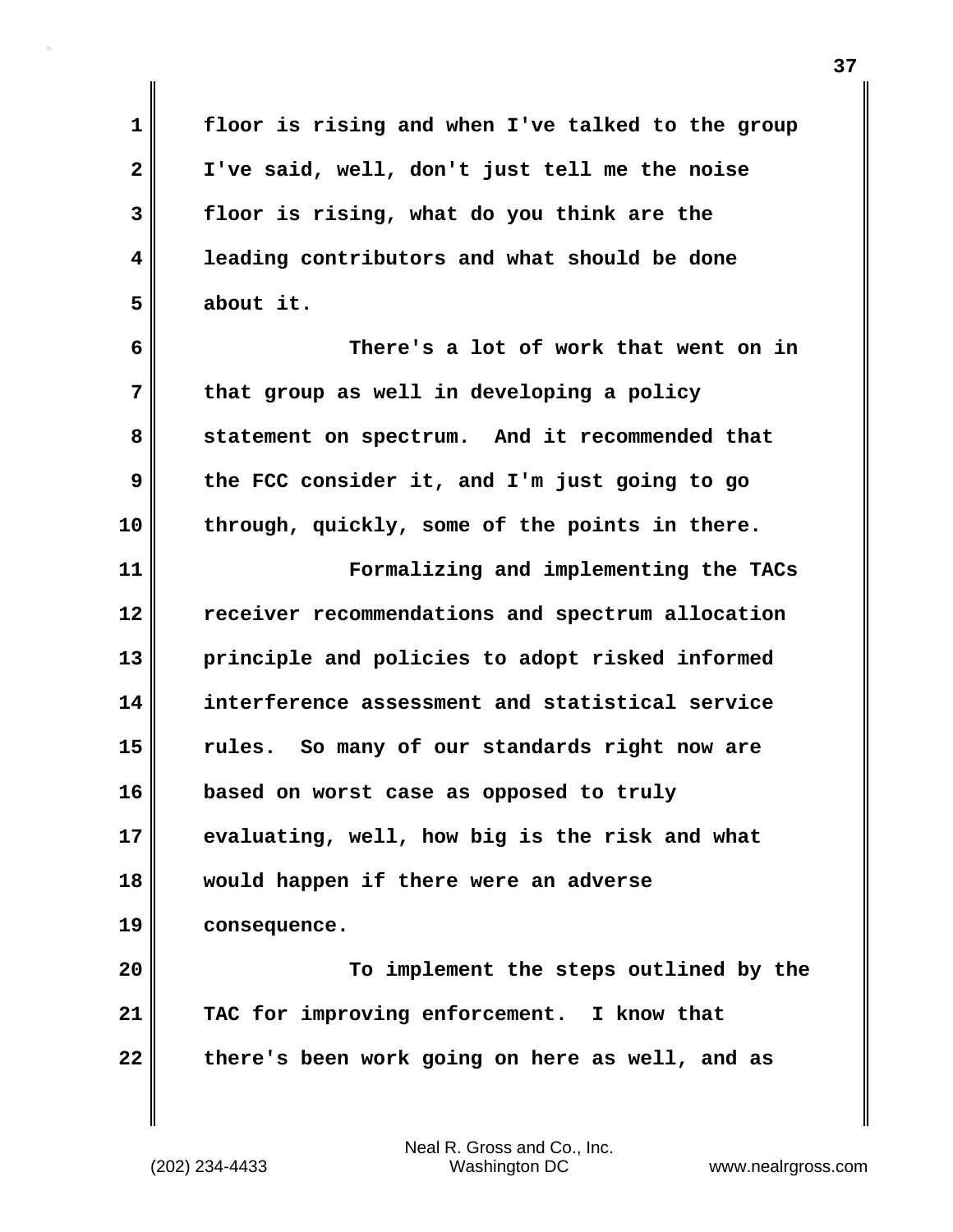**1 Paige mentioned, trying to work jointly on that. 2 Particularly as we do things, like at 3.5, where 3 we've got sharing across systems. 4 And that's to include a next 5 generation enforcement architecture to create a 6 public database of past enforcement activities 7 and incorporate interference hunters. They 8 haven't made the TV show about them yet, but -- 9 (Laughter) 10 MR. KNAPP: -- we all think it's 11 pretty exciting. 12 In some of the topics that we're 13 working on right now we've continued to do a lot 14 of work on mobile device theft prevention. And 15 we've got a group that's working on identifying 16 technical rules that perhaps should be eliminated 17 or no longer necessary and outdated. So they've 18 got some ideas of what to do there. 19 We've also got a group working on 20 broadband deployment technology challenges, more 21 from the technical side then the policy and 22 infrastructure deployment side.**

(202) 234-4433 Washington DC www.nealrgross.com Neal R. Gross and Co., Inc.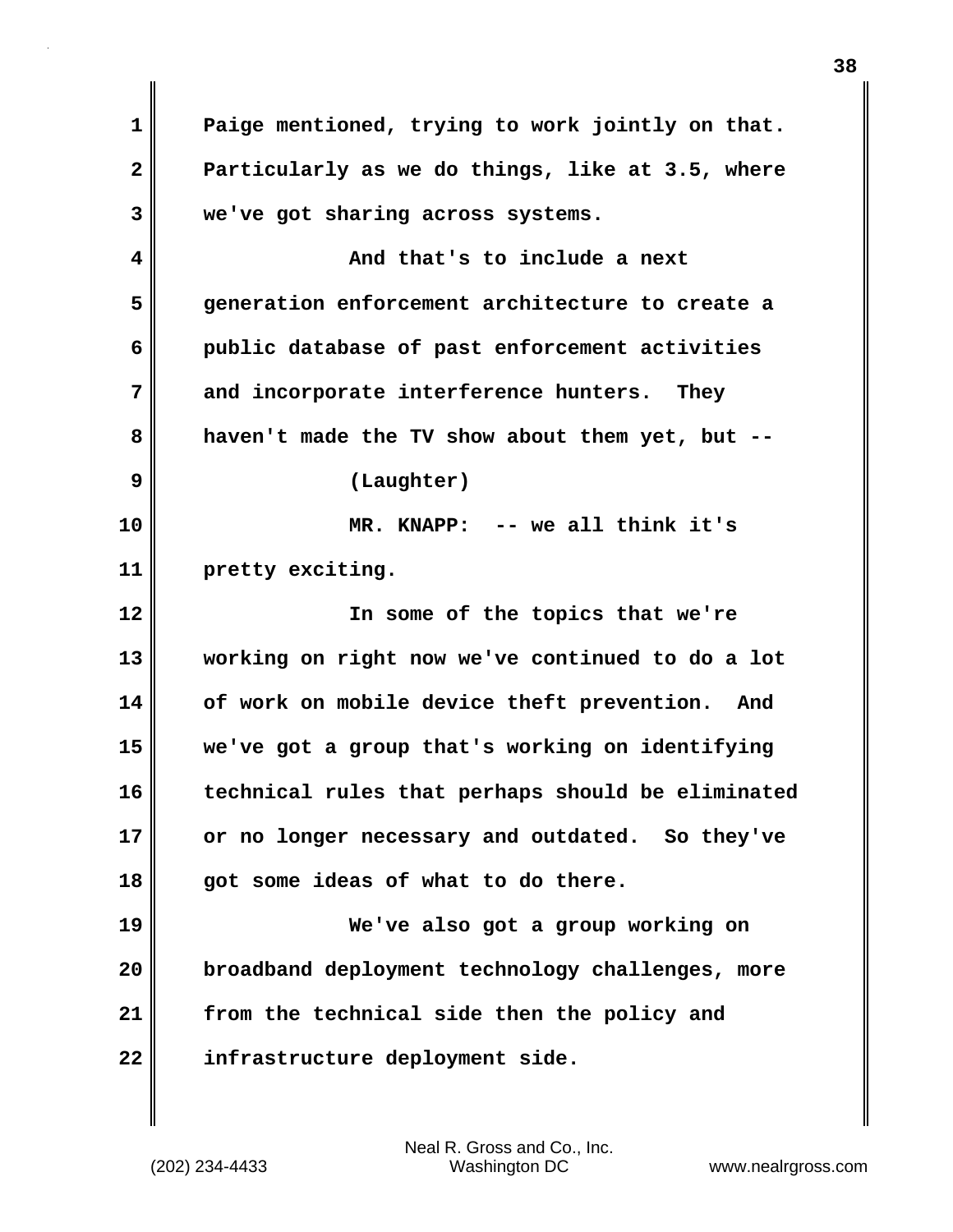| 1  | Another group working on the                      |
|----|---------------------------------------------------|
| 2  | implications of next generation TV broadcasting   |
| 3  | satellite, not satellite, TV broadcasting         |
| 4  | technology, and we've also got a, that's          |
| 5  | continued to work on satellite systems and so     |
| 6  | forth.                                            |
| 7  | So, I will stop there and any hard                |
| 8  | questions I'm going to turn back over to Paige.   |
| 9  | (Laughter)                                        |
| 10 | MR. GIBSON: Okay. Any questions for               |
| 11 | Julie? Bob.                                       |
| 12 | MR. WELLER: Julie, can you elaborate              |
| 13 | a little bit on the status of the laboratory      |
| 14 | testing of advance lighting systems and a list of |
| 15 | whys that you actually got devices, are they      |
| 16 | being tested?                                     |
| 17 | MR. KNAPP: So, it's like wine.<br><b>No</b>       |
| 18 | wine before it's time.                            |
| 19 | (Laughter)                                        |
| 20 | MR. KNAPP: There's work going on.                 |
| 21 | Stay tuned, we'll have more to say as the sun     |
| 22 | falls.                                            |
|    |                                                   |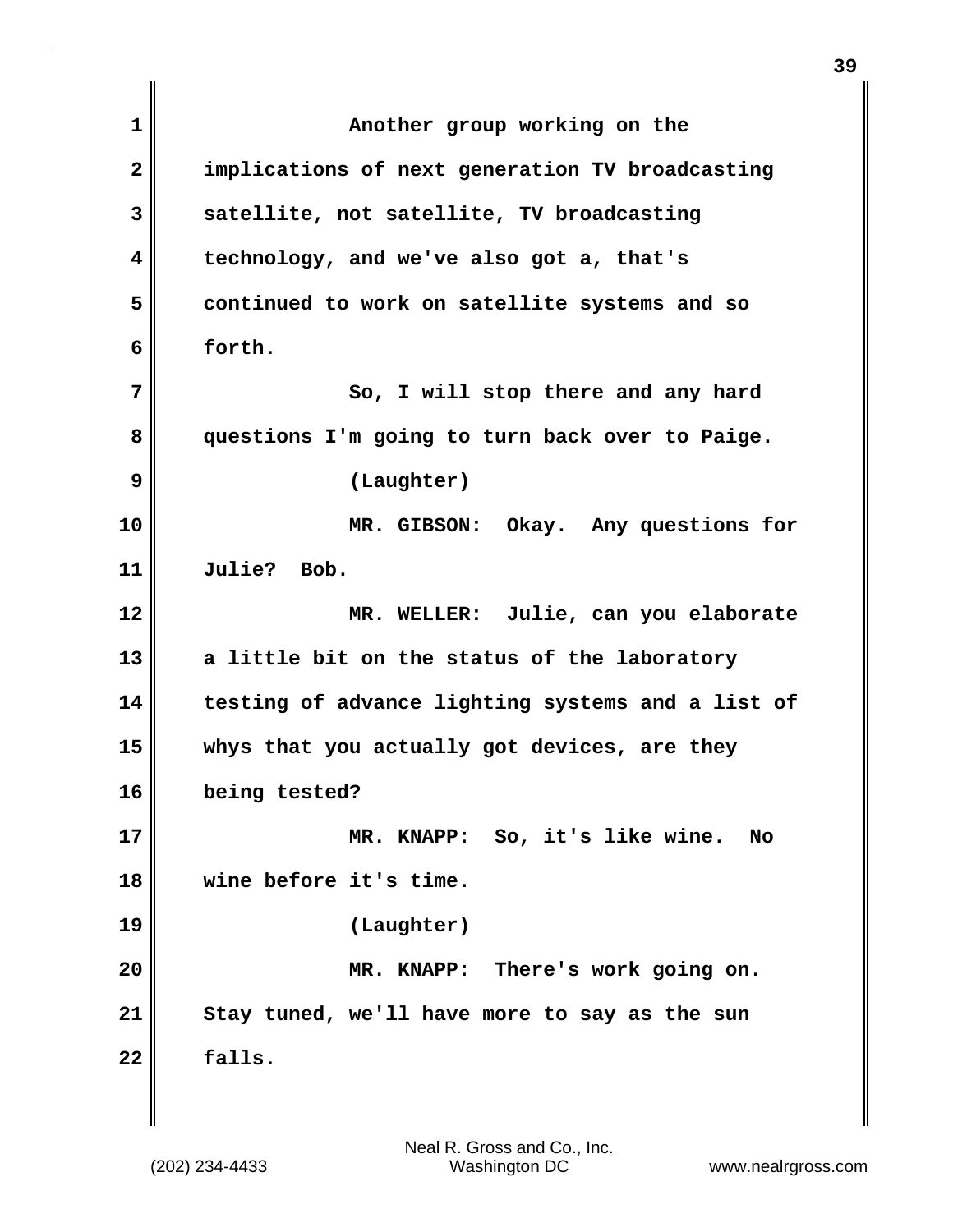| $\mathbf{1}$            | MR. WELLER: Okay.                                 |
|-------------------------|---------------------------------------------------|
| $\overline{\mathbf{2}}$ | MR. GIBSON: Any other questions for               |
| 3                       | Julie? Boy, this thin mountain air has really     |
| 4                       | made you all mellow. Cool. Okay, cool.            |
| 5                       | I think Paige said, let's be                      |
| 6                       | liberated, was that the word?                     |
| 7                       | (Laughter)                                        |
| 8                       | MR. GIBSON: So here comes Mike Cotton             |
| 9                       | speaking for Keith Gremban.                       |
| 10                      | (Laughter)                                        |
| 11                      | MR. COTTON: Hi everybody. I just                  |
| 12                      | wanted to say thanks for the opportunity to speak |
| 13                      | with CSMAC.                                       |
| 14                      | I wanted to note that I was the last,             |
| 15                      | I made the last trip to Hawaii in the rain        |
| 16                      | attenuation measurements, so it was really fun to |
| 17                      | hear about that research into that.               |
| 18                      | So the need for additional spectrum to            |
| 19                      | support consumer applications is growing.<br>And  |
| 20                      | last year ITS presented at CSMAC and the research |
| 21                      | projects that we work on towards spectrum         |
| 22                      | sharing.                                          |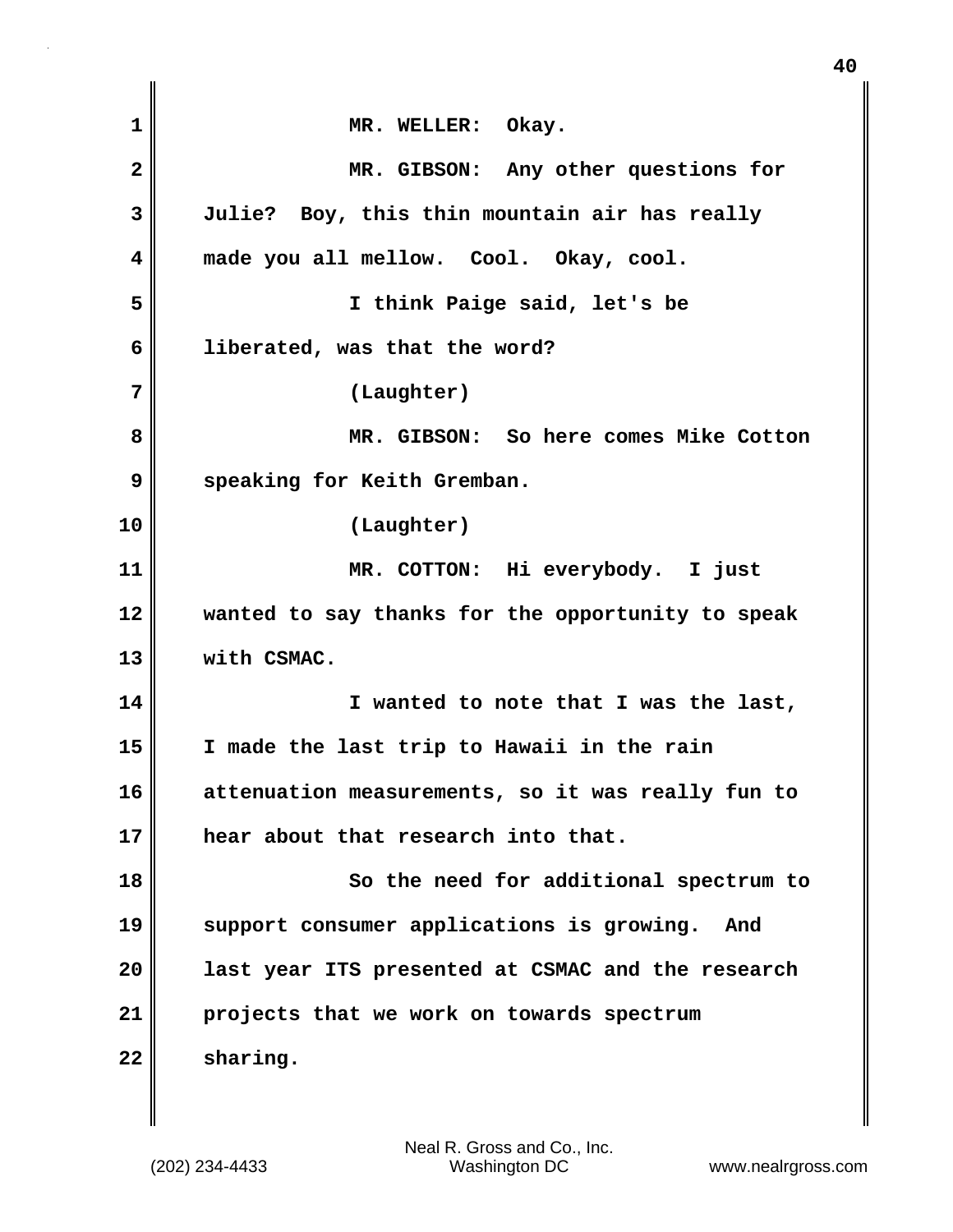| 1              | The research topics were in three                |
|----------------|--------------------------------------------------|
| $\overline{2}$ | major areas. One is in spectrum monitoring, one  |
| 3              | is in radio wave propagation modeling and        |
| 4              | measurement and one is in electromagnetic        |
| 5              | compatibility studies.                           |
| 6              | So, I'm here to basically provide a              |
| 7              | delta on that and talk a little bit about what   |
| 8              | we've accomplished in the last year.             |
| 9              | So, for spectrum monitoring. Our                 |
| 10             | spectrum monitoring project continues to develop |
| 11             | tools and best practices and technologies to     |
| 12             | enable wide area continuous monitoring of        |
| 13             | spectrum use.                                    |
| 14             | Our goal is to demonstrate cost                  |
| 15             | effective sensing and sensors, software to       |
| 16             | integrate across multiple sensors, and also user |
| 17             | interface technologies for exploring the data    |
| 18             | that's acquired.                                 |
| 19             | Last year at ISART we spoke about                |
| 20             | spectrum forensics and I stood up and said, in   |
| 21             | collaboration with Ms. Gaithersburg, we are      |
| 22             | releasing a capability, a monitoring capability  |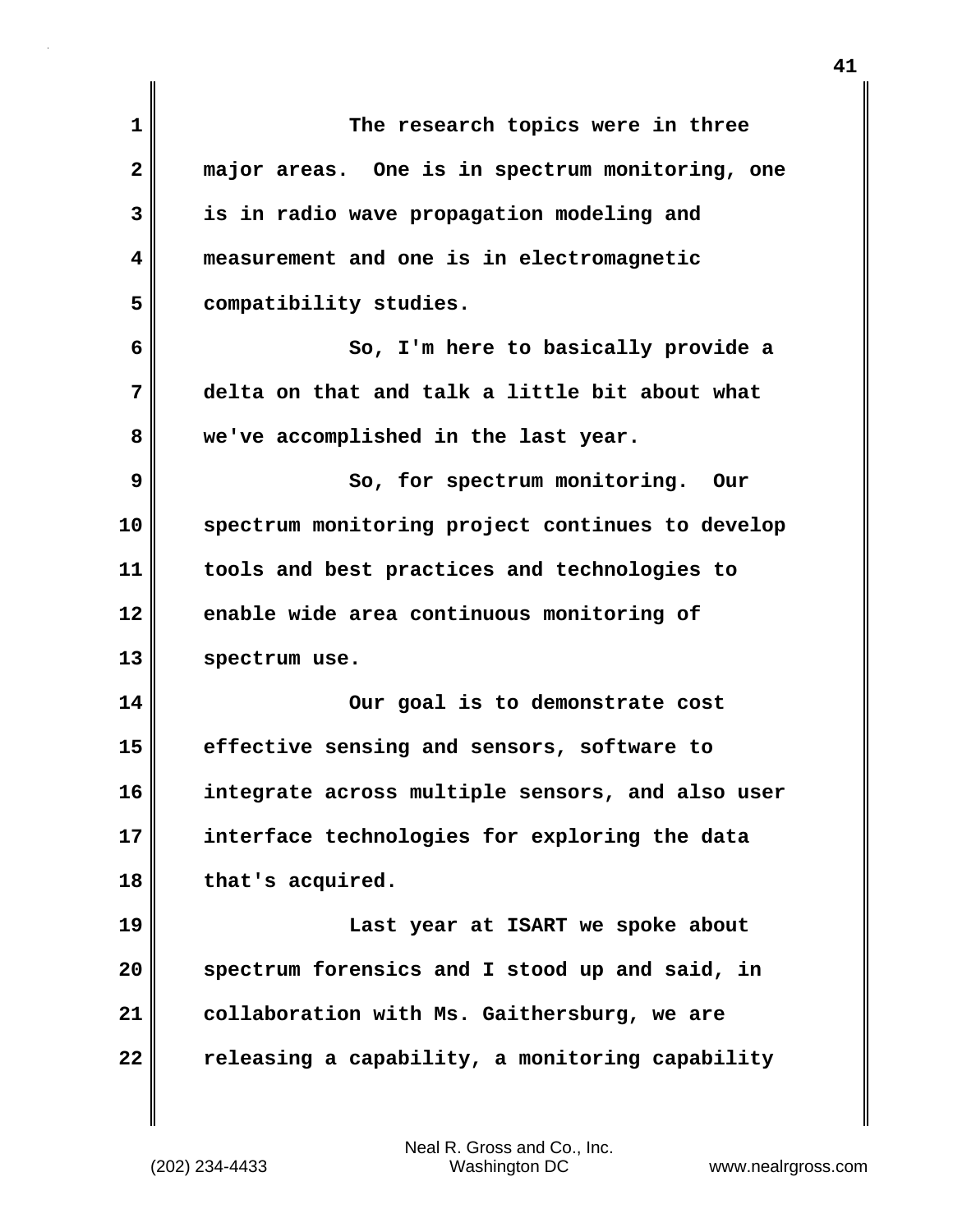**1 called MSOD. Which stood for Measured Spectrum** 2 Occupancy Database.

| 3  | Only two months after that public                 |
|----|---------------------------------------------------|
| 4  | release we determined that really the approach    |
| 5  | taken there and the assumptions in the            |
| 6  | development of that was, it made it too big to    |
| 7  | scale. Basically, the application was too big,    |
| 8  | too integrated, crossed over too many             |
| 9  | disciplines.                                      |
| 10 | For any organization to really host               |
| 11 | it, they would require an ITT team, an RF         |
| 12 | engineering team, a software architect team and   |
| 13 | so forth.                                         |
| 14 | So, we went back to the design board              |
| 15 | this year and we've broken it up. We've re-       |
| 16 | architected it. And the focus of this year's      |
| 17 | work, in spectrum monitoring, has been at the     |
| 18 | sensor manager/sensor network level.              |
| 19 | And what we're trying to do there is              |
| 20 | basically, you know, not provide a full solution, |
| 21 | but provide sensing as a service. So that RF      |
| 22 | engineers can develop and install this type of    |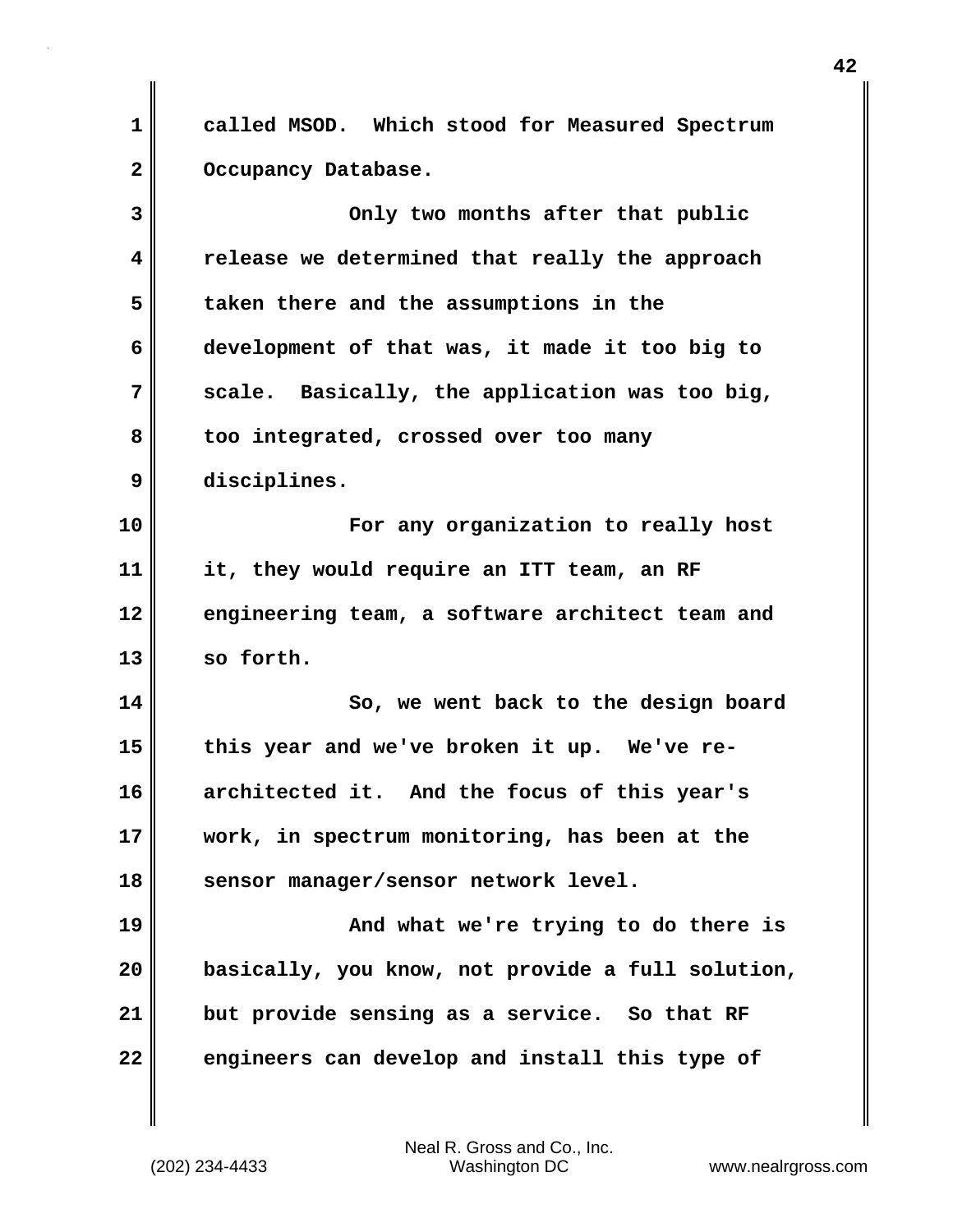**1 network, and basically make a profit off of the 2 data.**

| 3  | And then, on the data client side, the            |
|----|---------------------------------------------------|
| 4  | data clients would come to this sensor manager    |
| 5  | and basically say, okay, go to the website, what  |
| 6  | is your sensor network capabilities, get those    |
| 7  | capabilities, how are the sensors that out there  |
| 8  | deployed scheduled for measurements, what kind of |
| 9  | data, and hey, I'd like to have some of that.     |
| 10 | And basically that enables a data                 |
| 11 | distribution model where data clients can work on |
| 12 | the data visualization and the data mining part   |
| 13 | of that.                                          |
| 14 | So, on the sensor development side of             |
| 15 | that, we have deployed a number of sensors along  |
| 16 | the coast to measure the 3.5 gigahertz space.     |
| 17 | We're going to start reporting to OSM on a        |
| 18 | monthly basis on those to kind of get our         |
| 19 | connection with OSM going with monitoring.        |
| 20 | I should also say we've prototyped a              |
| 21 | cheap sensor that costs about \$5,000. We're      |
| 22 | building about 20 of those guys. And we're going  |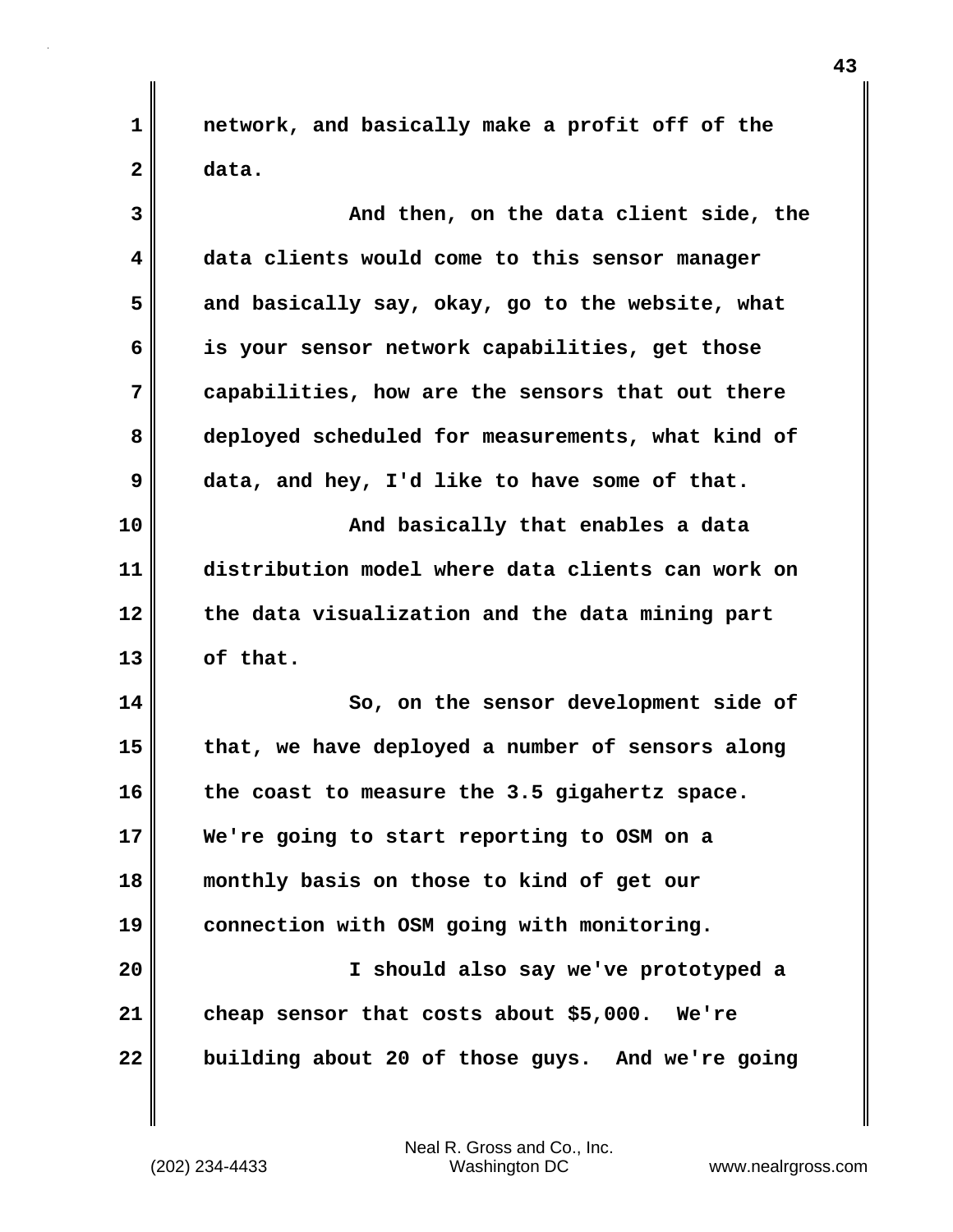**1 to be deploying that in and around Boulder this 2 year.**

**3 So the goal for the Boulder deployment 4 is to prototype an automated spectrum enforcement 5 system in Boulder. And so I'm very excited to 6 hear about the initiative here at CSMAC. I 7 really hope to participate in the workshop and 8 basically share in the discussion. 9 But our approach is to start with a 10 baseline understanding of the RF environment in 11 Boulder and then understand where there are 12 changes from that baseline. Manmade noise 13 certainly is something that's changing. 14** So we can identify the trends and **15 changes like that, and also changes from the 16 baseline and have that trigger work flows. And 17 that's kind of what we're doing towards automated 18 enforcement. 19 We're hoping that this is really the 20 foundation, or a foundation, for testing 21 experimental licenses and testing out new 22 technologies in a real-world environment. So**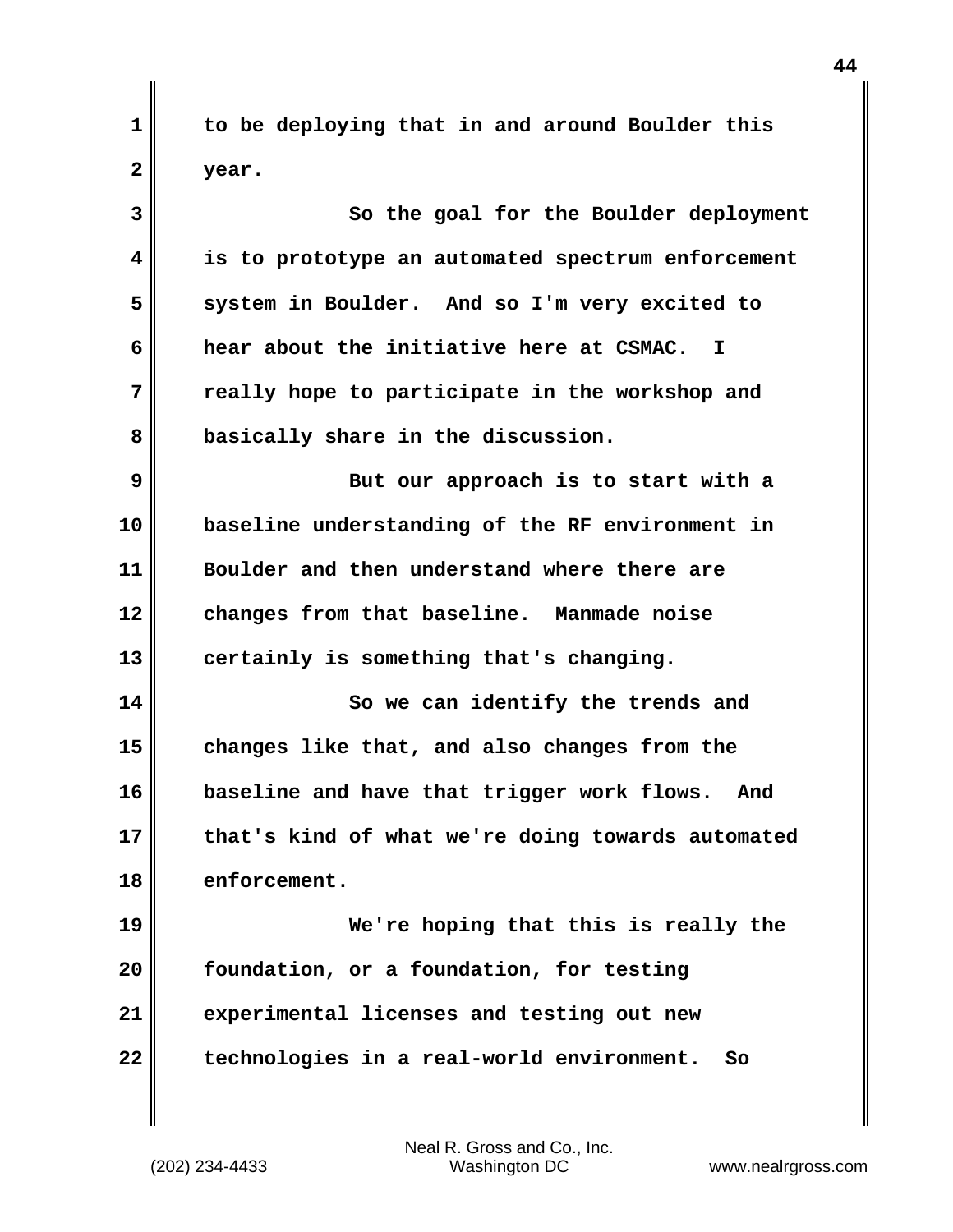**1 we're hoping to have that baseline understanding** 2 environment for that.

**3 Okay, so propagation measurement and 4 modeling. We've been working in the space for a 5 long time, and we continue to advance state of 6 the art through a number of internally and 7 externally funded projects. 8 DSO and OSM has us focusing on 9 characterizing propagation and cluttered 10 environments. Environments where radio wave 11 propagations are moving through manmade 12 structures and foliage and so forth. 13** So we've been going into a number of **14 different environments, Arizona, L.A., Los 15 Angeles, Denver and we're moving to North 16 Carolina next month I think. Some of those 17 measurements have been published in IEEE Military 18 communications conference, last week, at the IEEE 19 EMC conference. 20 In addition, the measurements. We're 21 really attacking these things from first 22 principles too.**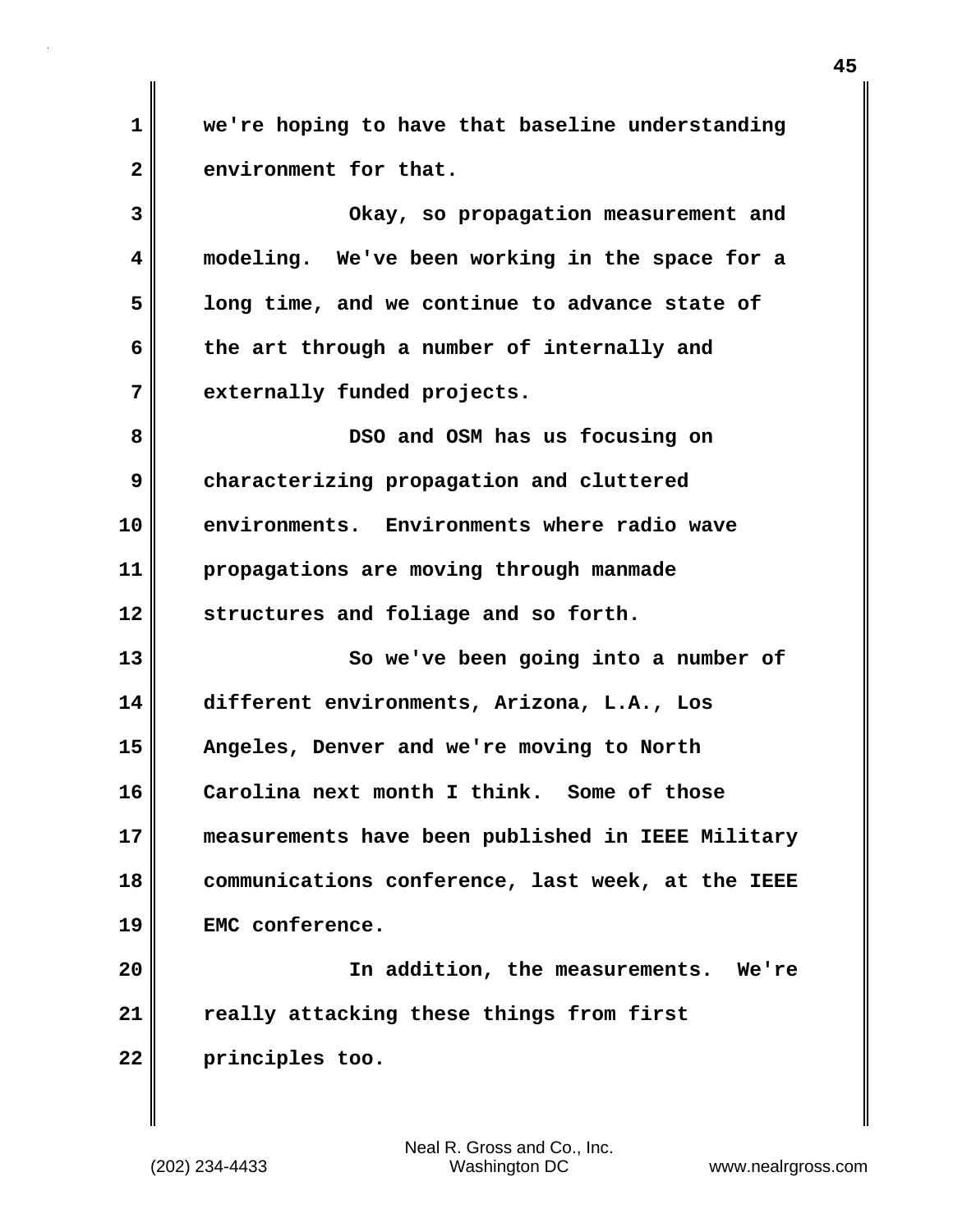| $\mathbf 1$  | ITM was released in 1965, IF-77 was in            |
|--------------|---------------------------------------------------|
| $\mathbf{2}$ | the '70's. Those code bases are old. And the      |
| 3            | authors are not on staff. So we --                |
| 4            | (Laughter)                                        |
| 5            | MR. GIBSON: That's a good way to put              |
| 6            | it.                                               |
| 7            | MR. COTTON: -- we have maintained the             |
| 8            | expertise. But we're doing on an approach for     |
| 9            | modernizing these tools, is we have formed an ITS |
| 10           | propagation focus group. And our focus there is   |
| 11           | to develop these models from first principles.    |
| 12           | This year our focus is on air to                  |
| 13           | ground propagation, where we're focusing on the   |
| 14           | IF-77 model, which needs to be re-architected.    |
| 15           | DSO is interested in that as well as OSM.         |
| 16           | So literally, 40 lectures to get from             |
| 17           | Maxwell's equations to all of the work, all of    |
| 18           | the models that go into the algorithm that is IF- |
| 19           | 77.                                               |
| 20           | I suspect there is a lot of work to               |
| 21           | publish this, still to be done. The material has  |
| 22           | And next year I suspect we will produce<br>grown. |

(202) 234-4433 Washington DC www.nealrgross.com Neal R. Gross and Co., Inc.

 $\mathbf{I}$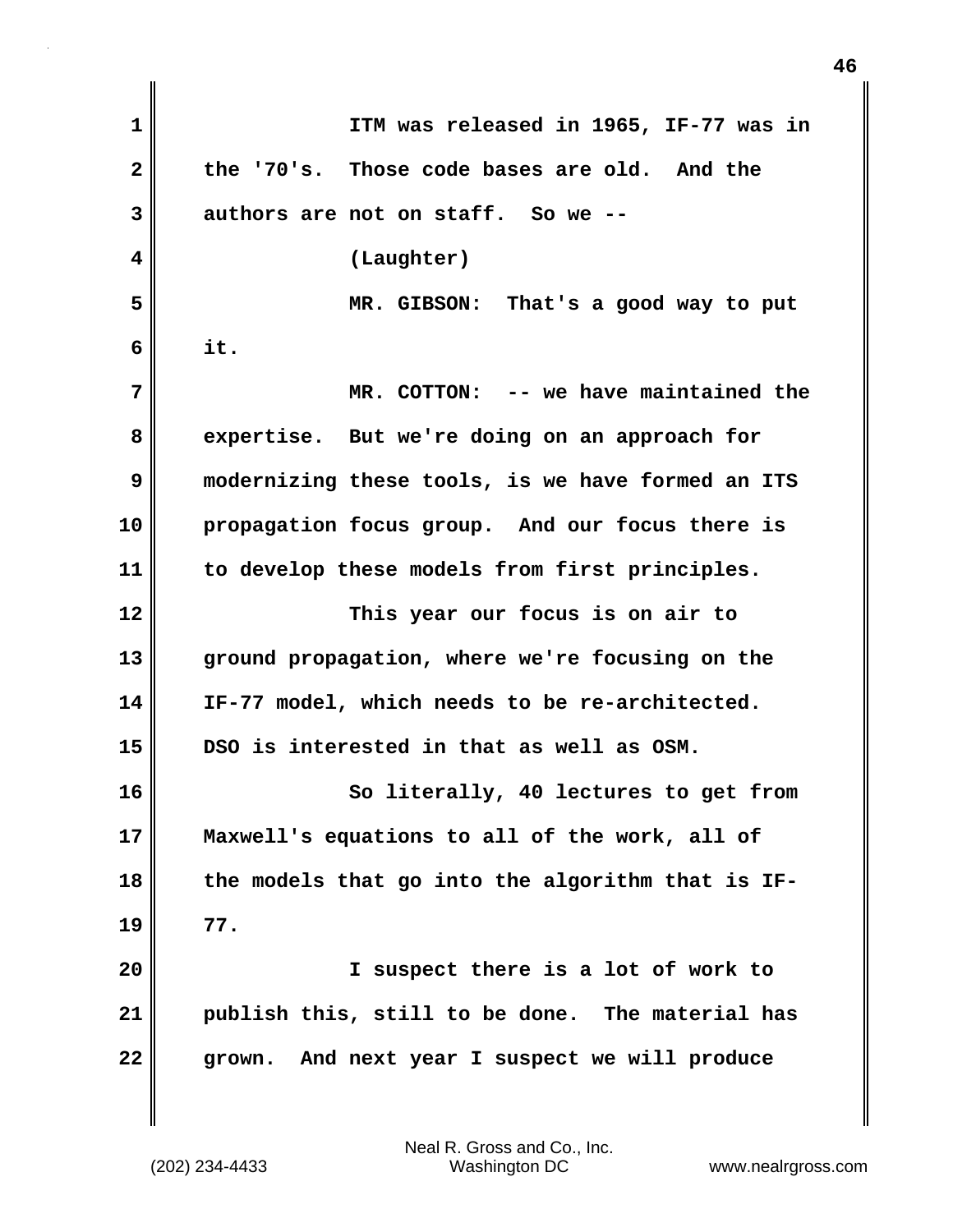**1 an algorithm paper on IF-77, similar to the 2 algorithm paper that is associated with ITM. 3 We are also not just driving our 4 measurement bands into these most complicative 5 environments, we're also doing simple propagation 6 measurements out at Table Mountain where we're 7 measuring canonical geometries, knife, single 8 knife edge diffractions, measurements through 9 single walls, a wall with a window. 10 We're trying to kind of validate those 11 core pieces of our propagation models. See if we 12 can do things numerically to generalize those 13 things and make our models more general. 14 And then finally, on propagation, I 15 wanted to say that we are working to improve the 16 usability of those tools via software best 17 practices. So this year we published an official 18 version of the (indiscernible) model, which 19 WinnForum has been using for 3.5 gigahertz SAS 20 developments. 21 We are establishing a modern software 22 infrastructure and framework for the development**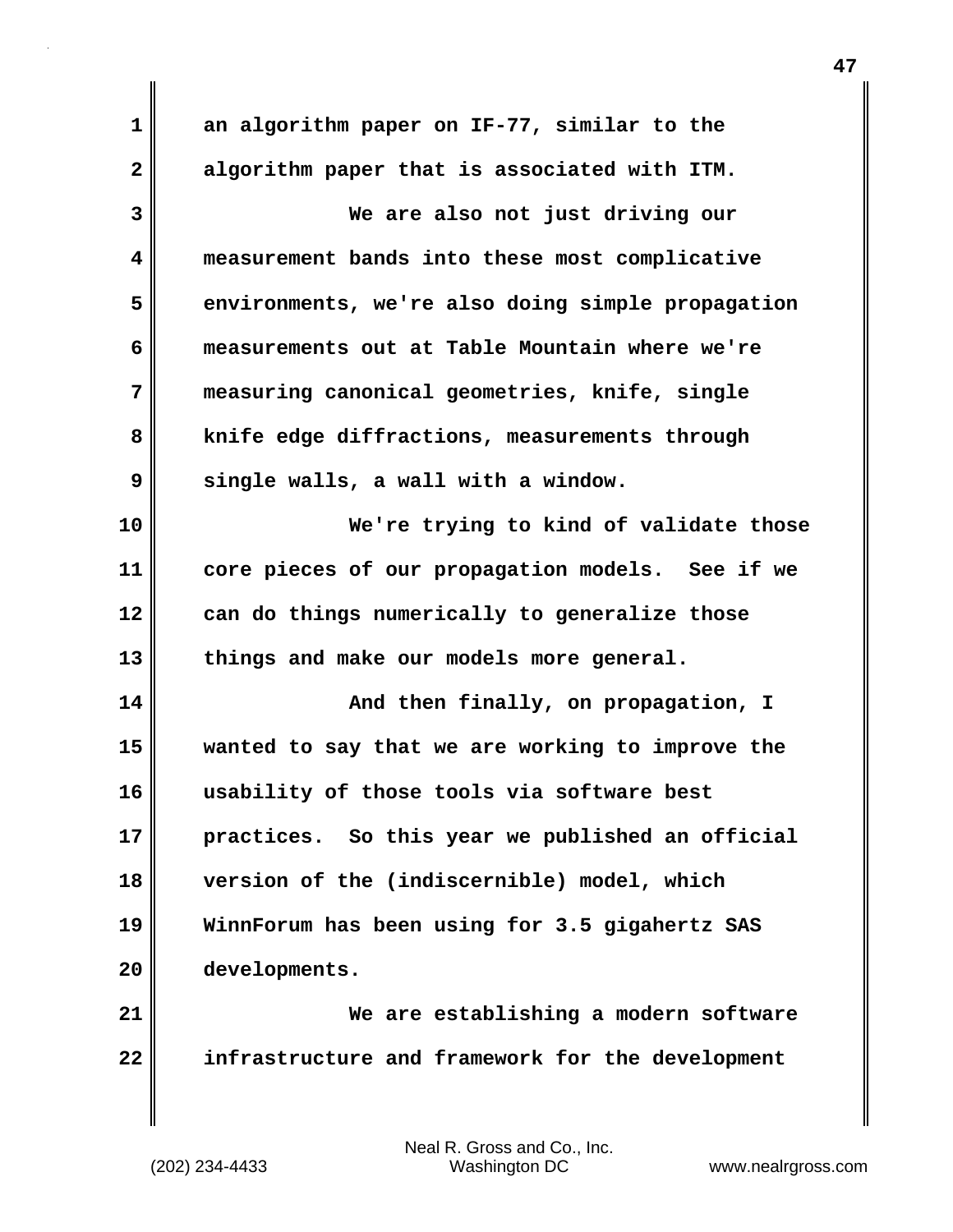**1 and testing of our propagation models. And we're 2 involving OSM with that.**

**3 So it's not just our experts throwing 4 together engineering code and getting that done, 5 we now are establishing a muscular storage behind 6 this so that we're data driving in our 7 predictions. We have an API on top of the data 8 to gear the interface with it, so we can query 9 that data in a uniformed way. 10 And we have a QA environment which 11 we're going to have both ITS testers, OSM testers 12 on, before it gets to public release. We're 13 hoping that that will actually grow to the ITU 14 community, and even broader. 15 Because, similar to the way GNU Radio 16 is to software defined radio and all that, where 17 we really feel like ITS is in a position to 18 establish a community around propagation modeling 19 and measurements. And so we're trying to do that 20 with software best practices. 21 Electromagnetic compatibility, this is 22 a difficult problem that we continue to work on.** 

(202) 234-4433 Washington DC www.nealrgross.com Neal R. Gross and Co., Inc.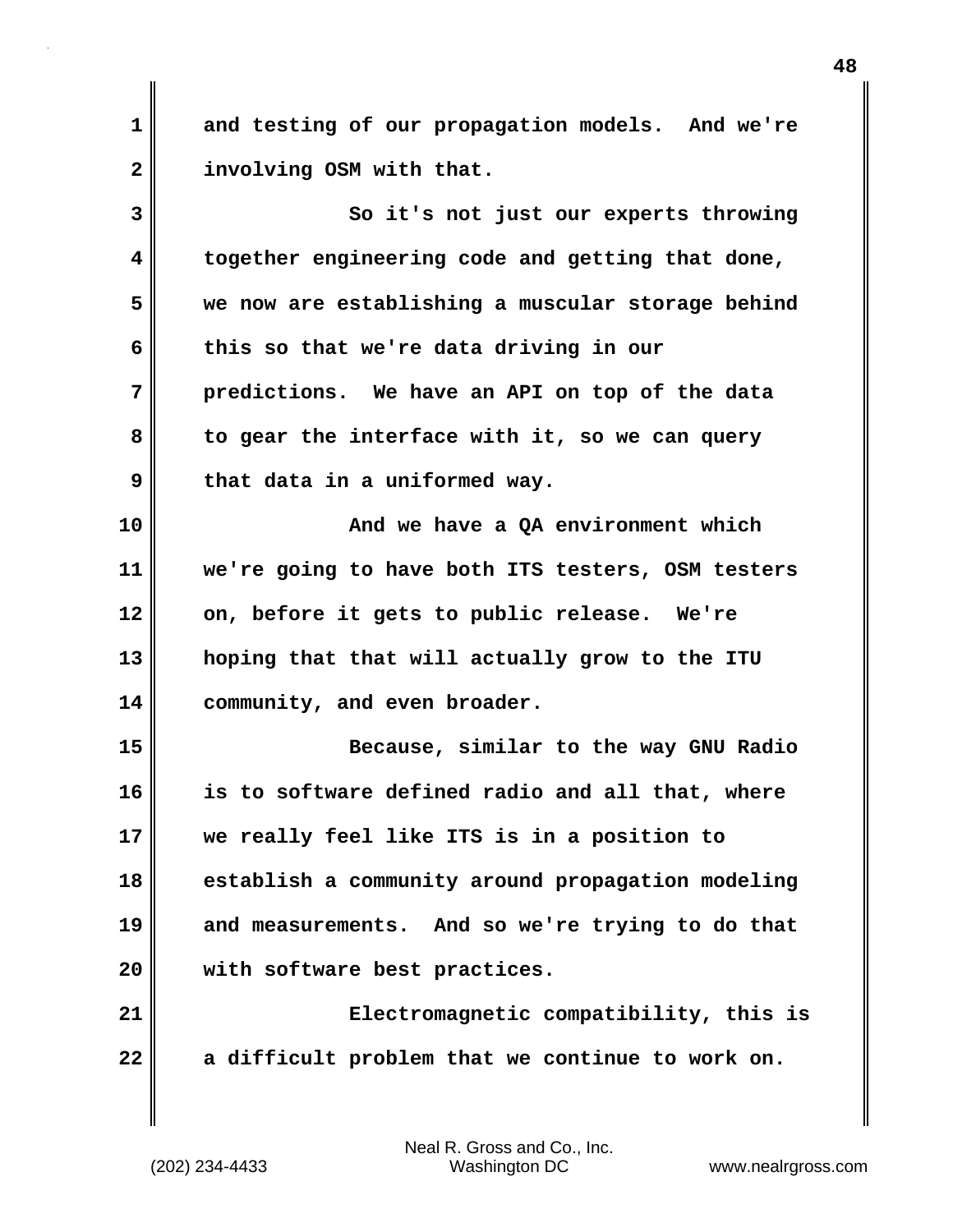**1 You know, there's a, it's a matrix problem with 2 all kinds of parameter, input parameters to these 3 problems. 4 Also, there is the Black Box problem 5 where we don't really know what's going on 6 inside, the device is under test. 7** Over the last few years we've **8 developed, we focused more on simulation 9 capabilities rather than testing the boxes and 10 that's beginning to bear fruit. We have been 11 focusing on characterizing the IPC of radar 12 systems, specifically for SPN-43 (phonetic), 13 which is for 3.5 gigahertz incumbent. 14 And then also we're looking into solid 15 state radars and interference in and out of LTE 16 systems. Which are kind of the most important 17 systems these, I shouldn't say that, which are 18 important systems these days to consider. 19 The other thing that I just wanted to 20 mention on the EMC side is the aggregate problem. 21 We've started working the aggregate problem in 22 2016 in the AWS-3 scenario where we were modeling**

(202) 234-4433 Washington DC www.nealrgross.com Neal R. Gross and Co., Inc.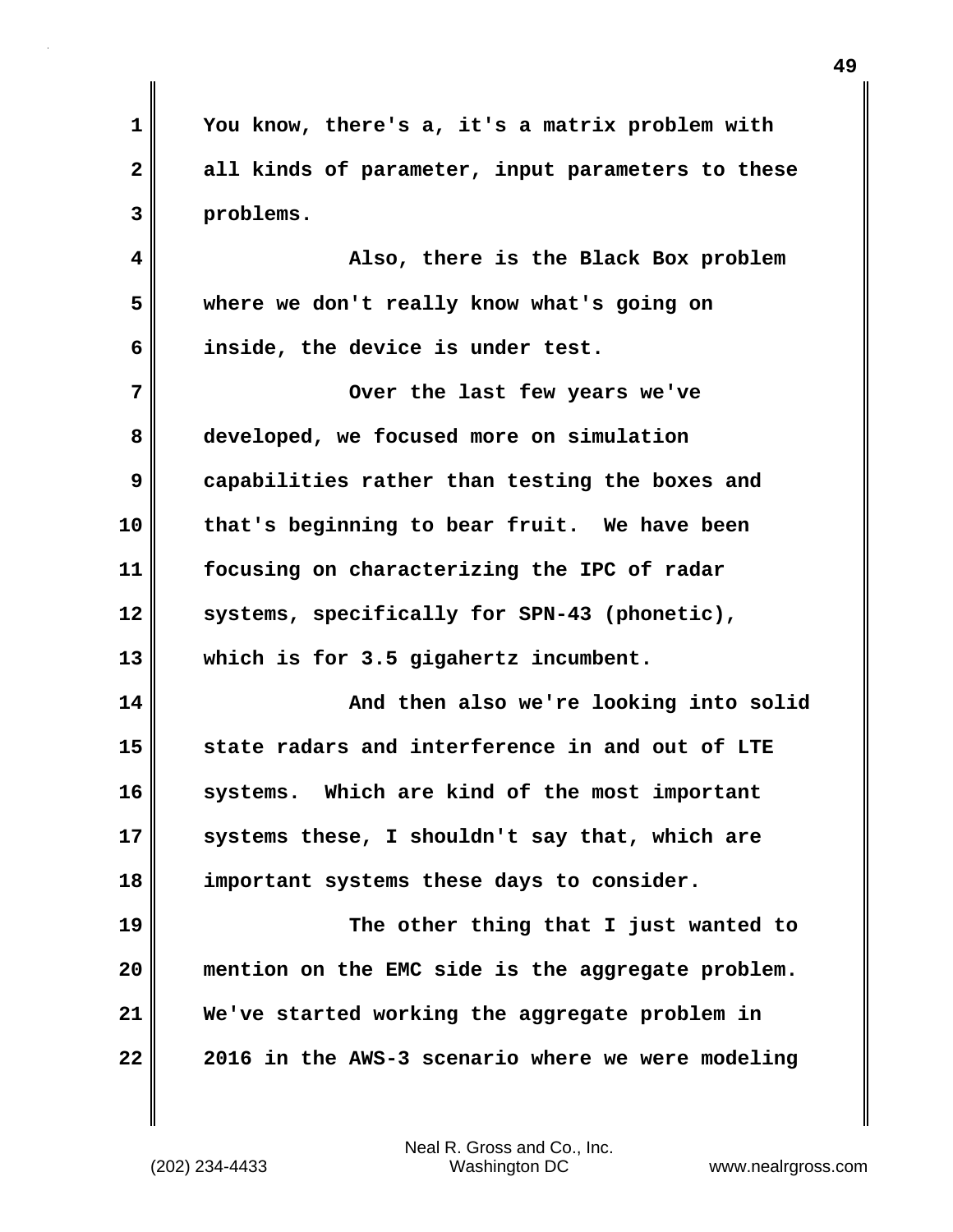**1 the Monte Carlo simulations, emissions, aggregate 2 emissions from smart phones. And an uplink 3 scenario with where the incumbent is the NOAA 4 MET-SET Station. 5 So we've moved that this year, and 6 advanced that in a number of ways. We have 7 advanced the layout of transmitters such that 8 assumptions like uniform spacial distribution is 9 not the assumption put down there. We found out, 10 via measurement, that that's not a good 11 assumption to make. 12 We are looking at TDD systems, which 13 is relevant to 3.5, where up and down link both 14 operate in the same band. We are also executing 15 on evaluating heterogeneous transmitters which, 16 again, is we're moving our aggregate modeling 17 towards 3.5 and we're trying to advance that to 18 make sure that we can be smart about 19 certification and so forth in that space. 20 And most importantly, in the aggregate 21 thing, we're working to validate. I mean, we've 22 been modeling and running these simulations to**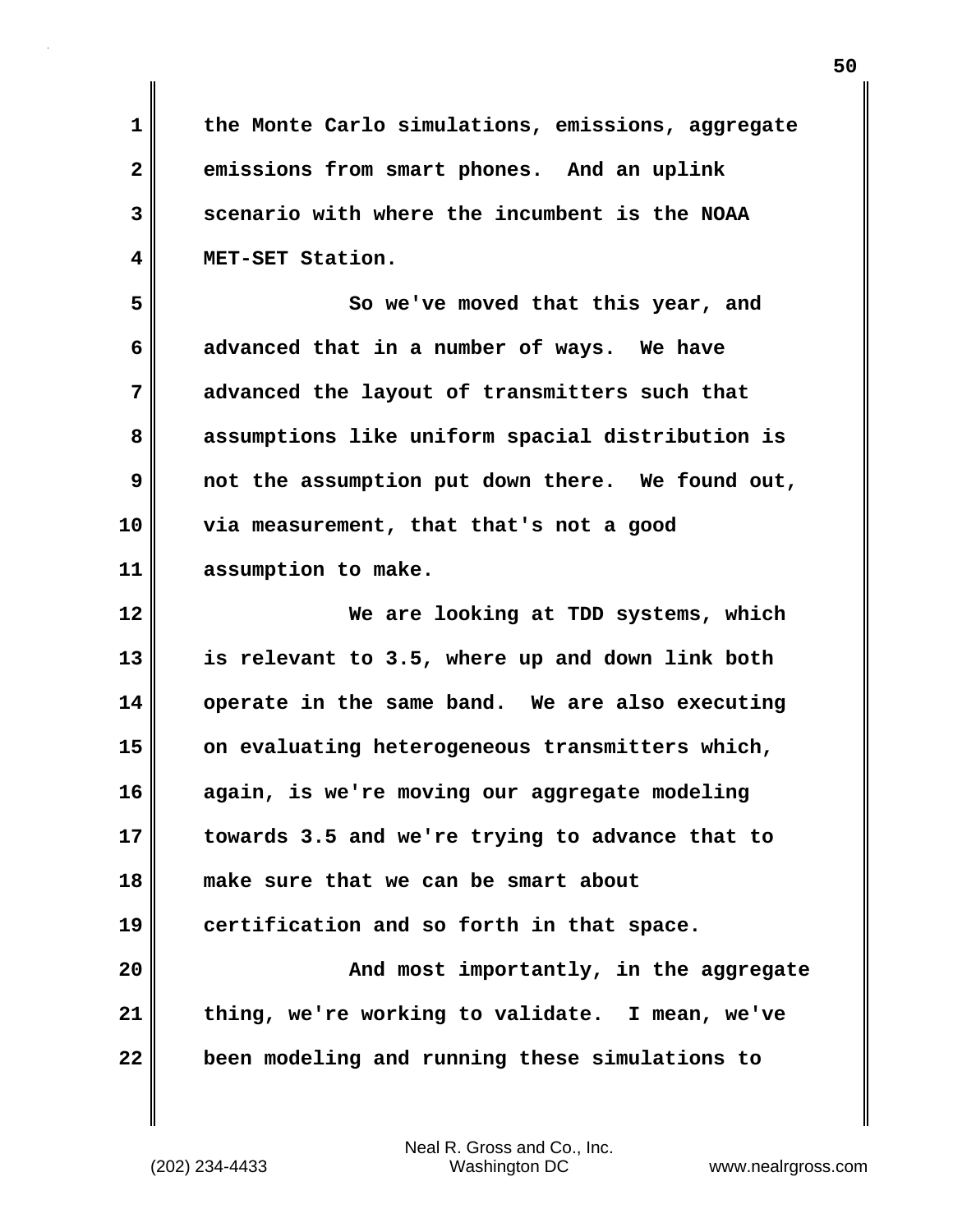1 try to make it go faster.

| $\overline{2}$ | We haven't gotten to making some                  |
|----------------|---------------------------------------------------|
| 3              | measurements to make sure that it's right. And    |
| 4              | so we are getting to work on that. And making     |
| 5              | progress there.                                   |
| 6              | And we're also working to do a                    |
| 7              | sensitivity analyses so that we're investigating, |
| 8              | what are the strongest contributors in the        |
| 9              | aggregate emission modeling model and do we need  |
| 10             | to do this extensive Monte Carlo simulation or    |
| 11             | can we just cut to the chase and work towards     |
| 12             | modeling those strongest contributors.            |
| 13             | So just one more minute, I'm not sure             |
| 14             | how much time I have.                             |
| 15             | MR. GIBSON: You're good.                          |
| 16             | MR. COTTON: So, in addition to the                |
| 17             | work supporting spectrum sharing, we have a       |
| 18             | number of other projects that are working to      |
| 19             | advance radio science in developing tools that    |
| 20             | will be needed in the future. We continue work    |
| 21             | on quality of experience.                         |
| 22             | In the past, we have set the bar for              |
|                |                                                   |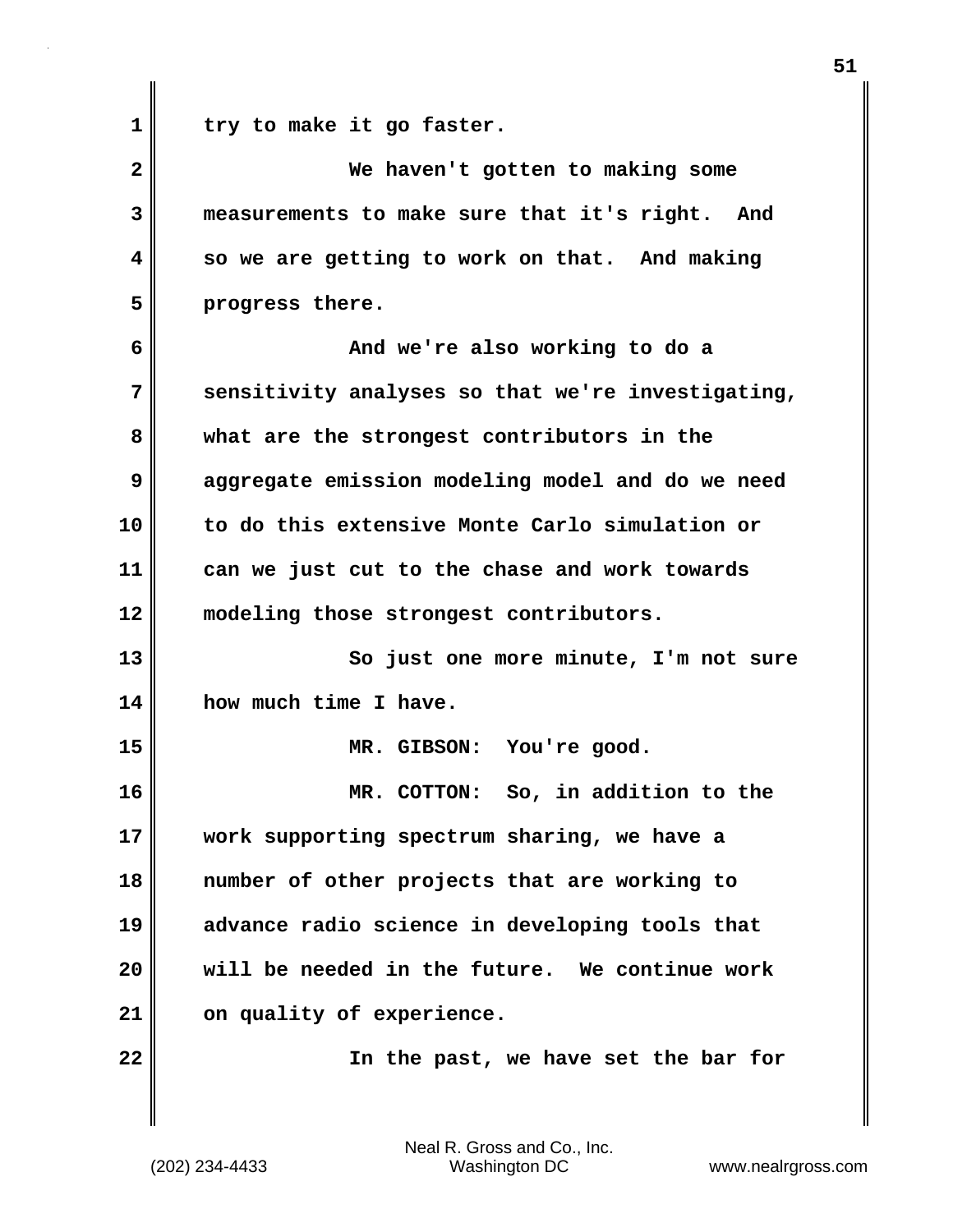**1 doing subjective evaluation of audio and video 2 when subjected to background noise and 3 interference.**

**4 We continue, I mentioned about the 5 software, I was talking to Dennis earlier about 6 this. Software is becoming an important part of** 7 | our output.

**8 It's not just publications, we are 9 working to, we are using GitHub software 10 repositories as another publication mechanism for 11 us. So we have developed an ITS policy that 12 we're hoping to be an NTIA policy, in terms of 13 software release, so that spectrum monitoring can 14 make available sensor software that people can 15 pull from. These propagation models can be 16 available to the public.**

**17 IoT, we're working on getting a test 18 bed going in there to evaluate what it means when 19 these huge numbers of devices are on and we're 20 looking to model that and measure what type of 21 noise floor increase would happen there.**

**22 We are working for DoD, DOT, DHS,**

(202) 234-4433 Washington DC www.nealrgross.com Neal R. Gross and Co., Inc.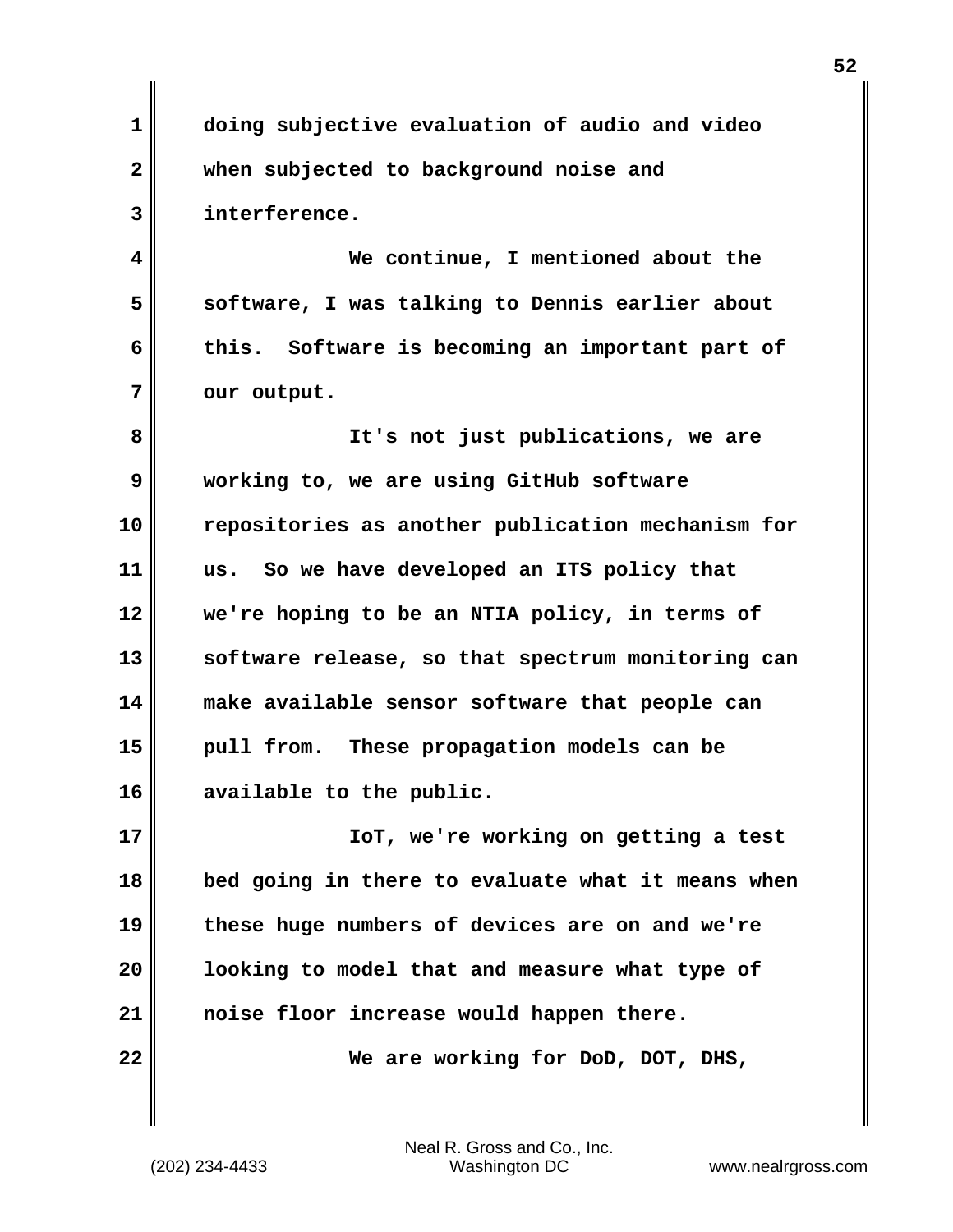| 1            | Coast Guard, NOAA and even DARPA these days.      |
|--------------|---------------------------------------------------|
| $\mathbf{2}$ | Kind of on a sharp end of things.                 |
| 3            | So, I just wanted to, again, I'll take            |
| 4            | any questions, but, you know, one thing too I     |
| 5            | wanted to say with Julie, is I've been in contact |
| 6            | with Bob Pavlak in talking about a lot of your    |
| 7            | work on TAC. I think Bob and I are trying to      |
| 8            | work out a deep dive you guys in late September,  |
| 9            | because I think that a lot of the spectrum        |
| 10           | monitoring infrastructure that we're building, I  |
| 11           | think you guys, we should compare notes on a      |
| 12           | little bit.                                       |
| 13           | MR. KNAPP: He's coming.                           |
| 14           | MR. COTTON: Yes, I hope so.                       |
| 15           | MR. GIBSON: Glenn wanted to make a                |
| 16           | comment.                                          |
| 17           | MR. REYNOLDS: Sort of an advertising              |
| 18           | message for a second. First of all, for those of  |
| 19           | you who don't know Mike, Mike is the head of our  |
| 20           | theory division in ITS. He's been in that role    |
| 21           | for about two years and has been doing a great    |
| 22           | job.                                              |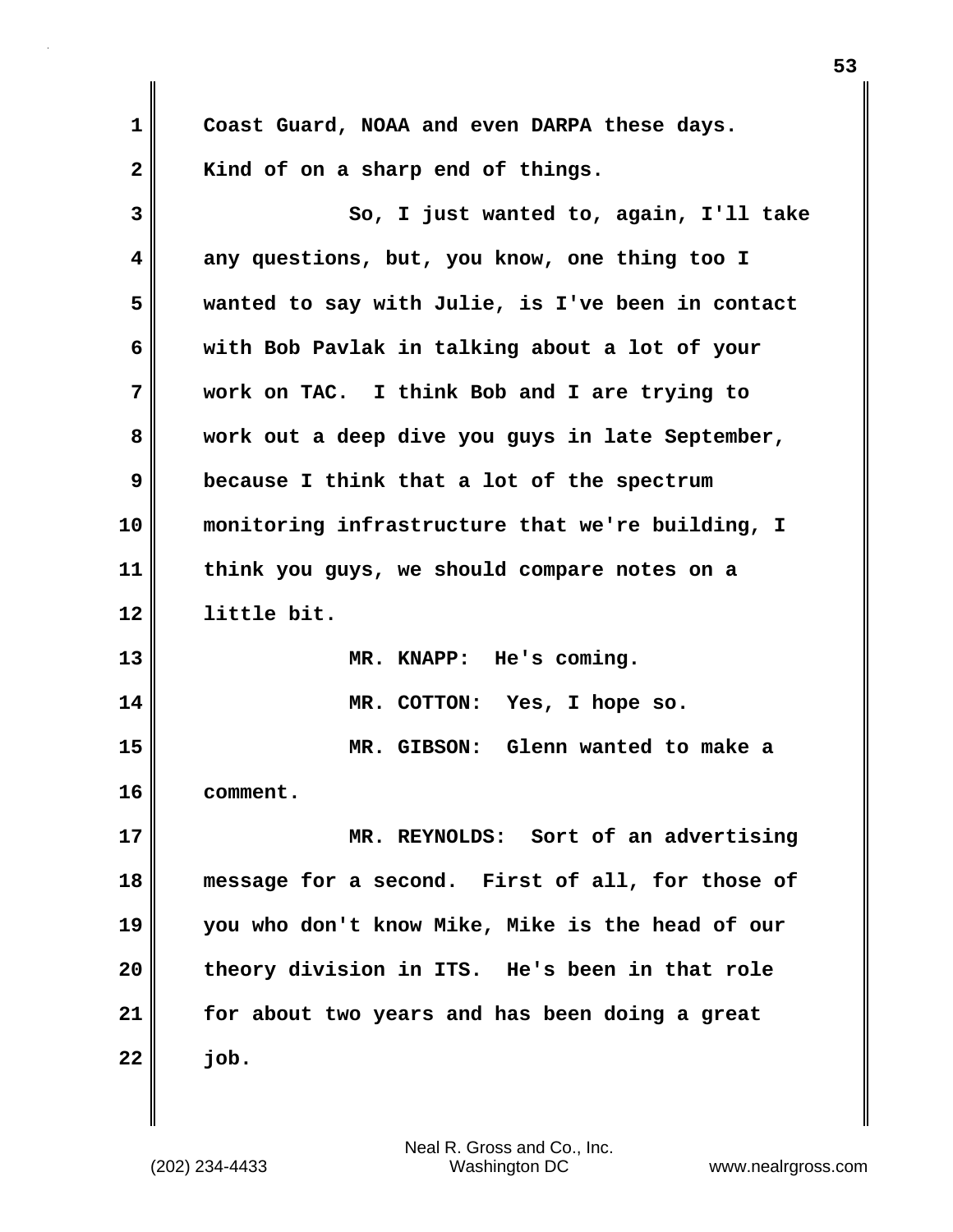**1 I think last year ITS, we had to go 2 back to Congress, for the first time ever, and 3 ask Congress to raise the ceiling on the amount 4 of reimbursable work that we can do, in which we 5 did, which is just showing the kind of aggressive 6 work that Mike and Keith and Rebecca and all the 7 ITS folks have been doing. 8 In particularly, in frankly what I 9 guess would understatedly say an extremely 10 challenging budget environment. I think if any 11 of you all have any interest in the capabilities 12 of ITS, what we can, what type of work we can do, 13 a lot of our work on the creative basis, Mike is 14 a great guy to talk to. Keith will be around 15 this afternoon, Rebecca is here, other folks are 16 here. 17 But I also sort of, I think we would 18 like to hear from you all, just informally, just 19 as part of conversations, what type of work is 20 the most important for the industry going 21 forward, what should we be focusing, what I can** 22 **say are very limited resources right now,** 

(202) 234-4433 Washington DC www.nealrgross.com Neal R. Gross and Co., Inc.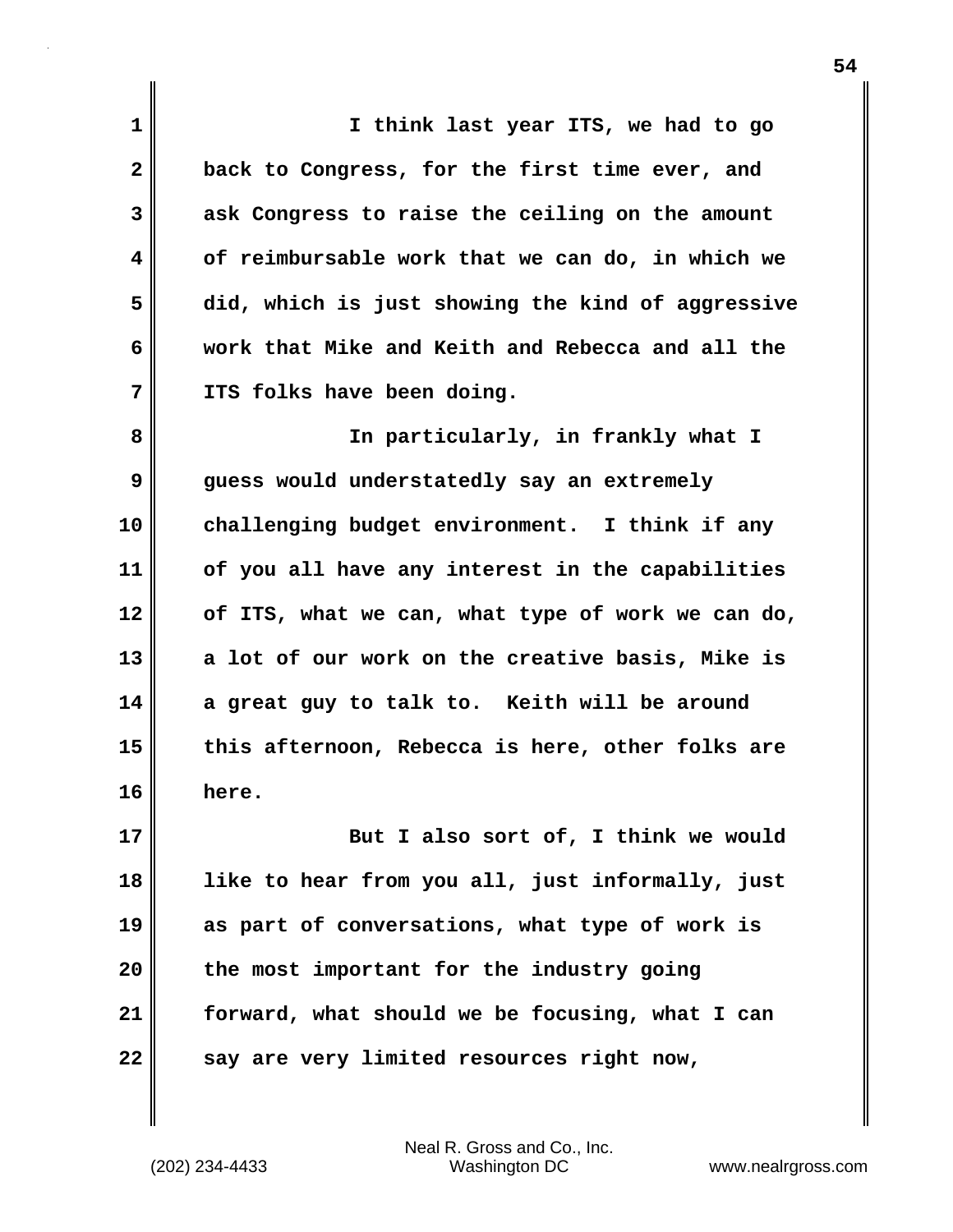**1 particularly in our budgetary, our budget funding 2 as opposed to our reimbursable funding. 3 Because as we are evaluating our 4 options right now, we're actually going to have 5 to make some difficult decisions on where to 6 focus our efforts. And so understanding from you 7 all, what is the most important types of work 8 that we can be focusing our resources in over the 9 next couple years would be extremely helpful. 10 MR. GIBSON: All right, thanks Glenn. 11 A couple questions. Rick. 12 MR. REASER: Rick Reaser from 13 Raytheon. I want to think, you talked a lot 14 about sort of looking at interference for IPCs 15 and stuff like that, have you guys kind of come 16 up with some ideas about what is interference and 17 what categorizes it? 18 Like, what is the definition of 19 interference to these things and when do you, how 20 do you determine whether that's interference or 21 it's a nuisance or whatever? 22 I think that, all these things are**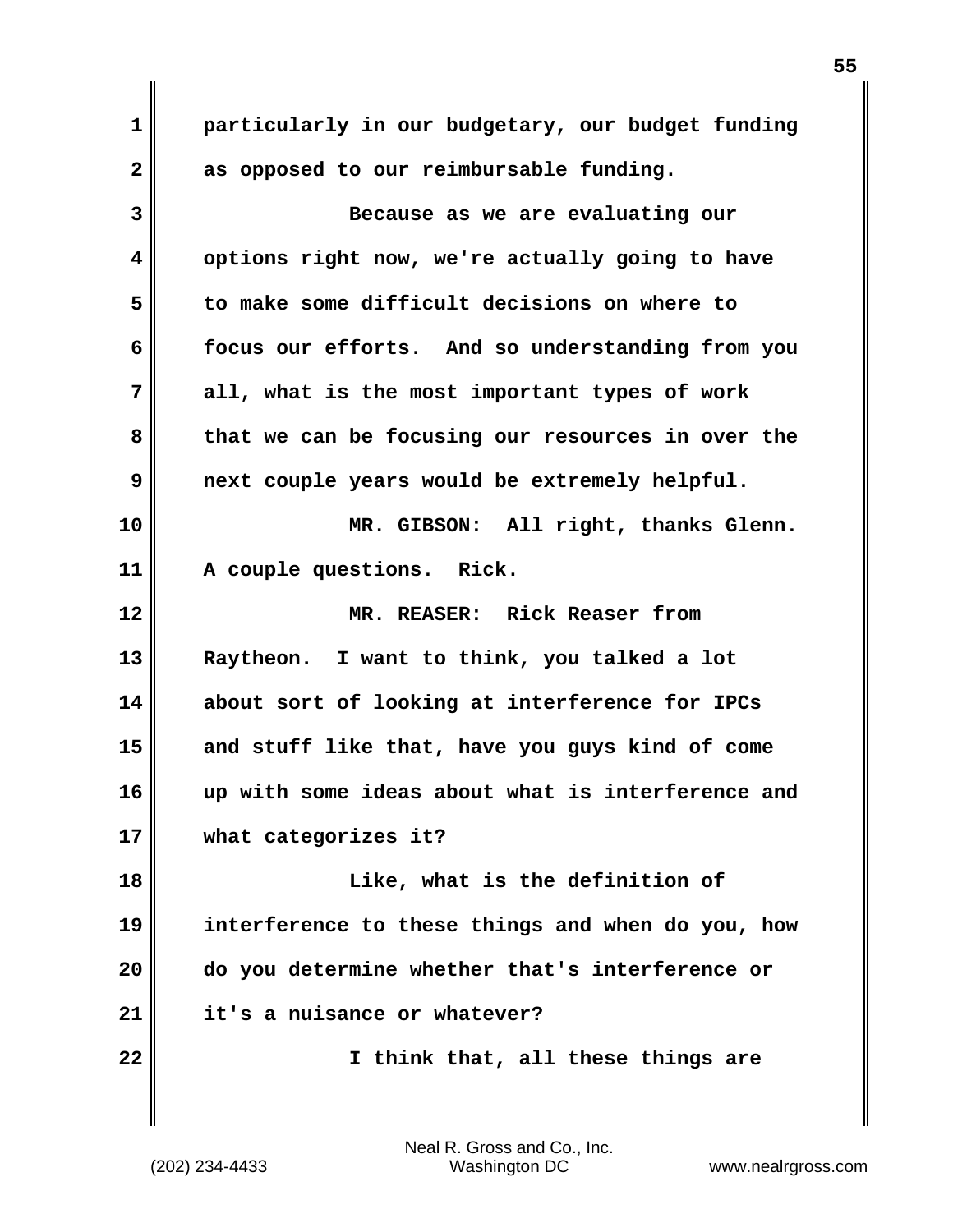| $\mathbf 1$  | really, really important that you're doing, but   |
|--------------|---------------------------------------------------|
| $\mathbf{2}$ | the fundamental issues, and it goes back, we      |
| 3            | probably don't want to define what harmful        |
| 4            | interference, so I'm not going to go down that    |
| 5            | path, but at some point you have kind of a        |
| 6            | metric, okay, this is kind of a reasonable man    |
| 7            | about, okay, if this is happening, yes, you're    |
| 8            | being interfered with, now we need to decide what |
| 9            | we want to do about it. Or if anything.           |
| 10           | So that's the other thing. And by the             |
| 11           | way, each radio service kind of has its own kind  |
| 12           | of sets of things that you worry about that are   |
| 13           | different between a radar and a broadcasting      |
| 14           | versus other kind of things.                      |
| 15           | You know, I have speckles on my TV and            |
| 16           | I realize it's not wireless, it's probably        |
| 17           | wireless up to some point it is, but out of all   |
| 18           | the ones that go off my modem and through my      |
| 19           | other parts of my house too. But, you know, I'm   |
| 20           | not necessarily bothered if I miss a few pixels   |
| 21           | or use a few words. Have you thought about that?  |
| 22           | What's the definition there?                      |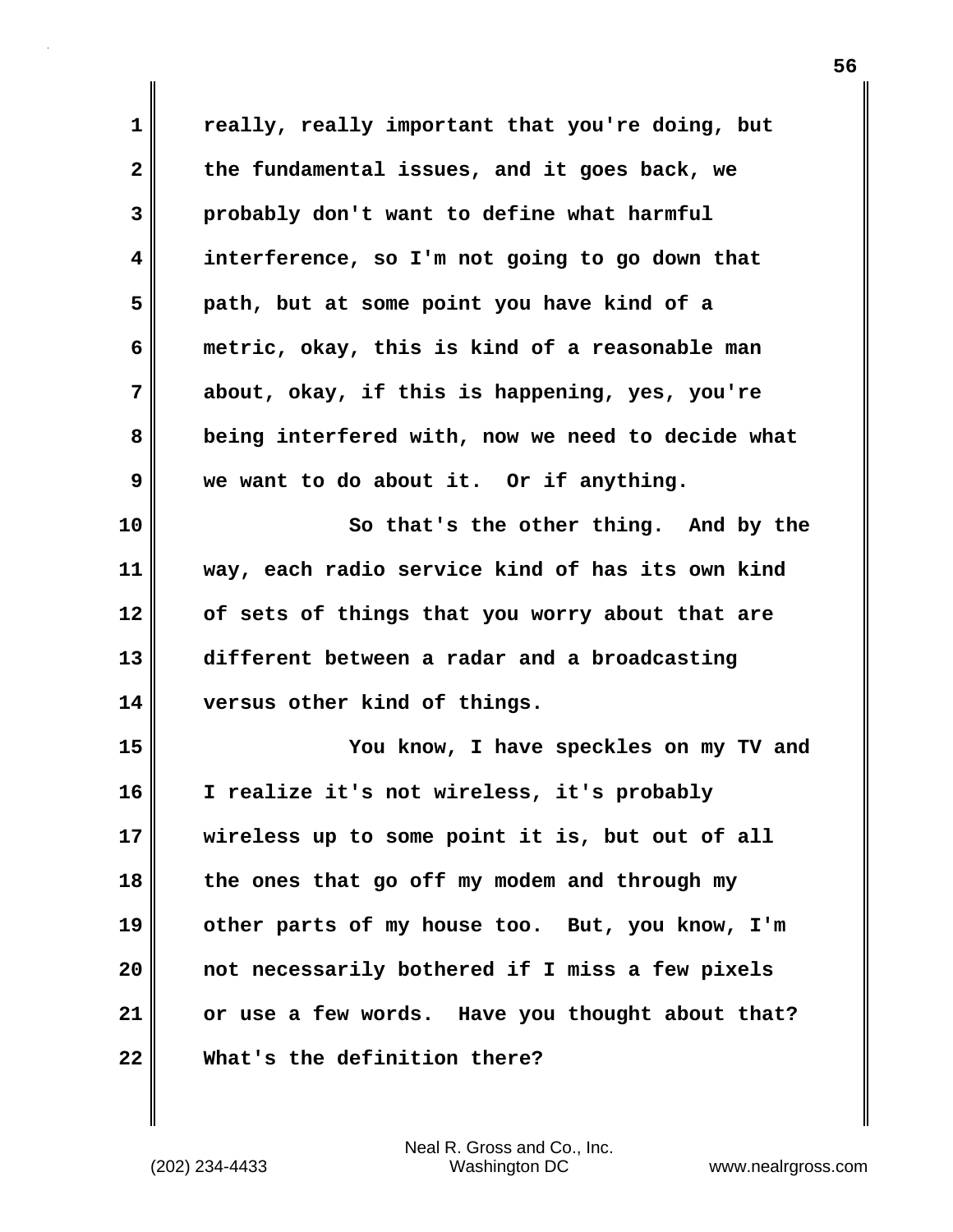| 1  | MR. COTTON: Yes, I think that, you                |
|----|---------------------------------------------------|
| 2  | know, the one thing about IPC simulation is that  |
| 3  | you're in kind of the error rate space, right?    |
| 4  | And there's really, and that's good to quantify   |
| 5  | that, you can do things because it's a big matrix |
| 6  | problem that you can get to that way.             |
| 7  | But yes, if you don't get the human               |
| 8  | element into the measure, then it's really        |
| 9  | difficult to get to that final assessment.        |
| 10 | And what happens in there, for us, is             |
| 11 | when it becomes a priority to test that, this     |
| 12 | service or that service or the other, then we     |
| 13 | will bring it to the lab. We'll put a, whatever   |
| 14 | the human interface is for that system and we'll  |
| 15 | look at it.                                       |
| 16 | We have, there's the QoE, Quality of              |
| 17 | Experience Group that we have that will help us   |
| 18 | assess what type of quality that is in a          |
| 19 | subjective way. And we can even do it             |
| 20 | objectively by bringing in testers as well.       |
| 21 | So, it's a big question, but you're               |
| 22 | right, I think that that's the bottom line.<br>Ιf |
|    |                                                   |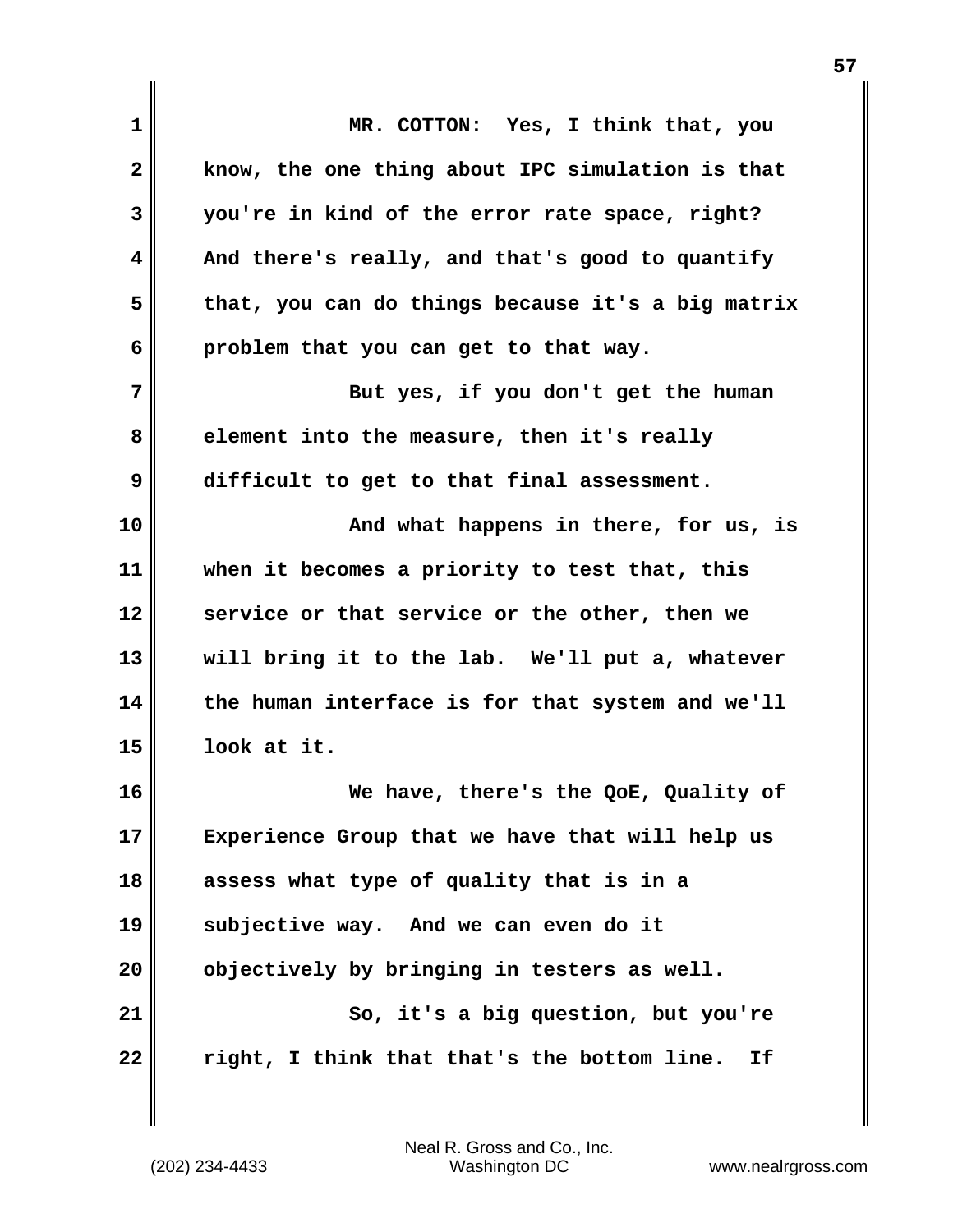**1 you don't get to that bottom line answer, then 2 you can always just argue about those error rates 3 and things like that forever. 4 MR. REASER: And a follow-up to that. 5 Rick Reaser. 6 MR. GIBSON: Rick, make it brief if 7 you would because we got three people on the 8 line, so thanks. 9 MR. REASER: Okay. The other thing is 10 -- 11 MR. GIBSON: Four. 12 MR. REASER: -- have you started 13 looking at statistical ways of looking at that as 14 well? 15 I've been involved in some of these 16 things where it happens once in a billion years 17 and if it happens once in a billion years it's 18 harmful interference, which is kind of 19 ridiculous. And sometimes the scenarios of these 20 core cases just rarely happen. 21 I'm talking about the L band or GPS** 22 thing I was involved with for like literally 20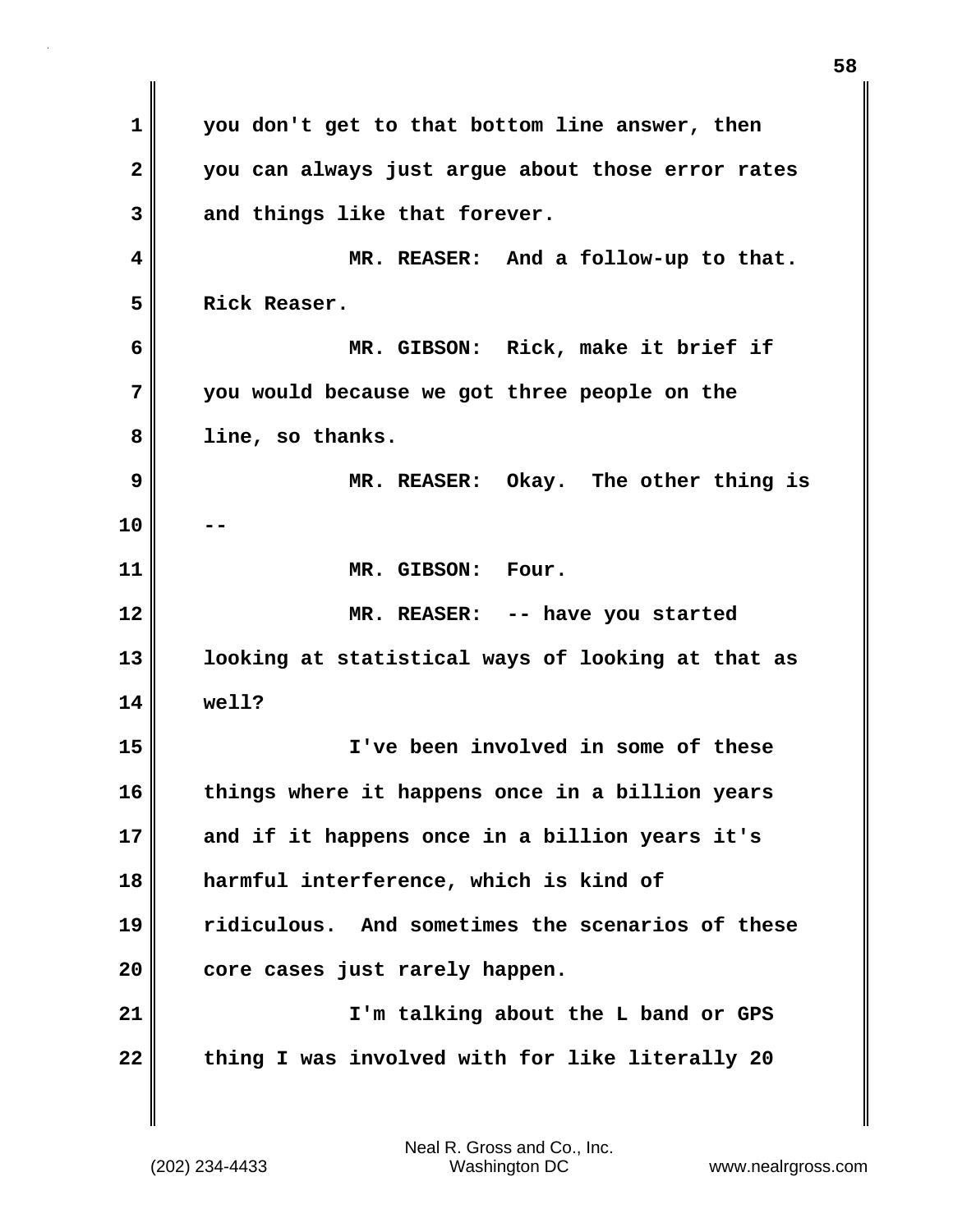**1 years. But some of these have, so statistical, 2 are you looking at statistical things in terms 3 of, terms with this interference? 4 MR. COTTON: Yes. I mean, we don't 5 usually go -- there is an economics sort of 6 element to this whole thing. There's also, 7 systems these days are more adaptable. 8 LTE networks, if they have 9 interference in a space they can adapt and go at 10 it in a different way and things like that. 11 So yes, I mean, we recognize that 12 there are these statistical means. There is risk 13 assessments that should be done in a 14 probabilistic way. 15 I think that that's something that 16 kind of needs to be addressed as a community in 17 engaging with us to some degree. 18 MS. ATKINS: Just to add, so as we 19 have progressed with 3.5 and other scenarios, we 20 have moved toward a statistical approach in terms 21 of looking at potential for interference, the 22 protection zones, et cetera. So we are moving in**

Neal R. Gross and Co., Inc.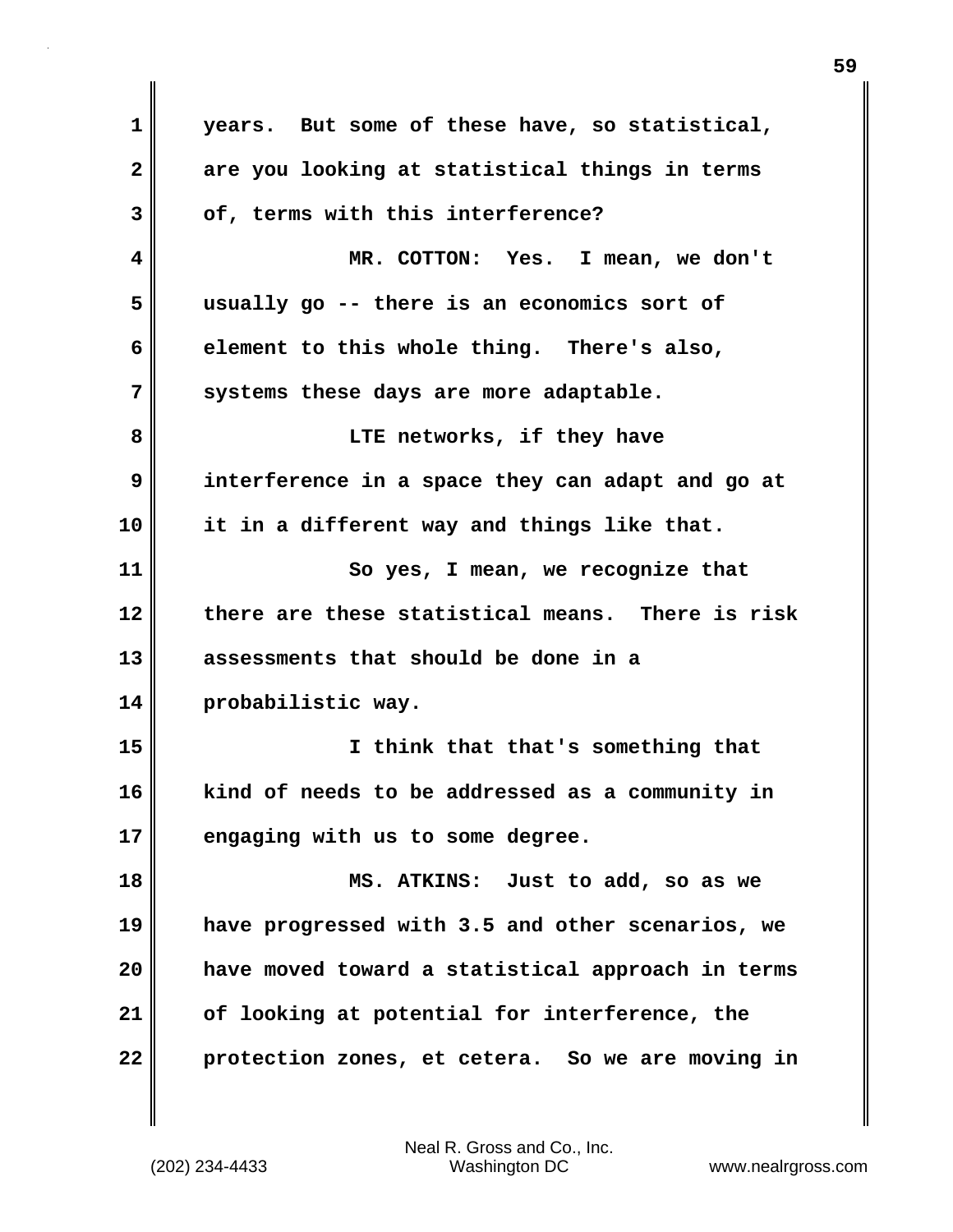**1 that direction, there is still a lot of work to 2 go. 3 MR. GIBSON: Okay, so we got Dennis, 4 Dale, Bob, Michael, you in or you're out Paul? 5 And then Paul. So, and we've got like ten 6 minutes, so I'd ask you just to implore to keep 7 it brief and succinct, I'd appreciate that, thank 8 you. Dennis. 9 MR. ROBERSON: I'm going to tie 10 several things together here. But this 11 interference one, just following up on Rick's 12 point, and really, it's Glenn's point of, what 13 can ITS do for you. 14 I think this really is an 15 extraordinarily important issue. We keep dancing 16 around it as a community, and we have danced 17 around it for years. 18 We've got Pierre de Vries with his 19 harmed claimed threshold and so on, but we never 20 quite nail this one down. And it is a logical 21 extension off the propagation work. Okay, so you 22 propagate, then what.**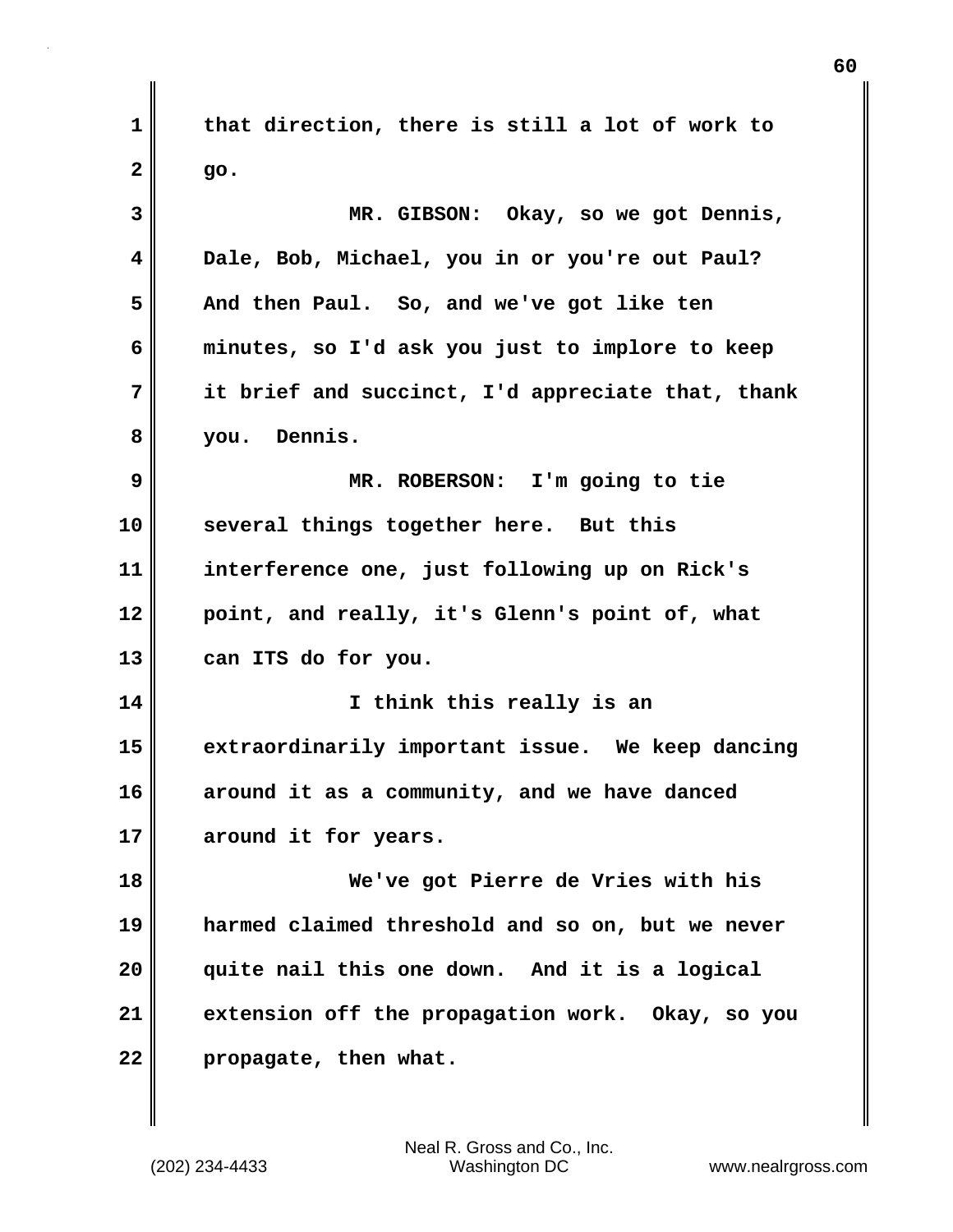| $\mathbf 1$  | MR. COTTON: And propagation is                    |
|--------------|---------------------------------------------------|
| $\mathbf{2}$ | probabilistic too. I mean, it's --                |
| 3            | MR. ROBERSON: Yes, indeed. Indeed.                |
| 4            | But getting much further along that path would be |
| 5            | enormously helpful, because we get into all of    |
| 6            | these issues, and with our sharing, these things  |
| 7            | amplified tremendously.                           |
| 8            | The boundary issues, in the TAC we've             |
| 9            | been at this for a decade, maybe more, two        |
| 10           | decades. So, we really could use some             |
| 11           | significant leadership, I think out of ITS, to    |
| 12           | help us in that space.                            |
| 13           | It's just an enormous issue that                  |
| 14           | spends all kinds of time, spends all kinds of     |
| 15           | time with the commission trying to sort these     |
| 16           | things out and, well, enough, you said to keep it |
| 17           | short but it's a huge one for your consideration. |
| 18           | The other one that also ties into the             |
| 19           | funding, there is this funding for ITS itself but |
| 20           | there is Naston (phonetic). And you are part of   |
| 21           | Naston, but you're not, and could you, or maybe   |
| 22           | Glenn, speak to how you are seeing Naston these   |

(202) 234-4433 Washington DC www.nealrgross.com Neal R. Gross and Co., Inc.

 $\mathbf{I}$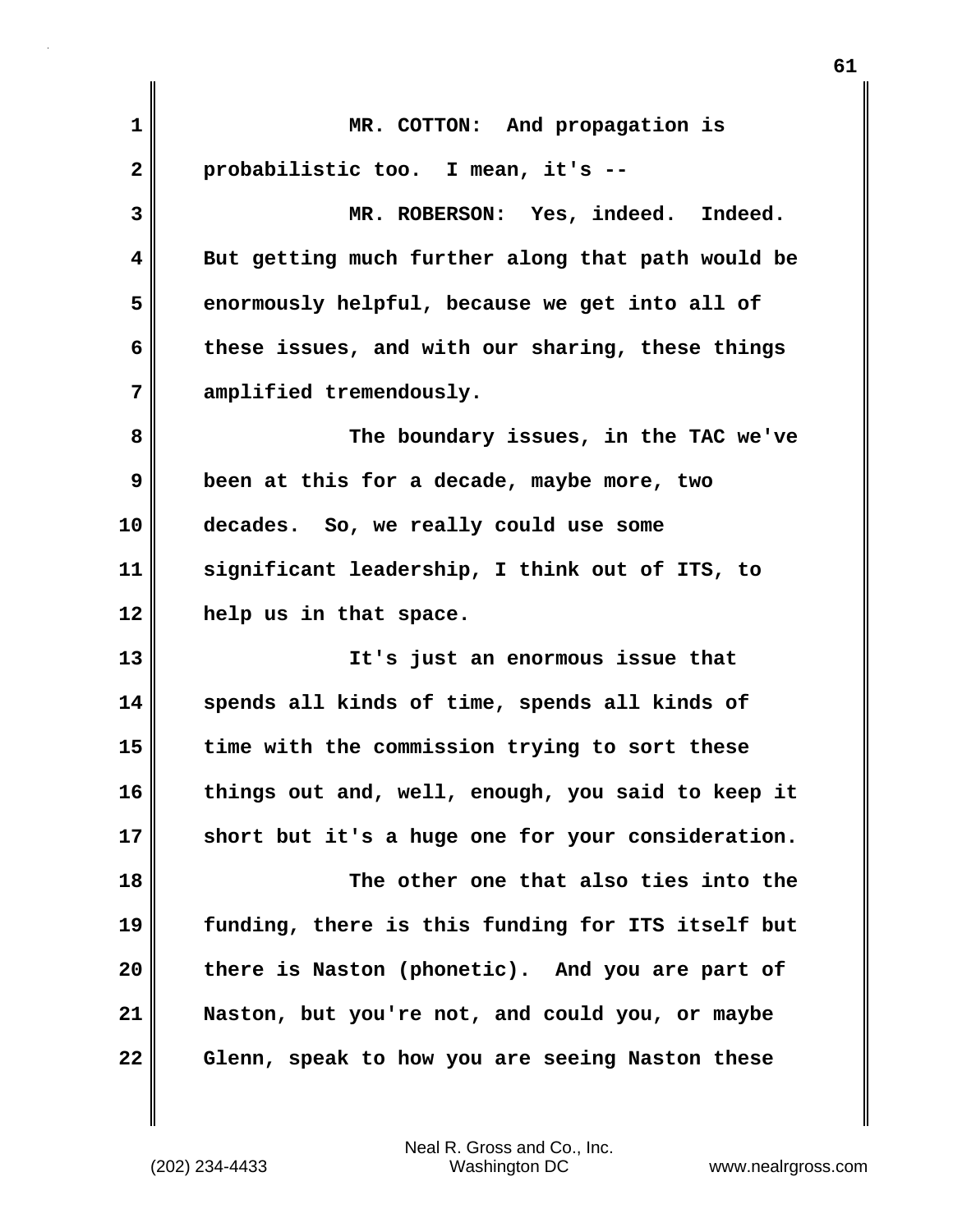**1 days with its testing because it's certainly come 2 along and has become a major thrust and done some 3 significant studies at this point, but how is 4 that going and how do you see the relationship 5 and how do we think about that in terms of your 6 funding, because Naston seems to have a model for 7 funding that's independent of the ITS model and 8 where do we go for this and where do we go for 9 that, is there some definition you can provide? 10 MR. REYNOLDS: I'll give a quick 11 answer and I will defer to Keith. Yes, the 12 Naston is something that we've been working as 13 part of. 14 There are, actually, there are costs 15 associated with actually participating in Naston. 16 And the types of work that Naston is going after 17 are not always the same types of work that we're 18 in a position to engage in, so we're trying to 19 figure out the, frankly, how Naston fits within 20 the ITS model. And we can have a further 21 discussion about that offline, but it's a**

**22 challenging situation.**

(202) 234-4433 Washington DC www.nealrgross.com Neal R. Gross and Co., Inc.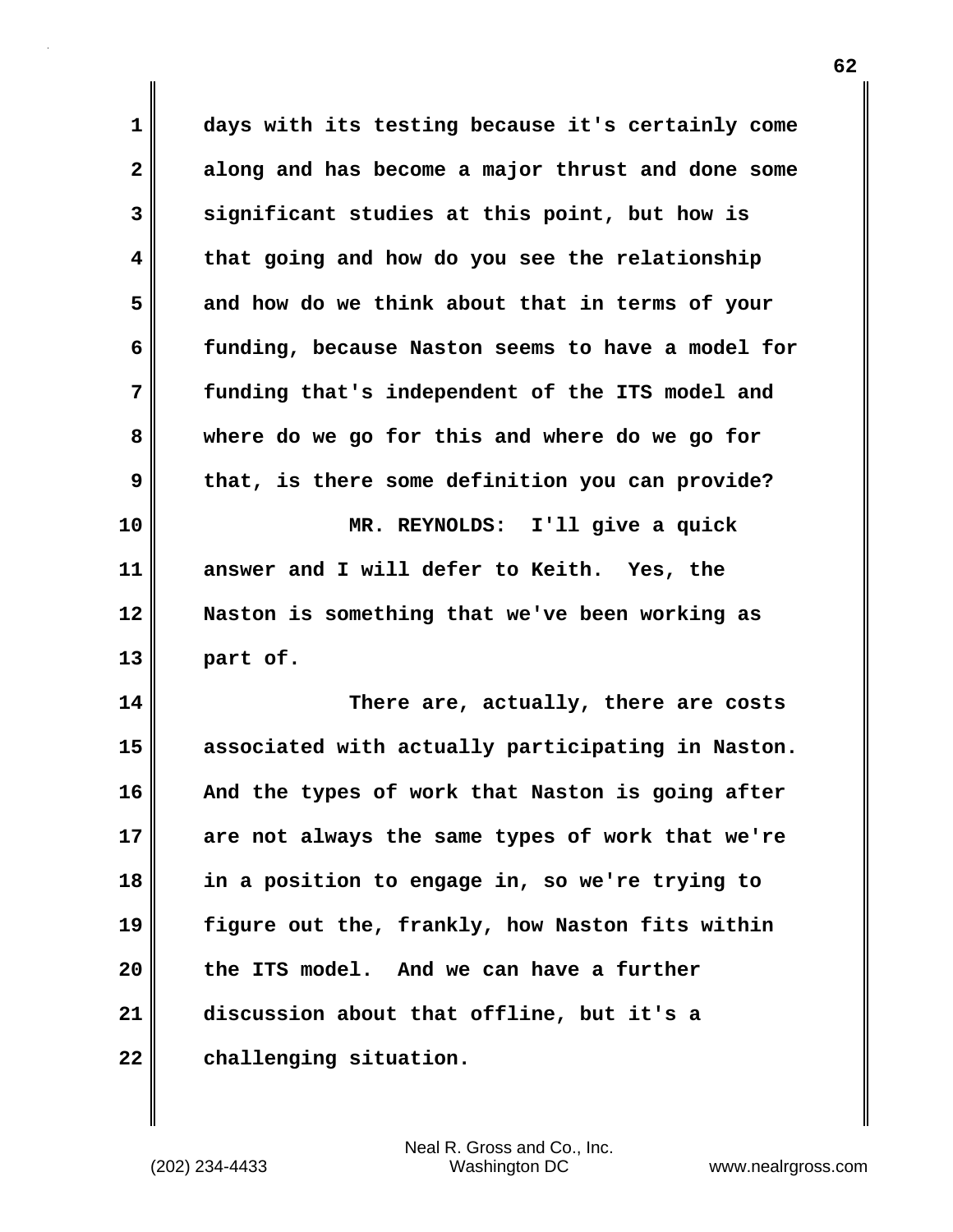| $\mathbf 1$  | Again, partly because of the budget               |
|--------------|---------------------------------------------------|
| $\mathbf{2}$ | situation and the fact that we --                 |
| 3            | MR. ROBERSON: Yes, that's why I                   |
| 4            | addressed here because it fits right in what      |
| 5            | you're talking about.                             |
| 6            | MR. REYNOLDS: Yes. So, with the                   |
| 7            | amount, you know, it takes resources, it takes    |
| 8            | money to make money. It takes resources to        |
| 9            | invest in order to be in a position to do a       |
| 10           | certain amount of work.                           |
| 11           | And we're trying to figure out, again             |
| 12           | Dennis, kind of going to the ultimate question    |
| 13           | that we're literally working on, as we speak, is  |
| 14           | where do we put those limited investment dollars, |
| 15           | both as far as budget money and in personnel, and |
| 16           | do we direct them in that direction or in other   |
| 17           | directions. And that's something we're literally  |
| 18           | in the process of trying to figure out how best   |
| 19           | to utilize those resources.                       |
| 20           | MR. ROBERSON: Thanks.                             |
| 21           | MR. GIBSON: All right, thanks,                    |
| 22           | Dennis.<br>Dale.                                  |
|              |                                                   |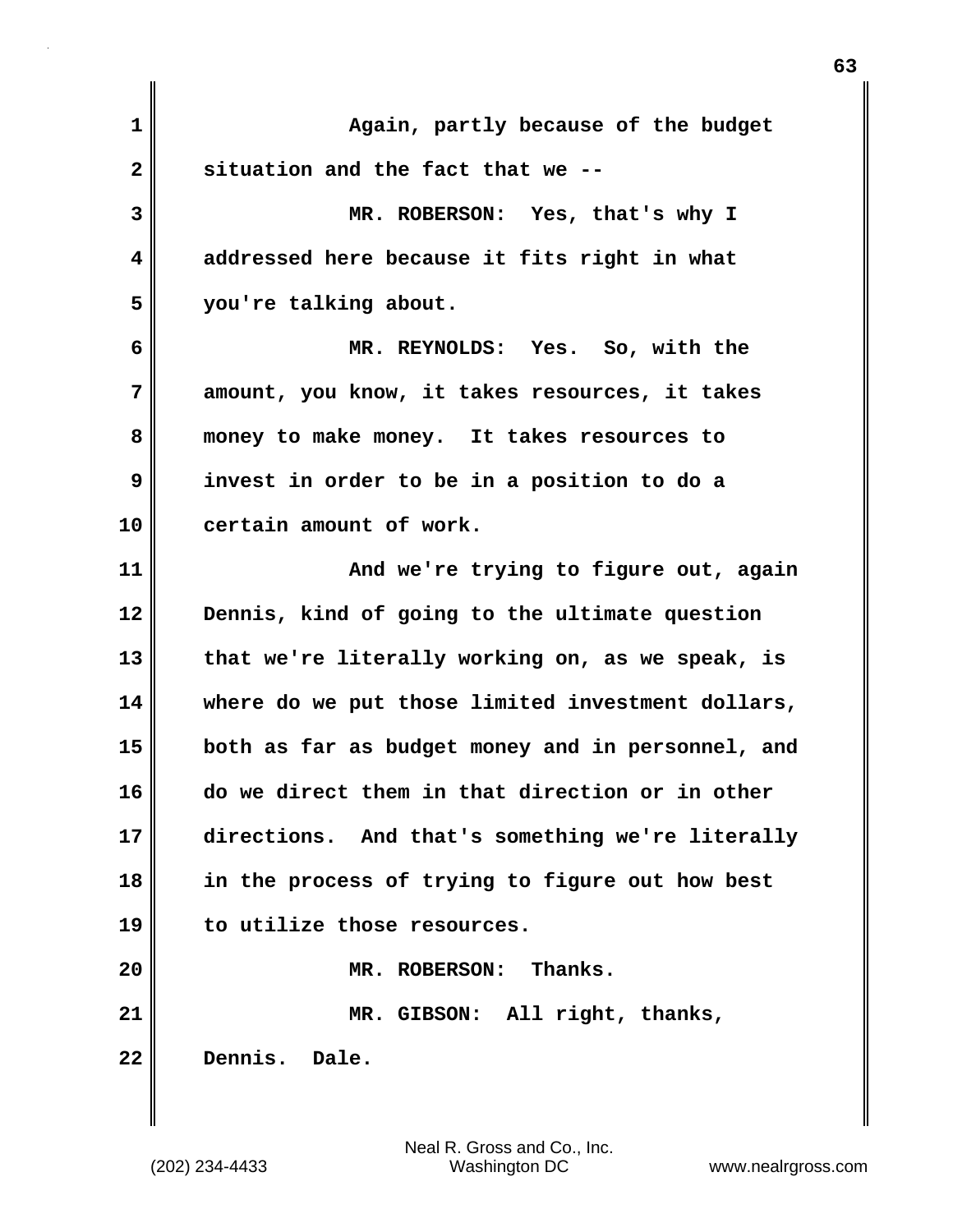| 1  | MR. HATFIELD: Oh, I was just going to             |
|----|---------------------------------------------------|
| 2  | say that I really support --                      |
| 3  | MR. GIBSON: Can you pull the mic down             |
| 4  | there? Thank you.                                 |
| 5  | MR. HATFIELD: Yes, I'm Dale Hatfield.             |
| 6  | I just want to say I support what Rick said and   |
| 7  | add just a little bit.                            |
| 8  | And I'll read from something I wrote              |
| 9  | here very recently. Like many localities in       |
| 10 | Boulder, we have an automated speed limit         |
| 11 | enforcement system, but how can you automatically |
| 12 | decide to issue someone a speeding ticket if you  |
| 13 | don't establish the applicable speed limit        |
| 14 | itself. So it's really, really is fundamental to  |
| 15 | what we're doing.                                 |
| 16 | And then associated with that, it                 |
| 17 | seems to me there's two sides to this.<br>One is, |
| 18 | when you're looking at interference to a          |
| 19 | government radar and we need to do something kind |
| 20 | of immediately and get it fixed.                  |
| 21 | And then there is the issue, I want to            |
| 22 | go back and issue a notice of apparent liability, |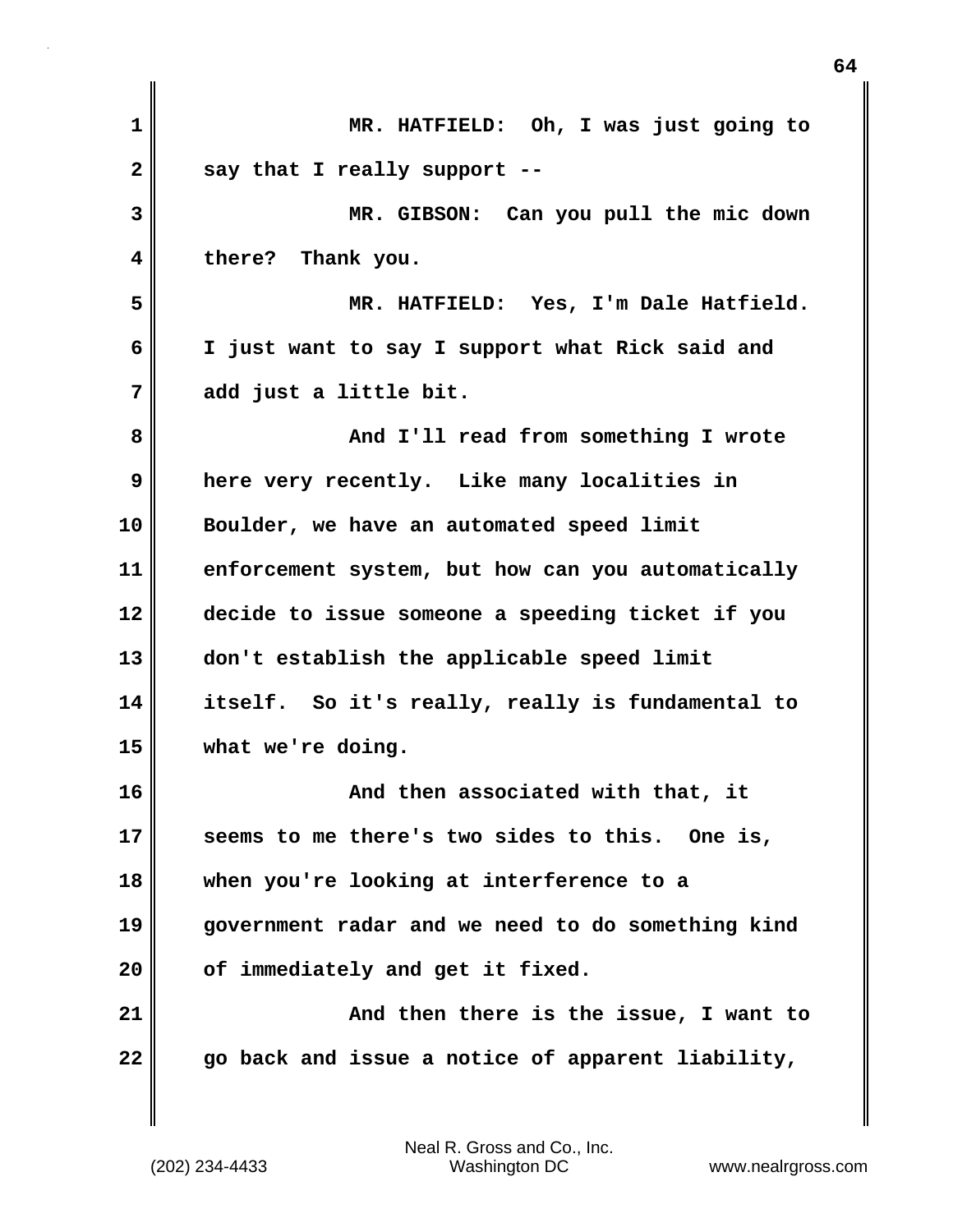**1 where I want to see somebody's equipment, because 2 that gets you in to an enforcement area that's 3 sort of different than what you do right when 4 you're fist sensing it. And I don't think those 5 distinctions maybe have been explored as much as 6 they could. 7 I could go on, but I, you know, this 8 is an area that I feel very, very strongly about 9 but I'll let it stand in to those two points. 10 MR. GIBSON: Thanks, Dale. Bob. 11 MR. WELLER: I probably don't need a 12 microphone. Michael, thank you for the excellent 13 presentation. I would echo the comments of 14 others concerning the importance of your work 15 relating to interference. 16 I'm kind of a propagation geek. And 17 the ESSA databanks that data were collected in 18 the 1960's and '70's, formed a databank that I 19 and many others have used for validation of 20 propagation models. 21 Is your current work something of 22 similar scale? You know, month long projects all**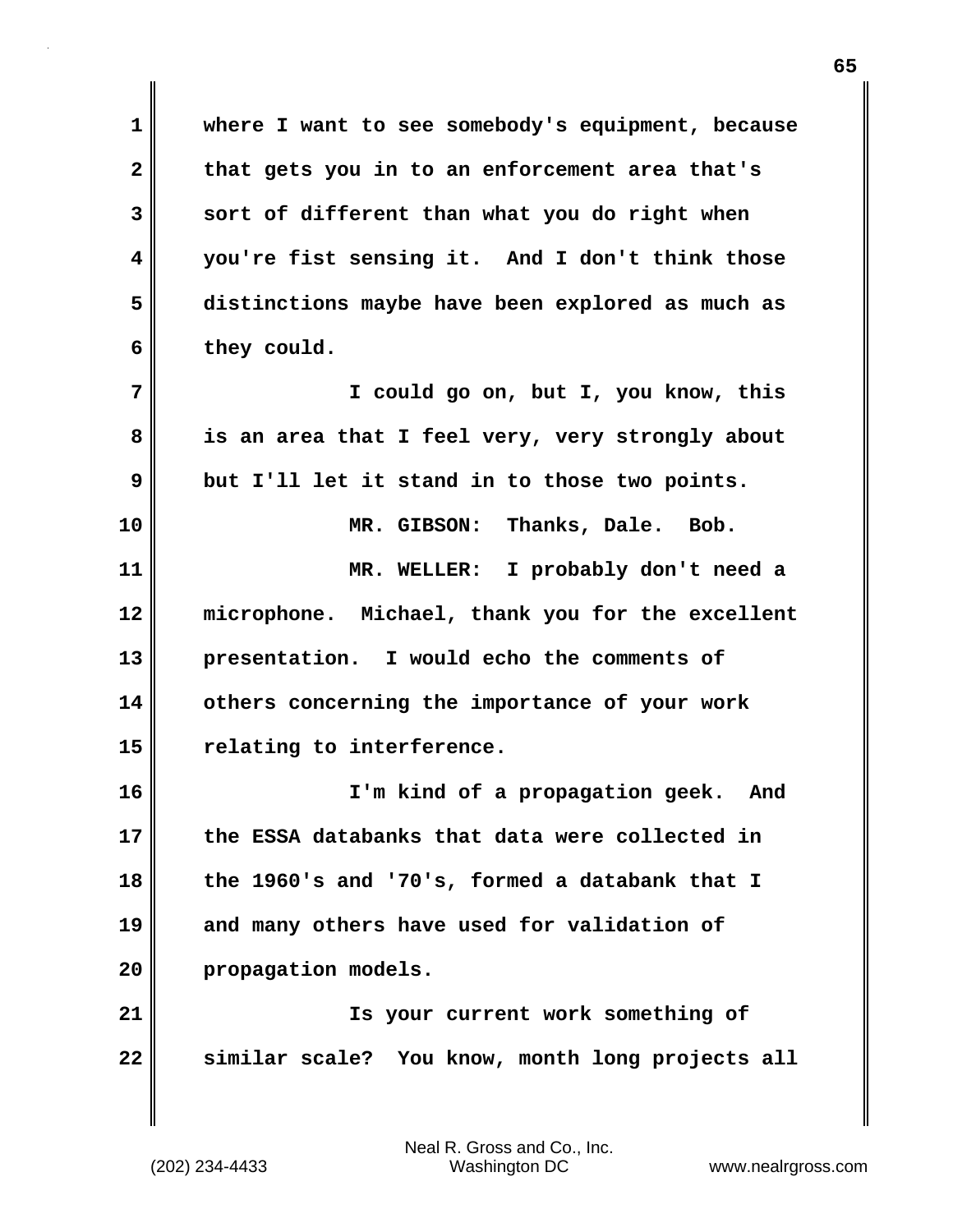**1 around the country.**

**2 The previous work was, as I understand 3 it, CW fixed frequency operation over a fairly 4 wide range, but are you now looking at wideband 5 propagation models with extended, the related 6 extended parameters? 7 We're talking about the spectrum 8 frontier, so measurements above 10 gigahertz, say 9 clutter. Can you expand just a little bit more 10 on what it is that you're doing? 11 MR. COTTON: Sure, I appreciate that. 12 So, let's see. So, right now we have been 13 marching up these propagation measurements. They 14 are primarily CW type measurements. 15 This year with OSM we've brought back 16 our pseudo-noise random code impulse response 17 measurement, which is a more wideband type of 18 measurement. And we're doing comparisons 19 alongside. So there's some subtleties in 20 comparing those two data sets and we're doing 21 that. 22 Yes, I mean, one thing where that's**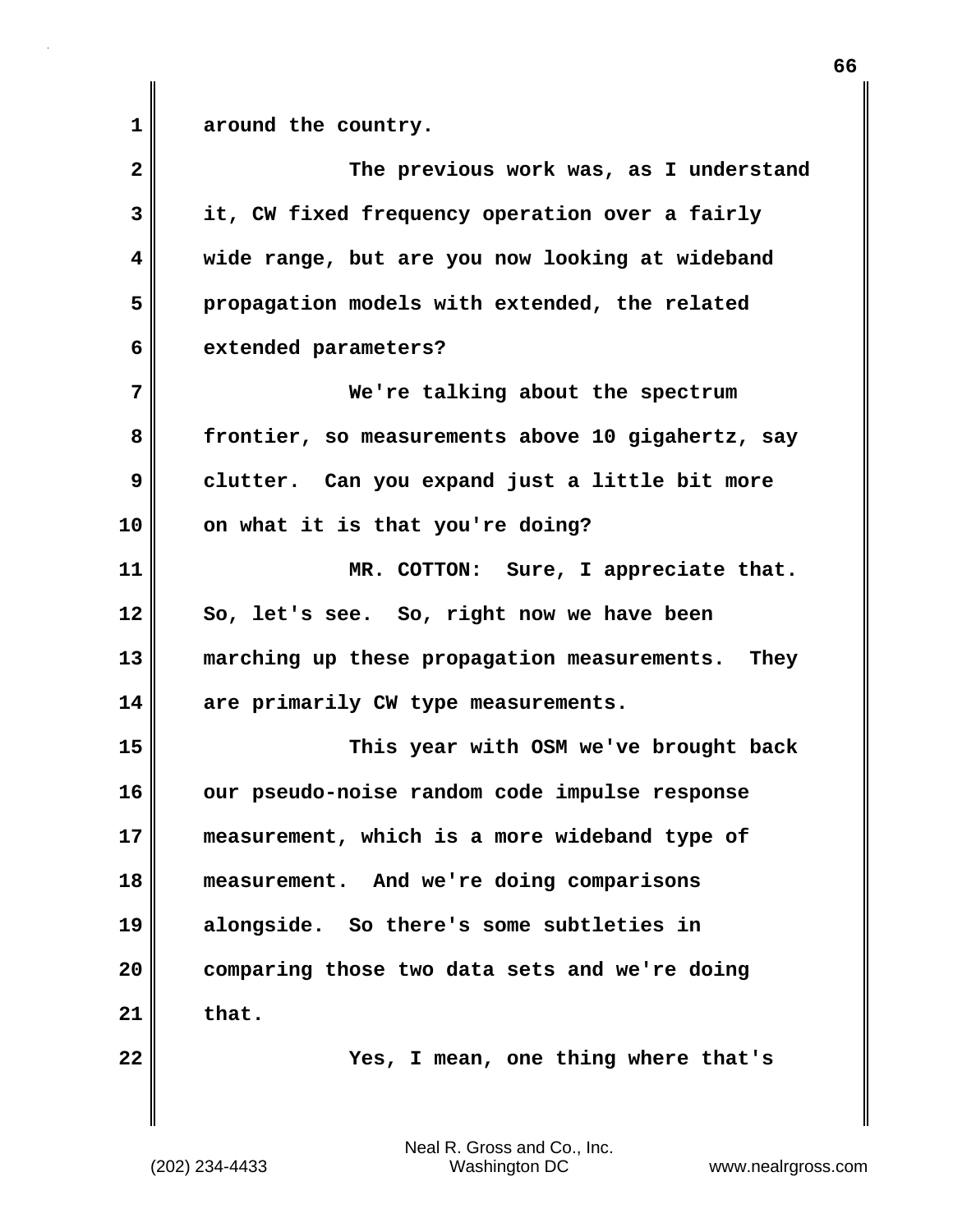**1 been great, let's see, in terms of scope, I mean, 2 we don't, I talked about opening up the software 3 into a test environment. You know, we really 4 haven't made any of the data accessible, so we 5 are basically driving to, internally, to advance 6 the ITS models. So we haven't gone there yet. 7 Did I touch everything there? 8 MR. WELLER: That's helpful. I don't 9 want to take any more time, but I want to 10 emphasize there's interest and it's important and 11 thank you for doing it. 12 MR. COTTON: Okay. 13 MR. GIBSON: Okay, thanks. We have 14 four minutes and two people, so it's two 15 questions per. And I really want to make sure we 16 have plenty of time, the allotted amount of time 17 for the Subcommittee reports. So Michael and 18 then Paul. 19 MR. CALABRESE: Okay. Yes, it should 20 be two quick questions here. 21 MR. GIBSON: That's my job, keep us on**  $22$  time.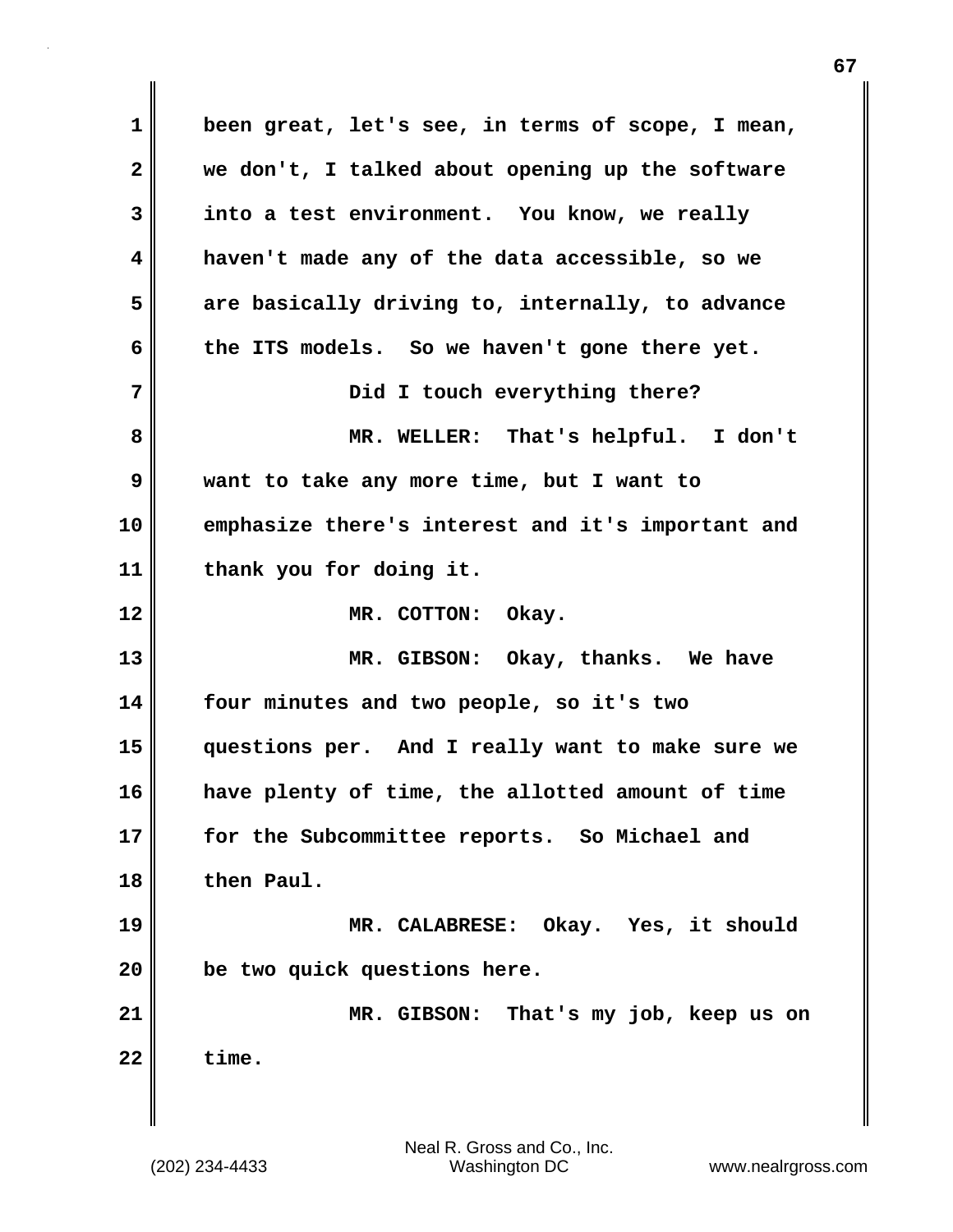| $\mathbf 1$  | MR. CALABRESE: Pardon?                             |
|--------------|----------------------------------------------------|
| $\mathbf{2}$ | MR. GIBSON: Nothing, keep going.                   |
| 3            | MR. CALABRESE: Your propagation                    |
| 4            | measurement in modeling, is it, it sounds like     |
| 5            | that can be incredible valuable, but I'm           |
| 6            | wondering, are you focusing in any particular      |
| 7            | place? In other words, is this focused on          |
| 8            | millimeter wave or are there particular bands      |
| 9            | that you're focused on?                            |
| 10           | MR. COTTON: Yes.                                   |
| 11           | MR. CALABRESE: Did you focus on, and               |
| 12           | the other, as you mentioned, the aggregate         |
| 13           | emissions problem. You're focusing on the 3.5      |
| 14           | band, is that in relation more to fixed            |
| 15           | satellites or the Navy?                            |
| 16           | Yes. So, yes, I missed<br>$MR$ .<br><b>COTTON:</b> |
| 17           | that. So we are focusing our clutter               |
| 18           | measurements on shared bands, so 1.7 and 3.5 is    |
| 19           | where we're measuring those.                       |
| 20           | Really, we have collaboration with the             |
| 21           | University of Colorado where we have a link to     |
| 22           | measure. It's way up at like 280 gigahertz.        |
|              |                                                    |

Neal R. Gross and Co., Inc.

 $\mathbf{I}$ 

(202) 234-4433 Washington DC www.nealrgross.com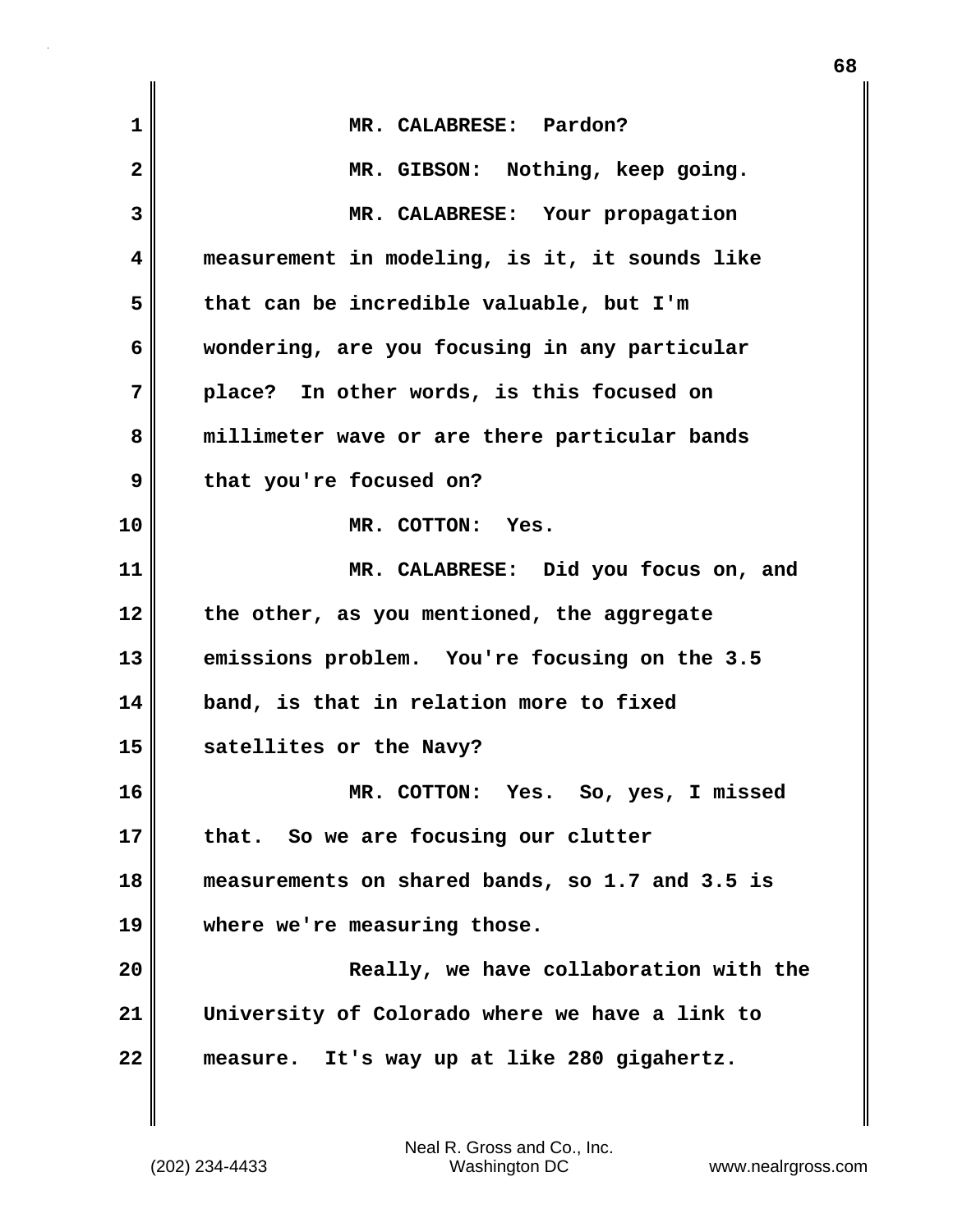**1 Measure propagation up at those higher 2 frequencies, it's more driven for Military 3 applications at this point.**

**4 But there is this link that we're 5 looking to put more channels in that are more 6 related to the 5G type of scenarios. That has 7 not been installed yet but we're hoping to get 8 that off the ground this year.**

**9 Really, it's funny, because I was a 10 part of the millimeter wave lab. I started at 11 ITS as a student working underneath Hans Lebee 12 (phonetic). You know, it's amazing that this 13 space is coming back. I'm amazed at that.**

**14 But ITS retired that program, probably 15 in 1996. And so we have expertise in that space. 16 I was basically a physicist when I joined ITS and 17 we still have that here, but we're really excited 18 to bring back the measurement side of it. It's 19 going to take some investment and work.**

**20 MR. GIBSON: All right, Paul, you got 21 two minutes. And put your tents down if you're 22 not speaking.**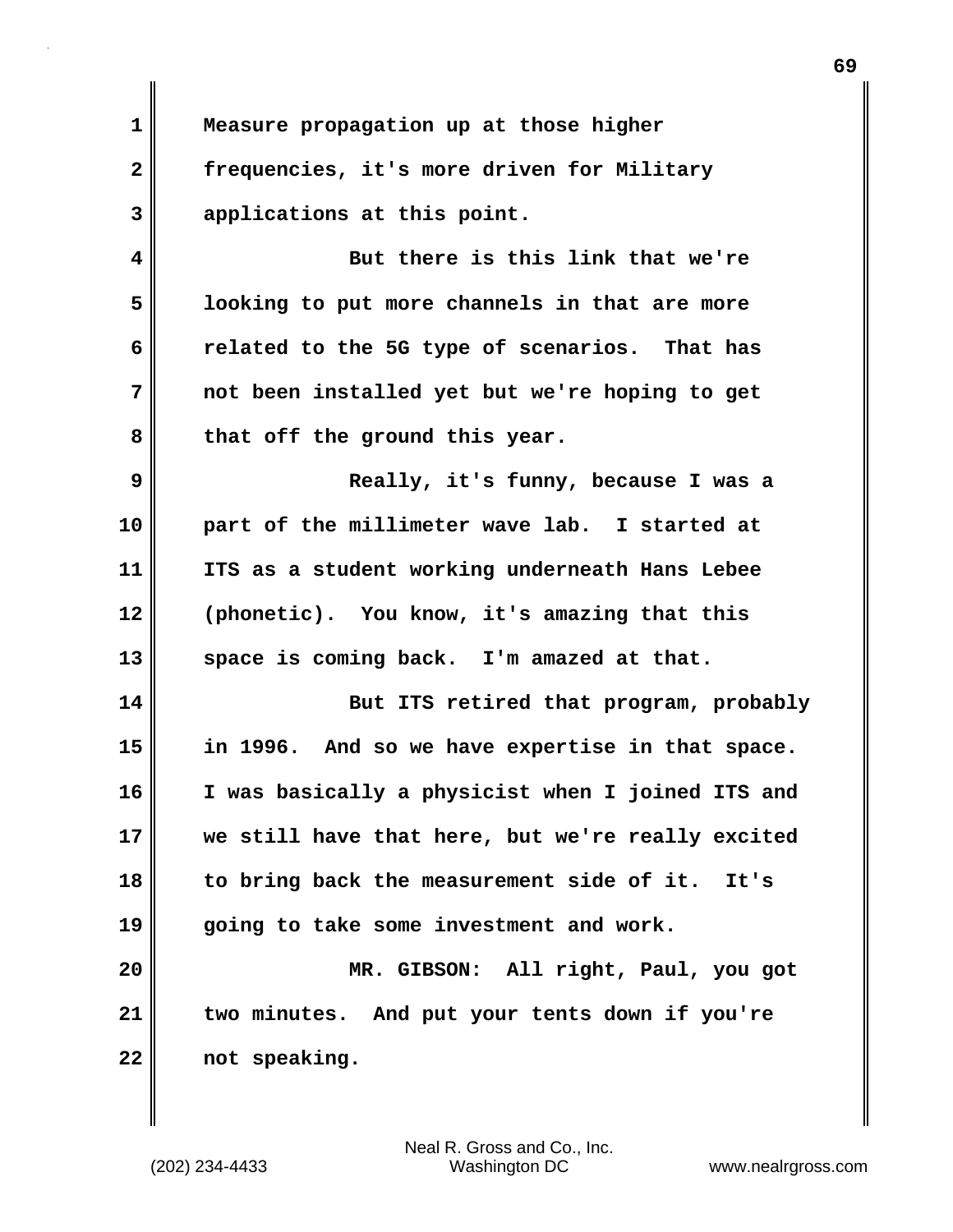| 1            | MR. KOLODZY: Okay. Mike, as you're                  |
|--------------|-----------------------------------------------------|
| $\mathbf{2}$ | looking at some of these interference analyses      |
| 3            | and things, I think it's great. A couple            |
| 4            | questions for you to think about.                   |
| 5            | One is, have you broken this up into                |
| 6            | actually, what I look at as a three components of   |
| 7            | interference in a sense of application impact of    |
| 8            | interference versus the transport layer impact of   |
| 9            | interference versus the PHY layer impact of         |
| 10           | interference where we finally can tease apart       |
| 11           | these things to basically look at technology,       |
| 12           | neutral ways of reviewing this and trying to get    |
| 13           | ahead of it so you're not continually revisiting    |
| 14           | this like, oh, (indiscernible) is here now I got    |
| 15           | to do this, oh, now a distributor of                |
| 16           | (indiscernible) is here now I got to do that.       |
| 17           | Have you started to break that down to              |
| 18           | those pieces or are you still looking at it as a    |
| 19           | grouping as to interference impact at some level?   |
| 20           | MR. COTTON: We are starting to.<br>We               |
| 21           | really do, you know, we're the PHY layer lab.<br>We |
| 22           | kind of look at energy detection. That's our        |

(202) 234-4433 Washington DC www.nealrgross.com Neal R. Gross and Co., Inc.

 $\mathbf{I}$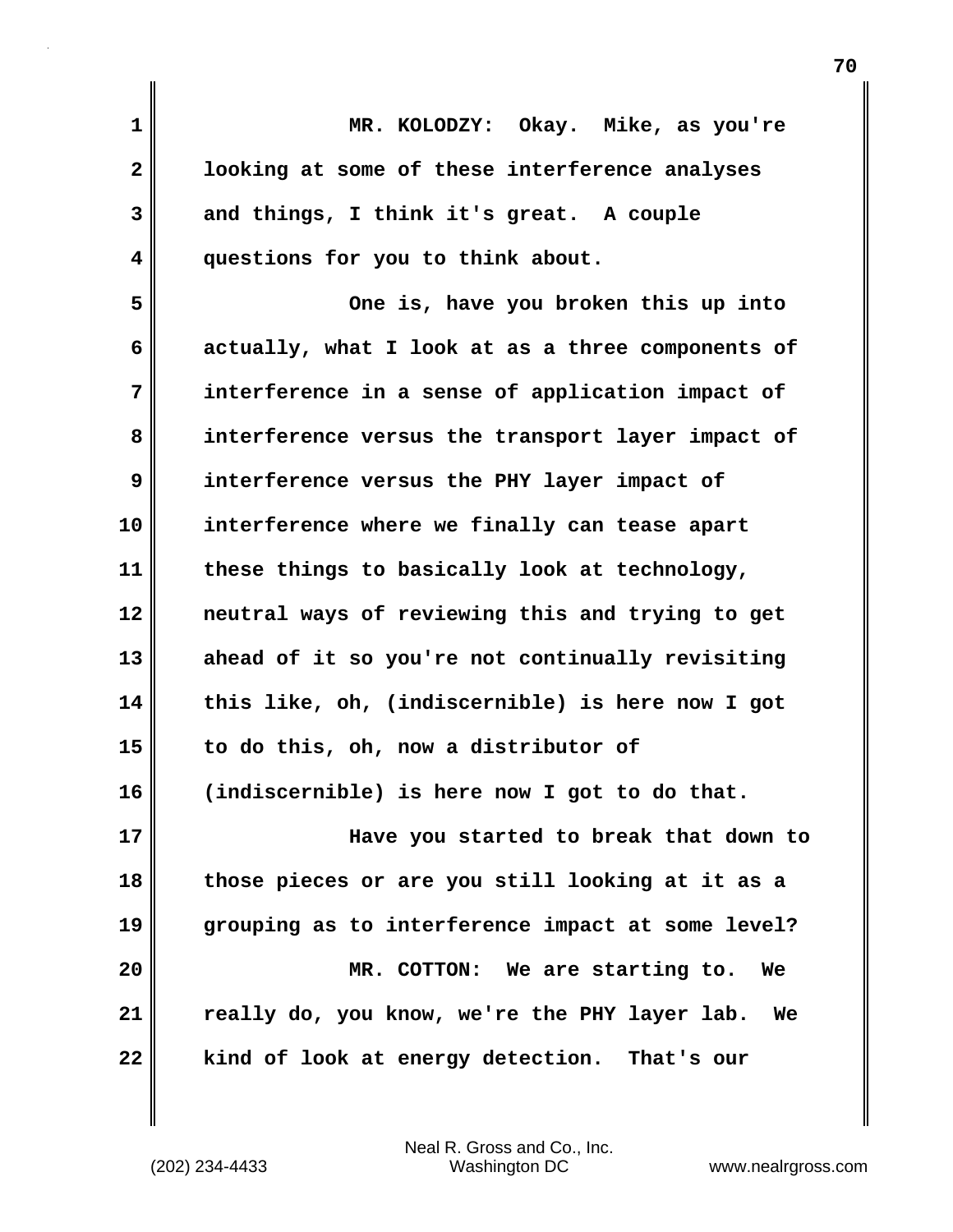**1 first thing, right, is to get into that. 2 We've also, just this last year, we've 3 expanded it, our staff, to a couple of PhDs and 4 comp theory and that focus on the different 5 layers of this, are helping us move towards 6 assessing these other layers. 7 MR. KOLODZY: Yes, I really recommend 8 you think about the, that's the space that's 9 moving so rapidly in what's going on in the 10 application space. And we tend to forget that. 11 We're all geeky scientists, we always 12 love to work on the stuff that we can do in 13 physics versus doing something that's a little 14 bit squishier, which is the application side. 15 But there's actually where the rubber hits the 16 road. You may really want to -- 17 MR. COTTON: Yes, we got to our QoE 18 guys in with our comp theory guys. 19 MR. GIBSON: Okay, speaking of rubber 20 hitting the road, thanks, Mike. 21 (Laughter) 22 MR. COTTON: Thank you very much**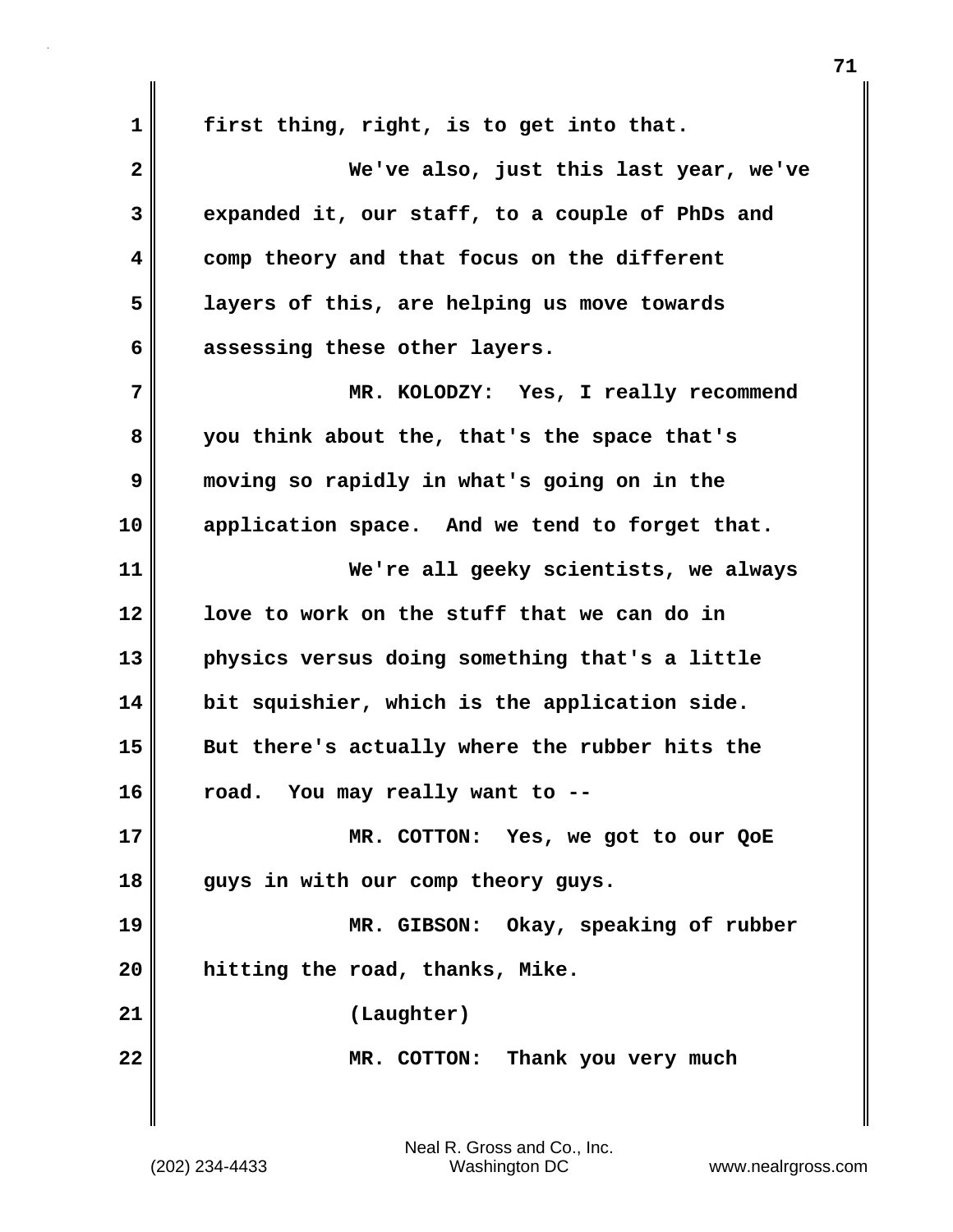**1 everybody, I really appreciate it. 2 MR. GIBSON: And I would just note, 3 that's his addition as a game show host with his 4 microphone that way, so he looks like Gene 5 Rayburn. 6 So with that, we move into the 7 committee out briefs. We'll start with the 5G 8 Subcommittee, Mariam is on the horn. Are you 9 going to be doing the brief, Mark? 10 MR. RACEK: Well, I'm going to start 11 off with the status -- 12 MR. GIBSON: Okay. 13 MR. RACEK: -- Mariam is going to go 14 ahead. 15 MR. GIBSON: Okay. 16 MR. RACEK: She's the co-chair, Mariam 17 Sorond. She's the Co-Chair of 5G Subcommittee 18 and she's going to be giving the presentation. 19 But just to go ahead and the give the Membership 20 a little idea of what the status is.** 21 **As somebody said before, I guess with 22 respect to the TAC, we're very focused on sort of**

(202) 234-4433 Washington DC www.nealrgross.com Neal R. Gross and Co., Inc.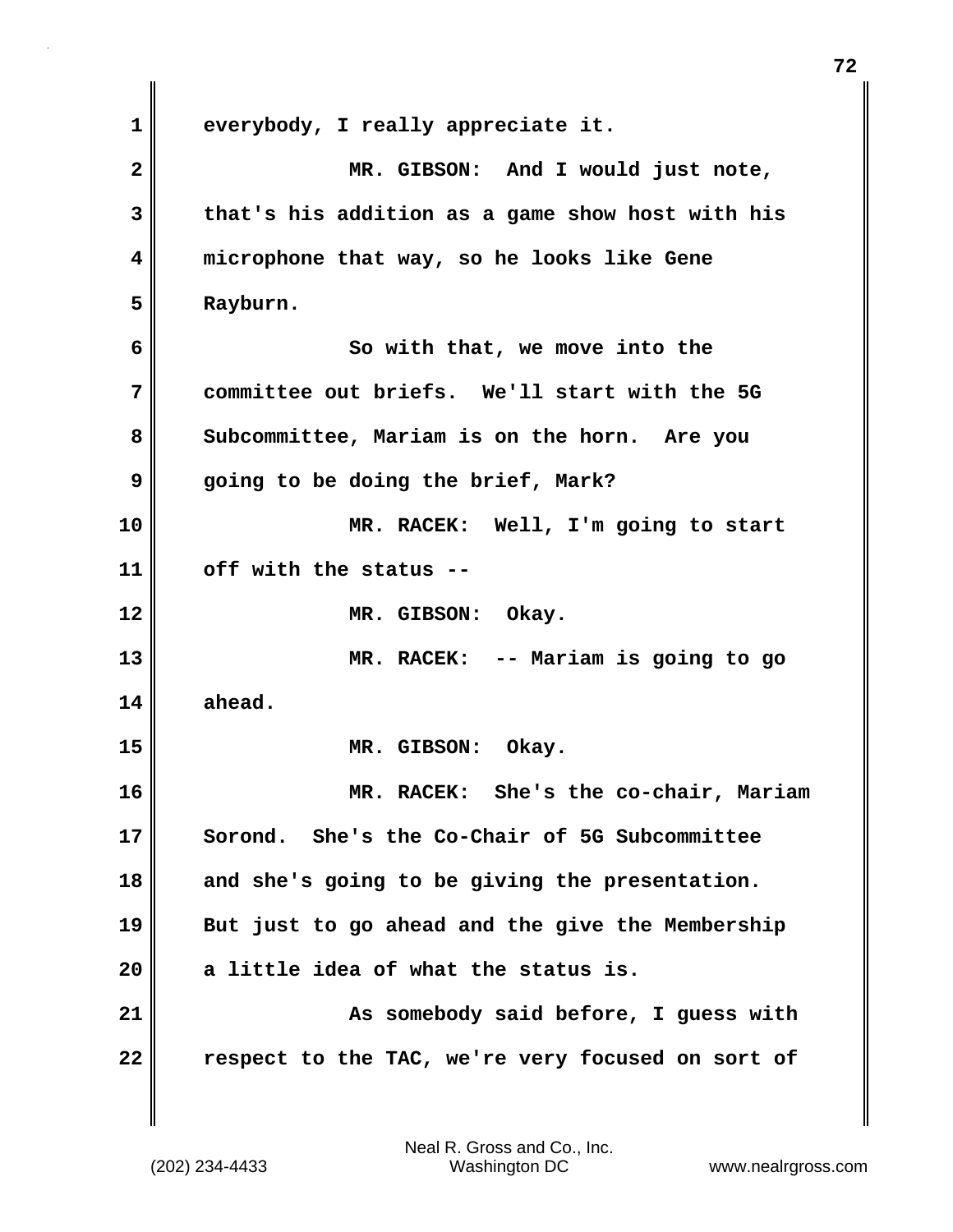**1 actionable recommendations. So we're very 2 focused on that.**

**3 We, so far we've had five meetings. 4 And thank you to all of the Membership of the 5 Subcommittee, it's been very productive. Mariam 6 is going to go into sort of the details, but we 7 fairly have been able to go ahead and provide a 8 lot of detail with respect to our responses when 9 it comes to the recommendations, or the 10 questions. 11 And we've been able to have a draft 12 final report. That draft final report has been 13 made available to the Membership. 14 And okay, I guess that's it.** I'll **15 turn it over to Mariam. 16 MS. SOROND: Okay. Hi everyone. So, 17 this is Mariam Sorond from Dish. 18 As Mark said, I think we were, so the 19 draft report right now is, it actually, it does 20 need quite a bit of work we just wanted to share 21 an interim version with everyone. There are 22 comments back and forth from different**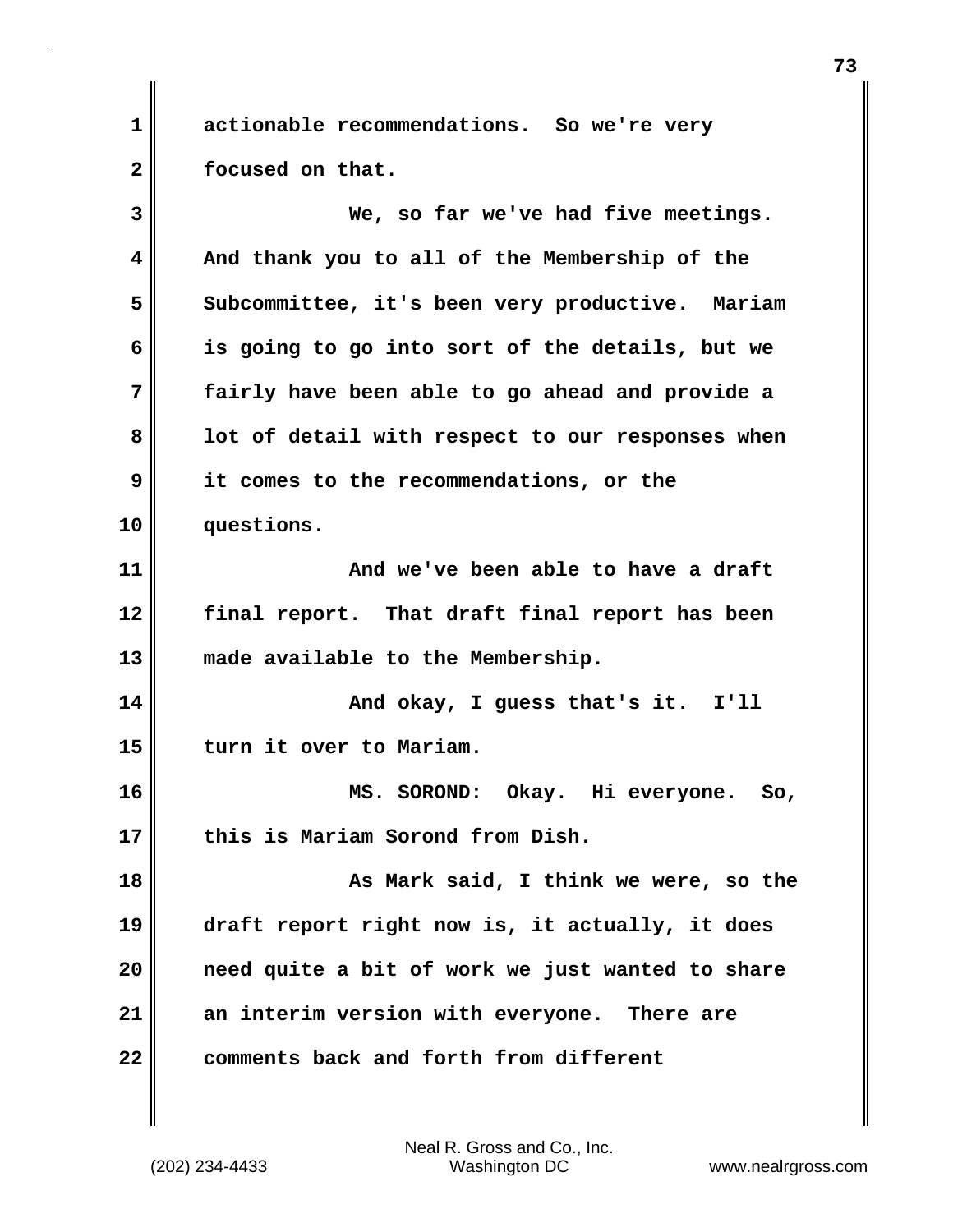| $\mathbf{1}$ | Subcommittee Members that we still are talking      |
|--------------|-----------------------------------------------------|
| $\mathbf{2}$ | about it, and we'll actually go through them at     |
| 3            | our next meeting. So please consider this as a      |
| 4            | draft, it will probably change.                     |
| 5            | But we thought to help the discussion               |
| 6            | over here, we put a few slides together that        |
| 7            | we've shared with everyone. So I was going to go    |
| 8            | through the slides and not so much focus on the     |
| 9            | report, at this point.                              |
| 10           | So, basically in the slide, the first               |
| 11           | one is just a repasting of the NTIA question.<br>On |
| 12           | Slide Number 3 we're trying to say that we're       |
| 13           | looking at interference management and sharing in   |
| 14           | multiple standards bodies. And at this stage the    |
| 15           | standards bodies are not necessary focused on       |
| 16           | sharing.                                            |
| 17           | So there's an exercise that says,                   |
| 18           | okay, what's there so we can leverage it that       |
| 19           | would help sharing. But I think ultimately, you     |
| 20           | know, also the past Subcommittees we've been        |
| 21           | pointing out that we need to make this a little     |
| 22           | bit more focused on sharing and try to see if the   |

 $\mathbf{I}$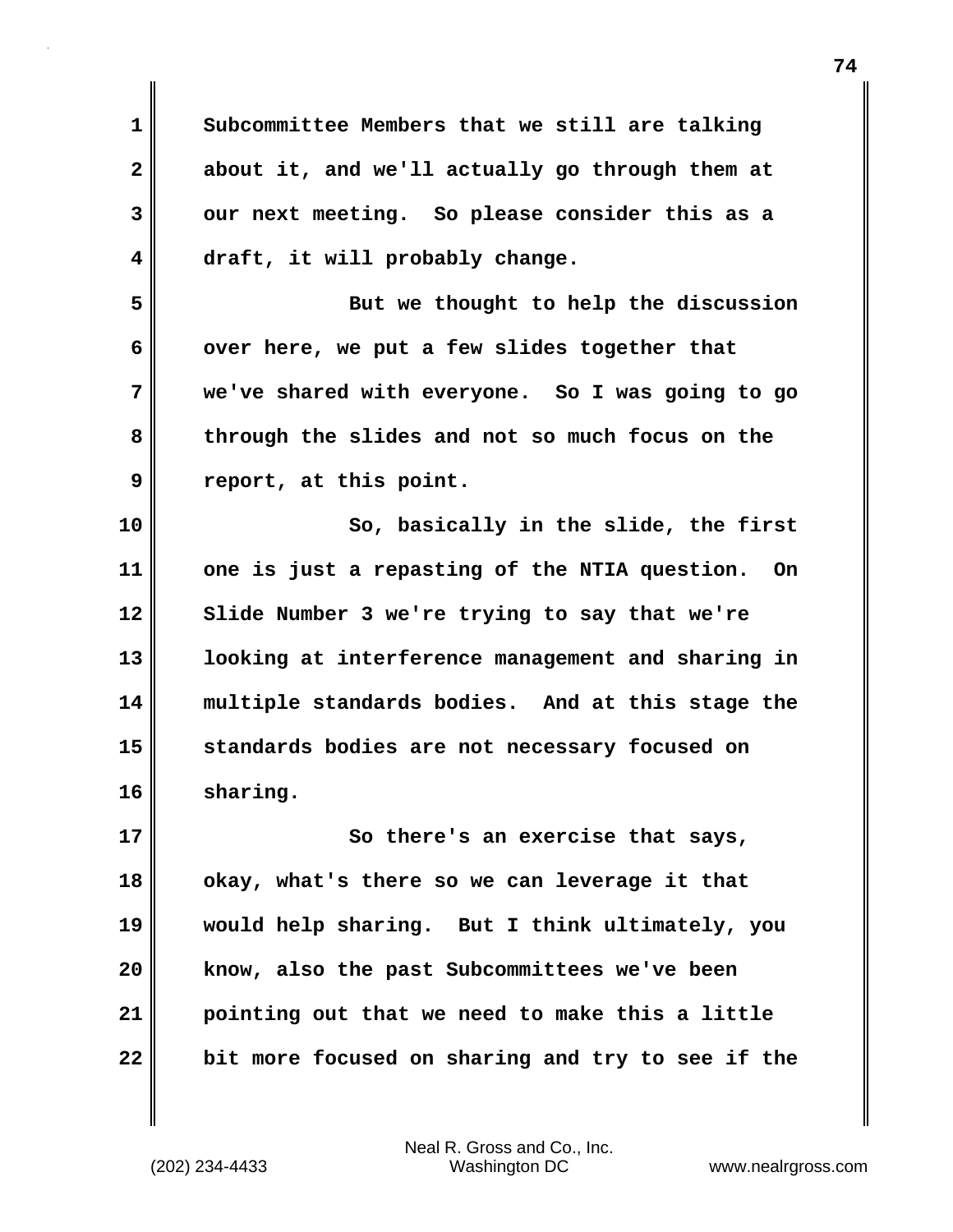**1 standards bodies would entertain specific work** 2 that allows for sharing between federal and non-**3 federal users.**

**4 Because the technics that are there 5 are really just enabling the sharing that is, 6 that is within technology, intra-cell and intra-7 user and things like that. And they're 8 leveraging, they're helpful really for the 9 network efficiency and network interference 10 matters, rather than being sort of parameters 11 that you would use to enable sharing between 12 different networks per say. 13 MS. ATKINS: Mariam? 14 MS. SOROND: Yes. 15 MS. ATKINS: This is Paige. One thing 16 I wanted to note in this, I'm keying off the 17 words on your slide as well, that I don't want to 18 focus on sharing between federal and non-federal**

**19 explicitly, as it relates to standards, it is**

**20 more of a generalized sharing technics or**

**21 technologies. Understand that your comment, I 22 believe, was focused on looking at optimization,**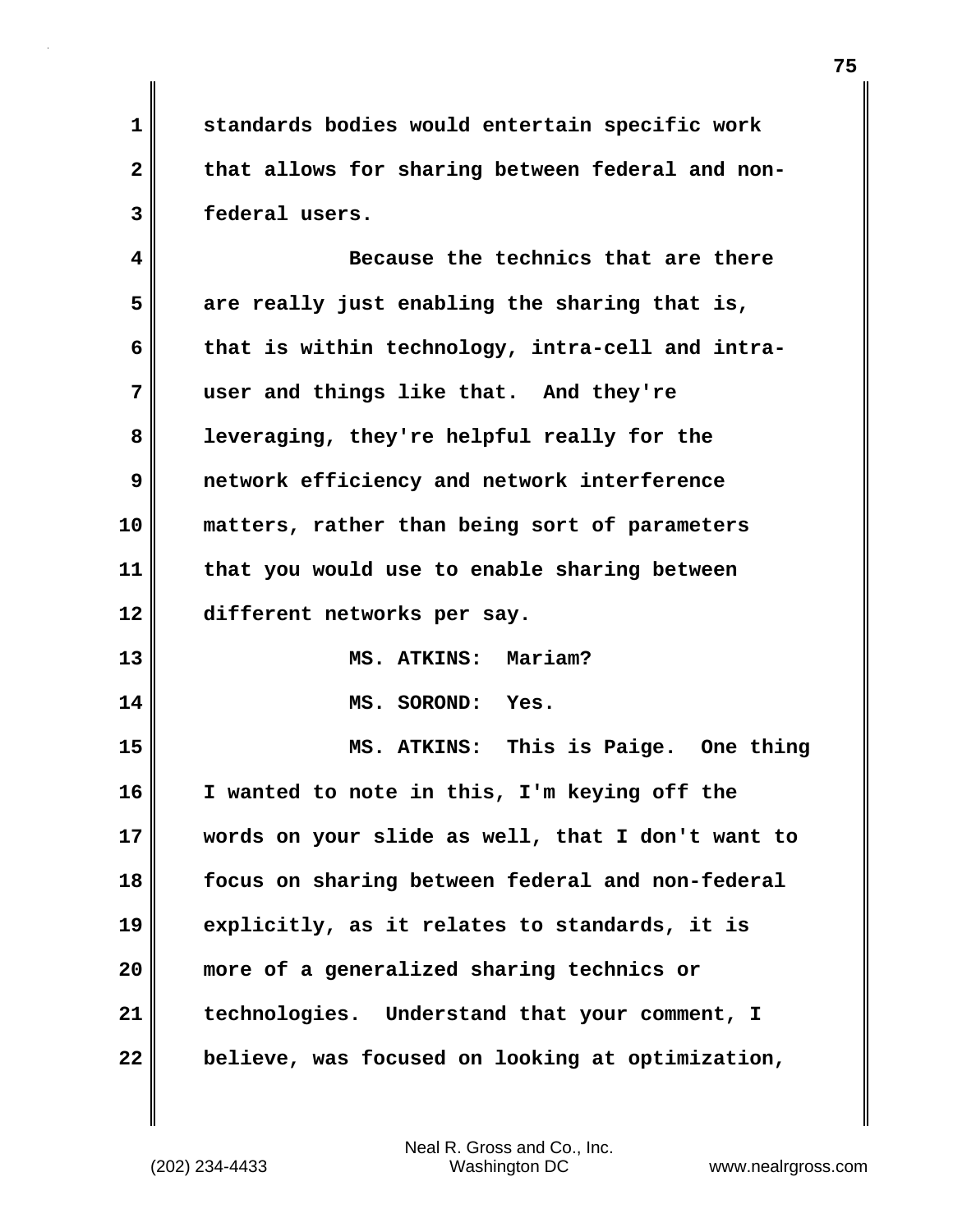| 1            | I'll say, and interference within someone's       |
|--------------|---------------------------------------------------|
| $\mathbf{2}$ | network versus with external or inter-network or  |
| 3            | inter-systems.                                    |
| 4            | But I just wanted to make sure that we            |
| 5            | aren't focused on federal versus non-federal as   |
| 6            | much as general sharing across the board.         |
| 7            | MS. SOROND: Okay. Okay, that's                    |
| 8            | helpful. I appreciate that clarification.         |
| 9            | But yes, you're right, it is really               |
| 10           | about, within a network and basically other       |
| 11           | users. Let's say associated with a different      |
| 12           | type of network.                                  |
| 13           | So basically like, you know, there is             |
| 14           | mechanisms for resource scheduling, and things    |
| 15           | like that, within the 3GPP and IEEE standards.    |
| 16           | But these are not necessarily geared towards      |
| 17           | different users as much as the same users.        |
| 18           | Now, they go through like adjacent                |
| 19           | channel users, but it's still within the same     |
| 20           | technology level. So basically, when you have     |
| 21           | and LT carrier, they do look at what happens with |
| 22           | the adjacent LT carrier, but not necessarily a    |

 $\mathbf{I}$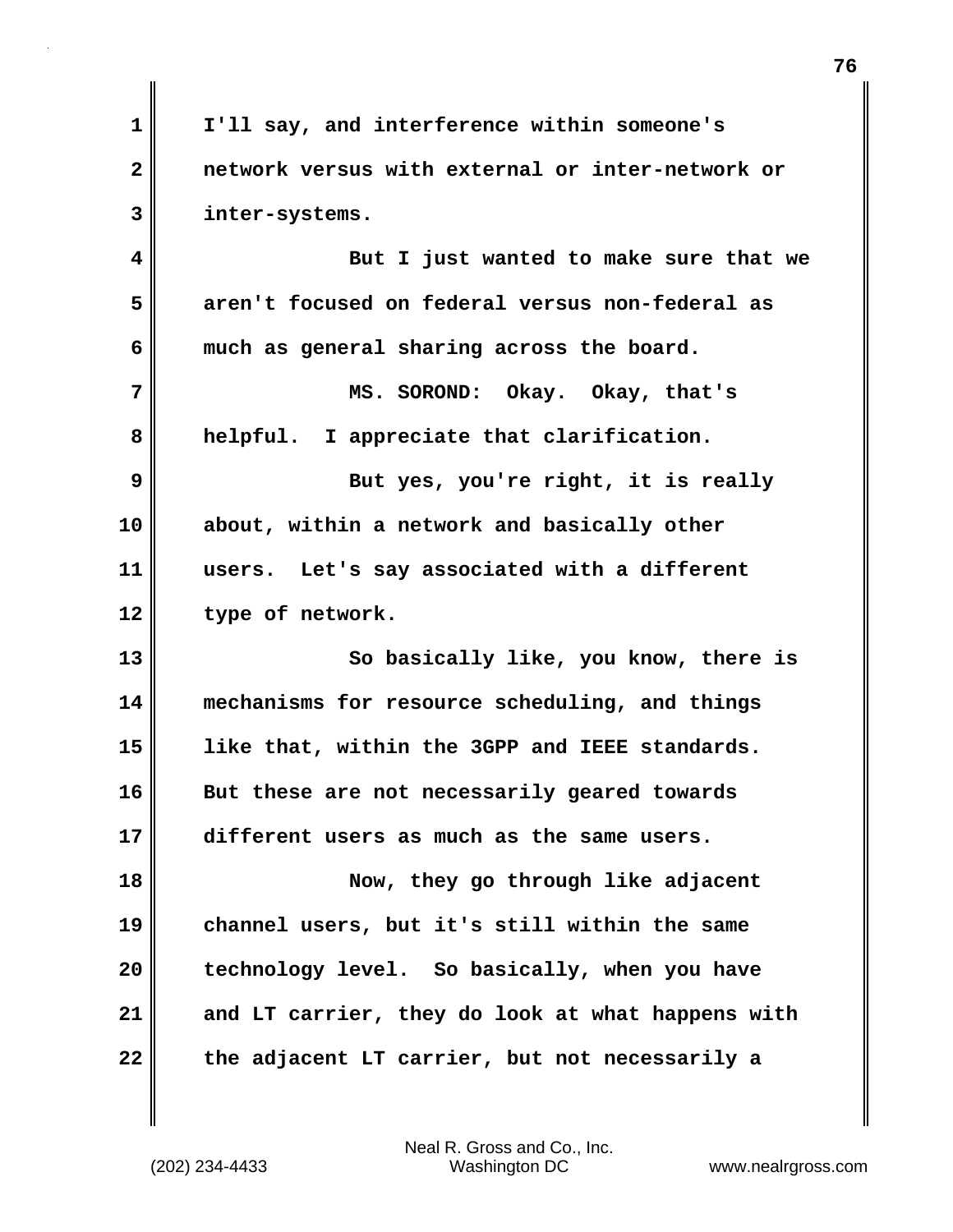**1 different technology. That's what I was trying 2 to point out.**

**3 So, basically that's what we wanted to 4 bring out and see if we can get any feedback or 5 thoughts on that, at this point. But that's the 6 situation we're dealing with.**

**7** So we can pull out, or we're trying to **8 attempt to pull out, things that are there 9 already to help, but really the solid approach 10 would be to actually incorporate things that are 11 meant for different technologies and different 12 networks to share.**

**13** So that pretty much covers the **14 thoughts on Slide 3 and 4, at a high level. And 15 there is, Slide 5 is really about deployment. So 16 this is another layer of things.**

**17 So basically, one layer of things is, 18 what's there in the technology, what are the 19 specifications and mechanisms within the 20 interface or the network that enabled sharing. 21** But, the last one is also the **22 deployment, which is distinct. It's, how do you**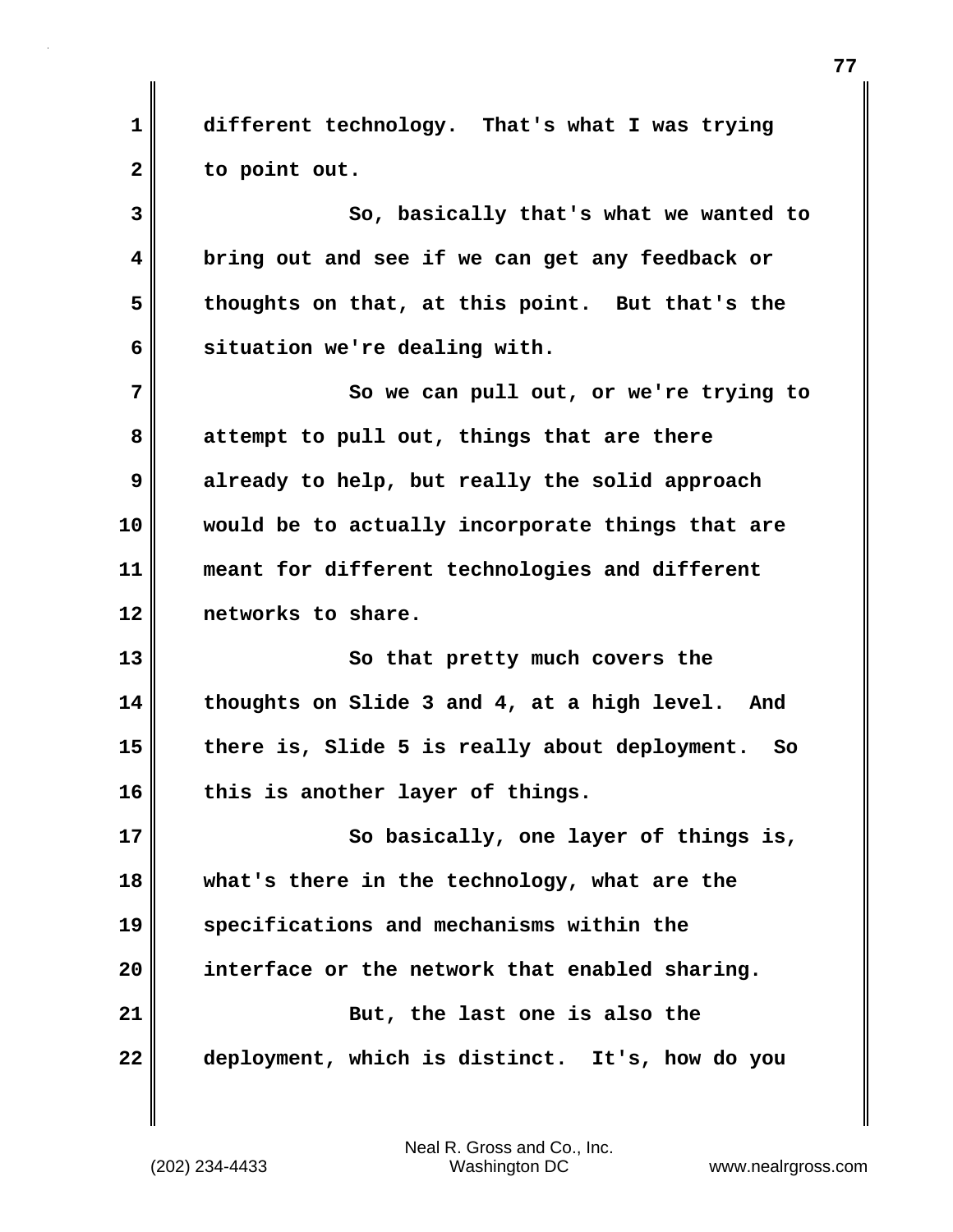**1 deploy these networks in more of an 2 implementation of those technologies aspect that 3 also could potentially be looked at for trying to 4 see how we can efficiently look at the multiple 5 deployment scenarios that, for example, small 6 cells versus macro cells or basically satellite 7 versus terrestrial or things like that that could 8 also be looked at. 9 So this is a lot of sort of different 10 layers that we're investigating in a 11 Subcommittee. 12** So, we're going to land at, probably **13 right now, ultimately towards a recommendation to 14 try to account for these scenarios. But as far 15 as actionable recommendations, I think we're 16 going to probably land where we did last time 17 where there will be a lot of information there 18 and now we need to probably figure out, how did 19 this information CSMAC and the TAC and the FDC 20 and the NTIA efforts, the standards bodies, how 21 is this brought together. 22 It's probably going to be the same**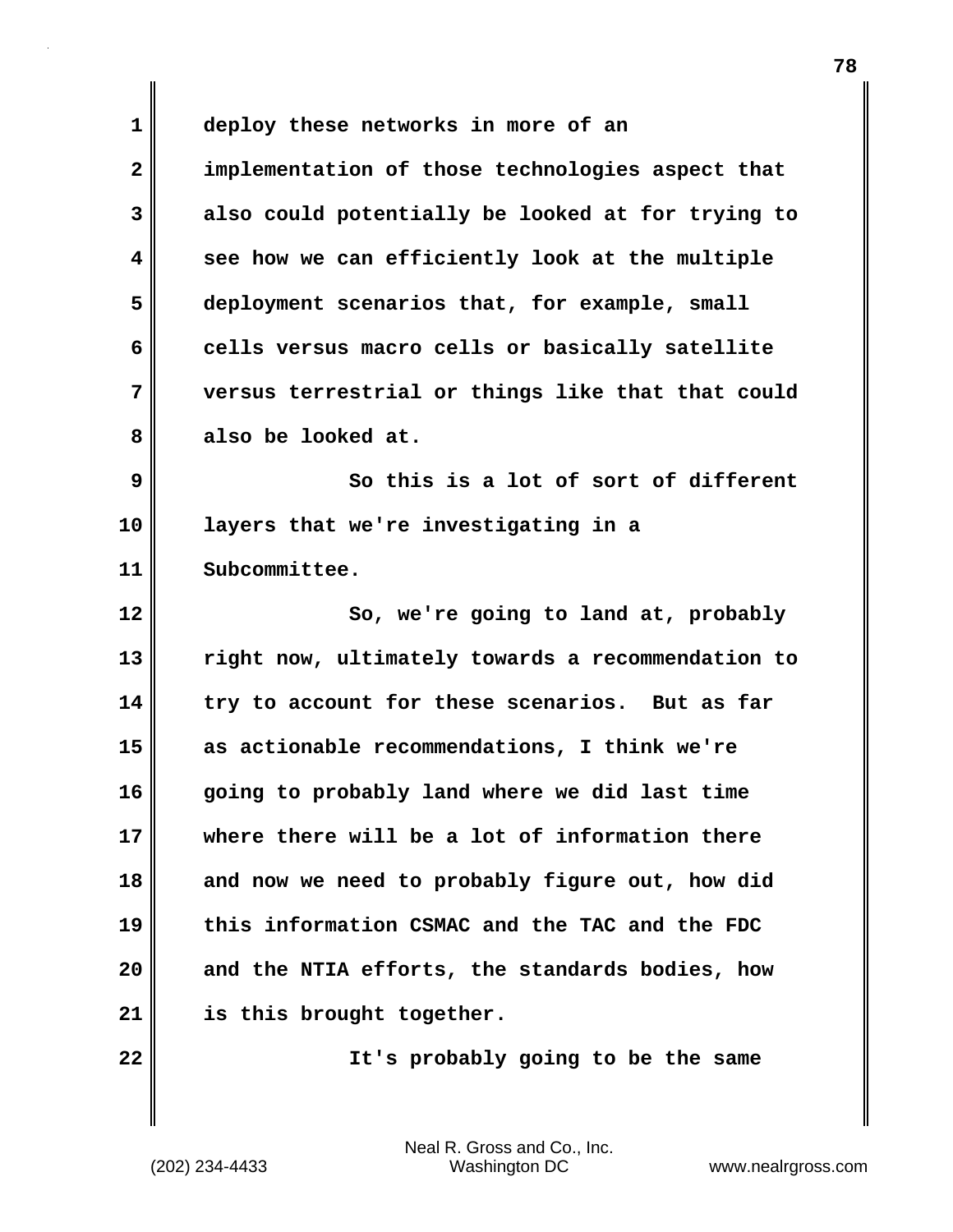**1 challenge that we're going to face. Because 2 right now there is not necessarily a path that 3 says, okay, I'll take this, I'll go to this place 4 and this is where you can get these implemented. 5 It gets a little bit more complicated than that. 6 So, going over to the very last slide, 7 this is an example of -- 8 MR. RACEK: Okay. So we did have some 9 discussion about this as a proposed NTIA action. 10 The thought was, is that to actually study 11 sharing, one of the things that could be done is 12 to actually introduce a study item within 3GPP. 13 And sort of the discussion that we had 14 within our subcommittee is actually who should 15 actually do that, whether it should be NTIA 16 itself, or should it be sort of sponsored by NTIA 17 but performed by maybe one of the companies 18 within CSMAC. 19 The feeling was is maybe that this may 20 be something that NTIA would actually want to 21 perform. Apparently, NTIA is allowed to submit - 22 --**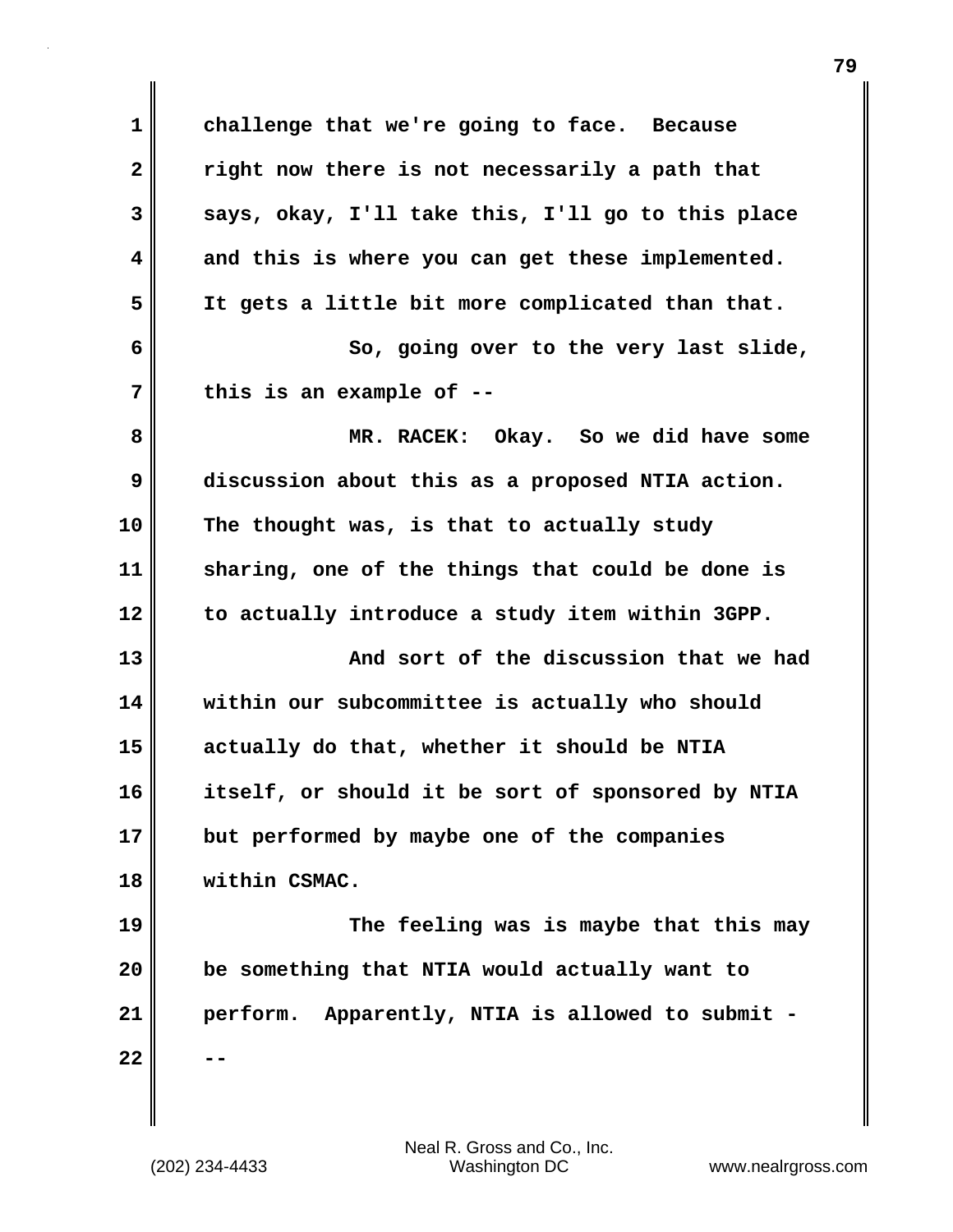| $\mathbf{1}$ | MS. SOROND: I'm really sorry. The                 |
|--------------|---------------------------------------------------|
| $\mathbf{2}$ | bridge kicked me out.                             |
| 3            | MR. RACEK: Okay. I was just covering              |
| 4            | this.                                             |
| 5            | MS. SOROND: Okay, great, go ahead.                |
| 6            | MR. RACEK: You can add anything. I'm              |
| 7            | at the point now that NTIA, it looks as if they   |
| 8            | do have the authority to be able to submit to     |
| 9            | 3GPP.                                             |
| 10           | And it may make sense that NTIA                   |
| 11           | actually would take ownership over the study item |
| 12           | itself and that here, what we have is sort of --  |
| 13           | there are some sort of conditioning.              |
| 14           | And that is you do have to get four               |
| 15           | co-sponsors from member companies, which I don't  |
| 16           | think would be a problem, and that, you know, it  |
| 17           | probably could be useful to actually find, within |
| 18           | the CSMAC group, maybe co-sponsors or something   |
| 19           | that also are interested in a particular type of  |
| 20           | sharing as well.                                  |
| 21           | And we have here sort of what the next            |
| 22           | meeting is. If NTIA wants to take this action,    |
|              |                                                   |

**80**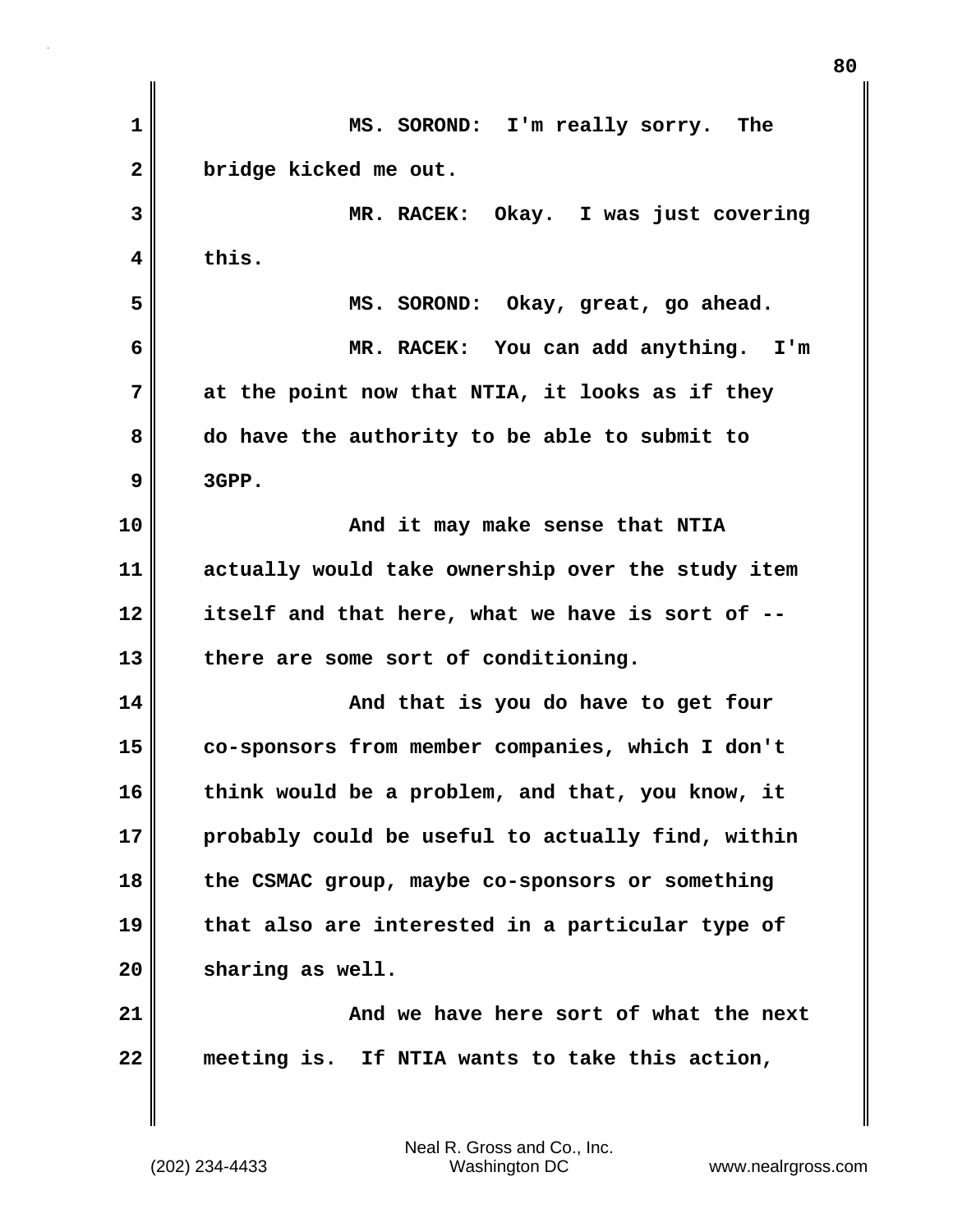**1 then in September there is a 3GPP meeting. So it 2 gives a little bit of time, maybe not a 3 sufficient amount of time, to identify what an 4 appropriate study item might actually look like. 5 But, you know, that would be sort of the first 6 opportunity to be able to do that. 7** So, you know, as we have indicated **8 throughout the slides, these are just sort of 9 thoughts that we have. We haven't actually come 10 to a recommendation standpoint, but we did want 11 to conclude on something that sort of, you know, 12 kind of summarizes the efforts that we've had 13 within the subcommittee. 14 CO-CHAIR ALDER: Mariam, did you have 15 anything to add? 16 MS. SOROND: Yes. I would just say, 17 on this last slide we did get feedback from Amy, 18 you know, from our NTIA member of the 19 subcommittee, about potentially, you know, issues 20 or challenges with NTIA proposing work at 3GPP. 21** So I just wanted to mention that **22 that's been brought up. So we really need to**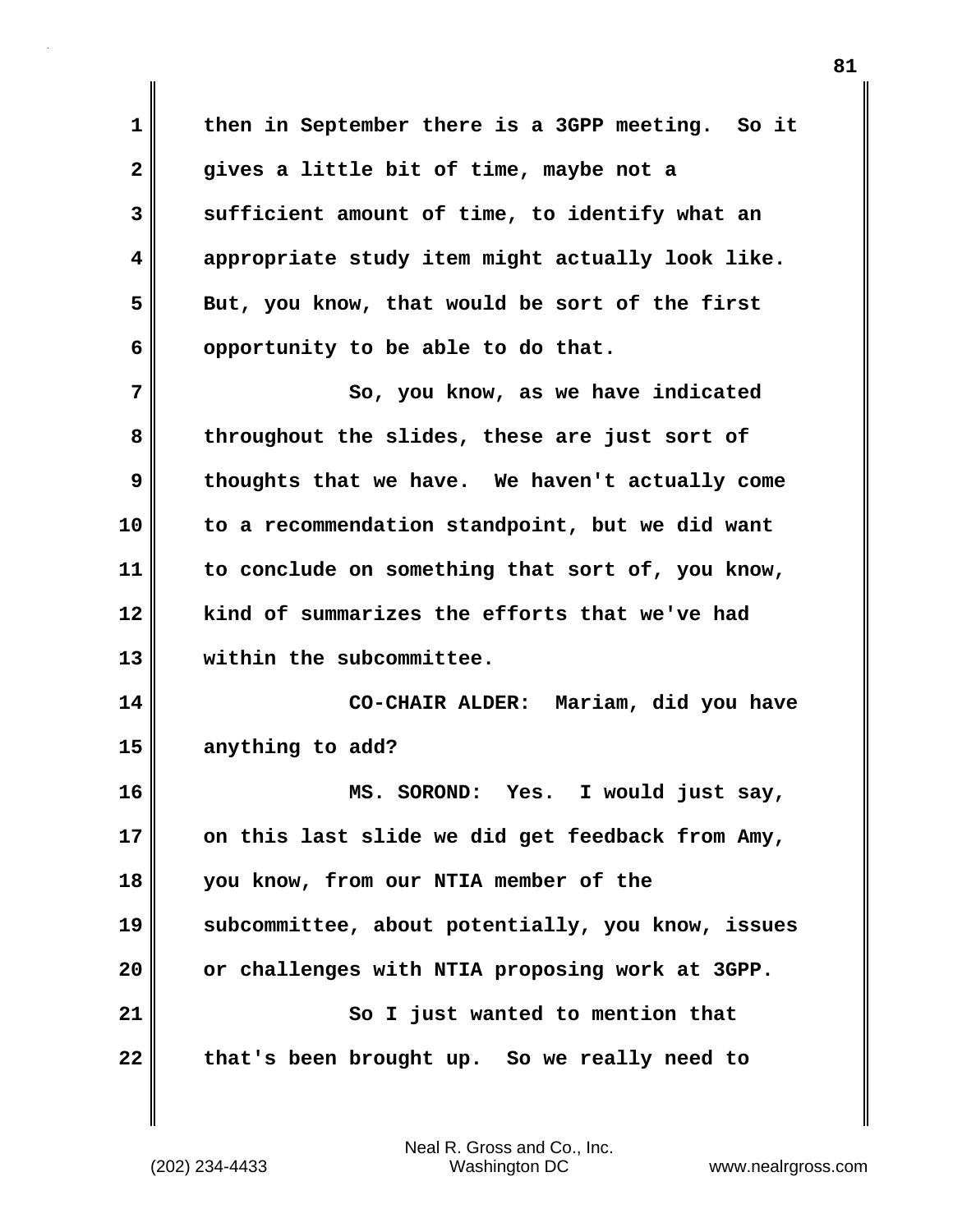**1 kind of go to the next meeting and figure this 2 out. That's why we pegged it as an example. 3 But, you know, it's been done in the past for the 4 first net contributions in 3GPP. 5 The NTIA will need supporting members, 6 so we need to also figure out what the industry 7 members that support this work item is. But we 8 think it's a really good way to move forward 9 capturing what we've been trying to highlight in 10 this presentation. 11 CO-CHAIR ALDER: All right, great. I 12 think we have time for questions and discussion 13 on this topic. So I see two questions. Janice? 14 MS. OBUCHOWSKI: Well, it's part 15 question, part observation. Compliments to the 16 Co-chair and the active people, phenomenal sort 17 of description of the 5G process and the kinds of 18 sharing that it fundamentally addresses. And 19 it's pretty straightforward in saying this is 20 kind of an intra-system, intra-technology form of** 21 sharing. Got that. **22 It, however, does lead me to the**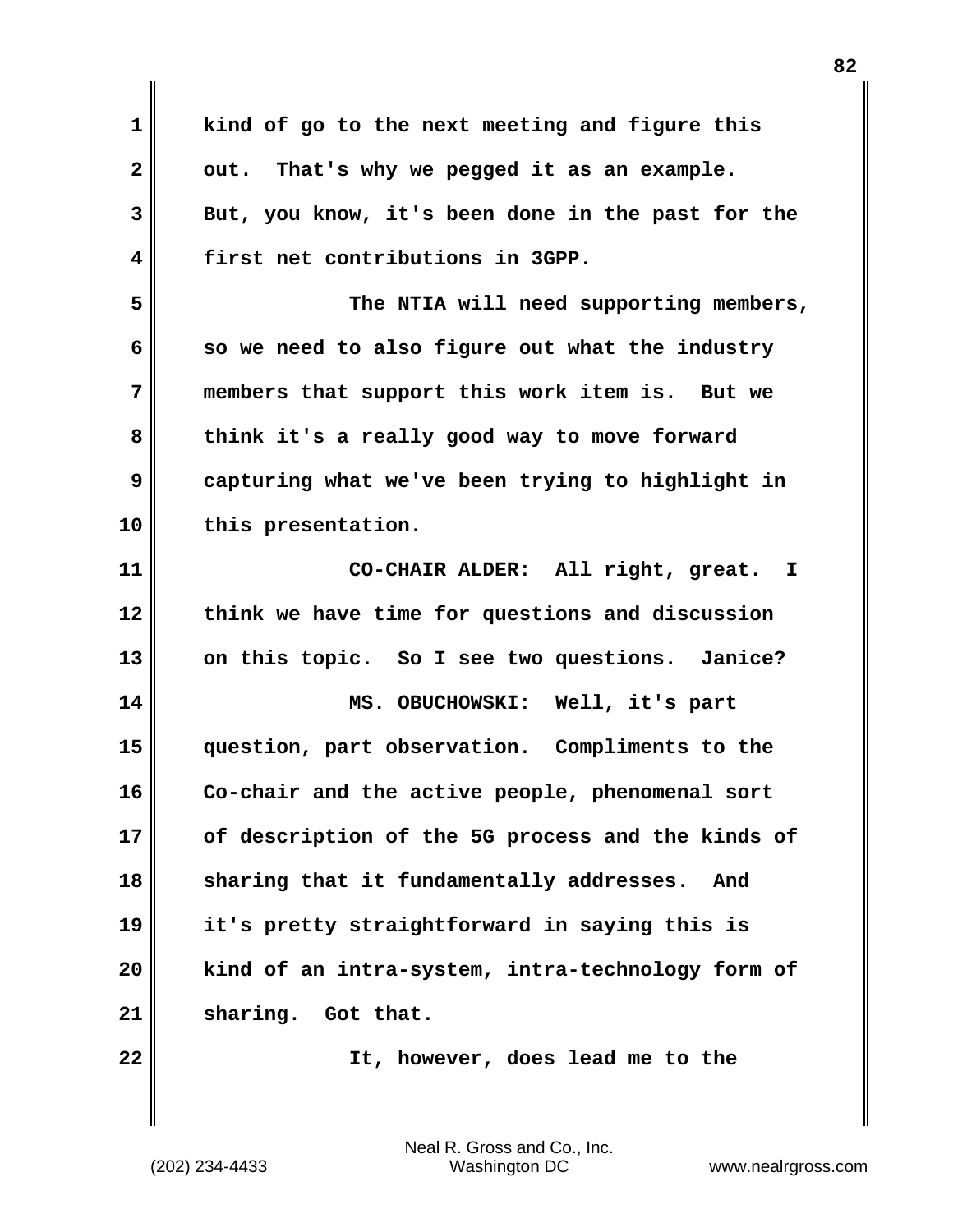**1 observation, when you look across study items you 2 also, in another item, have, you know, very 3 encouraging statements about how 5G is most 4 efficient across broad swaths of spectrum. Fair 5 enough.**

**6 I also heard the observation, "the 7 most important technology." Having said that, as 8 someone who thinks there are very substantial 9 requirements going forward for federal 10 technologies and other commercial technologies, 11 it is striking that, well, it's interesting that 12 the study, because it was very straightforward 13 and very honest, said there's a radical 14 difference when you look at LTE or any other 15 robust standard between designing in sharing for 16 non-completely related technologies or bolting 17 them on. And that does concern me.**

**18 And I think, to my mind, it needs to 19 amount to some kind of recommendation that it is 20 crucial to decide how sharing will happen with 21 5G, particularly because 5G is so ambitious in 22 terms of not just its standards ability but its**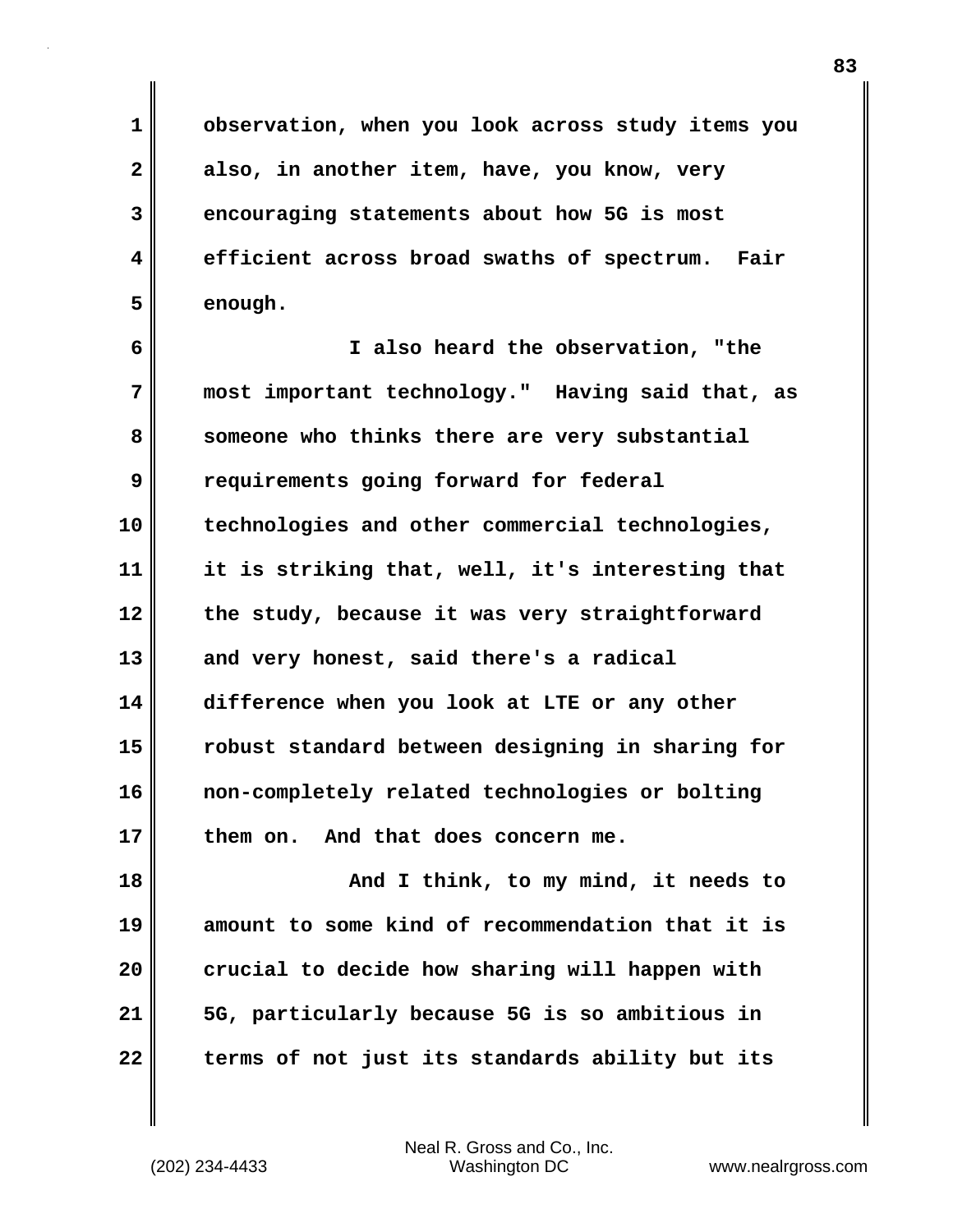**1 desire to acquire a vast array of spectrum which 2 hitherto has been shared.**

**3 And if you decide not to design it in, 4 you know, you're in this bolt-on scenario, or 5 you're in a scenario of what we currently do, 6 which is geographic sharing.**

**7 And since many of these other 8 technologies also have ambitions not to be 9 stagnant but to develop, and that's in the 10 national interest, I'm not sure where we, as a 11 committee, will address that concern which has to 12 be a fundamental concern of NTIA's along with 13 promoting commercial spectrum.**

**14 It's more of an observation. And this 15 is a very -- you know, as somebody who wants to 16 learn and contribute, I sit in on all these 17 committees. And when you listen to the 18 discussion, what is presented is a phenomenally 19 ambitious growth path for 5G commercial across 20 myriad bands.**

**21 But there are a lot of other 22 technologies that, if they are not somehow**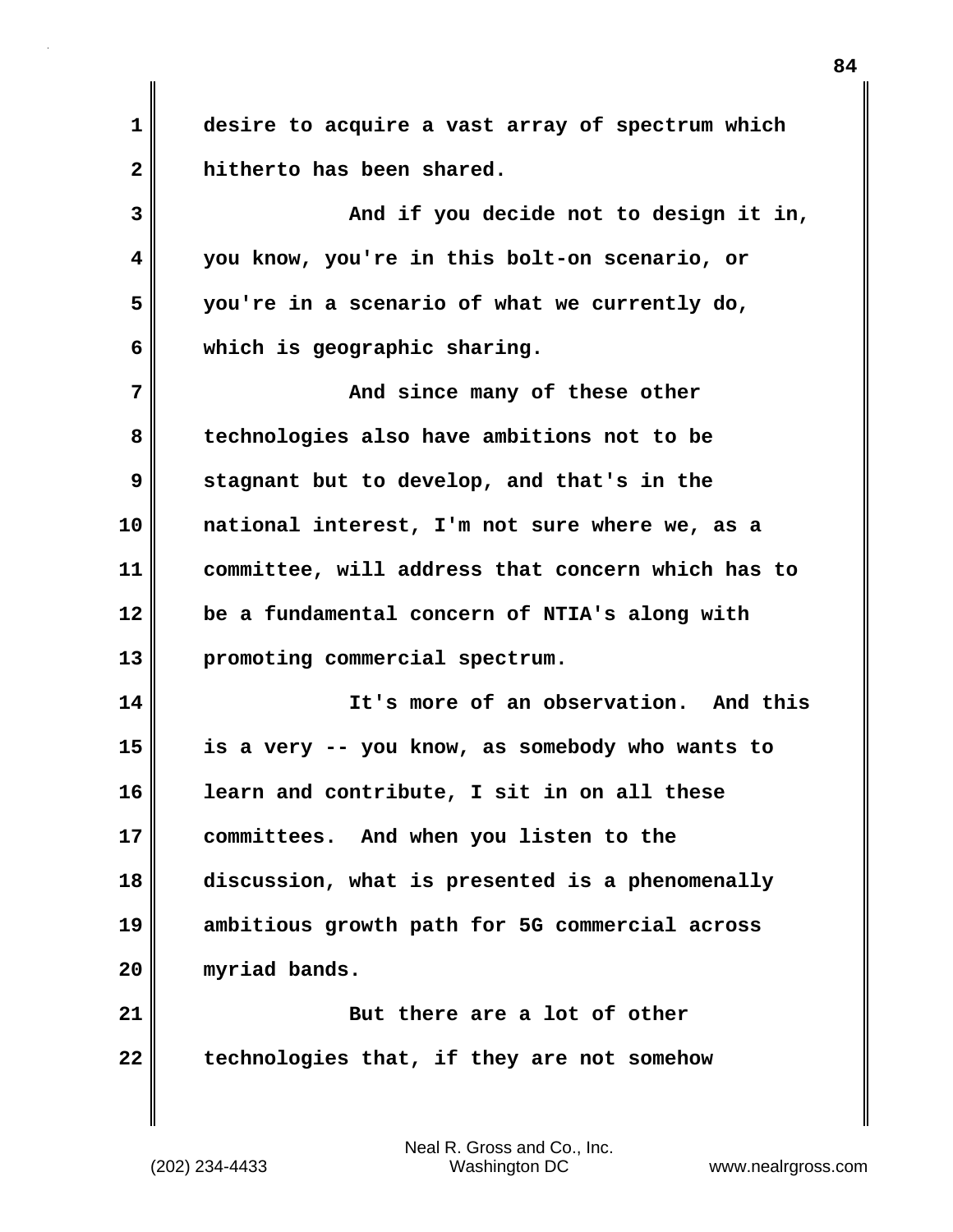**1 designed into that picture, will either have to 2 be bolted on or will be in a national debate, 3 band across band, for geography. 4 And I don't know where we're heading 5 with our recommendations, but that's an 6 observation that concerns me. Because we're here 7 talking about commercial technologies. 8 But we're doing that in the context of 9** an agency that also has very substantial **10 responsibilities to ensure that in a, you know, a 11 world where, number one, there are a lot of other 12 sophisticated technologies that want access to 13 those same bands and, two, we live in a very 14 dangerous world with very sophisticated players. 15 And on the federal side, people need to 16 understand how we are going to use radio waves 17 going forward. 18 CO-CHAIR ALDER: Thanks, Janice. And 19 after the direct response, we'll move to Mark. 20 MALE PARTICIPANT: All right. Well, 21 I have two questions. One, I'll just talk to you 22 offline about. It has to do with the**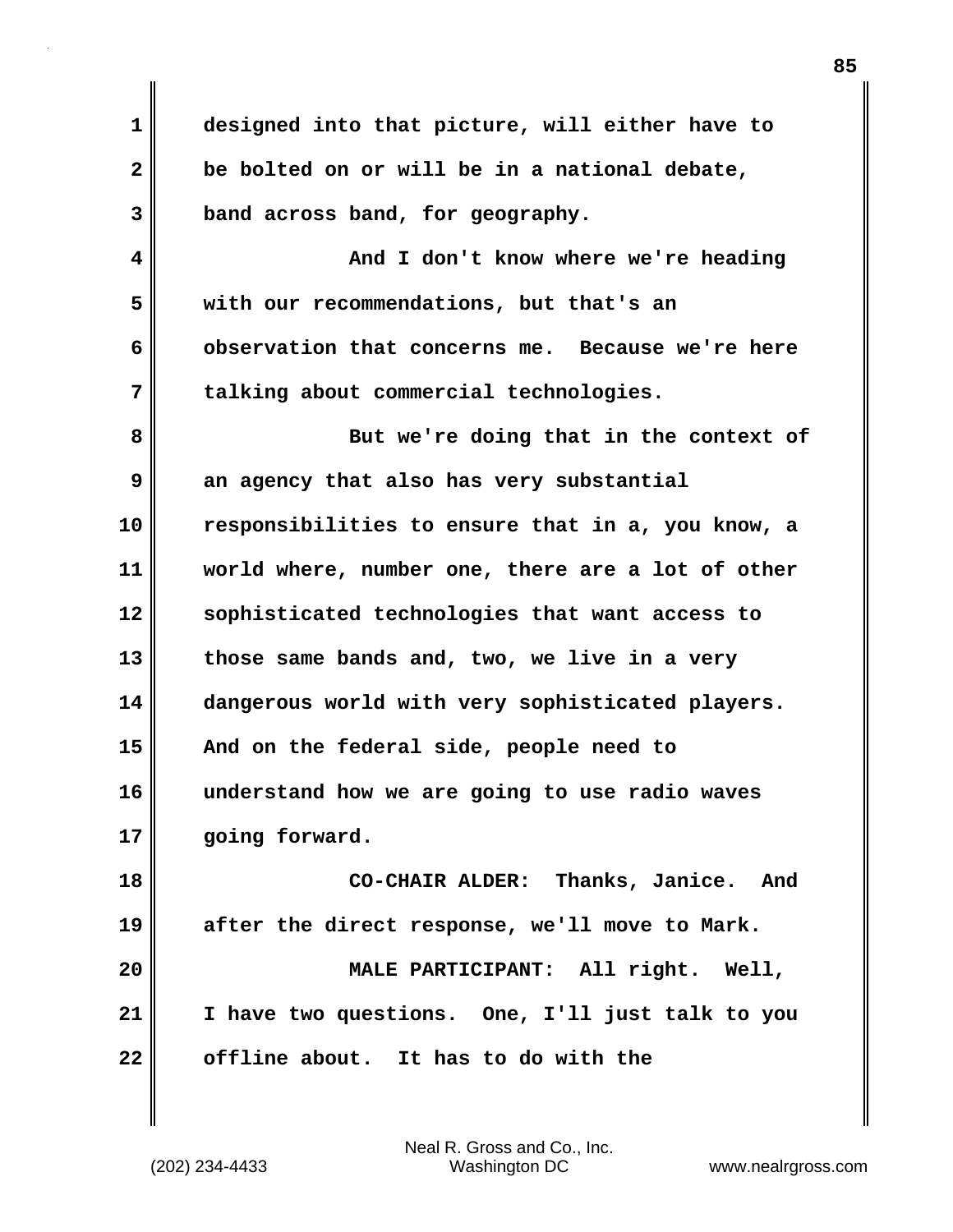**1 accompanying paper. And I just want to ask a 2 question about that.**

**3 But I wanted just a more foundational 4 question. With respect to recommendations, do 5 you have recommendations kind of that you're 6 working on that you think you'll be able to bring 7 into the meeting in November? How do you feel 8 about that? 9 MALE PARTICIPANT: Well, the paper 10 does have some draft --- 11 CO-CHAIR ALDER: Yes. 12 MALE PARTICIPANT: -- recommendations. 13 I mean, we had a couple before this point that 14 sort of talked about sort of database and how 15 databases could be utilized as well. So we will 16 have sort of some recommendations, I guess, in 17 November. Is that the timeframe? 18 CO-CHAIR ALDER: Yes, yes. 19 MALE PARTICIPANT: Yes. Then we will 20 have some recommendations. But in some of these 21 cases, going back to what Janice has said, is** 22 that, you know, the questions were fairly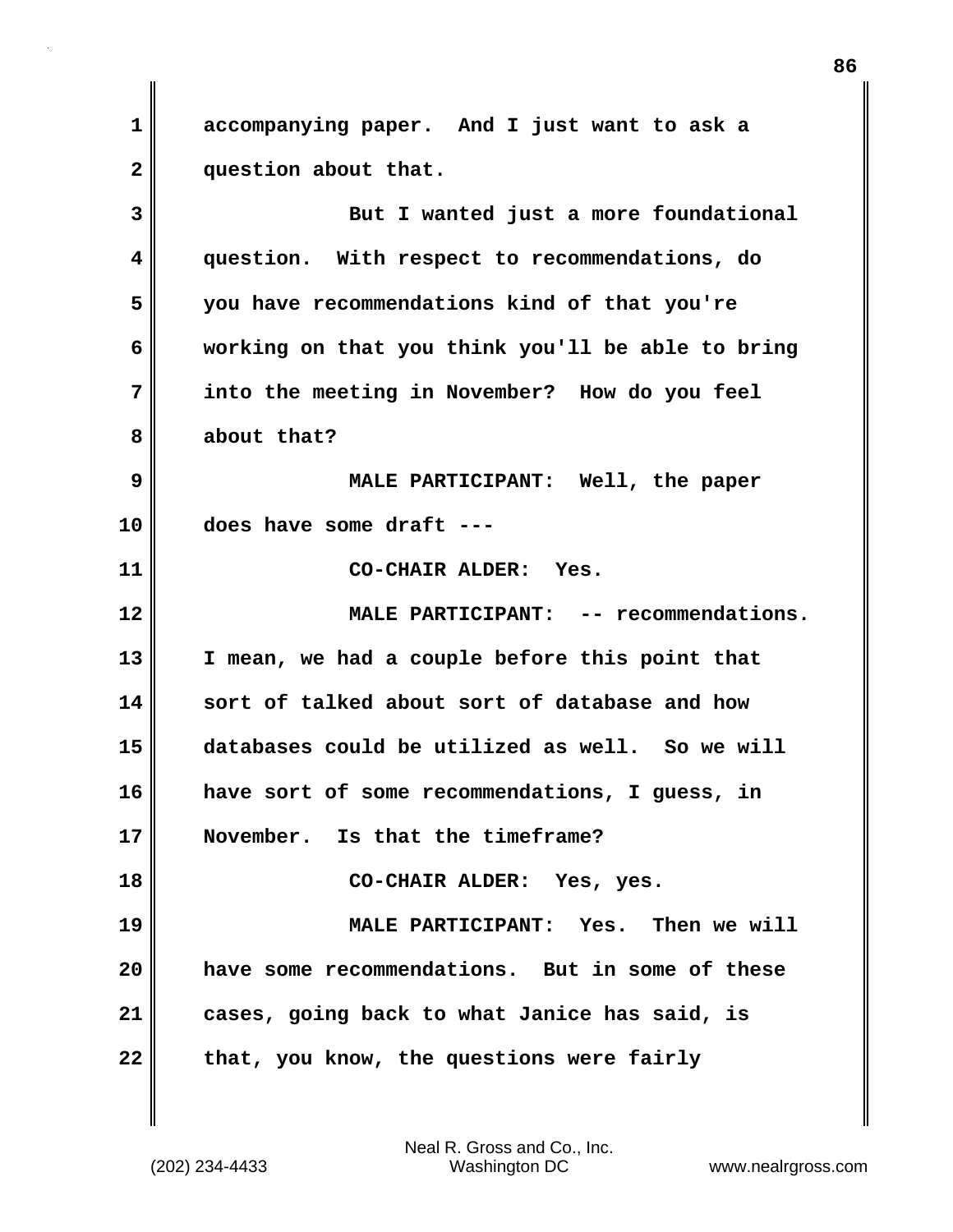**1 generic.**

| $\overline{\mathbf{2}}$ | I think Paige has sort of re-                     |
|-------------------------|---------------------------------------------------|
| 3                       | emphasized that we're looking at general sharing, |
| 4                       | versus federal, versus non-federal type of        |
| 5                       | sharing. So the answers are going to be, you      |
| 6                       | know, fairly general.                             |
| 7                       | And as we said in the slide                       |
| 8                       | presentation that, you know, these type of        |
| 9                       | technologies are going to operate across          |
| 10                      | different frequency bands, and they support       |
| 11                      | different use cases. And therefore, we'll have    |
| 12                      | different requirements like latency, reliability, |
| 13                      | those sort of things.                             |
| 14                      | So all we can bring forward, I think,             |
| 15                      | is sort of, you know, to sort of formulate the    |
| 16                      | question that sort of needs to be answered in the |
| 17                      | hopes that we can come to some sort of            |
| 18                      | definition, maybe through activities within 3GPP  |
| 19                      | where you can bring a study item and actually     |
| 20                      | start to get some clarity, and bring some of the  |
| 21                      | requirements into 3GPP, and let them work in that |
| 22                      | vein.                                             |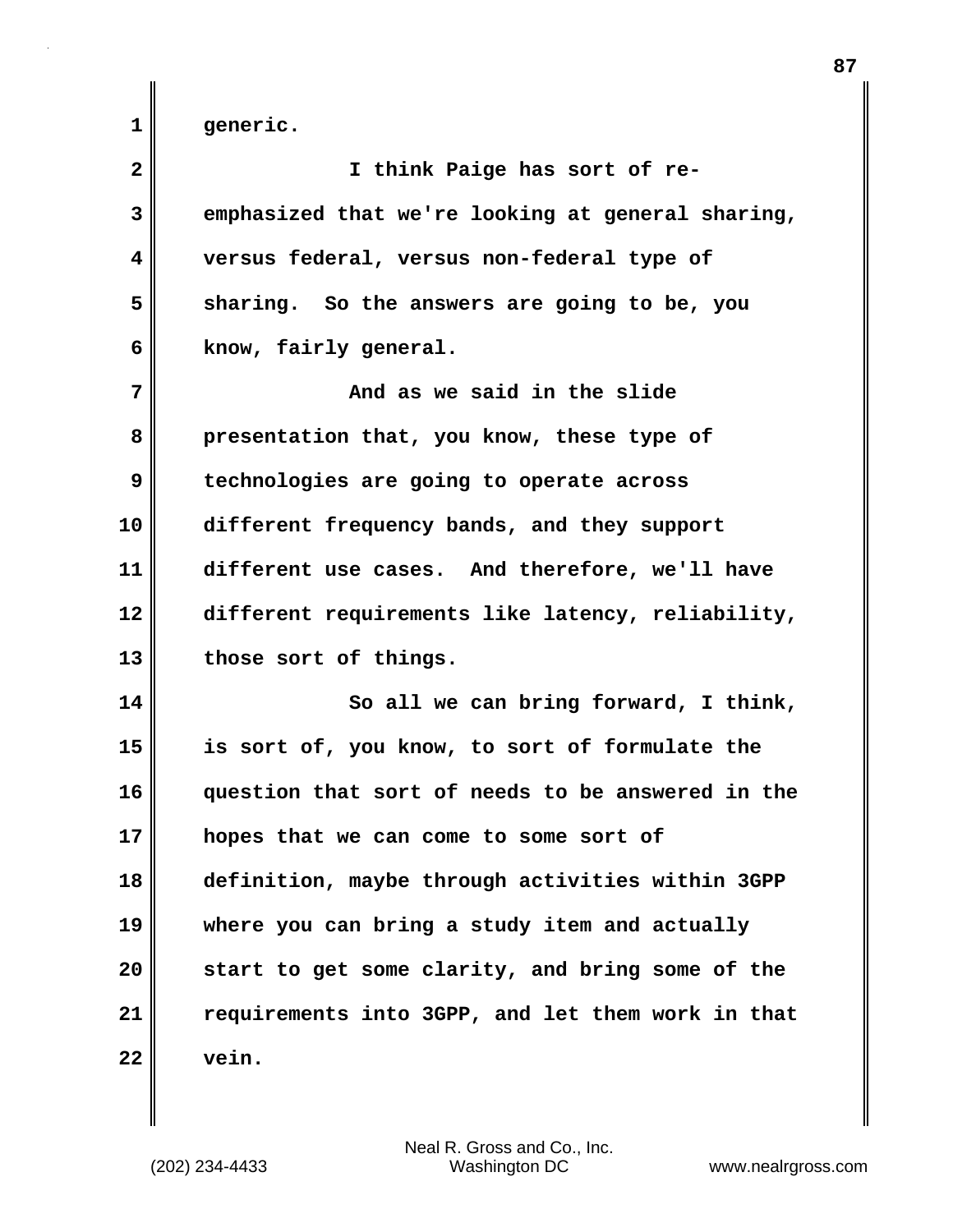| $\mathbf{1}$ | Of course, that doesn't address all of           |
|--------------|--------------------------------------------------|
| $\mathbf{2}$ | the other standards organizations. But as we     |
| 3            | heard, you know LTE is very important. So that   |
| 4            | could be a start.                                |
| 5            | CO-CHAIR ALDER: Okay, thanks.                    |
| 6            | MALE PARTICIPANT: Mark, a couple of              |
| 7            | things. In getting back to what Paige said in    |
| 8            | the beginning, one of the degrees of freedom you |
| 9            | have here, there's a lot of questions. You don't |
| 10           | have to answer everything this, you know, this   |
| 11           | year. So pick the things that you guys feel you  |
| 12           | have the most information. And you can push some |
| 13           | of the other stuff out and say, hey, we just     |
| 14           | didn't get to that this time. So you can choose  |
| 15           | to focus on what you think.                      |
| 16           | I do agree with Janice. This is a                |
| 17           | great report. It lists a lot of the              |
| 18           | technologies. And I think you had the really     |
| 19           | important statement that, hey, it's really not   |
| 20           | designed for sharing between technologies, just  |
| 21           | kind of designed within.                         |
| 22           | And so it kind of begs the question,             |
|              |                                                  |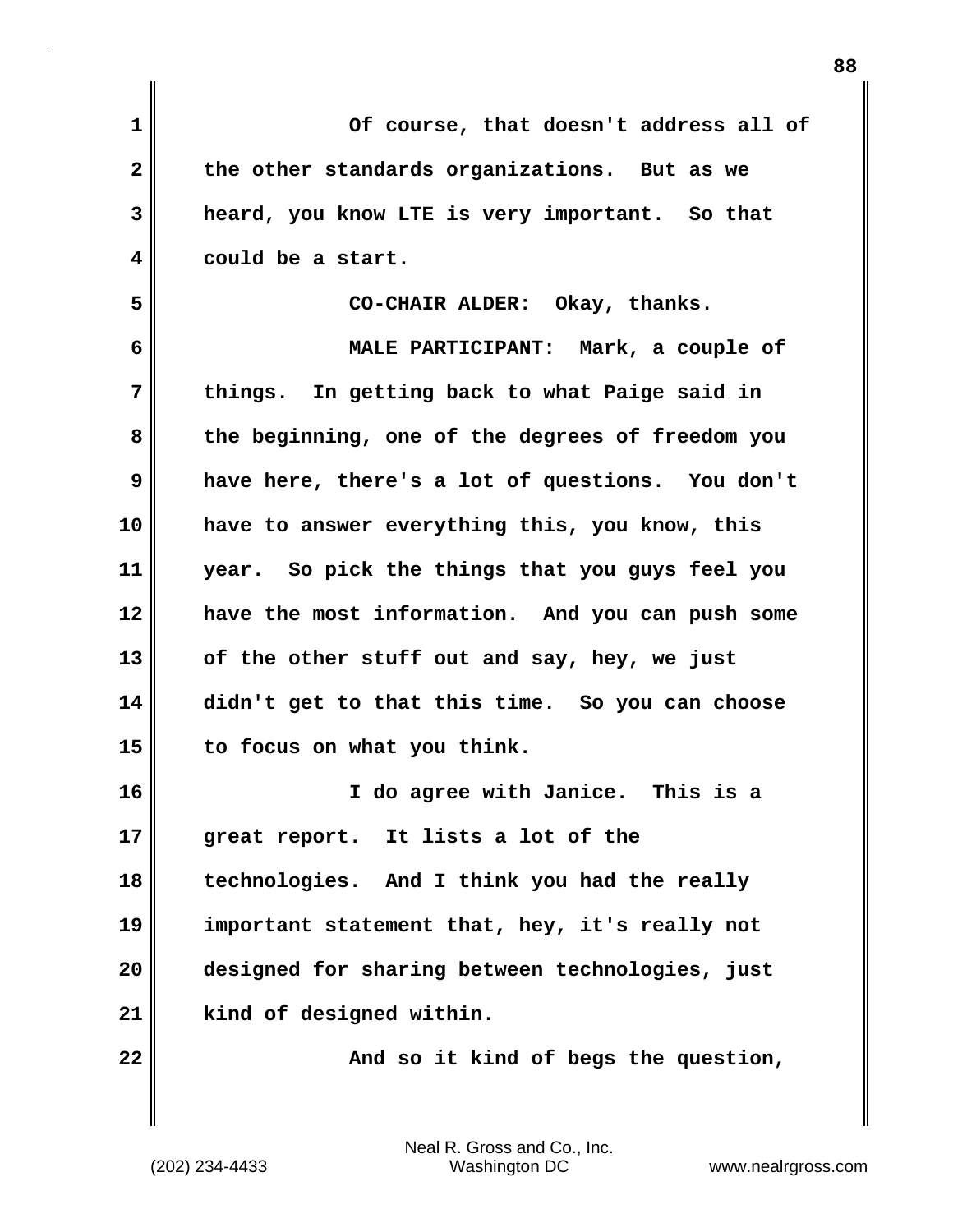**1 you know, which is actually what should be added. 2 That, to me, begs the question. We have a couple 3 of more questions though. I think, Dale, you had 4 your tile up, or is that leftover? 5 MR. HATFIELD: I'm sorry. Just very, 6 very quickly, I'm still a little bit concerned 7 that it's really focused on the 3GPP ITU thing.**  8 And there's a lot of other activities, I think, **9 that are relevant, of course, the internet 10 IETF/W3C and so forth. 11 But also, I see so much going now on 12 the open source area. And I think some of the 13 open source things, here again, if you're trying 14 to build capabilities in for sharing, some of 15 those open source projects may have features and 16 functions that could aid it. 17** So I think just focusing on 3GPP and **18 the ITU, as admirable as that is, I think we risk 19 perhaps missing something. And I'm not plugging 20 anything here at all. But Facebook has what they 21 call OpenCellular now. 22 MALE PARTICIPANT: Yes.**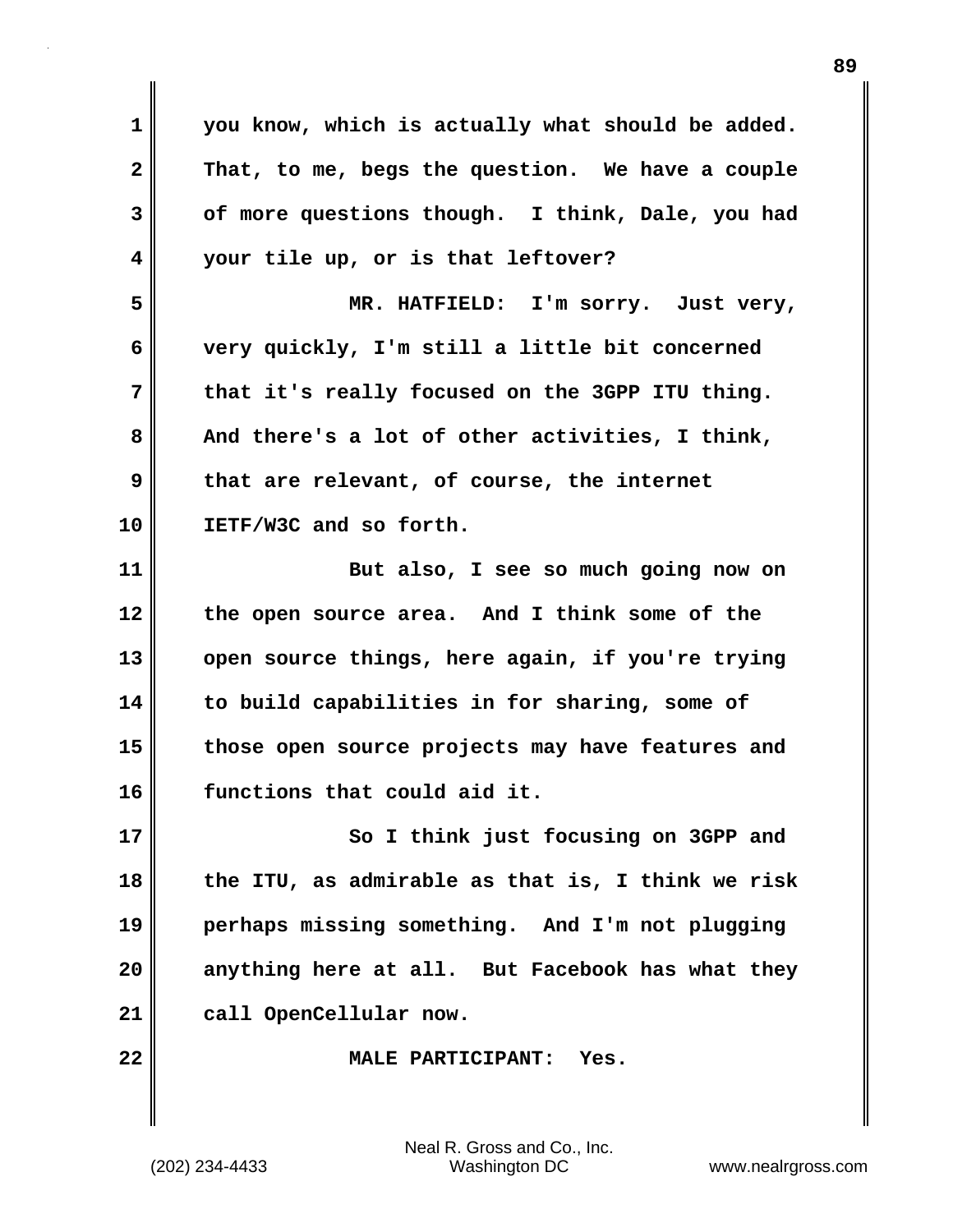| 1                       | MR. HATFIELD: Yes. I mean, and                    |
|-------------------------|---------------------------------------------------|
| $\mathbf{2}$            | they're trying to go to a more open architecture. |
| 3                       | Will that succeed? Actually, I'm not advocating   |
| $\overline{\mathbf{4}}$ | or anything. But it seems we need to think about  |
| 5                       | some of those open source things which are        |
| 6                       | increasingly important, I think, in this area.    |
| 7                       | CO-CHAIR ALDER: Paul?                             |
| 8                       | MALE PARTICIPANT: Mark, and Mariam,               |
| 9                       | and your group, what I saw looking at this,       |
| 10                      | wondering if you're trying to tease apart --      |
| 11                      | there seems to be some confusion between the      |
| 12                      | mobile, and non-mobile, or fixed aspects with     |
| 13                      | respect to 5G.                                    |
| 14                      | Do you plan, I have not read your                 |
| 15                      | report, so I apologize if this is actually teased |
| 16                      | out in there, but have you started looking at the |
| 17                      | aspects of --- are you focusing more on the       |
| 18                      | mobile aspects of sharing, and what might be the  |
| 19                      | issues, or the fixed?                             |
| 20                      | Because I think those tend to get                 |
| 21                      | confused, and everybody kind of lumps it all      |
| 22                      | together. And I think sharing opportunities in    |

(202) 234-4433 Washington DC www.nealrgross.com Neal R. Gross and Co., Inc.

 $\mathbf{I}$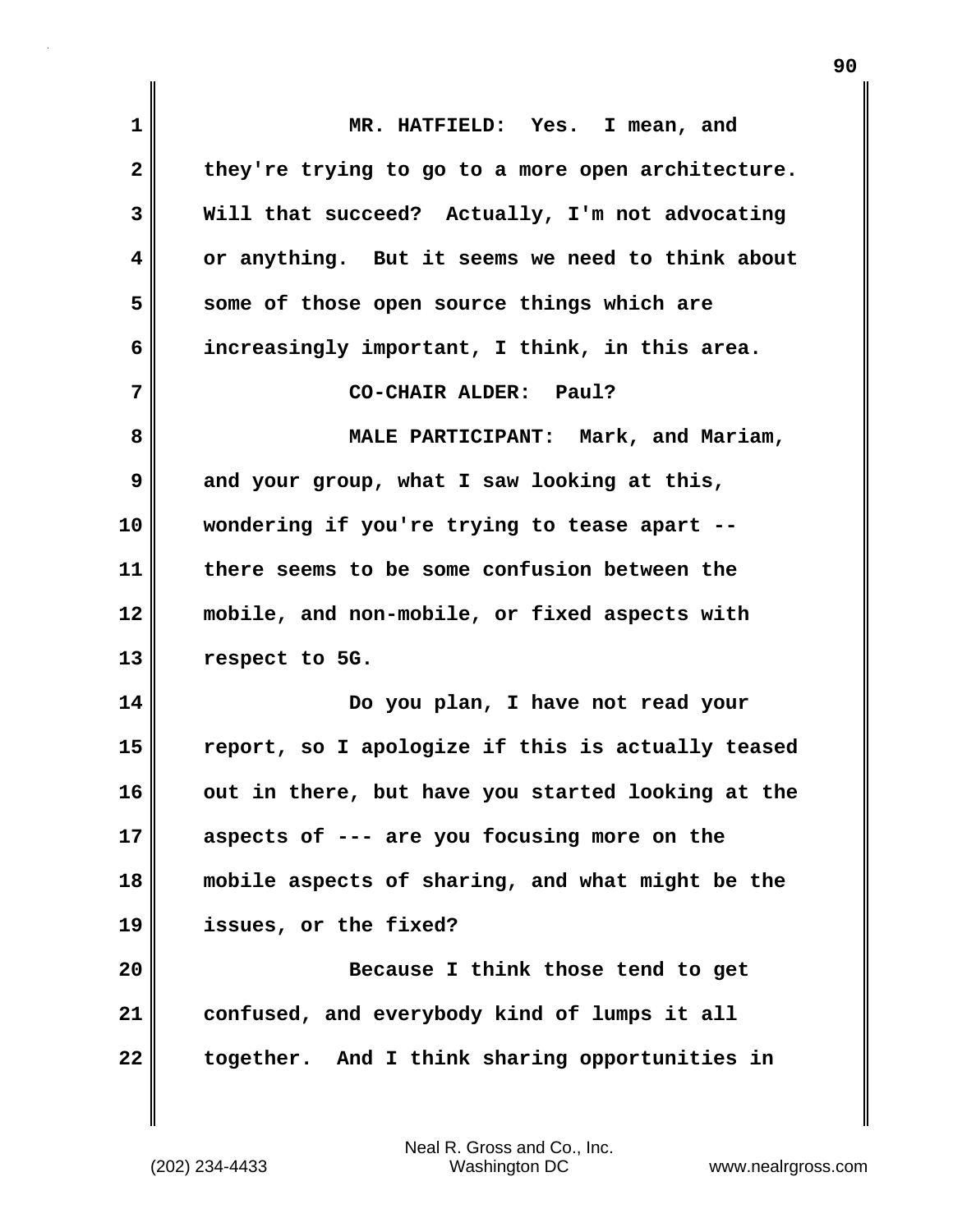**1 one might be more readily available than on the 2 other. Have you guys thought about that? 3 MS. SOROND: Yes. I can take that. 4 So this is Mariam. And that's a really good 5 point by Paul and also a good point previous to 6 that by Dale. 7** But it boils down to a couple of **8 things for us. These are all really interesting 9 to look at. And there's no disagreement there. 10 One is we could leave them as the next steps if 11 we don't get around to it this time. But our 12 challenge right now is actionable 13 recommendations. 14 So there's a lot of information there, 15 there's a lot of different angles of things that 16 we could look at. How do we turn that into an 17 actionable recommendation, and not just 18 necessarily another white paper, is what I would 19 really like to get feedback on at this meeting. 20 Because we're going to end up with 21 this last slide, actionable recommendation, like 22 last time. It is to take one these standards**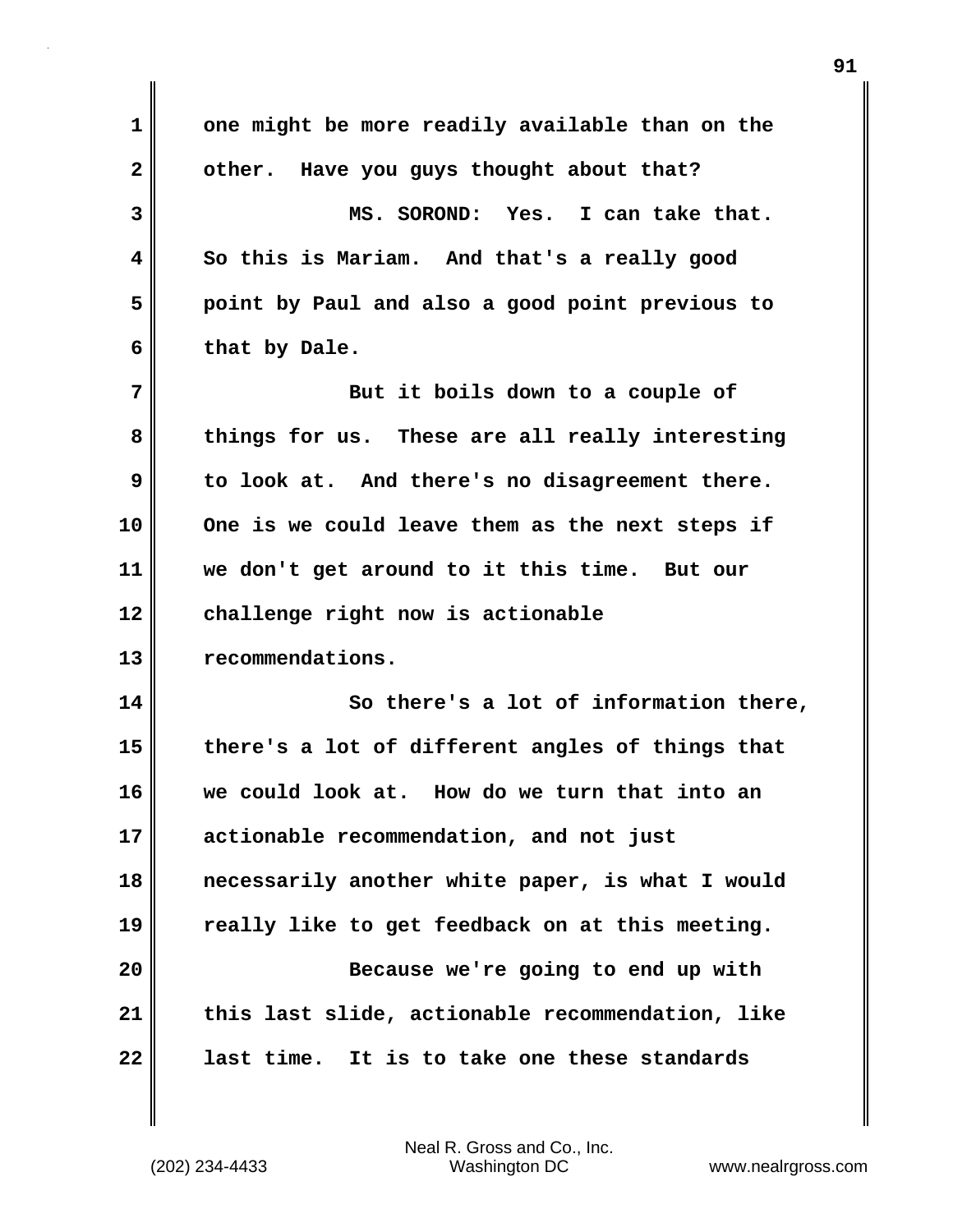| 1            | bodies, and it doesn't have to be 3GPP, that is  |
|--------------|--------------------------------------------------|
| $\mathbf{2}$ | absolutely correct, but assuming that 5G right   |
|              |                                                  |
| 3            | now is sort of -- there's a lot of activity in   |
| 4            | 3GPP, it might be a good one.                    |
| 5            | But it's what we do with all of this             |
| 6            | information that is a challenge. Mobile and      |
| 7            | fixed is a really good point, but how do we      |
| 8            | address that? How do we turn it into an          |
| 9            | actionable recommendation is the challenge.      |
| 10           | CO-CHAIR ALDER: Anyone want to help              |
| 11           | Mariam?                                          |
| 12           | MS. SOROND: Do I want to what?                   |
| 13           | CO-CHAIR ALDER: No, I said anyone                |
| 14           | want to provide some help for Mariam there. She  |
| 15           | asked a request.                                 |
| 16           | MS. SOROND: Yes, please. Please, I               |
| 17           | would really appreciate feedback. Because we     |
| 18           | went through this the last time. And I feel sort |
| 19           | of a deja vu again. And I really want the        |
| 20           | subcommittee, with a lot of the good work, and   |
| 21           | focus, and emphasis --- and by the way, we do    |
| 22           | have                                             |

 $\mathbf{I}$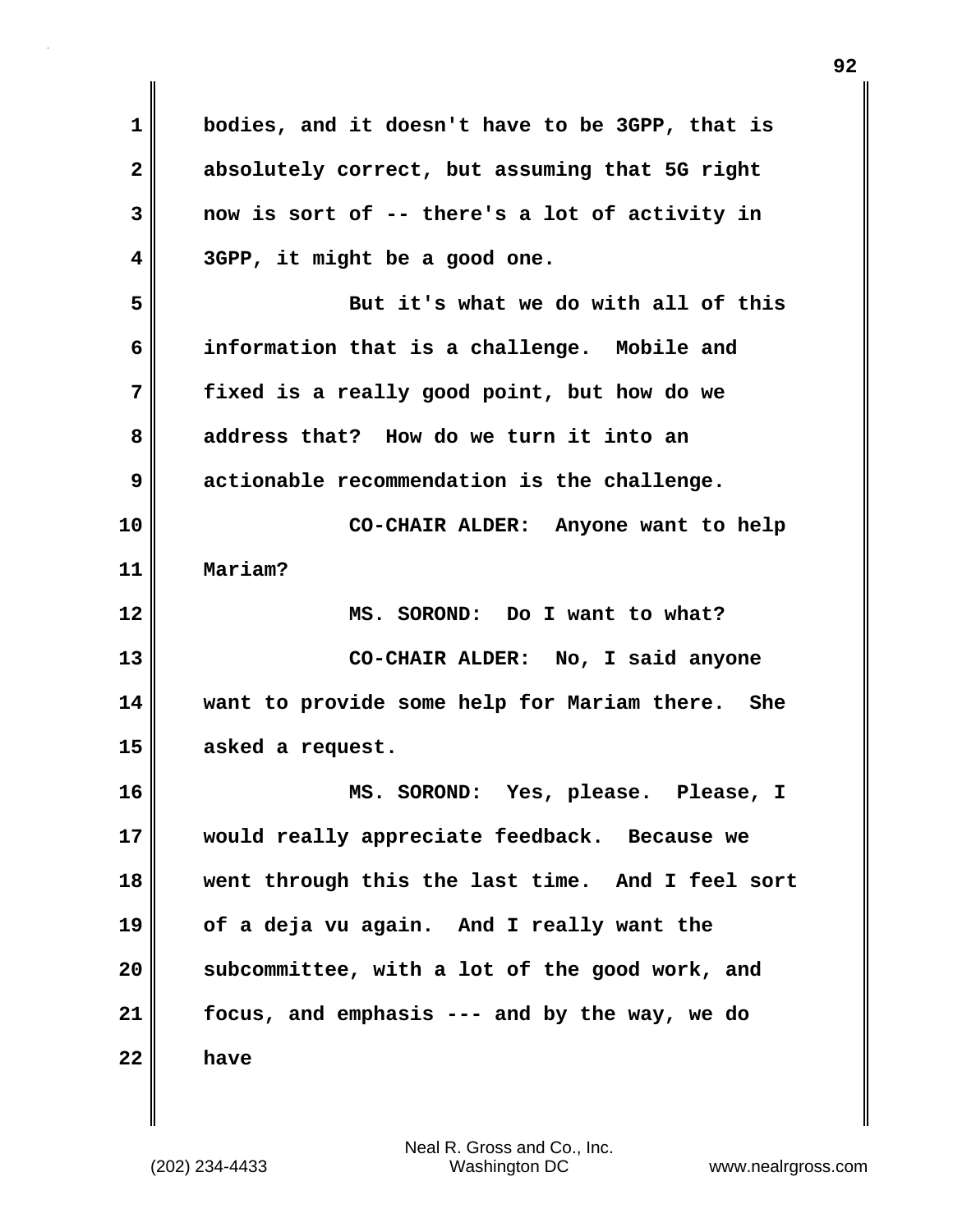**1 a fifth member from Facebook on there. So that's 2 really being looked at as well. But, you know, 3 what we could do to move forward and what we 4 could set in action I would appreciate feedback**  $5$  on.

**6 MALE PARTICIPANT: Well, I was just 7 going to reiterate what Larry said, what Paige** 8 said which is, you know, if no recommendation is **9 to be had, don't make the recommendation. Maybe 10 you can just define further study that might lead 11 to the recommendation.**

**12 And I know we're not trying to make 13 more work for ourselves, but this is probably one 14 of the more complicated topics that we deal with 15 which is 5G, because it means different things to 16 different people, at least in the context of 17 spectrum sharing. So if all you do is parse it 18 and come up with a better way to address it, 19 that's success. I think it is. 20 MS. ATKINS: This is Paige. So just**

**21 to add, I think that we need to be reasonable. 22 And I think there may be some actionable**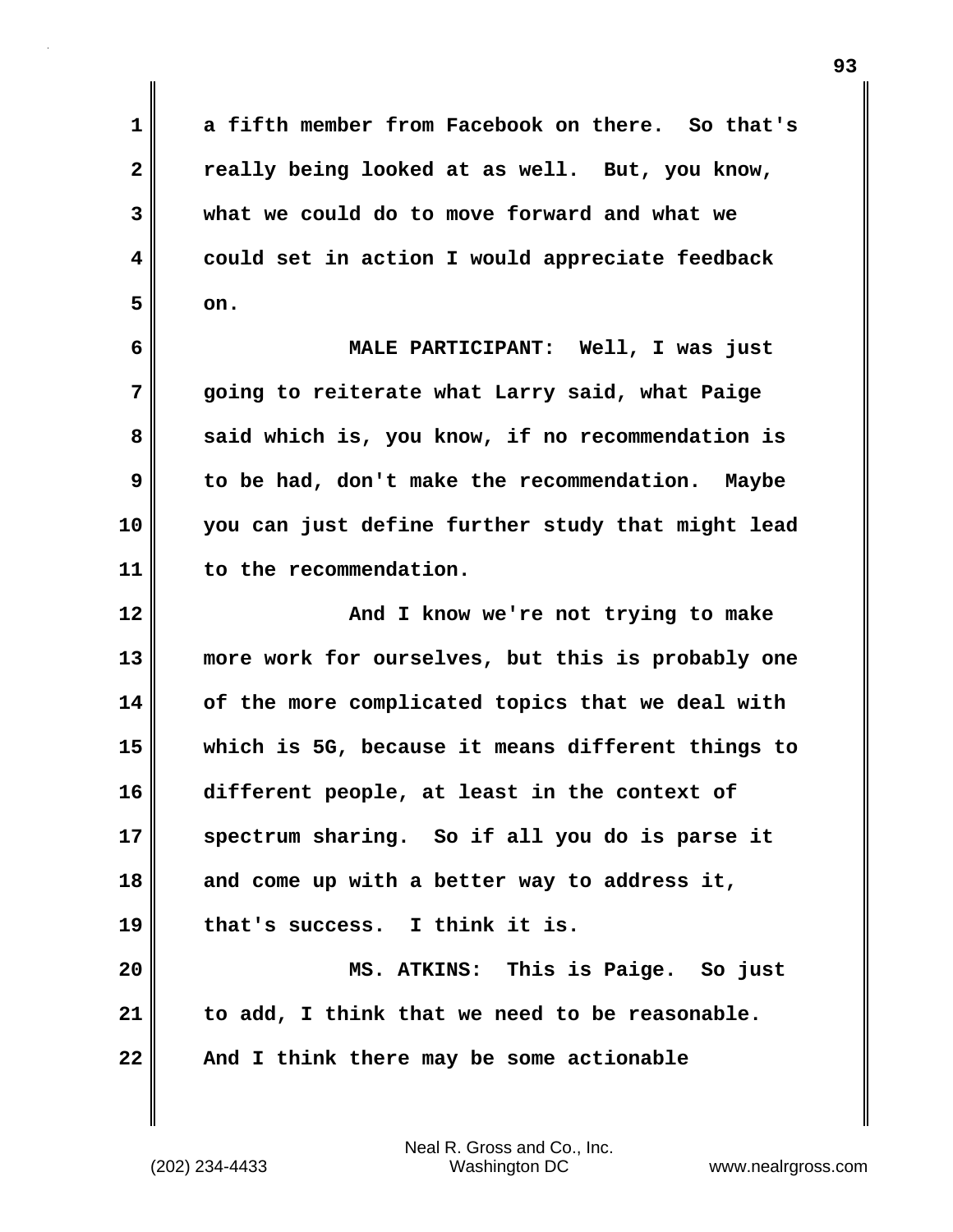**1 recommendations that would come out of this 2 discussion. And I think the members perhaps can 3 provide additional feedback in that regard. 4 I do agree that if we need to tee up 5 a potential topic for this next year, that is 6 okay. Though I would like to emphasize that 5G 7 is aggressively moving forward to include the 8 standards activities. And I'd hate to loose a 9 window of opportunity if there are things that we 10 should be addressing now. 11** So do what's reasonable, and what **12 makes sense, and that is useful to us in this 13 cycle, and understand that we want to take 14 advantage of the window of opportunity if 15 possible. 16 I would also say, just a quick comment 17 in general, though the reports are helpful, I 18 wouldn't focus too much time just on writing a 19 report. It's really are there recommendations 20 that we can wrap context around versus 21 generating, I'll say, a large report, though the 22 information in the reports are always helpful. I**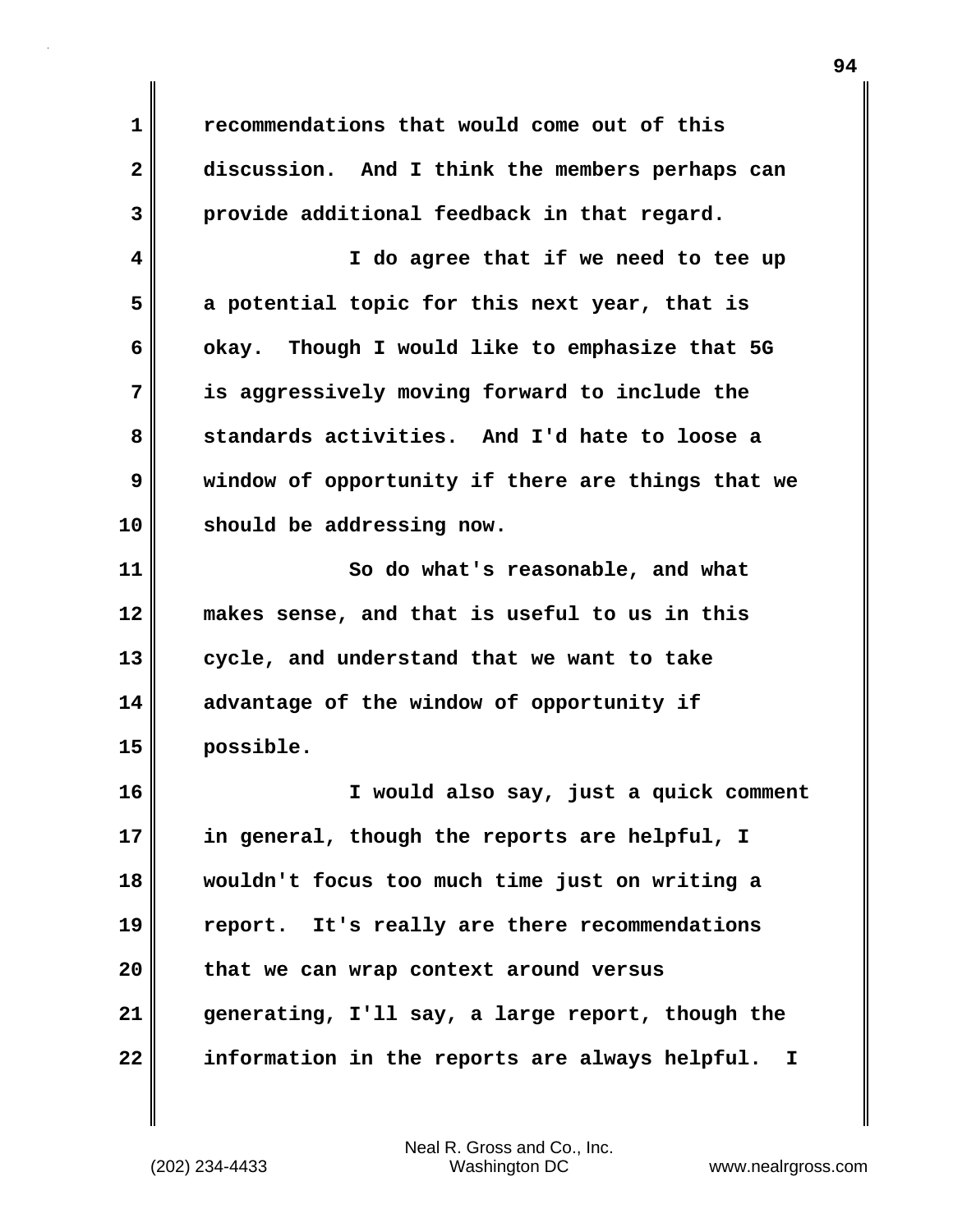**1 just want to ensure we aren't diverting too much 2 resource and time just in writing and editing a 3 report. 4 CO-CHAIR ALDER: I think we're going 5 to move on to the next subcommittee. Was there 6 someone on the phone that had a comment there? 7 MS. WARREN: Yes, this is Jennifer. 8 Can you hear me? 9 CO-CHAIR ALDER: Yes, go ahead, 10 Jennifer. 11 MS. WARREN: Hi. I just wanted to 12 add, because I was listening this discussion, and 13 it sounded like there were time constraints --- 14 (Telephonic interference) 15 MS. WARREN: -- with different 16 possible recommendations. Would that be relevant 17 to note, where any recommendations that come out 18 of the group have any time constraints on them 19 being meaningful to do? 20 MALE PARTICIPANT: Yes. To move on. 21** MS. WARREN: So that would be my **22 request then.**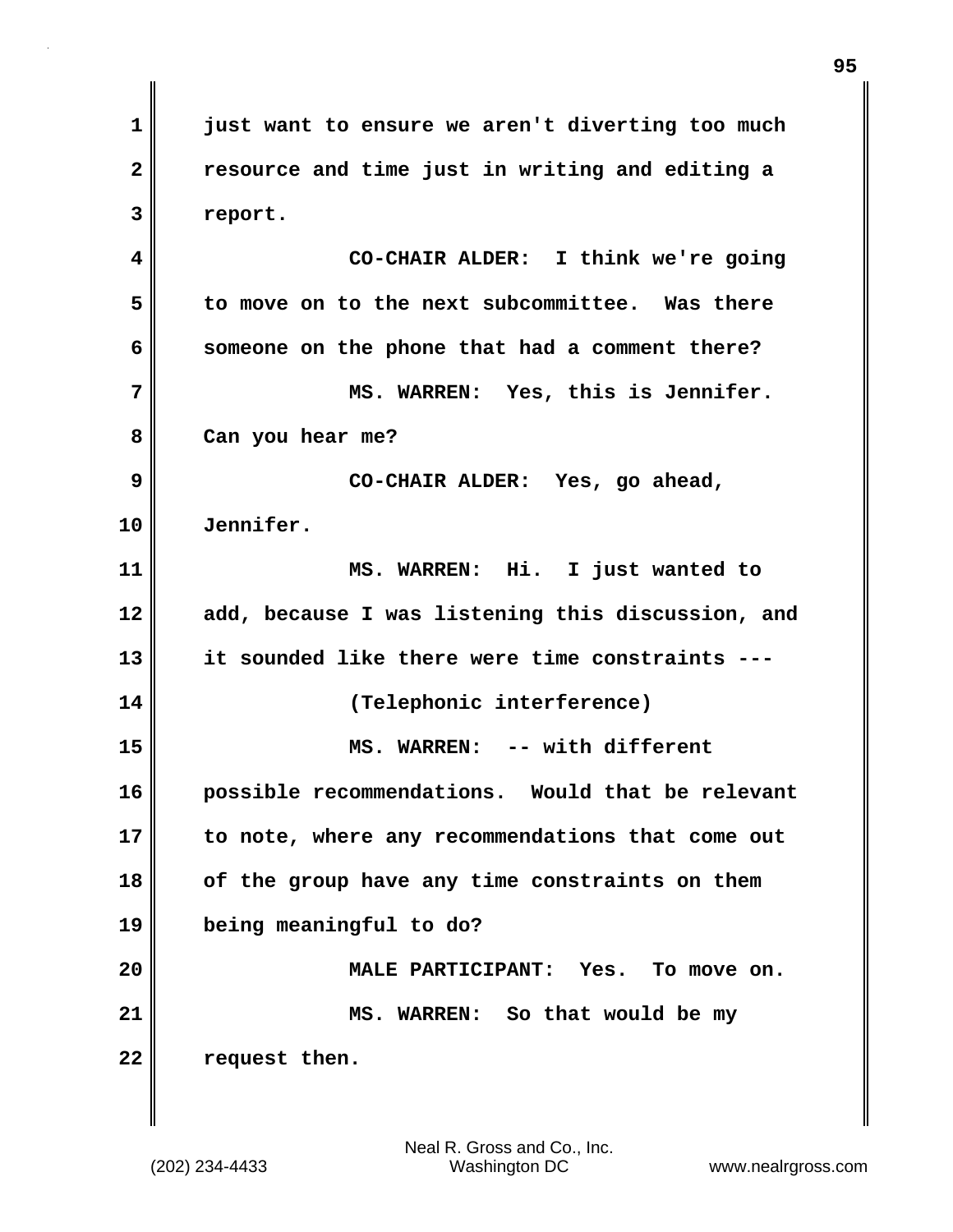| 1            | (Laughter)                                       |
|--------------|--------------------------------------------------|
| $\mathbf{2}$ | CO-CHAIR ALDER: Thanks, Jennifer.                |
| 3            | You know, before we move on, just something that |
| 4            | comes to mind personally. I don't know if this   |
| 5            | is helpful to the subcommittee. It just feels    |
| 6            | like 5G is going to try and use all these        |
| 7            | different bands. And these different bands have  |
| 8            | different things in them, radar, fixed,          |
| 9            | satellite.                                       |
| 10           | I don't know if there's expertise on             |
| 11           | the subcommittee to address any particular of    |
| 12           | those use cases, if you say, well, how should 5G |
| 13           | share with, you know, fixed terrestrial, or      |
| 14           | satellite, or radar. That just comes to mind for |
| 15           | me when I read this stuff.                       |
| 16           | MALE PARTICIPANT: And just a reminder            |
| 17           | for those on the phone, you guys, if you're not  |
| 18           | speaking, please mute. I think that's why        |
| 19           | Jennifer sounded somewhat duckish.               |
| 20           | CO-CHAIR ALDER: Okay, with that,                 |
| 21           | we're going to move on.                          |
| 22           | MS. WARREN: I didn't need to know                |
|              |                                                  |

**96**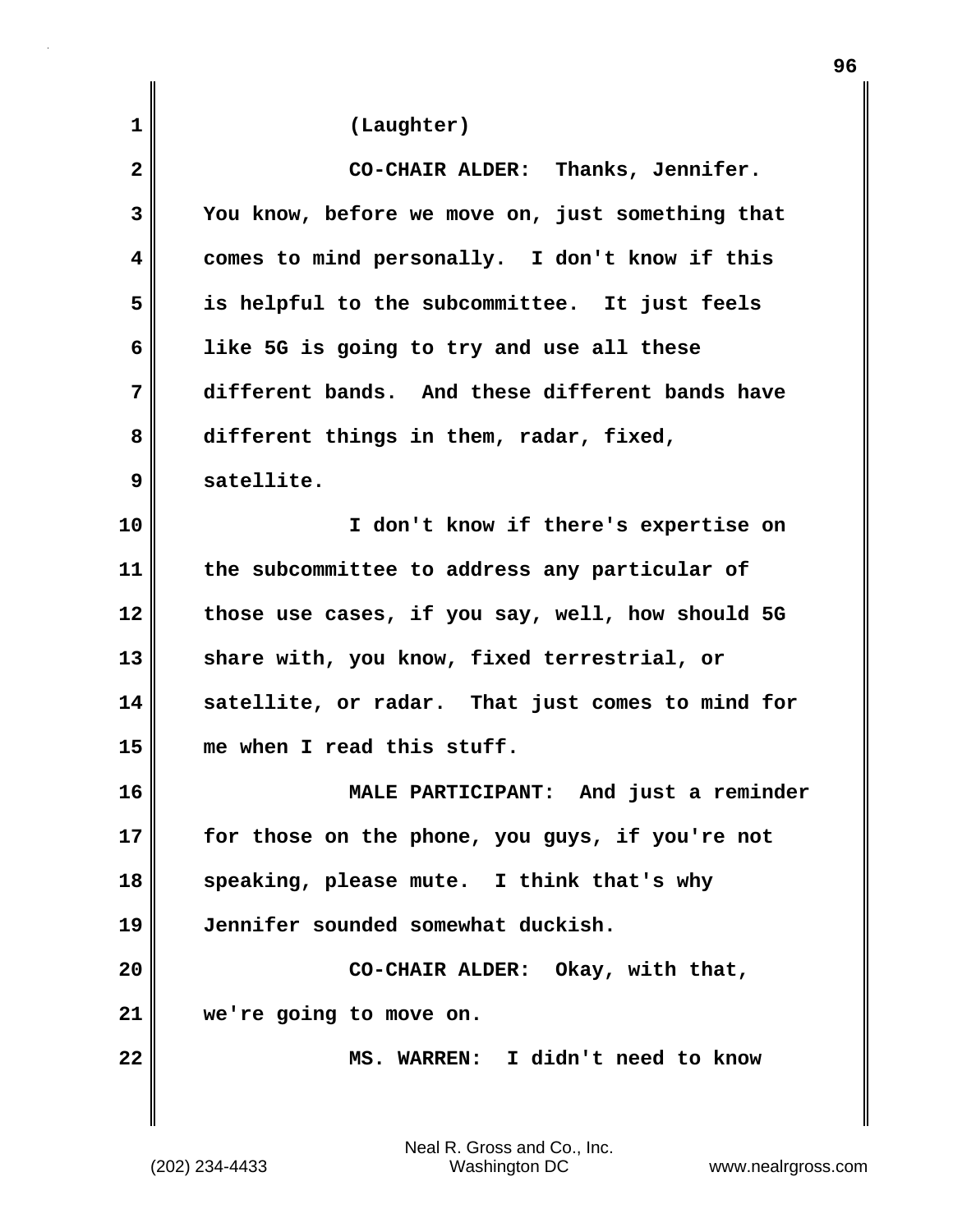**1 that. Thank you. 2 (Laughter) 3 MALE PARTICIPANT: We just wanted to 4 defend you from sounding duckish. 5 CO-CHAIR ALDER: We're going to move 6 on to the next agenda item which is the key 7 characteristics. But we have neither Charla nor 8 Tom is -- 9 MALE PARTICIPANT: I think Charla's 10 going to do this one. 11 MS. RATH: I'm on the phone -- 12 CO-CHAIR ALDER: Charla's on the 13 phone? 14 MS. RATH: -- Larry. 15 CO-CHAIR ALDER: Okay, great. Charla, 16 take it away. 17 MS. RATH: Yes, thanks. And sorry 18 that I can't be there in person. I had some 19 family commitments that I couldn't get out of. 20 So I had to stay here in DC. And my co-chair, 21 Tom Dombrowsky, couldn't be here at all. So it's 22 just me here as the co-chair. But there**

**97**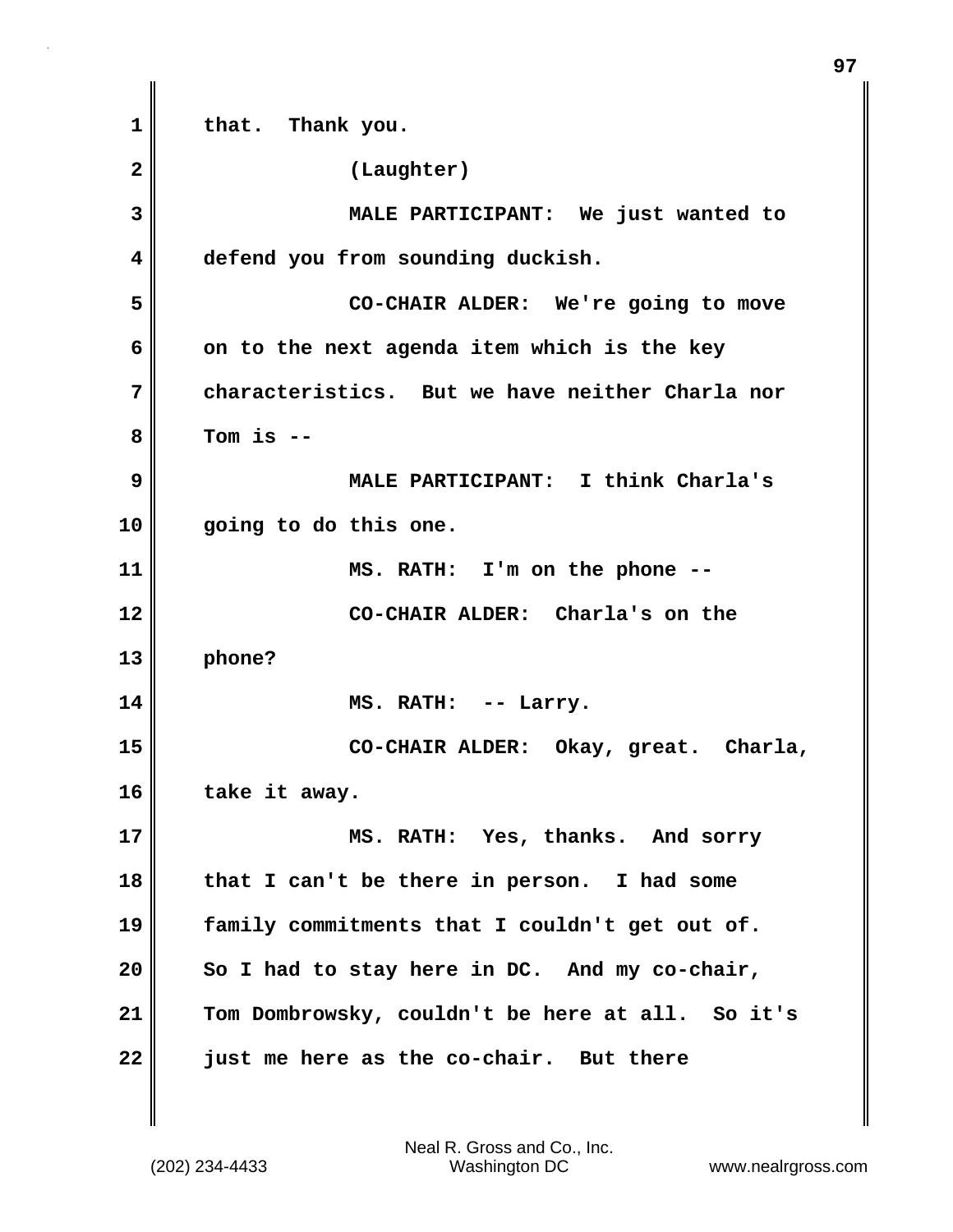**1 obviously are several, I think almost all of our 2 subcommittee members are on the phone or there in 3 person.**

**4 So what I'm going to do is run through 5 where we stand, and what our thinking is, and 6 then, you know, to please ask fellow subcommittee 7 members to speak up and add anything that they'd 8 like to do -- that they would like to.**

**9 As you may have noticed, our report is 10 very short. I realize now that we probably could 11 have made it a little bit longer by actually 12 including the questions which we didn't. I'll 13 review them very briefly for folks, in case you 14 don't have them with you.**

**15 But what we decided last week, in 16 fact, we were actually writing a report and, you 17 know, to Paige's point, we were writing a report, 18 but we were writing it in large part so that we 19 could use it to generate discussion on how we 20 might answer the questions and what kinds of 21 recommendations we might make.**

**22 And what we decided is while it, you**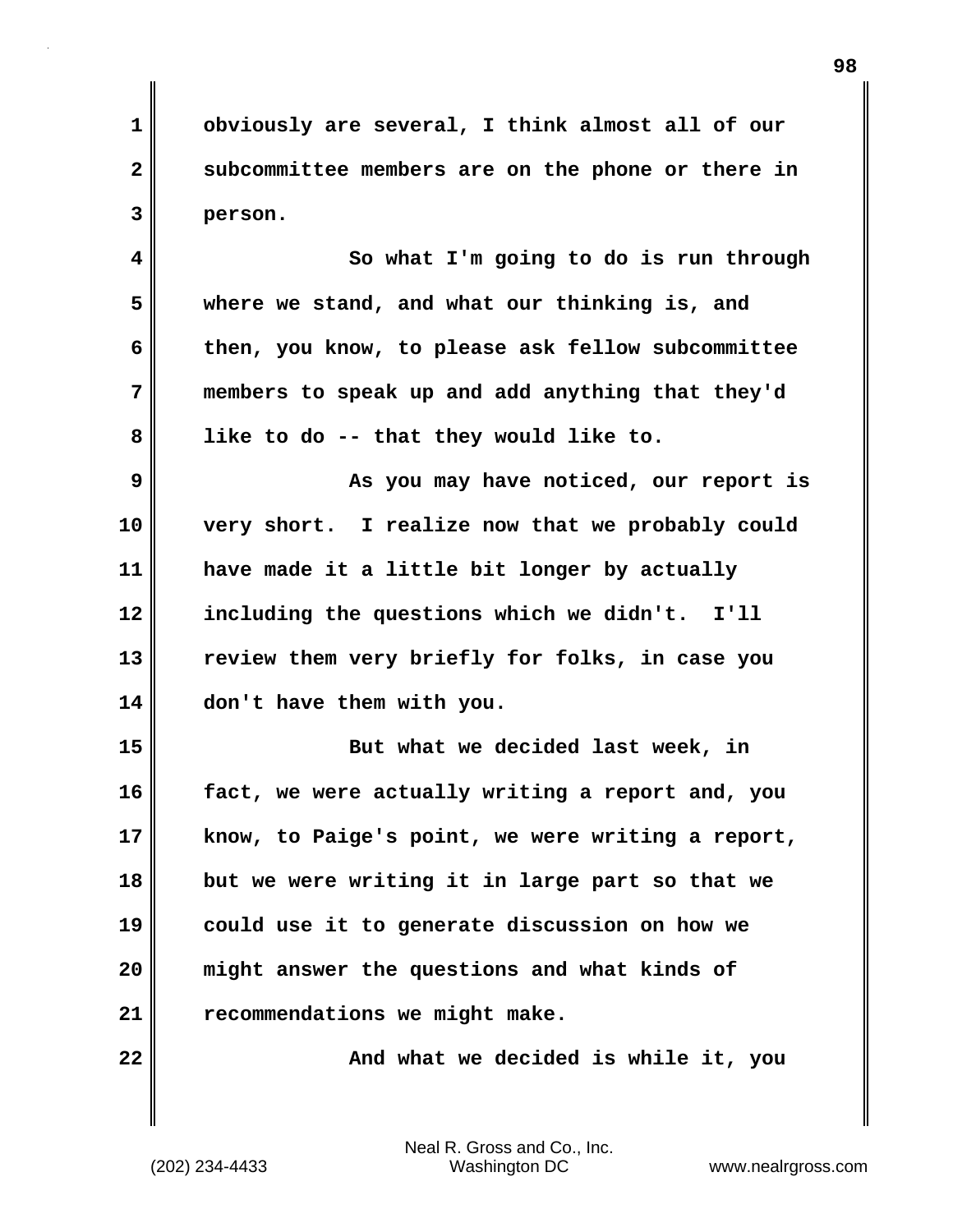**1 know, we do, as most of these reports are, it's 2 in draft shape. As we were going through, sort 3 of back and forth on it, it became clear that, 4 you know, several of us felt as though the 5 answers to the questions didn't really address 6 all the different possible industry players. 7 And by that, I mean, we can't be 8 comprehensive, obviously. But there was, you 9 know, there was clearly some would have advanced 10 more toward terrestrial services, particularly 11 mobile. And the idea is that we want to get more 12 in each of these areas and be thinking about them 13 before we actually share it with the full 14 committee. 15 And it's not to say, you know, some of 16 the questions actually did deal with it probably 17 better than others, but as I said, we just felt 18 that the timing wasn't good in terms of sharing, 19 if it's where we actually had a chance to go 20 through and really deal with those issues a 21 little bit more closely. 22 We intend to do that very quickly and**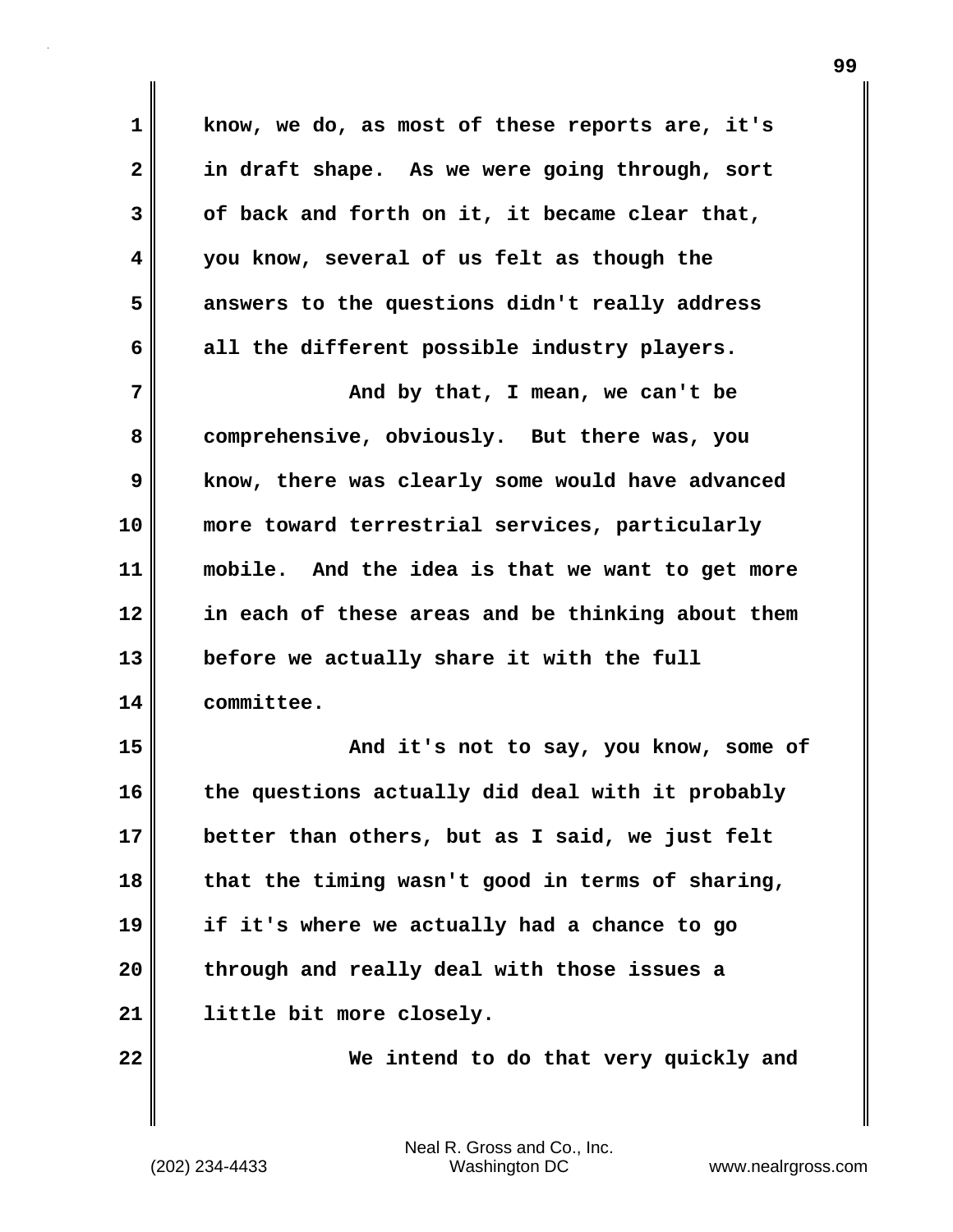| 1            | are not waiting until the next meeting. And       |
|--------------|---------------------------------------------------|
| $\mathbf{2}$ | we're hoping to be able to get something out to   |
| 3            | the committee before, you know, well before       |
| 4            | November.                                         |
| 5            | When Tom is back from vacation, what              |
| 6            | he and I will do is call a meeting and then also  |
| 7            | try and do this. We've actually accomplished a    |
| 8            | fair amount through email as well.                |
| 9            | So the -- welcome to my notes here.               |
| 10           | So basically what we did do is we actually put    |
| 11           | before the committee three recommendations. And   |
| 12           | we would really like to talk them through.        |
| 13           | I think even among some of us, there              |
| 14           | might not have been full, you know, agreement on  |
| 15           | the nature of the recommendations. They more or   |
| 16           | less follow the first three questions. So we      |
| 17           | have recommendations on the first three questions |
| 18           | but not the last two.                             |
| 19           | So what I'll do is let me --- I'll                |
| 20           | read the question, and then we can talk through   |
| 21           | the first draft recommendation. And I'll do the   |
| 22           | same for the second two.                          |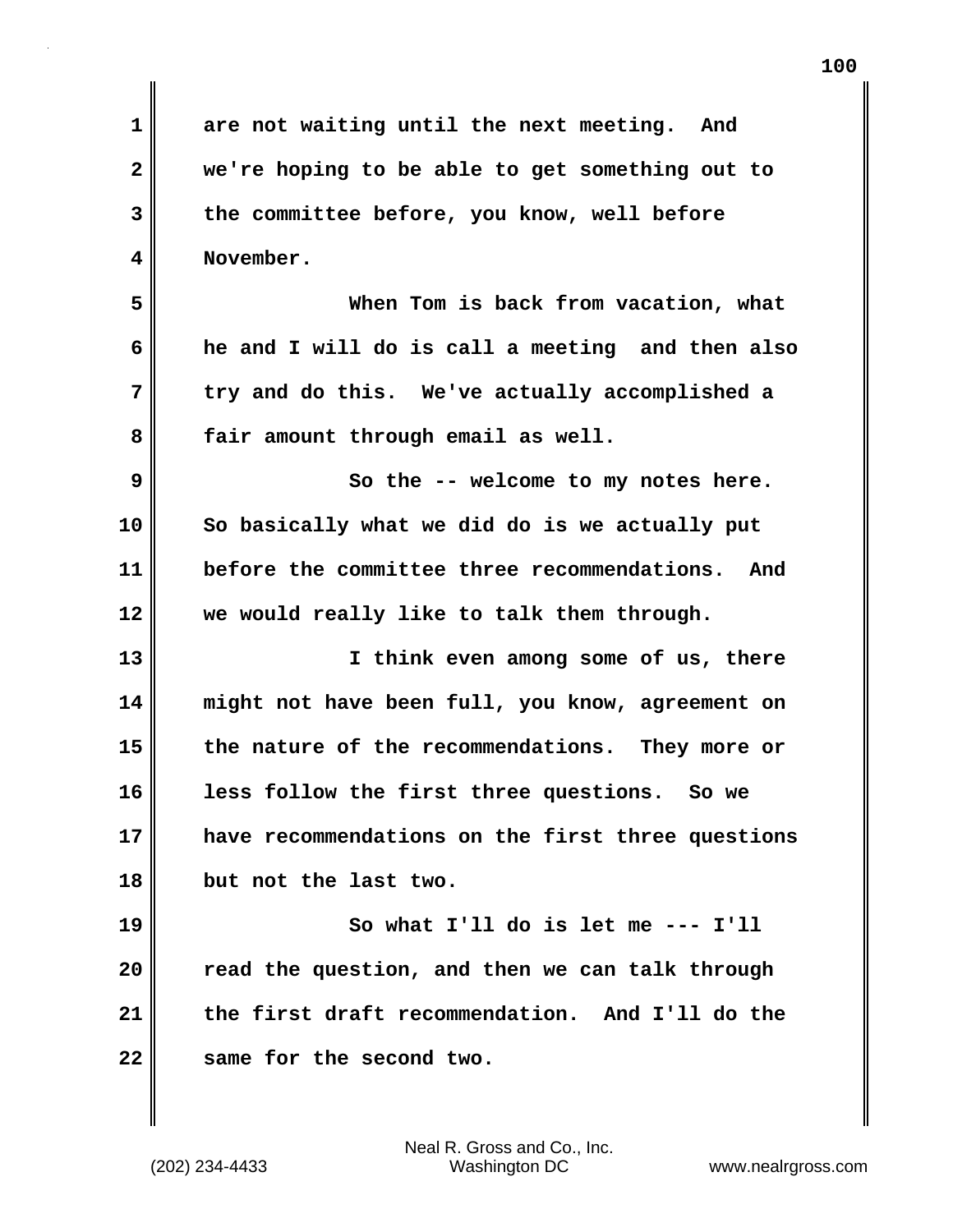| $\mathbf{1}$ | So the first question was, from an               |
|--------------|--------------------------------------------------|
| $\mathbf{2}$ | industry perspective, what are the key           |
| 3            | characteristics to consider in evaluating the    |
| 4            | desirability of a particular frequency band as a |
| 5            | candidate for license inclusive for shared and   |
| 6            | unlicensed spectrum?                             |
| 7            | And then we also got feedback through            |
| 8            | Amy from Paige that she was interested in having |
| 9            | us look at the relative priorities of            |
| 10           | characteristics, not just the characteristics    |
| 11           | themselves.                                      |
| 12           | So our --- you know, you can read                |
| 13           | this, but basically what we, as a group, looked  |
| 14           | at as being, you know, critical to commercial    |
| 15           | industry for propagation, coverage, capacity,    |
| 16           | contiguity, international harmonization, and     |
| 17           | encompass the issues.                            |
| 18           | And we did actually take up Paige's              |
| 19           | question, but there was just a lot of back and   |
| 20           | forth on that. And, you know, I think we'll take |
|              |                                                  |
| 21           | it up again just to see whether we can hone in.  |
| 22           | But what we came out with was that, in           |

I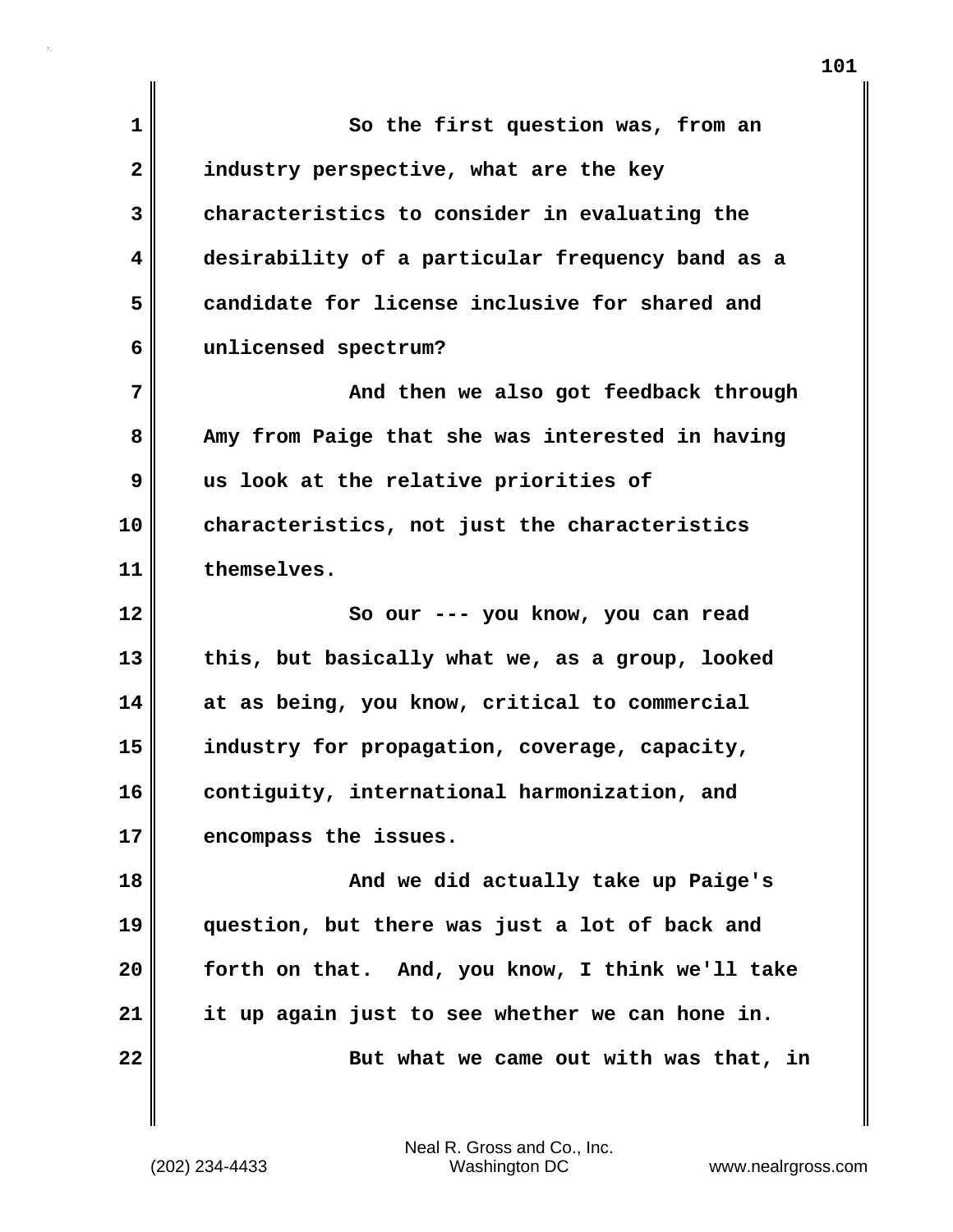**1 fact, the relative priority for the 2 characteristics is likely to vary based on 3 industry, and actually even within industry, on 4 each case. 5 So that, you know, again, Paige, to 6 address your issue, you know, I'm not sure that 7 we're going to have a better take than this. 8 Although quite frankly, this is actually --- I 9 believe that it, you know, if we kick the tires 10 on this, both here in this meeting as well as 11 when we go back to our subcommittee, I think this 12 could actually be a useful part of the 13 recommendation. 14 I don't know how you want to handle 15 this. I can stop now and let my subcommittee 16 members chime in. Or I could go through all 17 three. 18 CO-CHAIR ALDER: Charla, why in the 19 interest of time, why don't you cover the brief, 20 and then we'll do discussion and comments. 21 MS. RATH: Okay, great. So second 22 recommendation, you know, is fairly**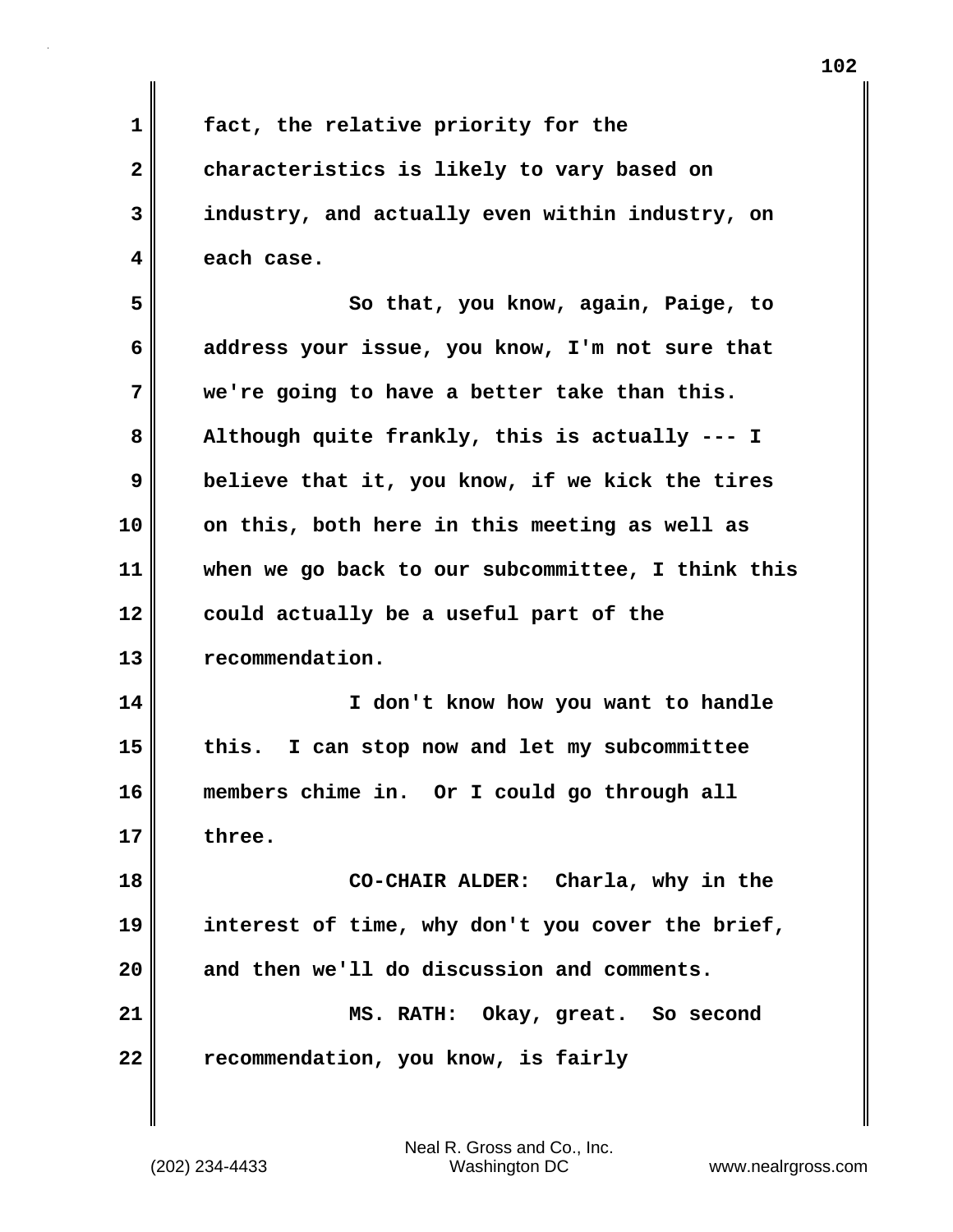**1 straightforward. We recommend that, for either 2 re-purposing or sharing, that the government 3 actually look at contiguous spectrum. 4 And, you know, this is harder to show 5 without the, you know, without the background. 6 But what a few of us did from satellites, 7 unlicensed as well as licensed point of view, is 8 we went and looked at various technologies and 9 looked at, you know, the key components of both, 10 you know, what you gain from having contiguous 11 spectrum. 12 And again, there was a question that 13 Paige raised, and it may have lost something, 14 Paige, in translation, and I would like to 15 actually, you know, have you walk through it. It 16 had to do with, you know, putting this in 17 context. 18 And we looked at that and were, you 19 know, somewhat -- we were a little bit --- we 20 were having to make an interpretation of what 21 that actually meant. So what we were 22 interpreting it is whether, for example, the need**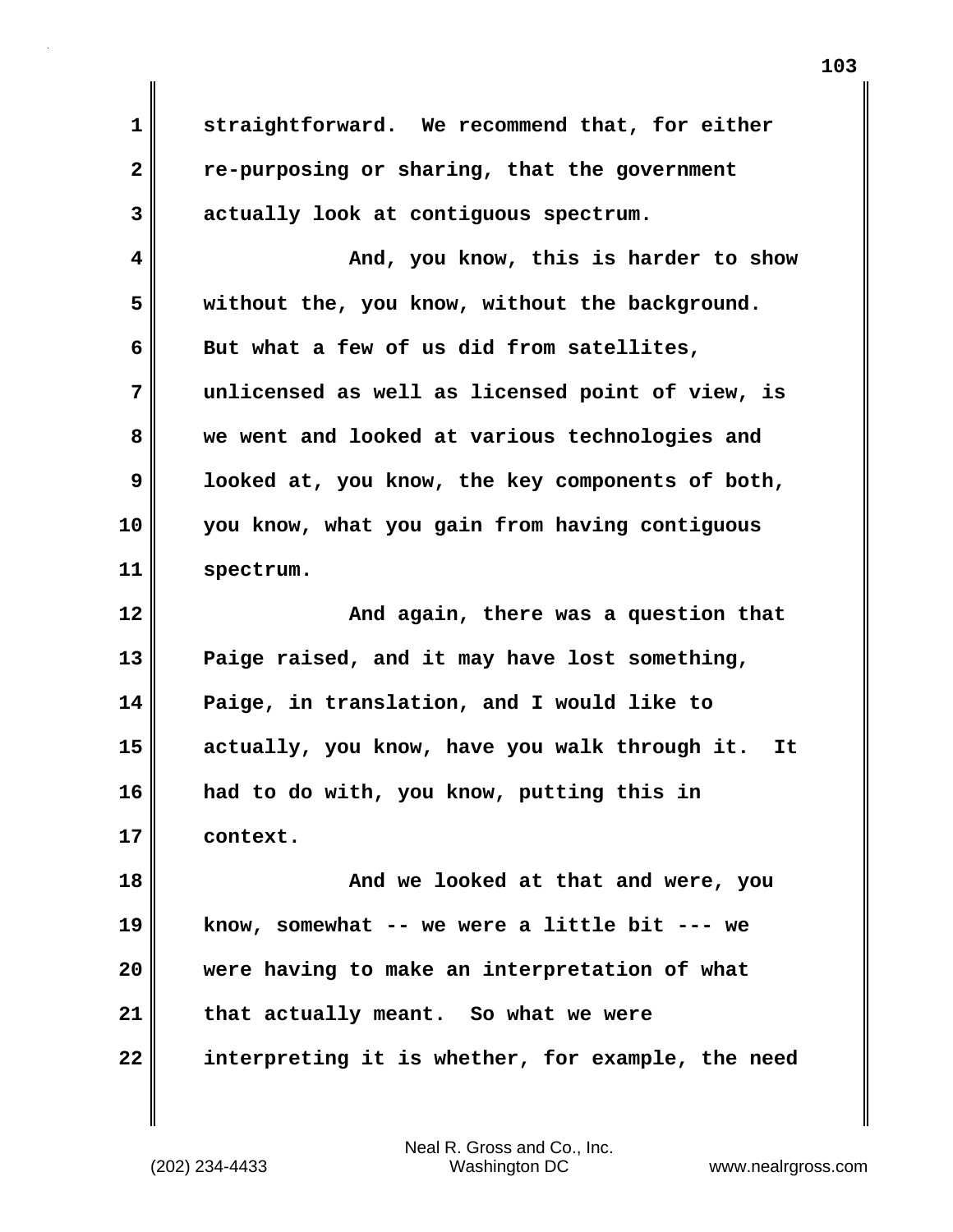**1 for contiguity changes depending on band width or 2 frequency. 3 So, you know, when I'm finished here, 4 that would be helpful, Paige, to have you sort of 5 talk about that and again, you know, my 6 colleagues. 7 The third recommendation is --- and 8 this is one I just wanted to be clear that, you 9 know, the language is pretty, you know, NTIA 10 should not attempt to rigidly define, blah, blah, 11 blah, blah, low, mid, high band spectrum. And 12 sorry, I forgot I was going to read each of 13 these. 14 Question 2 was what are the technical 15 and operational impacts of contiguous versus non-16 contiguous spectrum to satisfy commercial 17 requirement. 18 Question 3, the one that I'm on now, 19 is when industry describes its need for low, 20 medium, and high band spectrum, what should we 21 understand to be the definitions of those broad 22 frequency ranges and the rationale for selecting**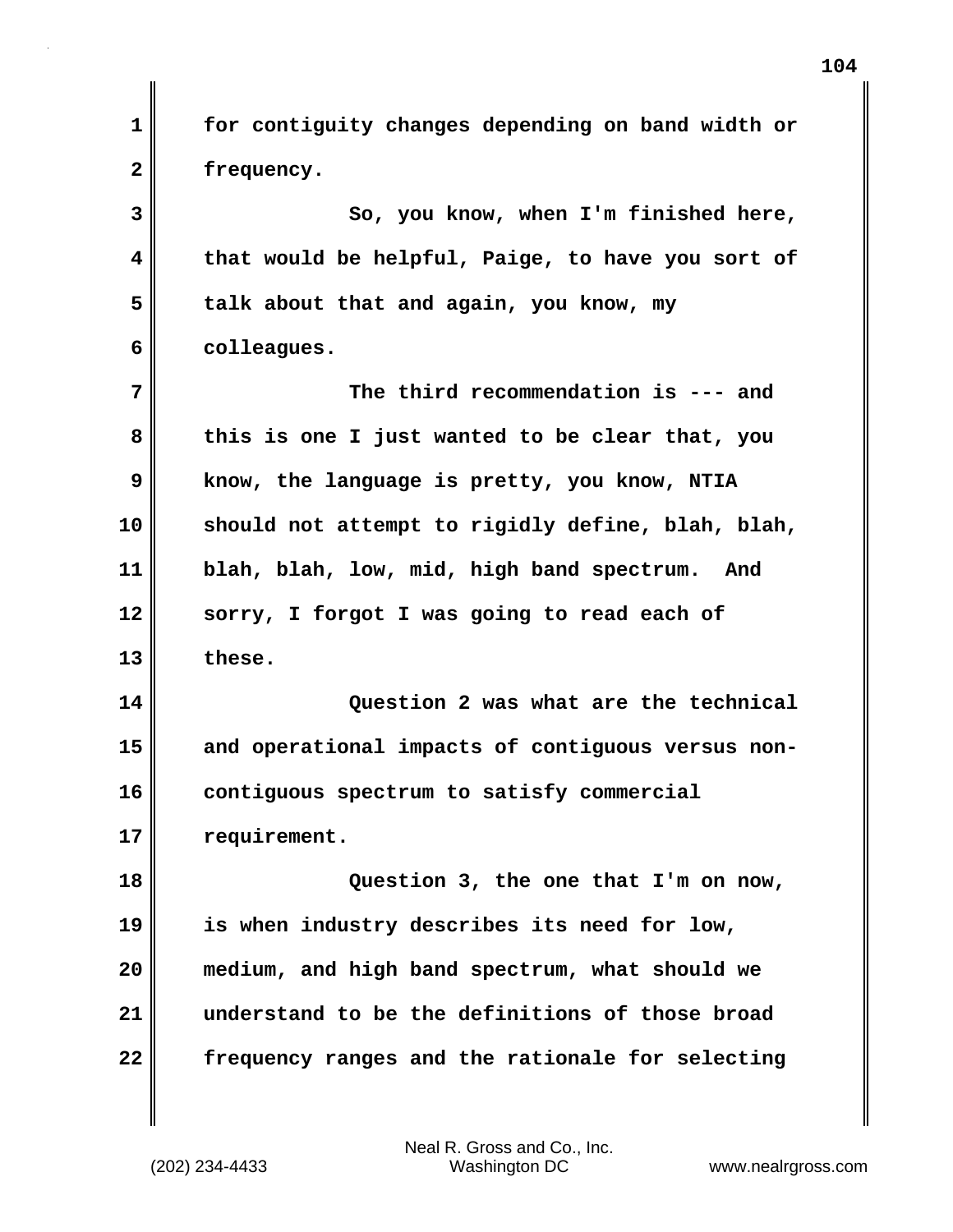**1 the boundaries between each.**

| $\overline{2}$ | I think, you know, one of the comments           |
|----------------|--------------------------------------------------|
| 3              | that clearly, you know, we'll think of a better  |
| 4              | way to say this in the final recommendation, but |
| 5              | certainly if we were looking at this, and        |
| 6              | everybody around the table knows this, is that,  |
| 7              | you know, several years ago if you had talked    |
| 8              | about low, mid, and high frequencies, it would   |
| 9              | not be the ranges that we're talking about now   |
| 10             | and certainly not, you know, mid-band spectrum   |
| 11             | would not be what the Commission just adopted in |
| 12             | NOI 37 out of it, you know, frequent seven       |
| 13             | gigahertz to 24 gigahertz.                       |
| 14             | So, you know, and one of the issues we           |
| 1 C .          | leebing at is section when you tell about a      |

**15 were looking at is saying when you talk about a 16 band like that as a bit-band, you know, clearly 17 the propagation characteristics, and just the way 18 that it can reduce even availability that can be 19 encompassed can change dramatically when you have 20 a large range.**

**21** So one of the things that we're **22 looking at, you know, is again, that we're not**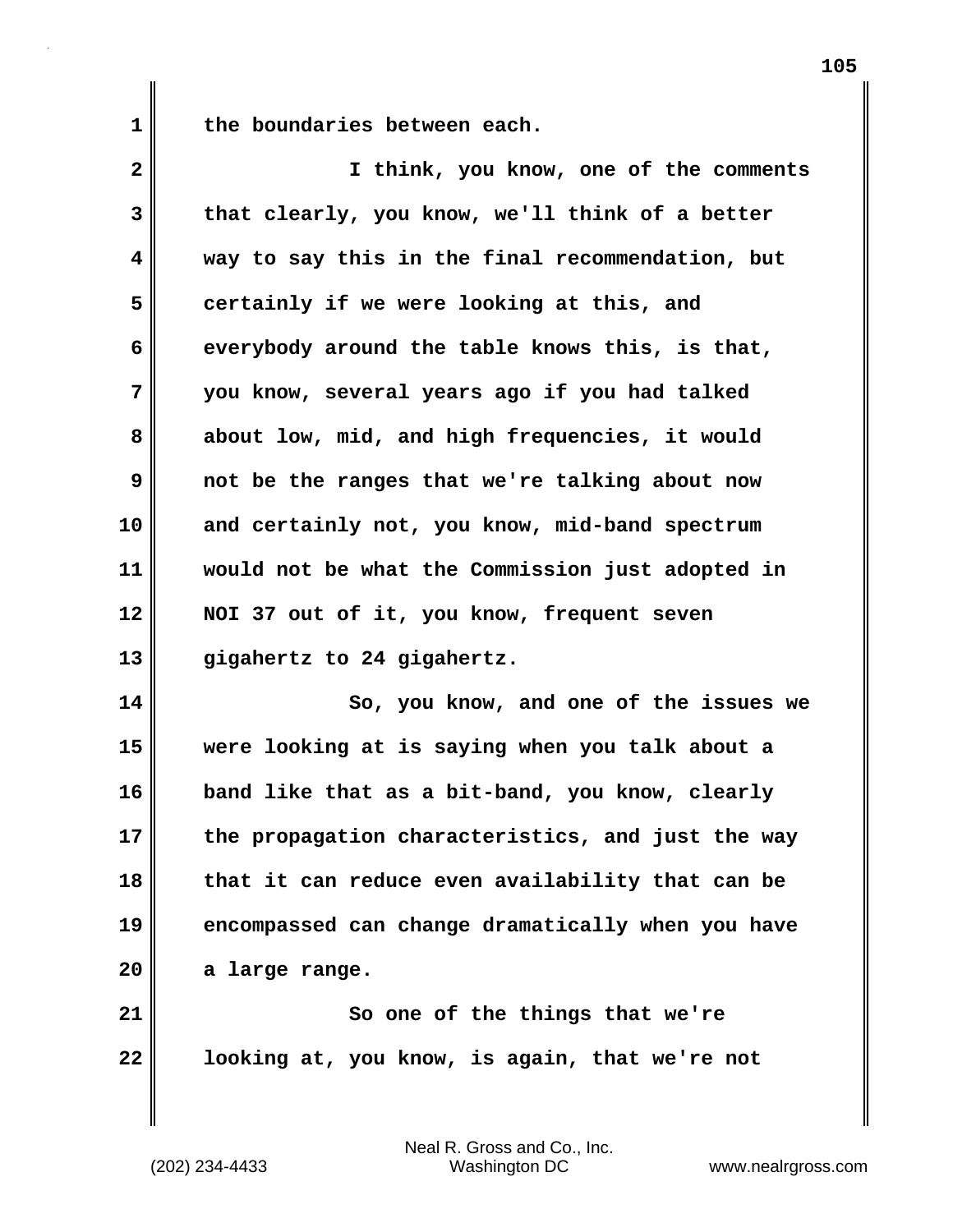**1 100 percent sure how helpful it is. You know, in 2 some ways those definitions are, you know, 3 they're being used by us, they're being used by 4 government, they're being used across the board. 5 But, you know, we're struggling with 6 just how useful they are definitionally, whether 7 we should actually be, for purposes of answering 8 the questions, you know, which is the rationale 9 for selecting boundaries, we might even --- we 10 were even looking at potentially, you know, 11 making them more than --- having more than just 12 grade, you know, low, mid, and high, maybe even 13 looking at ranges where there's a little more 14 commonality in propagation characteristics. 15 So we don't have recommendations on 16 the final two questions. Question 4, to what 17 extent does the channel bandwidth need for any 18 given deployment barrier, depending on whether 19 deployment is low, medium, or high band spectrum. 20 Obviously, that is somewhat contingent on what we 21 recommend for spreading (phonetic)\*\*\*1:42:34. 22 And Question 5, what commonalities and**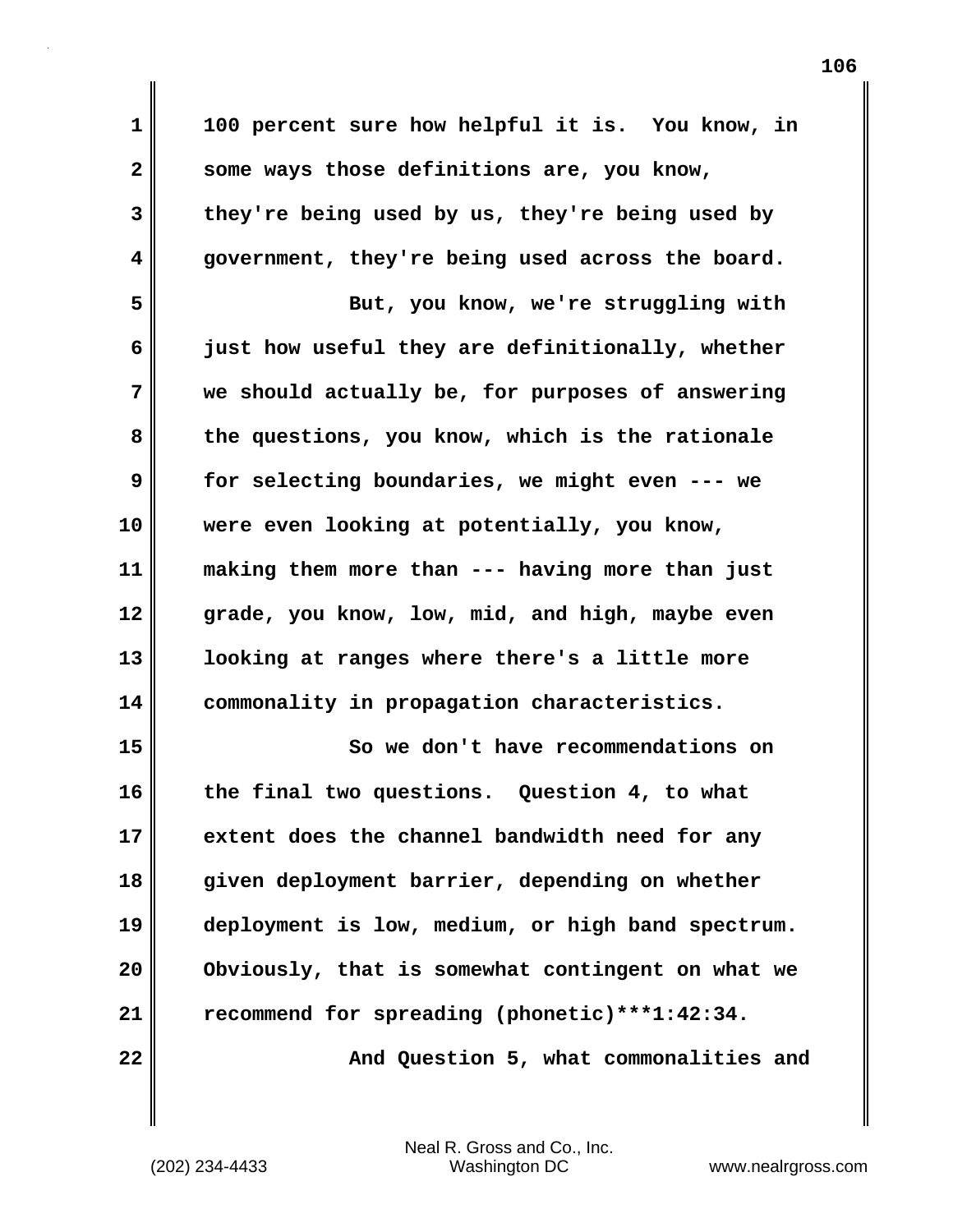**1 compatibilities between federal and commercial 2 application could be exploited to maximize the 3 potential for sharing between federal and non-4 federal users. These might include, for example, 5 applications that coexist technically and/or** 6 operationally for common technology.

**7 And the lack of recommendations there 8 is not, you know, it is not an evidence that, you 9 know, there hasn't been work done in those areas. 10 I think we just haven't really been (inaudible) 11 yet.**

**12 And again, as I said, our plan is to, 13 you know, take the feedback we get here and then 14 move forward fairly quickly in trying, you know, 15 to finish up the report and potentially come up 16 with recommendations for, you know, to hone these 17 recommendations and come up with new 18 recommendations or, to the extent that Larry had 19 said earlier, you know, perhaps recommend that 20 some of those things could be used for the 21 (inaudible).**

**22 I'm not saying we think any of them do**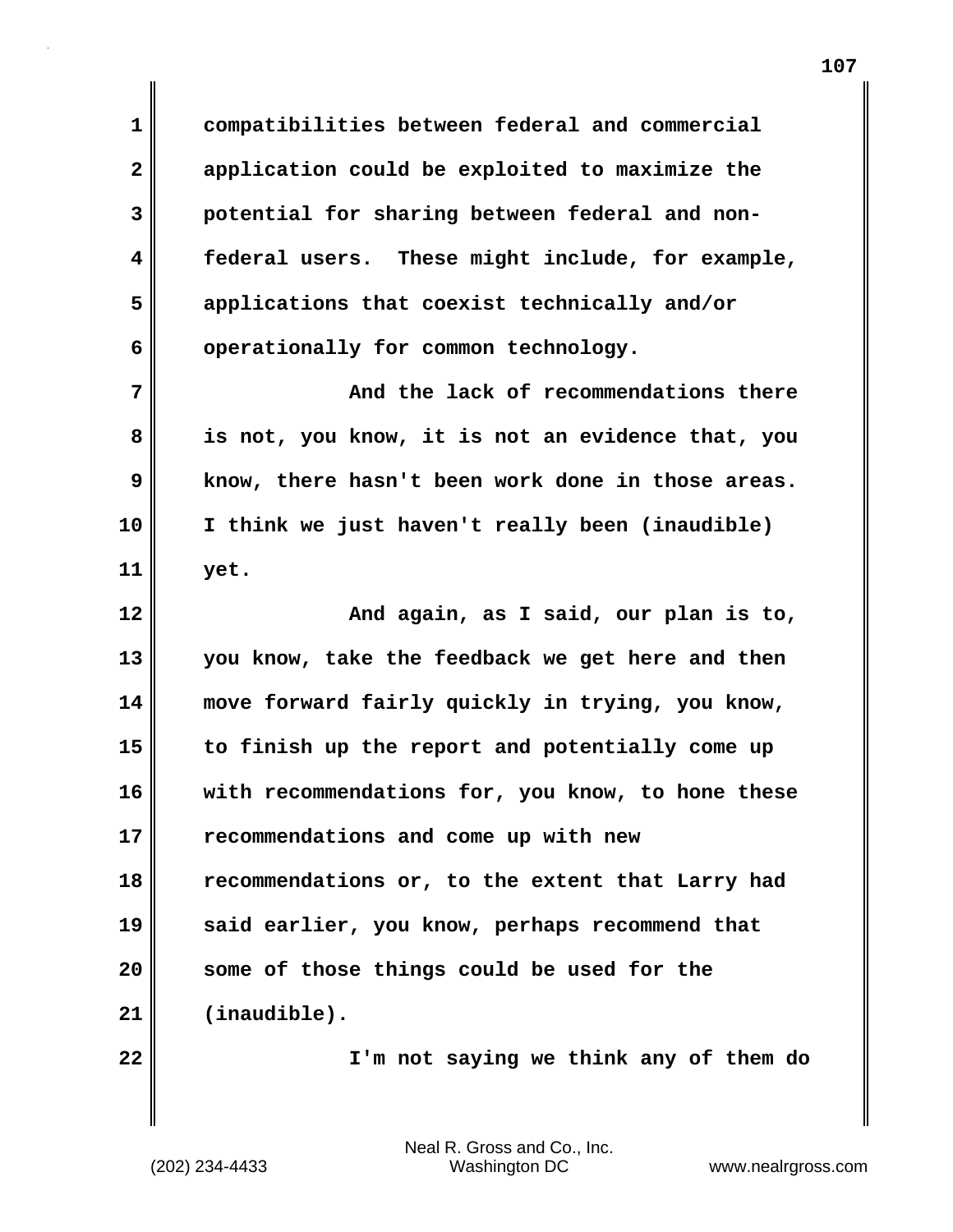**1 at this point. But, you know, I heard that. 2 And, you know, if we think that makes sense, 3 we'll probably recommend that. 4 So that's my description. And turning 5 it over to some of my cohorts if anybody has any 6 comments, if I left anything out, if I 7 misrepresented what we're thinking, please 8 comment. 9 CO-CHAIR ALDER: All right, Charla. I 10 think Paige wants to make a comment first. 11 MS. ATKINS: Yes, Charla, I want to 12 address, I think, a couple of items. The 13 question on context, and this was particularly 14 relevant to the key characteristics for 15 commercial deployment, you know, obviously, the 16 key characteristics as defined have tradeoffs, 17 particularly propagation and coverage versus 18 capacity, as an example. 19 So the context was related to how we 20 consider these key characteristics associated 21 with perhaps, I'll say, use cases, or unlicensed 22 versus licensed, or other applications, different**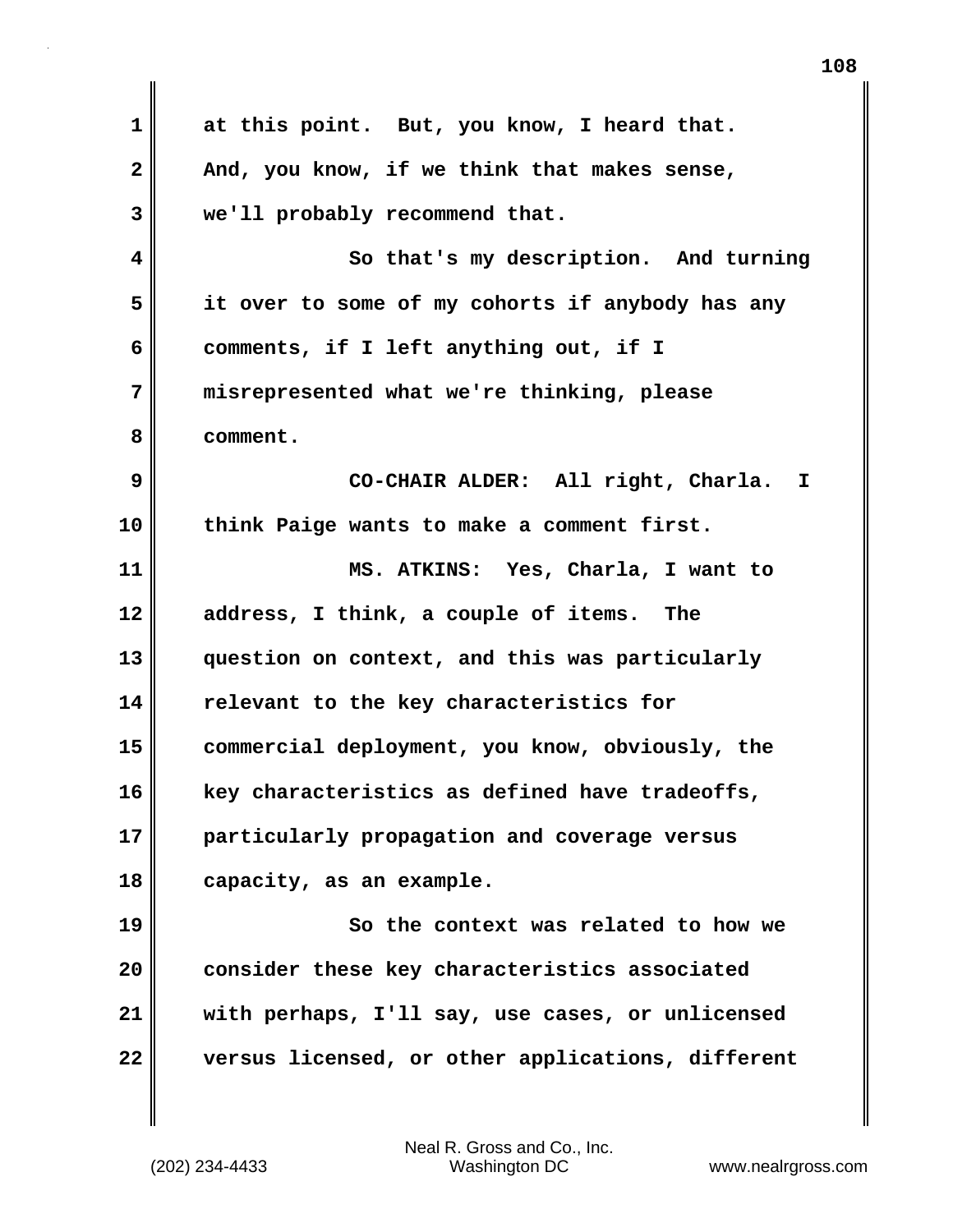**1 kinds of technologies, just to help us as we try 2 to apply these key characteristics in our own 3 processes of looking at bands for consideration. 4 Also the part of the intent of the 5 question of low, mid, and high is to help us 6 prioritize where we focus our resources in this 7 resource constrained environment. 8** So as we look at the needs across all **9 of those bands, what does that look like in terms 10 of projected requirements? And how do we define 11 those bands so, as we look at options that we may 12 want to focus resources, how we prioritize those 13 smartly. So that just gives you some additional 14 background, I think, in terms of the intent of -- 15 - 16 MS. RATH: Actually that, yes, that's 17 helpful, and particularly the latter which I 18 think fits in with some of the description I gave 19 as well. Because if we narrow, you know, that 20 probably is helpful to you as well, is if we 21 narrow, say, you know, big bandwidth, one, two 22 and three kind of thing, as opposed to, you know,**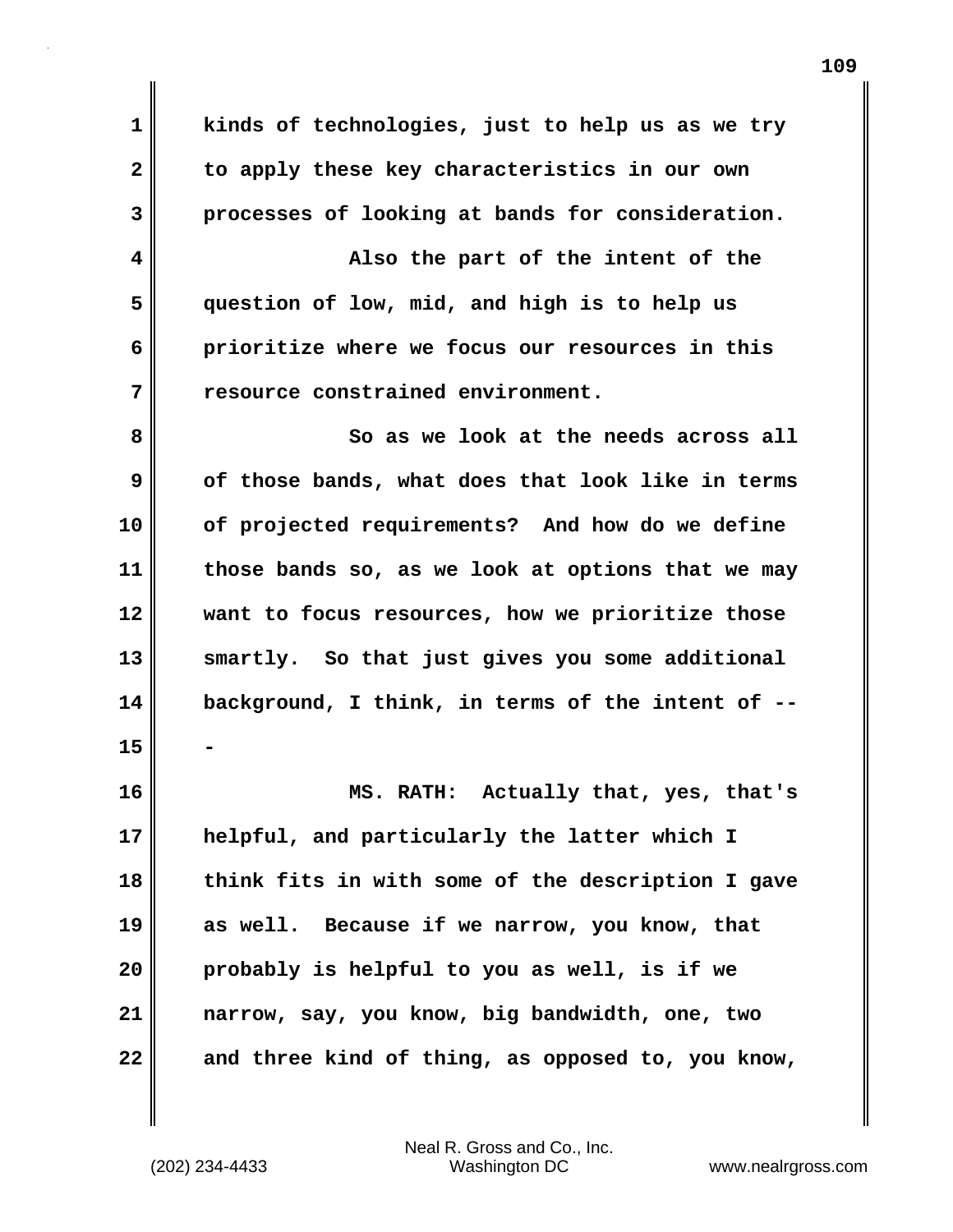| 3.72 as well, you know, 24 gigahertz.             |
|---------------------------------------------------|
| CO-CHAIR ALDER: All right, are there              |
| other questions and comments? I see one from      |
| Dennis.                                           |
| Dennis Roberson.<br>MR. ROBERSON:<br>- On         |
| this third point, the recommendations and the     |
| comments you just made about low, medium, or mid, |
| and high bands, I'm just going to really hit this |
| point an additional time.                         |
| These have been so fluid over the                 |
| years that, even though we've just put out an NOI |
| in the mid-band and redefined it once again, it's |
| really becoming less and less helpful, in my      |
| mind, to make these distinctions.                 |
| I think we're better served just to               |
| put out numbers and characteristics of bands, in  |
| the way you described it, for applications rather |
| than try to artificially create low, mid, and     |
| high.                                             |
| Because the terms don't have any                  |
| meaning anymore from, at least from my            |
|                                                   |
|                                                   |

 $\mathbf{I}$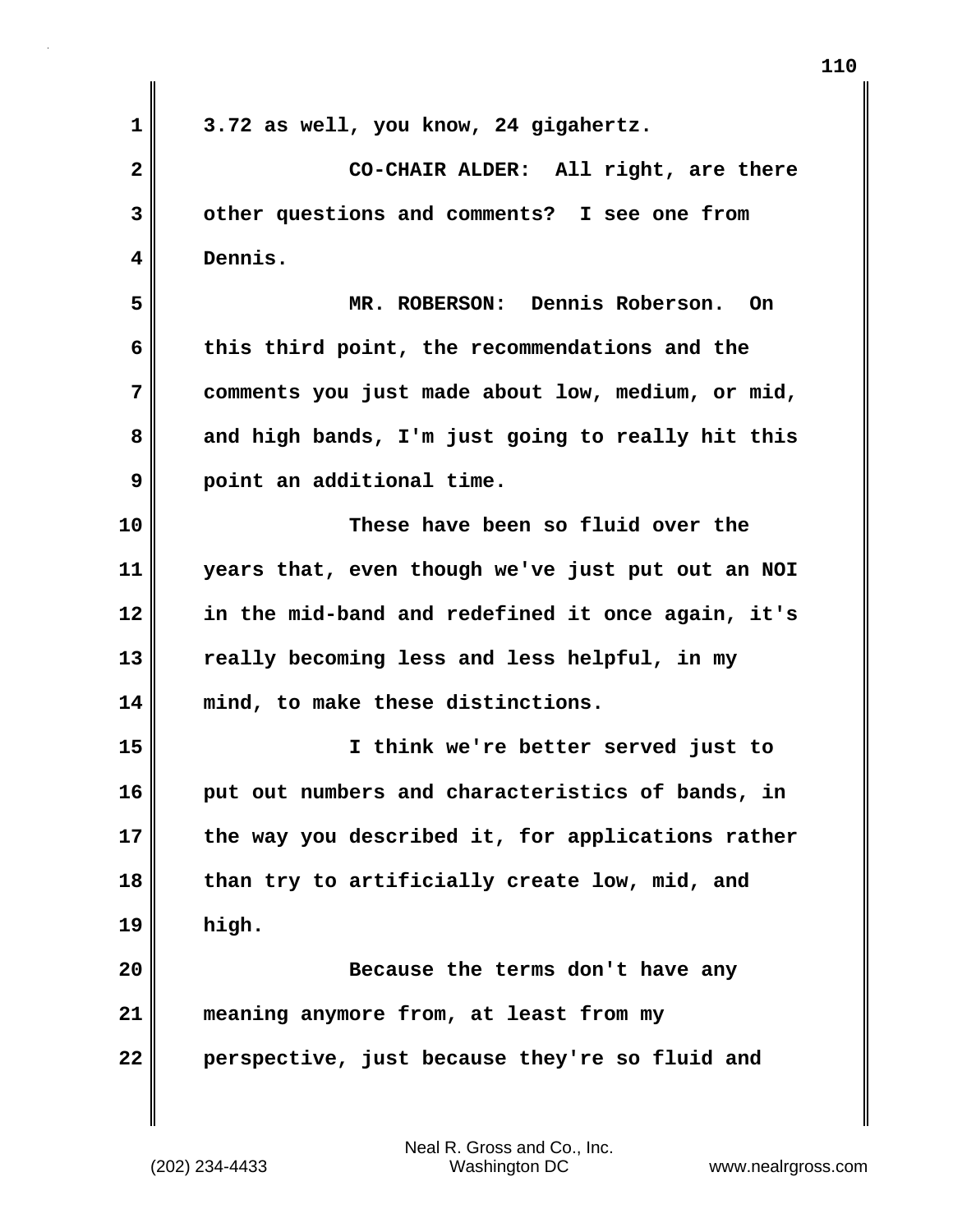**1 they're so different in different timeframes, and 2 different based on the way the technology has 3 evolved. 4 So things that we only thought we 5 could do with low band, where low band was 6 kilohertz, if you go back far enough, and Dale is 7 laughing, because, yes, you know, it has really, 8 really, really changed. And I think it's very, 9 very artificial to use that terminology. 10 MALE PARTICIPANT: Yes. I think what 11 we're hearing is, you know, focus on what bands 12 should they focus on instead of naming --- 13 (Simultaneous speaking) 14 MALE PARTICIPANT: And there are 15 numbers that are --- 16 MS. RATH: But not specific individual 17 bands. But --- 18 MALE PARTICIPANT: -- frequency 19 ranges. 20 MS. RATH: -- I'm looking at kind of 21 ranges. And because we understand that there are 22 evolving requirements across everything.**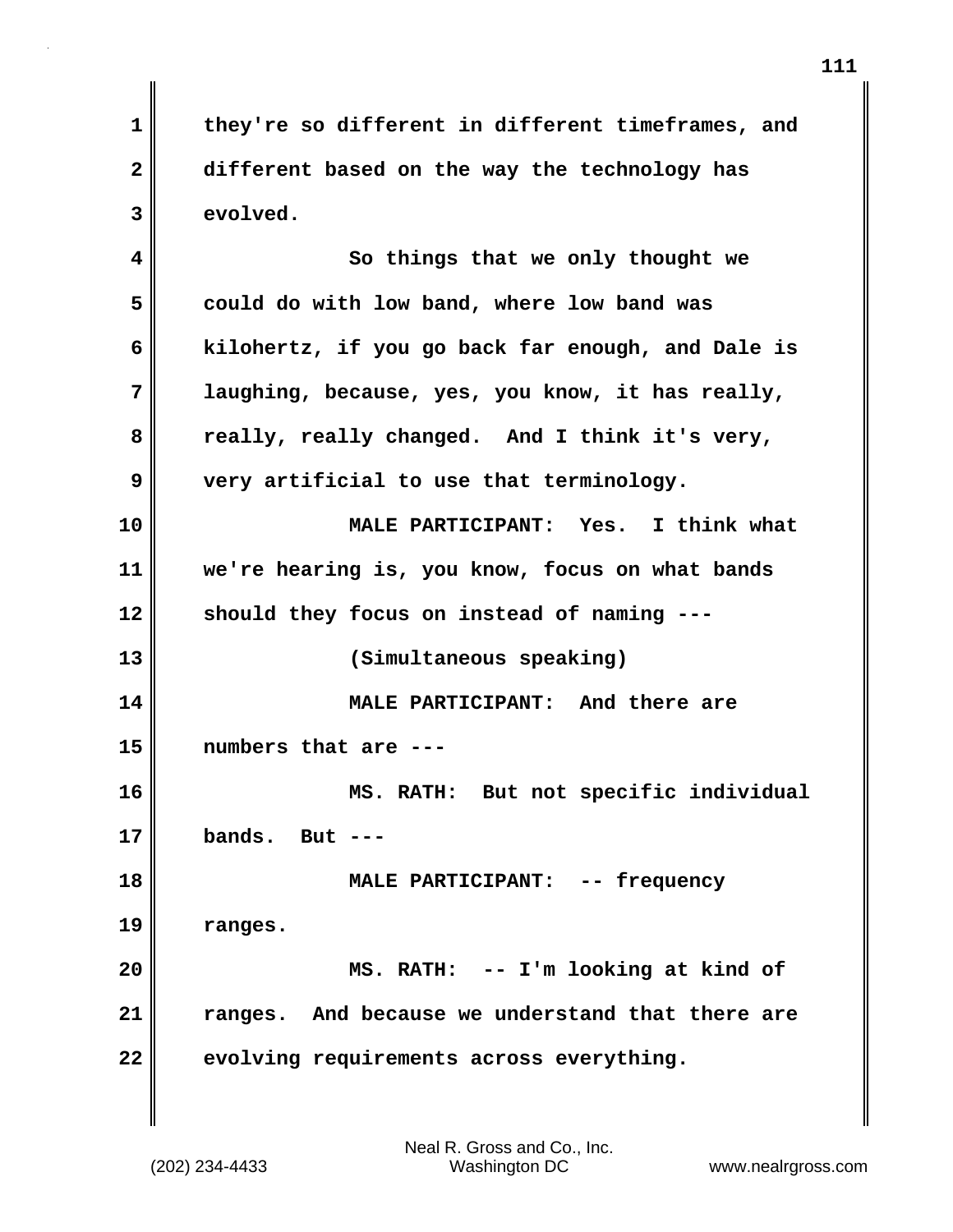| $\mathbf{1}$ | MALE PARTICIPANT: Right.                          |
|--------------|---------------------------------------------------|
| $\mathbf{2}$ | MS. RATH: But we can't focus on                   |
| 3            | everything, so helping us prioritize our          |
| 4            | resources. And I fully agree that the             |
| 5            | assumptions we made, you know, five years ago on  |
| 6            | bands, and applications, et cetera, have changed  |
| 7            | in some cases very dramatically. So we don't      |
| 8            | want to get locked in. It's just a matter of how  |
| 9            | do we help prioritize ---                         |
| 10           | MALE PARTICIPANT: Yes. And that's                 |
| 11           | the point, just to recognize that. I mean, if     |
| 12           | you go to the physics, since I do have a physics  |
| 13           | degree along the way, there are things like water |
| 14           | absorption, where water absorption hits, and      |
| 15           | oxygen absorption bands, and things like that,    |
| 16           | that are fixed. But beyond those kinds of         |
| 17           | things, much of the rest of it is really, really  |
| 18           | very fluid.                                       |
| 19           | CO-CHAIR ALDER: All right.                        |
| 20           | MALE PARTICIPANT: Well, in terms of               |
| 21           | what will                                         |
| 22           | MS. WARREN: And this is Jennifer.                 |
|              |                                                   |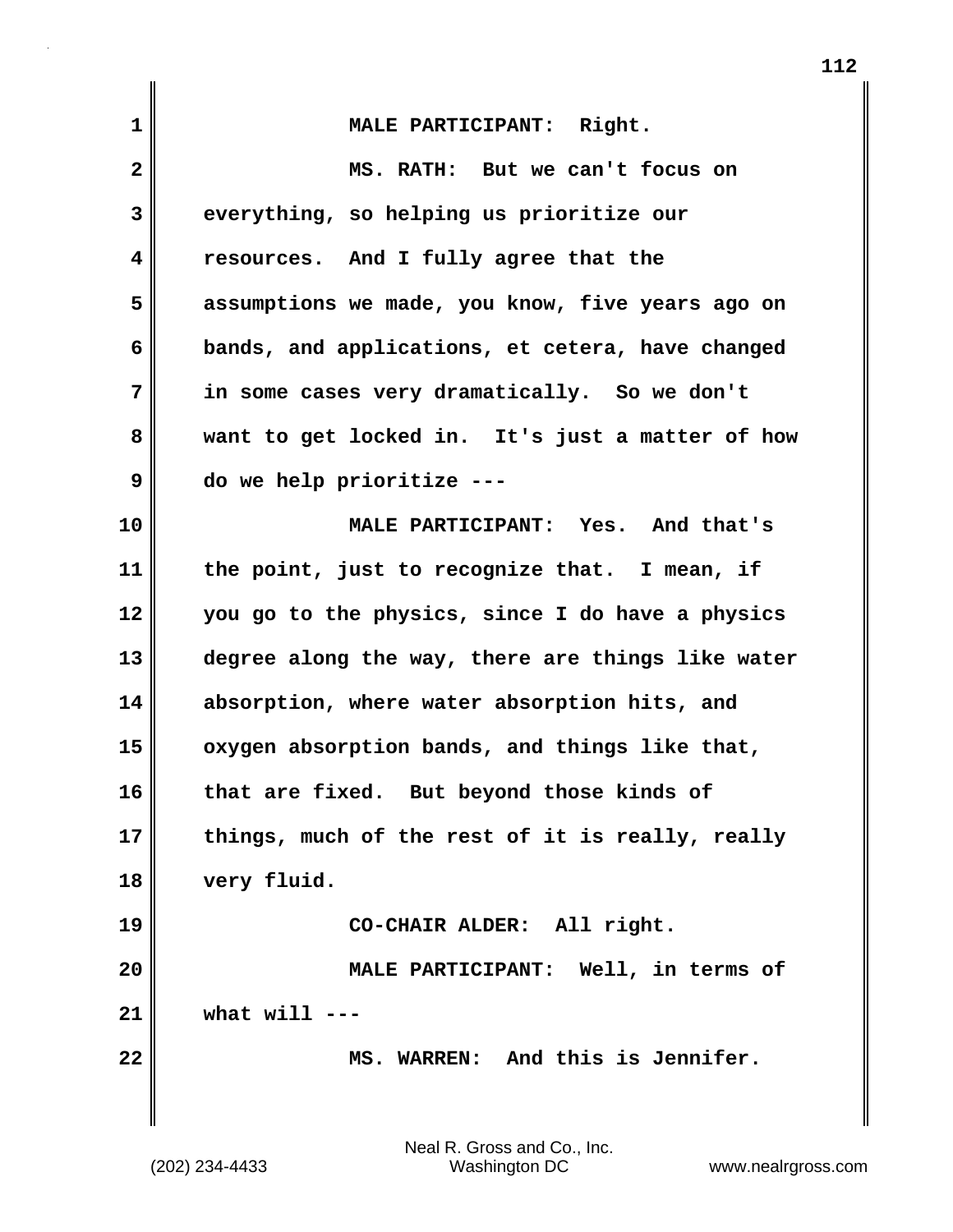| $\mathbf{1}$            | MALE PARTICIPANT: -- help you versus              |
|-------------------------|---------------------------------------------------|
| $\overline{\mathbf{2}}$ | what will help Charla, I mean, that's where we    |
| 3                       | need to make the connection.                      |
| 4                       | MALE PARTICIPANT: Right.                          |
| 5                       | MALE PARTICIPANT: Charla and the                  |
| 6                       | committee. So, I mean, we can talk all that we    |
| 7                       | want to about what this means. I mean, 100 years  |
| 8                       | ago, high band was kilohertz. So, you know, it    |
| 9                       | changes with the times.                           |
| 10                      | MS. RATH: But I do think it's helpful             |
| 11                      | just, you know, Paige's comment in particular     |
| 12                      | about the resource constraints and sort of focus, |
| 13                      | and then Dennis' on top of that suggesting, you   |
| 14                      | know, that it really is about --- again, I kind   |
| 15                      | of had to, when we started talking about mid-     |
| 16                      | band, again, I was like, well, what do we mean by |
| 17                      | mid-band? Okay, great, we'll call that mid-band   |
| 18                      | now.                                              |
| 19                      | But it was not even -- like I just                |
| 20                      | said, a year or two ago it wouldn't have been     |
| 21                      | that high.                                        |
| 22                      | MS. WARREN: This is Jennifer.<br>Could            |
|                         |                                                   |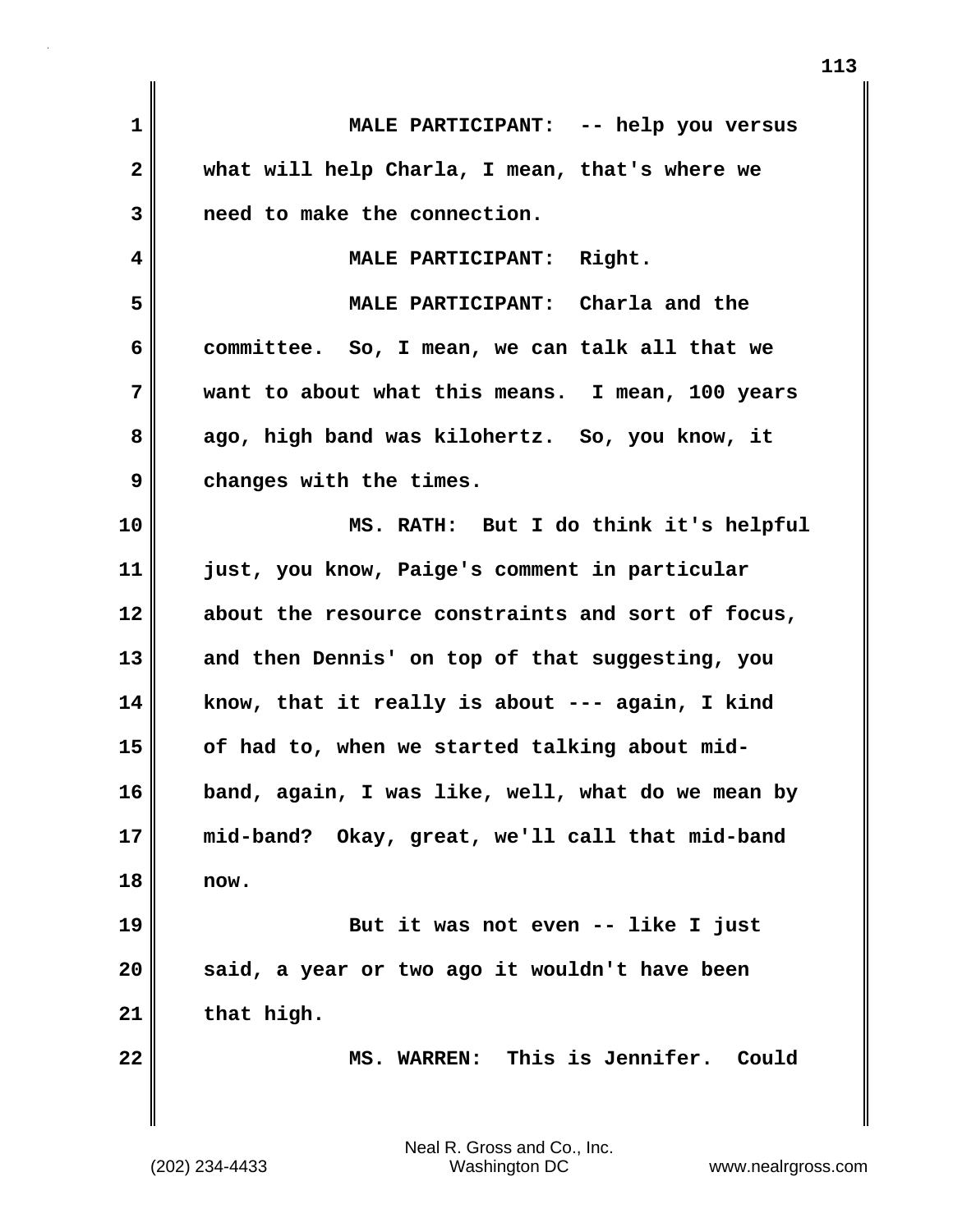**1 I get in here? 2 CO-CHAIR ALDER: Go ahead, Jennifer, 3 you're up. 4 MS. WARREN: Great. I also think that 5 focusing on band ranges is important because of 6 the fact that this approach varies significantly 7 by sub-sector of the industry. So high range and 8 mid range haven't varied as much for the 9 satellite industry as, you know, the shift within 10 the wireless industry. 11** But more importantly, internationally, **12 none of this translates, whereas band ranges do. 13 And if we're going to be talking about 14 harmonization and scale, I think that's a better 15 opportunity for alignment. So I would support 16 this change. Thank you. 17 CO-CHAIR ALDER: Thanks, Jennifer. 18 Donna? 19 MS. BETHEA MURPHY: Yes. Donna Bethea 20 Murphy from Inmarsat. I agree with the previous 21 speakers, that is that each band has a different 22 propagation characteristic. So maybe we talk in**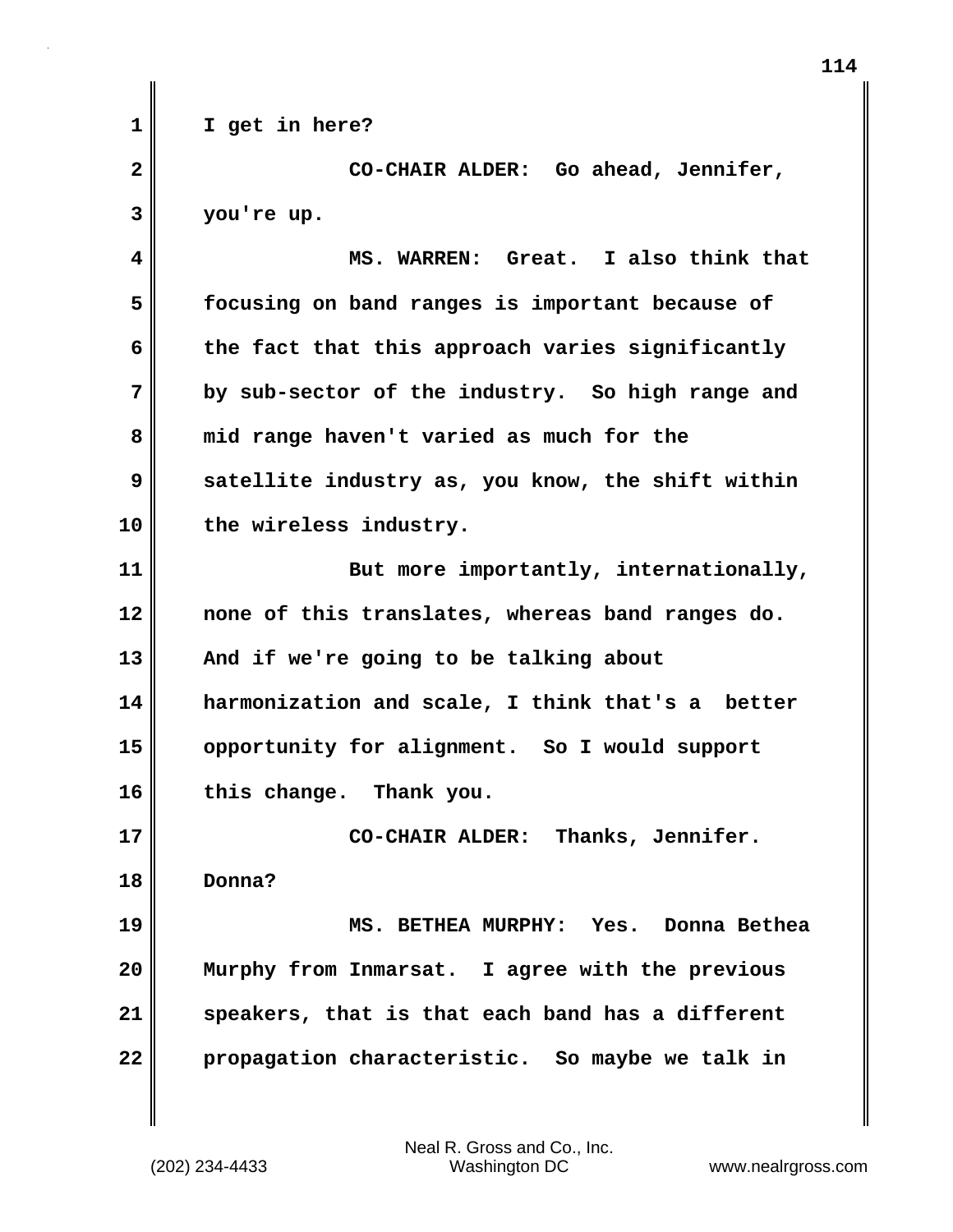**1 specificity associated with propagation**

**2 characteristics or bands, and assuming everyone 3 knows what the propagation characteristics are 4 that are associated with those.**

**5 But I think that when we're looking at 6 sort of, you know, writing a bigger document, we 7 have to consider the --- and I know we're trying 8 to bring this to a higher level, but I think when 9 you look at the service, the applications, the 10 coverage, and even if you're talking about, let's 11 take for example satellite service, well, you 12 could have a mobile satellite service. You could 13 have someone providing broadcast within the 14 mobile satellite service, or broadcasting within 15 the fixed satellite service.**

**16 And I think each time you look at the 17 characteristics, the dynamics with sharing or, 18 you know, how you can fit other services in, 19 changes.**

**20 And I do think it's interesting as we 21 look to sort of make everything the same, even if 22 we're looking at --- not looking at worst cases**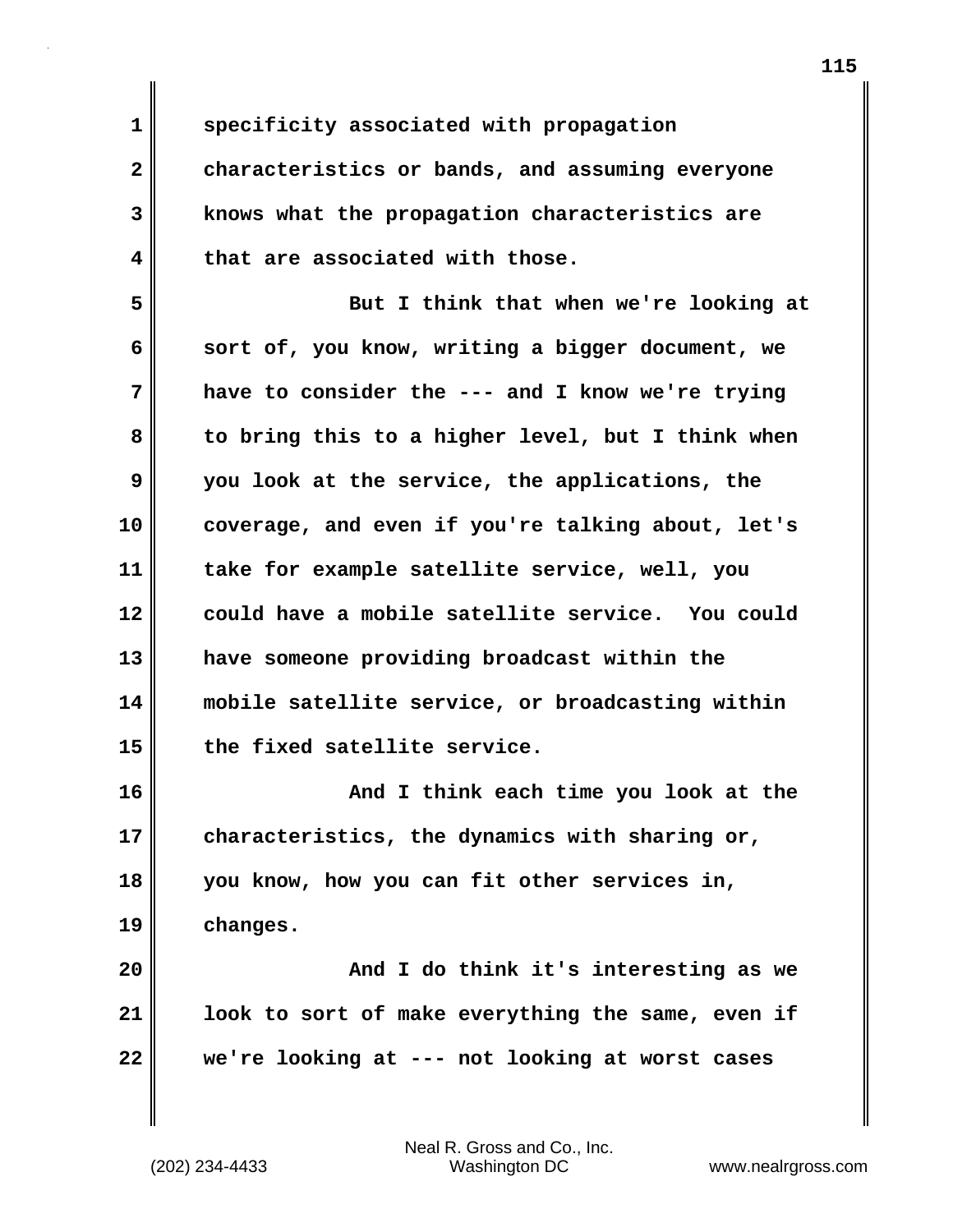**1 like Julie was talking about before. If you have 2 a frequency band where you have lots of different 3 applications in there, what you may be doing is 4 rewarding the one system that was built, instead 5 of being built to sort of maximize the use, the 6 one system that is built sort of, you know, at 7 the mid-level.**

**8** So I think that this group has an **9 interesting task. And I think that there are a 10 lot of things that we need to look at to put out 11 something that is usable, that someone can make a 12 decision about. And I think that we will have to 13 get a little bit into specificity as opposed to 14 sort of generic things.**

**15 CO-CHAIR ALDER: All right. Any other 16 comments on the phone?**

**17 (No audible response)**

**18 CO-CHAIR ALDER: All right. Thank 19 you, Charla. That was great. And, I guess, 20 Charla, anything else, or we'll move on? 21 MS. RATH: No, that's it. Thanks. 22 CO-CHAIR ALDER: All right. With**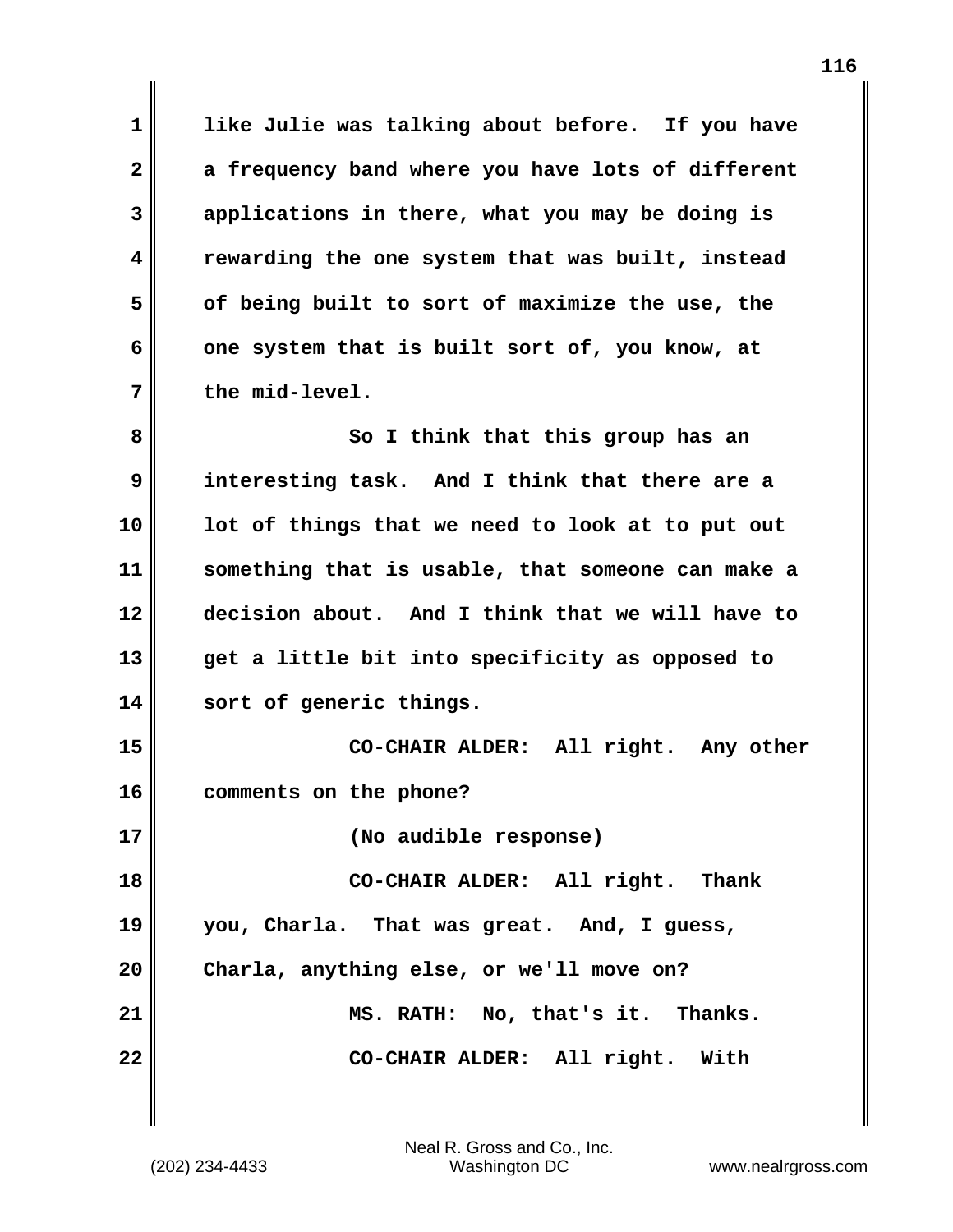**1 that, we will move onto the Enforcement 2 Subcommittee. And I think Paul's going to 3 present. Am I correct? 4 MR. KOLODZY: Well, again, my cohort, 5 I think, is also on the phone right now, Mark 6 Crosby. 7 MR. CROSBY: Yes, I am. But you have 8 the conn, Paul. Go ahead. 9 MR. KOLODZY: Okay. Which means I can 10 blame him, good. 11 (Laughter) 12 MR. KOLODZY: Okay. This group has 13 been struggling a little bit and trying to get 14 some momentum going. We've been --- there's been 15 some meetings going on. We're trying to be 16 different than the previous --- actually some of 17 the questions we were asked were different than 18 the previous Enforcement Committee questions. 19 And so we were trying to address, you 20 know, how to, you know, some of the technologies, 21 some of the possibilities that are out there for 22 doing enforcement. What are some of the**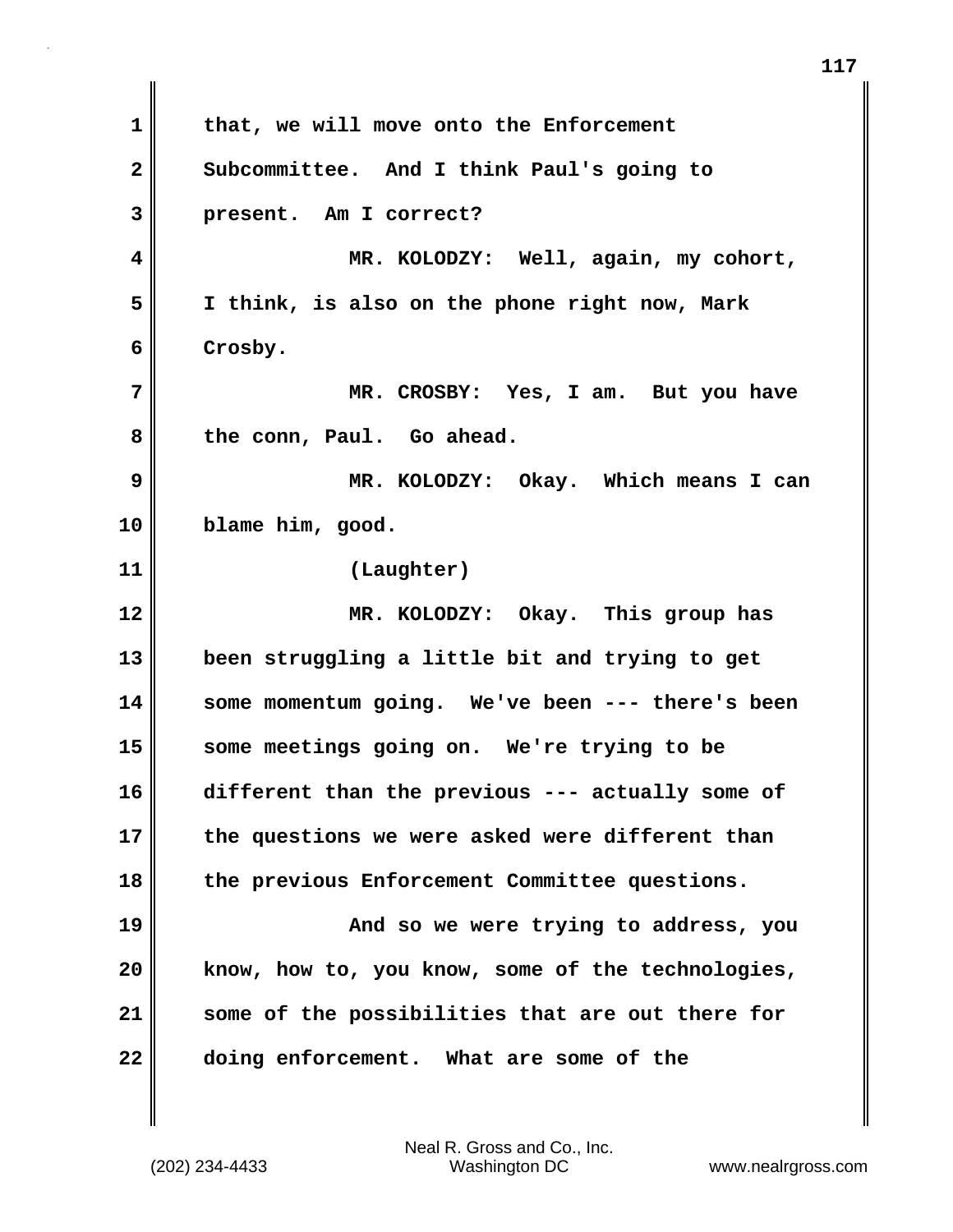**1 technology pieces, and what are some of the 2 things that are going on in the 5G world that are 3 unique for enforcement that should be brought on? 4 Those are essentially the questions 5 that you asked and sort of asking what do we 6 recommend to try to do to move forward in the 7 automated enforcement area. And you can see here 8 all the members. We've had -- everybody has been 9 involved one time or another in some of the 10 meetings.**

**11 If we go to the next slide, how we 12 kind of broke it up as a group, and I'm just 13 going to go quickly through this, was simply to 14 bring up , in a sense, four different groups, one 15 of them to look at the background area and ask 16 the question, you know, hey, what has been going 17 on in enforcement? How is enforcement being 18 done? How is automated enforcement being done at 19 the present time and, in trying to link back into 20 other studies that are going on, so it's not 21 simply we're trying to recreate and repeat other 22 work.**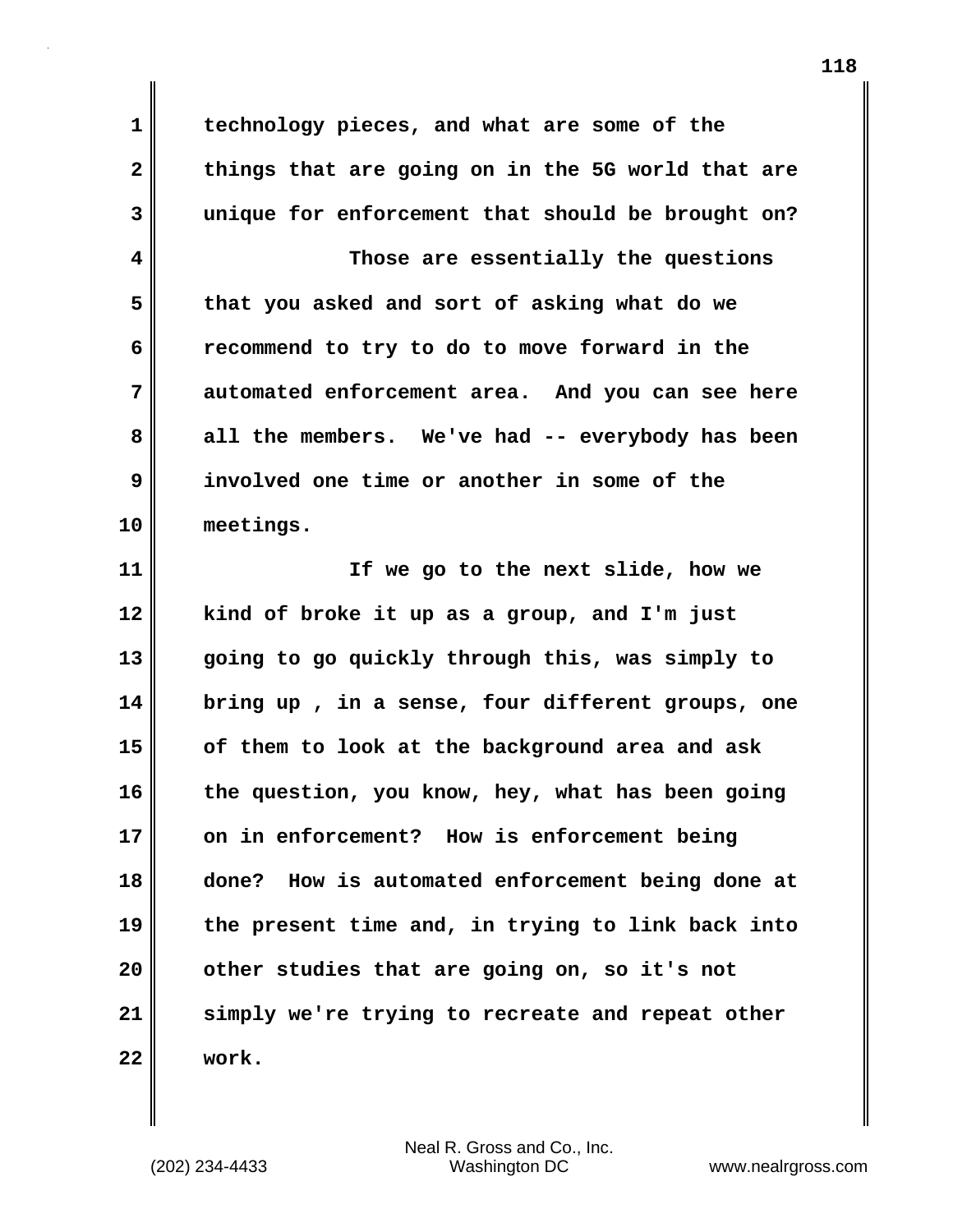| $\mathbf{1}$            | The other aspect was then, okay, what             |
|-------------------------|---------------------------------------------------|
| $\overline{\mathbf{2}}$ | is currently out there today that we can take     |
| 3                       | advantage of with respect to enforcement and      |
| 4                       | automate the system. So what's, like, right now   |
| 5                       | available, what's on the mark, what's out there,  |
| 6                       | and what are the ramifications legally and        |
| 7                       | policy-wise? Because that would be sort of like   |
| 8                       | the near-term or the low hanging fruit in the     |
| 9                       | sense of trying to look at for enforcement.       |
| 10                      | Group 3 was trying to look at, hey,               |
| 11                      | what's really technically possible, and what is   |
| 12                      | out there that, if we actually started bringing   |
| 13                      | into the system, that would sort of try to build  |
| 14                      | up new automated enforcement mechanisms which, at |
| 15                      | the end, I think what you're looking for is       |
| 16                      | trying to understand how you can use automate     |
| 17                      | enforcements to push sharing to a new level.      |
| 18                      | And that's really what your goal is,              |
| 19                      | it's not really just to enforce the mechanisms.   |
| 20                      | But right now, we tend to build enforcements or   |
| 21                      | rules for sharing based upon that there is no     |
| 22                      | enforcement mechanism.                            |

(202) 234-4433 Washington DC www.nealrgross.com Neal R. Gross and Co., Inc.

 $\mathbf{l}$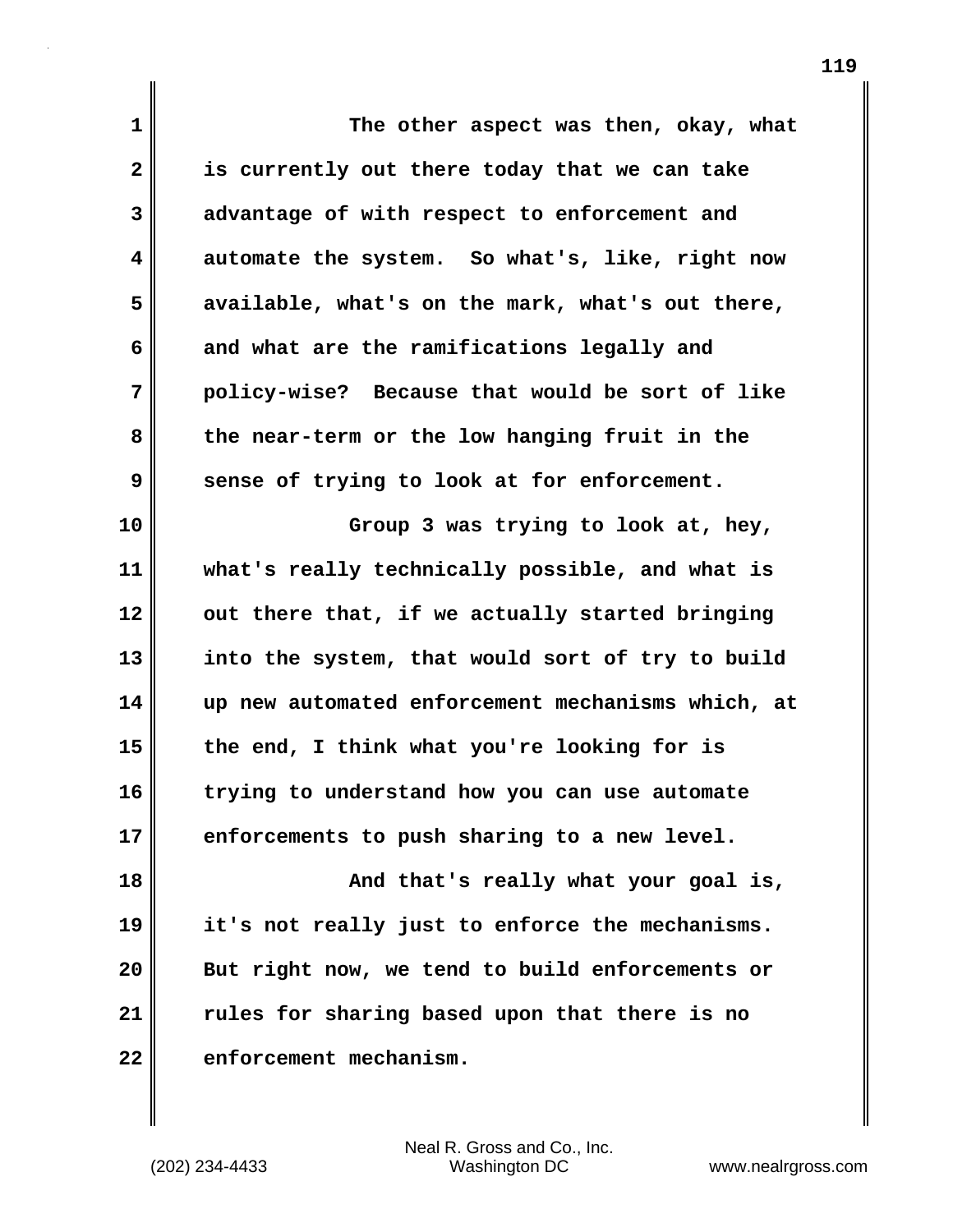| $\mathbf 1$  | So you have to actually be very                   |
|--------------|---------------------------------------------------|
| $\mathbf{2}$ | conservative and try to back off, versus if you   |
| 3            | have some automated ways, so all those corner     |
| 4            | cases that we tend to look at, if you can         |
| 5            | automate those out, now you can actually be much  |
| 6            | more aggressive, I believe, in the enforcement    |
| 7            | process. And so that's what this Group 3 is       |
| 8            | trying to ask, you know, "What can you do there?" |
| 9            | And then Group 4 was trying to look               |
| 10           | at, hey, what is the 5G specific? And you're      |
| 11           | going to hear a little bit about some of those    |
| 12           | aspects.                                          |
| 13           | We've met a few times, as I said.                 |
| 14           | Look at everything you have here as a work in     |
| 15           | progress. This is an interim report. This is      |
| 16           | when we talk about recommendations or findings,   |
| 17           | they have not been thoroughly vetted by the       |
| 18           | group. We are just getting to that point.<br>So   |
| 19           | take these with, as I said, a grain of salt as we |
| 20           | move forward here. So (inaudible) what, you're    |
| 21           | thinking of this?                                 |
| 22           | But feedback as to areas where you may            |

(202) 234-4433 Washington DC www.nealrgross.com Neal R. Gross and Co., Inc.

 $\mathbf{I}$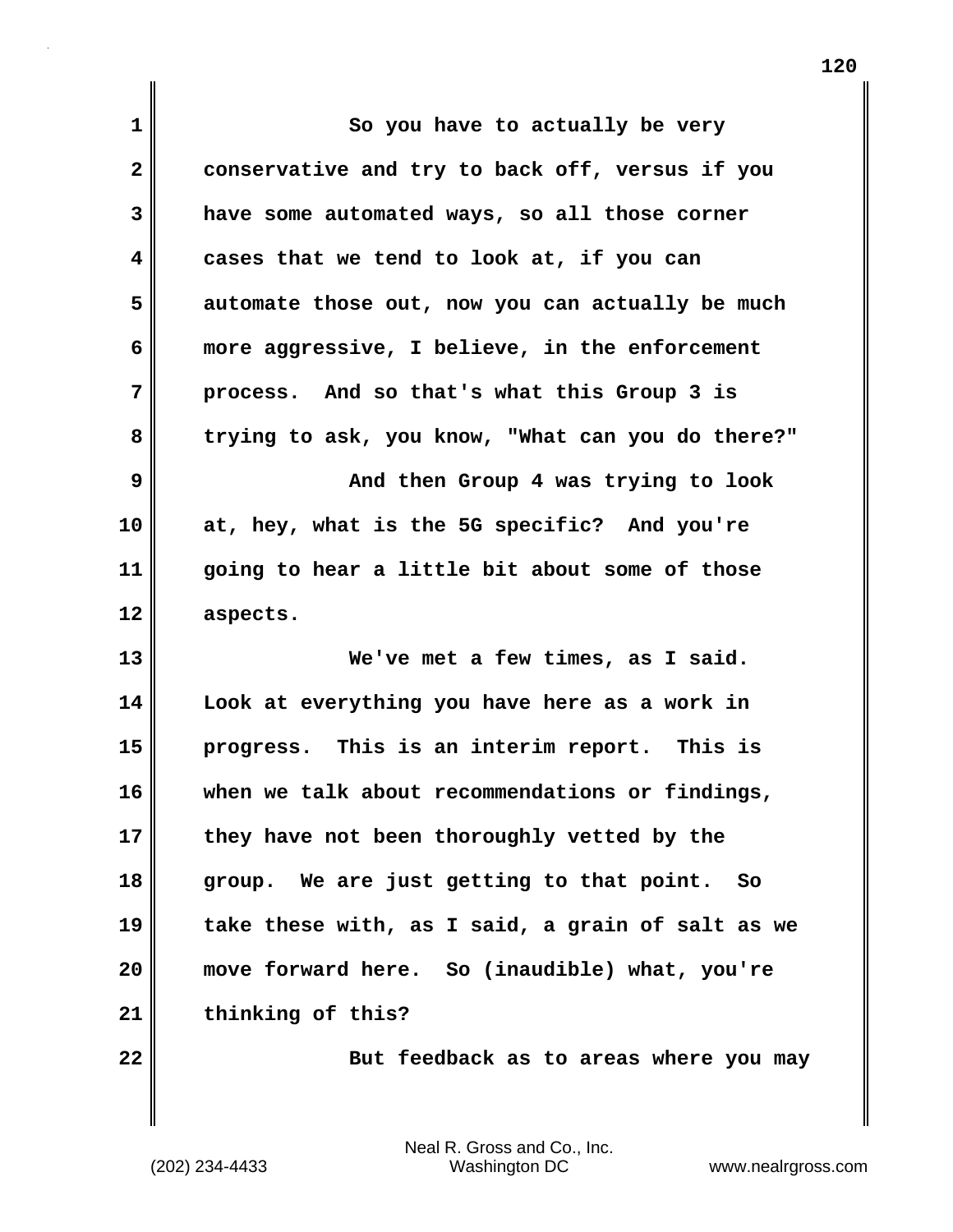**1 not have been looking at that we should be 2 looking at, I think, it would be very valuable 3 right now.**

**4 And I think the rest of the committee, 5 you know, as we get done with this, feel free to 6 jump in and kind of expound on a little bit of 7 some of the ideas we were putting out here. The 8 status, as I said, we're doing these preliminary 9 findings, and these are raw materials.**

**10 The next slide, the next slide. So 11 the activities, we've had multiple meetings, 12 we've actually developed a bibliography of prior 13 work thanks to the Group 1 activities. We have a 14 list of references and contacts where they've 15 been looking, and you'll see a little bit later 16 on, trying to talk to interference hunters and 17 the like, and trying to understand a little bit 18 about how they're doing it to see how you can 19 automate some of those processes. And we're 20 talking to equipment manufacturers about what is 21 possible.**

**22 If you go to the next slide, so the**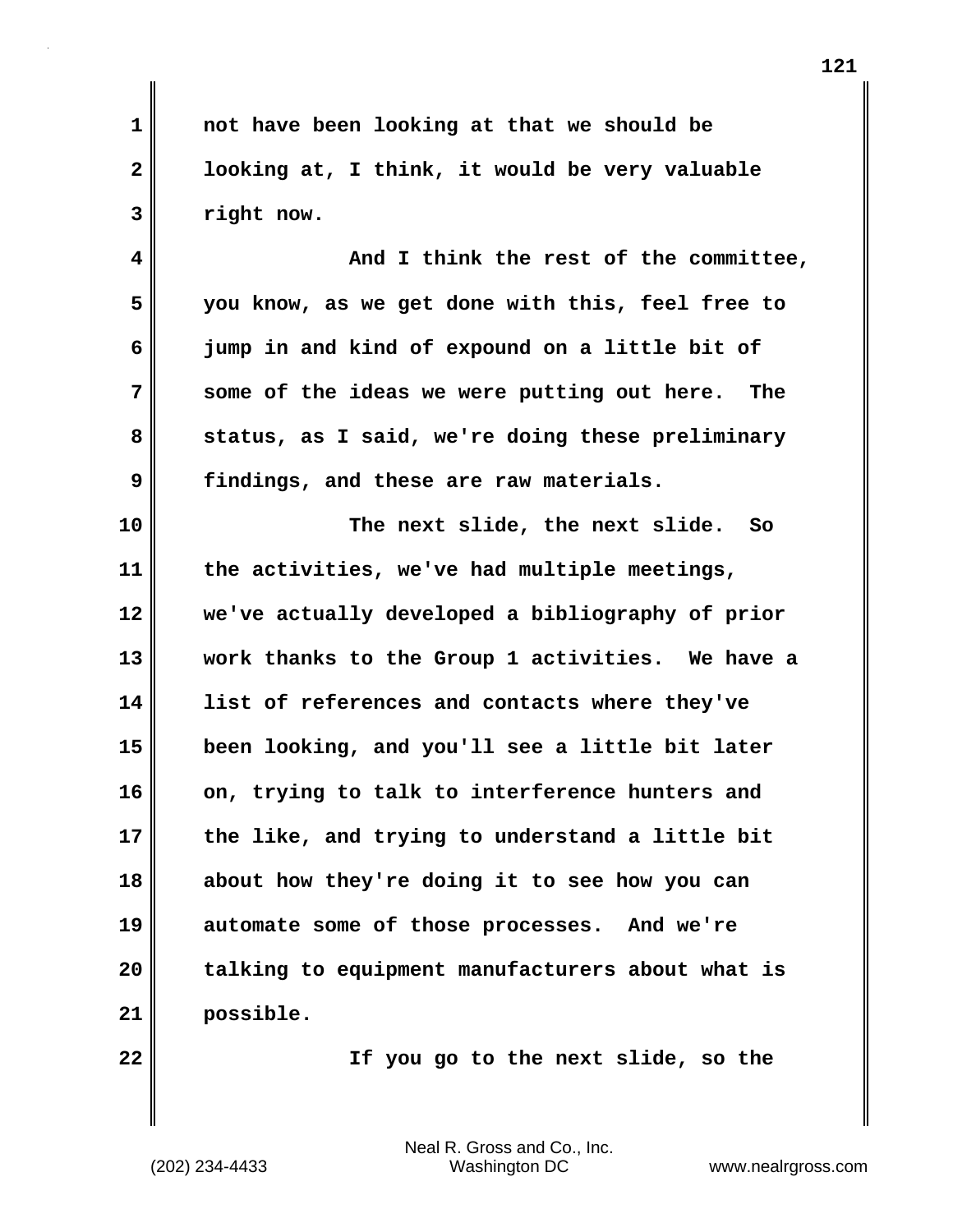**1 preliminary findings on this, again, preliminary 2 should be double, triple underlined, okay. First 3 of all, which is kind of interesting to note, is 4 that most companies hire consultants, at least 5 the smaller companies, to find their 6 interference. When they have a problem, they 7 actually hire out. 8** Some larger companies, like I would **9 presume the big wireless carriers, will have 10 internal teams. But in general, all the other 11 players are all looking at some individuals, like 12 your interference hunter people, or whatever, to 13 go out and find that. 14 And they break up the interference 15 into really the three types. One of them which 16 is, believe it or not, one of the biggest cases 17 is intra-system or self-interference. We find 18 that a lot. 19 The other one is that somebody, one 20 group, one item, one person, one emitter, causing 21 problems. So you're just trying to find that 22 emitter.**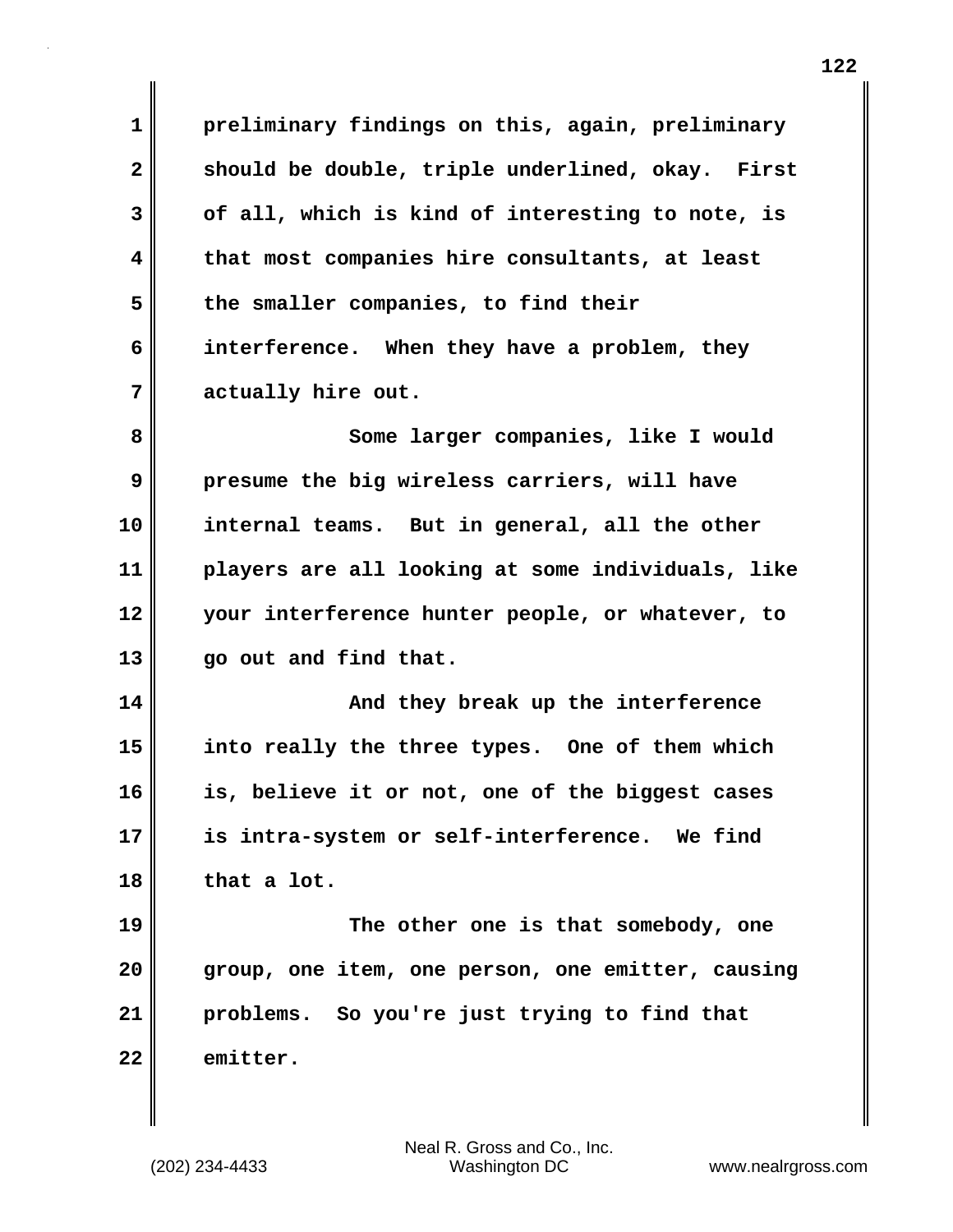**1 And the other one, as we talked about 2 before, and Julie was looking at it, is the rise 3 in the noise floor, is that all of a sudden, 4 we're having a problem in general here, it's no 5 longer very specific, find that. 6 So when you talk about automated 7 enforcement, and you look at somewhat in the AWS-8 3 band that I've been involved with, it's almost, 9 like, widespread when you're seeing the whole 10 noise floor rising up because of many, many users 11 integrating together. You have to look at that 12 differently than you can look at, hey, there's 13 just a hot spot there, and I need to be 14 addressing it. So we find that. 15 We also find out that, really, there 16 are limits. And I invite some of the committee 17 members to comment on this later, there's a limit 18 to what consultants can actually do. You know, 19 there's only so far they can go in the sense of 20 locating people and tracking them in, like, due 21 to legal or policy issues, and especially in the 22 privacy area, and the ability to access**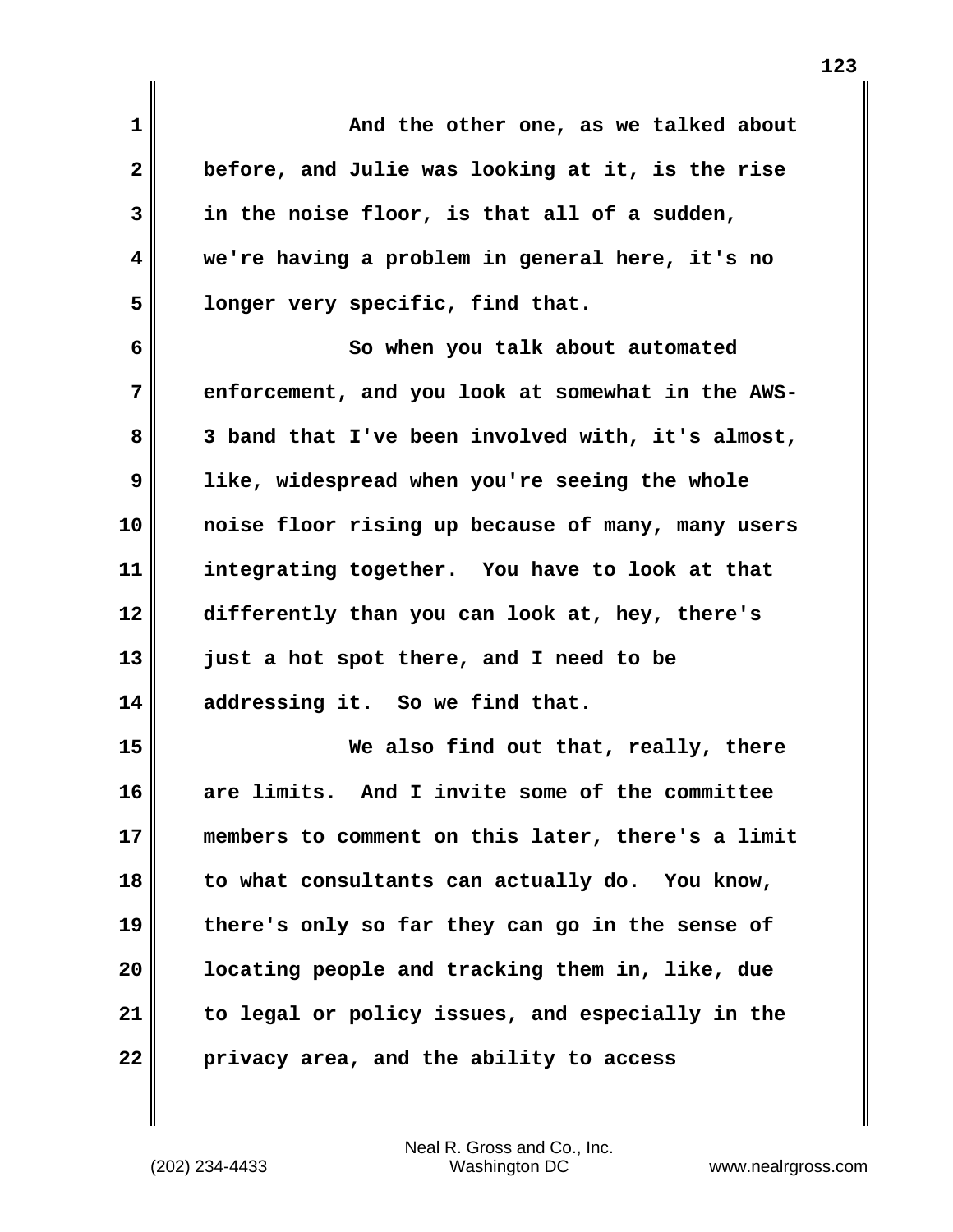**1 particular locations so they can determine what's 2 really going on.**

**3** So in overall, just even using these **4 kind of mechanisms, if you don't find some way of 5 automating it, you still are going to have to 6 bring in outside teams from the regulatory 7 agencies to actually have the ability to break 8 through these privacy and access issues. Or 9 you're going to need policy changes to allow that 10 to occur. And that's a sticky wicket. 11 Automated systems tend to be also 12 applying just to current waveforms. So 13 basically, people build systems that do WiFi 14 hunters, that do, you know, looking for cellular 15 bands and all this stuff. They don't build 16 systems that actually cross the board and 17 actually can use waveforms that aren't 18 standardized. 19 And so therefore, if you're actually 20 trying to locate somebody who's using a waveform 21 that is not using one of the standard waveforms,**

**22 you have a tough time at this. And so therefore,**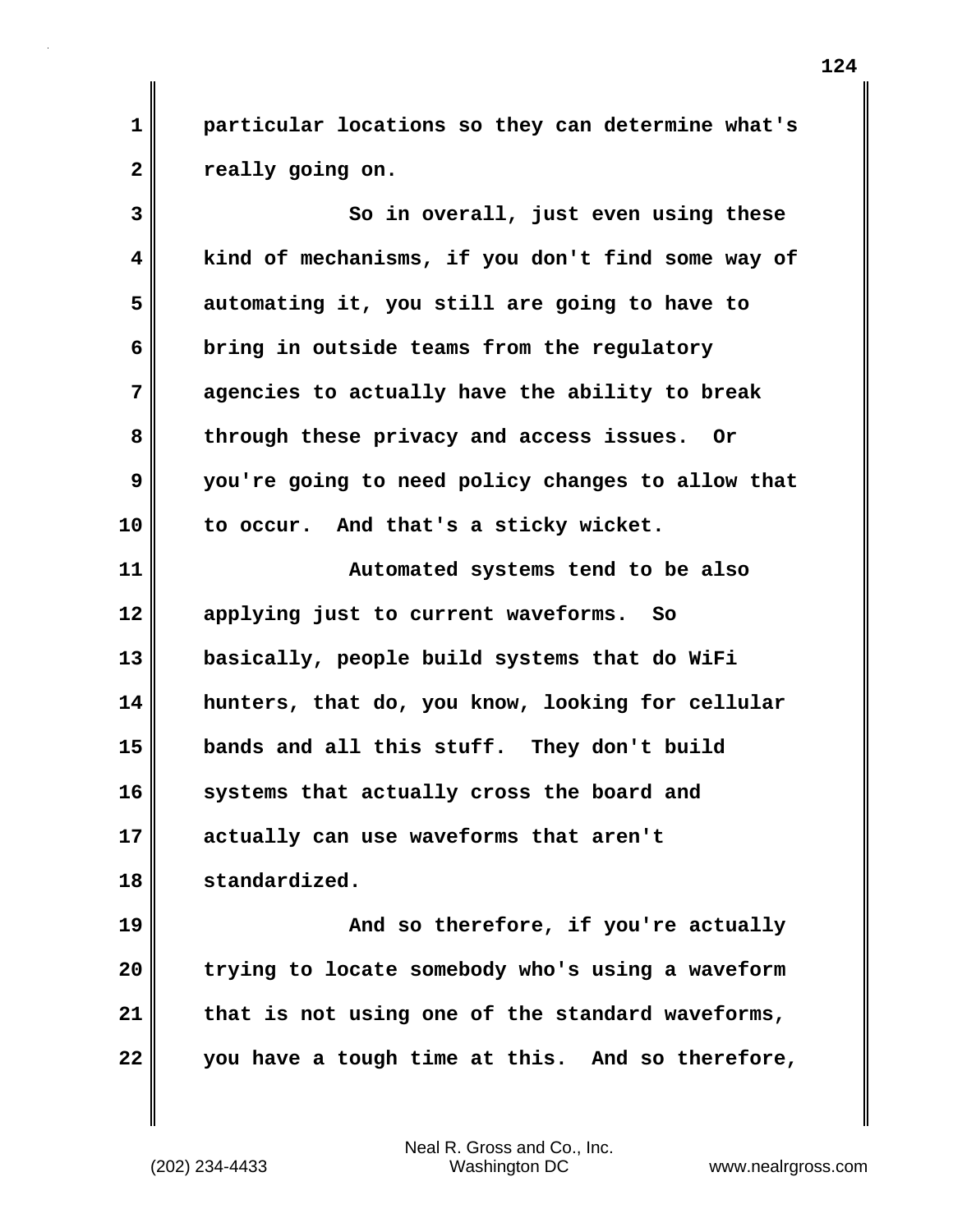**1 there's a whole technology built up there. 2 Instead of using energy detectors or 3 using something actually much more sophisticated, 4 you're going to need much more sophisticated 5 technology to be able to hide, I mean, to find 6 some of these people who are using waveforms that 7 are not standardized waveforms. 8 The next slide, some of the evolving 9 challenges that happen, giving that as a 10 backdrop, essentially you're getting to smaller 11 and smaller cells. So now it's no longer just a 12 big stick looking for who's interfering 13 associated with them. It can be in so many 14 different characteristics. You have to somehow 15 understand how to break those up. 16 As I was saying, even though there is 17 more cells, they're getting closer together, and 18 that the capacity and latency constraints now, 19 interference now could be on latency not just on 20 pure dropping something out and the like. And 21 this actually goes to some of the questions I was 22 asking the ITS folks, which is how are you**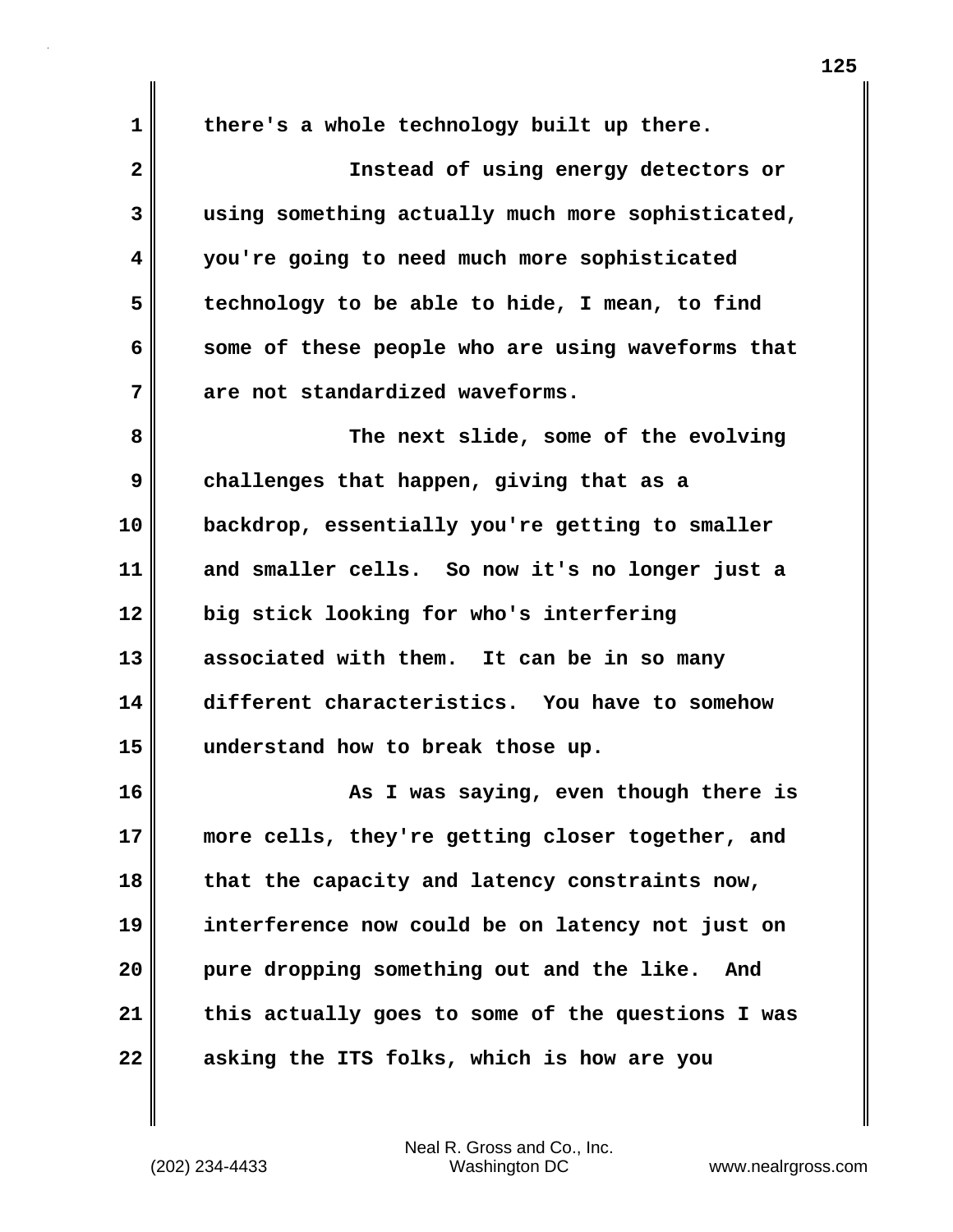1 **looking at interference.** 

| $\mathbf{2}$ | And some of the new challenges that               |
|--------------|---------------------------------------------------|
| 3            | are going on in the 5G world, the whole area of   |
| 4            | device to device communications is now coming up. |
| 5            | And so now interference, which is associated with |
| 6            | the device to device, is something that probably  |
| 7            | many of us are not thinking about.                |
| 8            | We also have to deal with what is                 |
| 9            | interference when you have adaptable rise         |
| 10           | (phonetic)***1:59:40. And considering that is     |
| 11           | now being employed not only in the high frequency |
| 12           | bands, but it's actually in distributed and non-  |
| 13           | distributed MIMO systems. It's actually becoming  |
| 14           | more prevalent.                                   |
| 15           | And you also have --- the systems are             |
| 16           | already doing dynamic framing which means that,   |
| 17           | when you're trying to actually understand what    |
| 18           | interference is, you have to put it in the        |
| 19           | context of how it's changing its frame sizes      |
| 20           | which actually indicates what kind of             |
| 21           | interference you actually are getting. And so     |
| 22           | those are kind of the new challenges when you're  |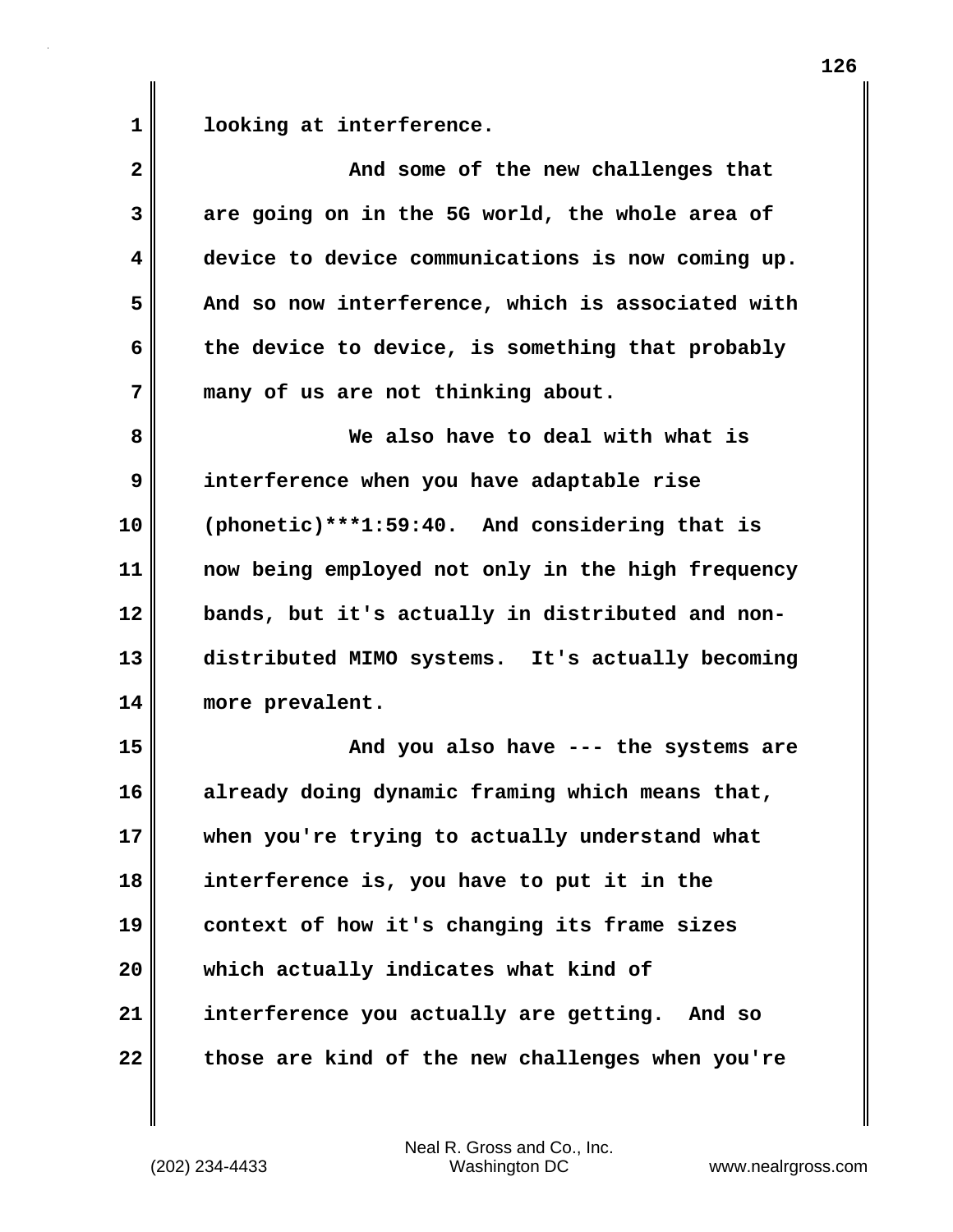**1 trying to go into automated systems.**

| $\overline{\mathbf{2}}$ | But the good news is there's new                  |
|-------------------------|---------------------------------------------------|
| 3                       | capabilities in the sense that, as we go to 5G    |
| 4                       | and these higher band spectrums, there's a lot of |
| 5                       | bandwidth to be had that maybe you might be able  |
| 6                       | to glean off a percent here, a percent there,     |
| 7                       | which gives you a better capability of actually   |
| 8                       | distributing the information around to be able to |
| 9                       | do enforcement.                                   |
| 10                      | Next slide. So again, now that was                |
| 11                      | three underlying of preliminary. This is the      |
| 12                      | four underlying part of the preliminary.          |
| 13                      | (Laughter)                                        |
| 14                      | MR. KOLODZY: And that is one of them              |
| 15                      | --- and pretty much the group has been talking    |
| 16                      | about this, which is how you get best practices   |
| 17                      | or databases of what people have found out before |
| 18                      | to be used by future users, future interference   |
| 19                      | hunters, and the like.                            |
| 20                      | People have built up techniques.<br>In            |
| 21                      | fact, a lot of them are willing to share those    |
| 22                      | techniques, okay. But the question is, is how do  |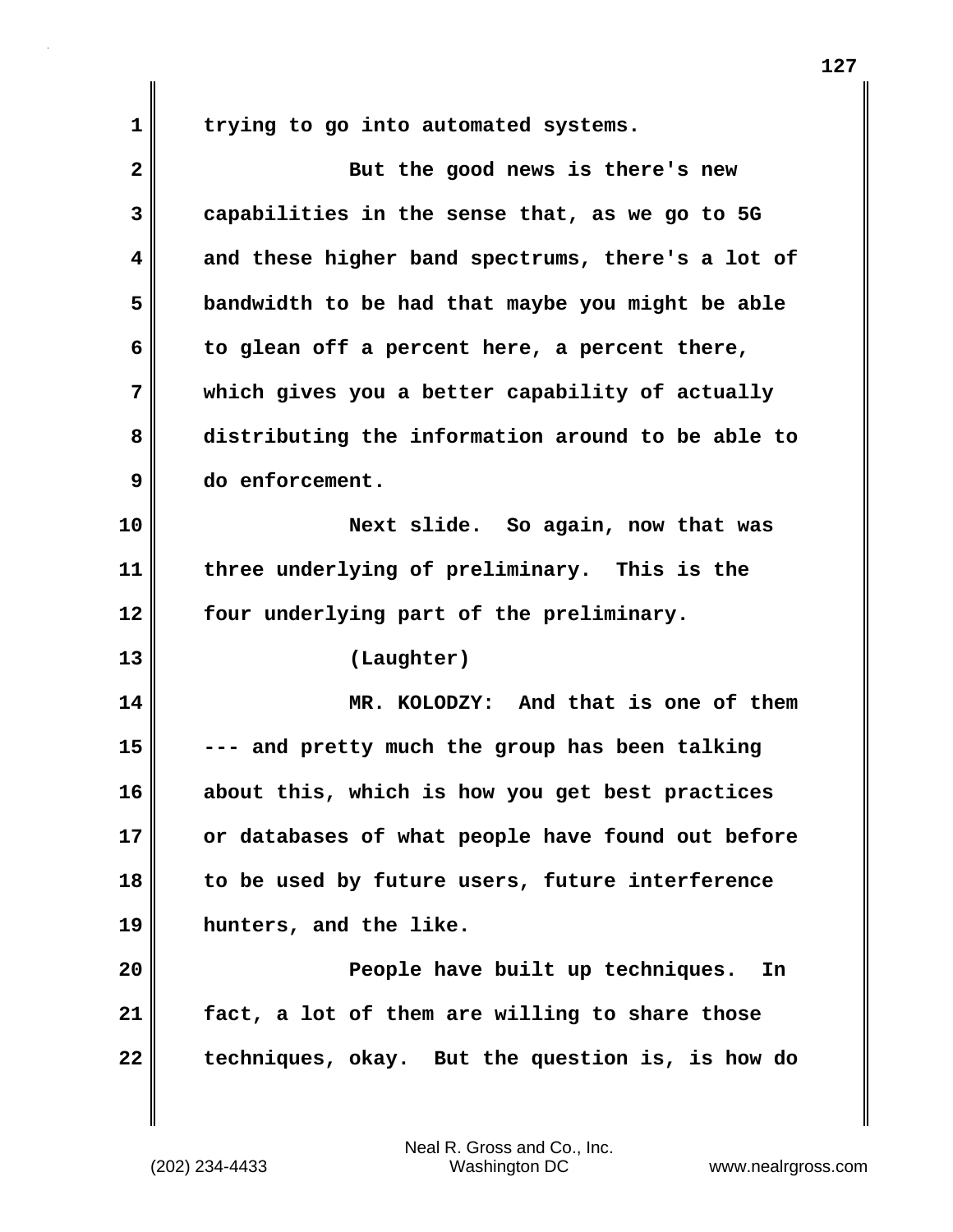| $\mathbf 1$  | you get a database together so that people can    |
|--------------|---------------------------------------------------|
| $\mathbf{2}$ | say, hey, this is how I found, you know, how you  |
| 3            | can locate this kind of interference source and   |
| 4            | the like.                                         |
| 5            | And that's actually a pretty                      |
| 6            | straightforward type of process. The question     |
| 7            | is, how do you actually host something like that? |
| 8            | The next one is how do you actually               |
| 9            | look at transient interference cases and the      |
| 10           | impact of transient interference, okay. And the   |
| 11           | idea is to somehow find a way to study that.      |
| 12           | Because everybody tends to look at, if it's in    |
| 13           | one microsecond, one nanosecond, is that          |
| 14           | interference? Is it one second interference, is   |
| 15           | it one second every second for half a second, for |
| 16           | ten mintes, is that interference? What are all    |
| 17           | these duty cycle issues?                          |
| 18           | And this goes back to the application             |
| 19           | and in the transport phase, not actually in the   |
| 20           | five layer anymore. And that actually gets a lot  |
| 21           | more complicated. So recommending maybe a study   |
| 22           | in that area.                                     |
|              |                                                   |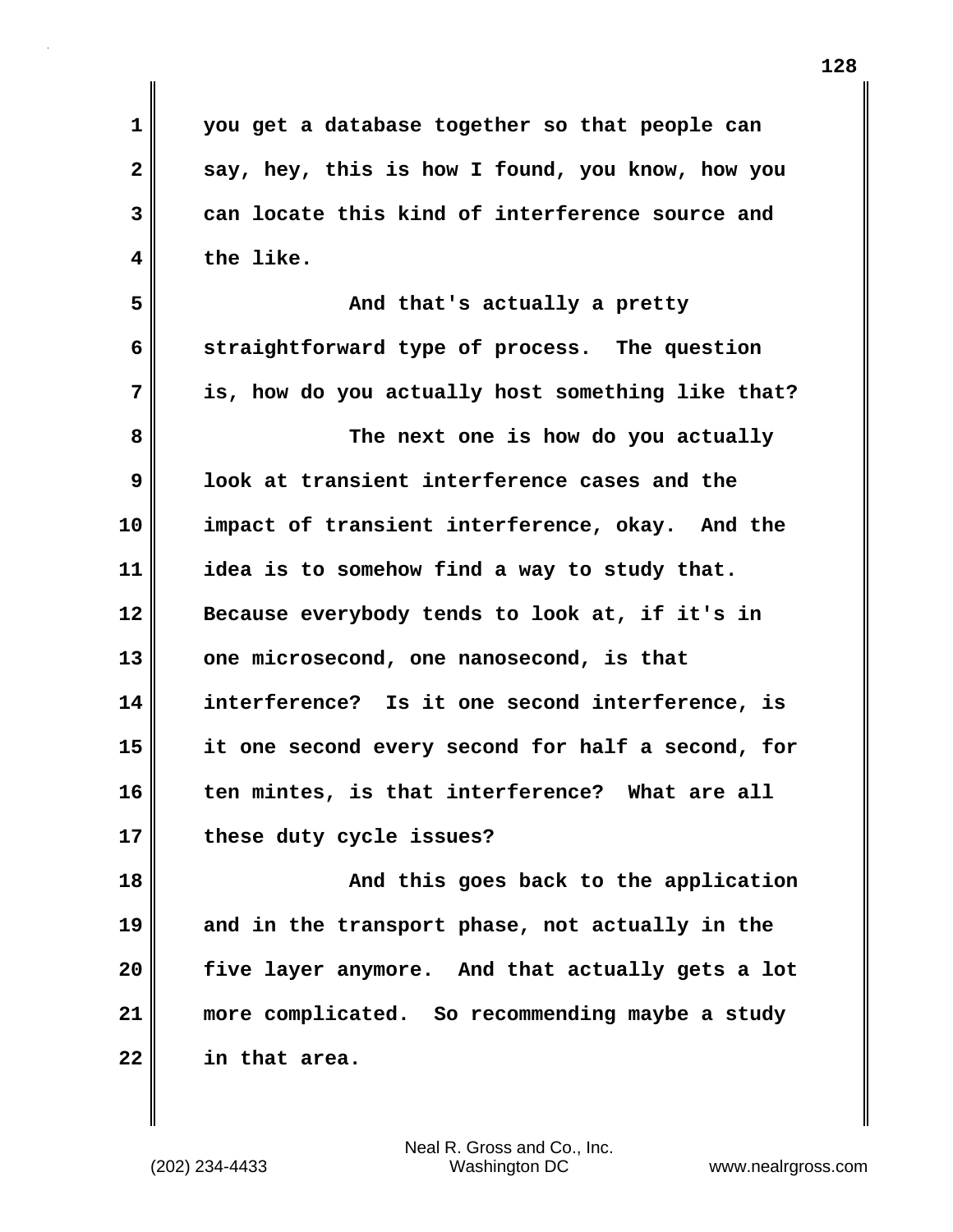| 1  | Trying to also require a machine-                 |
|----|---------------------------------------------------|
| 2  | readable report for interference detection        |
| 3  | systems. So basically, how do you standardize     |
| 4  | the methodology to actually provide the           |
| 5  | information about interference?                   |
| 6  | One possibility is that when you start            |
| 7  | to do sharing, do you actually put in the policy  |
| 8  | or in the technical rules to enable kill switches |
| 9  | or pause transmission switches. Or, we've talked  |
| 10 | about in previous times, beacon IDing and ID      |
| 11 | capability.                                       |
| 12 | So the idea is that you do that in the            |
| 13 | 5G to aid in this machine and machine             |
| 14 | interference diagnostics, also to look at         |
| 15 | analyzing the different enforcement stages of     |
| 16 | automation, all the way from --- it's not that    |
| 17 | you have to go all the way to the step of,        |
| 18 | "Listen, this is the person who's interfering     |
| 19 | with you, and this is how they're interfering     |
| 20 | me," but actually looking at, first of all, I     |
| 21 | want to find if I have interference.              |
| 22 | How do I report that process?<br>How do           |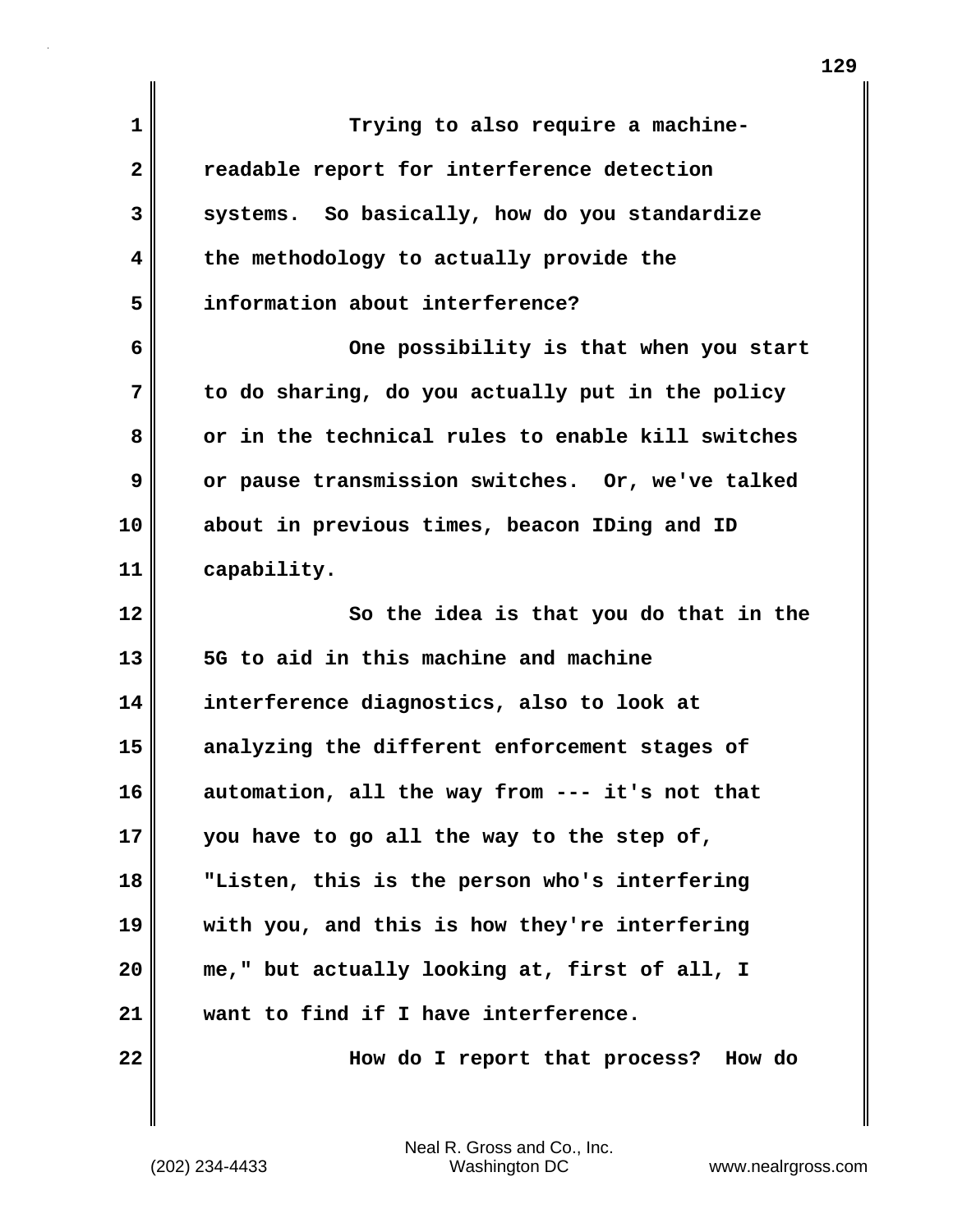**1 I report what the impact of that is, how to 2 report, you know, the characteristics of it, how 3 to report maybe the spacial characteristics of 4 it? So how do you go up the levels instead of 5 just saying enforcement is everything, you know, 6 from beginning detection stages all the way up 7 into the shutting down of the interferer? 8 And finally, and these kind of all tie 9 together, how do you build an automated 10 enforcement architecture? Because that actually 11 is how you're going to be able to fit all these 12 pieces in. 13 And with that, Mark, would you like to 14 add any additional comments? 15 MR. CROSBY: You did a great job, sir. 16 I think my only comment, I think, we covered in 17 the last two bullets. I think one of the issues 18 that we have or challenges that we have is I 19 think it's easier to, you know, work with 20 interference mitigation. 21 You know, you can identify it, and you 22 can figure out where it is, you know, but it's**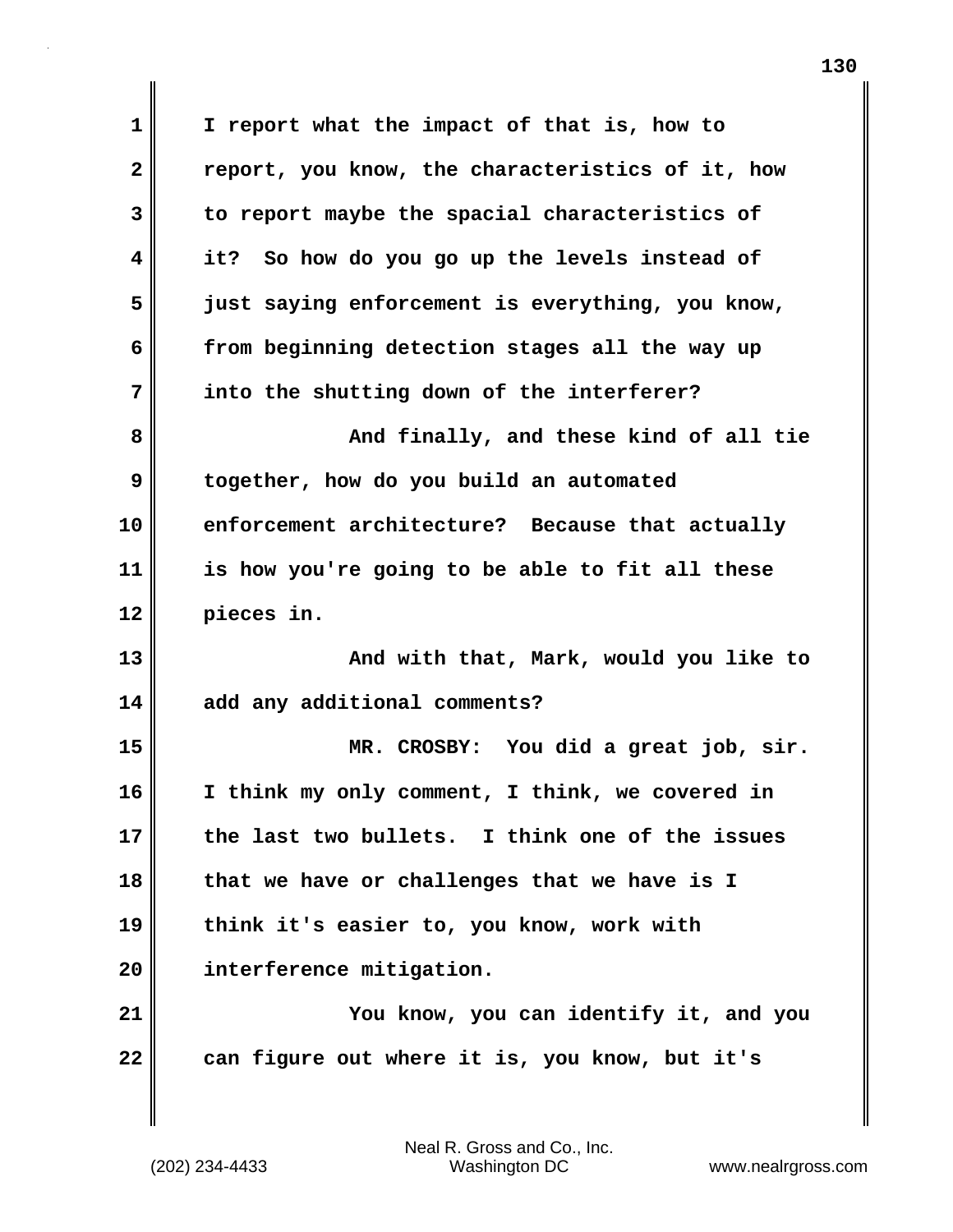**1 not malicious, right. So interference mitigation 2 is, in my opinion, not enforcement. It's maybe a 3 lower piece to it, but it's not an enforcement 4 activity. 5 And sometimes we also get discussions 6 into, well, we're doing enforcement when we have 7 automated means to maintain the integrity of 8 systems. Yes, that's important. But again, I 9 don't think that's enforcement. 10 Enforcement is when somebody, or a 11 group of people, or one person, or even vendors 12 get -- you know, equipment can come in that's not 13 type-accepted, or there's malicious, or maybe not 14 malicious, but rules are broken. And then you've 15 got to fix it. That's enforcement to me. 16 And so I really want the subcommittee 17 to, maybe with Paige's comment, I know 18 interference mitigation is important, but I don't 19 view that personally as an enforcement. 20 Enforcement is when somebody breaks a 21 rule, you know, on purpose or by mistake. But 22 you go after them, and you fix it. That's**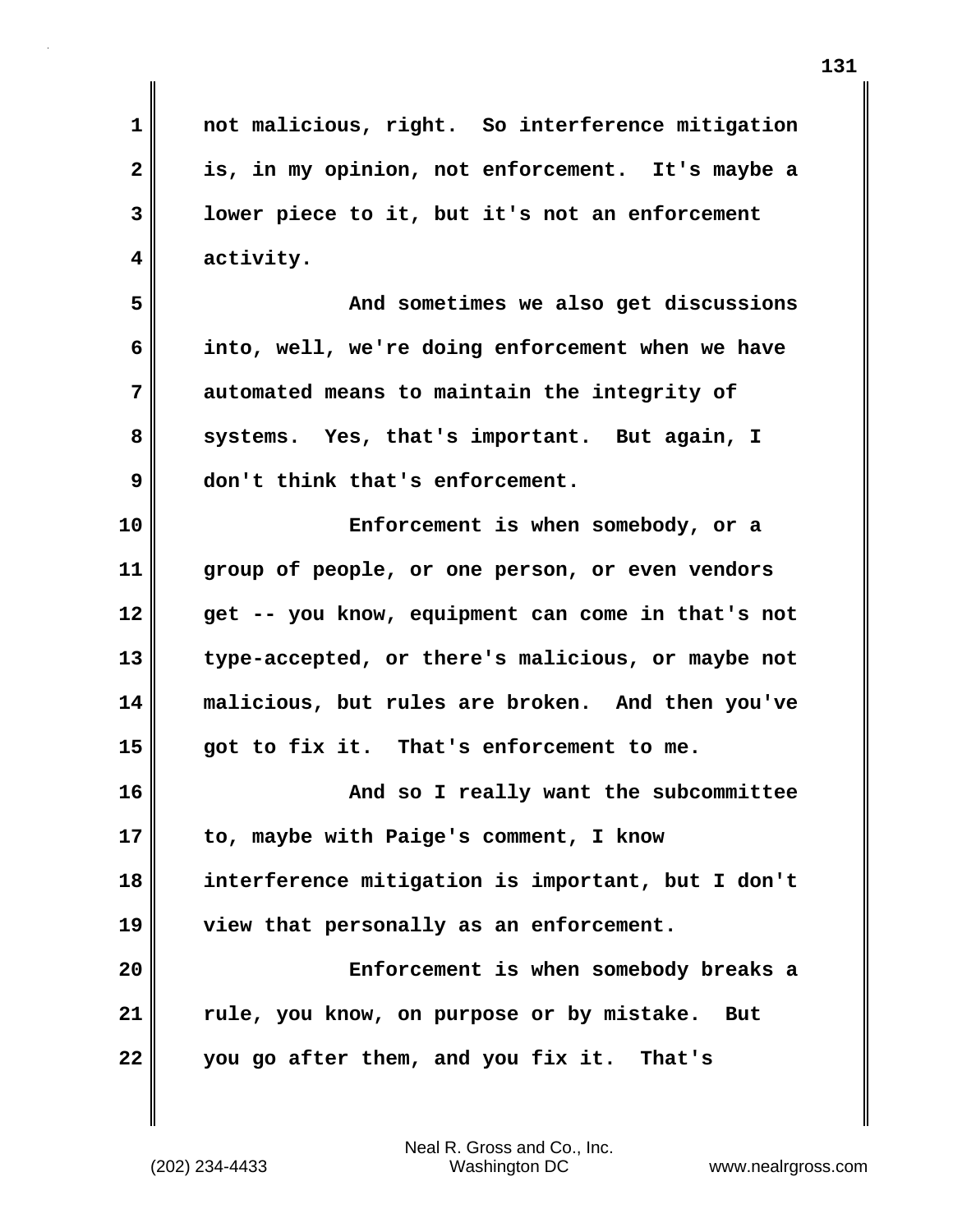**1 enforcement. And, you know, I sort of also have 2 been spending a lot of time reading Dale's emails 3 and I ---**

**4 (Laughter) 5 MR. CROSBY: -- and, you know, Dale's 6 right, you know, in a lot of respects. You know, 7 what are we enforcing? I mean, is this --- do we 8 leave it alone and the parties will take care of 9 it? Because, you know, the speed limit's 55, and 10 they were doing 50? Or enforcement's when 11 somebody's doing 90, and the speed limit's 55. 12 I mean, I think the committee, the**

**13 subcommittee's doing great work. I think we have 14 a lot more to go and further clarification and 15 guidance from Paige, I think, at this time, and 16 the other members of CSMAC, would be helpful.**

**17 MS. ATKINS: Okay, Mark, I'll chime 18 in. This is Paige. And I've said this in past 19 sessions. I'm going to repeat it here. When I 20 use the term enforcement, I use it fairly loosely 21 and broadly.**

**22 It's not just the traditional**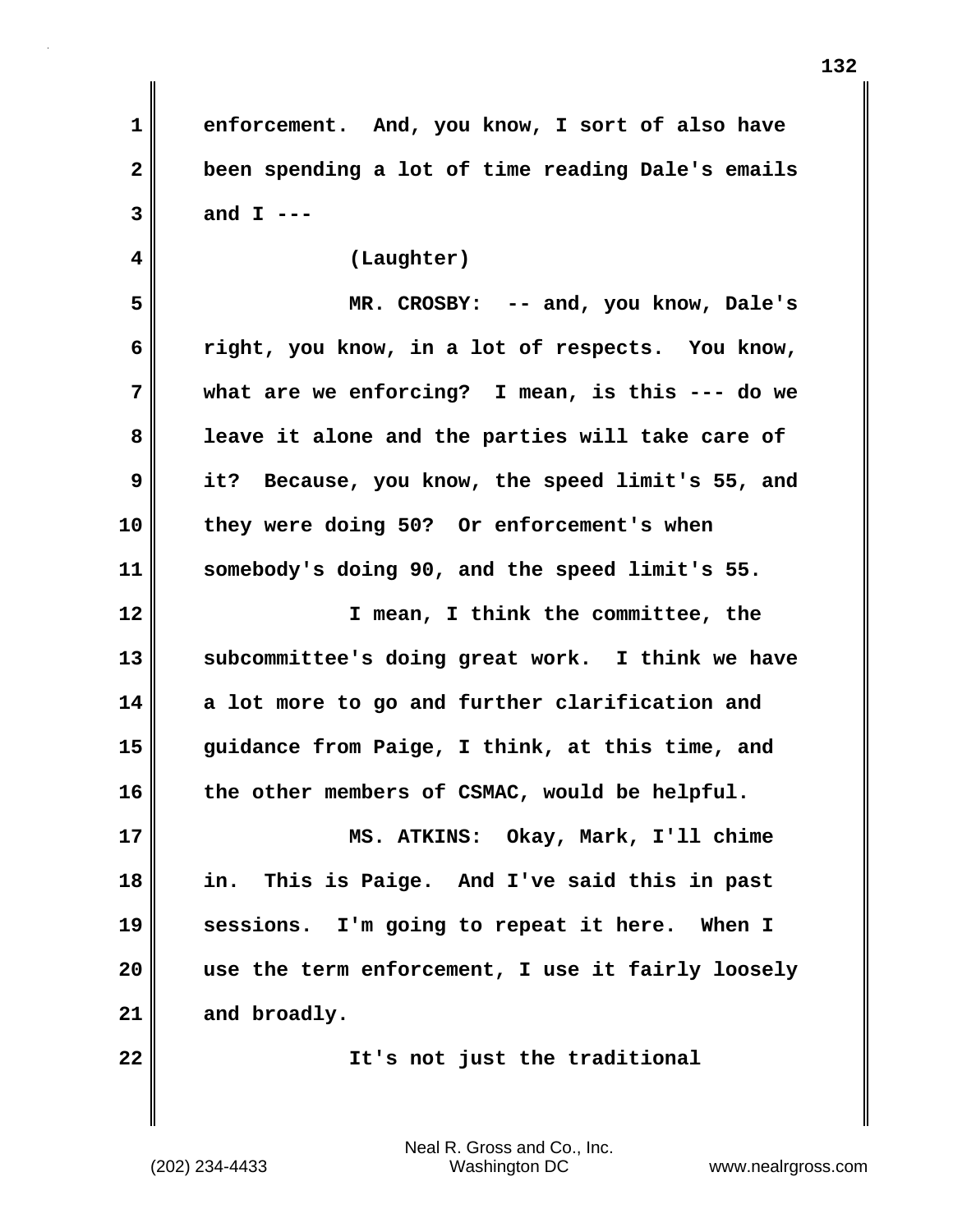**1 enforcement definition or mechanisms, as you 2 describe, but looking more wholistically at how 3 you even prevent interference. You know 4 something's about to occur, and you can prevent 5 it, or you identify and then resolve it. 6 So I've always talked to that term of 7 enforcement, and in context of this subcommittee 8 as a broader context, particularly as you look at 9 automated capabilities that you might want to 10 inject into the, I'll call it the infrastructure, 11 more broadly. 12 I also wanted to just ask a question 13 in terms of --- and this is probably a step too 14 far. But as you look at this problem set, as you 15 look toward the future and things like dynamic 16 spectrum access, software defined radius, 17 software defined networks, then how does that 18 change the dynamic for, no pun intended, or, you 19 know, the framework of what you might be looking 20 at as well? 21 MALE PARTICIPANT: Correct. 22 MR. CROSBY: That's a great question.**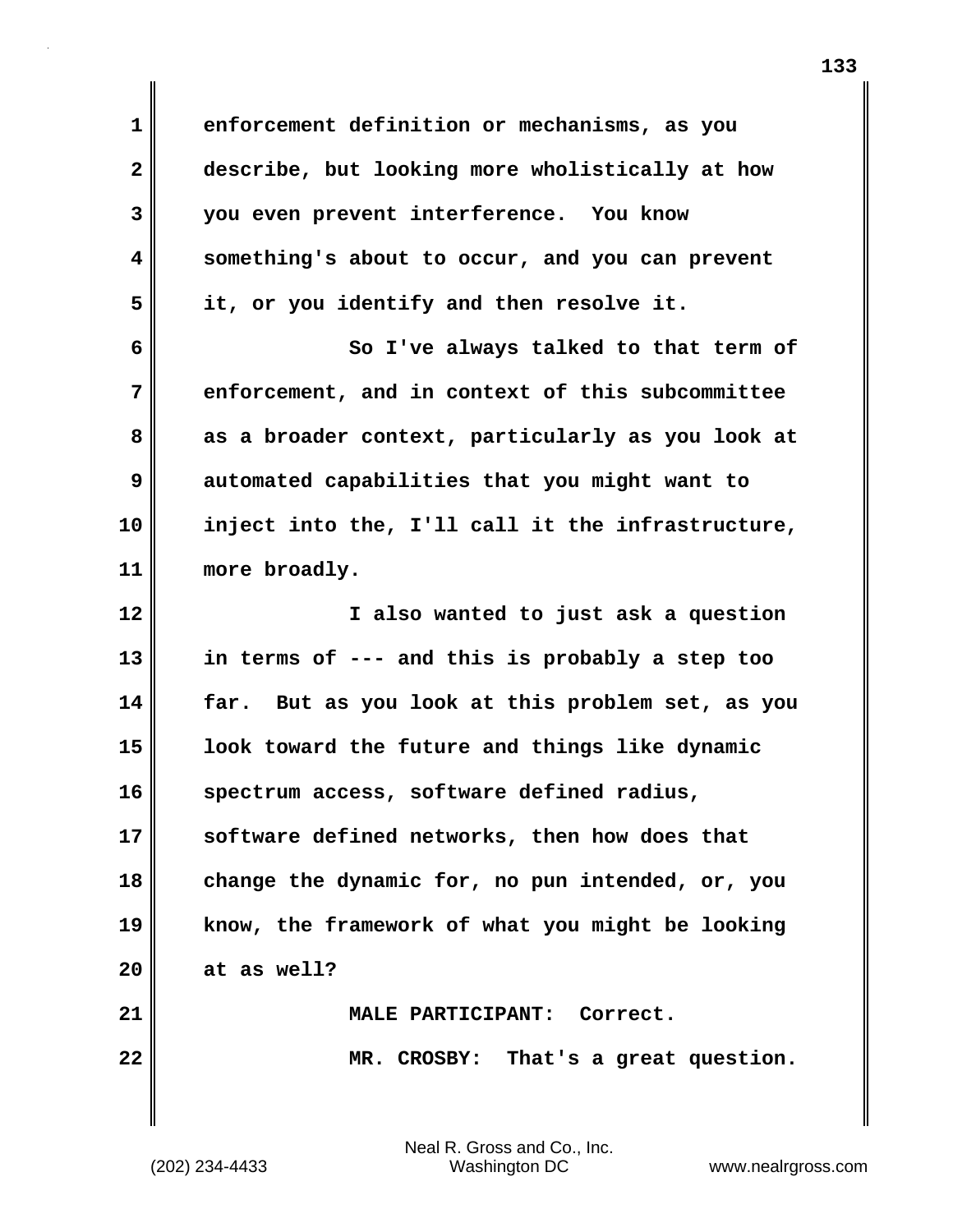**1 One would think that, and listen, I'm no 2 technologist in this, but one would think you'd 3 be able to embed those type of devices or the 4 very sophisticated hopping and, you know, 5 interference mitigation type of software inside 6 those systems and those devices, one would think. 7 But again, maybe I'm a dreamer. 8 My only other comment is, with Paige, 9 I love talking about things like kill switches 10 and the things which is, you know, really hard 11 core enforcement. 12 (Laughter) 13 MALE PARTICIPANT: I appreciate it. 14 MALE PARTICIPANT: It's hard core 15 anytime you say kill anything. 16 MR. CROSBY: No, I mean, again, I like 17 that, Mark, though, you know. And sometimes I 18 understand. 19 MALE PARTICIPANT: Sometimes they call 20 that stop buzzer. But if you want to go full, 21 you know, metal jacket, call it --- 22** CO-CHAIR ALDER: All right, Mark, if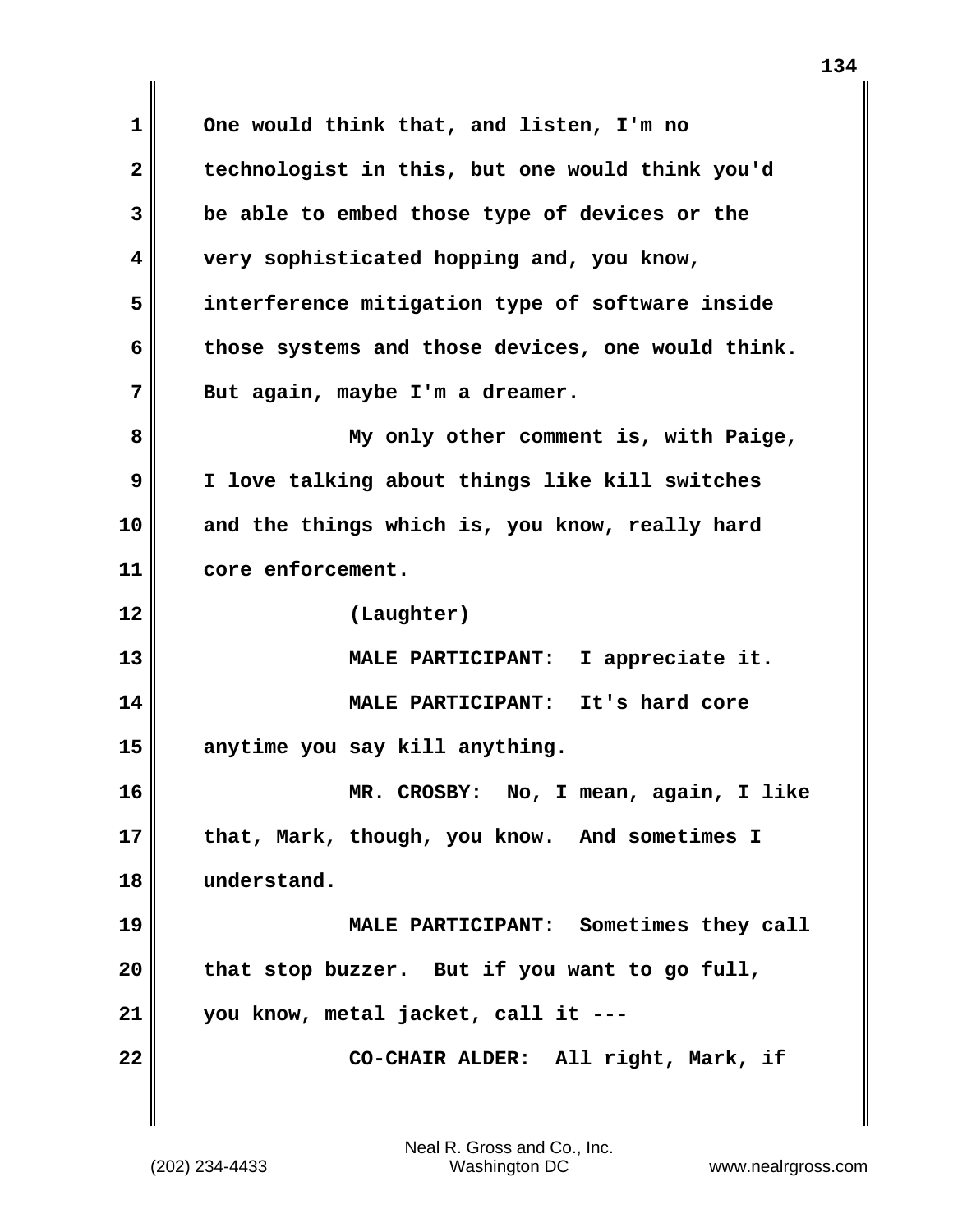| $\mathbf 1$             | you don't have any more, we have a lot tents -- |
|-------------------------|-------------------------------------------------|
| $\overline{\mathbf{2}}$ | MR. CROSBY: I'm done.                           |
| 3                       | CO-CHAIR ALDER: -- up here in the               |
| 4                       | room.                                           |
| 5                       | MR. CROSBY: I'm done.                           |
| 6                       | CO-CHAIR ALDER: Let's move that. I              |
| 7                       | think, Mark, you were actually the first tent.  |
| 8                       | MR. MCHENRY: Yes. So I wanted to                |
| 9                       | make a comment. I said this before. I think     |
| 10                      | you've got some SAS people. I know I'm on this  |
| 11                      | committee, although I have missed the call, so  |
| 12                      | mea culpa. I think Paul's on the committee, and |
| 13                      | I think Curt's on this committee.               |
| 14                      | You're going to have an excellent               |
| 15                      | example of how this is going to work in the     |
| 16                      | context of SAS, CBRS, and ESC. Because right    |
| 17                      | now, in fact, probably in the next couple of    |
| 18                      | weeks, we're going to be meeting with the       |
| 19                      | Commission to talk about enforcement in the     |
| 20                      | context of SAS. And we're talking about         |
| 21                      | interference reporting and enforcement in the   |
| 22                      | context of ESC. So stay tuned.                  |

 $\mathbf{I}$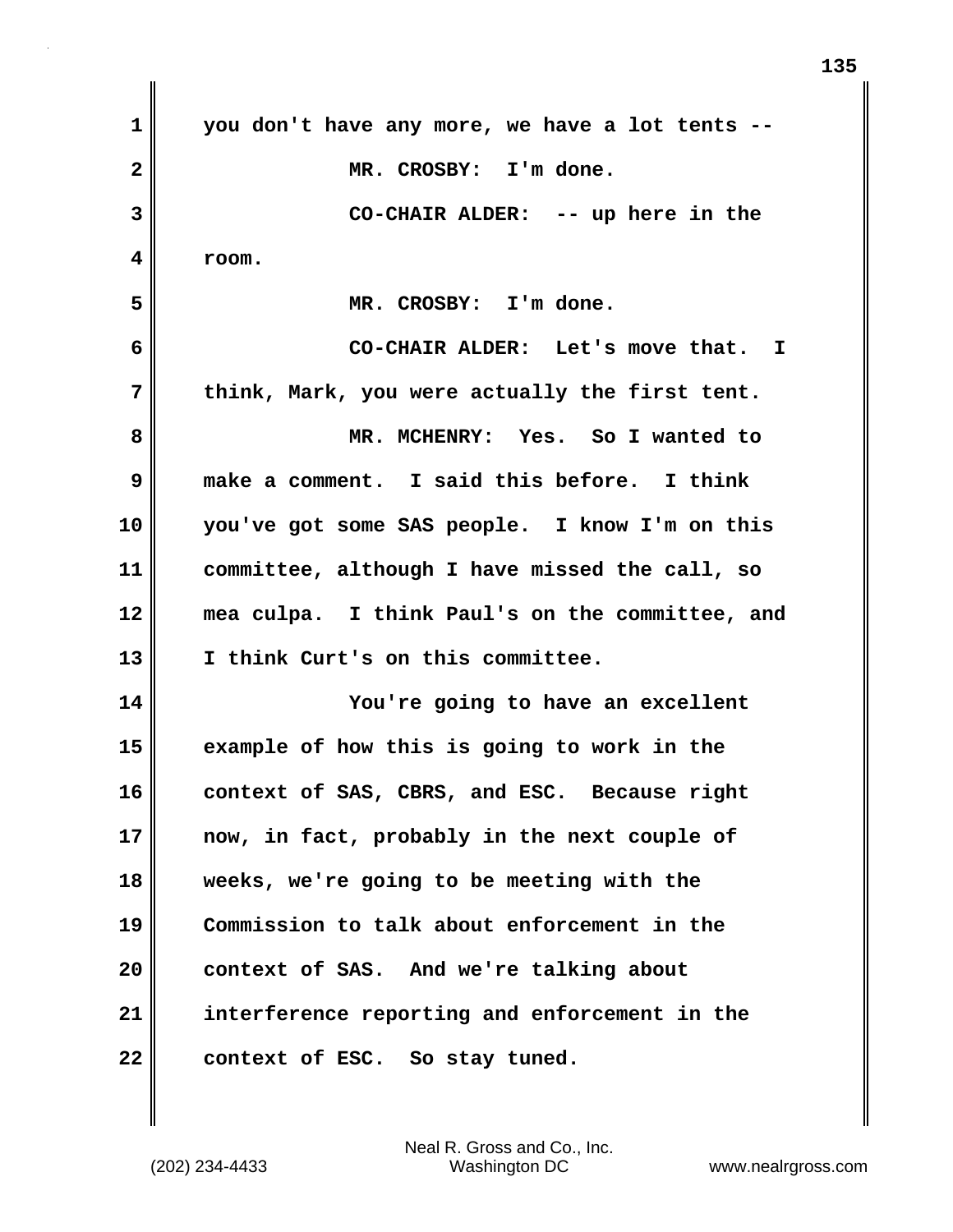**1 I'm not sure if we'll be able to feed 2 anything back in terms of recommendations by 3 November. But that's playing out exactly in CBRS 4 along the lines of what, you know, what you're 5 asking about. 6 You know, and Mark mentioned it's not 7 enforcement until you break the rules. So that's 8 an interesting concept. We're trying to put the 9 anti-enforcement on some of what we're doing so 10 that breaking the rules means we don't interfere 11 with ships coming onto air craft --- or air craft 12 coming onto to aircraft carriers. I'll leave 13 that as it is. So we'll try to feed that back to 14 you in the context of calls. But there will be a 15 lot coming out of that. 16 MALE PARTICIPANT: Well, that said, I 17 presume then you're going to be very actively 18 participating in Group 2. Because that's 19 actually the group that you said. This is the** 20 technology today. **21 MR. MCHENRY: Yes. 22 MALE PARTICIPANT: This is how we're**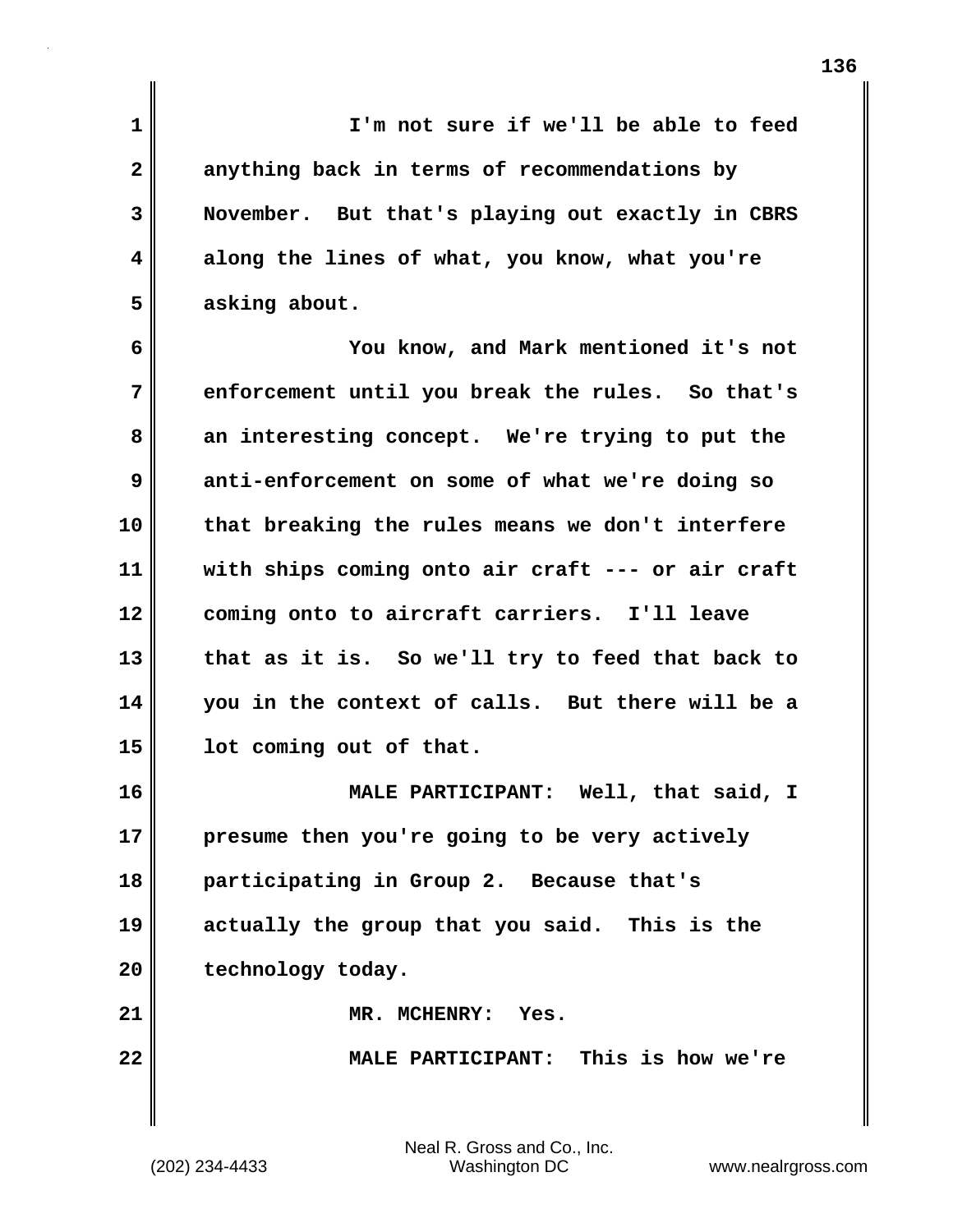| $\mathbf{1}$            | employing it, and this is its challenges         |
|-------------------------|--------------------------------------------------|
| $\mathbf{2}$            | associated with that.                            |
| 3                       | MR. MCHENRY: Yes.                                |
| $\overline{\mathbf{4}}$ | MALE PARTICIPANT: So I'll count for              |
| 5                       | your input.                                      |
| 6                       | MR. MCHENRY: I'll be there.                      |
| 7                       | CO-CHAIR ALDER: Bryan.                           |
| 8                       | MR. TRAMONT: So this is Bryan                    |
| 9                       | Tramont. I have two quick things. One is when    |
| 10                      | we did one of the prior Enforcement Committee    |
| 11                      | activities, we drew a distinction between        |
| 12                      | ensuring compliance versus taking enforcement    |
| 13                      | action. And it might be a useful distinction to  |
| 14                      | continue to draw from a taxonomy perspective,    |
| 15                      | about the compliance versus enforcement. So      |
| 16                      | that's one.                                      |
| 17                      | Two is whenever there's a bullet that            |
| 18                      | starts with mandate about technologies, I break  |
| 19                      | out into hives. And one thing I would just, as a |
| 20                      | comment ---                                      |
| 21                      | MR. KOLODZY: Number 4 underlined.                |
| 22                      | MR. TRAMONT: Understood. There's<br>- a          |
|                         |                                                  |

 $\mathbf{I}$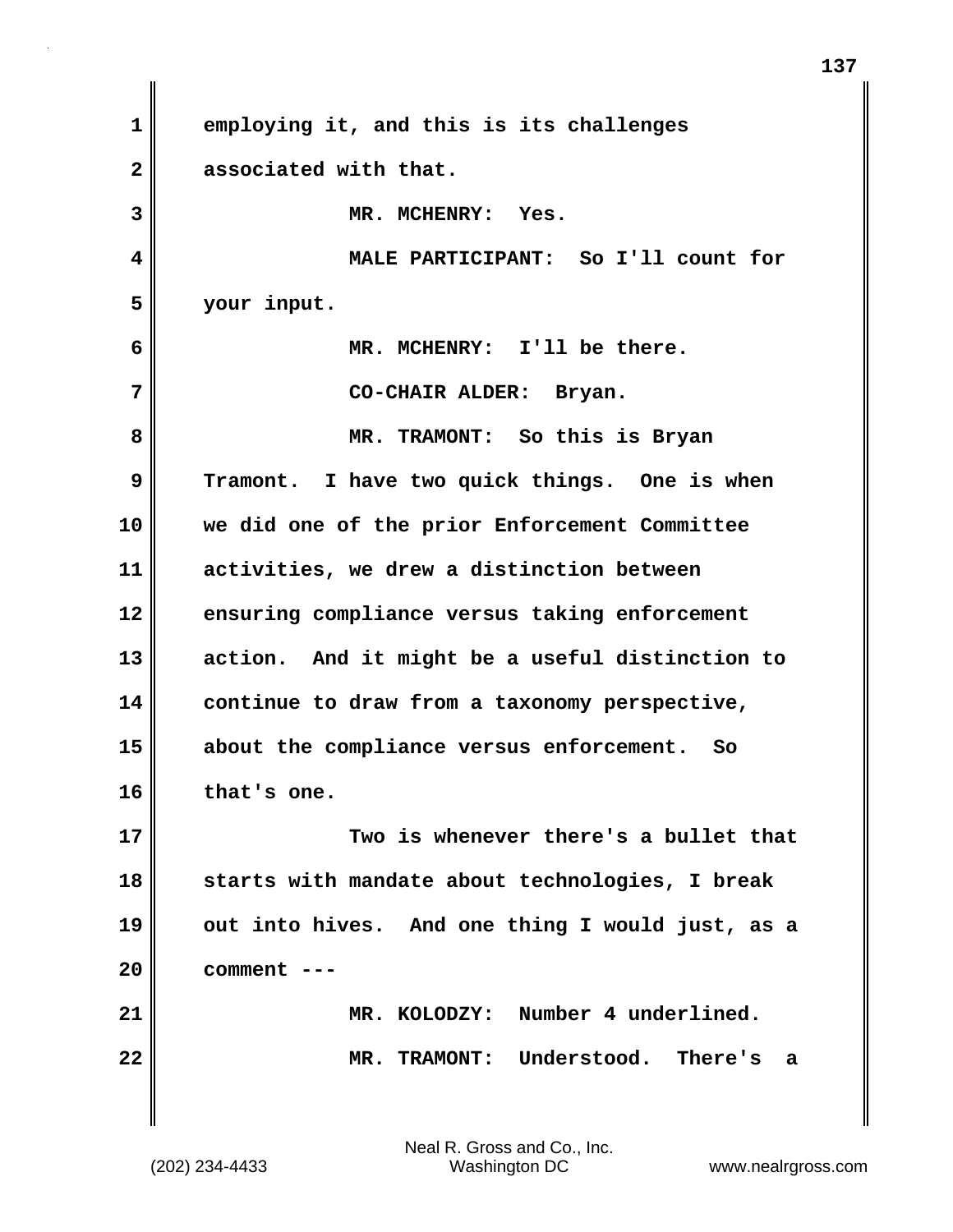**1 lot of salt here. I know, very small grains, but 2 for everybody to think about where the incentives 3 align here. 4 And Dale talks a lot about incentives, 5 and are we really talking about a mandate? Or 6 are we talking about a situation where compliant 7 companies will do these things because their 8 incentives align to do so? 9 And then relatedly, companies who want 10 to break the rules won't comply anyway. So it 11 won't matter. So there's a bit of a cross-12 connect about how you think about mandates and 13 incentives aligning. 14 You don't need one if you have the 15 incentives aligning. And indeed, the people who 16 will break the rules will break the rules. So 17 just try and think about that. And I always am 18 nervous about any mandates that have any specific 19 technological capabilities associated with them. 20 So I just wanted to add that cautionary note. 21 CO-CHAIR ALDER: Thanks, Bryan. Dale? 22 MR. HATFIELD: A real minor thing, but**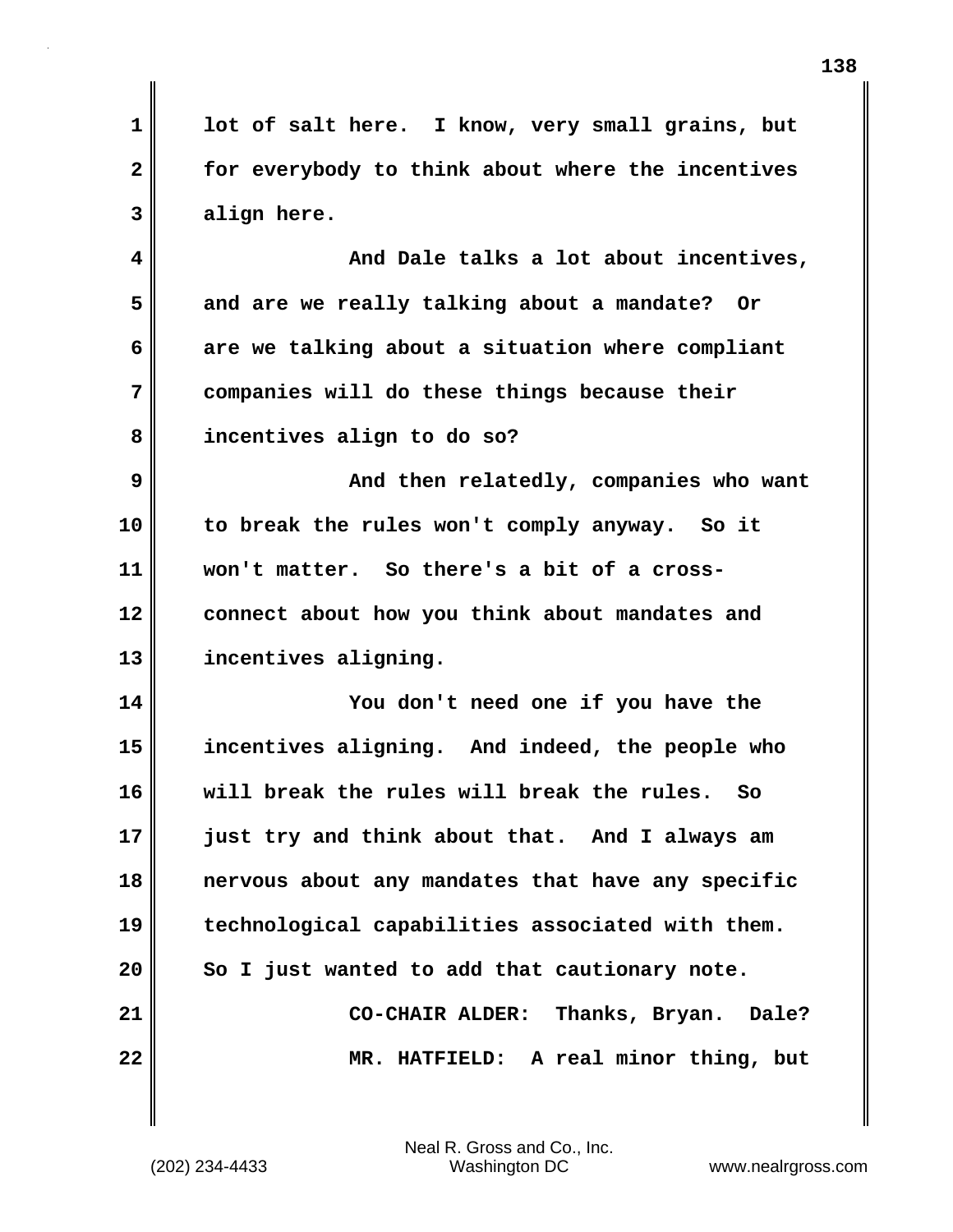**1 it seems to me, talking about waveforms and 2 shifting waveforms, we've had emission 3 designators in the past which have been useful in 4 enforcement. If you see an FM, this is a silly 5 example, you receive an FM signal on an AM band, 6 it kind of tells you, hey, there's something 7 going on.**

**8** So we've used emission designators. **9 I'm not sure what they mean anymore. I think 10 there might be an interesting recommendation 11 coming out of this that would be look at the role 12 of emission designators. In a situation now with 13 software defined radios, you can be changing 14 those waveforms on the fly.**

**15 Finally, and I apologize for being a 16 broken record here, but I still am extremely 17 concerned about the spoofing and jamming issue.**

**18 We've had this recent, the issue, GPS 19 that --- and again, these systems went -- radio 20 systems are inherently open. You put them in a 21 Farady cage, they don't work for their intended 22 purpose.**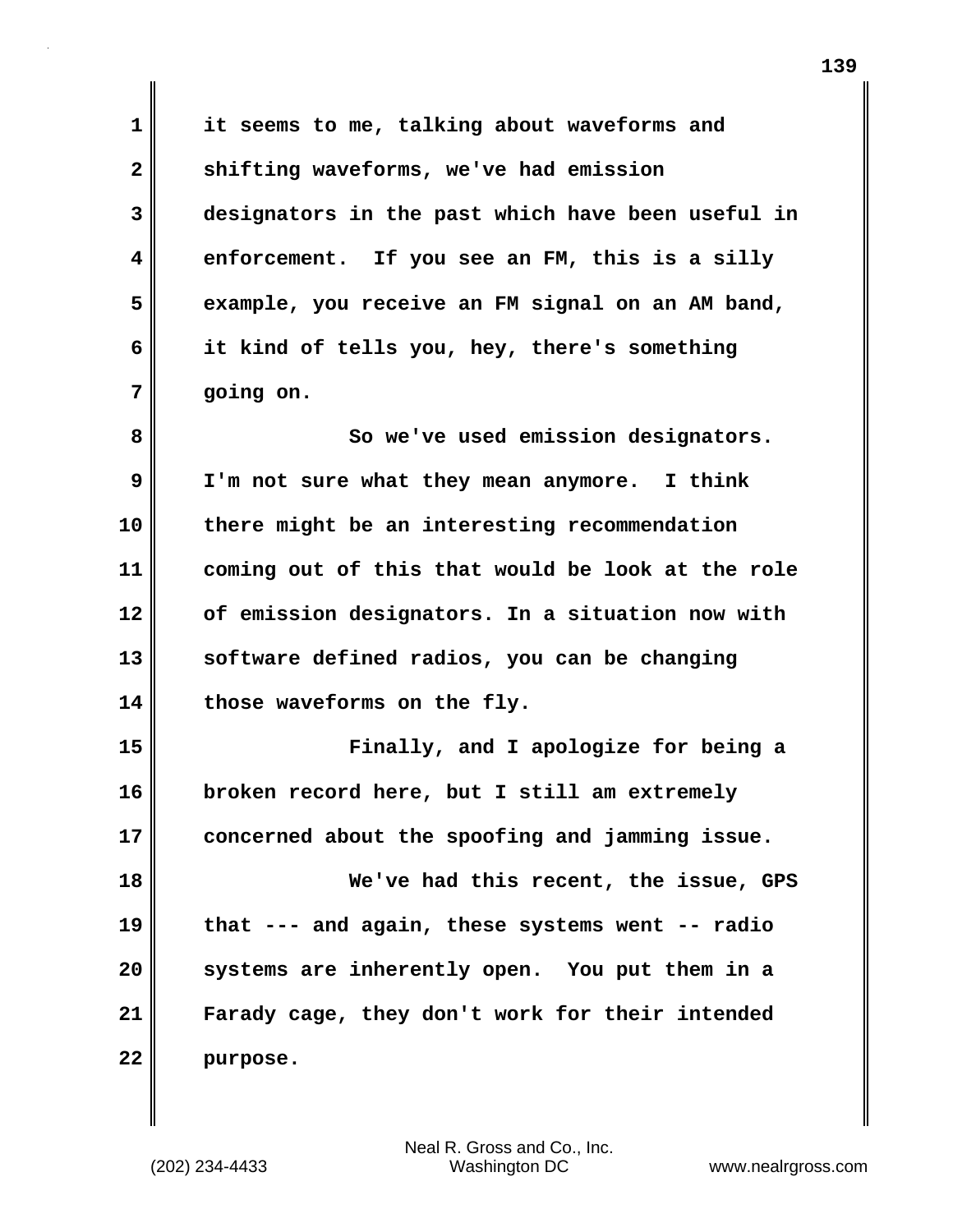**1 And we've got, I think, in talking 2 about the enforcement thing, is to look at people 3 who are using the evolving technology can both 4 spoof and jam. And I don't think the reactions, 5 it seems to me, the architecture of the design of 6 the enforcement system, I think, has to change a 7 little bit when you think about that threat 8 vector. 9 CO-CHAIR ALDER: Thank's Dale. 10 Michael? 11 MR. CALABRESE: Yes, Michael 12 Calabrese. On recommendation, preliminary 13 Recommendation Number 3 --- 14 MR. KOLODZY: Four lines preliminary 15 --- 16 MR. CALABRESE: Right, exactly, four 17 lines. It talks about develop a machine readable 18 report standard for interference detection 19 results. 20 And I'm wondering if -- does this 21 suggest development of standardized metrics or 22 collecting interference detection results? And**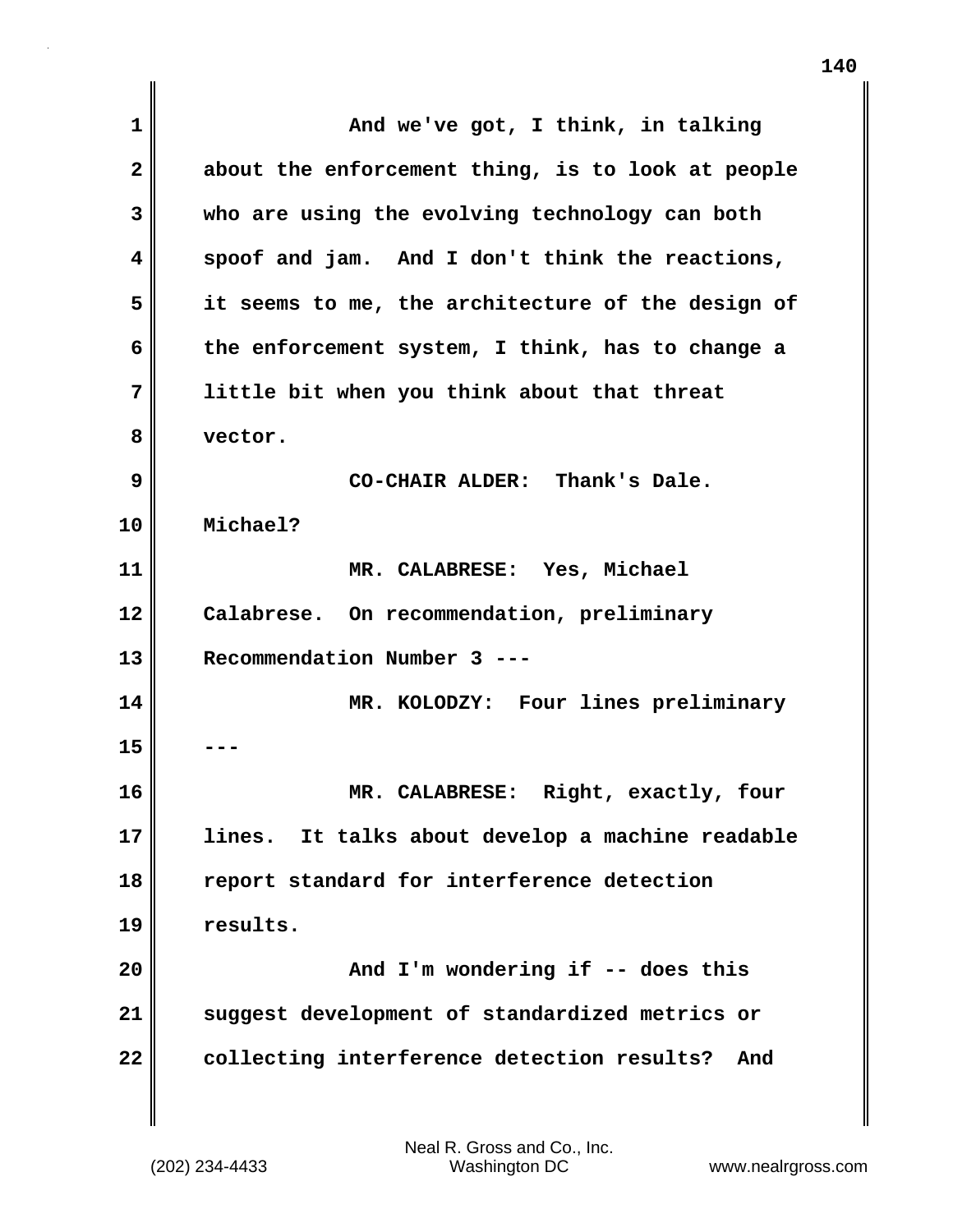| $\mathbf 1$  | if so -- I mean, which I think would be probably  |
|--------------|---------------------------------------------------|
| $\mathbf{2}$ | very useful -- but if so, does that then go       |
| $\mathbf{3}$ | beyond, for example, the mechanism of a database  |
| 4            | to work in bands where monitoring is the          |
| 5            | mechanism, and perhaps even monitoring by         |
| 6            | incumbent. But if it's a standardized way, then   |
| 7            | it can be shipped over to the FCC, and they       |
| 8            | actually know what they're looking at?            |
| 9            | MR. KOLODZY: Right. This specific                 |
| 10           | recommendation was not on how do you standardize  |
| 11           | the measurements but more how do you standardize  |
| 12           | the presentation of that information, okay.       |
| 13           | So the two are intertwined. But I                 |
| 14           | just want to make sure we're not telling people   |
| 15           | this is how you make measurements. It's more if   |
| 16           | you can tell us what the noise floor is, if you   |
| 17           | can tell us what you're measuring and how you     |
| 18           | measuring it, then at least it can be brought in  |
| 19           | together versus telling people, you know,         |
| 20           | mandating, not mandate, sorry, bad term,          |
| 21           | suggesting standards with respect to how you make |
| 22           | the measurements or how you do it.                |

(202) 234-4433 Washington DC www.nealrgross.com Neal R. Gross and Co., Inc.

 $\mathbf{l}$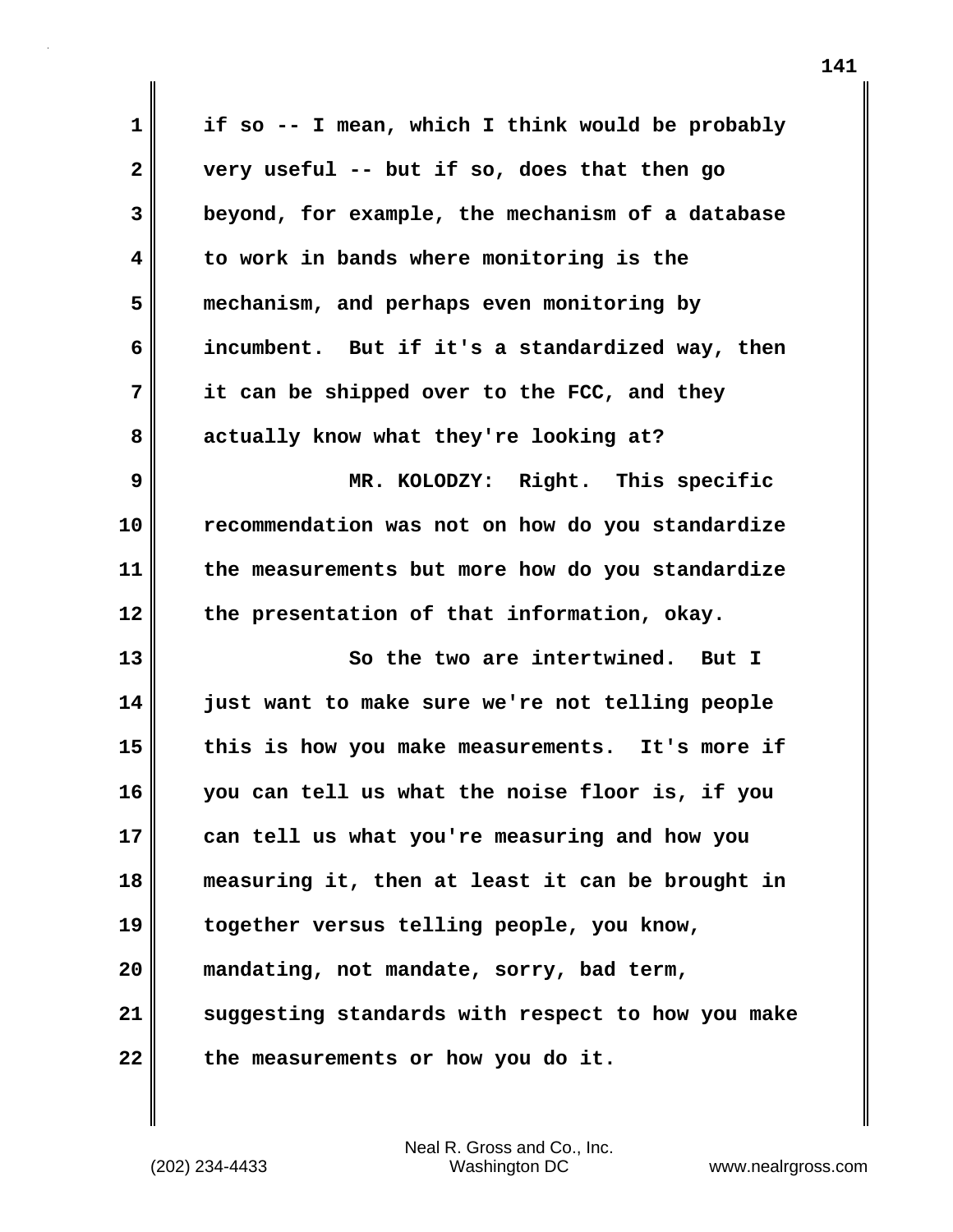**1 So this is the idea of --- it's almost 2 like building a messaging format that we do for a 3 lot of things, you know, to make sure that the 4 messages can be read by everybody and can be 5 understood by everybody. 6 MR. CALABRESE: So the goal would be 7 a degree of standardization? 8 MR. KOLODZY: Yes, on the reporting, 9 not on how you, you know, how you report it, not 10 what you report. 11 MR. CALABRESE: And then in terms of 12 mechanisms, are you focusing on monitoring, 13 spectrum monitoring as a mechanism as well as 14 databases? 15 MALE PARTICIPANT: Well, yes, 16 definitely spectrum monitoring, but we haven't 17 gotten to that point. We have to figure out what 18 any kind of recommendations are for spectrum 19 monitoring. So good idea, good point, we just 20 haven't gotten to that point yet in the 21 discussions. 22 MR. CALABRESE: Yes, I was thinking**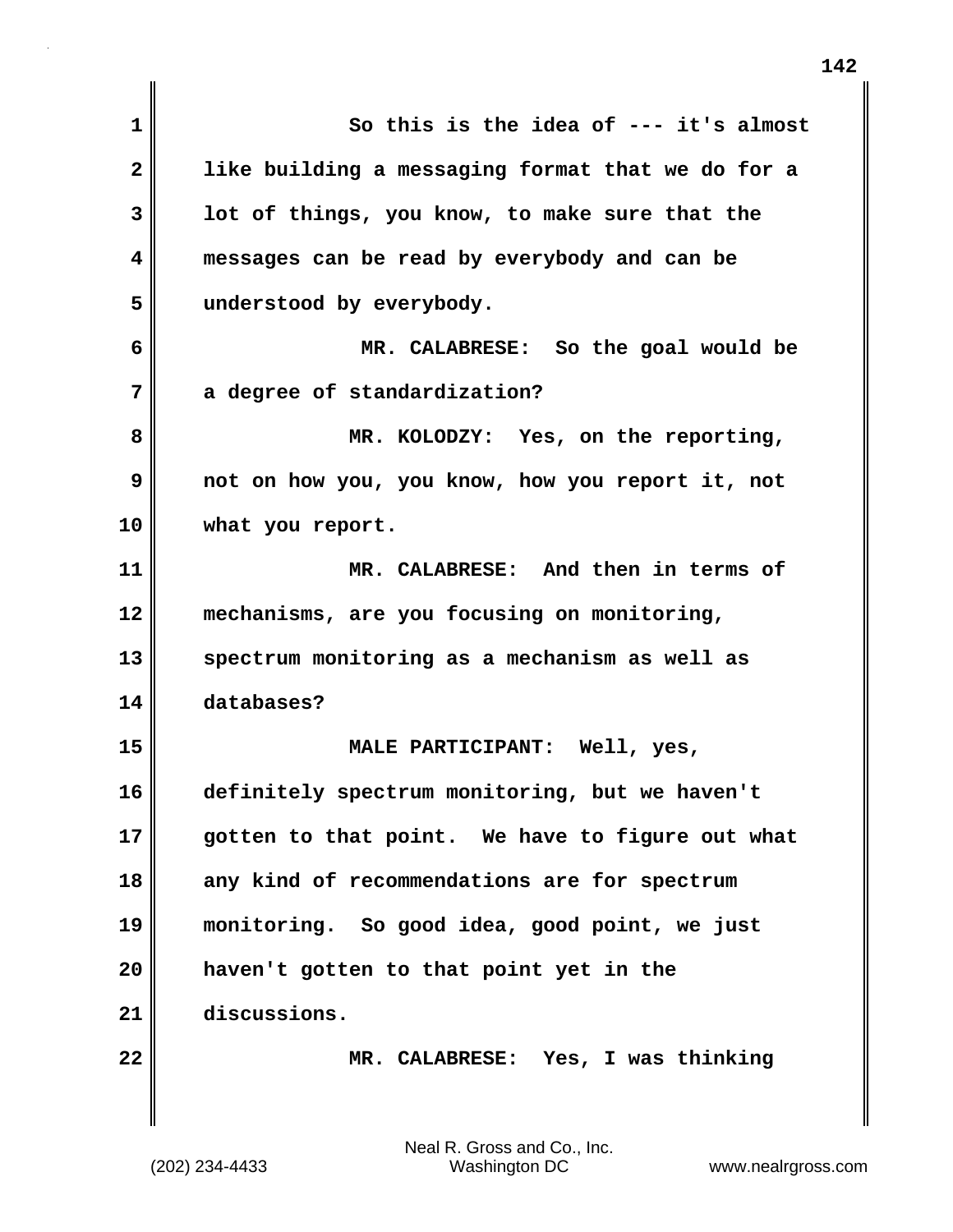**1 that maybe the combination of those standardized 2 metrics and monitoring could --- 3 MALE PARTICIPANT: Oh, yes, that's --- 4 MR. CALABRESE: -- you know, perhaps 5 work in more places than the database mechanism 6 where you can get the kilohertz. 7 CO-CHAIR ALDER: Hi, Rick. You had 8 one? 9 MR. REASER: I just wanted to amplify. 10 Some of these things are related, and so we have 11 some things about cleanup. And not to hammer on 12 the mandate thing, but one of the ideas is to 13 actually, you know, as a part of the 14 authorization and licensing system, to have 15 requirements for --- there are certain features 16 that would be implemented in devices that we get 17 authorized in the future. 18 So one of the things could be you have 19 to provide a report. One of the things you do if 20 you're going to have a certain class of service, 21 or certain rights, in order to have those, you 22 would be, you know, told you'd have to provide**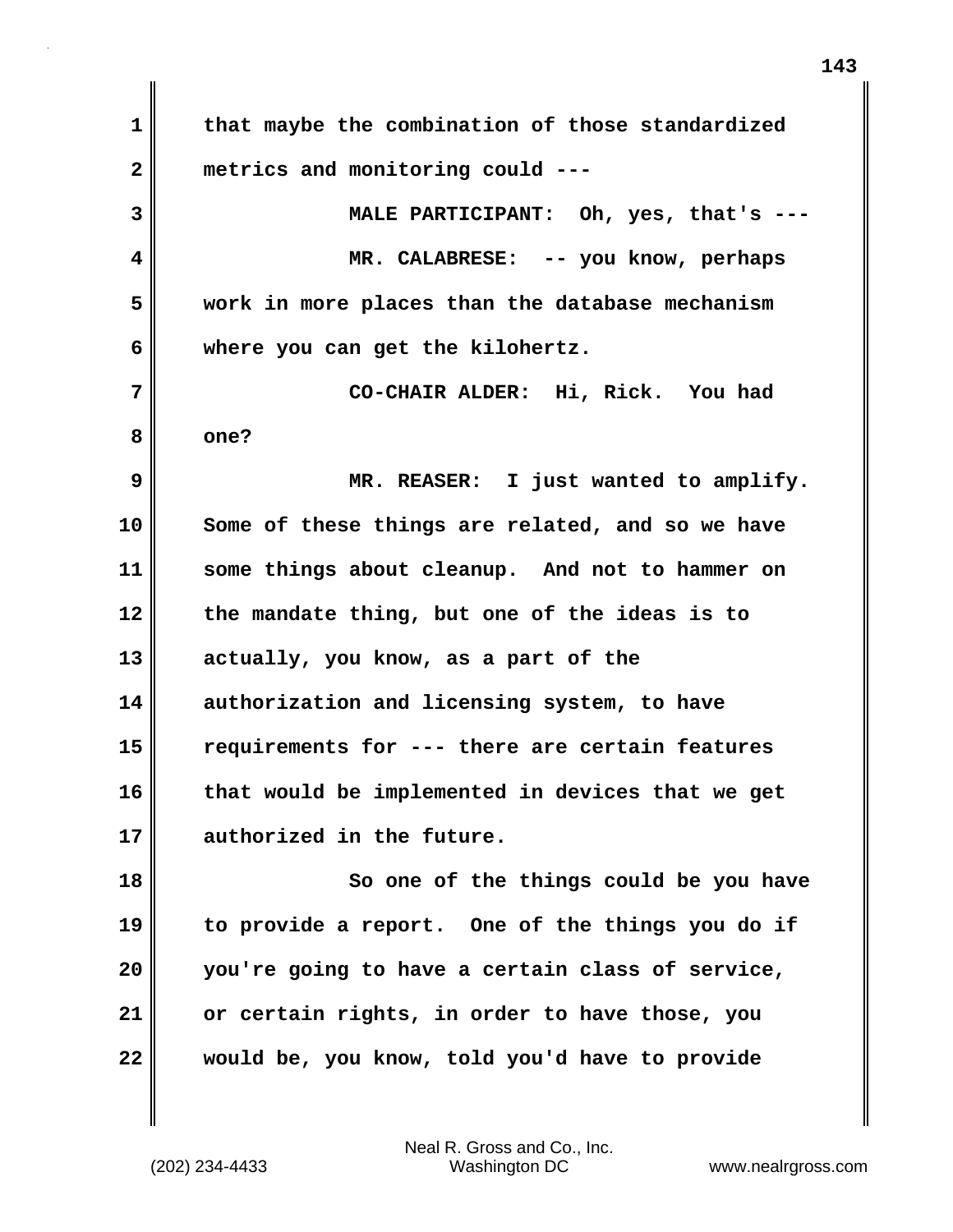**1 that as a part of your device and be able to** 2 **Preport in.** 

| 3  | And we've talked about this in terms                |
|----|-----------------------------------------------------|
| 4  | of, like, tethered and non-tethered systems.<br>And |
| 5  | there are systems like that today. If you take a    |
| 6  | look at the way the TV White Space works, and       |
| 7  | this whole business we're doing with the three      |
| 8  | and half gigahertz, those are very similar kind     |
| 9  | of things.                                          |
| 10 | Now I guess you kind of lock down this              |
| 11 | method or this thing about whether to mandate or    |
| 12 | not, but if you pile those things together it's     |
| 13 | very, very powerful.                                |
| 14 | CO-CHAIR ALDER: All right, thank you.               |
| 15 | I had a few things to just --- what strikes me is   |
| 16 | it seems like the general problem is super hard     |
| 17 | in enforcement.                                     |
| 18 | (Laughter)                                          |
| 19 | CO-CHAIR ALDER: So it just seems like               |
| 20 | is there kind of an easy --- is there some low      |
| 21 | hanging fruits, some easy wins? Or is there,        |
| 22 | like, an if/then statement? If we did this, then    |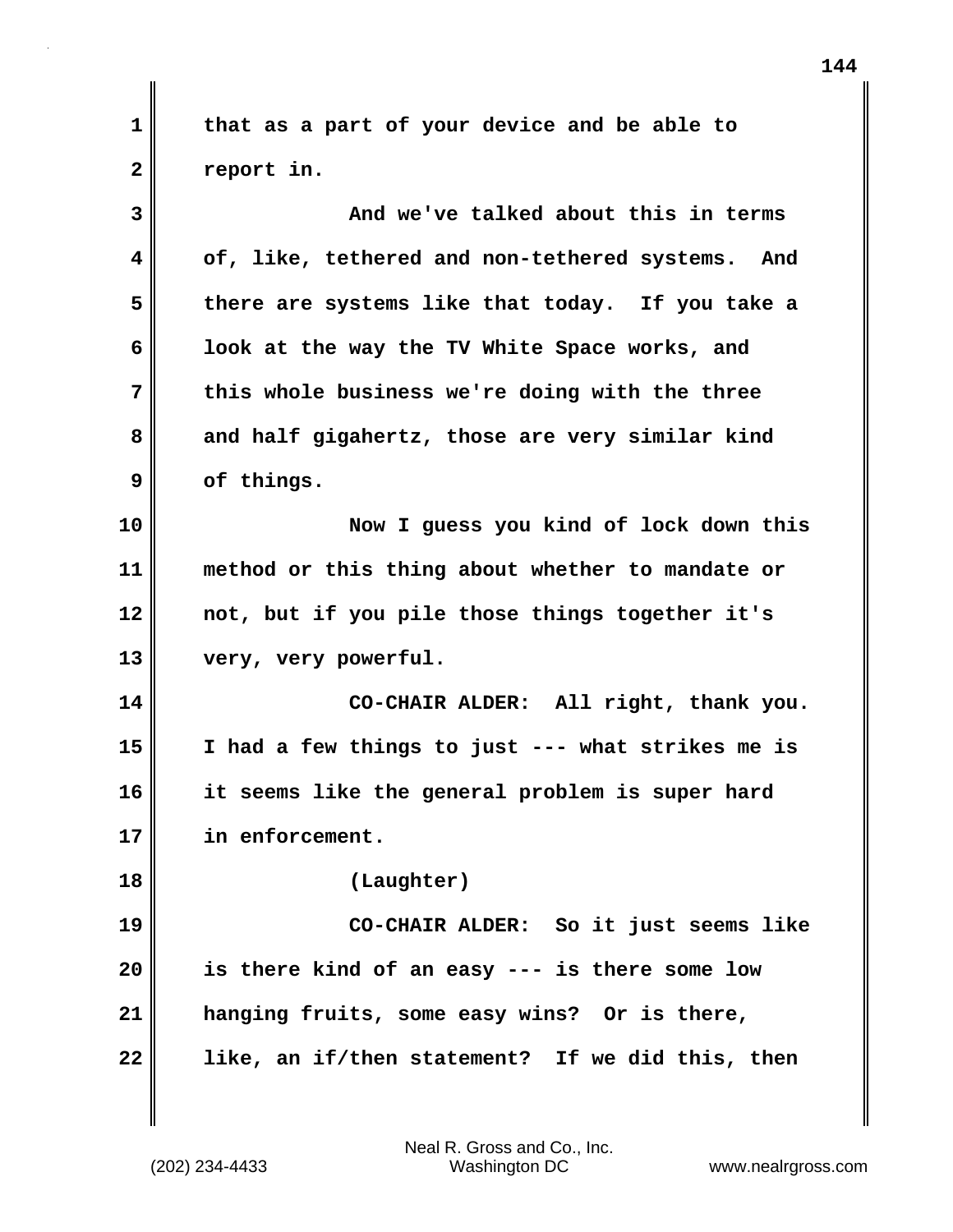**1 we'd unlock a whole nother level of sharing 2 between systems or something. 3 I just fear that the general problem 4 is super hard. So I'd look for the low handing 5 fruit or what can enable -- maybe 3.5 gigahertz 6 is a good if/then, if we do this, then we can do 7 that. So that was some of mine. 8 Anything else from the phone? I want 9 to make sure we give the phone people an 10 opportunity to comment before we move on. 11 (No audible response) 12 CO-CHAIR ALDER: Okay, not hearing 13 anything, either the phone's disconnected or 14 there's no comments. 15 (Off the record comments) 16 CO-CHAIR ALDER: We'll move on to the 17 last of the subcommittees to give a briefing 18 today, which is the spectral efficiency group. 19 And I assume, Bryan, you're going to be 20 presenting? 21 MR. TRAMONT: That's right, and 22 Jennifer will correct me as appropriate as we go**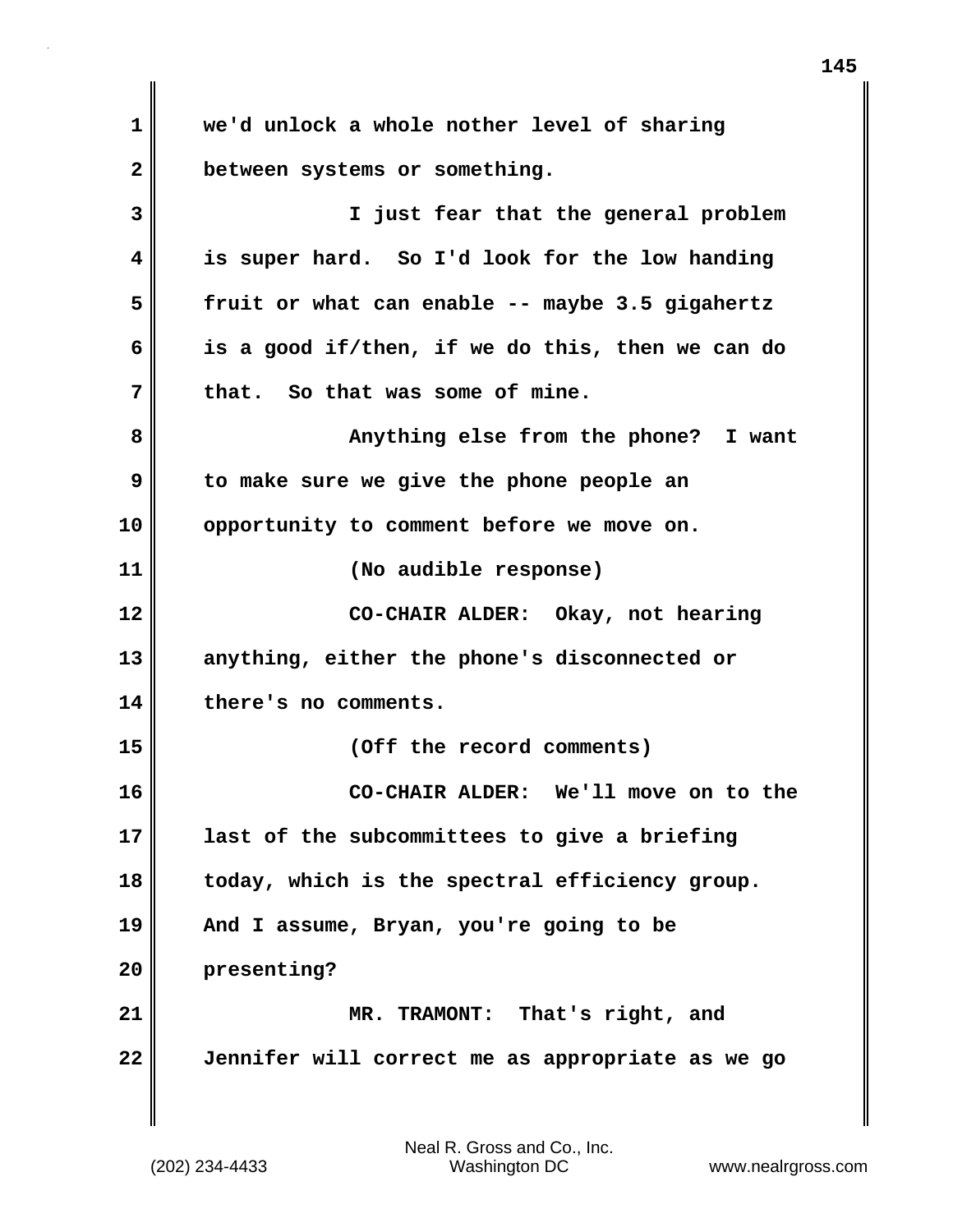1 through this.

| $\overline{2}$ | So we are the Spectrum Efficiency                 |
|----------------|---------------------------------------------------|
| 3              | Subcommittee. Our list of members is on the       |
| 4              | second slide. We were given two questions. And    |
| 5              | Carolyn has the lead on the first one. And I      |
| 6              | have the lead on the second.                      |
| 7              | So what additional regulatory                     |
| 8              | procedural, legislative, or policy actions could  |
| 9              | be implemented to improve spectrum efficiency     |
| 10             | without harming effectiveness, including enhanced |
| 11             | funding options for federal agencies, one, and    |
| 12             | then two, what practices, technical and           |
| 13             | otherwise, has industry adopted to optimize its   |
| 14             | efficiency across disparate networks that might   |
| 15             | have useful lessons for NTIA and federal          |
| 16             | agencies?                                         |
| 17             | So Carolyn's going to talk us through             |
| 18             | the work done so far in Question 1, and then I    |
| 19             | will take it over on Question 2.                  |
| 20             | MS. KAHN: Okay, so for Question 1, we             |
| 21             | had an overall subcommittee kickoff. Then we      |
| 22             | focused on outreach. And we had some              |
|                |                                                   |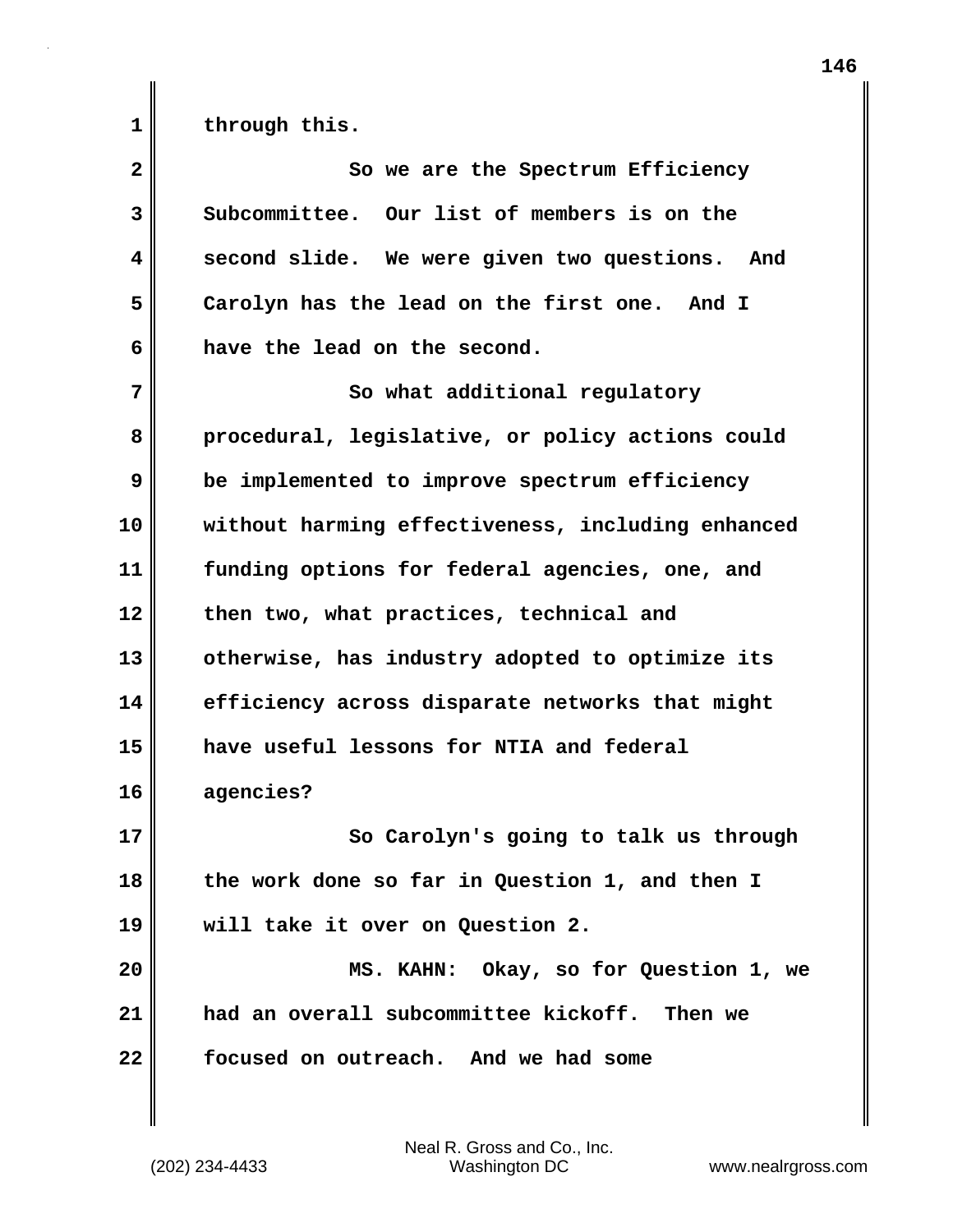**1 discussions, planning on how we're going to do 2 the outreach. Our subcommittee developed some 3 survey questions both for OMB as well as for the 4 federal agencies. 5 So we first conducted targeted** 6 outreach focused on the management regulatory **7 side to date. And so the point was to use these 8 responses to inform our questions. And the 9 dialogue then was a federal agency. 10 So to date, we've received some input 11 from NTIA, specifically ITS on their metrics 12 effort, and also conducted an interview with OMB. 13 We then had some -- the subcommittee provided 14 some input. We had some brainstorming 15 discussions about preliminary recommendations and 16 then decided that we did need to have some more 17 interviews to better understand the 18 implementation side. This rounder discussion 19 would help inform all elements of this topic. 20 So we then reached out to federal 21 agencies with focusing on implementation of 22 regulatory, procedural, legislative, and policy**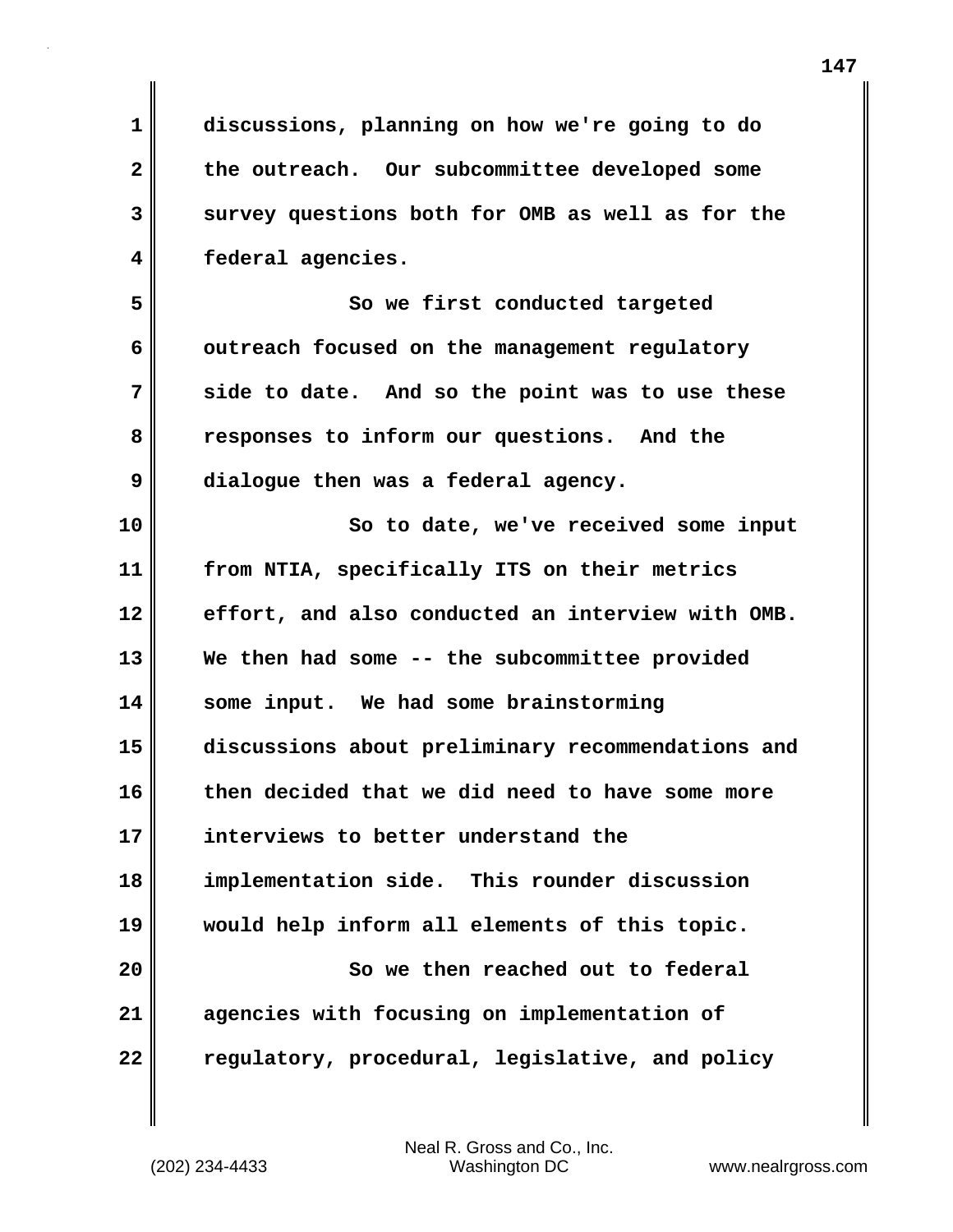**1 actions. We reached out to DoD, FAA, NASA, NOAH, 2 and DHS, as well as to conduct some follow-on 3 discussions with ITS and OMB, specifically their 4 Office of Federal Procurement Policy. So that is 5 ongoing. Then that will be followed up with our 6 report and recommendations.**

**7** So we're keeping an open mind, **8 considering many options. This slide lists some 9 of the considerations that we're discussing and 10 thinking about. This includes further expansion 11 of the spectrum relocation fund.**

**12 This would be applicable in limited 13 situations when there's a case for auctions, 14 because that's how the SRF is replenished. In 15 other cases, we're considering devising 16 mechanisms for federal government to share 17 spectrum without giving up their assignments. 18 Some preliminary considerations that 19 we've talked about is considering recommending a 20 focus of another CSMAC working group on federal 21 mechanisms to monetize assets on a non-permanent 22 basis. This could be a follow-on effort.**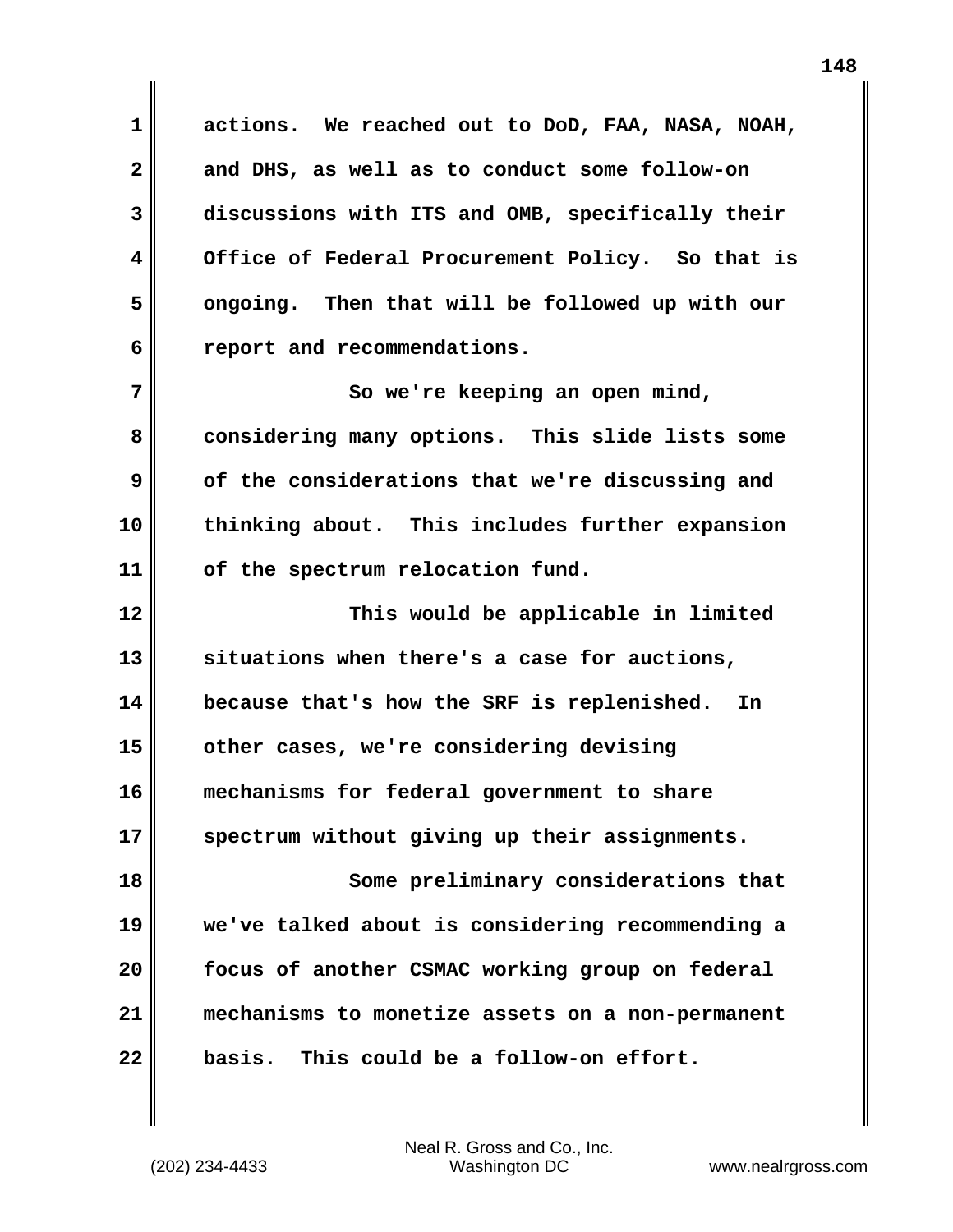| 1            | So we're also talking about spectrum              |
|--------------|---------------------------------------------------|
| $\mathbf{2}$ | efficiency metrics leveraging the work that ITS   |
| 3            | is doing. We're talking about agency              |
| 4            | accountability to current and additional          |
| 5            | guidance, and policy, and regulatory              |
| 6            | requirements, but recognize that there are some   |
| 7            | resources that need to go along with it.          |
| 8            | So considering making a recommendation            |
| 9            | about any policy, or recommendation, or change    |
| 10           | should be accompanied with sufficient resources   |
| 11           | and staffing to properly address it by the        |
| 12           | agency.                                           |
| 13           | So if there's a requirement, the                  |
| 14           | agencies have the resources and staffing          |
| 15           | available to address that properly, also          |
| 16           | considering the various federal incentives and    |
| 17           | proposals that are out there, considering a macro |
| 18           | level kind of systemic look at both federal and   |
| 19           | non-federal options, such as sharing and property |
| 20           | rights, as well as combinations of all of these   |
| 21           | different proposals.                              |
| 22           | MALE PARTICIPANT: Can I ask a                     |

(202) 234-4433 Washington DC www.nealrgross.com Neal R. Gross and Co., Inc.

 $\mathbf{I}$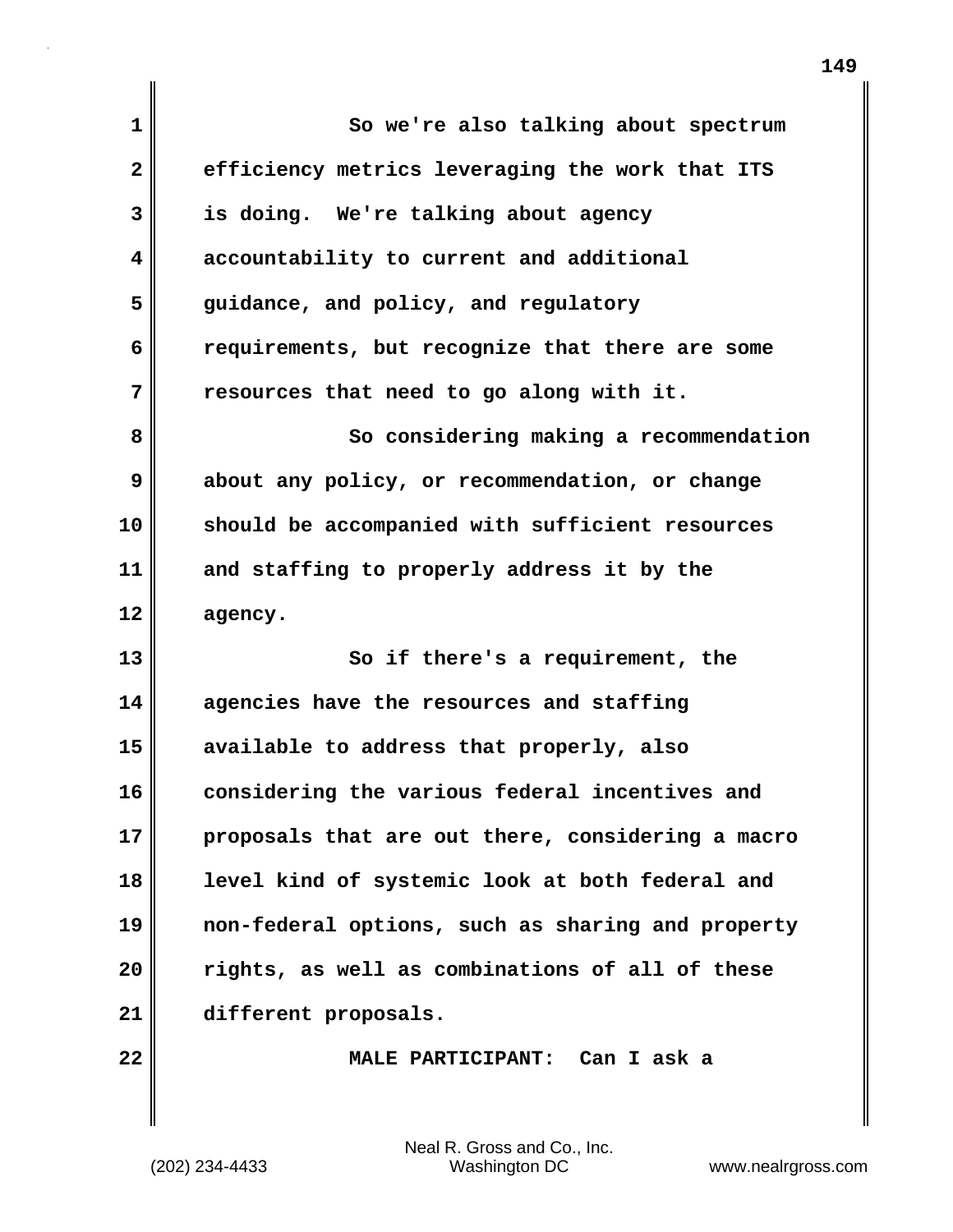**1 question before you go on? Are those 2 considerations based on the survey and the 3 interviews, more or less? 4 MS. KAHN: Based on that as well as 5 our subcommittee discussions. 6 MALE PARTICIPANT: Okay, good. 7 Thanks. 8 MS. KAHN: And I'll turn it back over 9 to Bryan. 10 MR. TRAMONT: Great. So as you can 11 see by the framing of the questions, the first 12 question was really focused on federal users. 13 The second is focused on industry practices. And 14 so we've been working since, I guess that's 15 April, on a variety of responses here. 16 We began by developing a series of 14 17 questions that we developed as a group and shared 18 with all the CSMAC, so you all got that. Those 19 questions were finalized. We solicited inputs on 20 any changes to the questions. Then we sent out 21 the questions to every member of the CSMAC as 22 well as any non-members of CSMAC that people**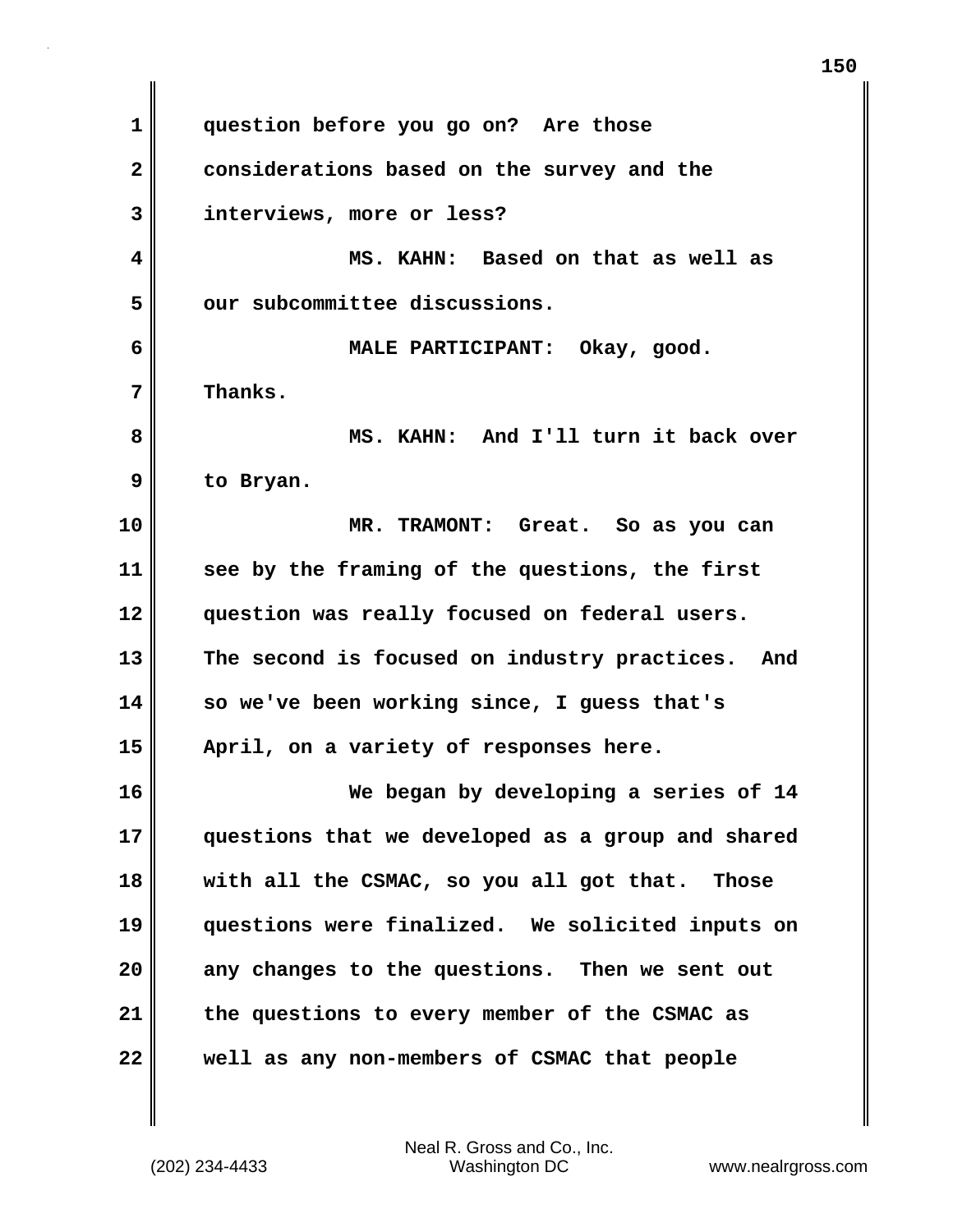**1 thought would be useful to get feedback from. 2 And we now are presenting --- the sort 3 of state of play right now is we have, and we're 4 going to go through briefly, the responses from 5 those questions so far. We would like to plead 6 with other members of the CSMAC to respond if you 7 haven't already. 8 We've heard from six so far. And we 9 appreciate that very much, our responsive 10 friends. But others have been less responsive. 11 So we would love to hear from more of you. 12 Because the report will be stronger the more 13 people are in it. 14 The results are anonymous. We 15 concluded that that was the best way to ensure 16 the best feedback. And so we'll now proceed 17 through the 14 questions. I am not going to 18 detail the answers. Instead, we just sort of 19 gave taglines. 20 The real reason we decided it would be 21 useful to have these listed with you all this 22 morning is so that it might --- because it might**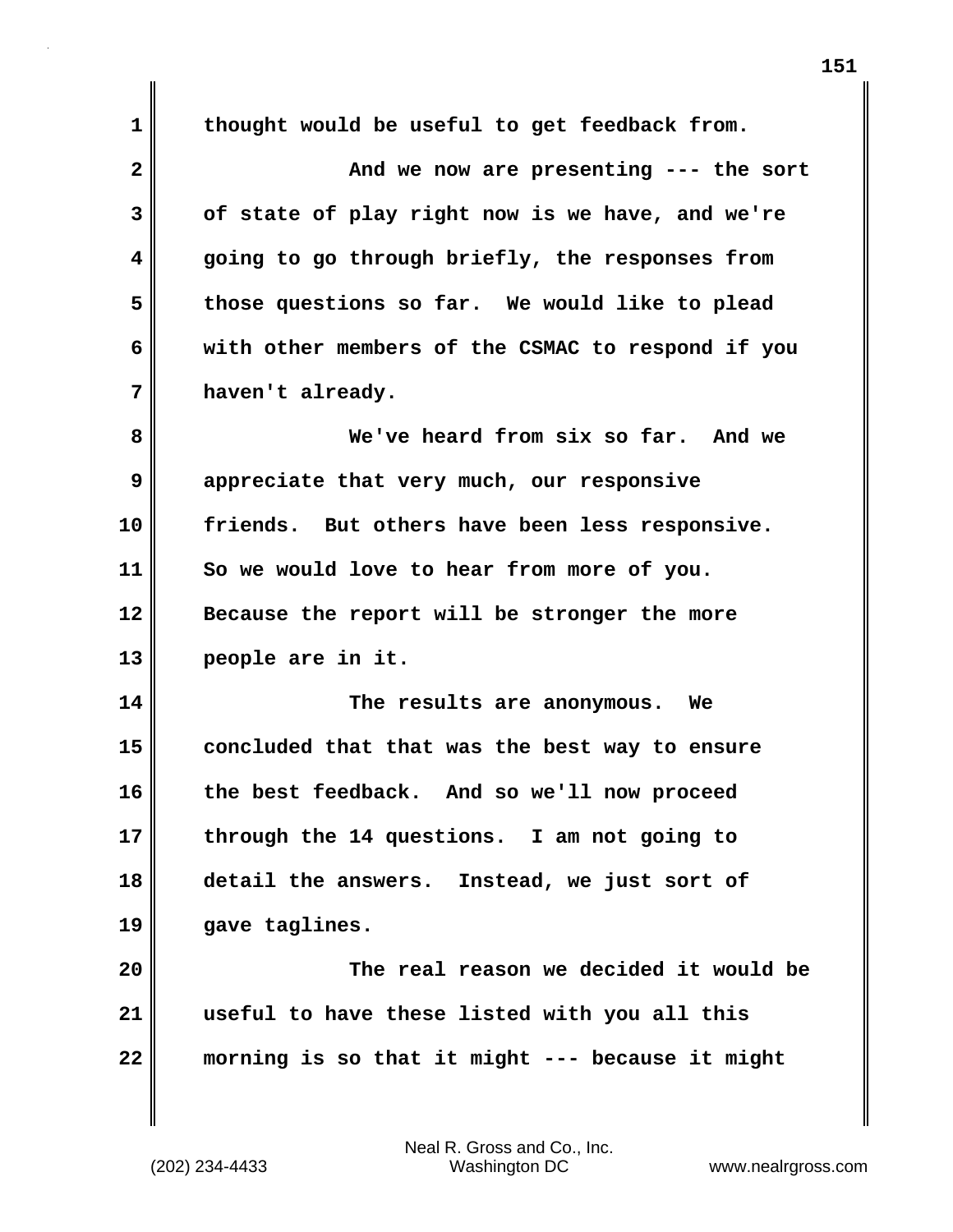**1 trigger some of you to respond and say, oh, no, 2 that dynamic load balancing is ridiculous. We 3 should never have government do that, or what 4 have you. So it's supposed to prompt some 5 thought on various members of CSMAC to respond. 6 So what practices, technical and 7 otherwise, has industry adopted to optimize its 8 efficiency across disparate networks that might 9 provide useful lessons for NTIA and federal 10 agencies? And so here you see, and once again, 11 anonymized across the six responses. 12 And then we did have, and I didn't 13 touch on this, but it was on the slide, we had 14 manufacturers, service providers, broadcasters, 15 all participate. So we do have a good diversity 16 so far. 17 Did somebody have something on the 18 phone? 19 (No audible response) 20 MR. TRAMONT: Okay. Two is what 21 future practices has industry planned or 22 considered to enhance efficiency. And here's**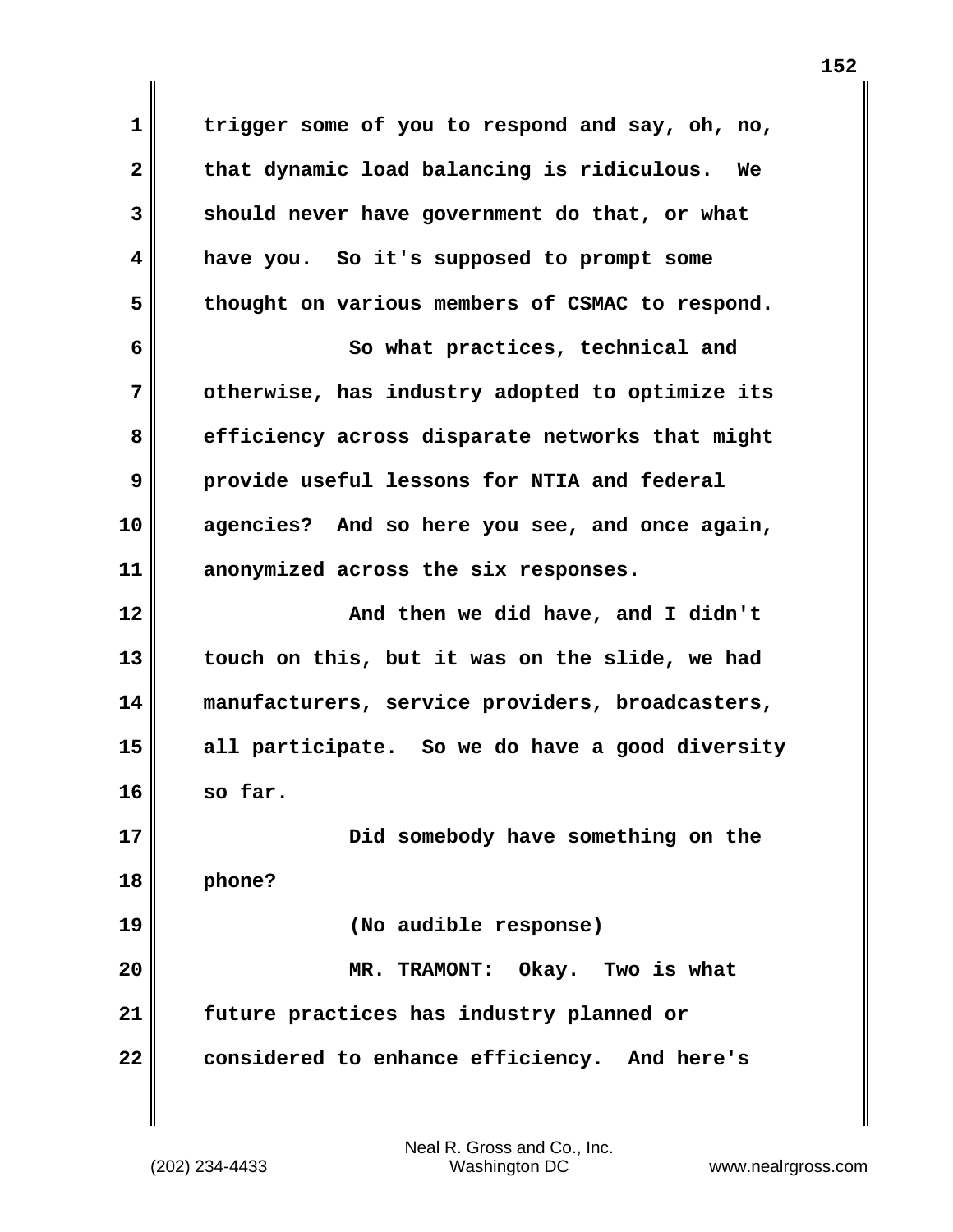**1 another, once again, robust set of responses from** 2 | our members.

**3 Then we went to --- and now we walked 4 into the mess of what is low, mid, and high band. 5 But nonetheless, industry has emphasized the need 6 for access to all that stuff. In order to be 7 able to meet customer expectations, how does** 8 spectrum efficiency play into the needs for this **9 access to spectrum across the range of 10 frequencies, and what bands are users provided 11 with services? So sort of tailoring it down more 12 narrowly from the prior question. And what 13 should these types of frequency requirements 14 apply to government --- how should these types of 15 frequency requirements apply to government users? 16 So how has spectrum efficiency 17 improved as we move across different generations 18 of service as sort of an analogy to what federal 19 government users could do? What other methods 20 have you used to increase network efficiency? 21 That's basically a catchall. What difficulties 22 have you encountered when such transitions**

(202) 234-4433 Washington DC www.nealrgross.com Neal R. Gross and Co., Inc.

**153**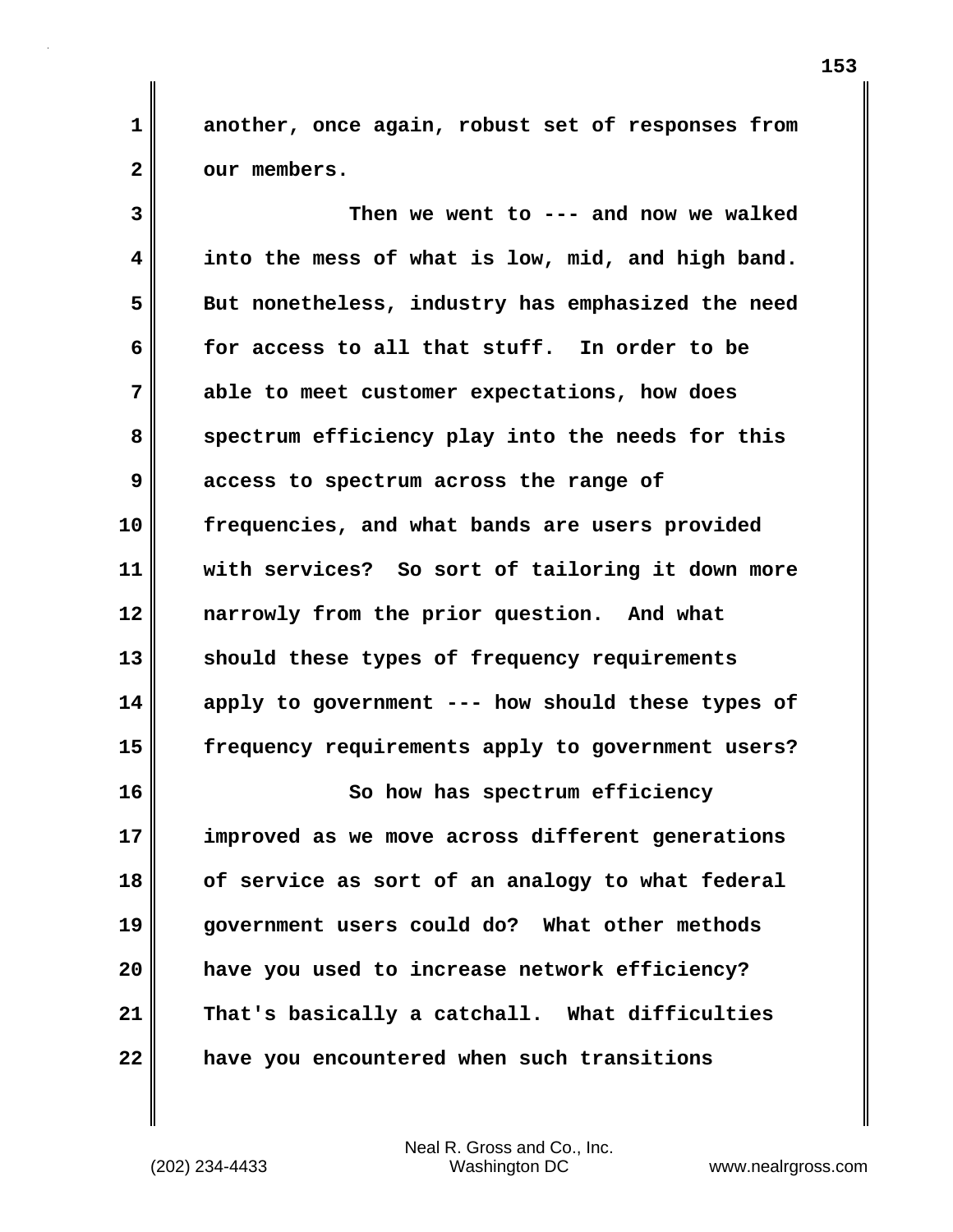| $\overline{\mathbf{2}}$ | Commercial users have gone through a              |
|-------------------------|---------------------------------------------------|
| 3                       | series of transitions to more efficient           |
| 4                       | technologies which have included substantial      |
| 5                       | investments. And they've been doing it while      |
| 6                       | continuing to meet the needs of their customers.  |
| 7                       | That would be the same type of                    |
| 8                       | transition that the federal government would need |
| 9                       | to use in order to maintain its mission critical  |
| 10                      | function. And so the hope was that there would    |
| 11                      | be some lessons learned from the commercial side  |
| 12                      | that maybe the federal government users, because  |
| 13                      | of the lack of resources, have not had the        |
| 14                      | opportunity to learn those lessons yet.           |
| 15                      | How do you go about phasing out less              |
| 16                      | efficient technologies? This is particularly      |
| 17                      | interesting, I think, from the commercial side    |
| 18                      | where command and control of your customers is    |
| 19                      | not always available. Steve can't go to all the   |
| 20                      | customers at T-Mobile and make them give back     |
| 21                      | their phones that are inefficient. And so the     |
| 22                      | challenges on the federal government side are     |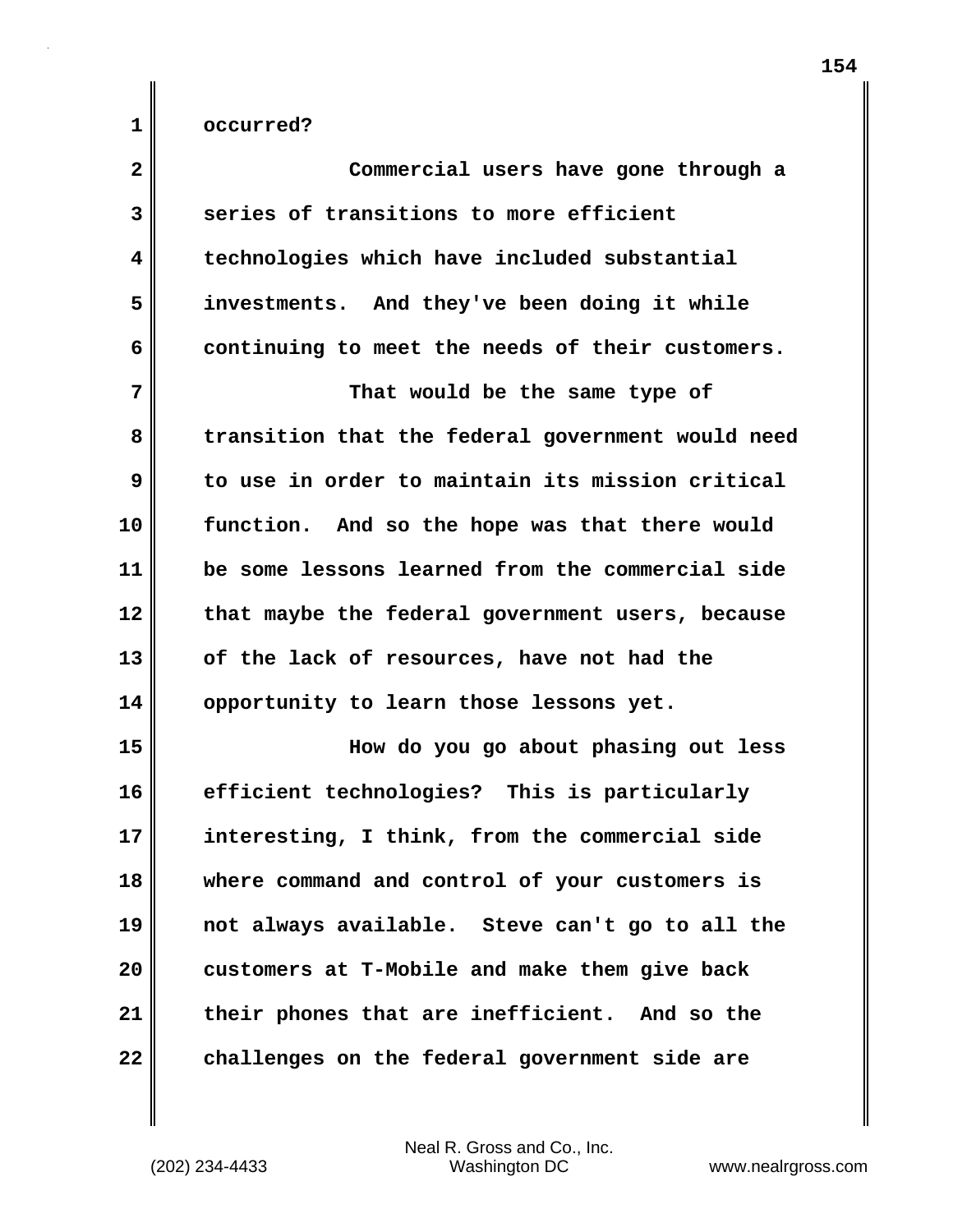**1 different here. 2 MR. SHARKEY: Eventually we can. 3 MR. TRAMONT: Well, perhaps. Yes, we 4 have had that --- well, anyway, that's a whole 5 different story. 6 (Off the record comments) 7 MR. TRAMONT: Exactly, encouraged, 8 strongly encouraged. But they can use 9 marketplace incentives to do that, yes. Only 10 that one time. 11** But anyway, at any rate, so the **12 challenges are different here, and we recognize 13 that. But I thought that --- we thought that it 14 would be useful to get some of this from the 15 commercial guys. 16 Number 8, as a manufacturer or a 17 commercial service provider, what incentives did 18 you typically need to offer customers to incent 19 them to switch? As we just talked about, here's 20 a free phone. And do you think such incentives 21 can translate from commercial to government? 22 Are there differences in efficiency**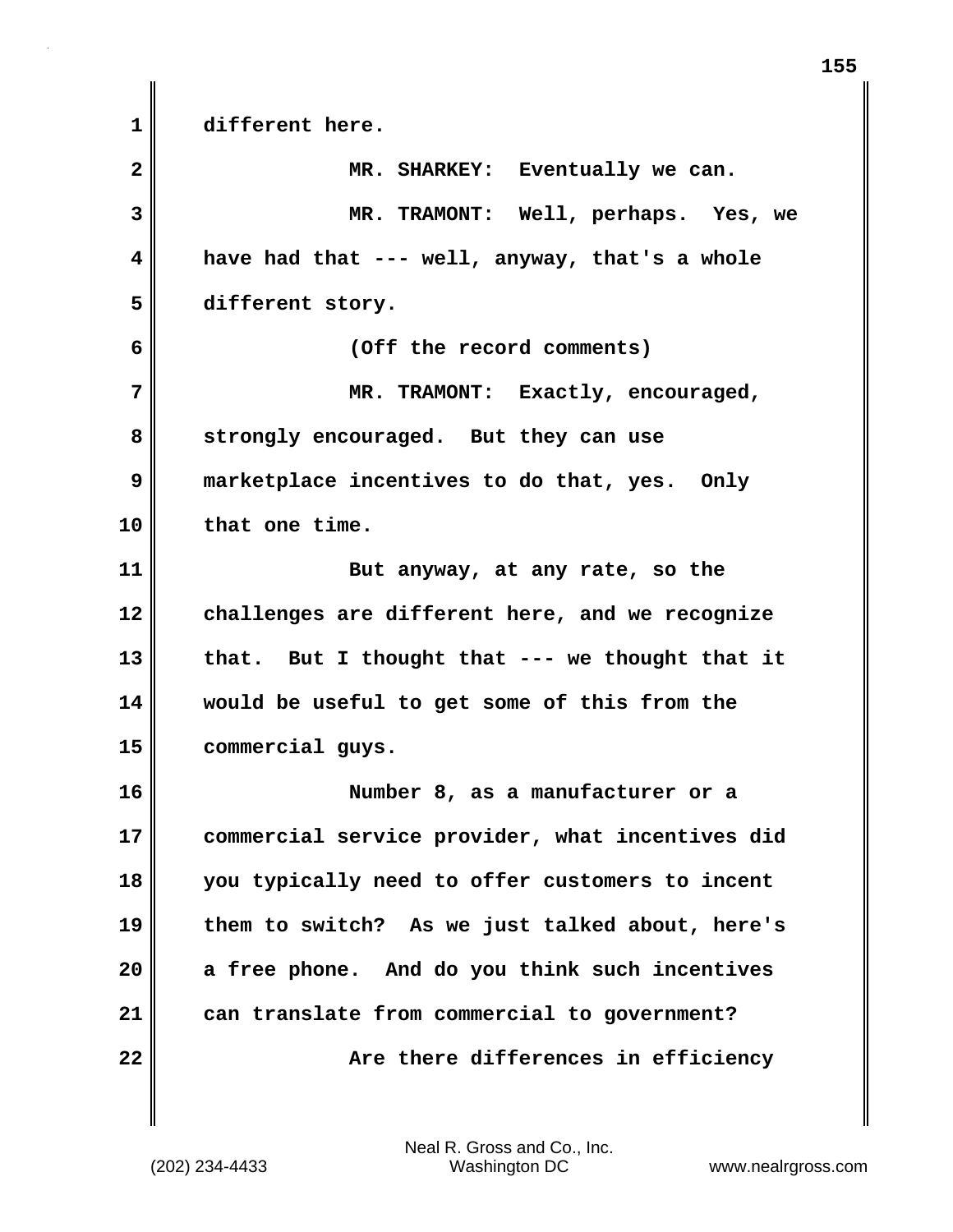**1 advantages that can be gained based on the size 2 and frequency of the blocks of the spectrum? So 3 one of the things that we didn't, well, we wanted 4 to be cognizant of is that some of the 5 experiences, for example, of LMR, et cetera, in 6 lower band and narrower frequencies is much 7 different than you might have in a fixed 8 microwave band or in a CMRS band. 9 So we didn't want to overgeneralize on 10 the differences in this frequency advantage or 11 efficiency advantage across those systems. And 12 we're trying to capture those distinctions with 13 this question. 14 Some recent allocations in the 15 spectrum decisions are based on the use of 16 database, which we've talked about. How is 17 industry anticipating those type of controls to 18 spectrum access to impact overall spectrum 19 efficiencies in all these technologies? 20 Something the government should be developing. 21 So I think there's, in exclusive bands 22 as well, I think we recognize this question is**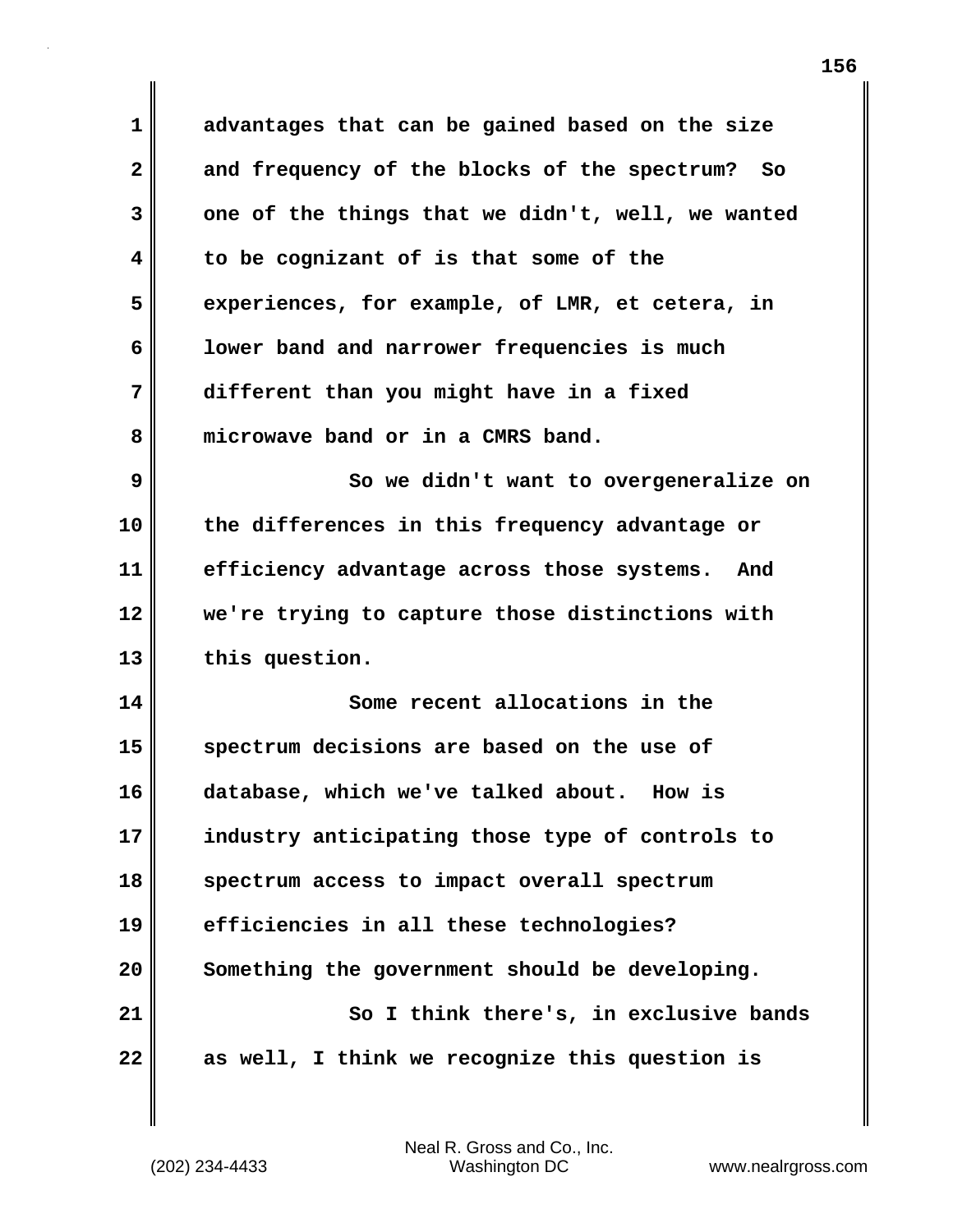**1 capturing some shared learning between commercial 2 and federal. But to the extent that commercial 3 entities have knowledge or experience, it may not 4 be completely transparent to the federal side. 5 We wanted to try and capture that here. 6 How important will unlicensed 7 offloading continue to be for meeting future 8 spectrum use requirements? Here to, recognize it 9 doesn't map exactly to federal users, although it 10 does have a certain QOS analogy, if you will, in 11 the sense that when commercial systems 12 traditionally turned unlicensed, they recognized 13 that they may be getting lower QOS in some cases, 14 and they may be getting less security. 15 And so are there ways in which that 16 same set of considerations may translate into 17 federal users and therefore maybe have some 18 lessons that might be useful to them? 19 What's been the biggest obstacles? 20 This is an open-ended question. And how is 21 industry overcoming them? And you see a few of 22 them, the tradeoffs between cost and power,**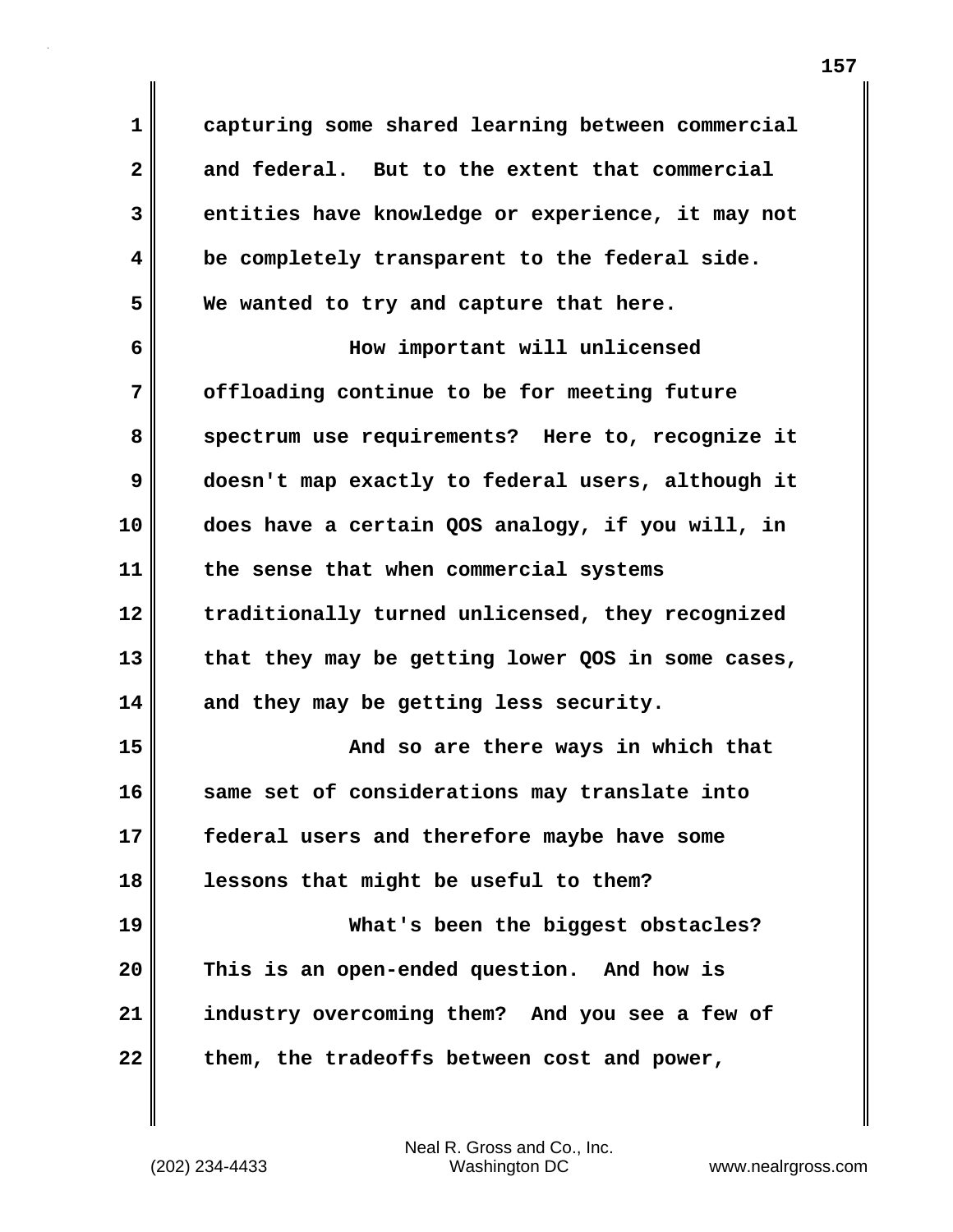**1 regulatory restrictions, and reforming. The loss 2 of efficiency during spectrum reforming sprang 3 up. But this is one where we would like to get 4 some more feedback if we can before we get to the 5 final report.**

**6 Are there other lessons learned, once 7 again, a catchall, that have application for 8 federal government users? And finally, is there 9 anything that you, you commercial user, as you 10 sit here, efficiency gains that government's 11 readily achieved that you're aware of? Sort of 12 the low hanging fruit question.**

**13 So those are our 14. More is better. 14 We would love to get more inputs or feedback on 15 these inputs. Our goal is to take the next four 16 to six weeks to get more responses in, including 17 non CSMAC members, if you have suggestions on 18 other people we should go to.**

**19 And then we will push all this into a 20 report that looks more like, I think, like a 21 catalogue of things that people have given us as 22 opposed to some of our other reports which tend**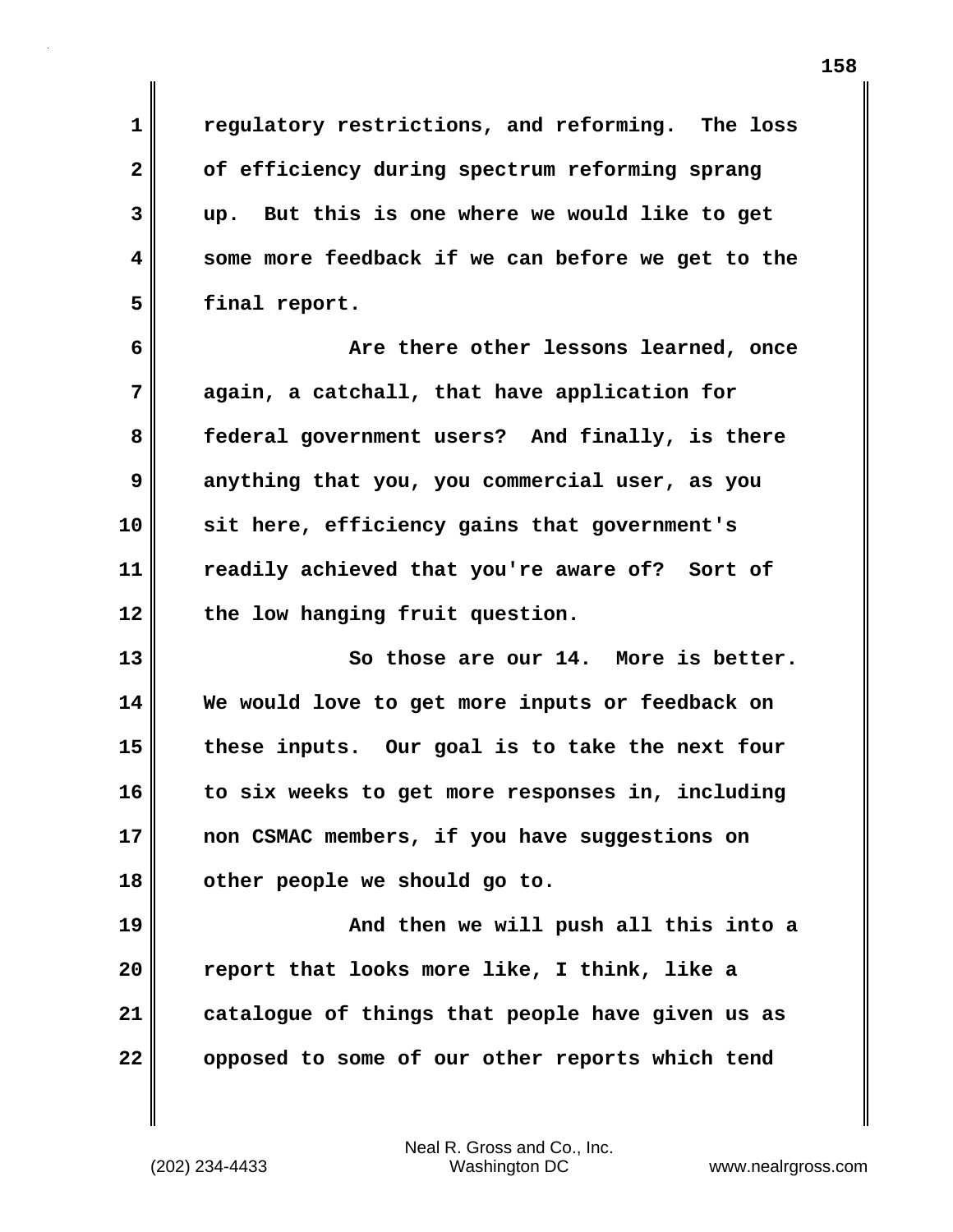**1 to be more narrative, with more editorial 2 control, is our plan. 3** So I don't know. Carolyn, if you want **4 to --- is there anything else on your work plan? 5 I think we've kind of detailed that already. 6 MS. KAHN: Right. 7 MR. TRAMONT: Jennifer, anything I 8 messed up? 9 MS. WARREN: No, not at all. 10 MR. TRAMONT: Whoa. 11 (Laughter) 12 MR. TRAMONT: Mark your calendars. 13 All right.** 14 MS. WARREN: Exactly, only today. **15 MR. TRAMONT: Well, I know how you 16 feel about the schedule. 17 (Off the record comments) 18 CO-CHAIR ALDER: Other questions, 19 comments for this group? 20 MALE PARTICIPANT: I have a quick 21 question. And maybe you said this at the end. 22 Do you see recommendations coming out of this or**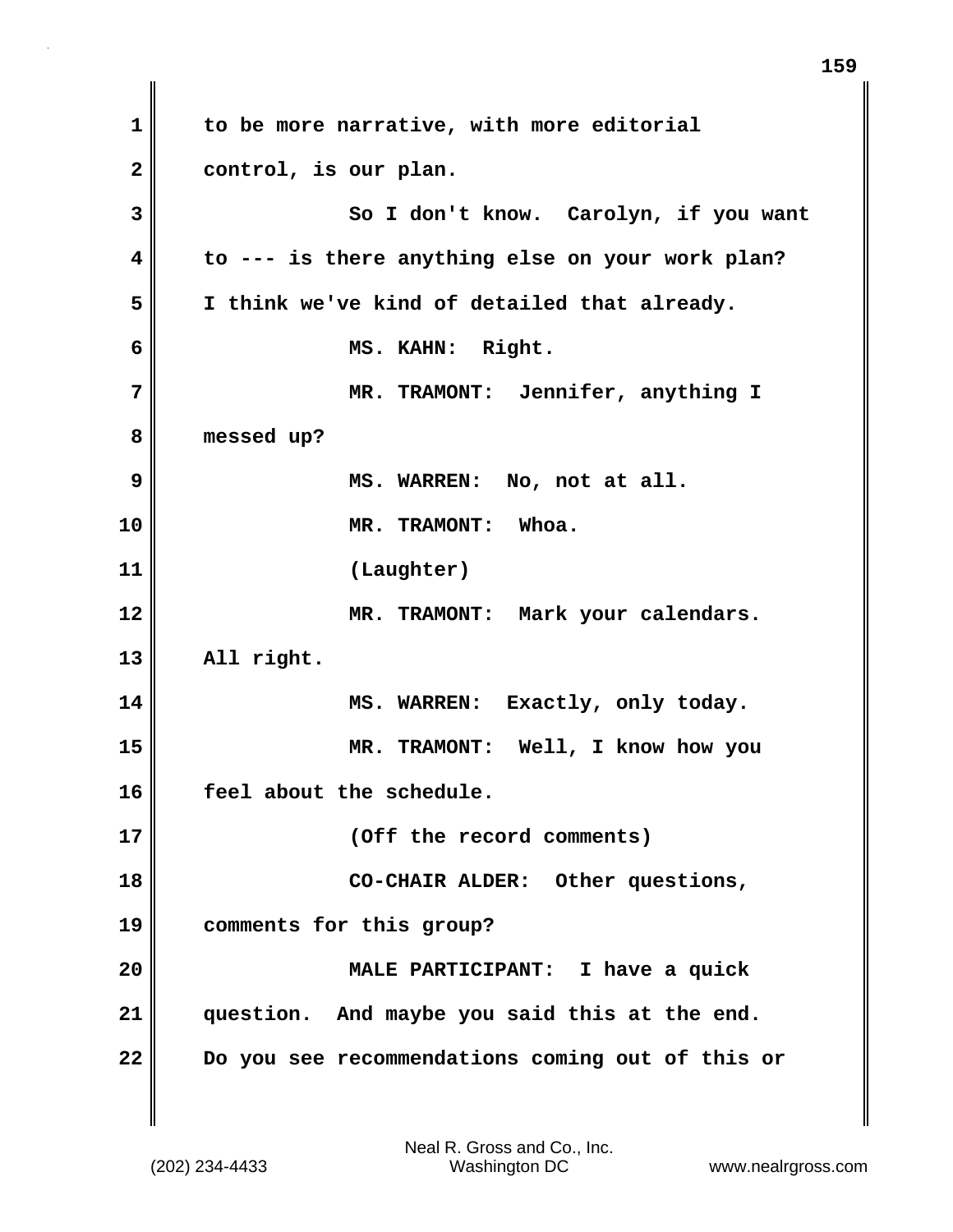**1 more and more work coming out of this? I mean -- 2 - 3 MR. TRAMONT: I see a catalogue of 4 answers to those questions coming out of this. 5 And I feel like the challenge -- and Paige, maybe 6 you can shed light on this now -- is we're, 7 especially on my question, it may be less true 8 for Carolyn's, we are trying to come up with a 9 list, sort of a catalogue of things. 10 You can only access how useful they 11 are in terms of lessons for the federal 12 government side. And so I feel like the way the 13 work flow would probably be most logical is for 14 us to finish, NTIA to come back with places where 15 they think the suggestions actually have some 16 merit, and then maybe there's more interchange of 17 information across that, if that makes sense. 18 MS. ATKINS: Yes, I think that makes 19 sense. I would also add that if there is some 20 sort of a, I'll call it prioritization, but 21 things that have made the biggest difference on 22 the industry side, that we may want to focus on**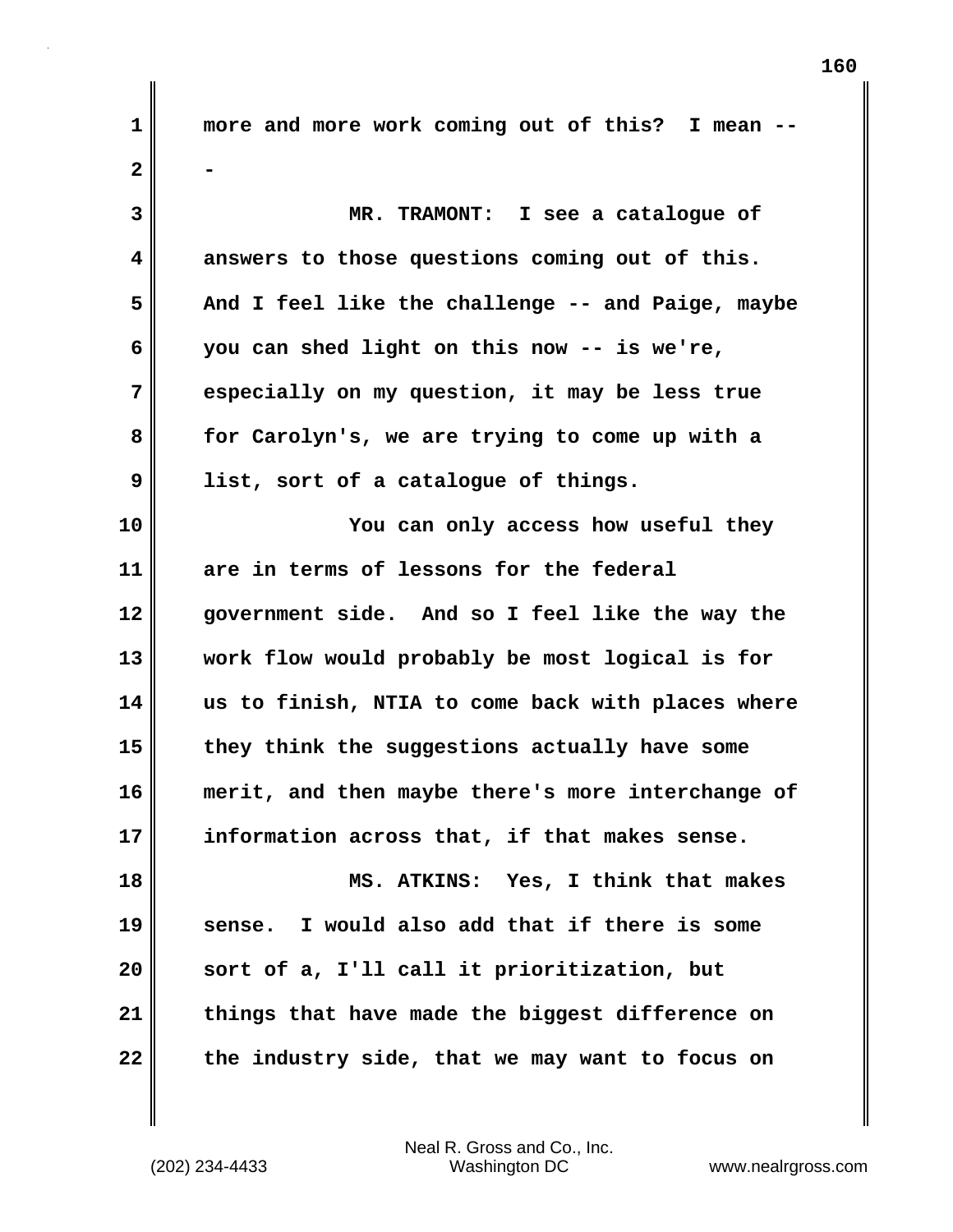**1 initially as part of that discussion. 2 MR. TRAMONT: And the trick for us, 3 that we just --- because they're coming in as 4 inputs from across multiple CSMAC members, 5 getting that comparative is going to be tricky. 6 But I hear you. And we'll see if we can 7 prioritize. 8 CO-CHAIR ALDER: Dennis? 9 MR. ROBERSON: Dennis Roberson here. 10 How are you trying to address the challenge that 11 spectrum efficiency is in the eye of the 12 beholder? 13 I mean, there's the classical, being 14 an academic, there is the classical bits, per 15 hertz, per square meter or cubic meter, depending 16 on your perspective. There's that kind of metric 17 for spectrum efficiency. But that doesn't apply 18 when you're in a specific case. Spectrum 19 efficiency for public safety is very different 20 from spectrum efficiency for cellular, commercial 21 cellular. And it's very different for satellites 22 than it is. So how are you trying to deal with**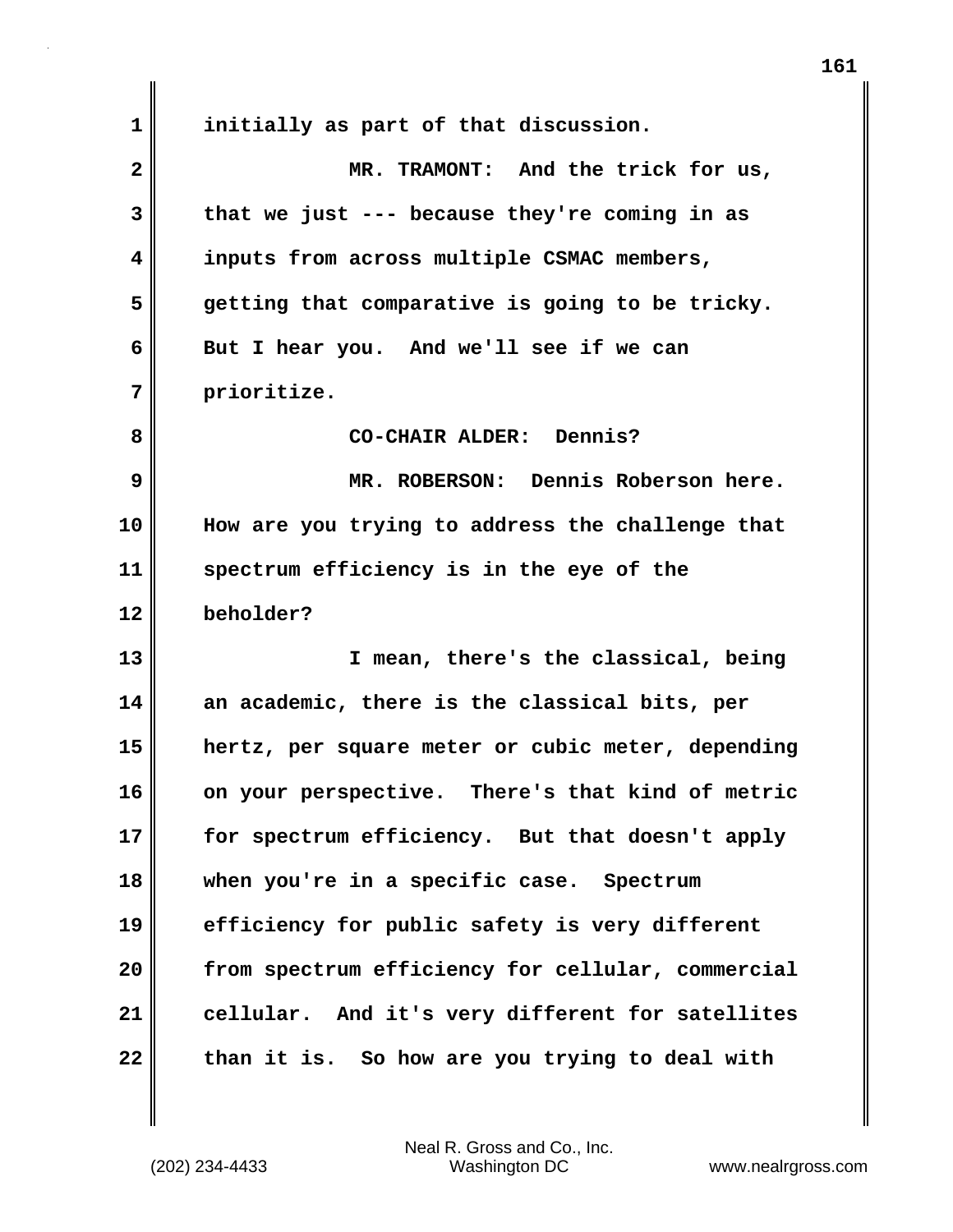| $\overline{\mathbf{2}}$ | Since I've fought with this now for a            |
|-------------------------|--------------------------------------------------|
| 3                       | long time and still don't really have an answer  |
| 4                       | that I'm very comfortable with other than going  |
| 5                       | back to the academic side. And I can hide behind |
| 6                       | that one.                                        |
| 7                       | MR. TRAMONT: Well, and your                      |
| 8                       | channeling our initial call. So we began our     |
| 9                       | initial call by saying that we are not going to  |
| 10                      | re-litigate what the definition is of spectrum   |
| 11                      | efficiency, that we were going to take the       |
| 12                      | definition that had previously been adopted by   |
| 13                      | CSMAC in one of our earlier working groups and   |
| 14                      | just use it. Because we worried that it was      |
| 15                      | infinite regression for all the reasons you just |
| 16                      | outlined.                                        |
| 17                      | MR. ROBERSON: Yes, okay.                         |
| 18                      | MS. KAHN: And if I could, I think                |
|                         |                                                  |

**19 what we're also going to do, as we're talking to 20 the federal agencies that are the operators, is 21 let them define for us how they want, you know, 22 and we'll incorporate that so that it's more**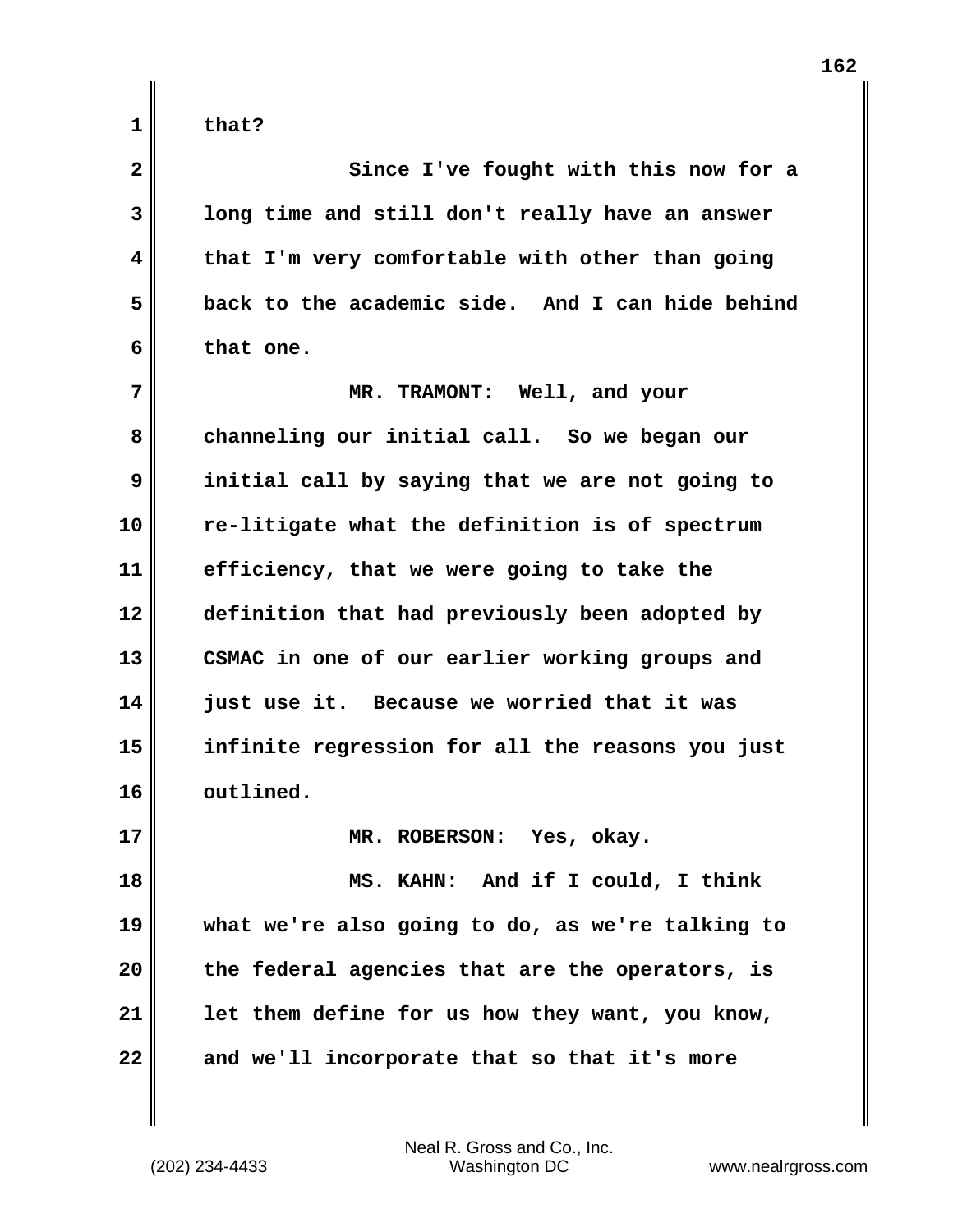**1 mission specific or agency specific. We've run 2 into this discussion already with one of the 3 agencies.**

**4 MALE PARTICIPANT: Yes. Let me make 5 one comment about that. Because I'm setting up 6 some of these agency interviews. And so you have 7 this OMB definition. There is a definition, you 8 know, in the OMB thing. And they say what the 9 heck is that?**

**10 This is how we --- we're going to hear 11 about what they think spectrum efficiency is. 12 And it's interesting, I think, that all of these 13 people we've been talking to have a different 14 idea of what it is. And they're all doing it to 15 some level. But it's not on some kind of uniform 16 mass thing that the OMB circular says.**

**18 MR. SHARKEY: Right. I'm, you know, 19 I think to Paige's point on what's the most 20 effective, and one of the things that, I guess, I 21 don't see in here is there's a lot of kind of 22 focus on technical implementation of what drives**

**17 CO-CHAIR ALDER: Steve?**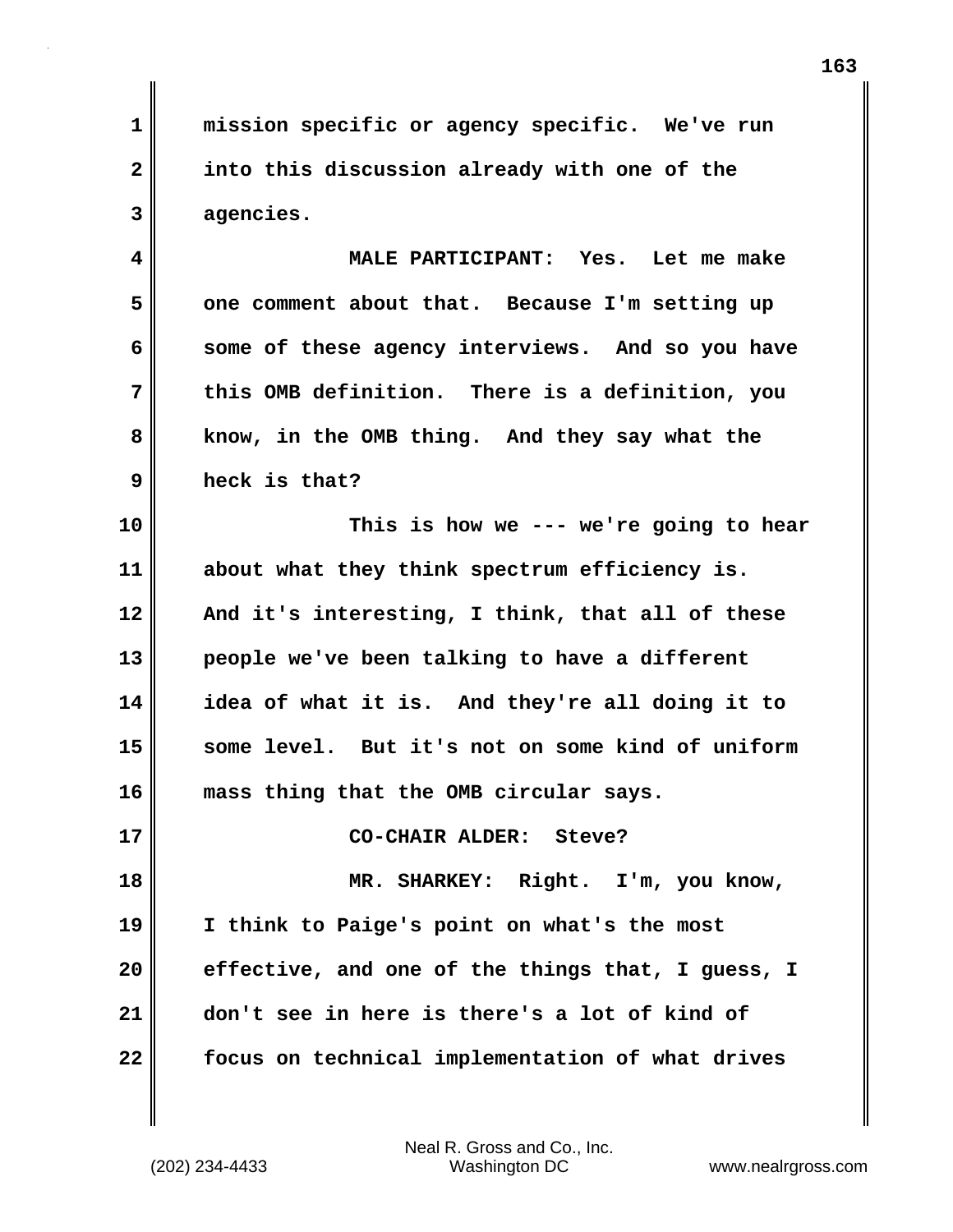**1 efficiency and techniques that are used.**

**2** But one of the things that, at least **3 from the commercial perspective, I would say, has 4 really driven efficiency or economic incentives, 5 and, you know, that may be something that should 6 be worked into here. How do we do that? 7 I mean, it's difficult to force 8 somebody to implement a specific technology or 9 technical approach to it. And I think that's the 10 whole basis of an overall economic incentive 11 approach. And I know we're looking at that in 12 other areas for federal users to promote sharing, 13 or to do other activities. But it may be 14 something that we should work into this report as 15 an effective mechanism to help drive efficiency. 16 MALE PARTICIPANT: He needs to respond 17 to the survey, right? 18 MR. KOLODZY: I can't confirm or deny 19 whether he has. I mean, I think we were trying 20 to capture a little bit with Question 8 about 21 what incentives commercial uses to offer 22 customers. But it's a fair --- yes, maybe we**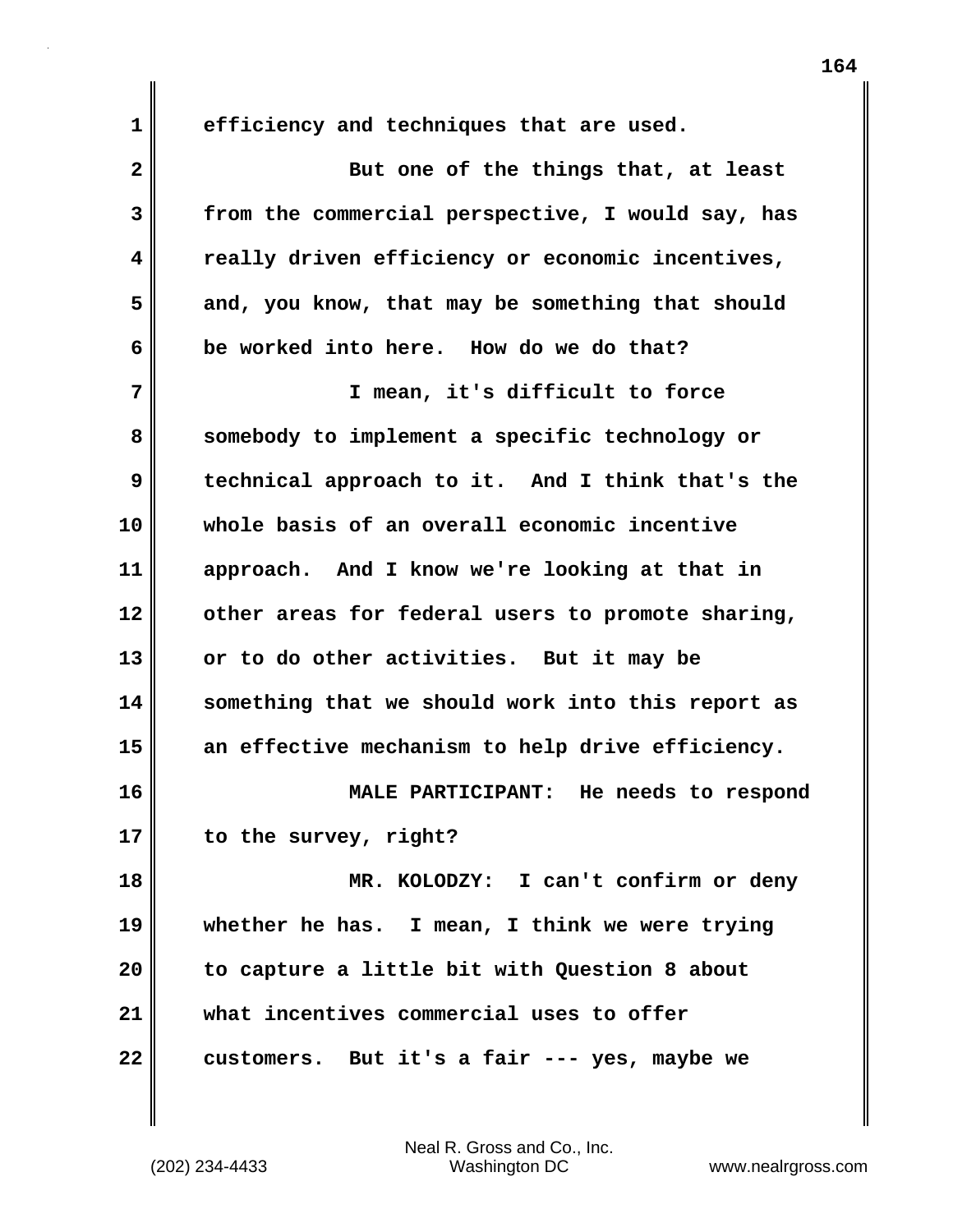| $\mathbf 1$  | just need to --- or also as well is expanding and |
|--------------|---------------------------------------------------|
| $\mathbf{2}$ | maybe under --- you were looking at Number 13 or  |
| 3            | 12, I think, at 12.                               |
| 4            | But eight talks about what you do as              |
| 5            | a commercial provider to incentivize customers to |
| 6            | switch to more efficient technologies and how     |
| 7            | they translate. So maybe we can put some more     |
| 8            | stuff in there.                                   |
| 9            | MALE PARTICIPANT: Yes, because I                  |
| 10           | think it's different of what we incentivize       |
| 11           | customers to do versus how we, you know, what we  |
| 12           | do as far as densifying cells, or transitioning   |
| 13           | to the new technology because it's more ---       |
| 14           | MALE PARTICIPANT: Well, you're in ---             |
| 15           | MALE PARTICIPANT: Right, because it's             |
| 16           | more efficient. Yes.                              |
| 17           | CO-CHAIR ALDER: Jennifer, do you have             |
| 18           | a comment?                                        |
| 19           | MS. WARREN: Yes. I was just waiting               |
| 20           | for an opportunity. I think this discussion that  |
| 21           | Steve is raising is part of what will be          |
| 22           | discussed in Carolyn's subgroup. Because it's a   |
|              |                                                   |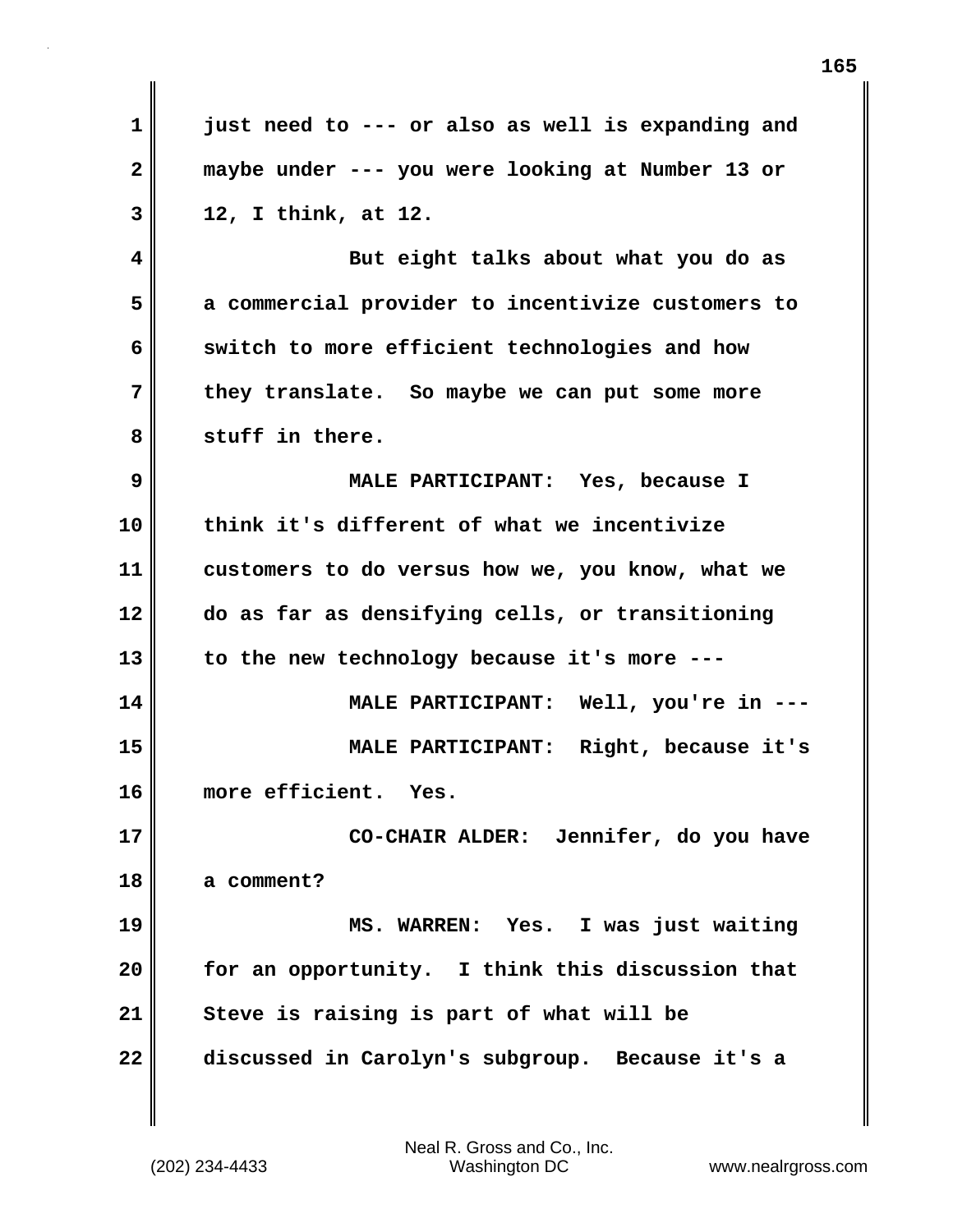**1 question of what is the transapplicability, if 2 you like, of that concept? And I have a feeling 3 that that's where we would have that discussion. 4 CO-CHAIR ALDER: Well, I personally 5 think this first task is very interesting, 6 because we had it in the past with the adoption 7 of the spectrum relocation fund, and it was 8 really powerful. And I think finding other 9 powerful means like that is a real opportunity 10 but obviously difficult. So I think it's 11 interesting. 12 Any other comments from the phone on 13 this topic? 14 (No audible response) 15 CO-CHAIR ALDER: Paige, did you have 16 any? 17 MS. ATKINS: No. 18 CO-CHAIR ALDER: So thank you very 19 much. Thanks to all the subcommittee members as 20 well as co-chairs. We have definitely gotten 21 feedback. And we're definitely aware that it's 22 been a tough go. We kind of started late. We**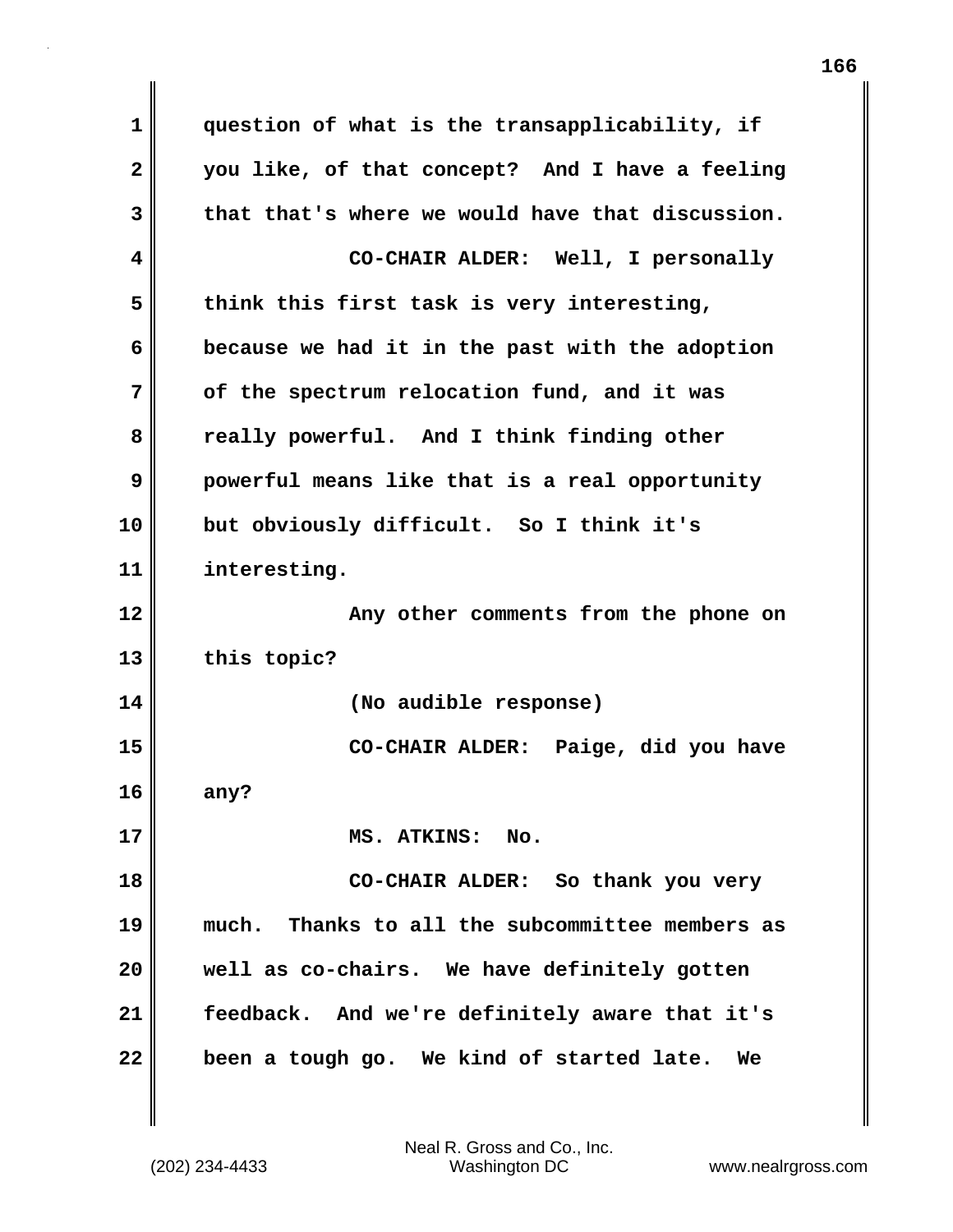| $\mathbf{1}$ | didn't really get all these things launched until |
|--------------|---------------------------------------------------|
| $\mathbf{2}$ | mid-April. And we asked for interim               |
| 3            | recommendations here in August which is really    |
| 4            | over the summer. So we realize all that. It's a   |
| 5            | very compressed timeline.                         |
| 6            | So again, we're going to ask now for              |
| 7            | November to consolidate into a final set of       |
| 8            | recommendations that the NTIA can react to        |
| 9            | formally.                                         |
| 10           | I said it earlier but will say it                 |
| 11           | again, because we've talked about this as a       |
| 12           | group, that there's certainly freedom to say,     |
| 13           | hey, this is something we don't have a final      |
| 14           | recommendation on. We recommend, you know,        |
| 15           | continued work.                                   |
| 16           | Please have something for, you know,              |
| 17           | each of your subgroups. But there's definitely    |
| 18           | no --- it's not necessary to cover all the        |
| 19           | questions that have been put in front of you if   |
| 20           | you feel that some of them you just don't have    |
| 21           | good answers for and you want to focus on.<br>So  |
| 22           | it's definitely a degree of freedom that's        |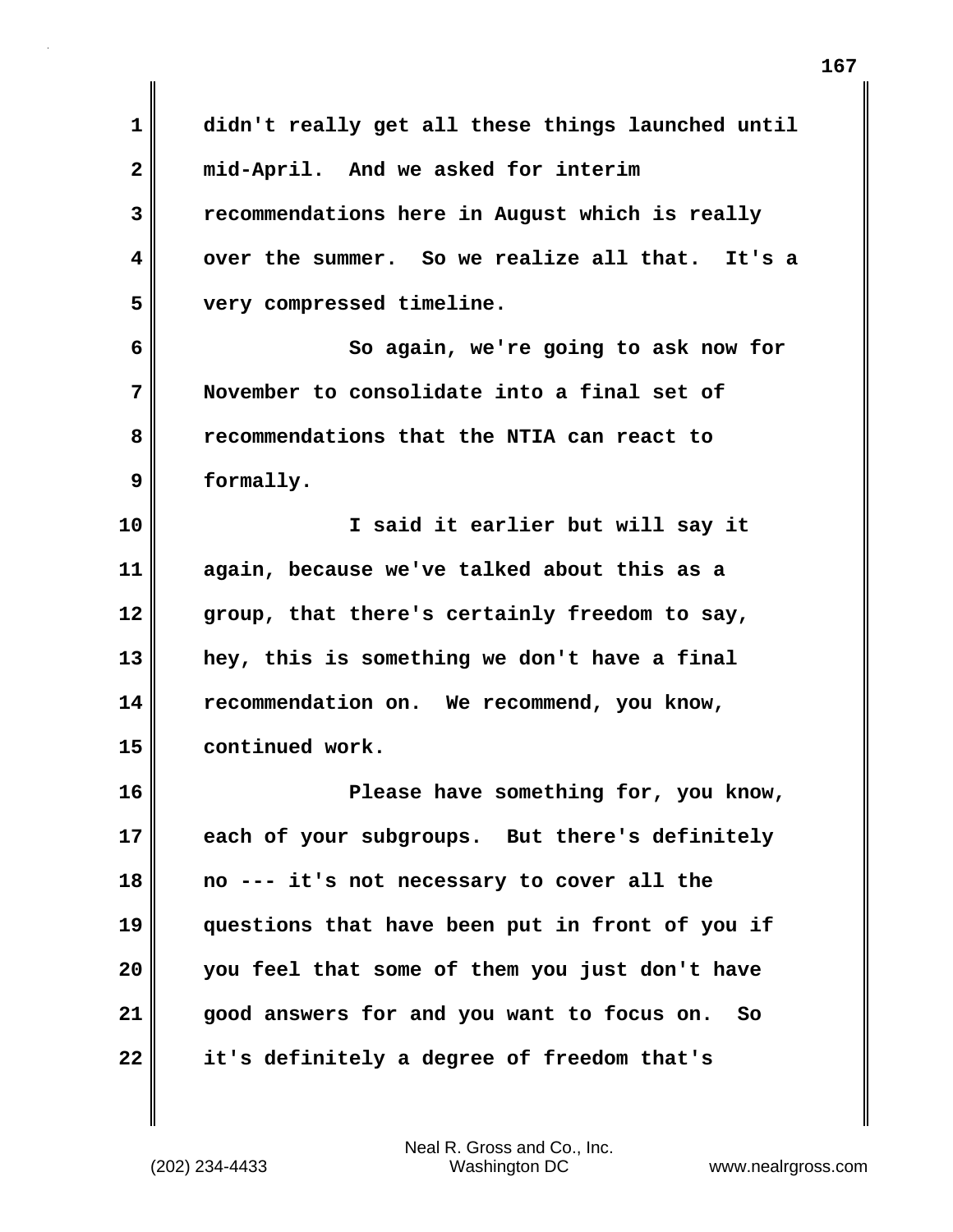**1 available to everyone.**

| $\overline{\mathbf{2}}$ | But with that said, we are going to               |
|-------------------------|---------------------------------------------------|
| 3                       | still shoot for this one -- it's kind of been     |
| 4                       | this one-year experiment where we're going to try |
| 5                       | and get a wrap-up by November. And then what      |
| 6                       | we'll do is embark on next year with a refreshed  |
| 7                       | set of topics, perhaps some carryovers.           |
| 8                       | Again, with that, thanks also again               |
| 9                       | for everyone getting me everything on time. It    |
| 10                      | made it very easy to go around this time. All     |
| 11                      | right, with that, I think we're at the section    |
| 12                      | where we have opportunity for public comments.    |
| 13                      | Ah, we have a commenter. I don't know if we have  |
| 14                      | a mic available or the.                           |
| 15                      | MALE PARTICIPANT: Come to the front,              |
| 16                      | Mike, and get a mic.                              |
| 17                      | (Laughter)                                        |
| 18                      | MALE PARTICIPANT: Or two mics.                    |
| 19                      | (Off the record comments)                         |
| 20                      | MALE PARTICIPANT: And please                      |
| 21                      | introduce yourself.                               |
| 22                      | MR. MARCUS: All right, I'm Mike                   |
|                         |                                                   |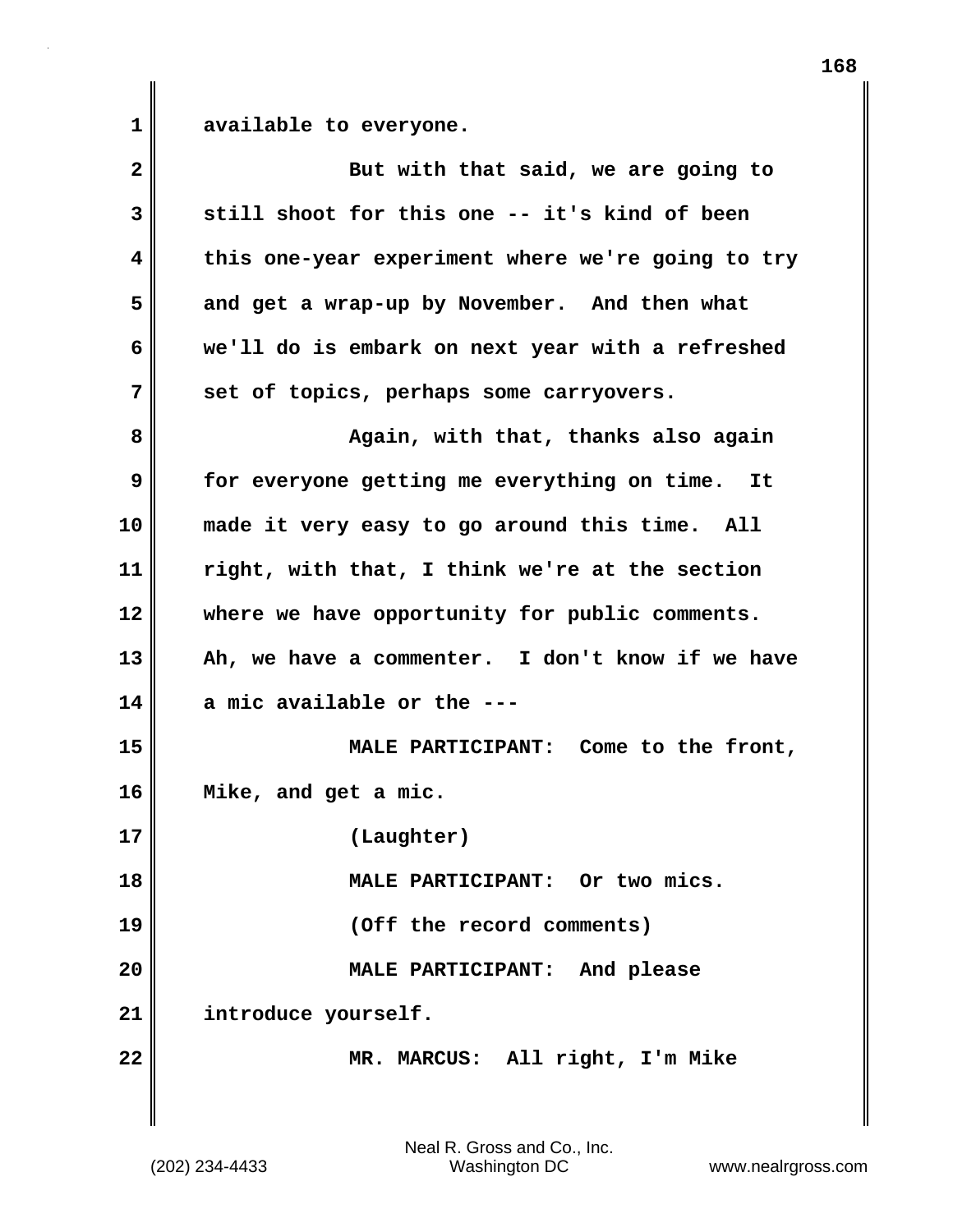**1 Marcus, a retired FCC employee and occasional 2 professor at Virginia Tech. I've also been very 3 interested in the specific issue related to those 4 comments of spectrum above 95 gigahertz which I 5 assume qualifies as millimeter wave discussion. 6 And I hope some people can stay around for my 7 paper tomorrow afternoon on this issue. 8 But let me make one point, for 9 example, on propagation. A key issue in above 95 10 gigahertz is protection of passive satellites in 11 NGSO orbits. The key propagation model for that 12 is IGRP676. And there was no publicly available 13 software to do that. 14 NASA has an internal implementation 15 they won't let other people use. May I suggest 16 that ITS either make a copy themselves or get**

**17 NASA to make their's public available but in 18 order to engineer that.**

**19** But more importantly, above 95 **20 gigahertz, all the spectrum is NG shared. And 21 there has been a lot of friction in how to move 22 above that. Chairman Pai has publicly said he**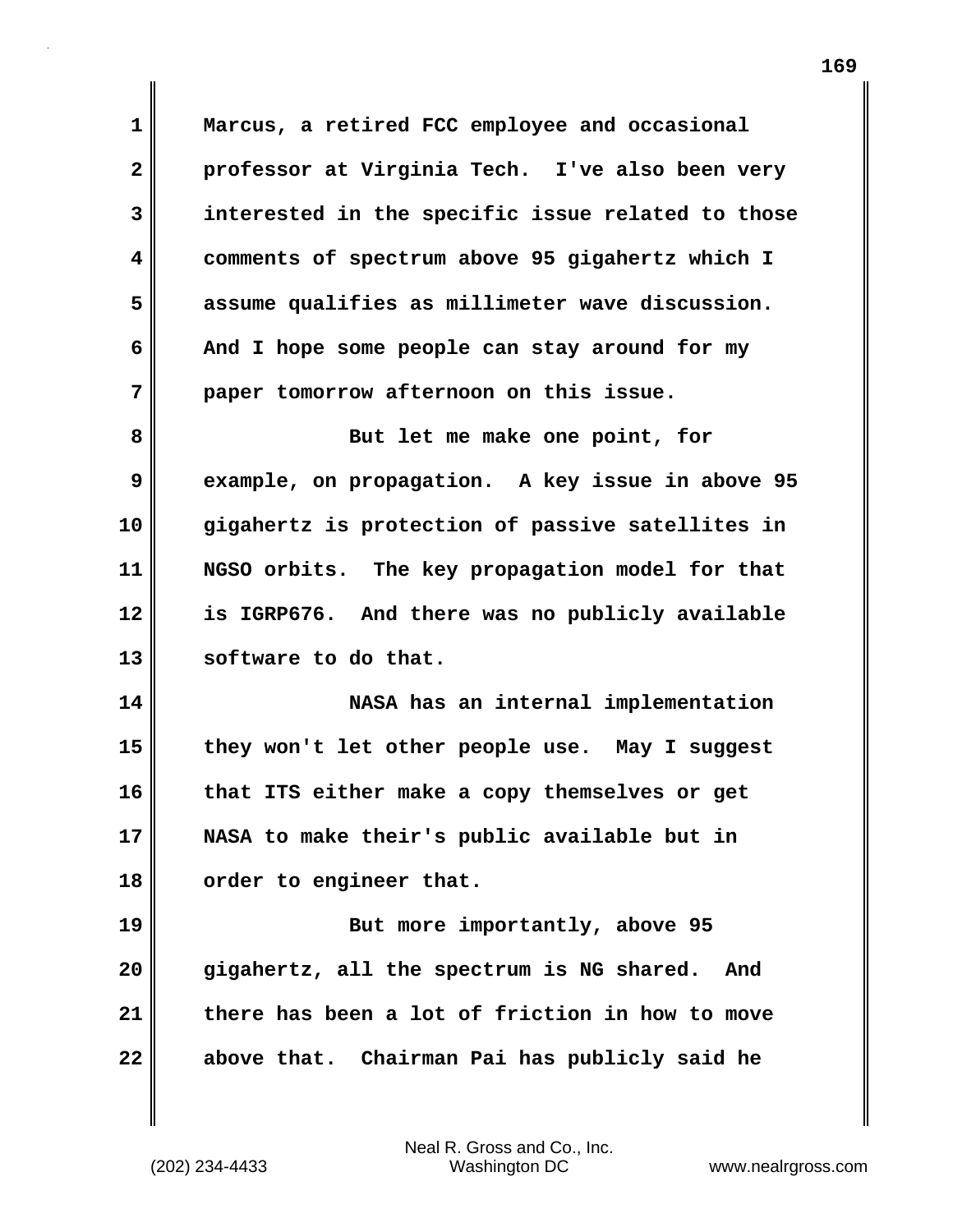**1 wants to move about 95 gigahertz.**

| $\overline{\mathbf{2}}$ | I would urge this community to                    |
|-------------------------|---------------------------------------------------|
| 3                       | consider, in the iteration, to look at the        |
| 4                       | special problems above 95 gigahertz where sharing |
| 5                       | is very, very different than at lower frequencies |
| 6                       | because the physics is very, very different.      |
| 7                       | I do not begrudge the cellular                    |
| 8                       | industry more spectrum. There are mobile          |
| 9                       | allocations there. The mobile allocations should  |
| 10                      | stay there. But there are no service rules for    |
| 11                      | anyone above 95 gigahertz. And while the          |
| 12                      | discussion in this group about commercial has     |
| 13                      | seemed to be only for cellular, there are other   |
| 14                      | commercial NG users, other than cellular, and     |
| 15                      | they should be given access to a spectrum above   |
| 16                      | 95. Thank you.                                    |
| 17                      | CO-CHAIR ALDER: Thanks, Mike. Other               |
| 18                      | public commenters?                                |
| 19                      | (No audible response)                             |
| 20                      | CO-CHAIR ALDER: Do we have any                    |
| 21                      | comments on the phone from the public? Oh wait,   |
| 22                      | we have one more in the room. Is that correct?    |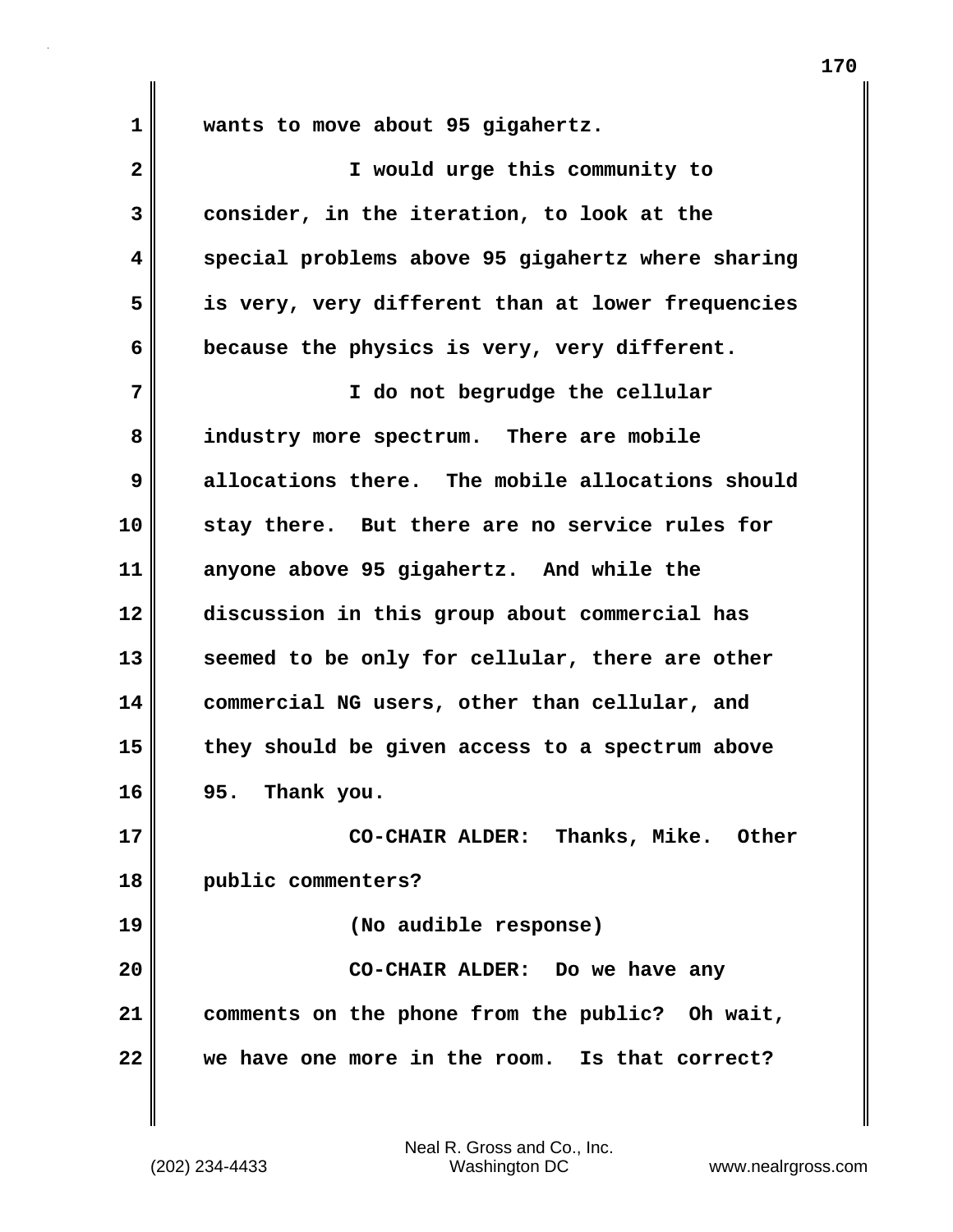| $\mathbf 1$  | Someone waving to Janice. Again, anyone on<br>No. |
|--------------|---------------------------------------------------|
| $\mathbf{2}$ | the phone from the public desire to comment?      |
| 3            | (No audible response)                             |
| 4            | CO-CHAIR ADLER: Okay, with that we'll             |
| 5            | close the public comment period. We have an       |
| 6            | opportunity now on the agenda for remarks from    |
| 7            | the co-chairs. I think I made my remarks.         |
| 8            | One of the things I think has been                |
| 9            | helpful for the group, and this is a comment for  |
| 10           | the liaisons, feedback from the liaisons has been |
| 11           | particularly helpful in refining what is          |
| 12           | important to each of these subcommittees. So I    |
| 13           | encourage and thank all the liaisons from the     |
| 14           | NTIA that have been doing the work. I think       |
| 15           | that's been very, very valuable.                  |
| 16           | And they've also produced some                    |
| 17           | feedback from these groups that have helped us    |
| 18           | have visibility. So again, I just wanted to       |
| 19           | thank the liaisons for their work and encourage   |
| 20           | their further good work. Mark, do you have        |
| 21           | anything?                                         |
| 22           | CO-CHAIR GIBSON: I'd only like to                 |
|              |                                                   |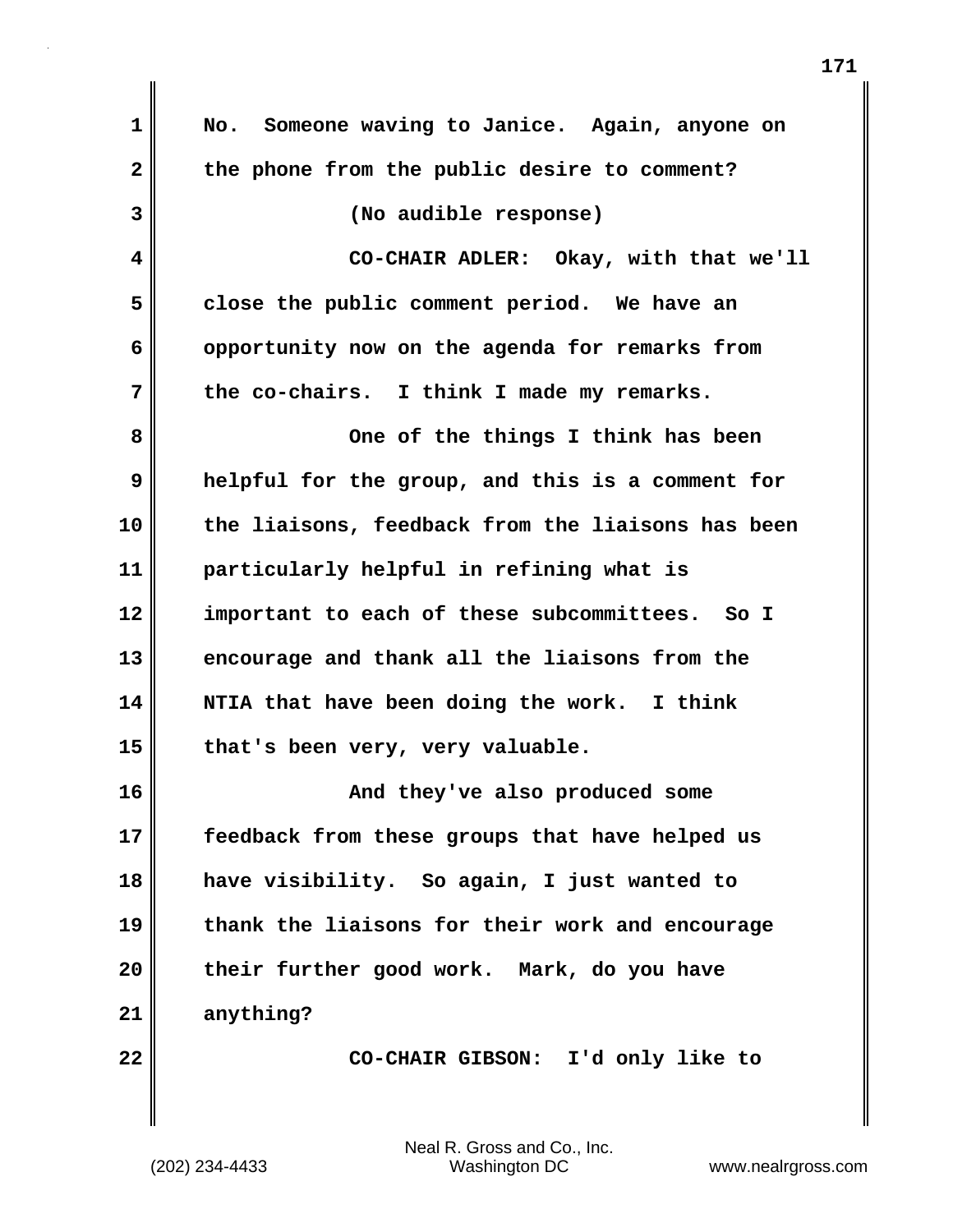**1 reiterate what I said earlier. And that is that 2 first of all there are liaisons, and working with 3 NTIA has always been good. But with the, again, 4 I use CBRS as an example, the collaboration 5 that's been going on has been just remarkable. 6 And so I'd like to thank everybody that's 7 involved for the driving to success. 8 I mean, it's been complicated, it's 9 been difficult, but we're all moving in the same 10 direction. And I think that takes a shared goal. 11 So I say on the dais, thank you. That's why I'm 12 standing up here. So thank you. 13 CO-CHAIR ALDER: With that, unless 14 there's any other comments from --- 15 MS. ATKINS: Just thanks to all again. 16 We really appreciate your inputs and your sage 17 wisdom. So thank you very much. 18 CO-CHAIR ALDER: With that, we'll be 19 adjourned. 20 MALE PARTICIPANT: You want to 21 indicate the next meeting time? 22 MALE PARTICIPANT: It's in November.**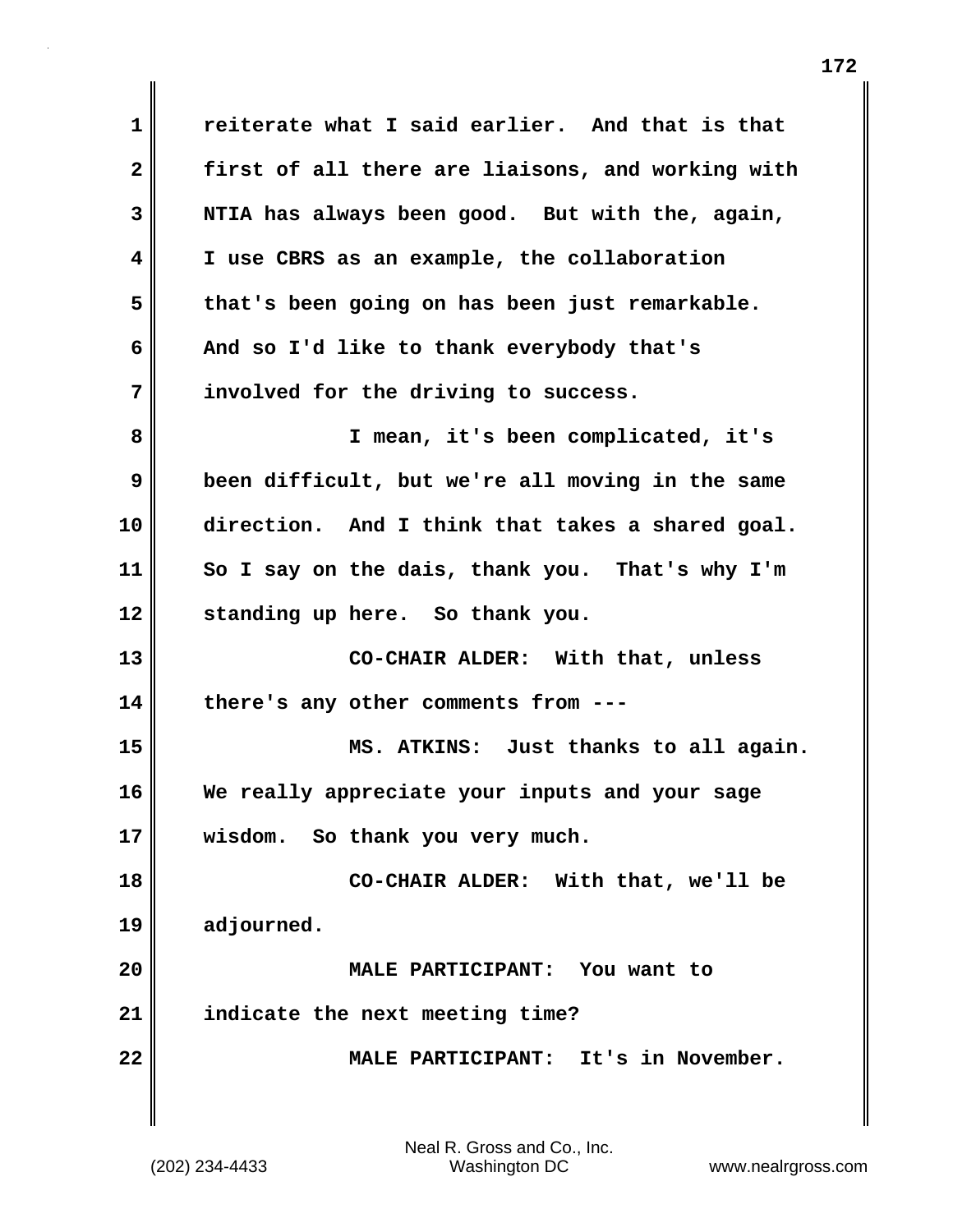| $\mathbf{1}$            | MALE PARTICIPANT: November, yes. I               |
|-------------------------|--------------------------------------------------|
| $\overline{\mathbf{2}}$ | don't think a dates been locked in. David, do we |
| 3                       | have a date?                                     |
| 4                       | MALE PARTICIPANT: It's in DC.                    |
| 5                       | MALE PARTICIPANT: Dave, are you                  |
| 6                       | soliciting venues?                               |
| 7                       | (Off the record comments)                        |
| 8                       | MALE PARTICIPANT: If you're not,                 |
| 9                       | don't talk to Dave.                              |
| 10                      | (Off the record comments)                        |
| 11                      | MALE PARTICIPANT: All right, thanks,             |
| 12                      | everyone. And hope you enjoy the clips.          |
| 13                      | (Whereupon, the above-entitled matter            |
| 14                      | went off the record at 3:54 p.m.)                |
| 15                      |                                                  |
| 16                      |                                                  |
| 17                      |                                                  |
| 18                      |                                                  |
| 19                      |                                                  |
| 20                      |                                                  |
| 21                      |                                                  |
| $\overline{22}$         |                                                  |
|                         |                                                  |

**173**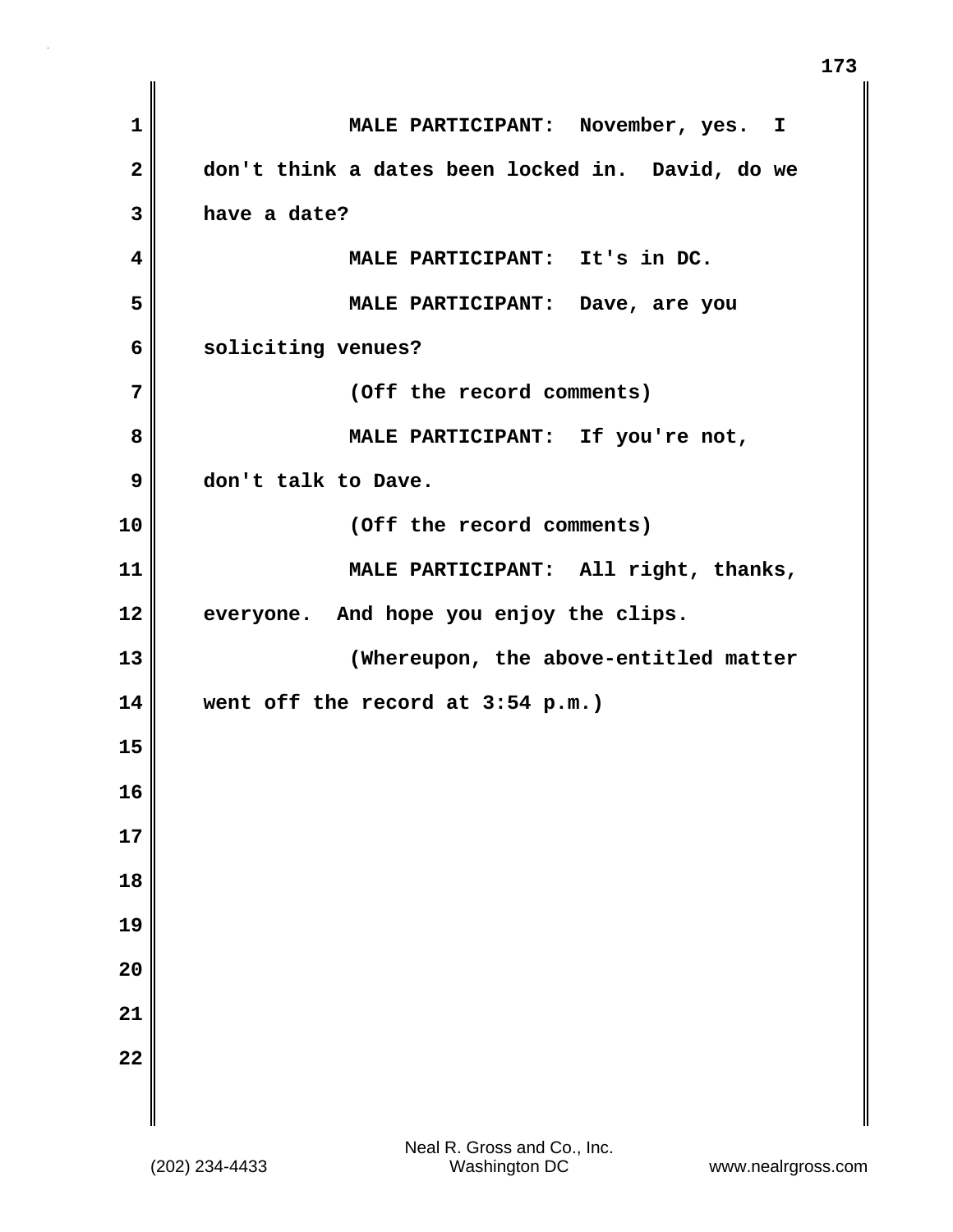**A a.m** 1:19 4:2 **ability** 83:22 123:22 124:7 **able** 24:16 34:20 73:7 73:11 80:8 81:6 86:6 100:2 125:5 127:5,8 130:11 134:3 136:1 144:1 153:7 **above-entitled** 173:13 **absolutely** 92:2 **absorption** 112:14,14 112:15 **academic** 161:14 162:5 **acceptable** 27:12 **access** 16:22 21:12 23:20 24:5 26:10 85:12 123:22 124:8 133:16 153:6,9 156:18 160:10 170:15 **accessible** 67:4 **accommodate** 19:1 **accompanied** 149:10 **accompanying** 86:1 **accomplished** 41:8 100:7 **account** 78:14 **accountability** 149:4 **accounts** 36:22 **achieved** 158:11 **acknowledge** 11:21 **Acknowledgment** 3:5 **acquire** 84:1 **acquired** 41:18 **Act** 15:10 23:14 24:22 25:17,18 **action** 79:9 80:22 93:4 137:13 **actionable** 34:19 73:1 78:15 91:12,17,21 92:9 93:22 **actions** 146:8 148:1 **activated** 17:7 **active** 34:12 82:16 **actively** 136:17 **activities** 14:12,14 16:4 25:20,21 38:6 87:18 89:8 94:8 121:11,13 137:11 164:13 **activity** 92:3 131:4 **actual** 13:12 **adapt** 59:9 **adaptable** 59:7 126:9 **add** 32:4 59:18 64:7 80:6 81:15 93:21 95:12 98:7 130:14 138:20 160:19 **added** 89:1

**addition** 45:20 51:16 72:3 **additional** 20:5 25:11 33:15 34:13 40:18 94:3 109:13 110:9 130:14 146:7 149:4 **address** 7:22 84:11 88:1 92:8 93:18 96:11 99:5 102:6 108:12 117:19 149:11,15 161:10 **addressed** 59:16 63:4 **addresses** 82:18 **addressing** 94:10 123:14 **adhere** 9:13 **adjacent** 76:18,22 **Adjourn** 3:21 **adjourned** 172:19 **adjustments** 24:18 **Adler** 3:18 171:4 **administration** 1:2 25:6 35:22 **admirable** 89:18 **adopt** 37:13 **adopted** 105:11 146:13 152:7 162:12 **adoption** 166:6 **advance** 36:12,18 39:14 45:5 50:17 51:19 67:5 **advanced** 12:22 50:6,7 99:9 **advantage** 28:21 94:14 119:3 156:10,11 **advantages** 156:1 **adverse** 37:18 **advertising** 53:17 **advisability** 36:17 **Advisory** 1:4,16 14:11 21:10 **advocating** 90:3 **afternoon** 54:15 169:7 **agencies** 15:11 19:9 20:2 21:13 22:2,12,21 23:9,18 27:14,22 124:7 146:11,16 147:4,21 149:14 152:10 162:20 163:3 **agency** 22:8 25:11 85:9 147:9 149:3,12 163:1 163:6 **agenda** 3:1 19:3,15 97:6 171:6 **aggregate** 49:20,21 50:1,16,20 51:9 68:12 **aggressive** 13:17 54:5 120:6

**aggressively** 94:7 **ago** 18:7 105:7 112:5 113:8,20 **agree** 88:16 94:4 112:4 114:20 **agreement** 100:14 **Ah** 168:13 **ahead** 6:12 7:16 70:13 72:14,19 73:7 80:5 95:9 114:2 117:8 **aid** 89:16 129:13 **air** 28:22 40:3 46:12 136:11,11 **aircraft** 136:12 **Airways** 25:17 **Alder** 1:19 2:2 81:14 82:11 85:18 86:11,18 88:5 90:7 92:10,13 95:4,9 96:2,20 97:5 97:12,15 102:18 108:9 110:2 112:19 114:2,17 116:15,18 116:22 134:22 135:3 135:6 137:7 138:21 140:9 143:7 144:14 144:19 145:12,16 159:18 161:8 163:17 165:17 166:4,15,18 170:17,20 172:13,18 **algorithm** 46:18 47:1,2 **align** 138:3,8 **aligning** 138:13,15 **alignment** 114:15 **Allen** 2:8 10:6 **Allison** 2:3 10:22,22 **allocation** 37:12 **allocations** 33:15 35:21 156:14 170:9,9 **allotted** 67:16 **allow** 124:9 **allowed** 79:21 **allows** 75:2 **alongside** 12:17 66:19 **alternatives** 23:10 **amazed** 69:13 **amazing** 29:19 69:12 **ambitions** 84:8 **ambitious** 83:21 84:19 **America** 2:4 **Americans** 18:20 **amount** 5:15 54:3 63:7 63:10 67:16 81:3 83:19 100:8 **amplified** 61:7 **amplify** 143:9 **Amy** 81:17 101:8 **analogy** 153:18 157:10 **analyses** 51:7 70:2

**analyzing** 33:12 129:15 **and/or** 107:5 **Andrew** 2:13 11:11 **Angeles** 45:15 **angles** 91:15 **anniversary** 6:8 **Annual** 15:9 **anonymized** 152:11 **anonymous** 151:14 **answer** 12:21 58:1 62:11 88:10 98:20 162:3 **answered** 13:2 87:16 **answering** 106:7 **answers** 87:5 99:5 151:18 160:4 167:21 **anti-enforcement** 136:9 **anticipate** 25:10 26:17 **anticipating** 35:14 156:17 **Anuszkiewicz** 2:3 11:2 11:2 **anybody** 4:21 11:15 12:20 108:5 **anymore** 110:21 128:20 139:9 **anytime** 134:15 **anyway** 31:9 138:10 155:4,11 **apart** 70:10 90:10 **API** 48:7 **apologize** 90:15 139:15 **apparent** 64:22 **Apparently** 79:21 **applicable** 64:13 148:12 **applicants** 17:4 **application** 42:7 70:7 71:10,14 107:2 128:18 158:7 **applications** 16:15 18:8 40:19 69:3 107:5 108:22 110:17 112:6 115:9 116:3 **apply** 109:2 153:14,15 161:17 **applying** 124:12 **appointee** 8:3 **appreciate** 7:1,2 13:11 28:9,11 60:7 66:11 72:1 76:8 92:17 93:4 134:13 151:9 172:16 **appreciated** 31:4 **appreciates** 5:14 **appreciative** 21:22 **approach** 4:9 16:10 42:4 44:9 46:8 59:20 77:9 114:6 164:9,11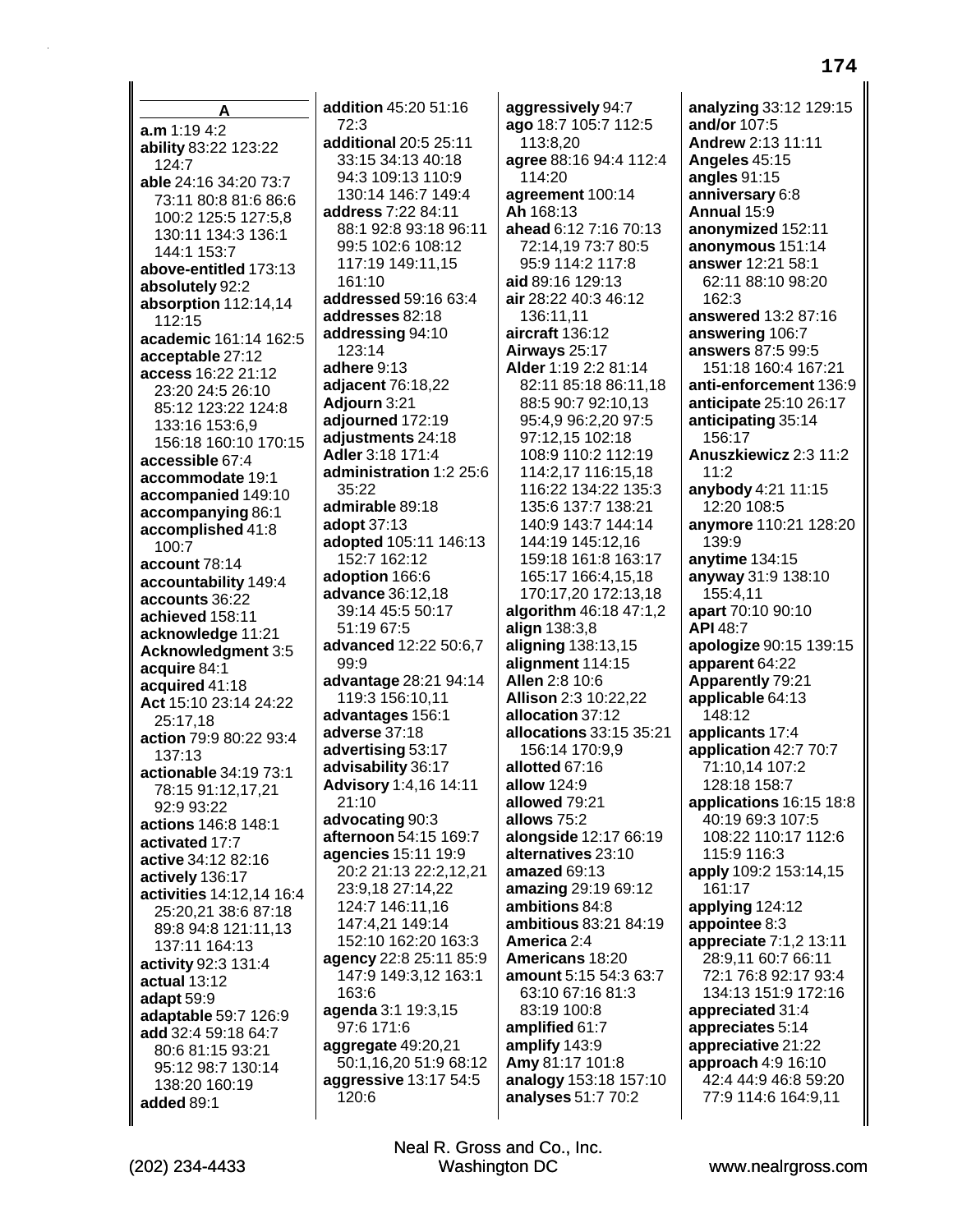**approaches** 20:3 **approaching** 17:10 **appropriate** 81:4 145:22 **approved** 24:9 25:2 **appurtenant** 13:7 **April** 150:15 **architect** 42:12 **architected** 42:16 **architecture** 38:5 90:2 130:10 140:5 **area** 16:16 17:9 41:12 65:2,8 89:12 90:6 118:7,15 123:22 126:3 128:22 **areas** 17:5 27:22 41:2 99:12 107:9 120:22 164:12 **argue** 58:2 **Arizona** 45:14 **array** 84:1 **art** 45:6 **artificial** 111:9 **artificially** 110:18 **ascertain** 36:13 **asked** 12:19 21:4 92:15 117:17 118:5 167:2 **asking** 118:5 125:22 136:5 **aspect** 78:2 119:1 **aspects** 90:12,17,18 120:12 **ASRI** 11:11 **assess** 21:11 57:18 **assessing** 22:12 24:1 71:6 **assessment** 24:15 37:14 57:9 **assessments** 59:13 **assets** 148:21 **assignments** 15:18 148:17 **assistant** 30:8 **associated** 47:2 62:15 64:16 76:11 108:20 115:1,4 125:13 126:5 137:2 138:19 **Associates** 10:10 **Association** 2:15 10:12 **assume** 145:19 169:5 **assuming** 92:2 115:2 **assumption** 50:9,11 **assumptions** 42:5 50:8 112:5 **assure** 8:3 **AT&T** 2:10 10:1 **Atkins** 2:18 3:6 12:3,8 12:13 15:6 29:13

59:18 75:13,15 93:20 108:11 132:17 160:18 166:17 172:15 **Atmospheric** 25:6 **ATSC** 33:7 **attacking** 45:21 **attempt** 77:8 104:10 **attenuation** 30:16 40:16 **auction** 33:2,4 **auctions** 148:13 **audible** 116:17 145:11 152:19 166:14 170:19  $171.3$ **audience** 13:15 **audio** 52:1 **Audrey** 2:3 10:22 **August** 1:12 7:3 167:3 **authority** 80:8 **authorization** 143:14 **authorized** 143:17 **authors** 46:3 **automate** 119:4,16 120:5 121:19 **automated** 44:4,17 64:10 118:7,18 119:14 120:3 123:6 124:11 127:1 130:9 131:7 133:9 **automatically** 64:11 **automating** 124:5 **automation** 129:16 **availability** 105:18 **available** 20:15 36:6 52:14,16 73:13 91:1 119:5 149:15 154:19 168:1,14 169:12,17 **Aviation** 2:13 **aware** 7:8 18:3 25:16 158:11 166:21 **awesome** 30:1 **AWS-** 123:7 **AWS-1** 15:13 **AWS-3** 14:18 15:12,16 15:18 49:22 **B back** 30:7 39:8 42:14 54:2 56:2 64:22 66:15 69:13,18 73:22 86:21 88:7 99:3 100:5 101:19 102:11 111:6 118:19 120:2 128:18 136:2,13 150:8

154:20 160:14 162:5 **backdrop** 125:10 **background** 52:2 103:5 109:14 118:15

**bad** 141:20 **balance** 35:20 **balanced** 36:1 **balancing** 152:2 **ball** 23:5 **balloons** 25:9 **band** 3:10 15:12,13 16:6,13 20:3,11 25:4 30:3 32:12,14 50:14 58:21 68:14 85:3,3 101:4 104:1,11,20 105:16 106:19 111:5 111:5 113:8,16 114:5 114:12,21 116:2 123:8 127:4 139:5 153:4 156:6,8,8 **bands** 7:10 14:19 15:22 18:2,10,15,16 19:2,17 19:22 20:6,16 21:3,12 32:18,19 36:2 47:4 68:8,18 84:20 85:13 87:10 96:7,7 109:3,9 109:11 110:8,16 111:11,17 112:6,15 115:2 124:15 126:12 141:4 153:10 156:21 **bandwidth** 106:17 109:21 127:5 **bang** 13:10 **bar** 51:22 **Barker** 2:14 9:20 **barrier** 106:18 **based** 28:1 37:16 102:2 111:2 119:21 150:2,4 156:1,15 **baseline** 44:10,12,16 45:1 **bases** 17:16 46:2 **Basic** 30:10 **basically** 4:20 41:6 42:7 42:20 43:1,5,10 44:8 67:5 69:16 70:11 74:10 76:10,13,20 77:3,17 78:6 100:10 101:13 124:13 129:3 153:21 **basis** 33:8 43:18 54:13 148:22 164:10 **beacon** 129:10 **bear** 49:10 **becoming** 52:6 110:13 126:13 **bed** 52:18 **began** 150:16 162:8 **beginning** 5:3 49:10 88:8 130:6 **begrudge** 170:7 **begs** 88:22 89:2

**beholder** 161:12 **believe** 23:8 75:22 102:9 120:6 122:16 **belong** 4:7 **bench** 4:10 **best** 27:14 41:11 47:16 48:20 63:18 127:16 151:15,16 **Bethea** 2:9 10:15,15 114:19,19 **better** 15:21 22:21 24:17 28:15 93:18 99:17 102:7 105:3 110:15 114:14 127:7 147:17 158:13 **beyond** 112:16 141:3 **bibliography** 121:12 **bidirectional** 26:6 **big** 16:14 37:17 42:6,7 57:5,21 109:21 122:9 125:12 **bigger** 115:6 **biggest** 13:10 122:16 157:19 160:21 **billboard** 11:1 **billion** 58:16,17 **bills** 25:16 **bit** 9:3 14:22 34:11 39:13 41:7 53:12 64:7 66:9 71:14 73:20 74:22 79:5 81:2 89:6 98:11 99:21 103:19 116:13 117:13 120:11 121:6,15,17 138:11 140:7 164:20 **bit-band** 105:16 **bits** 9:4 161:14 **Black** 49:4 **blah** 104:10,10,11,11 **blame** 117:10 **blocks** 156:2 **Blue** 6:9 **board** 42:14 76:6 106:4 124:16 **Bob** 33:6 39:11 53:6,7 60:4 65:10 **bodies** 74:14,15 75:1 78:20 92:1 **Boeing** 2:3 10:22 **boils** 91:7 **bolt-on** 84:4 **bolted** 85:2 **bolting** 83:16 **border** 18:11 **born** 24:21 **bothered** 56:20 **bottom** 57:22 58:1 **bought** 30:18

Neal R. Gross and Co., Inc.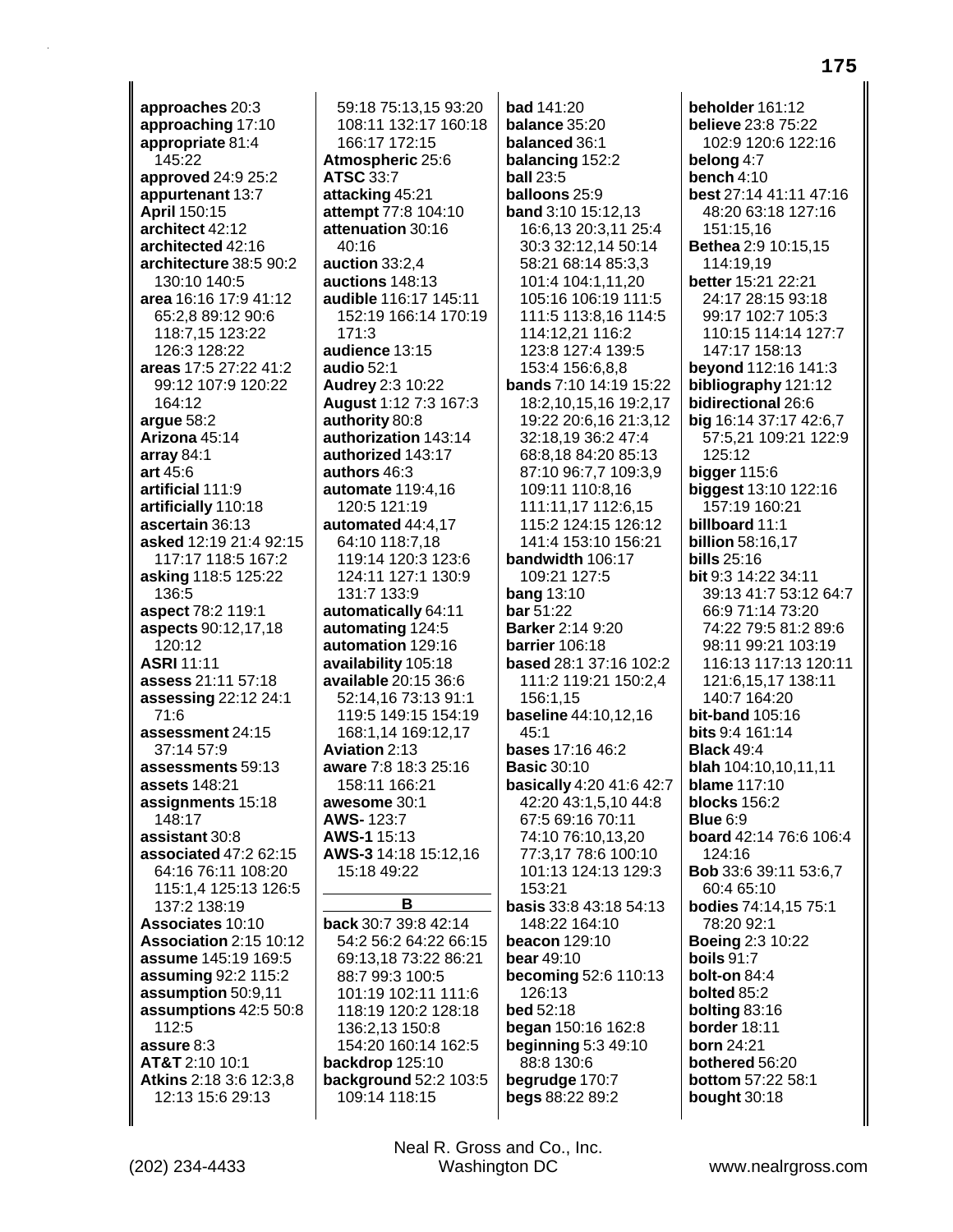**Boulder** 1:17 2:5 4:16 4:16 5:10 44:1,3,5,11 64:10 **Boulevard** 1:18 **boundaries** 105:1 106:9 **boundary** 61:8 **Box** 49:4 **boxes** 49:9 **Boy** 40:3 **brainstorming** 13:6 147:14 **break** 70:17 122:14 124:7 125:15 136:7 137:18 138:10,16,16 **breaking** 136:10 **breaks** 131:20 **breakthrough** 30:21 **breakthroughs** 30:22 **Brian** 9:17 **bridge** 80:2 **brief** 58:6 60:7 72:9 102:19 **briefing** 145:17 **briefly** 7:22 98:13 151:4 **briefs** 72:7 **bring** 57:13 69:18 77:4 86:6 87:14,19,20 115:8 118:14 124:6 **bringing** 57:20 119:12 **broad** 83:4 104:21 **broadband** 16:11 18:14 19:1,17 33:5 38:20 **broadcast** 115:13 **broadcasters** 2:16 10:12 152:14 **broadcasting** 39:2,3 56:13 115:14 **broaden** 23:16 **broader** 48:14 133:8 **broadly** 132:21 133:11 **broke** 118:12 **broken** 42:15 70:5 131:14 139:16 **Broomfield** 1:18 **brought** 66:15 78:21 81:22 118:3 141:18 **Brown** 2:4 10:21,21 **Bryan** 2:14 3:14 9:19 137:7,8 138:21 145:19 150:9 **budget** 54:10 55:1 63:1 63:15 **budgetary** 55:1 **build** 21:15 25:21 89:14 119:13,20 124:13,15 130:9 **building** 43:22 53:10

142:2 **built** 116:4,5,6 125:1 127:20 **bullet** 137:17 **bullets** 130:17 **bunch** 4:7 **busier** 32:6 **business** 144:7 **busy** 33:12 **buzzer** 134:20 **C cage** 139:21 **Calabrese** 2:4 10:17,17 67:19 68:1,3,11 140:11,12,16 142:6 142:11,22 143:4 **calendar** 17:18 26:5,22 27:21 **calendars** 159:12 **call** 3:4 9:17 11:20 18:6 89:21 100:6 113:17 133:10 134:19,21 135:11 160:20 162:8 162:9 **called** 24:6 35:11,20 42:1 **calls** 136:14 **camera** 31:12 **candidate** 101:5 **canonical** 47:7 **capabilities** 43:6,7 49:9 54:11 89:14 127:3 133:9 138:19 **capability** 17:2,8 41:22 41:22 127:7 129:11 **capacity** 101:15 108:18 125:18 **capture** 156:12 157:5 164:20 **capturing** 82:9 157:1 **care** 132:8 **career** 8:7 **Carl** 2:10 10:1

**Carlo** 50:1 51:10 **Carolina** 45:16

165:22 **carrier** 76:21,22 **carriers** 16:14 122:9

136:12 **carryovers** 168:7 **case** 37:16 98:13 102:4 148:13 161:18 **cases** 26:15,18 29:4 58:20 86:21 87:11

**Carolyn** 2:6 3:14 10:19 146:5 159:3 **Carolyn's** 146:17 160:8

96:12 108:21 112:7 115:22 120:4 122:16 128:9 148:15 157:13 **catalogue** 158:21 160:3 160:9 **catchall** 153:21 158:7 **categorizes** 55:17 **caught** 30:6 **causes** 9:11 **causing** 122:20 **cautionary** 138:20 **CBRS** 29:16 135:16 136:3 172:4 **ceiling** 54:3 **cells** 78:6,6 125:11,17 165:12 **cellular** 124:14 161:20 161:21 170:7,13,14 **certain** 63:10 143:15,20 143:21 157:10 **certainly** 7:13 44:13 62:1 105:5,10 167:12 **certification** 16:21 17:16,17 29:16 50:19 **certifications** 17:19 **cetera** 34:1 59:22 112:6 156:5 **Chairman** 169:22 **Chairs** 5:11 **challenge** 26:16 79:1 91:12 92:6,9 160:5 161:10 **challenges** 20:7 38:20 81:20 125:9 126:2,22 130:18 137:1 154:22 155:12 **challenging** 29:5 54:10 62:22 **chance** 99:19 **change** 19:19 74:4 105:19 114:16 133:18 140:6 149:9 **changed** 111:8 112:6 **changes** 36:17 44:12 44:15,15 104:1 113:9 115:19 124:9 150:20 **changing** 35:12 44:13 126:19 139:13 **channel** 33:20 76:19 106:17 **channeling** 162:8 **channels** 69:5 **characteristic** 114:22 **characteristics** 3:10 97:7 101:3,10,10 102:2 105:17 106:14 108:14,16,20 109:2 110:16 115:2,3,17

125:14 130:2,3 **characterizing** 45:9 49:11 **charge** 34:18 **Charla** 2:11 3:10 11:8 97:7,15 102:18 108:9 108:11 113:2,5 116:19,20 **Charla's** 97:9,12 **chase** 51:11 **cheap** 43:21 **check** 5:19 6:1 **chime** 102:16 132:17 **choose** 88:14 **circular** 163:16 **circumstance** 30:16 **Cisco** 2:4 10:21 **citizens** 16:10 28:19 **claimed** 60:19 **clarification** 76:8 132:14 **clarity** 87:20 **class** 143:20 **classical** 161:13,14 **clean** 28:21 **cleanup** 143:11 **clear** 99:3 104:8 **clearly** 99:9 105:3,16 **client** 43:3 **clients** 43:4,11 **clips** 173:12 **clockwise** 9:18 **close** 19:7 171:5 **closely** 35:21 99:21 **closer** 17:11 125:17 **closing** 3:17 22:19 **clutter** 66:9 68:17 **cluttered** 45:9 **CMRS** 156:8 **Co-** 5:10 **co-chair** 2:2,2 72:16,17 81:14 82:11,16 85:18 86:11,18 88:5 90:7 92:10,13 95:4,9 96:2 96:20 97:5,12,15,20 97:22 102:18 108:9 110:2 112:19 114:2 114:17 116:15,18,22 134:22 135:3,6 137:7 138:21 140:9 143:7 144:14,19 145:12,16 159:18 161:8 163:17 165:17 166:4,15,18 170:17,20 171:4,22 172:13,18 **co-chairs** 1:19 3:3,17 166:20 171:7 **co-sponsors** 80:15,18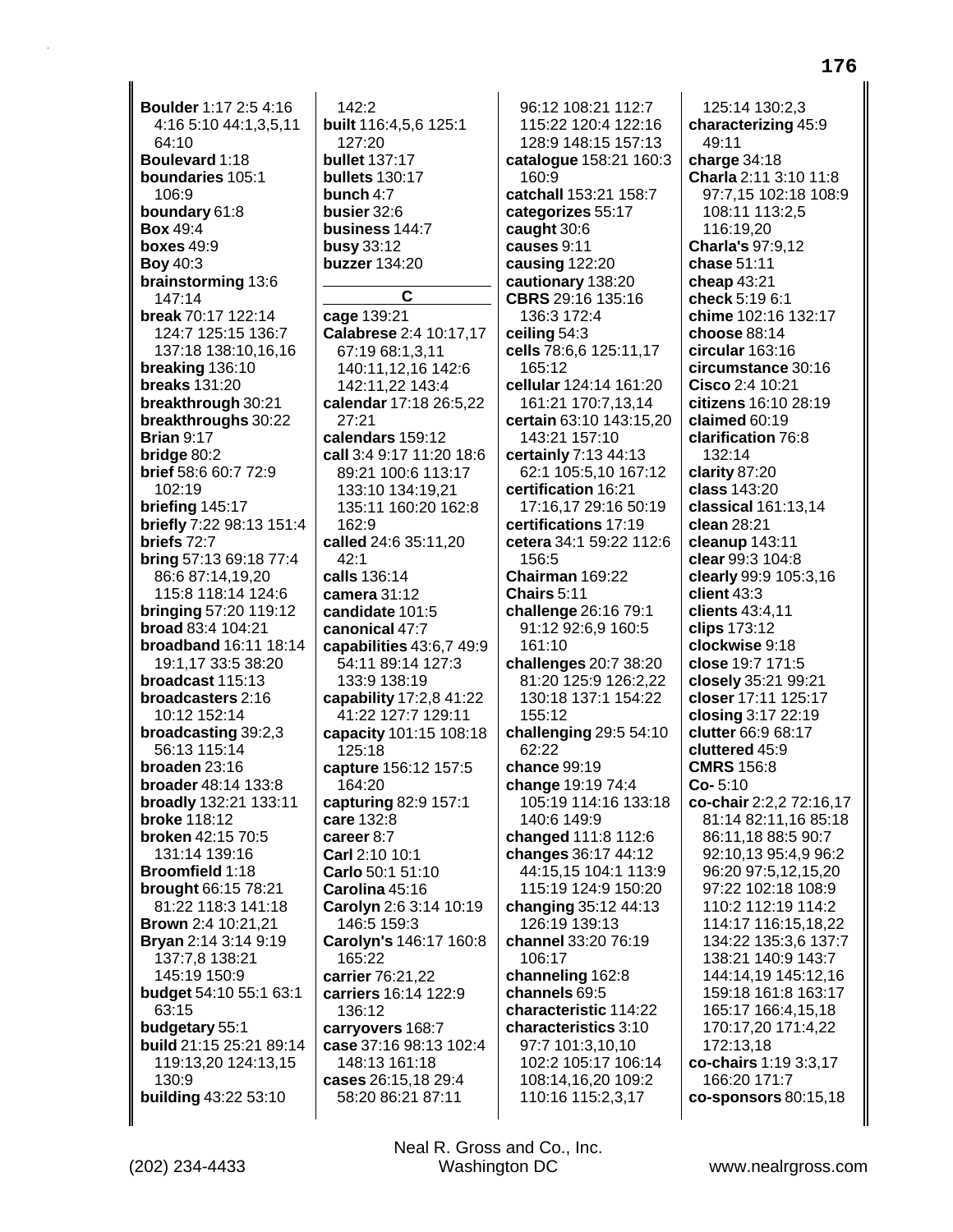**coast** 43:16 53:1 **Coastal** 17:4 **code** 46:2 48:4 66:16 **coexist** 107:5 **coexistence** 20:8 **cognizant** 156:4 **cohort** 117:4 **cohorts** 108:5 **collaborate** 28:22 **collaboration** 13:6,9 16:17 19:8 27:1 29:19 41:21 68:20 172:4 **collaborative** 16:7 **colleagues** 104:6 **collected** 65:17 **collecting** 140:22 **collective** 15:2 **collectively** 14:17 21:15 **Colorado** 1:18 2:5 10:5 68:21 **combination** 143:1 **combinations** 149:20 **come** 7:2 32:1 35:5 43:4 55:15 62:1 81:9 87:17 93:18 94:1 95:17 107:15,17 131:12 160:8,14 168:15 **comes** 40:8 73:9 96:4 96:14 **comfortable** 162:4 **coming** 4:17 9:1 23:2 30:22 34:19 35:17 53:13 69:13 126:4 136:11,12,15 139:11 159:22 160:1,4 161:3 **command** 154:18 **comment** 3:15 15:5 21:3 29:14,15 53:16 75:21 94:16 95:6 108:8,10 113:11 123:17 130:16 131:17 134:8 135:9 137:20 145:10 163:5 165:18 171:2,5,9 **commenter** 168:13 **commenters** 21:4 170:18 **comments** 3:3,4 5:1 6:12,13,22 20:21 31:14 65:13 73:22 102:20 105:2 108:6 110:3,7 116:16 130:14 145:14,15 155:6 159:17,19 166:12 168:12,19 169:4 170:21 172:14 173:7,10

**COMMERCE** 1:1,4 **commercial** 15:10 21:12,17 23:20 24:5 36:2 83:10 84:13,19 85:7 101:14 104:16 107:1 108:15 154:2 154:11,17 155:15,17 155:21 157:1,2,11 158:9 161:20 164:3 164:21 165:5 170:12 170:14 **commission** 16:18 19:8 20:1,5,14,20 27:1 32:13 61:15 105:11 135:19 **commitment** 29:22 **commitments** 97:19 **committee** 1:4,16 21:10 21:21 72:7 84:11 99:14 100:3,11 113:6 117:18 121:4 123:16 132:12 135:11,12,13 137:10 **committees** 84:17 **common** 107:6 **commonalities** 106:22 **commonality** 106:14 **communications** 2:11 19:12 20:20 45:18 126:4 **community** 48:14,18 59:16 60:16 170:2 **comp** 71:4,18 **companies** 79:17 80:15 122:4,5,8 138:7,9 **Company** 2:3,11 **comparative** 161:5 **compare** 53:11 **comparing** 66:20 **comparisons** 66:18 **compatibilities** 107:1 **compatibility** 18:13,22 41:5 48:21 **complement** 31:1 **complementary** 34:10 **completed** 33:10 **completely** 157:4 **completing** 17:14 **completion** 15:17 **compliance** 16:22 137:12,15 **compliant** 138:6 **complicated** 79:5 93:14 128:21 172:8 **complicative** 47:4 **Compliments** 82:15 **comply** 138:10 **components** 70:6

103:9 **comprehensive** 99:8 **compressed** 28:8 167:5 **Comsearch** 2:2 **concept** 136:8 166:2 **concern** 83:17 84:11,12 **concerned** 89:6 139:17 **concerning** 65:14 **concerns** 27:16 85:6 **conclude** 81:11 **concluded** 151:15 **conditioning** 80:13 **conduct** 22:6 148:2 **conducted** 147:5,12 **conducting** 36:7 **conference** 5:4 12:17 13:5,13 18:4 19:3,12 19:15 45:18,19 **confidence** 27:10 **confident** 25:20 **confirm** 164:18 **confused** 90:21 **confusion** 90:11 **congratulate** 28:4 **Congress** 15:9 24:10 25:3,12,15 35:22 54:2 54:3 **conn** 117:8 **connect** 138:12 **connection** 43:19 113:3 **consequence** 37:19 **conservative** 120:2 **consider** 23:4 33:7 37:9 49:18 74:3 101:3 108:20 115:7 170:3 **consideration** 61:17 109:3 **considerations** 148:9 148:18 150:2 157:16 **considered** 152:22 **considering** 33:15 126:10 148:8,15,19 149:8,16,17 **consolidate** 167:7 **consolidating** 24:2 **constrained** 109:7 **constraints** 95:13,18 113:12 125:18 **consultants** 122:4 123:18 **Consulting** 2:6 10:3 **consumer** 40:19 **contact** 53:5 **contacts** 22:8 121:14 **context** 85:8 93:16 94:20 103:17 108:13 108:19 126:19 133:7 133:8 135:16,20,22

136:14 **contiguity** 101:16 104:1 **contiguous** 103:3,10 104:15,16 **contingent** 106:20 **continually** 70:13 **continue** 8:2 14:17 16:13 18:5 19:15 20:13 21:15,18 22:1 23:18 25:14 45:5 48:22 51:20 52:4 137:14 157:7 **continued** 21:20 38:13 39:5 167:15 **continues** 16:5 21:7 41:10 **continuing** 8:10,14 26:4 32:16 154:6 **continuous** 41:12 **contribute** 84:16 **contributions** 28:9 82:4 **contributors** 37:4 51:8 51:12 **control** 154:18 159:2 **controls** 156:17 **conversations** 54:19 **cool** 9:12 31:2 40:4,4 **copy** 169:16 **core** 47:11 58:20 134:11,14 **corner** 120:3 **Corporation** 2:6,15 **correct** 92:2 117:3 133:21 145:22 170:22 **cost** 41:14 157:22 **costs** 43:21 62:14 **Cotton** 2:18 3:7 14:13 40:8,11 46:7 51:16 53:14 57:1 59:4 61:1 66:11 67:12 68:10,16 70:20 71:17,22 **Council** 14:11 **count** 137:4 **country** 32:2 66:1 **couple** 26:2 32:3 55:9 55:11 70:3 71:3 86:13 88:6 89:2 91:7 108:12 135:17 **course** 33:21 88:1 89:9 **cover** 102:19 167:18 **coverage** 101:15 108:17 115:10 **covered** 23:16 130:16 **covering** 80:3 **covers** 19:16 77:13 **craft** 136:11,11 **create** 15:20 23:19 38:5 110:18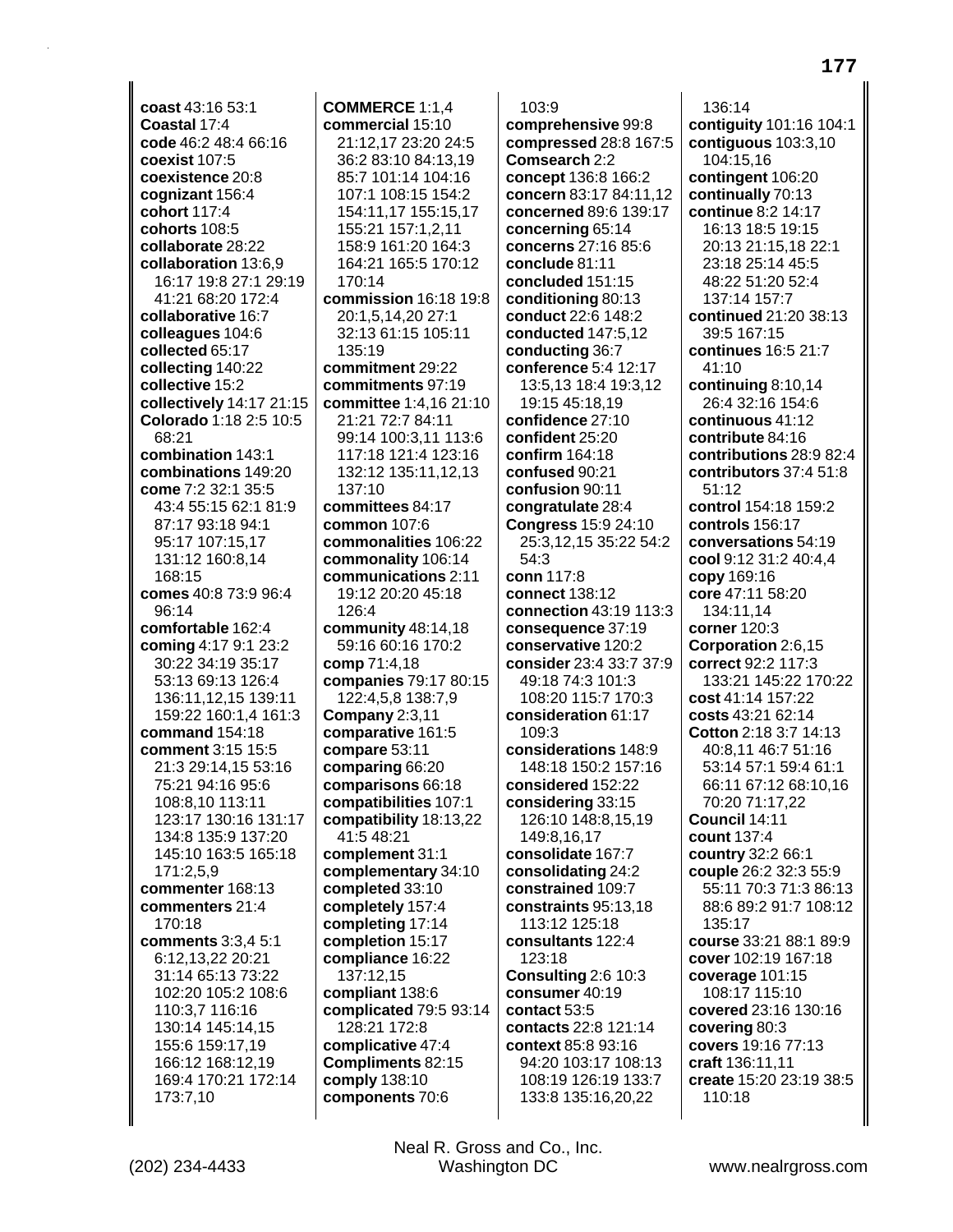**creative** 54:13 **critical** 101:14 154:9 **critically** 8:4 **Crosby** 3:12 117:6,7 130:15 132:5 133:22 134:16 135:2,5 **cross** 124:16 **cross-** 138:11 **crossed** 42:8 **crucial** 83:20 **CSEA** 15:10 **CSMAC** 1:4 4:19 7:6 9:5 11:7,18 12:15 13:16 23:2 26:3,11 28:1 34:9 40:13,20 44:6 78:19 79:18 80:18 132:16 148:20 150:18 150:21,22 151:6 152:5 158:17 161:4 162:13 **CTEL** 18:17,18 **CTIA** 2:3 11:3 **cubic** 161:15 **culpa** 135:12 **current** 12:16 13:16 17:20 25:21 27:16 65:21 124:12 149:4 **currently** 24:13 25:5 30:22 84:5 119:2 **Curt's** 135:13 **curve** 7:16 **customer** 153:7 **customers** 154:6,18,20 155:18 164:22 165:5 165:11 **cut** 51:11 **CW** 66:3,14 **cycle** 26:3,12 94:13 128:17 **D D.C** 7:3,12 **dais** 6:3 172:11 **Dale** 2:5 10:4 34:8 60:4 63:22 64:5 65:10 89:3 91:6 111:6 138:4,21 140:9 **Dale's** 13:2 132:2,5 **danced** 60:16 **dancing** 60:15 **dangerous** 85:14 **DARPA** 53:1 **data** 41:17 43:2,3,4,9 43:10,11,12,12 48:6,7 48:9 65:17 66:20 67:4 **databank** 65:18 **databanks** 65:17 **database** 38:6 42:2

86:14 128:1 141:3 143:5 156:16 **databases** 86:15 127:17 142:14 **date** 13:21 147:7,10  $173.3$ **dates** 173:2 **Dave** 5:13 173:5,9 **David** 173:2 **day** 32:12 **days** 49:18 53:1 59:7 62:1 **DC** 97:20 173:4 **de** 60:18 **deadline** 5:12 **deal** 18:3 20:18 28:5 36:17 93:14 99:16,20 126:8 161:22 **dealing** 77:6 **death** 6:8 **debate** 85:2 **decade** 61:9 **decades** 61:10 **decide** 56:8 64:12 83:20 84:3 **decided** 98:15,22 147:16 151:20 **decision** 116:12 **decisions** 8:12 20:11 22:13,22 28:15 55:5 156:15 **deep** 53:8 **Deere** 2:7 11:17 **defend** 97:4 **defer** 62:11 **define** 17:4 22:7 56:3 93:10 104:10 109:10 162:21 **defined** 17:6 48:16 108:16 133:16,17 139:13 **defining** 22:14 **definitely** 142:16 166:20,21 167:17,22 **definition** 27:4 55:18 56:22 62:9 87:18 133:1 162:10,12 163:7,7 **definitionally** 106:6 **definitions** 104:21 106:2 **degree** 59:17 112:13 142:7 167:22 **degrees** 88:8 **deja** 92:19 **Delegates** 18:11 **deliberate** 28:22 **deliberating** 14:15

**deliberation** 13:9,18 **delta** 41:7 **demonstrate** 41:14 **Dennis** 2:12 10:8 34:5 52:5 60:3,8 63:12,22 110:4,5 161:8,9 **Dennis'** 31:6 113:13 **densifying** 165:12 **Denver** 45:15 **deny** 164:18 **department** 1:1 8:15 19:9 **depending** 104:1 106:18 161:15 **deploy** 78:1 **deployed** 43:8,15 **deploying** 44:1 **deployment** 22:16 38:20,22 44:3 77:15 77:22 78:5 106:18,19 108:15 **describe** 133:2 **described** 110:17 **describes** 104:19 **describing** 15:11 **description** 82:17 108:4 109:18 **deserve** 4:5 **design** 42:14 84:3 140:5 **designators** 139:3,8,12 **designed** 85:1 88:20,21 **designing** 83:15 **desirability** 101:4 **desire** 84:1 171:2 **despite** 8:1 **detail** 73:8 151:18 **detailed** 159:5 **details** 73:6 **detected** 17:9 **detection** 27:6 70:22 129:2 130:6 140:18 140:22 **detectors** 125:2 **determine** 55:20 124:1 **determined** 42:4 **develop** 41:10 42:22 46:11 84:9 140:17 **developed** 49:8 52:11 121:12 147:2 150:17 **developing** 19:6 37:7 51:19 150:16 156:20 **development** 42:6 43:14 47:22 140:21 **developments** 47:20 **device** 38:14 49:6 126:4 126:4,6,6 144:1 **devices** 39:15 52:19

134:3,6 143:16 **devising** 148:15 **DHS** 23:22 52:22 148:2 **diagnostics** 129:14 **dialogue** 18:5 147:9 **dido** 32:4 **difference** 83:14 160:21 **differences** 155:22 156:10 **different** 17:10 26:7,8 32:8 45:14 56:13 59:10 65:3 71:4 73:22 75:12 76:11,17 77:1 77:11,11 78:9 87:10 87:11,12 91:15 93:15 93:16 95:15 96:7,7,8 99:6 108:22 111:1,1,2 114:21 116:2 117:16 117:17 118:14 125:14 129:15 149:21 153:17 155:1,5,12 156:7 161:19,21 163:13 165:10 170:5,6 **differently** 123:12 **difficult** 48:22 55:5 57:9 164:7 166:10 172:9 **difficulties** 153:21 **diffractions** 47:8 **direct** 36:11 63:16 85:19 **direction** 60:1 63:16 172:10 **directions** 63:17 **disagreement** 91:9 **discernment** 5:21 **disciplines** 42:9 **disconnected** 145:13 **discuss** 14:3 **discussed** 31:22 165:22 **discussing** 13:8 148:9 **discussion** 3:8 7:11 13:20 14:1,7 22:10 26:11,14 44:8 62:21 74:5 79:9,13 82:12 84:18 94:2 95:12 98:19 102:20 147:18 161:1 163:2 165:20 166:3 169:5 170:12 **discussions** 5:6 131:5 142:21 147:1,15 148:3 150:5 **Dish** 2:14 11:9 73:17 **disparate** 146:14 152:8 **distinct** 77:22 **distinction** 137:11,13 **distinctions** 65:5 110:14 156:12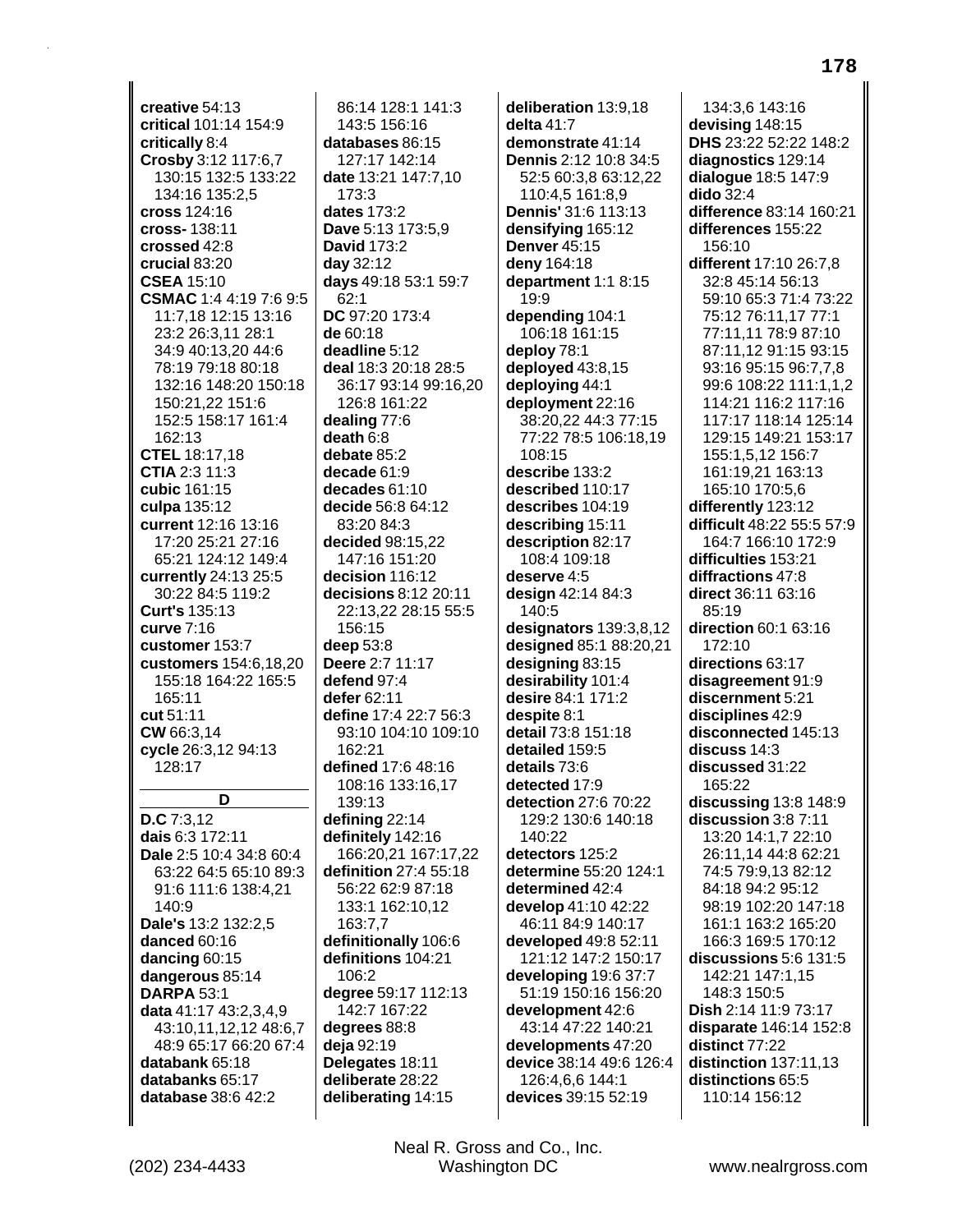**distributed** 126:12,13 **distributing** 127:8 **distribution** 43:11 50:8 **distributor** 70:15 **dive** 14:5 53:8 **diversity** 152:15 **diverting** 95:1 **division** 53:20 **document** 115:6 **DoD** 16:18 23:22 29:22 52:22 148:1 **doing** 5:17,21 6:17 7:7 7:17 21:21 30:7,9,15 32:8 33:16 35:1 44:17 46:8 47:5 52:1 53:21 54:7 56:1 64:15 66:10 66:18,20 67:11 71:13 72:9 85:8 116:3 117:22 121:8,18 126:16 131:6 132:10 132:11,13 136:9 144:7 149:3 154:5 163:14 171:14 **dollars** 63:14 **Dombrowsky** 97:21 **domestically** 19:20 **Donna** 2:9 10:15 114:18 114:19 **DOT** 52:22 **double** 122:2 **DPAs** 17:5,7 **draft** 73:11,12,19 74:4 86:10 99:2 100:21 **dragged** 7:19 **dramatically** 105:19 112:7 **draw** 137:14 **dreamer** 134:7 **drew** 137:11 **drive** 164:15 **driven** 69:2 164:4 **drives** 163:22 **driving** 47:3 48:6 67:5 172:7 **dropping** 125:20 **DSO** 45:8 46:15 **DSRC** 33:11 **duckish** 96:19 97:4 **dude** 30:14 **due** 123:20 **duty** 128:17 **dynamic** 17:4,11 126:16 133:15,18 152:2 **dynamics** 115:17 **E earlier** 36:5 52:5 107:19

162:13 167:10 172:1 **earliest** 22:14 **easier** 130:19 **easy** 22:11 28:10 144:20,21 168:10 **echo** 12:14 65:13 **economic** 28:17 164:4 164:10 **economics** 59:5 **ECS** 17:2 **edge** 47:8 **editing** 95:2 **editorial** 159:1 **effective** 22:4 23:8 41:15 163:20 164:15 **effectiveness** 146:10 **efficiencies** 156:19 **efficiency** 3:13 21:18 22:8 23:5 75:9 145:18 146:2,9,14 149:2 152:8,22 153:8,16,20 155:22 156:11 158:2 158:10 161:11,17,19 161:20 162:11 163:11 164:1,4,15 **efficient** 22:4,21 23:12 24:6 32:14 83:4 154:3 154:16 165:6,16 **efficiently** 78:4 **effort** 16:7 17:13 23:3 147:12 148:22 **efforts** 7:7 25:19 55:6 78:20 81:12 **eight** 165:4 **either** 34:16 85:1 103:1 145:13 169:16 **elaborate** 39:12 **electromagnetic** 41:4 48:21 **element** 57:8 59:6 **elements** 21:19 147:19 **elephant** 7:22 **eligible** 23:16 **eliminated** 38:16 **Elvis** 6:8 **email** 100:8 **emails** 132:2 **embark** 168:6 **embed** 134:3 **embodied** 16:10 **EMC** 45:19 49:20 **emerging** 18:8 **emission** 51:9 139:2,8 139:12 **emissions** 50:1,2 68:13 **emitter** 122:20,22 **emitters** 36:20 **emphasis** 92:21

**emphasize** 8:1 15:2 28:10 67:10 94:6 **emphasized** 8:6 87:3 153:5 **employed** 126:11 **employee** 169:1 **employing** 137:1 **enable** 41:12 75:11 129:8 145:5 **enabled** 77:20 **enables** 43:10 **enabling** 75:5 **encompass** 101:17 **encompassed** 105:19 **encountered** 153:22 **encourage** 14:3 16:1 28:20 171:13,19 **encouraged** 155:7,8 **encouraging** 83:3 **ends** 31:20 **energy** 70:22 125:2 **enforce** 119:19 **enforcement** 3:11 27:3 27:5,10 36:14 37:21 38:5,6 44:4,18 64:11 65:2 117:1,18,22 118:3,7,17,17,18 119:3,9,14,22 120:6 123:7 127:9 129:15 130:5,10 131:2,3,6,9 131:10,15,19,20 132:1,20 133:1,7 134:11 135:19,21 136:7 137:10,12,15 139:4 140:2,6 144:17 **enforcement's** 132:10 **enforcements** 119:17 119:20 **enforcing** 132:7 **engage** 8:14 28:22 62:18 **engaged** 8:4 22:6 **engagement** 7:12 28:5 **engaging** 59:17 **engineer** 169:18 **engineering** 42:12 48:4 **engineers** 42:22 **enhance** 152:22 **enhanced** 146:10 **Enhancement** 15:10 **enjoy** 6:4 173:12 **enormous** 61:13 **enormously** 61:5 **ensure** 35:22 85:10 95:1 151:15 **ensuring** 28:18 137:12 **entertain** 75:1 **entities** 34:14 157:3

**environment** 44:10,22 45:2 48:10 54:10 67:3 109:7 **environmental** 17:1 **environments** 45:10,10 45:14 47:5 **equations** 46:17 **equipment** 16:12 65:1 121:20 131:12 **Ericsson** 2:10 9:21 **error** 57:3 58:2 **ESC** 17:3,16,19 29:16 135:16,22 **especially** 20:15 21:13 123:21 160:7 **ESSA** 65:17 **essentially** 118:4 125:10 **establish** 48:18 64:13 **establishing** 47:21 48:5 **et** 34:1 59:22 112:6 156:5 **evaluate** 20:5 52:18 **evaluating** 37:17 50:15 55:3 101:3 **evaluation** 52:1 **Eventually** 155:2 **everybody** 4:11,17 5:2 5:7 12:18 13:11 40:11 72:1 90:21 105:6 118:8 128:12 138:2 142:4,5 172:6 **everyone's** 28:9 **evidence** 107:8 **evolve** 19:15 **evolved** 111:3 **evolving** 111:22 125:8 140:3 **exactly** 32:22 136:3 140:16 155:7 157:9 159:14 **examining** 18:13 **example** 20:1 23:21 78:5 79:7 82:2 103:22 107:4 108:18 115:11 135:15 139:5 141:3 156:5 169:9 172:4 **excellent** 65:12 135:14 **exchange** 13:5 27:15 **excited** 13:13 44:5 69:17 **exciting** 16:16 38:11 **exclusion** 17:6 **exclusive** 156:21 **executing** 50:14 **exercise** 74:17 **expand** 20:21 66:9 **expanded** 14:8 21:5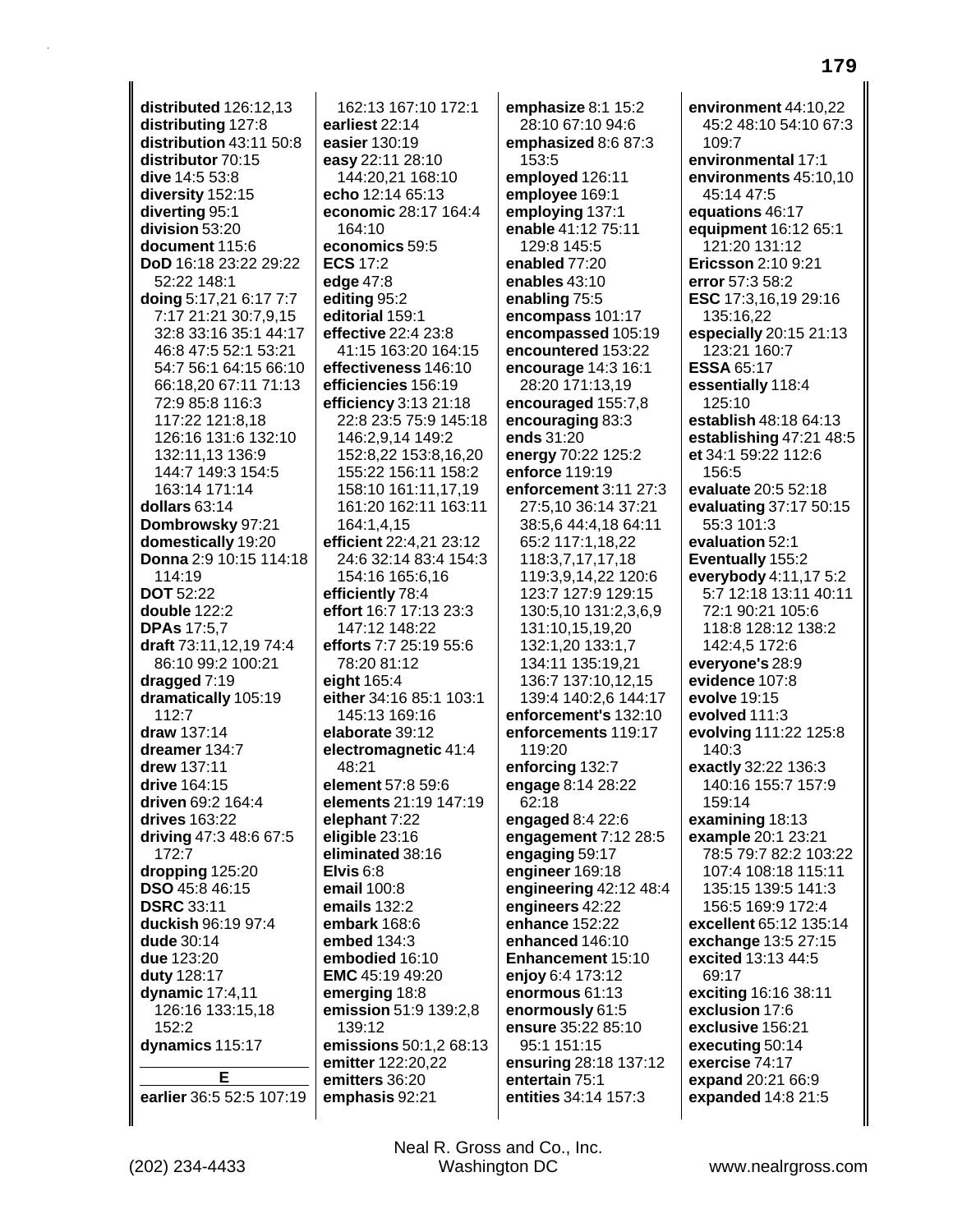71:3 **expanding** 165:1 **expansion** 148:10 **expect** 8:9 13:19 **expectations** 153:7 **expected** 7:14 17:18,19 29:21 **expenses** 23:16 **experience** 51:21 57:17 157:3 **experiences** 156:5 **experiment** 168:4 **experimental** 44:21 **experimentation** 36:4 **experiments** 36:8 **expertise** 46:8 69:15 96:10 **experts** 48:3 **explicitly** 75:19 **exploited** 107:2 **explore** 20:2 22:2 **explored** 65:5 **exploring** 41:17 **expound** 121:6 **extended** 66:5,6 **extending** 27:17 **extension** 60:21 **extensive** 51:10 **extent** 31:1 106:17 107:18 157:2 **external** 76:2 **externally** 45:7 **extraordinarily** 60:15 **extremely** 54:9 55:9 139:16 **eye** 161:11 **F FAA** 23:22 148:1 **face** 79:1 **Facebook** 89:20 93:1 **facing** 6:2 **fact** 8:1 63:2 98:16 102:1 114:6 127:21 135:17 **fair** 5:15 83:4 100:8 164:22 **fairly** 25:19 66:3 73:7 86:22 87:6 102:22 107:14 132:20 **falls** 39:22 **family** 97:19 **far** 5:16 63:15 73:3 78:14 111:6 123:19 133:14 146:18 151:5

**favorite** 33:19 **FCC** 2:19 10:14 17:16 17:22 35:13 36:11 37:9 141:7 169:1 **FCCs** 14:10 **FDC** 78:19 **fear** 145:3 **features** 89:15 143:15 **federal** 15:11,17 19:6 20:16,19 21:13 22:2,5 22:8 26:9,15,17 27:9 27:14,22 75:2,3,18 76:5 83:9 85:15 87:4 107:1,3,4 146:11,15 147:4,9,20 148:4,16 148:20 149:16,18 150:12 152:9 153:18 154:8,12,22 157:2,4,9 157:17 158:8 160:11 162:20 164:12 **feed** 20:10 136:1,13 **feedback** 9:11 28:14 77:4 81:17 91:19 92:17 93:4 94:3 101:7 107:13 120:22 151:1 151:16 158:4,14 166:21 171:10,17 **feel** 48:17 65:8 86:7 88:11 92:18 121:5 159:16 160:5,12 167:20 **feeling** 79:19 166:2 **feels** 96:5 **fellow** 98:6 **felt** 99:4,17 **fifth** 93:1 **figure** 7:15 26:19 62:19 63:11,18 78:18 82:1,6 130:22 142:17 **final** 14:2 29:2,5 57:9 73:12,12 105:4 106:16 158:5 167:7 167:13 **finalized** 150:19 **finalizing** 16:20 **finally** 30:6,22 47:14 70:10 130:8 139:15 158:8 **find** 80:17 122:5,13,17 122:21 123:5,14,15 124:4 125:5 128:11 129:21 **finding** 166:8 **findings** 13:21 120:16 121:9 122:1 **fine** 34:6 **finish** 107:15 160:14 **finished** 104:3

**first** 5:2 17:20 24:8,21 30:10 45:21 46:11 53:18 54:2 71:1 74:10 81:5 82:4 100:16,17 100:21 101:1 108:10 122:2 129:20 135:7 146:5 147:5 150:11 166:5 172:2 **fist** 65:4 **fit** 115:18 130:11 **fits** 62:19 63:4 109:18 **five** 73:3 112:5 128:20 **fix** 131:15,22 **fixed** 64:20 66:3 68:14 90:12,19 92:7 96:8,13 112:16 115:15 156:7 **Flatiron** 1:17,18 **flesh** 32:22 **flexible** 21:6 36:3,7 **floor** 37:1,3 52:21 123:3 123:10 141:16 **flow** 36:1 160:13 **flows** 44:16 **fluid** 110:10,22 112:18 **fly** 139:14 **FM** 139:4,5 **focus** 7:7 14:6 20:19 27:3 42:16 46:10,10 46:12 55:6 68:11 71:4 74:8 75:18 88:15 92:21 94:18 109:6,12 111:11,12 112:2 113:12 148:20 160:22 163:22 167:21 **focused** 7:9 17:14 49:8 68:7,9 72:22 73:2 74:15,22 75:22 76:5 89:7 146:22 147:6 150:12,13 **focusing** 45:8 46:13 49:11 54:21 55:8 68:6 68:13,17 89:17 90:17 114:5 142:12 147:21 **foliage** 45:12 **folks** 5:13 8:7,15 54:7 54:15 98:13 125:22 **follow** 6:13 100:16 **follow-on** 148:2,22 **follow-up** 58:4 **followed** 148:5 **following** 26:2 28:1 29:7 60:11 **force** 164:7 **forensics** 41:20 **forever** 58:3 **forget** 71:10 **forgot** 104:12 **form** 82:20

**Formalizing** 37:11 **formally** 167:9 **format** 142:2 **formed** 46:9 65:18 **formulate** 87:15 **forth** 35:5 39:6 42:13 45:12 50:19 73:22 89:10 99:3 101:20 **Forty** 6:8 **Forum** 16:20 **forward** 5:4 7:13 9:1 18:21 19:10 23:2,6 27:16 54:21 82:8 83:9 85:17 87:14 93:3 94:7 107:14 118:6 120:20 **fought** 162:2 **found** 50:9 127:17 128:2 **foundation** 2:4 20:10 44:20,20 **foundational** 86:3 **four** 58:11 67:14 80:14 118:14 127:12 140:14 140:16 158:15 **frame** 24:11 126:19 **framework** 30:3 47:22 133:19 **framing** 126:16 150:11 **frankly** 54:8 62:19 102:8 **free** 24:4 121:5 155:20 **freedom** 2:9 11:5 88:8 167:12,22 **frequencies** 21:5 69:2 105:8 153:10 156:6 170:5 **frequency** 66:3 87:10 101:4 104:2,22 111:18 116:2 126:11 153:13,15 156:2,10 **frequent** 105:12 **friction** 169:21 **friends** 151:10 **front** 34:2 167:19 168:15 **frontier** 66:8 **frontiers** 14:19 17:22 18:15 32:17 35:3 **fronts** 14:18 **fruit** 49:10 119:8 145:5 158:12 **fruits** 144:21 **fulfill** 28:19 **full** 42:20 99:13 100:14 134:20 **fully** 8:8 112:4 **fun** 40:16 **function** 154:10

**Farady** 139:21 **faster** 7:13 51:1

151:8 152:16 165:12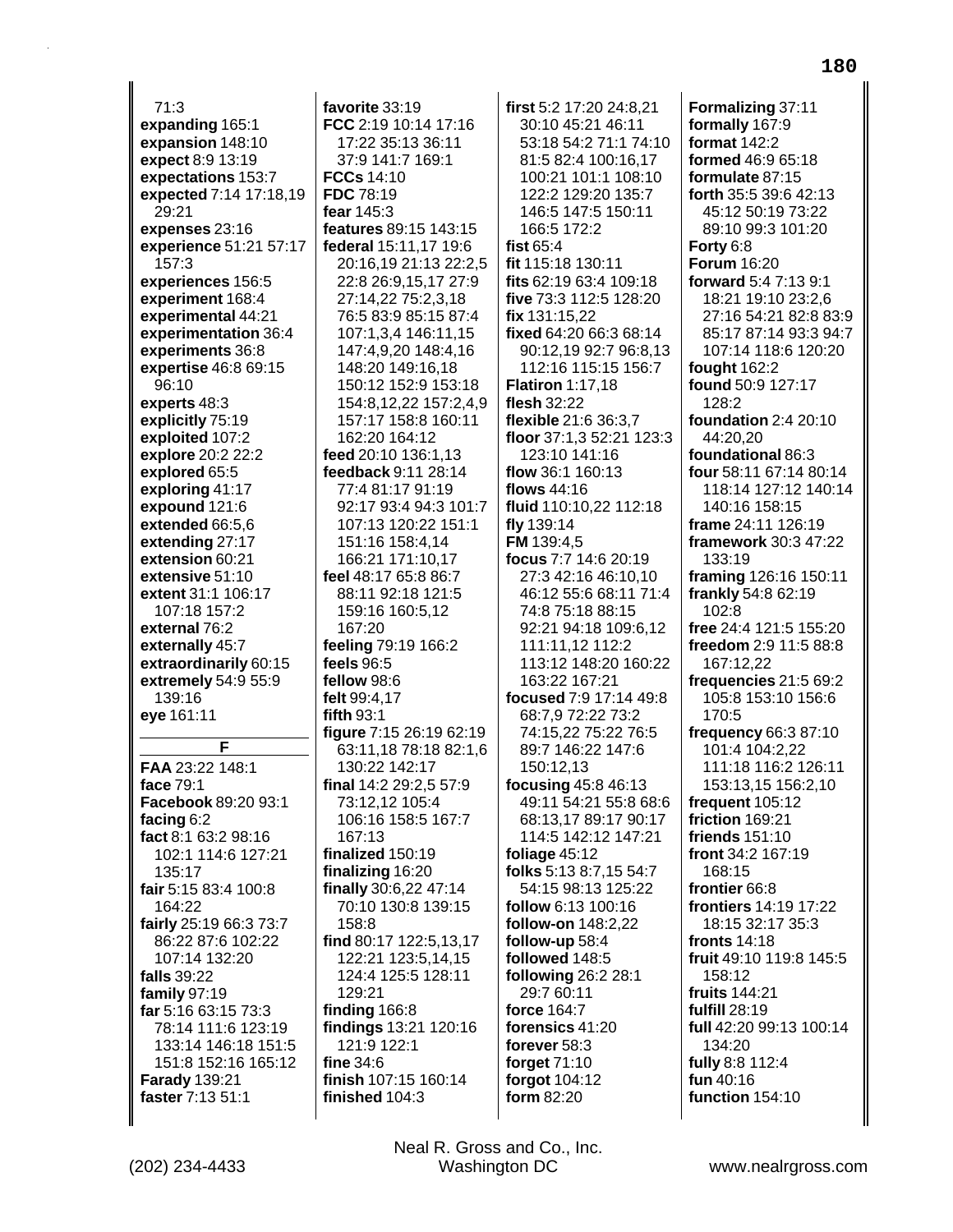**functions** 89:16 **fund** 23:17 148:11 166:7 **fundamental** 56:2 64:14 84:12 **fundamentally** 82:18 **funded** 45:7 **funding** 55:1,2 61:19,19 62:6,7 146:11 **funds** 23:19 **funny** 69:9 **further** 18:1 20:6 32:19 61:4 62:20 93:10 132:14 148:10 171:20 **future** 8:9 17:12 27:18 35:12 51:20 127:18 127:18 133:15 143:17 152:21 157:7 **G gain** 36:16 103:10 **gained** 156:1 **gains** 13:10 158:10 **Gaithersburg** 41:21 **game** 35:12 72:3 **gap** 22:19 **gaps** 22:18,20 **gear** 48:8 **geared** 76:16 **geek** 65:16 **geeky** 71:11 **Gene** 72:4 **general** 47:13 76:6 87:3 87:6 94:17 122:10 123:4 144:16 145:3 **generalize** 47:12 **generalized** 75:20 **generate** 98:19 **generating** 94:21 **generation** 20:22 38:5  $39.2$ **generations** 153:17 **generic** 87:1 116:14 **geographic** 84:6 **geography** 85:3 **geometries** 47:7 **getting** 5:11 48:4 51:4 52:17 61:4 88:7 120:18 125:10,17 126:21 157:13,14 161:5 168:9 **Gibson** 1:19 2:2 3:19 4:3,11,14 6:11,16 9:3 11:6,14,18 12:4,10 29:11,14 31:2,5,10,15 31:18 39:10 40:2,8 46:5 51:15 53:15 55:10 58:6,11 60:3

63:21 64:3 65:10 67:13,21 68:2 69:20 71:19 72:2,12,15 171:22 **gig** 29:16 **gigahertz** 14:19 16:6 18:16 19:17 21:1 33:11 43:16 47:19 49:13 66:8 68:22 105:13,13 110:1 144:8 145:5 169:4,10 169:20 170:1,4,11 **GitHub** 52:9 **give** 6:18 14:13 15:1 23:9 62:10 72:19 145:9,17 154:20 **given** 106:18 146:4 158:21 170:15 **gives** 81:2 109:13 127:7 **giving** 72:18 125:9 148:17 **glad** 30:17 **glean** 127:6 **Glenn** 2:19 6:16,17,18 6:18,19 9:3 12:14 53:15 55:10 61:22 **Glenn's** 60:12 **GNU** 48:15 **goal** 26:13 41:14 44:3 119:18 142:6 158:15 172:10 **gotten** 51:2 142:17,20 166:20 **government** 7:14,20 16:7 21:17 22:5 28:18 29:22 36:20 64:19 103:2 106:4 148:16 152:3 153:14,15,19 154:8,12,22 155:21 156:20 158:8 160:12 **government's** 158:10 **GPS** 58:21 139:18 **Grace** 8:17 **grade** 106:12 **grain** 120:19 **grains** 138:1 **grateful** 30:17 **greater** 36:7 **Greatly** 7:1 **Gremban** 40:9 **ground** 33:22 46:13 69:8 **group** 2:7 21:9 34:12,14 35:11 36:10 37:1,7 38:15,19 39:1 46:10 57:17 80:18 90:9 95:18 101:13 116:8 117:12 118:12 119:10

120:7,9,18 121:13 122:20 127:15 131:11 136:18,19 145:18 148:20 150:17 159:19 167:12 170:12 171:9 **grouping** 70:19 **groups** 118:14 162:13 171:17 **grow** 48:13 **growing** 40:19 **grown** 46:22 **growth** 84:19 **Guard** 53:1 **guess** 7:21 54:9 72:21 73:14 86:16 116:19 144:10 150:14 163:20 **guest** 11:22 12:6 **guests** 3:5 12:2 **guidance** 6:2 132:15 149:5 **Guyselman** 8:18 **H H** 1:19 2:2 **half** 128:15 144:8 **hammer** 143:11 **handing** 145:4 **handle** 102:14 **hanging** 119:8 144:21 158:12 **Hans** 69:11 **happen** 37:18 52:21 58:20 83:20 125:9 **happening** 56:7 **happens** 57:10 58:16 58:17 76:21 **happy** 29:7 **hard** 15:4 33:3 39:7 134:10,14 144:16 145:4 **harder** 103:4 **hardware** 16:13 **harmed** 60:19 **harmful** 56:3 58:18 **harming** 146:10 **harmonization** 101:16 114:14 **hash** 29:1 **hate** 94:8 **Hatfield** 2:5 10:4,4 64:1 64:5,5 89:5 90:1 138:22 **Hawaii** 30:14,15 40:15 **head** 11:22 53:19 **heading** 85:4 **hear** 16:13 30:21 40:17 44:6 54:18 95:8 120:11 151:11 161:6

163:10 **heard** 31:10 83:6 88:3 108:1 151:8 **hearing** 9:2 35:19 111:11 145:12 **heck** 163:9 **help** 6:3 22:17,20 26:19 28:12 57:17 61:12 74:5,19 77:9 92:10,14 109:1,5 112:9 113:1,2 147:19 164:15 **helped** 171:17 **helpful** 5:12 7:5 55:9 61:5 67:8 75:8 76:8 94:17,22 96:5 104:4 106:1 109:17,20 110:13 113:10 132:16 171:9,11 **helping** 71:5 112:3 **hertz** 161:15 **heterogeneous** 50:15 **hey** 43:9 88:13,19 118:16 119:10 120:10 123:12 128:2 139:6 167:13 **Hi** 40:11 73:16 95:11 143:7 **hide** 125:5 162:5 **high** 36:1 77:14 104:11 104:20 105:8 106:12 106:19 109:5 110:8 110:19 113:8,21 114:7 126:11 153:4 **high-level** 6:22 **higher** 33:22 69:1 115:8 127:4 **highlight** 35:9 82:9 **highlights** 20:9 **hire** 122:4,7 **hit** 110:8 **hitherto** 84:2 **hits** 71:15 112:14 **hitting** 71:20 **hives** 137:19 **hone** 101:21 107:16 **honest** 83:13 **Honor** 4:10 **hope** 5:7 7:5 12:17 13:12 30:2 44:7 53:14 154:10 169:6 173:12 **hopefully** 6:1 14:2 17:11 26:21 27:20 **hopes** 87:17 **hoping** 44:19 45:1 48:13 52:12 69:7 100:2 **hopping** 134:4 **horn** 72:8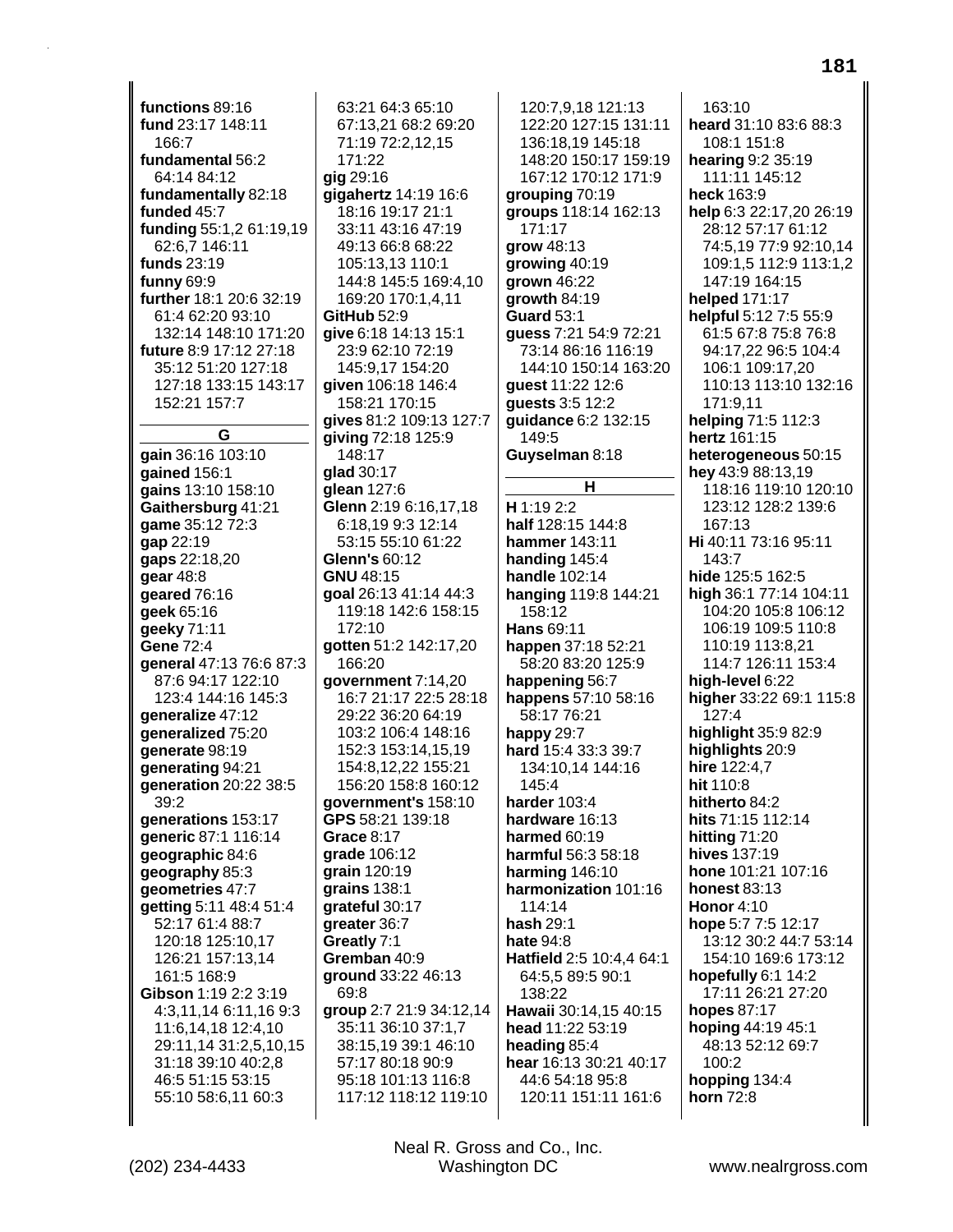**host** 16:15 42:10 72:3 128:7 **hot** 123:13 **Hotel** 1:17 **house** 8:16 56:19 **housekeeping** 9:4,5 **huge** 52:19 61:17 **human** 57:7,14 **hunter** 122:12 **hunters** 38:7 121:16 124:14 127:19 **I ID** 129:10 **idea** 72:20 99:11 128:11 129:12 142:1,19 163:14 **ideal** 30:15 **ideally** 26:4 **ideas** 35:5 38:18 55:16 121:7 143:12 **identify** 21:4 22:18 44:14 81:3 130:21 133:5 **identifying** 38:15 **IDing** 129:10 **IEEE** 45:17,18 76:15 **IETF/W3C** 89:10 **IF-** 46:18 **IF-77** 46:1,14 47:1 **if/then** 144:22 145:6 **IGRP676** 169:12 **Illinois** 2:12 10:9 **imagine** 8:11 **immediately** 64:20 **impact** 70:7,8,9,19 128:10 130:1 156:18 **impacts** 104:15 **implement** 37:20 164:8 **implementation** 78:2 147:18,21 163:22 169:14 **implemented** 35:6 79:4 143:16 146:9 **implementing** 16:9 33:3 37:11 **implications** 39:2 **implore** 60:6 **importance** 65:14 **important** 7:4 8:5 13:22 21:20 28:13 49:16,18 52:6 54:20 55:7 56:1 60:15 67:10 83:7 88:3 88:19 90:6 114:5 131:8,18 157:6 171:12 **importantly** 50:20 114:11 169:19

**improve** 47:15 146:9 **improved** 153:17 **improving** 37:21 **impulse** 66:16 **incent** 155:18 **incentive** 22:3 33:2,4 164:10 **incentives** 23:8 138:2,4 138:8,13,15 149:16 155:9,17,20 164:4,21 **incentivize** 165:5,10 **include** 38:4 94:7 107:4 **included** 154:4 **includes** 148:10 **including** 13:14 98:12 146:10 158:16 **inclusive** 101:5 **incorporate** 38:7 77:10 162:22 **increase** 23:19 52:21 153:20 **increased** 21:12 **increasing** 21:16 **increasingly** 90:6 **incredible** 68:5 **incumbent** 18:14 49:13 50:3 141:6 **independent** 62:7 **indicate** 172:21 **indicated** 81:7 **indicates** 126:20 **indiscernible** 47:18 70:14,16 **individual** 111:16 **individuals** 122:11 **industry** 7:17 16:7,19 19:9 26:14 27:17 29:17,18 54:20 82:6 99:6 101:2,15 102:3,3 104:19 114:7,9,10 146:13 150:13 152:7 152:21 153:5 156:17 157:21 160:22 170:8 **inefficient** 154:21 **infeasible** 18:7 **infinite** 162:15 **influence** 25:18 **inform** 147:8,19 **informally** 54:18 **information** 1:2 13:5 16:3 24:14 26:21 27:15 36:16 78:17,19 88:12 91:14 92:6 94:22 127:8 129:5 141:12 160:17 **informed** 37:13 **infrastructure** 38:22 47:22 53:10 133:10

**inherently** 139:20 **initial** 17:17,19 22:6 27:13,19 162:8,9 **initially** 161:1 **initiate** 36:14 **initiative** 44:6 **inject** 133:10 **Inmarsat** 2:9 10:16 114:20 **Innovation** 16:19 **innovative** 16:9 **input** 49:2 137:5 147:10 147:14 **inputs** 150:19 158:14 158:15 161:4 172:16 **inquiry** 20:21 21:2 **inquiry/notice** 36:15 **inside** 49:6 134:5 **install** 42:22 **installed** 69:7 **Institute** 2:8,12 10:9,18 **institutionalize** 35:13 **integrate** 41:16 **integrated** 42:8 **integrating** 123:11 **integrity** 131:7 **Intelligent** 2:7 **intend** 99:22 **intended** 22:4 133:18 139:21 **intensive** 27:7 **intent** 15:20 109:4,14 **inter-network** 76:2 **inter-systems** 76:3 **interagency** 21:8 **interchange** 160:16 **Interdepartment** 21:10 **interest** 32:20 54:11 67:10 84:10 102:19 **interested** 26:9 46:15 80:19 101:8 169:3 **interesting** 20:7 83:11 91:8 115:20 116:9 122:3 136:8 139:10 154:17 163:12 166:5 166:11 **interests** 18:3,9 26:15 **interface** 41:17 48:8 57:14 77:20 **interfere** 136:10 **interfered** 56:8 **interference** 27:11 37:14 38:7 49:15 52:3 55:14,16,19,20 56:4 58:18 59:3,9,21 60:11 64:18 65:15 70:2,7,8 70:9,10,19 74:13 75:9 76:1 95:14 121:16

122:6,12,14 125:19 126:1,5,9,18,21 127:18 128:3,9,10,14 128:14,16 129:2,5,14 129:21 130:20 131:1 131:18 133:3 134:5 135:21 140:18,22 **interferer** 130:7 **interfering** 125:12 129:18,19 **interim** 73:21 120:15 167:2 **internal** 122:10 169:14 **internally** 45:6 67:5 **international** 12:21 18:11 101:16 **internationally** 19:21 114:11 **internet** 89:9 **interpretation** 103:20 **interpreting** 103:22 **intertwined** 141:13 **interview** 147:12 **interviews** 147:17 150:3 163:6 **intimately** 19:5 **intra-** 75:6 **intra-cell** 75:6 **intra-system** 82:20 122:17 **intra-technology** 82:20 **introduce** 79:12 168:21 **introduced** 25:17 **Introductions** 3:3 **invest** 63:9 **investigate** 30:12 **investigating** 51:7 78:10 **investment** 63:14 69:19 **investments** 154:5 **invite** 123:16 **involved** 19:6 22:9 58:15,22 118:9 123:8 172:7 **involving** 48:2 **IoT** 52:17 **IPC** 49:11 57:2 **IPCs** 55:14 **IRAC** 21:11 **ISART** 5:3 7:7,8 12:17 12:20 13:3 18:4 41:19 **issue** 36:15 60:15 61:13 64:12,21,22 102:6 139:17,18 169:3,7,9 **issued** 32:13 **issues** 28:7 31:21 56:2 61:6,8 81:19 90:19 99:20 101:17 105:14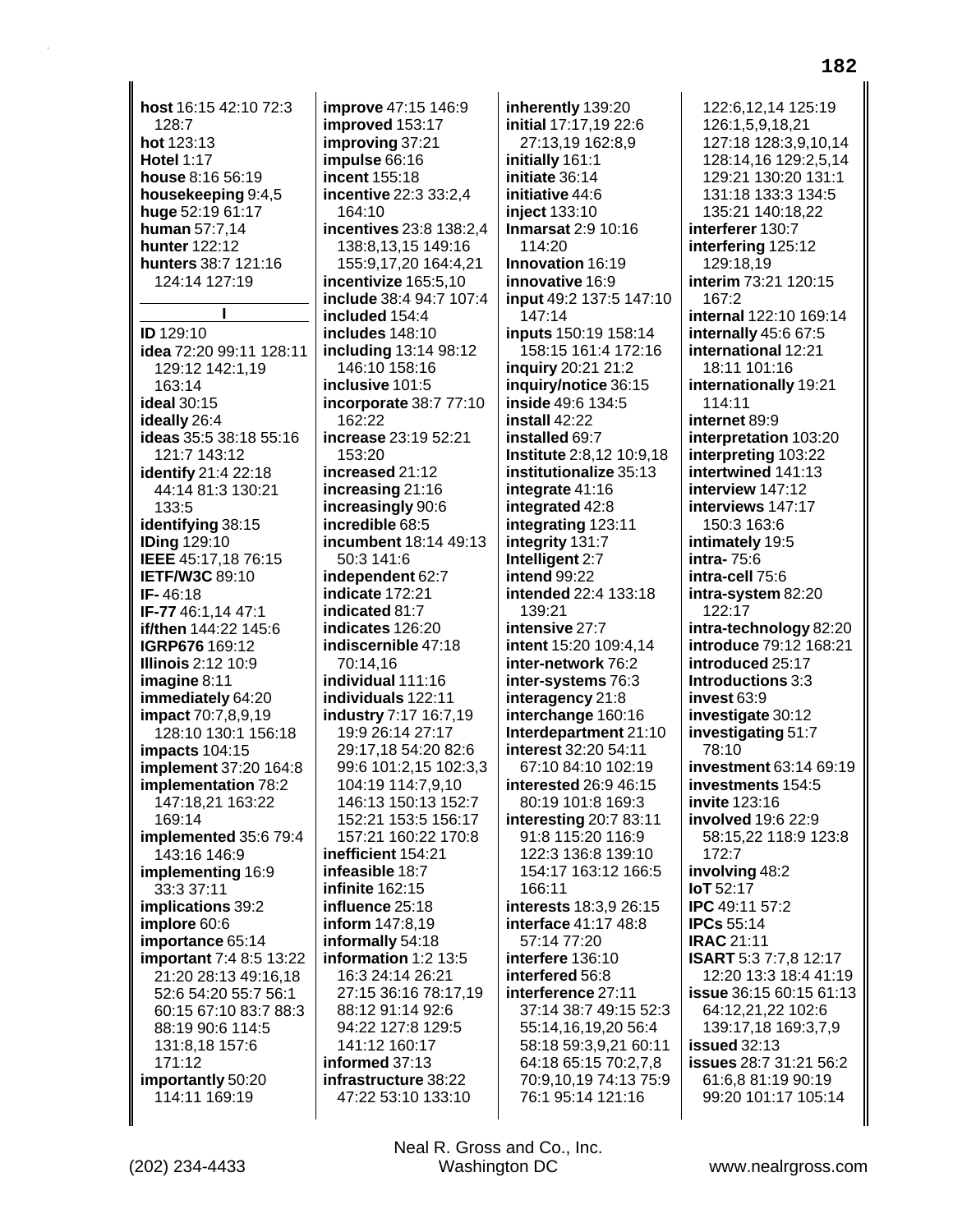123:21 124:8 128:17 130:17 item 19:3,15,16 79:12 80:11 81:4 82:7 83:2 87:19 97:6 122:20 items 26:2 83:1 108:12 iteration 170:3 **ITM** 46:1 47:2 **ITT 42:11** ITU 18:12,19 19:2 48:13 89:7,18 jacket 134:21 jam 140:4 jamming 139:17 Janice 2:9 11:4 30:4 82:13 85:18 86:21 88:16 171:1 January 24:10 Jean  $33:3$ Jennifer 2:15 11:12.14 95:7,10 96:2,19 112:22 113:22 114:2 114:17 145:22 159:7 165:17 job 53:22 67:21 130:15 John 2:7 11:16 ioined  $69:16$ ioint 24:12 jointly 24:1 38:1  $JR$  2:11 Julie 2:19 4:14 10:14 11:22 12:1 14:9 15:4 28:4 29:8 31:6 39:11 39:12 40:3 53:5 116:1 123:2 Julius 3:7 jump 121:6 K Kahn 2:6 3:14 10:19,19 146:20 150:4,8 159:6 162:18 keep 6:21 7:16 8:19 15:6 60:6,15 61:16 67:21 68:2 keeping 5:9 30:13 35:14 148:7 **Keith** 40:9 54:6,14 62:11 Kelsey 8:18 **kept** 30:13 key 3:10 21:19 34:22 97:6 101:2 103:9 108:14.16.20 109:2 169:9.11 keying 75:16

keynote 13:14 kick 102:9 kicked 80:2 kickoff 146:21 **Kiddo 33:3** kill 129:8 134:9.15 kilohertz 111:6 113:8 143:6 kinds 32:22 49:2 61:14 61:14 82:17 98:20 109:1 112:16 Knapp 2:19 3:7 10:14 10:14 11:22 31:11,17 31:19 38:10 39:17,20  $53:13$ Knauer 2:14 knife 47:7,8 knowledge 22:18 157:3 knows 33:7 105:6 115:3 **Koh 8:17** Kolodzy 2:6,6 3:12 10:2 10:2,2 70:1 71:7 117:4,9,12 127:14 137:21 140:14 141:9 142:8 164:18 L 2:11 58:21 **L.A** 45:14 lab 36:11 57:13 69:10 70:21 laboratory 39:13 lack 107:7 154:13 land 78:12,16 language 104:9 large 94:21 98:18 105:20 largely 28:1 larger 34:11 122:8 Larry 1:19 2:2 3:18 93:7 97:14 107:18 late 53:8 166:22 latency 87:12 125:18 125:19 laughing 111:7 **Laughter 6:10,15 10:13** 12:7 30:19 31:13 38:9 39:9.19 40:7.10 46:4 71:21 96:1 97:2 117:11 127:13 132:4 134:12 144:18 159:11 168:17 launched 20:20 167:1 layer 70:8,9,21 77:16 77:17 128:20 layers 71:5,6 78:10 layout 50:7 lead 82:22 93:10 146:5

 $146:6$ leadership 8:8,20 28:18 34:5 61:11 leading 28:16 37:4 learn 84:16 154:14 learned 154:11 158:6 learning 157:1 leave 33:19 91:10 132:8 136:12 Lebee 69:11 lectures 46:16  $led 33:2$ left 108:6 leftover 89:4 legal 123:21 legally 119:6 legislative 146:8 147:22 lessons 146:15 152:9 154:11,14 157:18 158:6 160:11 let's 5:21 6:12 9:17 30:2 40:5 66:12 67:1 76:11 115:10 135:6 level 29:22 42:18 70:19 76:20 77:14 115:8 119:17 145:1 149:18 163:15 **levels** 27:12 130:4 leverage 21:8 74:18 leveraging  $75:8$  149:2 Lewellen 2:7 11:16,16 **liability 64:22 liaisons** 34:9 171:10,10 171:13.19 172:2 liberated 40:6 license 33:11 101:5 licensed 103:7 108:22 licenses 36:6 44:21 licensing 16:10 33:15 143:14 Ligado  $33:21$ light 160:6 lighting 36:12,18 39:14 limit 64:10,13 123:17 limit's 132:9,11 limited 54:22 63:14 148:12 limits 36:14 123:16 line 57:22 58:1,8 lines 136:4 140:14,17 link 50:13 68:21 69:4 118:19 list 39:14 121:14 146:3 160:9 listed 151:21 listen 6:4 9:12 84:17 129:18 134:1

listening 95:12 lists 88:17 148:8 literally 46:16 58:22 63:13,17 little 14:21 17:21 34:11 39:13 41:7 53:12 64:7 66:9 71:13 72:20 74:21 79:5 81:2 89:6 98:11 99:21 103:19 106:13 116:13 117:13 120:11 121:6,15,17 140:7 164:20 live 85:13  $LLC$  2:6.14  $LLP$  2:14 LMR 156:5 load 152:2 localities 64:9 locate 124:20 128:3 located 1:17 locating 123:20 locations 124:1 lock 144:10 locked 112:8 173:2 Lockheed 2:15 11:12 **logical 60:20 160:13** long 24:2 32:9 45:5 65:22 162:3 **longer** 38:17 98:11 123:5 125:11 look 4:18 5:4 9:1 16:2 19:10 23:10 26:5 27:16 29:1 57:15 70:6 70:11.22 76:21 78:4 81:4 83:1,14 91:9,16 101:9 103:3 109:8.9 109:11 115:9,16,21 116:10 118:15 119:9 119:10 120:4.9.14 123:7,11,12 128:9,12 129:14 133:8,14,15 139:11 140:2 144:6 145:4 149:18 170:3 looked 78:3.8 93:2 101:13 103:8,9,18 **looking** 14:20 21:14 23:1,3 49:14 50:12 52:20 55:14 58:13.13 59:2.21 64:18 66:4 69:5 70:2,18 74:13 75:22 87:3 90:9,16 105:5,15,22 106:10 106:13 109:3 111:20 115:5,22,22 119:15 121:1,2,15 122:11 123:2 124:14 125:12 126:1 129:20 133:2 133:19 141:8 164:11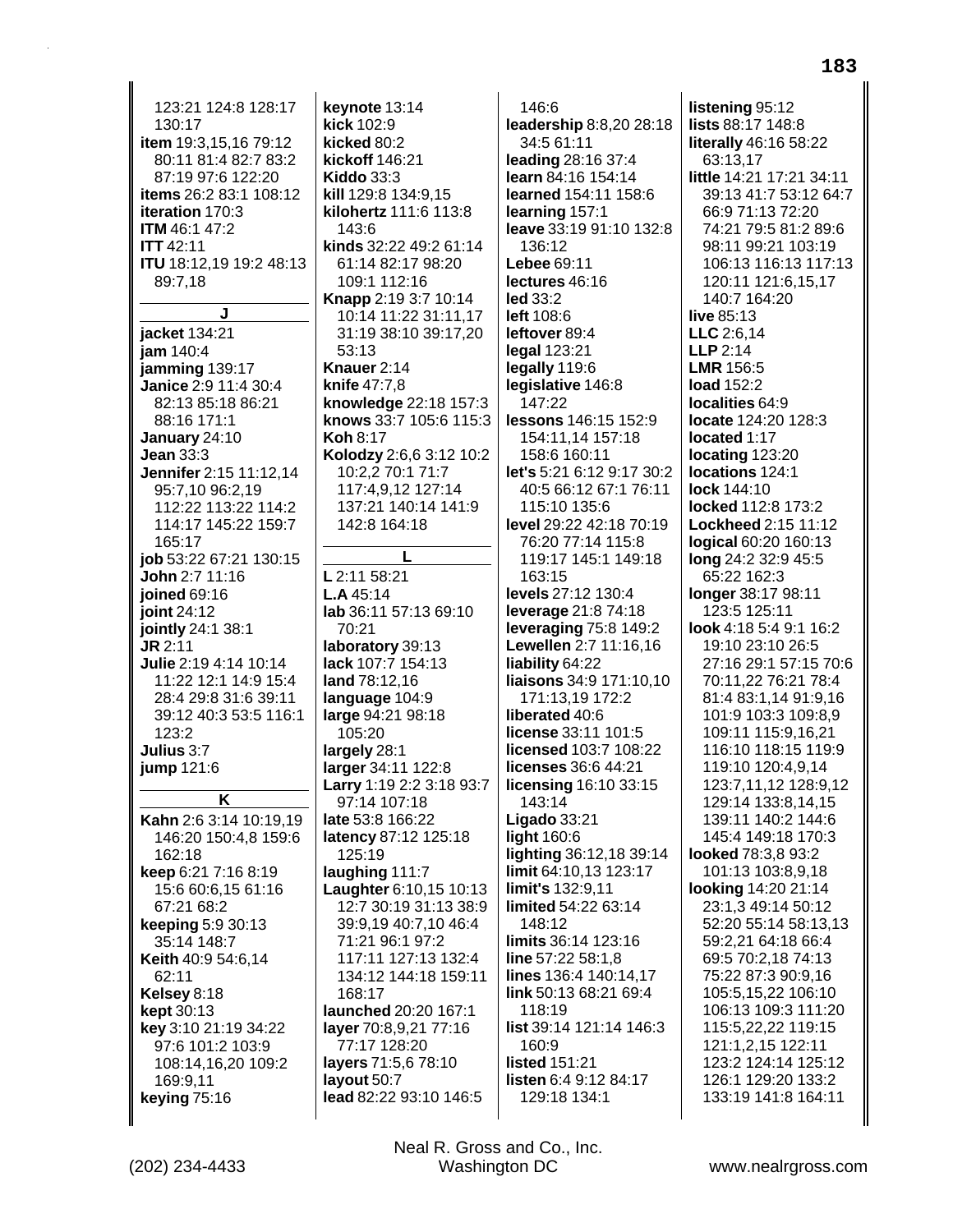$165:2$ looks 72:4 80:7 158:20 **loose** 94:8 loosely 132:20  $\textsf{Los }45:14$  $loss 158.1$  $lost 103:13$ lot 5:5 16:5 29:20 33:8 35:5 37:6 38:13 46:20 53:6,9 54:13 55:13 60:1 73:8 78:9,17 84:21 85:11 88:9,17 89:8 91:14,15 92:3,20 101:19 116:10 122:18 127:4,21 128:20 132:2,6,14 135:1 136:15 138:1,4 142:3 163:21 169:21 lots 13:13 34:1 116:2 love 71:12 134:9 151:11 158:14 low 36:2 104:11.19 105:8 106:12,19 109:5 110:7,18 111:5 111:5 119:8 144:20 145:4 153:4 158:12 lower 131:3 156:6 157:13 170:5 LT 76:21,22 LTE 49:15 59:8 83:14 88:3 lucky 12:16 **lumps 90:21** M machine 129:13,13 140:17 machine-129:1 **MacKENZIE 2:8 10:6.6** macro 78:6 149:17 maintain 131:7 154:9 maintained 46:7 major 35:14 41:2 62:2 majority 17:13 making 14:19 16:8 51:2 51:4 106:11 149:8 MALE 85:20 86:9,12,19 88:6 89:22 90:8 93:6 95:20 96:16 97:3,9 111:10,14,18 112:1 112:10,20 113:1,4,5 133:21 134:13,14,19 136:16,22 137:4 142:15 143:3 149:22 150:6 159:20 163:4 164:16 165:9,14,15 168:15,18,20 172:20 172:22 173:1,4,5,8,11

malicious 131:1,13,14 man 56:6 management 1:4 74:13 147:6 manager 43:4 manager/sensor 42:18 mandate 137:18 138:5 141:20 143:12 144:11 mandates 138:12.18 mandating 141:20 manmade 44:12 45:11 manufacturer 155:16 manufacturers 121:20 152:14 map 157:9 marching 66:13 Marcus 168:22 169:1 Mariam 2:14 3:9 11:9 72:8,13,16 73:5,15,17 75:13 81:14 90:8 91:4 92:11.14 mark 1:19 2:2,7,10 3:12 3:19 9:21 11:16 31:8 72:9 73:18 85:19 88:6 90:8 117:5 119:5 130:13 132:17 134:17 134:22 135:7 136:6 159:12 171:20 **Mark's 12:14** market 31:1 36:13 marketplace 155:9 Martin 2:15 11:13 Mary 2:4 10:21 **mass** 163:16 material 46:21 materials 5:11 121:9 matrix 49:1 57:5 matter 112:8 138:11 173:13 matters 75:10 maximize 107:2 116:5 Maxwell's 46:17 **MCHENRY 135:8** 136:21 137:3.6 mea 135:12 mean 6:18 27:4 50:21 59:4,11 61:2 66:22 67:1 86:13 90:1 99:7 112:11 113:2,6,7,16 125:5 132:7,12 134:16 139:9 141:1 160:1 161:13 164:7 164:19 172:8 meaning 110:21 meaningful 95:19 means 26:7 52:18 59:12 93:15 113:7 117:9 126:16 131:7

136:10 166:9 meant 77:11 103:21 measure 36:11 43:16 52:20 57:8 68:22 69:1 Measured 42:1 measurement 41:4 45:3 47:4 50:10 66:17 66:18 68:4 69:18 measurements 40:16 43:8 45:17,20 47:6,8 48:19 51:3 66:8,13,14 68:18 141:11,15,22 measuring 47:7 68:19 141:17.18 meaty 13:17 28:7 mechanism 52:10 119:22 141:3,5 142:13 143:5 164:15 mechanisms 22:3 76:14 77:19 119:14 119:19 124:4 133:1 142:12 148:16,21 medium 104:20 106:19  $110.7$ meet 21:16 153:7 154:6 meeting 1:7 5:18 9:13 12:15 18:17 23:22 25:1 28:21 35:17 74:3 80:22 81:1 82:1 86:7 91:19 100:1.6 102:10 135:18 157:7 172:21 meetings 18:13 19:7 23:15 73:3 117:15 118:10 121:11 megahertz 24:5 25:4 32:13,21 33:4 mellow 40:4 member 80:15 81:18 93:1 150:21 members 11:7 34:13.14 34:16 74:1 82:5,7 94:2 98:2,7 102:16 118:8 123:17 132:16 146:3 151:6 152:5 153:2 158:17 161:4 166:19 Membership 3:4 72:19 73:4,13 mention 14:21 26:1 49:20 81:21 mentioned 13:4 23:7 32:11 38:1 52:4 68:12 136:6 mentions 19:4 merit 160:16 mess 153:4 message 53:18 messages 142:4

messaging 142:2 messed 159:8 met 1:16 36:13 120:13 **MET-SET 50:4** metal 134:21 meteorological 25:7 meter 161:15,15 method 144:11 methodology 129:4 methods 26:20 153:19 metric 56:6 161:16 metrics 140:21 143:2 147:11 149:2 mic 31:6,7,15 64:3 168:14.16 Michael 2:4,18 3:7 10:17 60:4 65:12 67:17 140:10,11 microphone 15:5 28:3 65:12 72:4 microsecond 128:13 microwave 156:8 mics 168:18 mid 104:11 105:8 106:12 109:5 110:7 110:18 114:8 153:4 mid-32:11 113:15 mid-April  $167:2$ mid-band 14:21 21:1.4 105:10 110:12 113:17  $113.17$ mid-level 116:7 middle 36:2 midst  $5:21$ Mike 14:13 40:8 53:19 53:19 54:6,13 70:1 71:20 168:16,22 170:17 Military 17:9 45:17 69:2 millimeter 5:5 7:10 13:4 18:2,10 19:2,22 20:19 30:9 68:8 69:10 169:5 **MIMO 126:13** mind 83:18 96:4,14 110:14 148:7 mine 145:7  $mining$  43:12 minor 138:22 mintes 128:16 minute 51:13 minutes 60:6 67:14 69:21 misrepresented 108:7 missed 68:16 135:11 missing 89:19 mission 22:14 154:9 163:1 missions 28:19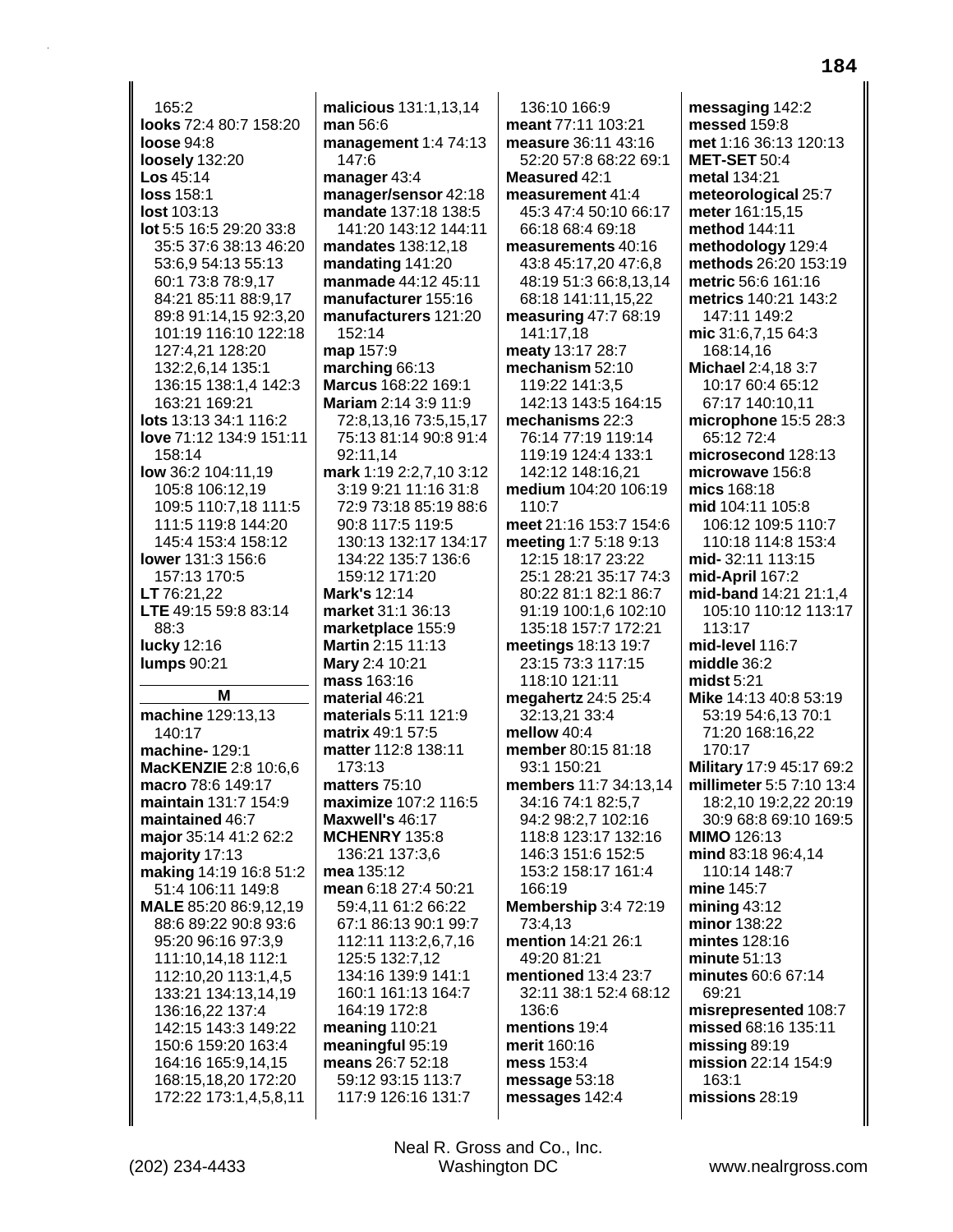mistake  $131:21$ mitigation 130:20 131:1 131:18 134:5 **MITRE 2:6 10:19** mobile 18:8 25:16 38:14 90:12,18 92:6 99:11 115:12,14 170:8.9 model 43:11 46:14 47:18 51:9 52:20 62:6 62:7,20 169:11 modeling 41:3 45:4 48:18 49:22 50:16,22 51:9.12 68:4 models 46:11,18 47:11 47:13 48:1 52:15 65:20 66:5 67:6 modem 56:18 modern 47:21 modernizing 46:9 momentum 15:7 117:14 monetize 148:21 money 63:8,8,15 monitoring  $41:2,9,10$ 41:12,22 42:17 43:19 52:13 53:10 141:4,5 142:12,13,16,19 143:2 Monte 50:1 51:10 month 24:16 45:16  $65:22$ monthly 43:18 months 17:14 25:13  $42:3$ morning 12:13 14:4 151:22 mountain 28:21 40:3  $47:6$ move 8:10 14:1 23:5 27:7 71:5 72:6 82:8 85:19 93:3 95:5,20 96:3,21 97:5 107:14 116:20 117:1 118:6 120:20 135:6 145:10 145:16 153:17 169:21 170:1 moved 7:12 50:5 59:20 moving 8:20 17:11 29:2 30:3 45:11,15 50:16 59:22 71:9 94:7 172:9 **MSOD 42:1** multiple 41:16 74:14 78:4 121:11 161:4 Murphy 2:9 10:15,16 114:19,20 muscular 48:5 mute 9:10 96:18

myriad 84:20 N  $N$  2:5 nail 60:20 naming 111:12 nanosecond 128:13 narrative 159:1 narrow 109:19.21 narrower 156:6 narrowly 153:12 NASA 148:1 169:14,17 Naston 61:20,21,22 62:6,12,15,16,19 national 1:1 2:15 10:11 19:14 24:6 25:5 84:10  $85:2$ nature 100:15 Navy 30:1 68:15 near 8:9 27:18 near-term 119:8 necessarily 27:4 56:20 76:16,22 79:2 91:18 necessary 22:20 23:9 24:19 38:17 74:15 167:18 need 8:12.13 20:10 27:10 40:18 51:9 56:8 64:19 65:11 73:20 74:21 78:18 81:22 82:5.6 85:15 90:4 93:21 94:4 96:22 103:22 104:19 106:17 113:3 116:10 123:13 124:9 125:4 138:14 147:16 149:7 153:5 154:8 155:18 165:1 needed 18:22 51:20 needs 7:18 31:6 46:14 59:16 83:18 87:16 109:8 153:8 154:6 164:16 neither 97:7 nervous 138:18 net  $82.4$ network 2:14 11:10 42:18 43:1,6 75:9,9 76:2,10,12 77:20  $153.20$ networks 59:8 75:12 77:12 78:1 133:17 146:14 152:8 neutral 70:12 never 60:19 152:3 new 2:4 8:20 14:20 18:6 20:20 21:2 44:21 107:17 119:14,17 126:2,22 127:2

 $165:13$ news 127:2 NG 169:20 170:14 NGSO 33:16 169:11 nice 36:22 NOAA 23:22 25:6 50:3  $53:1$ **NOAH 148:1** NOI 32:11,13 105:12  $110.11$ noise 36:14,19 37:2 44:12 52:2,21 123:3 123:10 141:16 non 158:17 non-75:2 104:15 107:3 126:12 non-completely 83:16 non-CSMAC 4:18 non-federal 21:3 26:10 26:18 27:9 75:18 76:5 87:4 149:19 non-government 36:21 non-members 150:22 non-mobile 90:12 non-permanent 148:21 non-tethered 144:4 normal 14:9 **North 45:15** note 40:14 72:2 75:16 95:17 122:3 138:20 notes 53:11 100:9 nother 145:1 notice 18:1 20:6 21:2 32:19 36:15 64:22 noticed 98:9 notified 24:9 25:2 **November 86:7,17** 100:4 136:3 167:7 168:5 172:22 173:1 NTIA 2:18,18,19 5:14 6:18 7:1 8:2 15:3,8 16:17 19:5 20:1 21:7 21:21 30:1,6,7 35:22 52:12 74:11 78:20 79:9,15,16,20,21 80:7 80:10,22 81:18,20 82:5 104:9 146:15 147:11 152:9 160:14 167:8 171:14 172:3 **NTIA's 84:12** nuisance 55:21 number 43:15 45:6,13 50:6 51:18 74:12 85:11 137:21 140:13 155:16 165:2 numbers 52:19 110:16 111:15 numerically 47:12

 $\mathbf{o}$ Objection 4:13 objectively 57:20 observation 82:15 83:1 83:6 84:14 85:6 obstacles 157:19 Obuchowski 2:9 11:4.4 30:5,20 31:3 82:14 obviously 98:1 99:8 106:20 108:15 166:10 occasional 169:1 **Occupancy 42:2** occur 124:10 133:4 occurred 24:10 154:1 Oceanic 25:5 **OET 11:22** offer 155:18 164:21 office 24:12 148:4 official 47:17 offline 62:21 85:22 offloading 157:7 old 46:2 OMB 25:12 147:3,12 148:3 163:7,8,16 onboard 8:9,21 once 58:16,17 110:12 152:10 153:1 158:6 one-year 168:4 ones 23:9 56:18 OneWeb 2:2 ongoing 148:5 open 89:12,13,15 90:2 90:5 139:20 148:7 open-ended 157:20 **OpenCellular 89:21** opening 3:2,3 4:20 6:22 67:2 operate 50:14 87:9 operation 66:3 operational 22:15 104:15 operationally 107:6 operations 25:8 operators 162:20 opinion 131:2 opportunities 20:22 21:11 23:19 90:22 opportunity 3:15 24:1 40:12 81:6 94:9,14 114:15 145:10 154:14 165:20 166:9 168:12 171:6 opposed 37:16 55:2 109:22 116:13 158:22 opposite 31:20 optimization 75:22 optimize 146:13 152:7 options 14:20 55:4

Neal R. Gross and Co., Inc. Washington DC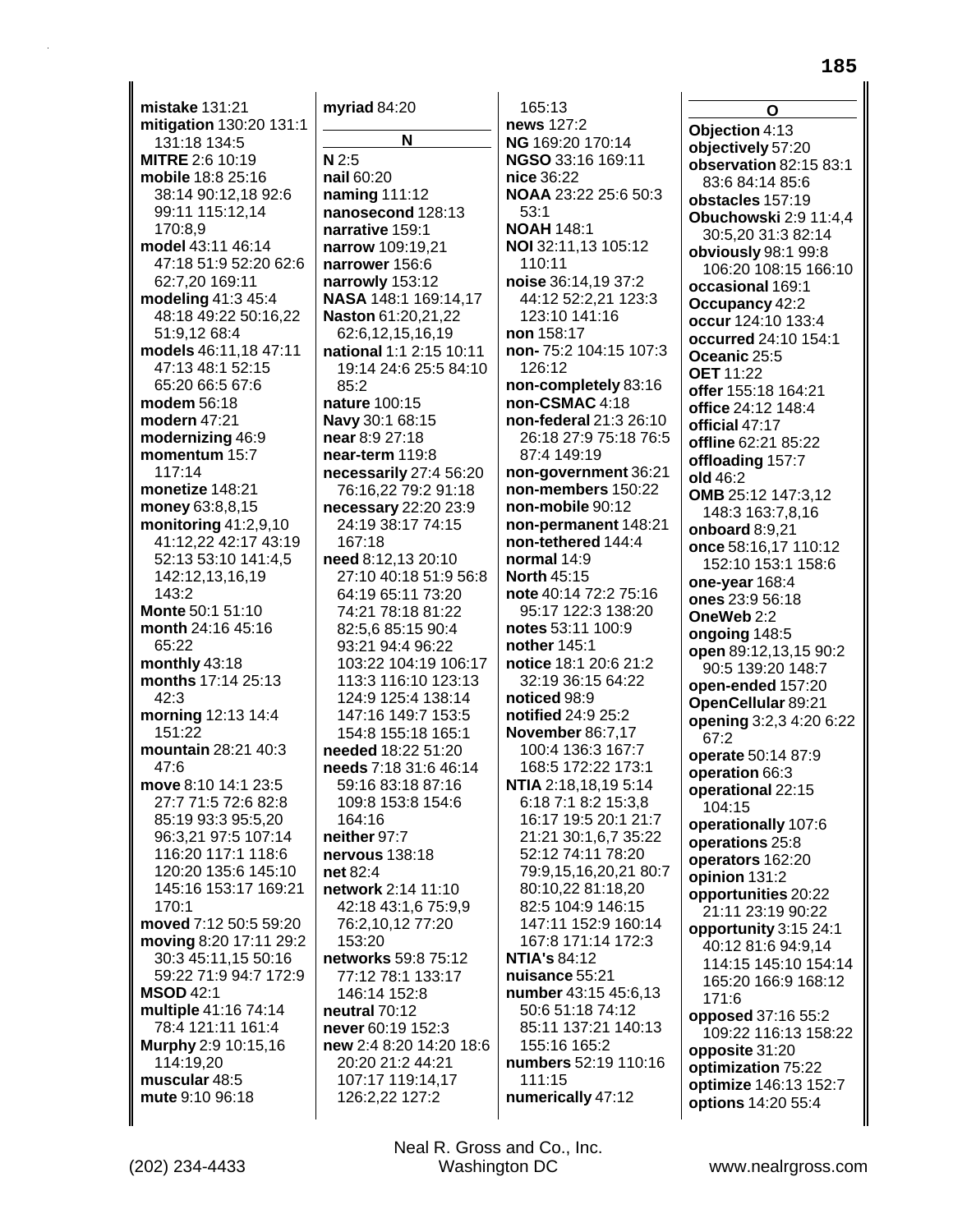109:11 146:11 148:8 149:19 **orbits** 169:11 **order** 18:1 31:8 63:9 143:21 153:6 154:9 169:18 **organization** 42:10 **organizations** 34:15 88:2 **original** 15:19 **OSM** 43:17,19 45:8 46:15 48:2,11 66:15 **OSTP** 8:18 **outdated** 38:17 **outlined** 37:20 162:16 **output** 52:7 **outreach** 27:17 146:22 147:2,6 **outside** 124:6 **overall** 124:3 146:21 156:18 164:10 **overcoming** 157:21 **overgeneralize** 156:9 **overruled** 4:13 **ownership** 80:11 **oxygen** 112:15 **P P-R-O-C-E-E-D-I-N-G-S** 4:1 **p.m** 173:14 **Page** 3:2 **Pai** 169:22 **Paige** 2:18 3:6 12:12 29:11 31:21 32:5,11 38:1 39:8 40:5 75:15 87:2 88:7 93:7,20 101:8 102:5 103:13 103:14 104:4 108:10 132:15,18 134:8 160:5 166:15 **Paige's** 98:17 101:18 113:11 131:17 163:19 **panel** 5:6 24:9 25:12 **panels** 13:14 **paper** 47:1,2 86:1,9 91:18 169:7 **parallel** 21:7 **parameter** 49:2 **parameters** 49:2 66:6 75:10 **Pardon** 68:1 **parse** 93:17 **part** 43:12 52:6 54:19 61:20 62:13 69:10 82:14,15 98:18 102:12 109:4 127:12 143:13 144:1 161:1

165:21 **PARTICIPANT** 4:13 85:20 86:9,12,19 88:6 89:22 90:8 93:6 95:20 96:16 97:3,9 111:10 111:14,18 112:1,10 112:20 113:1,4,5 133:21 134:13,14,19 136:16,22 137:4 142:15 143:3 149:22 150:6 159:20 163:4 164:16 165:9,14,15 168:15,18,20 172:20 172:22 173:1,4,5,8,11 **participate** 12:18 44:7 152:15 **participates** 34:8 **participating** 2:21 62:15 136:18 **particular** 19:16 27:18 68:6,8 80:19 96:11 101:4 113:11 124:1 **particularly** 16:19 26:8 38:2 54:8 55:1 83:21 99:10 108:13,17 109:17 133:8 154:16 171:11 **parties** 27:9 132:8 **partly** 63:1 **parts** 56:19 **passive** 169:10 **path** 56:5 61:4 79:2 84:19 **patterns** 35:15 **Paul** 2:3,6 3:12 10:2 11:2 60:4,5 67:18 69:20 90:7 91:5 117:8 **Paul's** 117:2 135:12 **pause** 129:9 **Pavlak** 53:6 **pegged** 82:2 **people** 4:18,19 5:19 9:5 11:19 12:11 26:8 52:14 58:7 67:14 82:16 85:15 93:16 122:12 123:20 124:13 125:6 127:17,20 128:1 131:11 135:10 138:15 140:2 141:14 141:19 145:9 150:22 151:13 158:18,21 163:13 169:6,15 **percent** 106:1 127:6,6 **perform** 79:21 **performance** 36:10 **performed** 79:17 **period** 171:5 **person** 97:18 98:3

122:20 129:18 131:11 **personally** 96:4 131:19 166:4 **personnel** 63:15 **perspective** 20:8 101:2 110:22 137:14 161:16 164:3 **petitions** 32:18 **phase** 33:10 128:19 **phasing** 154:15 **PhDs** 71:3 **phenomenal** 82:16 **phenomenally** 84:18 **phone** 9:9 11:7,19 95:6 96:17 97:11,13 98:2 116:16 117:5 145:8,9 152:18 155:20 166:12 170:21 171:2 **phone's** 145:13 **phones** 50:2 154:21 **phonetic** 49:12 61:20 69:12 106:21 126:10 **PHY** 70:9,21 **physicist** 69:16 **physics** 71:13 112:12 112:12 170:6 **pick** 88:11 **picture** 85:1 **piece** 131:3 **pieces** 47:11 70:18 118:1 130:12 **Pierre** 60:18 **pile** 144:12 **pioneering** 16:12 19:22 **pipeline** 21:16 23:14,18 24:8,22 25:2,11,22 **pixels** 56:20 **place** 20:14 68:7 79:3 **places** 143:5 160:14 **plan** 21:9 24:9,14 25:2 26:4 90:14 107:12 159:2,4 **planned** 152:21 **planning** 27:2 147:1 **plans** 15:19 16:14 25:11 **play** 151:3 153:8 **played** 34:22 **players** 85:14 99:6 122:11 **playing** 136:3 **plead** 151:5 **please** 9:6,9,13 74:3 92:16,16 96:18 98:6 108:7 167:16 168:20 **plenty** 67:16 **plugging** 89:19 **point** 9:16 30:11 56:5

56:17 60:12,12 62:3 69:3 74:9 77:2,5 80:7 86:13 91:5,5 92:7 98:17 103:7 108:1 110:6,9 112:11 120:18 142:17,19,20 147:7 163:19 169:8 **pointing** 74:21 **points** 37:10 65:9 **policies** 8:13 36:3 37:13 **policy** 7:12,18,20 20:11 21:9 23:3 28:15,16 37:7 38:21 52:11,12 123:21 124:9 129:7 146:8 147:22 148:4 149:5,9 **policy-wise** 119:7 **political** 8:2,8,20 **Polytechnic** 2:8 **portion** 24:4 **position** 48:17 62:18 63:9 **positions** 19:7 **possibilities** 117:21 **possibility** 24:2 129:6 **possible** 94:15 95:16 99:6 119:11 121:21 **posted** 15:15 **potential** 25:3 26:9 59:21 94:5 107:3 **potentially** 24:4 29:6 78:3 81:19 106:10 107:15 **Povelites** 2:10 10:1,1 **power** 36:12,18 157:22 **powerful** 144:13 166:8 166:9 **PPSG** 21:9 **practices** 27:15 41:11 47:17 48:20 127:16 146:12 150:13 152:6 152:21 **predictions** 48:7 **preliminary** 13:20 121:8 122:1,1 127:11 127:12 140:12,14 147:15 148:18 **prepare** 19:11 **preparing** 33:12 **present** 2:1,17 117:3 118:19 **presentation** 65:13 72:18 82:10 87:8  $141:12$ **presentations** 5:6 **presented** 40:20 84:18 **presenting** 145:20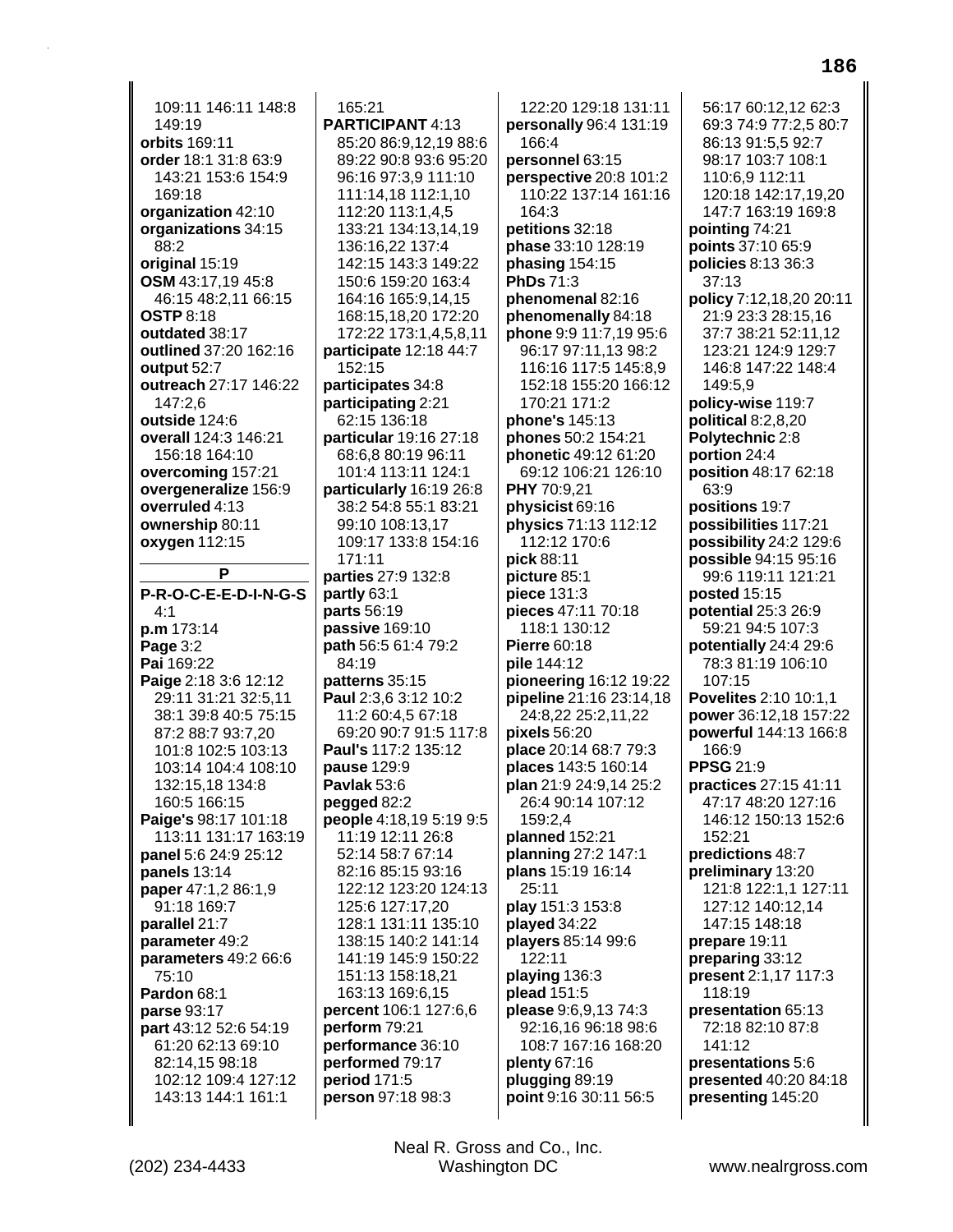151:2 **presiding** 1:20 **Presley's** 6:8 **presume** 122:9 136:17 **pretty** 13:19 38:11 77:13 82:19 104:9 127:15 128:5 **prevalent** 126:14 **prevent** 133:3,4 **prevention** 27:6 38:14 **previous** 26:3 66:2 91:5 114:20 117:16,18 129:10 **previously** 162:12 **primarily** 66:14 **primary** 14:5 **principle** 37:13 **principles** 45:22 46:11 **prior** 23:15 121:12 137:10 153:12 **priorities** 101:9 **prioritization** 160:20 **prioritize** 109:6,12 112:3,9 161:7 **priority** 19:18 57:11 102:1 **privacy** 123:22 124:8 **probabilistic** 59:14 61:2 **probably** 35:19 56:3,16 65:11 69:14 74:4 78:12,16,18,22 80:17 93:13 98:10 99:16 108:3 109:20 126:6 133:13 135:17 141:1 160:13 **problem** 17:11 22:11 48:22 49:1,4,20,21 57:6 68:13 80:16 122:6 123:4 133:14 144:16 145:3 **problems** 32:1 49:3 122:21 170:4 **procedural** 146:8 147:22 **proceed** 151:16 **proceeding** 32:17 33:6 33:14,21,21,22 **process** 16:21 35:14 63:18 82:17 120:7 128:6 129:22 **processes** 7:19 21:8 22:18 109:3 121:19 **Procurement** 148:4 **produce** 46:22 **produced** 171:16 **productive** 73:5 **professor** 169:2

**profit** 43:1 **program** 24:8,11,12,18 24:19,21 36:6 69:14 **progress** 14:17 15:11 15:21 16:3,8 25:14 51:5 120:15 **progressed** 59:19 **project** 41:10 **projected** 109:10 **projects** 40:21 45:7 51:18 65:22 89:15 **promote** 23:5 36:3 164:12 **promoting** 28:17 84:13 **prompt** 152:4 **propagate** 60:22 **propagation** 41:3 45:3 45:9 46:10,13 47:5,11 47:14 48:1,18 52:15 60:21 61:1 65:16,20 66:5,13 68:3 69:1 101:15 105:17 106:14 108:17 114:22 115:1 115:3 169:9,11 **propagations** 45:11 **properly** 149:11,15 **property** 149:19 **proposals** 149:17,21 **propose** 33:1 **proposed** 36:16 79:9 **proposing** 81:20 **proprieties** 19:14 **protection** 17:4 59:22 169:10 **protocols** 9:14 **prototype** 44:4 **prototyped** 43:20 **provide** 6:1 14:10 22:20 41:6 42:20,21 62:9 73:7 92:14 94:3 129:4 143:19,22 152:9 **provided** 147:13 153:10 **provider** 155:17 165:5 **providers** 16:12,14 152:14 **providing** 15:17 33:7 115:13 **provisions** 33:16 **pseudo-noise** 66:16 **public** 3:15 5:14 38:6 42:3 48:12 52:16 161:19 168:12 169:17 170:18,21 171:2,5 **publication** 52:10 **publications** 52:8 **publicly** 169:12,22 **publish** 46:21 **published** 15:8,15

45:17 47:17 **pull** 52:15 64:3 77:7,8 **pun** 133:18 **pure** 125:20 **purpose** 131:21 139:22 **purposes** 106:7 **push** 88:12 119:17 158:19 **pushing** 18:21 **put** 4:4,8 46:5 50:9 57:13 63:14 69:5,21 74:6 100:10 110:11 110:16 116:10 126:18 129:7 136:8 139:20 165:7 167:19 **putting** 103:16 121:7 **Q QA** 48:10 **QoE** 57:16 71:17 **QOS** 157:10,13 **qualifies** 169:5 **quality** 51:21 57:16,18 **quantify** 57:4 **quarter** 17:20 27:21 **query** 48:8 **question** 36:22 57:21 63:12 74:11 82:15 86:2,4 87:16 88:22 89:2 100:20 101:1,19 103:12 104:14,18 106:16,22 108:13 109:5 118:16 127:22 128:6 133:12,22 146:18,19,20 150:1 150:12 153:12 156:13 156:22 157:20 158:12 159:21 160:7 164:20 166:1 **questions** 15:4 29:8,9 29:11 31:5 39:8,10 40:2 53:4 55:11 67:15 67:20 70:4 73:10 82:12,13 85:21 86:22 88:9 89:3 98:12,20 99:5,16 100:16,17 106:8,16 110:3 117:17,18 118:4 125:21 146:4 147:3,8 150:11,17,19,20,21 151:5,17 159:18 160:4 167:19 **quick** 62:10 67:20 94:16 137:9 159:20 **quickly** 37:10 89:6 99:22 107:14 118:13 **quite** 33:18 60:20 73:20 102:8

**R R** 2:18 3:6 **Racek** 2:10 9:21,21 72:10,13,16 79:8 80:3 80:6 **radar** 17:9 24:3,7 49:11 56:13 64:19 96:8,14 **radars** 49:15 **radical** 83:13 **radio** 12:22 16:11 19:11 21:10 41:3 45:10 48:15,16 51:19 56:11 85:16 139:19 **radios** 139:13 **radiosonde** 25:7 **Radiosondes** 25:8 **radius** 133:16 **rain** 30:16 40:15 **raise** 20:7 54:3 **raised** 103:13 **raising** 165:21 **ramifications** 119:6 **random** 66:16 **range** 24:3,3 66:4 105:20 114:7,8 153:9 **ranges** 104:22 105:9 106:13 111:19,21 114:5,12 **rapidly** 71:9 **rarely** 58:20 **rate** 57:3 155:11 **rates** 58:2 **Rath** 2:11 3:10 11:8,8 97:11,14,17 102:21 109:16 111:16,20 112:2 113:10 116:21 **rationale** 104:22 106:8 **raw** 121:9 **Rayburn** 72:5 **Raytheon** 2:11 10:20 55:13 **re-** 42:15 87:2 **re-architected** 46:14 **re-litigate** 162:10 **re-purposing** 103:2 **reached** 147:20 148:1 **react** 167:8 **reactions** 140:4 **read** 64:8 90:14 96:15 100:20 101:12 104:12  $142.4$ **readable** 129:2 140:17 **readily** 91:1 158:11 **reading** 132:2 **reads** 5:15 **ready** 12:12 **real** 138:22 151:20 166:9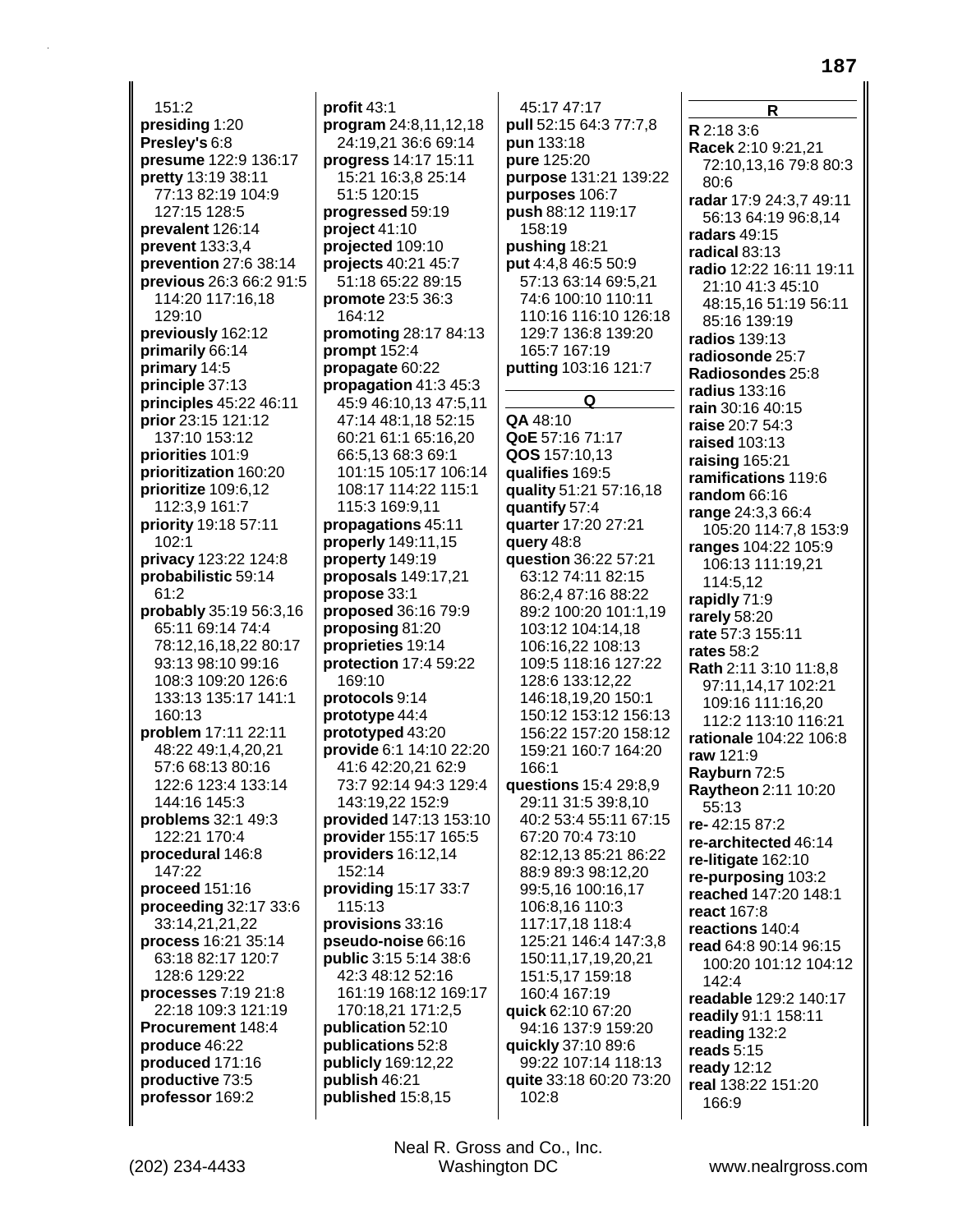**real-world** 44:22 **reality** 14:20 **realize** 56:16 98:10 167:4 **Reaser** 2:11 10:20,20 55:12,12 58:4,5,9,12 143:9 **reason** 151:20 **reasonable** 56:6 93:21 94:11 **reasons** 162:15 **Rebecca** 54:6,15 **receive** 139:5 **received** 147:10 **receiver** 36:9 37:12 **reckon** 29:18 **recognize** 13:16 34:4 59:11 112:11 149:6 155:12 156:22 157:8 **recognized** 157:12 **recommend** 71:7 103:1 106:21 107:19 108:3 118:6 167:14 **recommendation** 26:3 78:13 81:10 83:19 91:17,21 92:9 93:8,9 93:11 100:21 102:13 102:22 104:7 105:4 139:10 140:12,13 141:10 149:8,9 167:14 **recommendations** 5:20 14:2 23:2,4 28:2,14 29:3,5 34:20 36:10 37:12 73:1,9 78:15 85:5 86:4,5,12,16,20 91:13 94:1,19 95:16 95:17 98:21 100:11 100:15,17 106:15 107:7,16,17,18 110:6 120:16 136:2 142:18 147:15 148:6 159:22 167:3,8 **recommended** 35:13 37:8 **recommending** 128:21 148:19 **recommends** 34:21 **reconsideration** 32:18 34:1 **reconsiderations** 33:20 **record** 31:14 139:16 145:15 155:6 159:17 168:19 173:7,10,14 **recreate** 118:21 **redefined** 110:12 **reduce** 36:19 105:18 **reduces** 27:11

**references** 121:14 **refining** 171:11 **reforming** 158:1,2 **refreshed** 168:6 **regard** 94:3 **regarding** 22:13 **regime** 27:10 **Region** 18:19,21 **regression** 162:15 **regulatory** 36:13 124:6 146:7 147:6,22 149:5 158:1 **reimbursable** 54:4 55:2 **Reinforcing** 21:19 **reiterate** 93:7 172:1 **related** 25:15 66:5 69:6 83:16 108:19 143:10 169:3 **relatedly** 7:21 138:9 **relates** 75:19 **relating** 65:15 **relation** 68:14 **relationship** 62:4 **relative** 15:18 101:9 102:1 **release** 42:4 48:12 52:13 **released** 17:22 46:1 **releasing** 41:22 **relevant** 13:3 14:14 35:10 50:13 89:9 95:16 108:14 **reliability** 87:12 **relief** 18:7 **relocate** 15:22 **relocating** 24:2 **relocation** 23:17 148:11 166:7 **remains** 8:4 19:17,21 **remarkable** 172:5 **remarks** 3:2,17 4:21 6:17 171:6,7 **remember** 9:6,8 **remind** 6:6 **reminder** 96:16 **Renaissance** 1:17 **repasting** 74:11 **repeat** 118:21 132:19 **replace** 17:5 **replenished** 148:14 **report** 15:9,16 18:1 33:13 73:12,12,19 74:9 88:17 90:15 94:19,21 95:3 98:9,16 98:17 107:15 120:15 129:2,22 130:1,2,3 140:18 142:9,10 143:19 144:2 148:6

151:12 158:5,20 164:14 **reporting** 15:14 43:17 135:21 142:8 **reports** 3:8 16:1 67:17 94:17,22 99:1 158:22 **repositories** 52:10 **representatives** 34:16 **request** 92:15 95:22 **requests** 24:13 **require** 42:11 129:1 **required** 15:9 **requirement** 104:17 149:13 **requirements** 21:17 22:15 83:9 87:12,21 109:10 111:22 143:15 149:6 153:13,15 157:8 **research** 22:7 23:10 30:7,10,21 40:17,20 41:1 **reserve** 33:20 **resolution** 27:6 **resolve** 133:5 **resource** 76:14 95:2 109:7 113:12 **resources** 2:13 54:22 55:8 63:7,8,19 109:6 109:12 112:4 149:7 149:10,14 154:13 **respect** 72:22 73:8 86:4 90:13 119:3 141:21 **respects** 132:6 **respond** 151:6 152:1,5 164:16 **response** 35:16 66:16 85:19 116:17 145:11 152:19 166:14 170:19 171:3 **responses** 24:13,15 73:8 147:8 150:15 151:4 152:11 153:1 158:16 **responsibilities** 85:10 **responsive** 151:9,10 **rest** 4:6 112:17 121:4 **restrictions** 158:1 **result** 22:4 28:16 **results** 13:20 22:17 25:21 33:12 140:19 140:22 151:14 **retired** 69:14 169:1 **review** 98:13 **reviewing** 24:13 70:12 **revisiting** 70:13 **rewarding** 116:4 **REYNOLDS** 2:19 6:20

53:17 62:10 63:6 **RF** 42:11,21 44:10 **RFI** 24:15 **RICHARD** 2:11 **Rick** 10:20 55:11,12 58:5,6 64:6 143:7 **Rick's** 60:11 **ridiculous** 58:19 152:2 **rights** 143:21 149:20 **rigidly** 104:10 **rise** 123:2 126:9 **rising** 37:1,3 123:10 **risk** 24:17 27:11 37:17 59:12 89:18 **risked** 37:13 **road** 71:16,20 **Roberson** 2:12 4:9 10:8 10:8,9 60:9 61:3 63:3 63:20 110:5,5 161:9,9 162:17 **Roberson's** 34:5 **Robert** 2:15 10:11 **robust** 13:19 14:1 83:15 153:1 **role** 19:11 34:22 53:20 139:11 **roll** 3:4 9:17 11:20 **room** 7:22 9:14 135:4 170:22 **root** 35:3 **roughly** 34:14 **rounder** 147:18 **Roy** 2:13 11:11,11 **rubber** 71:15,19 **rule** 36:17 131:21 **rulemaking** 36:16 **rules** 20:14 32:22 37:15 38:16 119:21 129:8 131:14 136:7,10 138:10,16,16 170:10 **run** 98:4 163:1 **running** 50:22 **S**

**safety** 161:19 **sage** 172:16 **salt** 120:19 138:1 **SAS** 17:1,16,17 29:16 47:19 135:10,16,20 **satellite** 25:7 39:3,3,5 78:6 96:9,14 114:9 115:11,12,14,15 **satellites** 33:16 68:15 103:6 161:21 169:10 **satisfy** 104:16 **saving** 29:13 **saw** 90:9 **saying** 82:19 105:15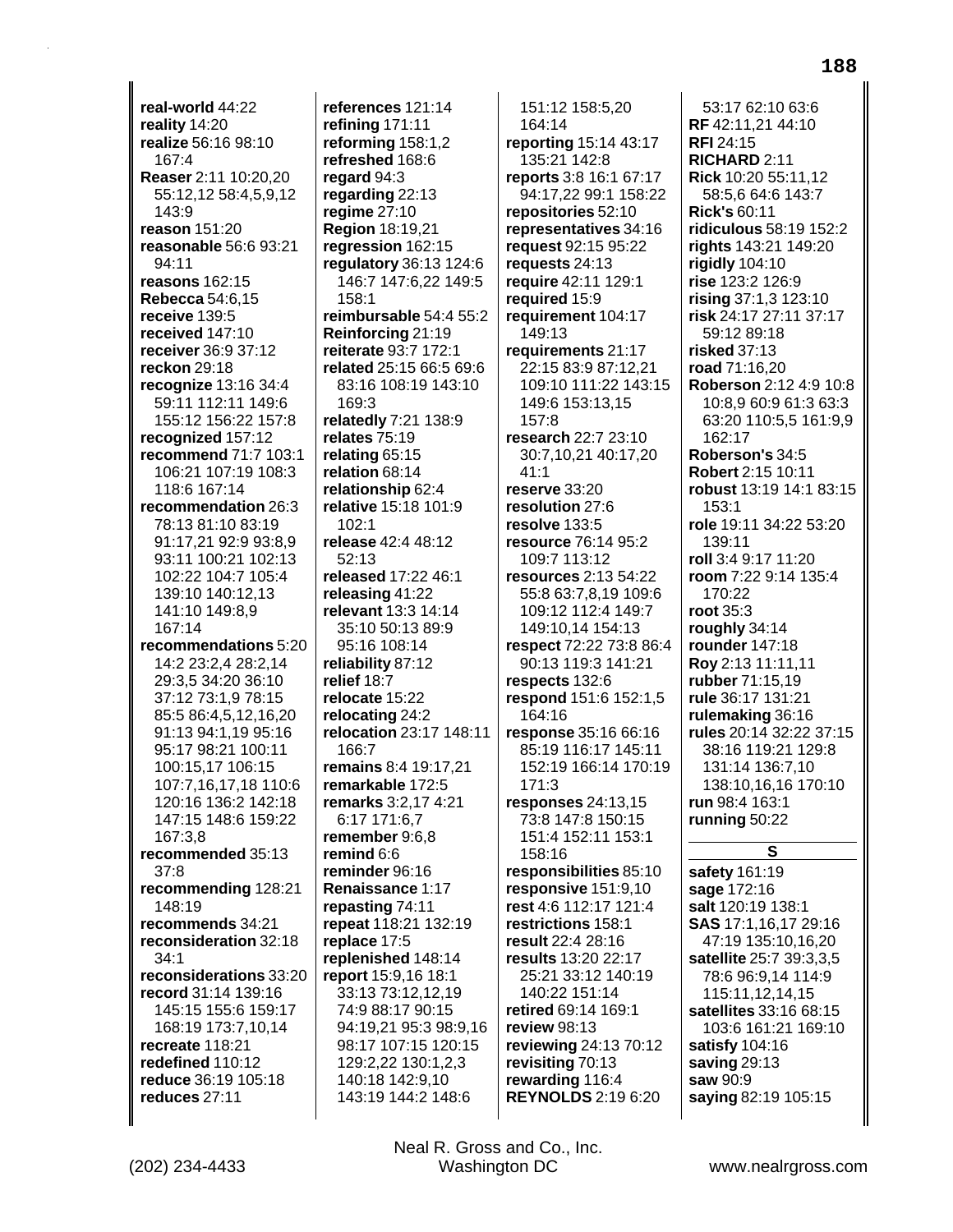107:22 125:16 130:5 162:9 **says** 74:17 79:3 163:16 **scale** 42:7 65:22 114:14 **scenario** 49:22 50:3 84:4,5 **scenarios** 21:14 58:19 59:19 69:6 78:5,14 **schedule** 13:17 15:19 17:20 28:8 159:16 **scheduled** 43:8 **scheduling** 76:14 **science** 51:19 **scientists** 71:11 **scope** 23:16 27:5 67:1 **screws** 9:12 **second** 25:1 53:18 100:22 102:21 128:14 128:15,15,15 146:4,6 150:13 **secretary** 30:8 **section** 168:11 **security** 157:14 **seeing** 61:22 123:9 **seeking** 20:21 23:18 **seeks** 21:2 **selecting** 104:22 106:9 **self-interference** 122:17 **sense** 70:7 80:10 94:12 108:2 118:14 119:9 123:19 127:3 157:11 160:17,19 **senses** 17:8 **sensing** 17:1,8 41:15 42:21 65:4 **sensitivity** 51:7 **sensor** 42:18 43:4,6,14 43:21 52:14 **sensors** 41:15,16 43:7 43:15 **SENSR** 24:7,12 **sent** 150:20 **sentiment** 29:18 **September** 35:17 53:8 81:1 **series** 27:2 150:16 154:3 **served** 110:15 **service** 16:11,14 37:14 42:21 56:11 57:12,12 115:9,11,12,14,15 143:20 152:14 153:18 155:17 170:10 **services** 2:10 18:14,15 20:22 33:5 99:10 115:18 153:11 **sessions** 132:19

**set** 51:22 93:4 133:14 153:1 157:16 167:7 168:7 **sets** 30:2 56:12 66:20 **setting** 163:5 **seven** 105:12 **shape** 99:2 **share** 15:22 27:14 44:8 73:20 77:12 96:13 99:13 127:21 148:16 **shared** 20:16 30:3 68:18 74:7 84:2 101:5 150:17 157:1 169:20 172:10 **shares** 29:18 **sharing** 16:9 17:12 18:22 19:22 20:3,8 21:14,18 25:4 26:6 27:8 33:11 38:3 40:22 51:17 61:6 74:13,16 74:19,22 75:2,5,11,18 75:20 76:6 77:20 79:11 80:20 82:18,21 83:15,20 84:6 87:3,5 88:20 89:14 90:18,22 93:17 99:18 103:2 107:3 115:17 119:17 119:21 129:7 145:1 149:19 164:12 170:4 **Sharkey** 2:13 9:22,22 155:2 163:18 **sharp** 53:2 **shed** 160:6 **shift** 114:9 **shifting** 139:2 **shifts** 35:15 **shipped** 141:7 **ships** 136:11 **shoot** 168:3 **short** 6:21 24:3 61:17 98:10 **shout** 30:6 **show** 38:8 72:3 103:4 **showing** 5:2 54:5 **shutting** 130:7 **side** 7:14,20 35:3 38:21 38:22 43:3,14 49:20 69:18 71:14 85:15 147:7,18 154:11,17 154:22 157:4 160:12 160:22 162:5 **side-by-side** 31:22 **sides** 64:17 **signal** 139:5 **significant** 61:11 62:3 **significantly** 25:19 114:6 **silly** 139:4

**similar** 47:1 48:15 65:22 144:8 **simple** 47:5 **simply** 118:13,21 **simulation** 49:8 51:10 57:2 **simulations** 50:1,22 **Simultaneous** 111:13 **single** 47:7,9 **sir** 130:15 **sit** 31:22 84:16 158:10 **sitting** 31:20 **situation** 62:22 63:2 77:6 138:6 139:12 **situations** 30:3 148:13 **six** 151:8 152:11 158:16 **size** 156:1 **sizes** 126:19 **slide** 74:10,12 75:17 77:14,15 79:6 81:17 87:7 91:21 118:11 121:10,10,22 125:8 127:10 146:4 148:8 152:13 **slides** 74:6,8 81:8 **slightly** 14:8 **slow** 7:19 **small** 16:15 78:5 138:1 **smaller** 122:5 125:10 125:11 **smart** 50:2,18 **smartly** 109:13 **software** 41:15 42:12 47:16,21 48:16,20 52:5,6,9,13,14 67:2 133:16,17 134:5 139:13 169:13 **solicited** 150:19 **soliciting** 173:6 **solid** 25:22 49:14 77:9 **solution** 42:20 **solutions** 2:7 32:2 **somebody** 19:4 72:21 84:15 122:19 124:20 131:10,20 152:17 164:8 **somebody's** 65:1 132:11 **someone's** 76:1 **something's** 133:4 **somewhat** 96:19 103:19 106:20 123:7 **soon** 20:2 **sophisticated** 85:12,14 125:3,4 134:4 **Sorond** 2:14 3:9 11:9,9 72:17 73:16,17 75:14 76:7 80:1,5 81:16

91:3 92:12,16 **sorry** 80:1 89:5 97:17 104:12 141:20 **sort** 6:21 7:21 53:17 54:17 55:14 59:5 61:15 65:3 72:22 73:6 75:10 78:9 79:13,16 80:12,13,21 81:5,8,11 82:16 86:14,14,16 87:2,13,15,15,16,17 92:3,18 99:2 104:4 113:12 115:6,21 116:5,6,14 118:5 119:7,13 132:1 151:2 151:18 153:11,18 158:11 160:9,20 **sounded** 95:13 96:19 **sounding** 97:4 **sounds** 68:4 **source** 16:2 89:12,13 89:15 90:5 128:3 **space** 33:19 43:16 45:4 50:19 57:3 59:9 61:12 69:13,15 71:8,10 144:6 **spacial** 50:8 130:3 **span** 34:14 **sparked** 18:2 35:4 **speak** 9:7 18:19 19:2 29:17 40:12 61:22 63:13 98:7 **speakers** 13:14 114:21 **speaking** 4:6 9:10 40:9 69:22 71:19 96:18 111:13 **special** 3:5 11:22 12:2,5 12:9,11,11 170:4 **specific** 21:3 26:14 75:1 111:16 120:10 123:5 138:18 141:9 161:18 163:1,1 164:8 169:3 **specifically** 49:12 147:11 148:3 **specifications** 77:19 **specificity** 115:1 116:13 **speckles** 56:15 **spectral** 145:18 **spectrum** 1:4 2:13 3:6 3:13 7:18 12:12 14:8 14:9 15:10 16:22 17:22 18:6 20:15 21:1 21:16,18 22:7,13,21 23:11,12,14,17,20 24:6 25:22 26:10,18 27:3,8,8 28:16 32:7 32:12 33:5 34:2 35:2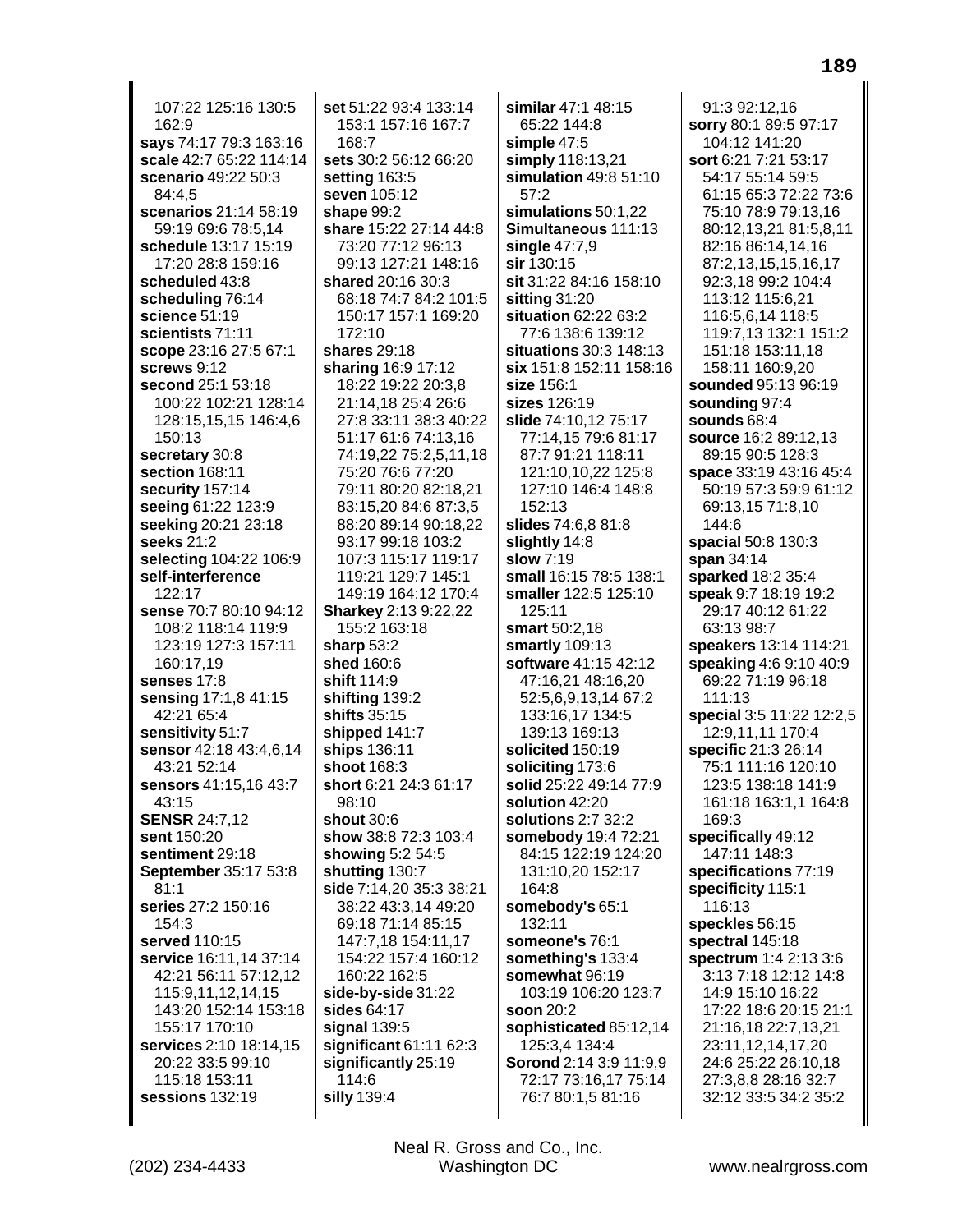35:20 36:1,2,9,19 37:8,12 40:18,21 41:2 41:9,10,13,20 42:1,17 44:4 51:17 52:13 53:9 66:7 83:4 84:1,13 93:17 101:6 103:3,11 104:11,16,20 105:10 106:19 133:16 142:13 142:16,18 146:2,9 148:11,17 149:1 153:8,9,16 156:2,15 156:18,18 157:8 158:2 161:11,17,18 161:20 162:10 163:11 166:7 169:4,20 170:8 170:15 **spectrums** 32:17 127:4 **speed** 64:10,13 132:9 132:11 **speeding** 64:12 **spending** 132:2 **spends** 61:14,14 **SPN-43** 49:12 **spoke** 41:19 **sponsored** 79:16 **spoof** 140:4 **spoofing** 139:17 **spot** 123:13 **sprang** 158:2 **spreading** 106:21 **square** 161:15 **squishier** 71:14 **SRF** 23:17 148:14 **staff** 8:7 46:3 71:3 **staffing** 149:11,14 **stage** 4:22 74:14 **stages** 22:14 129:15 130:6 **stagnant** 84:9 **stakeholders** 16:8 **stand** 65:9 98:5 **standard** 83:15 124:21 140:18 **standardization** 142:7 **standardize** 129:3 141:10,11 **standardized** 124:18 125:7 140:21 141:6 143:1 **standards** 17:15 37:15 74:14,15 75:1,19 76:15 78:20 83:22 88:2 91:22 94:8 141:21 **standby** 26:20 **standing** 172:12 **standpoint** 81:10 **stands** 12:20

**start** 4:15 5:1 9:17 22:19 34:4 43:17 44:9 72:7,10 87:20 88:4 129:6 **started** 32:7 49:21 58:12 69:10 70:17 90:16 113:15 119:12 166:22 **starting** 70:20 **starts** 137:18 **state** 2:8 19:9 45:5 49:15 151:3 **statement** 37:8 88:19 144:22 **statements** 83:3 **STATES** 1:1 **static** 17:5 **Station** 50:4 **statistical** 37:14 58:13 59:1,2,12,20 **status** 15:16,17 39:13 72:11,20 121:8 **stay** 7:16 13:12 39:21 97:20 135:22 169:6 170:10 **steady** 14:17 16:8 **Steering** 21:9 **step** 129:17 133:13 **steps** 37:20 91:10 **Steve** 2:13 9:22 154:19 163:17 165:21 **stick** 5:7 125:12 **sticky** 124:10 **stood** 41:20 42:1 **stop** 18:10 39:7 102:15 134:20 **storage** 48:5 **story** 155:5 **straightforward** 82:19 83:12 103:1 128:6 **strengths** 22:2 **strikes** 144:15 **striking** 83:11 **strong** 20:10 **stronger** 151:12 **strongest** 51:8,12 **strongly** 23:7 65:8 155:8 **structures** 45:12 **struggling** 106:5 117:13 **student** 69:11 **students** 13:1,2 **studied** 8:7 **studies** 18:22 41:5 62:3 118:20 **study** 25:3 79:10,12 80:11 81:4 83:1,12

87:19 93:10 128:11 128:21 **studying** 30:16 **stuff** 55:15 71:12 88:13 96:15 124:15 153:6  $165.8$ **sub-sector** 114:7 **subcommittee** 3:8 14:6 67:17 72:8,17 73:5 74:1 78:11 79:14 81:13,19 92:20 95:5 96:5,11 98:2,6 102:11 102:15 117:2 131:16 133:7 146:3,21 147:2 147:13 150:5 166:19 **subcommittee's** 132:13 **subcommittees** 28:4,6 74:20 145:17 171:12 **subgroup** 165:22 **subgroups** 167:17 **subjected** 52:2 **subjective** 52:1 57:19 **submit** 79:21 80:8 **submitted** 5:20 **substantial** 83:8 85:9 154:4 **substantive** 26:13 **subtleties** 66:19 **succeed** 90:3 **success** 21:19 93:19  $172.7$ **successful** 18:17 **succinct** 60:7 **sudden** 123:3 **sufficient** 81:3 149:10 **sufficiently** 31:4 **suggest** 140:21 169:15 **suggesting** 113:13 141:21 **suggestions** 158:17 160:15 **suitable** 21:5 **summarizes** 81:12 **summer** 167:4 **sun** 39:21 **super** 144:16 145:4 **supplies** 36:12,19 **support** 36:3 40:19 64:2,6 82:7 87:10 114:15 **supporting** 51:17 82:5 **supposed** 152:4 **surprises** 29:20 **Surveillance** 24:7 **survey** 147:3 150:2 164:17 **surveys** 5:21 **suspect** 46:20,22

**swaths** 83:4 **switch** 155:19 165:6 **switches** 129:8,9 134:9 **switching** 36:12,18 **Symposium** 12:21 **synergies** 7:6 **system** 16:21 22:15 44:5 57:14 64:11 116:4,6 119:4,13 140:6 143:14 **systemic** 149:18 **systems** 2:4 15:22 16:22 24:3 38:3 39:5 39:14 49:12,16,17,18 50:12 59:7 124:11,13 124:16 126:13,15 127:1 129:3 131:8 134:6 139:19,20 144:4,5 145:2 156:11 157:11 **T T-Mobile** 2:13 9:22 154:20 **table** 47:6 105:6 **TAC** 14:11 29:10 34:4,5 34:8,9,11,12,17,17,19 34:21 35:4,8 37:21 53:7 61:8 72:22 78:19 **tackle** 22:11 **TACs** 37:11 **tagging** 5:3 **taglines** 151:19 **tailoring** 153:11 **taken** 42:5 **takes** 63:7,7,8 172:10 **talk** 7:11 41:7 54:14 85:21 100:12,20 104:5 105:15 113:6 114:22 120:16 121:16 123:6 135:19 146:17 173:9 **talked** 23:15,21 37:1 55:13 67:2 86:14 105:7 123:1 129:9 133:6 144:3 148:19 155:19 156:16 167:11 **talking** 52:5 53:6 58:21 63:5 66:7 74:1 85:7 105:9 113:15 114:13 115:10 116:1 121:20 127:15 134:9 135:20 138:5,6 139:1 140:1 149:1,3 162:19 163:13 **talks** 138:4 140:17 165:4 **targeted** 147:5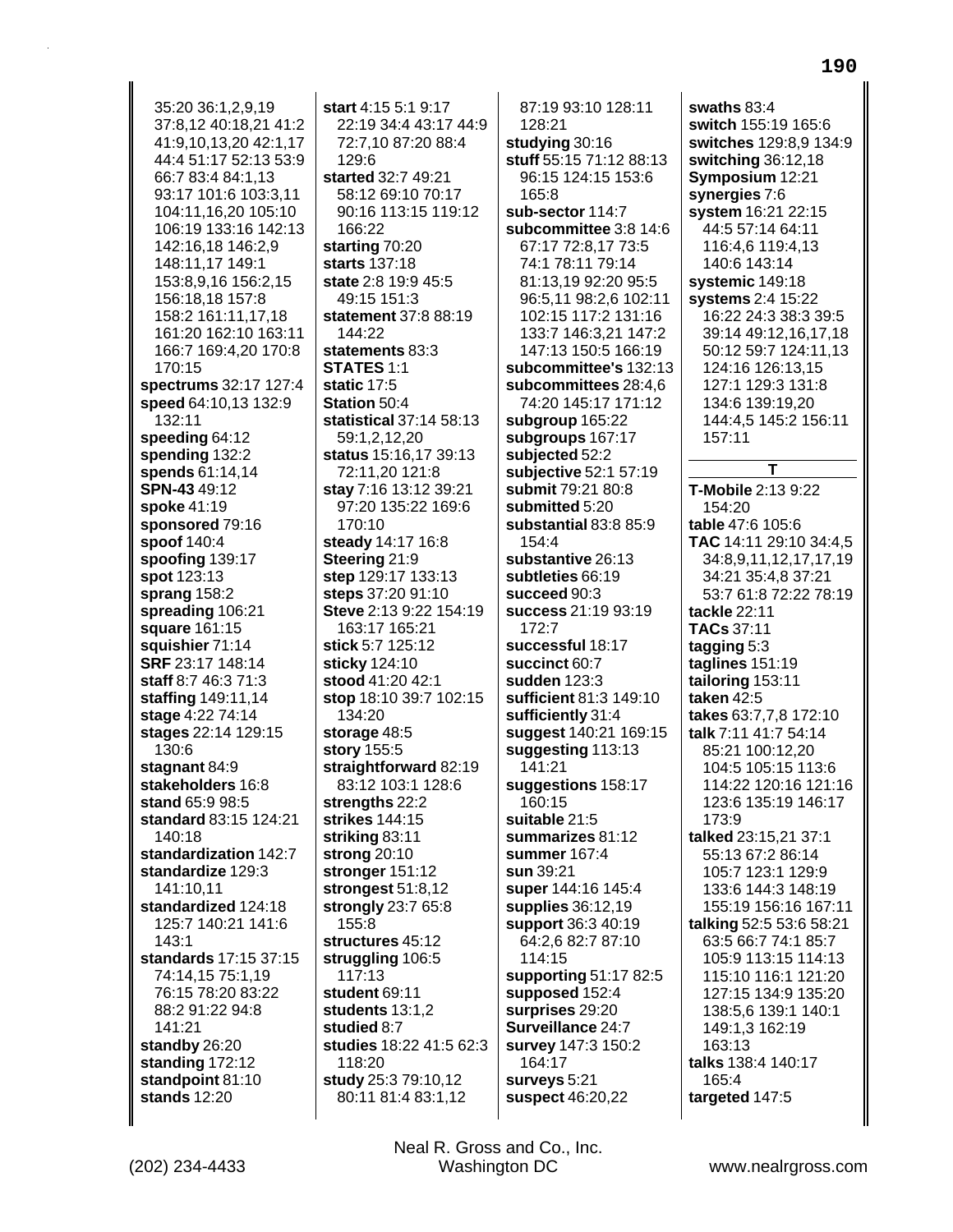task 116:9 166:5 taxonomy 137:14 **TDD 50:12** team 33:2 42:11,12,12 teams 122:10 124:6 tease 70:10 90:10 teased 90:15 teaser  $35:18$ Tech 10:7 169:2 technical 18:12 20:10 24:9,17 25:12 38:16 38:21 104:14 129:8 146:12 152:6 163:22 164:9 technically 22:7 107:5 119:11 technics 23:11 75:4,20 techniques 127:20,22 164:1 technological 14:10 28:17 138:19 technologies 2:9 11:5 12:22 23:13 41:11,17 44:22 75:21 77:11 78:2 83:10,10,16 84:8 84:22 85:7.12 87:9 88:18.20 103:8 109:1 117:20 137:18 154:4 154:16 156:19 165:6 technologist 134:2 technology  $2:12$  10:9 10:18 19:1 35:12,15 38:20 39:4 70:11 75:6 76:20 77:1,18 83:7 107:6 111:2 118:1 125:1,5 136:20 140:3 164:8 165:13 tee 29:6 94:4 teed 13:18 **Telecommunications**  $1:1$  18:12 telephone 2:21 Telephonic 95:14 tell 35:16 37:2 141:16 141:17 telling 141:14,19 tells 139:6 ten 60:5 128:16 tend 71:10 90:20 119:20 120:4 124:11 158:22 tends 128:12 tent 135:7 tents 69:21 135:1 term 12:16 132:20 133:6 141:20 terminology 111:9 terms 23:10 52:12 59:2

59:3.20 62:5 67:1 83:22 99:18 109:9,14 110:20 112:20 133:13 136:2 142:11 144:3 160:11 terrestrial 18:14 78:7 96:13 99:10 terrific 35:5 test 16:21 49:6 52:17 57:11 67:3 tested 39:16 testers 48:11,11 57:20 testing 33:10 39:14 44:20,21 48:1 49:9  $62.1$ tethered 144:4 thank 5:9,16 6:20 8:22 30:2 31:4 60:7 64:4 65:12 67:11 71:22 73:4 97:1 114:16 116:18 144:14 166:18 170:16 171:13,19 172:6,11,12,17 Thank's 140:9 thanks 4:17 5:2.10 9:3 12:1 31:19 40:12 55:10 58:8 63:20.21 65:10 67:13 71:20 85:18 88:5 96:2 97:17 114:17 116:21 121:13 138:21 150:7 166:19 168:8 170:17 172:15  $173:11$ theft 38:14 their's 169:17 theory 53:20 71:4,18 they'd 98:7 thin  $40:3$ things 8:10 26:7 32:3,8 34:1.22 35:9.18 38:2 45:21 47:12,13 53:2 55:19,22 56:12,14 57:5 58:3,16 59:2,10 60:10 61:6,16 70:3,11 75:7 76:14 77:8,10,16 77:17 78:7 79:11 87:13 88:7,11 89:13 90:5 91:8,15 93:15 94:9 96:8 105:21 107:20 111:4 112:13 112:15,17 116:10,14 118:2 133:15 134:9 134:10 137:9 138:7 142:3 143:10,11,18 143:19 144:9,12,15 156:3 158:21 160:9 160:21 163:20 164:2 167:1 171:8

thinks  $83:8$ third 12:15 104:7 110:6 thoroughly 120:17 thought 8:13 18:7 30:12 56:21 74:5 79:10 91:2 111:4 151:1 152:5 155:13 155:13 thoughts 9:2 77:5,14  $81:9$ threat 140:7 three 21:3 41:1 58:7 70:6 100:11.16.17 102:17 109:22 122:15 127:11 144:7 threshold 60:19 throwing 48:3 thrust  $62:2$ ticket 64:12 tie 60:9 130:8 ties  $61:18$ tile 89:4 timed 18:5 timeframe 86:17 timeframes 111:1 timeline 167:5 times 113:9 120:13 129:10 timing  $99:18$ tires 102:9 today 9:2 12:14 13:8,19 14:6 119:2 136:20 144:5 145:18 159:14 today's  $5:18$ told 143:22 Tom 97:8,21 100:5 tomorrow 6:7 169:7 tools 22:19,20 41:11 46:9 47:16 51:19 top 19:18 48:7 113:13 topic 13:3,8 26:11 82:13 94:5 147:19 166:13 topics 13:17 14:15 29:6 38:12 41:1 93:14 168:7 touch 32:10 67:7 152:13 tough 32:1 124:22 166:22 tracking 123:20 tradeoffs 108:16 157:22 traditional 27:4 132:22 traditionally 17:6 157:12 trains  $8:19$ Tramont 2:14 3:14 9:19

9:19 137:8,9,22 145:21 150:10 152:20 155:3,7 159:7,10,12 159:15 160:3 161:2 162:7 transapplicability 166:1 transcript 9:8 transient 128:9,10 transition 15:16,19 154:8 transitioning 15:12,18 16:4 165:12 transitions 14:18 153:22 154:3 translate 155:21 157:16 165:7 translates 114:12 translation 103:14 transmission 129:9 transmittal 25:10,11 transmitters 50:7,15 transparency 15:21 transparent 157:4 **transport** 70:8 128:19 travel  $30:13$ tremendously 61:7 trends  $44:14$ trick 161:2 tricky 161:5 trigger 44:16 152:1 trip 40:15 triple 122:2 trips  $30:14$ true 160:7 truly 37:16 try 7:16 51:1 74:22 78:14 96:6 100:7 109:1 110:18 118:6 119:13 120:2 136:13 138:17 157:5 168:4 trying 7:15 32:21 38:1 42:19 47:10 48:19 50:17 53:7 61:15 62:18 63:11,18 70:12 74:12 77:1,7 78:3 82:9 89:13 90:2,10 93:12 107:14 115:7 117:13,15,19 118:19 118:21 119:9,10,16 120:8,9 121:16,17 122:21 124:20 126:17 127:1 129:1 136:8 156:12 160:8 161:10 161:22 164:19 TUESDAY 1:11 tuned 39:21 135:22 turn 28:3 29:8 39:8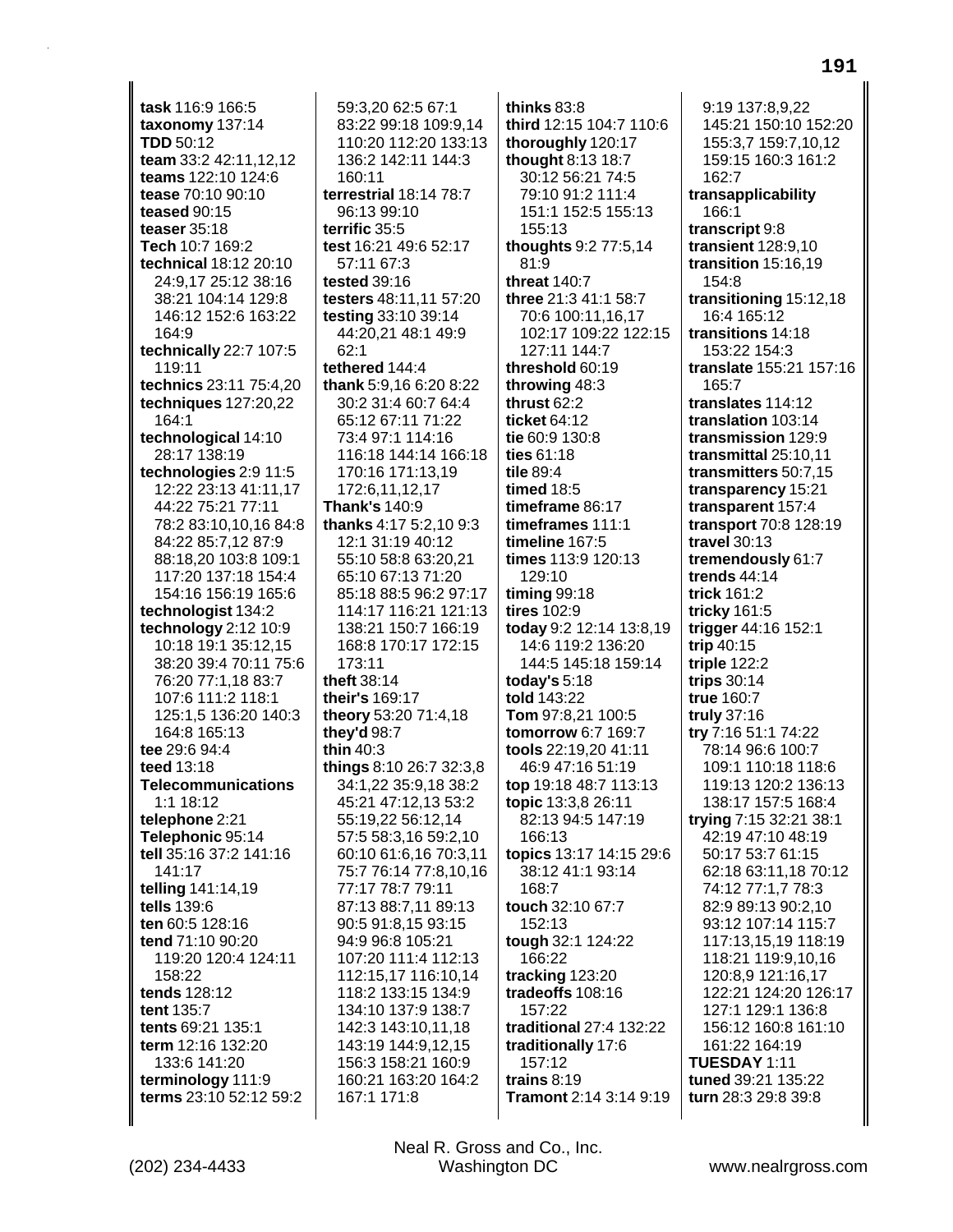73:15 91:16 92:8 150:8 turned 157:12 turning 108:4 TV 33:4,19 38:8 39:2,3 56:15 144:6 two 9:4 19:13 27:22 42:3 53:21 61:9 64:17 65:9 66:20 67:14.14 67:20 69:21 82:13 85:13,21 100:18,22 106:16 109:21 113:20 130:17 137:9,17 141:13 146:4,12 152:20 168:18 type 42:22 52:20 54:12 54:19 57:18 66:14,17 69:6 76:12 80:19 87:4 87:8 128:6 134:3,5 154:7 156:17 type-accepted 131:13 types 55:7 62:16,17 122:15 153:13.14 typically 155:18 U U.S 19:6.18 28:17.18 ultimate 63:12 ultimately 74:19 78:13 underlined 122:2 137:21 underlying 127:11,12 underneath 69:11 understand 24:17 27:15 44:11 66:2 75:21 85:16 94:13 104:21 111:21 119:16 121:17 125:15 126:17 134:18 147:17 understanding 44:10 45:1 55:6 understatedly 54:9 understood 137:22 142:5 underway 24:11,20 unfamiliar 18:18 uniform 50:8 163:15 uniformed 48:9 **Union 18:12** unique 118:3 **UNITED 1:1 University 2:5,8 10:5** 68:21 unlicensed 101:6 103:7 108:21 157:6,12 unlock 145:1 update 3:6 12:12 14:8.9 14:10,13,16 15:2,3,3

29:10.10 updates 14:7 upgrading 23:12 uplink  $50:2$ urge 170:2 urgency 21:20 usability 47:16 usable 116:11  $usaae35:15$ use 18:1 21:6 22:5,13 26:14 27:7 32:14 36:2 36:3 41:13 56:21 61:10 75:11 85:16 87:11 96:6.12 98:19 108:21 111:9 116:5 119:16 124:17 132:20 132:20 147:7 154:9 155:8 156:15 157:8 162:14 169:15 172:4 useful 80:17 94:12 102:12 106:6 137:13 139:3 141:2 146:15 151:1,21 152:9 155:14 157:18 160:10 user 41:16 75:7 158:9 users 20:17 23:20 26:9 26:15,17 27:9 75:3 76:11,17,17,19 107:4 123:10 127:18 150:12 153:10,15,19 154:2 154:12 157:9.17 158 8 164 12 170 14 uses 164:21 usual  $6:22$ usually 59:5 utilize  $63:19$ utilized 86:15 V vacation 100:5 validate 47:10 50:21 validation 65:19 valuable 68:5 121:2 171:15 varied 114:8 varies 114:6 variety 150:15 various 22:3 103:8 149:16 152:5 vary 102:2 vast 84:1 vector 140:8 vein 87:22 vendors 131:11

venues 173:6

**Verizon 2:11 11:8** 

version 47:18 73:21

versus 56:14 70:8,9

71:13 76:2,5 78:6,7 87:4,4 94:20 104:15 108:17,22 113:1 120:2 137:12,15 141:19 165:11 vet  $14.3$ vetted 120:17 viability 26:19 video 52:1 view 103:7 131:19 Virginia 2:8 10:7 169:2 visibility 171:18 visualization 43:12 voluntary 33:8 volunteering 28:12 vouchers 30:13,18 **Vries 60:18** vu 92:19 W wait 170:21 waiting 100:1 165:19 walk 103:15 walked 153:3 wall  $47:9$ walls  $47:9$ wanted 40:12.14 47:15 49:19 53:3,5,15 73:20 75:16 76:4 77:3 81:21 86:3 95:11 97:3 104:8 133:12 135:8 138:20 143:9 156:3 157:5  $171.18$ wants 80:22 84:15 108:10 170:1 Warren 2:15 11:12.12 95:7,11,15,21 96:22 112:22 113:22 114:4 159:9,14 165:19 wasn't 99:18 water 112:13,14 wave 5:5 7:10 13:4 18:2 18:10 19:2,22 20:19 30:9 41:3 45:10 68:8 69:10 169:5 waveform 124:20 waveforms 124:12,17 124:21 125:6,7 139:1 139:2,14 waves 85:16 waving 171:1 way 15:1 17:10 46:5 48:9,15 56:11 57:6,19 59:10,14 68:22 72:4 82:8 92:21 93:18 105:4,17 110:17 111:2 112:13 124:4 128:11 129:16,17

130:6 141:6 144:6 151:15 160:12 ways 20:21 23:11 50:6 58:13 70:12 106:2 120:3 157:15 weaknesses 22:3 weather 24:3 25:8 website 15:16 43:5 week 7:9 45:18 98:15 weeks 135:18 158:16 weird  $9:11$ welcome 3:2 4:3,15 12:1.14 100:9 Weller 2:15 10:11.11 31:8 39:12 40:1 65:11 67:8 went 32:8 37:6 42:14 92:18 103:8 139:19 153:3 173:14 white 8:16 33:19 91:18 144:6 **Whoa 159:10** wholistically 133:2 whys 39:15 wicket 124:10 wide 41:12 66:4 wideband 66:4.17 widespread 123:9 width 104:1 WiFi 124:13 **Wilkinson 2:14 9:19** willing 7:2,3 127:21 window 47:9 94:9,14 wine 39:17.18 WinnForum 16:20 17:15 47:19 wins 144:21 wireless 16:18,19 19:1 33:5 56:16,17 114:10  $122.9$ wisdom 172:17 wondering 68:6 90:10 140:20 word 40:6 words 34:3 56:21 68:7 75:17 work 5:15 7:6 8:3 16:5 19:21 20:13 21:20 22:1 28:10 29:15 32:16,21 33:3,8,17 34:7,10,13 35:2,4,8 35:21 37:6,22 38:1,14 39:5.20 40:21 42:17 43:11 44:16 46:17,20 48:22 51:4,11,17,20 53:7.8 54:4.6.12.13 54:19 55:7 60:1,21 62:16,17 63:10 65:14

Neal R. Gross and Co., Inc. **Washington DC**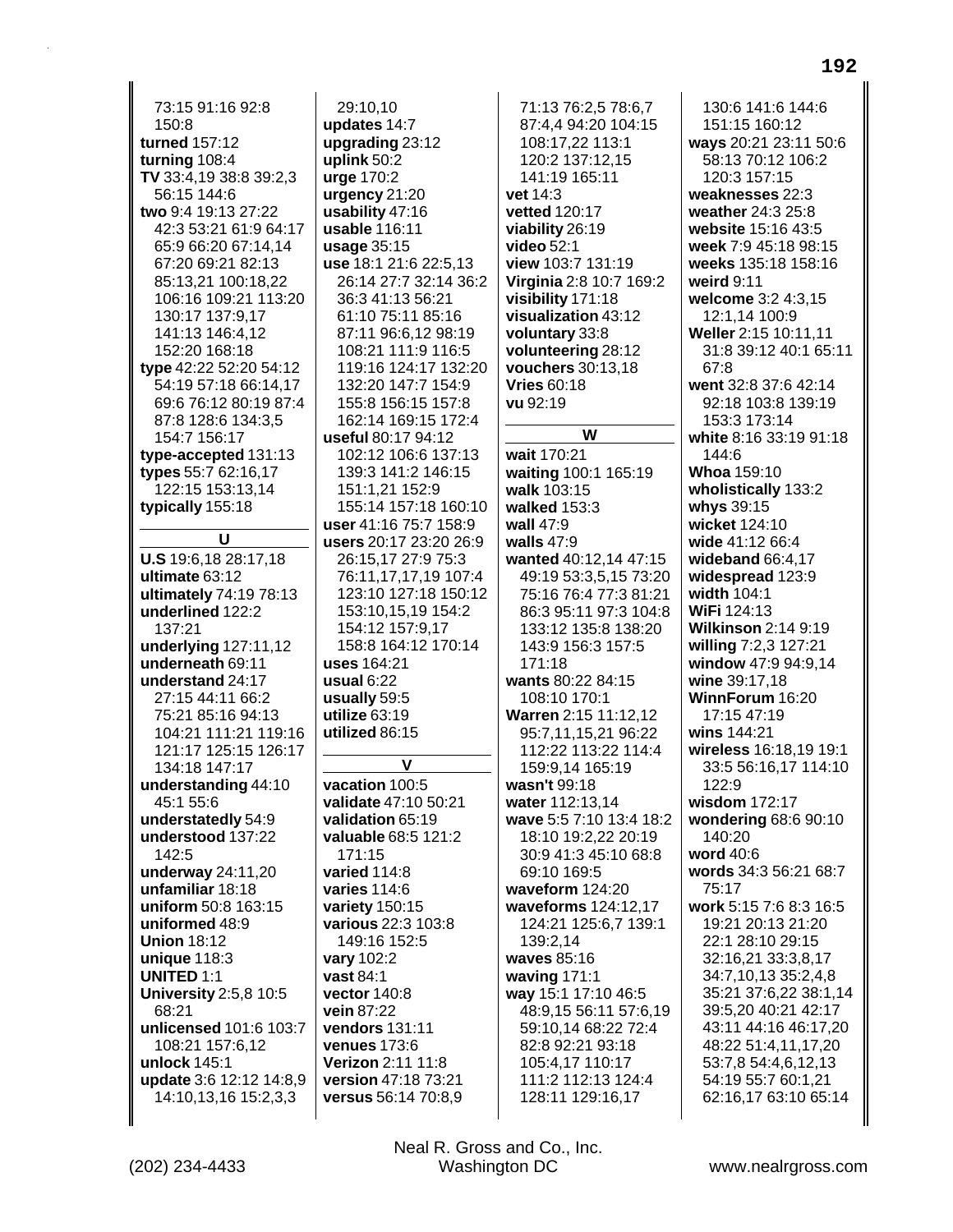| 65:21 66:2 69:19       | Z.                     | 3.721:1               |
|------------------------|------------------------|-----------------------|
| 71:12 73:20 75:1       |                        | 3.72 110:1            |
| 81:20 82:7 87:21       | zones 17:6 59:22       | 3:54 173:14           |
| 92:20 93:13 107:9      |                        | 313:7                 |
| 118:22 120:14 121:13   | 0                      | 37 20:3 105:12        |
| 130:19 132:13 135:15   |                        | 37.6 20:3             |
| 139:21 141:4 143:5     |                        | 3GPP 76:15 79:12 80:9 |
|                        | 1,300 24:4             |                       |
| 146:18 149:2 159:4     | 1,350 24:4             | 81:1,20 82:4 87:18,21 |
| 160:1,13 164:14        | 1,675 25:4             | 89:7,17 92:1,4        |
| 167:15 171:14,19,20    | 1,680 25:4             |                       |
| workable 20:2          | 1.13 19:3,16           | 4                     |
| worked 164:6           | 1.768:18               | 4 3:2,4 77:14 106:16  |
| working 8:19 16:17     | 1:42:34 106:21         | 120:9 137:21          |
| 17:3 19:10 20:1,4      | 1:59:40 126:10         | 4.9 33:22             |
| 25:15 31:22 34:17      | 10 66:8                | 40 3:7 46:16          |
| 38:13,15,19 39:1 45:4  | 100 106:1 113:7        | 45 34:12              |
| 47:15 49:21 50:21      | 10th 15:8              |                       |
| 51:6,18 52:9,17,22     | 11 3:5                 | 5                     |
| 62:12 63:13 69:11      | 1173:12                | 577:15 106:22         |
| 86:6 148:20 150:14     | 12 3:6 165:3,3         | 5,000 43:21           |
| 162:13 172:2           |                        | 5.9 33:11             |
| works 144:6            | 120 34:13<br>13 165:2  | 50 132:10             |
| workshop 26:4 27:13    |                        | 500 1:17              |
| 27:19 44:7             | 130 3:12               | 55 132:9,11           |
| workshops 27:2         | 137 3:14               | 5G 3:9 7:12 18:2,10   |
| world 28:16 30:10      | 14 150:16 151:17       | 69:6 72:7,17 82:17    |
| 85:11,14 118:2 126:3   | 158:13                 | 83:3,21,21 84:19      |
| worried 162:14         | 15 1:12 22:10          | 90:13 92:2 93:15 94:6 |
| worry 56:12            | 168 3:15               |                       |
|                        | 171 3:18,19            | 96:6,12 118:2 120:10  |
| worst 37:16 115:22     | 173 3:21               | 126:3 127:3 129:13    |
| wouldn't 34:6 94:18    | <b>1960's 65:18</b>    |                       |
| 113:20                 | 1965 46:1              | 6                     |
| wrap 94:20             | 1989 30:7              |                       |
| wrap-up 24:14 26:1     | 1996 69:15             | $\overline{7}$        |
| 168:5                  | 19th 35:17             | 70 34:14              |
| writing 94:18 95:2     |                        | 70's 46:2 65:18       |
| 98:16,17,18 115:6      | $\mathbf{2}$           | 73 3:9                |
| wrote $64:8$           | 2 18:19,21 104:14      | 7746:19               |
|                        |                        |                       |
|                        |                        |                       |
| X.                     | 136:18 146:19          | 8                     |
|                        | 20 22:10 43:22 58:22   |                       |
| Y                      | 2015 23:14             | 8 155:16 164:20       |
|                        | 2016 49:22             | 8:00 1:18 4:2         |
| year 7:8 12:15,19 13:1 | 2017 1:12              | 84 33:4               |
| 14:3 17:18,22 26:5,22  | 2018 17:20             |                       |
| 27:21 29:2,7 35:12     | 24 18:16 19:17 21:1    | 9                     |
| 36:6 40:20 41:8,19     | 105:13 110:1           | 93:4                  |
| 42:15 44:2 46:12,22    | 280 68:22              | 90 30:8 132:11        |
| 47:17 50:5 54:1 66:15  |                        | 900 32:13             |
| 69:8 71:2 88:11 94:5   | 3                      | 95 32:20 169:4,9,19   |
| 113:20 168:6           | 374:12 77:14 104:18    | 170:1,4,11,16         |
| year's 42:16           | 119:10 120:7 123:8     | 97 3:10               |
| vears 6:9 18:6 19:13   | 140:13                 |                       |
| 22:10 49:7 53:21 55:9  | 3.033:7                |                       |
| 58:16,17 59:1 60:17    | 3.5 14:19 16:5,6 29:16 |                       |
| 105:7 110:11 112:5     | 35:4 38:2 43:16 47:19  |                       |
| 113:7                  | 49:13 50:13,17 59:19   |                       |
| yield 25:20            | 68:13,18 145:5         |                       |
| yielded 33:4           |                        |                       |